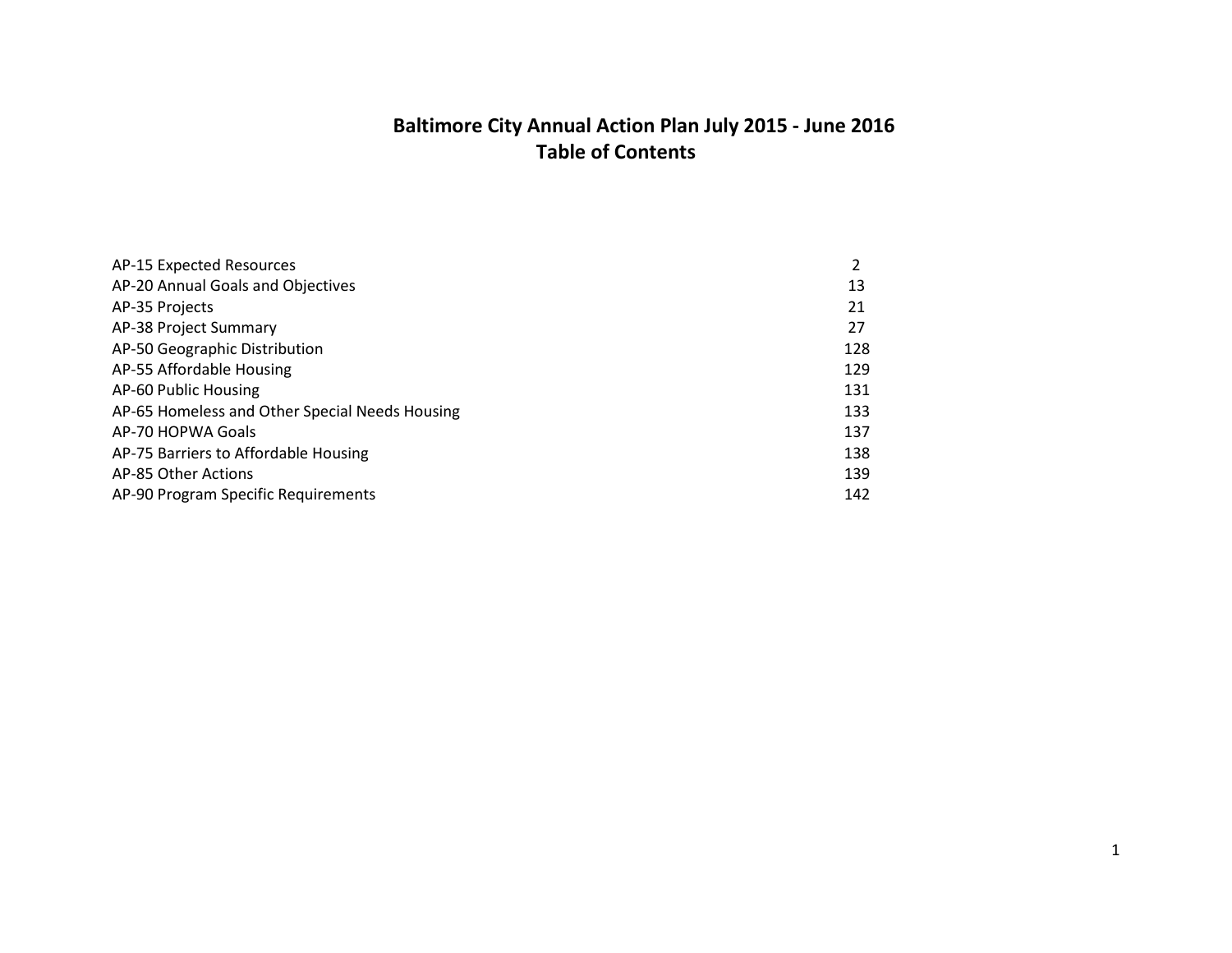# **AP-15 Expected Resources – 91.220(c) (1, 2)**

## **Introduction**

The following table lists, by Federal program, resources expected to be available in year one of the Consolidated Plan to address priority needs and specific objectives identified in the Strategic Plan. Future estimates are conservatively based on flat funding expectations from the most recent fiscal year award. Additionally, the list also identifies other Federal, City, State and private resources that will be available to address the priority needs and specific objectives identified in the Annual Action Plan:

## **Anticipated Resources**

| Program     | <b>Source</b> | <b>Uses of Funds</b>   |                |         | <b>Expected Amount Available Year 1</b> |            | <b>Expected</b>     | <b>Narrative Description</b>          |
|-------------|---------------|------------------------|----------------|---------|-----------------------------------------|------------|---------------------|---------------------------------------|
|             | of            |                        | Annual         | Program | <b>Prior Year</b>                       | Total:     | <b>Amount</b>       |                                       |
|             | <b>Funds</b>  |                        | Allocation: \$ | Income: | <b>Resources:</b>                       | Ş          | <b>Available</b>    |                                       |
|             |               |                        |                |         |                                         |            | <b>Reminder of</b>  |                                       |
|             |               |                        |                |         |                                         |            | <b>ConPlan</b><br>s |                                       |
| <b>CDBG</b> | public -      | Acquisition            |                |         |                                         |            |                     | Funds will be used for a wide         |
|             | federal       | Admin and              |                |         |                                         |            |                     | range of activities that will benefit |
|             |               | Planning               |                |         |                                         |            |                     | low- to moderate-income persons       |
|             |               | Economic               |                |         |                                         |            |                     | and households, assist in the         |
|             |               | Development            |                |         |                                         |            |                     | elimination of slum and blight and    |
|             |               | <b>Housing</b>         |                |         |                                         |            |                     | for large scale redevelopment to      |
|             |               | Public                 |                |         |                                         |            |                     | revitalize distressed areas. Prior    |
|             |               | Improvements           |                |         |                                         |            |                     | year funds will be used for           |
|             |               | <b>Public Services</b> |                |         |                                         |            |                     | creation of a park, affordable        |
|             |               |                        |                |         |                                         |            |                     | housing, blight elimination,          |
|             |               |                        |                |         |                                         |            |                     | stabilization, facade loan program    |
|             |               |                        |                |         |                                         |            |                     | and to provide loans to               |
|             |               |                        |                |         |                                         |            |                     | homeowners to renovate their          |
|             |               |                        | 18,754,863     | 720,000 | 0                                       | 19,474,863 | 77,899,452          | homes.                                |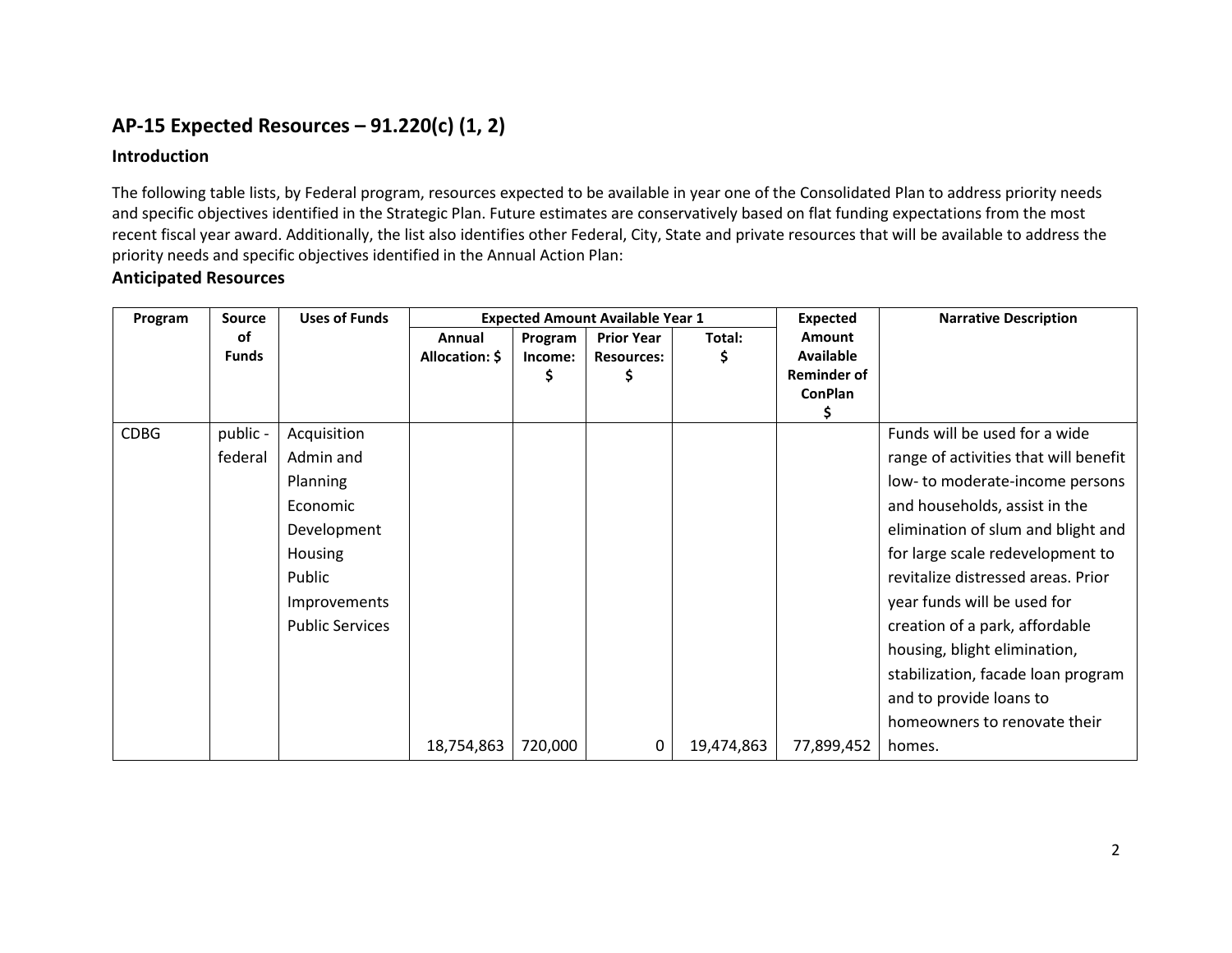| Program     | Source       | <b>Uses of Funds</b> |                |         | <b>Expected Amount Available Year 1</b> |           | <b>Expected</b>    | <b>Narrative Description</b>       |
|-------------|--------------|----------------------|----------------|---------|-----------------------------------------|-----------|--------------------|------------------------------------|
|             | of           |                      | Annual         | Program | <b>Prior Year</b>                       | Total:    | Amount             |                                    |
|             | <b>Funds</b> |                      | Allocation: \$ | Income: | <b>Resources:</b>                       | \$        | Available          |                                    |
|             |              |                      |                | Ş       | Ş                                       |           | <b>Reminder of</b> |                                    |
|             |              |                      |                |         |                                         |           | <b>ConPlan</b>     |                                    |
| <b>HOME</b> |              |                      |                |         |                                         |           | Ş                  |                                    |
|             | public -     | Acquisition          |                |         |                                         |           |                    | HOME funds will be used to fund    |
|             | federal      | Homebuyer            |                |         |                                         |           |                    | construction and rehabilitation of |
|             |              | assistance           |                |         |                                         |           |                    | housing to create affordable       |
|             |              | Homeowner            |                |         |                                         |           |                    | rental units for very low income   |
|             |              | rehab                |                |         |                                         |           |                    | persons                            |
|             |              | Multifamily          |                |         |                                         |           |                    |                                    |
|             |              | rental new           |                |         |                                         |           |                    |                                    |
|             |              | construction         |                |         |                                         |           |                    |                                    |
|             |              | Multifamily          |                |         |                                         |           |                    |                                    |
|             |              | rental rehab         |                |         |                                         |           |                    |                                    |
|             |              | New                  |                |         |                                         |           |                    |                                    |
|             |              | construction for     |                |         |                                         |           |                    |                                    |
|             |              | ownership            |                |         |                                         |           |                    |                                    |
|             |              | <b>TBRA</b>          | 3,122,000      | 197,414 | $\mathbf 0$                             | 3,319,414 | 13,277,656         |                                    |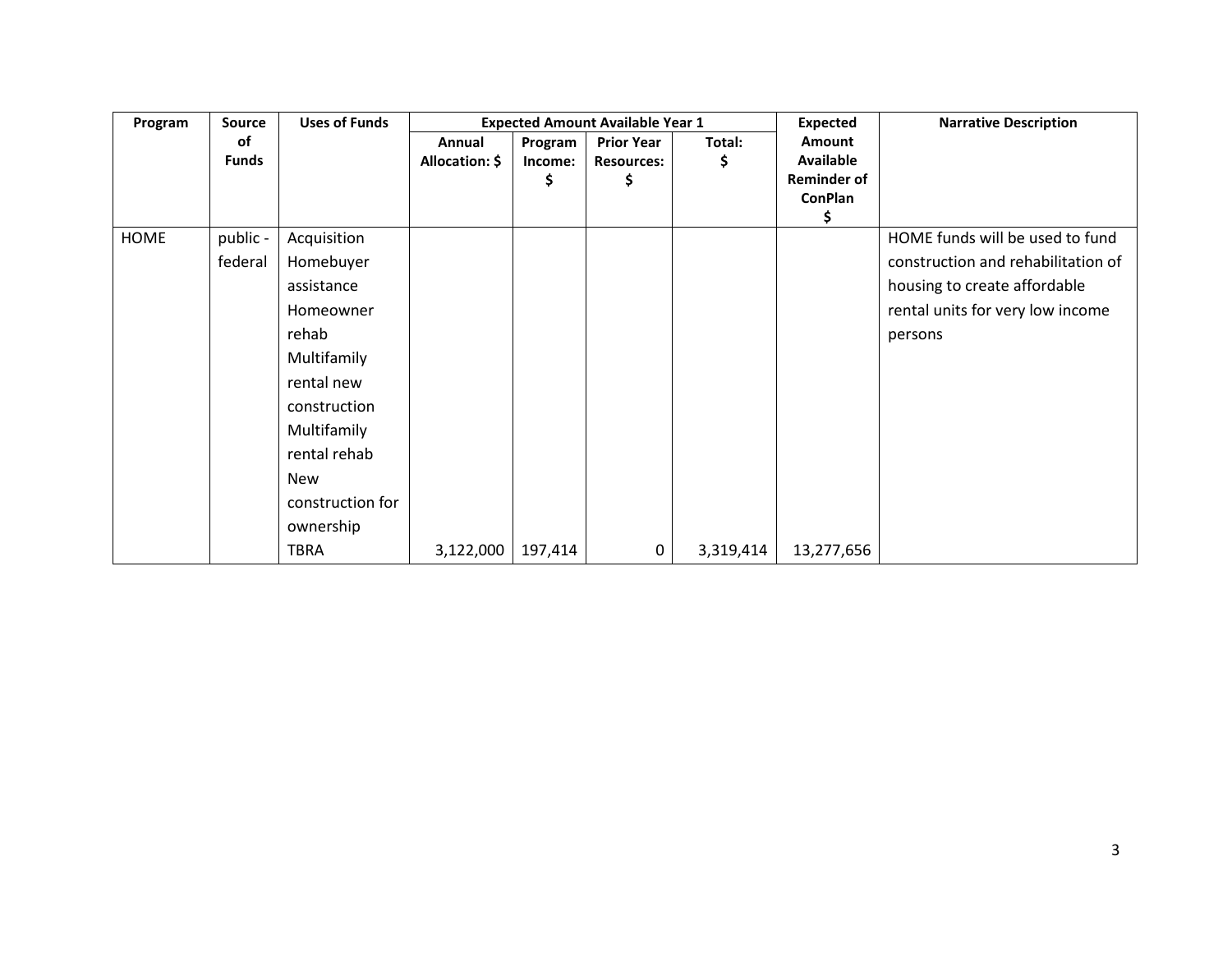| Program      | <b>Source</b> | <b>Uses of Funds</b> |                |         | <b>Expected Amount Available Year 1</b> |           | <b>Expected</b>    | <b>Narrative Description</b>         |
|--------------|---------------|----------------------|----------------|---------|-----------------------------------------|-----------|--------------------|--------------------------------------|
|              | of            |                      | Annual         | Program | <b>Prior Year</b>                       | Total:    | <b>Amount</b>      |                                      |
|              | <b>Funds</b>  |                      | Allocation: \$ | Income: | <b>Resources:</b>                       | \$.       | <b>Available</b>   |                                      |
|              |               |                      |                |         |                                         |           | <b>Reminder of</b> |                                      |
|              |               |                      |                |         |                                         |           | <b>ConPlan</b>     |                                      |
| <b>HOPWA</b> | public -      | Permanent            |                |         |                                         |           |                    | The HOPWA program will fund          |
|              |               |                      |                |         |                                         |           |                    |                                      |
|              | federal       | housing in           |                |         |                                         |           |                    | numerous services specifically for   |
|              |               | facilities           |                |         |                                         |           |                    | persons with HIV/AIDS, including     |
|              |               | Permanent            |                |         |                                         |           |                    | Tenant Based Rental Assistance,      |
|              |               | housing              |                |         |                                         |           |                    | short term rent, mortgage, and       |
|              |               | placement            |                |         |                                         |           |                    | utility assistance, counseling,      |
|              |               | Short term or        |                |         |                                         |           |                    | information and referral, resource   |
|              |               | transitional         |                |         |                                         |           |                    | identification, supportive services  |
|              |               | housing              |                |         |                                         |           |                    | relating to health, mental health,   |
|              |               | facilities           |                |         |                                         |           |                    | permanent housing, drug and          |
|              |               | <b>STRMU</b>         |                |         |                                         |           |                    | alcohol abuse treatment and          |
|              |               | Supportive           |                |         |                                         |           |                    | counseling, day care, nutrition, job |
|              |               | services             |                |         |                                         |           |                    | training and assistance in           |
|              |               | <b>TBRA</b>          |                |         |                                         |           |                    | accessing other benefits and         |
|              |               |                      | 8,037,304      | 0       | 0                                       | 8,037,304 | 32,149,216         | services.                            |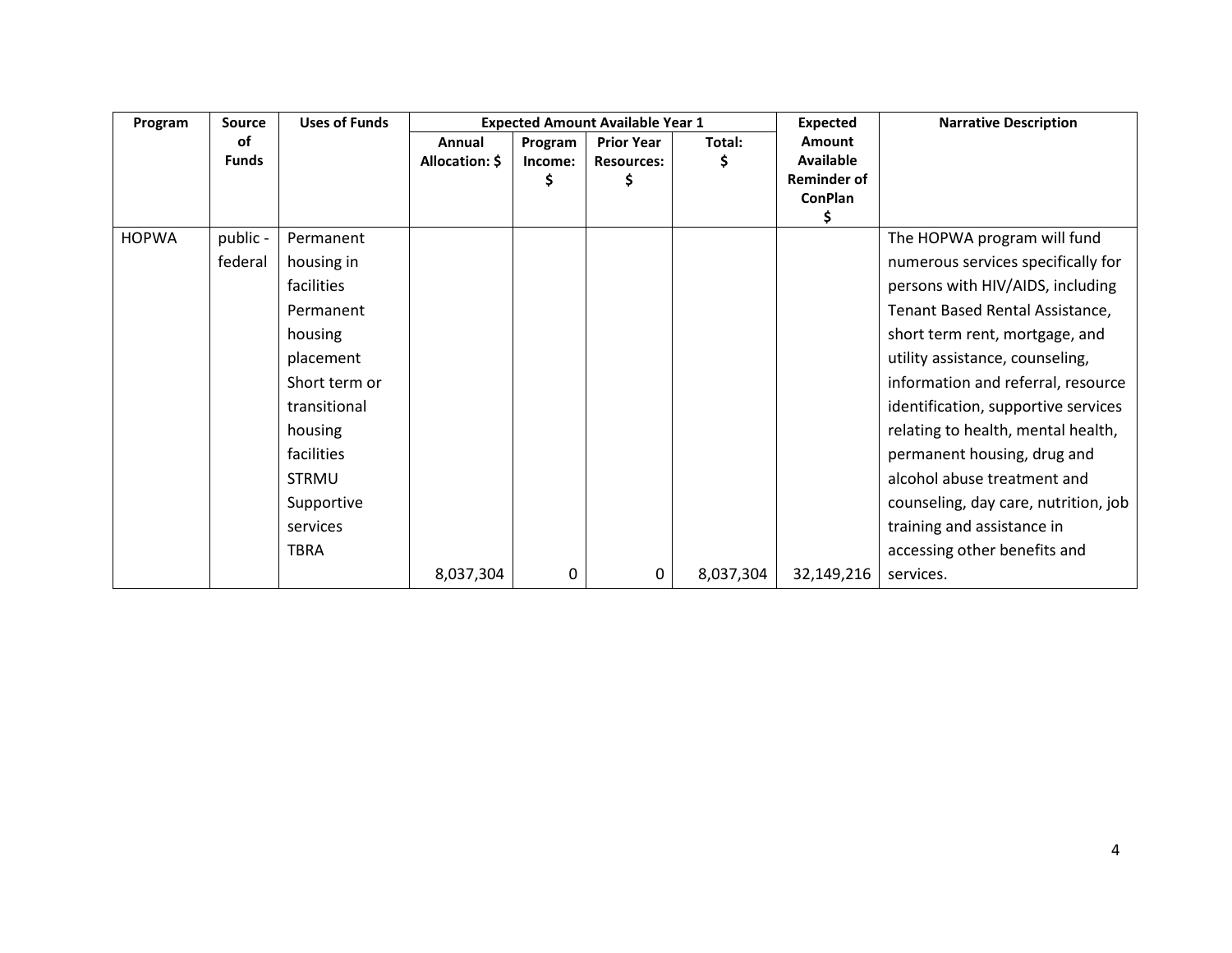| Program   | Source       | <b>Uses of Funds</b> |                |             | <b>Expected Amount Available Year 1</b> |            | <b>Expected</b>                      | <b>Narrative Description</b>        |
|-----------|--------------|----------------------|----------------|-------------|-----------------------------------------|------------|--------------------------------------|-------------------------------------|
|           | of           |                      | Annual         | Program     | <b>Prior Year</b>                       | Total:     | <b>Amount</b>                        |                                     |
|           | <b>Funds</b> |                      | Allocation: \$ | Income:     | <b>Resources:</b>                       | Ś          | <b>Available</b>                     |                                     |
|           |              |                      |                | \$          | \$                                      |            | <b>Reminder of</b><br><b>ConPlan</b> |                                     |
|           |              |                      |                |             |                                         |            | \$                                   |                                     |
| ESG       | public -     | Conversion and       |                |             |                                         |            |                                      | The Emergency Solutions Grant       |
|           | federal      | rehab for            |                |             |                                         |            |                                      | program will fund day resource      |
|           |              | transitional         |                |             |                                         |            |                                      | centers, respite care, operation of |
|           |              | housing              |                |             |                                         |            |                                      | emergency shelters and              |
|           |              | Financial            |                |             |                                         |            |                                      | transitional housing facilities,    |
|           |              | Assistance           |                |             |                                         |            |                                      | services provided within the        |
|           |              | Overnight            |                |             |                                         |            |                                      | shelters, rapid re-housing for up   |
|           |              | shelter              |                |             |                                         |            |                                      | to twenty-four months to            |
|           |              | Rapid re-            |                |             |                                         |            |                                      | homeless persons and families,      |
|           |              | housing (rental      |                |             |                                         |            |                                      | and homelessness prevention         |
|           |              | assistance)          |                |             |                                         |            |                                      | activities for individuals and      |
|           |              | Rental               |                |             |                                         |            |                                      | families at risk of homelessness.   |
|           |              | Assistance           |                |             |                                         |            |                                      |                                     |
|           |              | Services             |                |             |                                         |            |                                      |                                     |
|           |              | Transitional         |                |             |                                         |            |                                      |                                     |
|           |              | housing              | 1,679,372      | $\mathbf 0$ | $\pmb{0}$                               | 1,679,372  | 6,717,488                            |                                     |
| Continuum | public -     | Permanent            |                |             |                                         |            |                                      | Under the fiscal year 2014          |
| of Care   | federal      | housing in           |                |             |                                         |            |                                      | Continuum of Care application,      |
|           |              | facilities           |                |             |                                         |            |                                      | <b>Baltimore City received</b>      |
|           |              | Short term or        |                |             |                                         |            |                                      | \$21,776,583 to provide             |
|           |              | transitional         |                |             |                                         |            |                                      | transitional housing, permanent     |
|           |              | housing              |                |             |                                         |            |                                      | supportive housing and for          |
|           |              | facilities           |                |             |                                         |            |                                      | continued housing subsidies         |
|           |              | Supportive           |                |             |                                         |            |                                      | under the Shelter Plus Care         |
|           |              | services             | 21,776,583     | 0           | 0                                       | 21,776,583 | 87,106,322                           | program                             |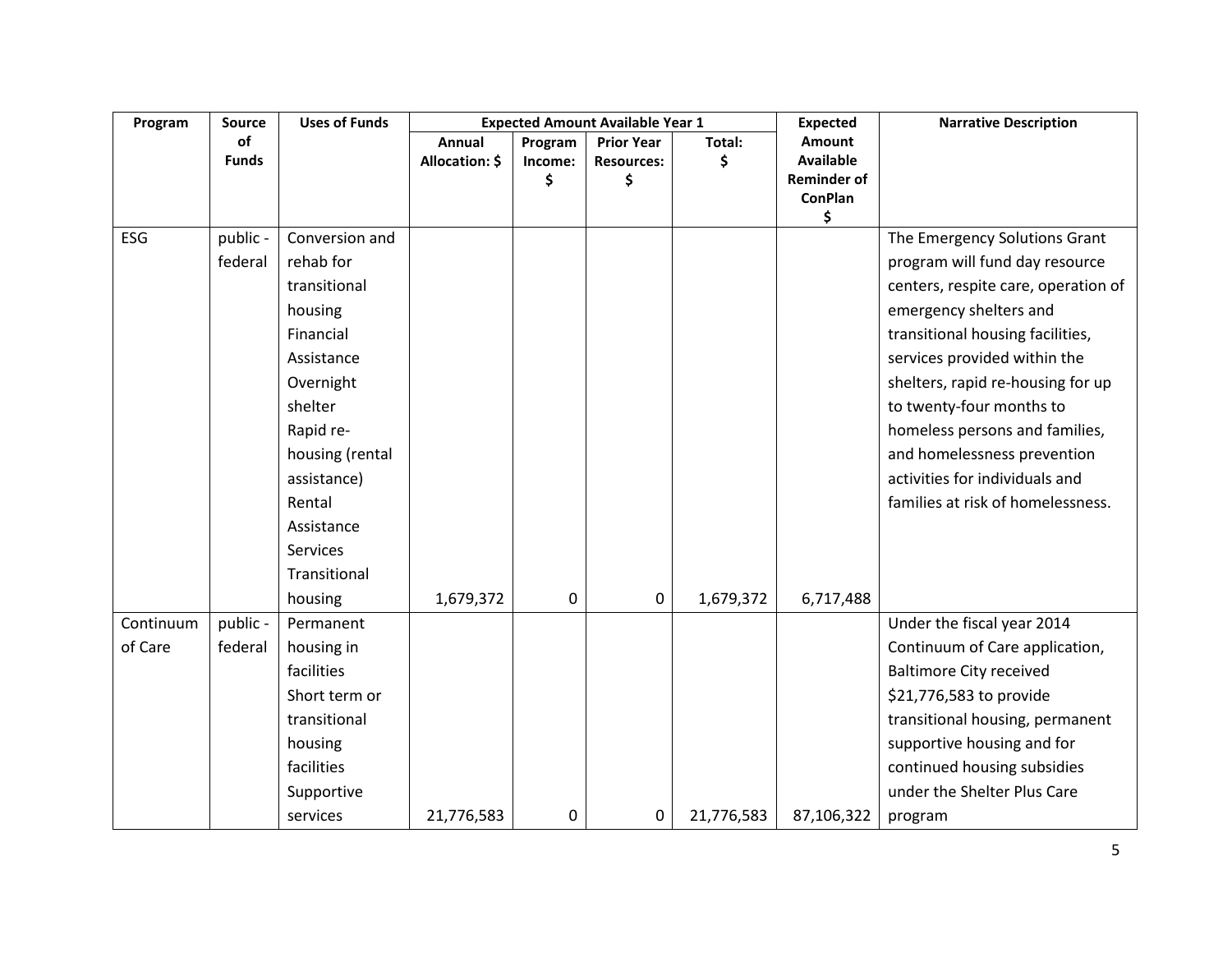| Program | Source       | <b>Uses of Funds</b> |                |         | <b>Expected Amount Available Year 1</b> |           | <b>Expected</b>                        | <b>Narrative Description</b>        |
|---------|--------------|----------------------|----------------|---------|-----------------------------------------|-----------|----------------------------------------|-------------------------------------|
|         | of           |                      | Annual         | Program | <b>Prior Year</b>                       | Total:    | <b>Amount</b>                          |                                     |
|         | <b>Funds</b> |                      | Allocation: \$ | Income: | <b>Resources:</b>                       | Ś         | <b>Available</b><br><b>Reminder of</b> |                                     |
|         |              |                      |                | \$      | \$                                      |           | <b>ConPlan</b>                         |                                     |
|         |              |                      |                |         |                                         |           | \$                                     |                                     |
| General | public -     | Acquisition          |                |         |                                         |           |                                        | General Funds will be used for      |
| Fund    | local        | Admin and            |                |         |                                         |           |                                        | acquisition, demolition,            |
|         |              | Planning             |                |         |                                         |           |                                        | stabilization, construction of      |
|         |              | Homebuyer            |                |         |                                         |           |                                        | mixed income housing,               |
|         |              | assistance           |                |         |                                         |           |                                        | homeownership assistance,           |
|         |              | Housing              |                |         |                                         |           |                                        | support Healthy Neighborhoods       |
|         |              | Other                |                |         |                                         |           |                                        | and Choice neighborhood             |
|         |              |                      |                |         |                                         |           |                                        | programs, redevelopment of          |
|         |              |                      |                |         |                                         |           |                                        | obsolete and blighted public        |
|         |              |                      |                |         |                                         |           |                                        | housing units. However, a total of  |
|         |              |                      |                |         |                                         |           |                                        | \$3,850,000 in General Funds        |
|         |              |                      |                |         |                                         |           |                                        | available in Year 1 is not included |
|         |              |                      |                |         |                                         |           |                                        | under SP 45 or AP 35 as mixed       |
|         |              |                      |                |         |                                         |           |                                        | income housing, choice & healthy    |
|         |              |                      |                |         |                                         |           |                                        | neighborhoods, acquisition and      |
|         |              |                      |                |         |                                         |           |                                        | redevelopment of public housing     |
|         |              |                      |                |         |                                         |           |                                        | units are not part of the projects  |
|         |              |                      |                |         |                                         |           |                                        | proposed under the consolidated     |
|         |              |                      |                |         |                                         |           |                                        | Plan.                               |
|         |              |                      | 5,500,000      | 0       | 0                                       | 5,500,000 | 22,000,000                             |                                     |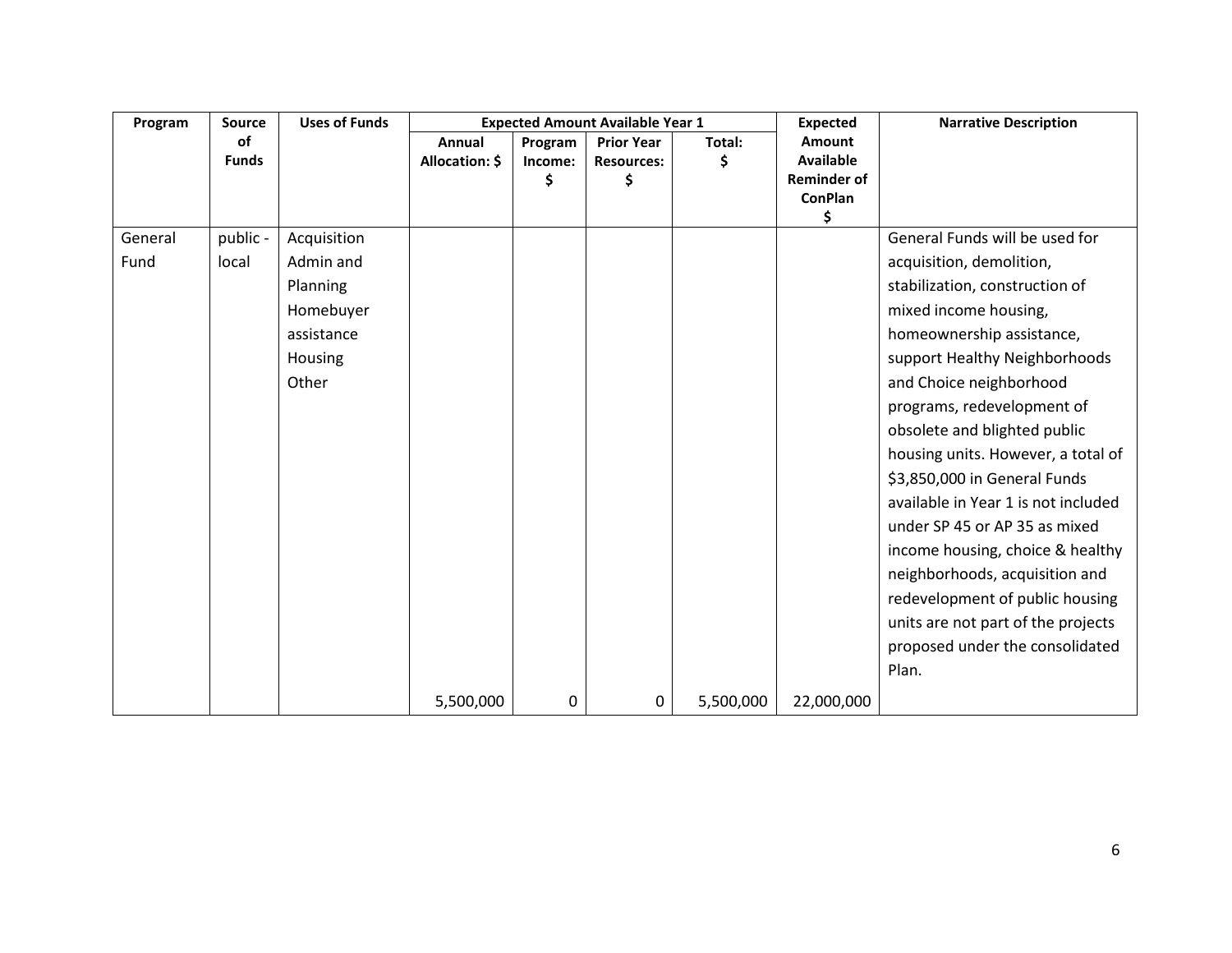| Program      | Source       | <b>Uses of Funds</b>   |                |         | <b>Expected Amount Available Year 1</b> |             | <b>Expected</b>     | <b>Narrative Description</b>           |
|--------------|--------------|------------------------|----------------|---------|-----------------------------------------|-------------|---------------------|----------------------------------------|
|              | <b>of</b>    |                        | Annual         | Program | <b>Prior Year</b>                       | Total:      | <b>Amount</b>       |                                        |
|              | <b>Funds</b> |                        | Allocation: \$ | Income: | <b>Resources:</b>                       |             | <b>Available</b>    |                                        |
|              |              |                        |                | \$      | \$                                      |             | <b>Reminder of</b>  |                                        |
|              |              |                        |                |         |                                         |             | <b>ConPlan</b><br>S |                                        |
| <b>LIHTC</b> | public -     | <b>Housing</b>         |                |         |                                         |             |                     | LIHTC equity raised for the next 5     |
|              | state        | Multifamily            |                |         |                                         |             |                     | fiscal years. This assumes closing     |
|              |              | rental rehab           |                |         |                                         |             |                     | on 12 RAD deals in 2016 and the        |
|              |              |                        |                |         |                                         |             |                     | second phase of RAD in 2017.           |
|              |              |                        |                |         |                                         |             |                     | Along with the RAD deals, it           |
|              |              |                        |                |         |                                         |             |                     | assumes 2.5 LIHTC 9% deals each        |
|              |              |                        | 142,862,500    | 0       | 0                                       | 142,862,500 | 251,450,000         | year and one 4% deal of 200 units.     |
| Other        | private      | Acquisition            |                |         |                                         |             |                     | Funds leveraged by non-profits to      |
|              |              | Admin and              |                |         |                                         |             |                     | be used for operating and capital      |
|              |              | Planning               |                |         |                                         |             |                     | support to undertake CDBG -            |
|              |              | Homeowner              |                |         |                                         |             |                     | eligible activities in Baltimore City. |
|              |              | rehab                  |                |         |                                         |             |                     |                                        |
|              |              | Housing                |                |         |                                         |             |                     |                                        |
|              |              | Multifamily            |                |         |                                         |             |                     |                                        |
|              |              | rental new             |                |         |                                         |             |                     |                                        |
|              |              | construction           |                |         |                                         |             |                     |                                        |
|              |              | <b>Public Services</b> | 38,777,707     | 0       | 0                                       | 38,777,707  | 37,400,000          |                                        |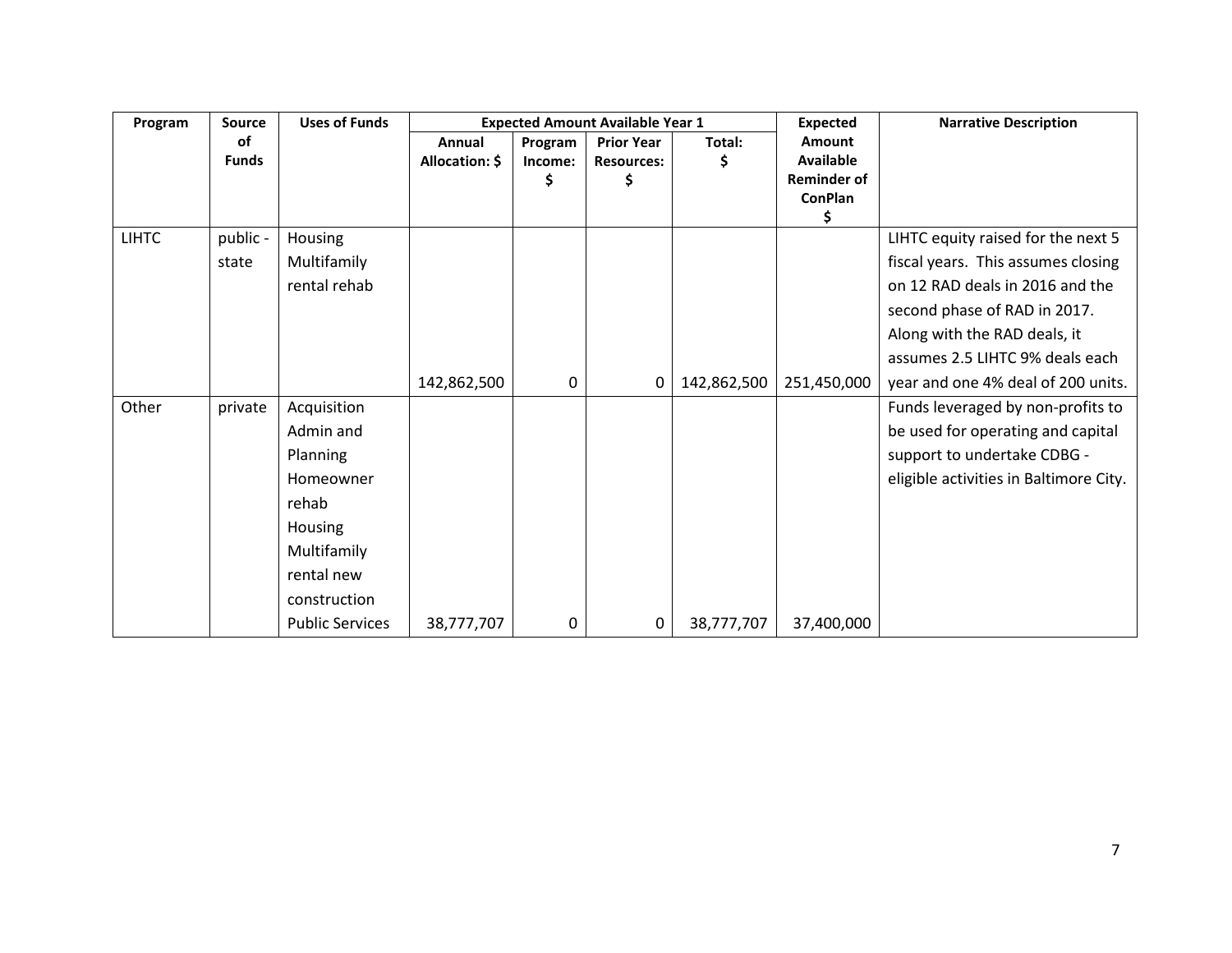| Program | <b>Source</b> | <b>Uses of Funds</b> |                |         | <b>Expected Amount Available Year 1</b> |           | <b>Expected</b>      | <b>Narrative Description</b>         |
|---------|---------------|----------------------|----------------|---------|-----------------------------------------|-----------|----------------------|--------------------------------------|
|         | of            |                      | Annual         | Program | <b>Prior Year</b>                       | Total:    | <b>Amount</b>        |                                      |
|         | <b>Funds</b>  |                      | Allocation: \$ | Income: | <b>Resources:</b>                       | \$        | <b>Available</b>     |                                      |
|         |               |                      |                | \$      | \$                                      |           | <b>Reminder of</b>   |                                      |
|         |               |                      |                |         |                                         |           | <b>ConPlan</b><br>\$ |                                      |
| Other   | public -      | Acquisition          |                |         |                                         |           |                      | State Capital Funds will be used     |
|         | state         | Public               |                |         |                                         |           |                      | for demolition of whole blocks.      |
|         |               | Improvements         |                |         |                                         |           |                      | Project includes acquisition,        |
|         |               | Other                |                |         |                                         |           |                      | relocation and greening as           |
|         |               |                      |                |         |                                         |           |                      | appropriate to achieve whole         |
|         |               |                      |                |         |                                         |           |                      | block outcomes. Properties are       |
|         |               |                      |                |         |                                         |           |                      | strategically selected to eliminate  |
|         |               |                      |                |         |                                         |           |                      | blight. Additionally, approximately  |
|         |               |                      |                |         |                                         |           |                      | \$5 million in State funds are also  |
|         |               |                      |                |         |                                         |           |                      | earmarked for acquisition,           |
|         |               |                      |                |         |                                         |           |                      | construction of non-city owned       |
|         |               |                      |                |         |                                         |           |                      | buildings to benefit East Baltimore  |
|         |               |                      |                |         |                                         |           |                      | Development area and site            |
|         |               |                      |                |         |                                         |           |                      | improvements to public areas and     |
|         |               |                      |                |         |                                         |           |                      | rights of way. As EBDI project is    |
|         |               |                      |                |         |                                         |           |                      | not part of the Consolidated Plan    |
|         |               |                      |                |         |                                         |           |                      | projects, funding set aside for this |
|         |               |                      |                |         |                                         |           |                      | project is not included under SP     |
|         |               |                      | 2,500,000      | 0       | 0                                       | 2,500,000 | 10,000,000           | 35.                                  |
| Other   | public -      | Overnight            |                |         |                                         |           |                      | Funds from the State Department      |
|         | state         | shelter              |                |         |                                         |           |                      | of Social Services are to support    |
|         |               | Services             |                |         |                                         |           |                      | the operations of Emergency          |
|         |               | Transitional         |                |         |                                         |           |                      | <b>Shelters</b>                      |
|         |               | housing              | 314,128        | 0       | 0                                       | 314,128   | 1,256,512            |                                      |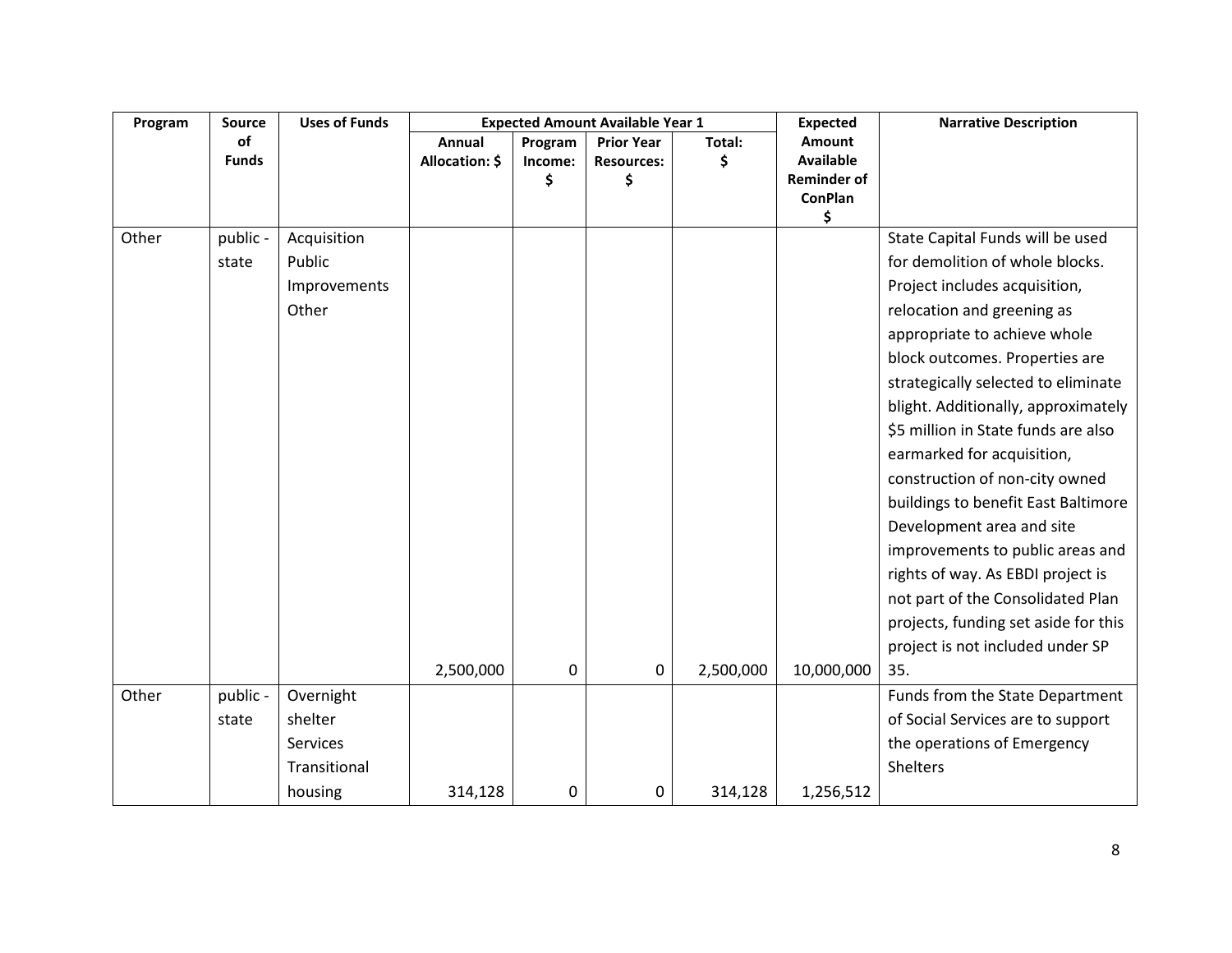| Program   | Source             | <b>Uses of Funds</b> | <b>Expected Amount Available Year 1</b> |                          |                                              |              | <b>Expected</b>                                                                 | <b>Narrative Description</b>        |
|-----------|--------------------|----------------------|-----------------------------------------|--------------------------|----------------------------------------------|--------------|---------------------------------------------------------------------------------|-------------------------------------|
|           | of<br><b>Funds</b> |                      | Annual<br>Allocation: \$                | Program<br>Income:<br>\$ | <b>Prior Year</b><br><b>Resources:</b><br>\$ | Total:<br>Ś. | <b>Amount</b><br><b>Available</b><br><b>Reminder of</b><br><b>ConPlan</b><br>\$ |                                     |
| Other     | public -           | Services             |                                         |                          |                                              |              |                                                                                 | Service Linked Housing Funds are    |
|           | state              |                      |                                         |                          |                                              |              |                                                                                 | for staff costs for Resident        |
|           |                    |                      |                                         |                          |                                              |              |                                                                                 | <b>Advocates for Permanent</b>      |
|           |                    |                      | 172,583                                 | $\boldsymbol{0}$         | 0                                            | 172,583      | 690,332                                                                         | <b>Supportive Housing</b>           |
| Section 8 | Public-            | <b>TBRA</b>          |                                         |                          |                                              |              |                                                                                 | The Housing Authority of            |
|           | federal            |                      |                                         |                          |                                              |              |                                                                                 | Baltimore City (HABC) has           |
|           |                    |                      |                                         |                          |                                              |              |                                                                                 | received the funding formula from   |
|           |                    |                      |                                         |                          |                                              |              |                                                                                 | HUD for its Section 8 Housing       |
|           |                    |                      |                                         |                          |                                              |              |                                                                                 | Choice Voucher Program (HCVP)       |
|           |                    |                      |                                         |                          |                                              |              |                                                                                 | <b>Housing Assistance Payment</b>   |
|           |                    |                      |                                         |                          |                                              |              |                                                                                 | (HAP) for calendar year 2015.       |
|           |                    |                      |                                         |                          |                                              |              |                                                                                 | There is no Annual Adjustment       |
|           |                    |                      |                                         |                          |                                              |              |                                                                                 | Factor (i.e., no inflation) and the |
|           |                    |                      |                                         |                          |                                              |              |                                                                                 | proration is at 101.249%. HABC is   |
|           |                    |                      |                                         |                          |                                              |              |                                                                                 | allocated a total HAP funding of    |
|           |                    |                      |                                         |                          |                                              |              |                                                                                 | \$184,967,529 in CY 2015, which     |
|           |                    |                      |                                         |                          |                                              |              |                                                                                 | includes \$29,004,141 for the       |
|           |                    |                      |                                         |                          |                                              |              |                                                                                 | Thompson partial consent decree     |
|           |                    |                      |                                         |                          |                                              |              |                                                                                 | vouchers, \$21,571,373 Thompson     |
|           |                    |                      |                                         |                          |                                              |              |                                                                                 | Remedial vouchers, and              |
|           |                    |                      |                                         |                          |                                              |              |                                                                                 | \$2,290,179 for the renewal         |
|           |                    |                      |                                         |                          |                                              |              |                                                                                 | funding of HUD/VASH, which          |
|           |                    |                      |                                         |                          |                                              |              |                                                                                 | provides Section 8 vouchers for     |
|           |                    |                      |                                         |                          |                                              |              |                                                                                 | homeless veterans in conjunction    |
|           |                    |                      | 184,967,529                             | 0                        | 0                                            | 184,967,529  | 739,870,116                                                                     | with supportive services.           |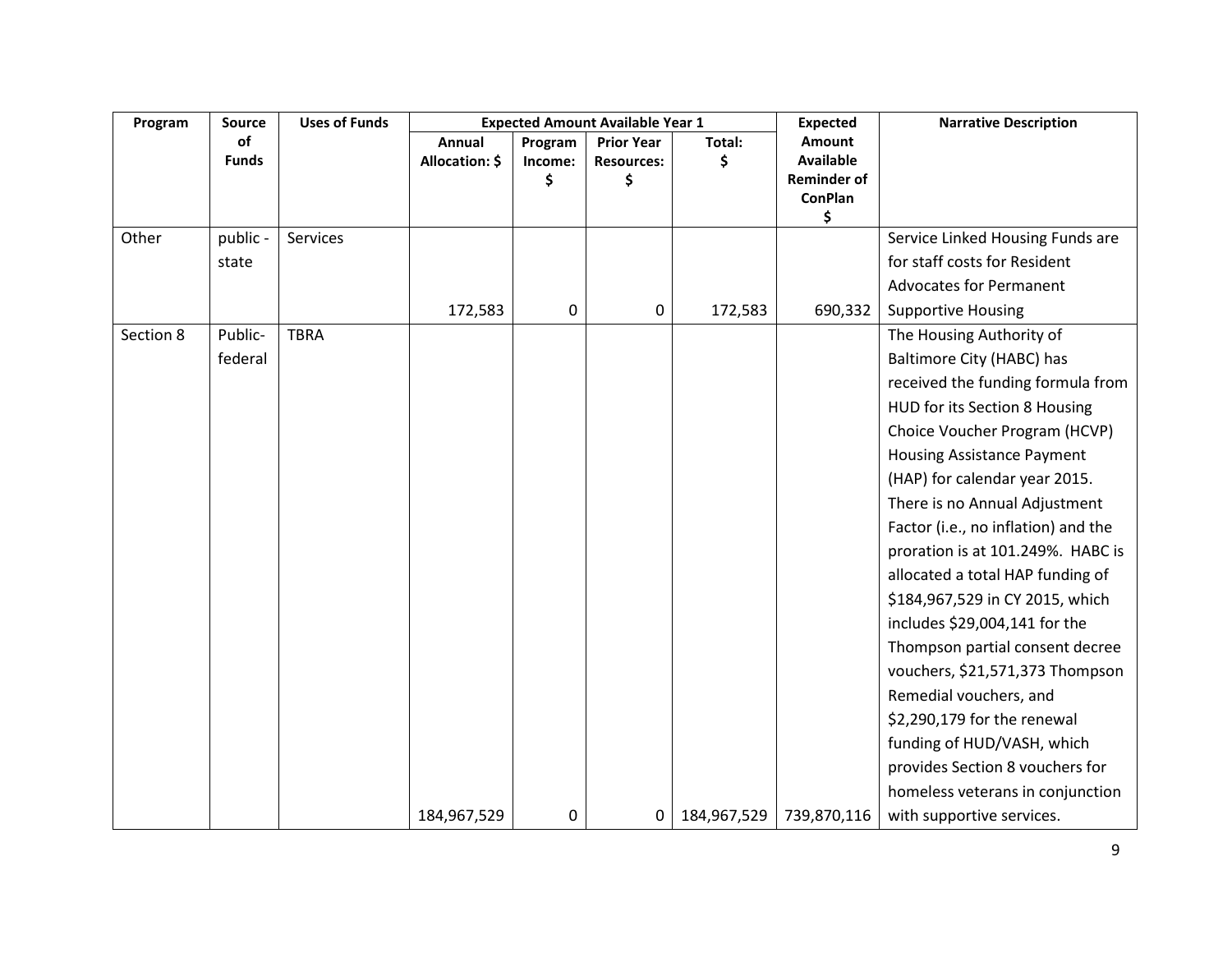| Program | Source       | <b>Uses of Funds</b> |                |         | <b>Expected Amount Available Year 1</b> |            | <b>Expected</b>      | <b>Narrative Description</b>       |
|---------|--------------|----------------------|----------------|---------|-----------------------------------------|------------|----------------------|------------------------------------|
|         | <b>of</b>    |                      | Annual         | Program | <b>Prior Year</b>                       | Total:     | <b>Amount</b>        |                                    |
|         | <b>Funds</b> |                      | Allocation: \$ | Income: | <b>Resources:</b>                       | \$         | <b>Available</b>     |                                    |
|         |              |                      |                | \$      | \$                                      |            | <b>Reminder of</b>   |                                    |
|         |              |                      |                |         |                                         |            | <b>ConPlan</b><br>\$ |                                    |
| Other   | public       | Acquisition          |                |         |                                         |            |                      | Bond funds will be used for        |
|         | $-$ local    | Homebuyer            |                |         |                                         |            |                      | acquisition, demolition,           |
|         |              | assistance           |                |         |                                         |            |                      | relocation, infrastructure         |
|         |              | Housing              |                |         |                                         |            |                      | improvements, homeownership        |
|         |              |                      |                |         |                                         |            |                      |                                    |
|         |              | <b>New</b>           |                |         |                                         |            |                      | incentive programs, stabilization, |
|         |              | construction for     |                |         |                                         |            |                      | provide permanent supportive       |
|         |              | ownership            |                |         |                                         |            |                      | housing for the homeless, and      |
|         |              | Permanent            |                |         |                                         |            |                      | redevelopment efforts in the       |
|         |              | housing in           |                |         |                                         |            |                      | Johnston Square and Poppleton      |
|         |              | facilities           |                |         |                                         |            |                      | neighborhoods. However it should   |
|         |              | Other                |                |         |                                         |            |                      | be noted that approximately        |
|         |              |                      |                |         |                                         |            |                      | \$6,450,000 Bond Funds available   |
|         |              |                      |                |         |                                         |            |                      | for Year 1 for acquisition,        |
|         |              |                      |                |         |                                         |            |                      | relocation, infrastructure         |
|         |              |                      |                |         |                                         |            |                      | improvements and                   |
|         |              |                      |                |         |                                         |            |                      | redevelopment efforts in the       |
|         |              |                      |                |         |                                         |            |                      | Johnston Square and Poppleton      |
|         |              |                      |                |         |                                         |            |                      | neighborhoods is not included in   |
|         |              |                      |                |         |                                         |            |                      | SP 36 or AP 35 as these projects   |
|         |              |                      |                |         |                                         |            |                      | do not have entitlement funds set  |
|         |              |                      |                |         |                                         |            |                      | aside under this Consolidated      |
|         |              |                      | 10,100,000     | 0       | 0                                       | 10,100,000 | 40,400,000           | Plan.                              |

**Table 1 - Expected Resources – Priority Table**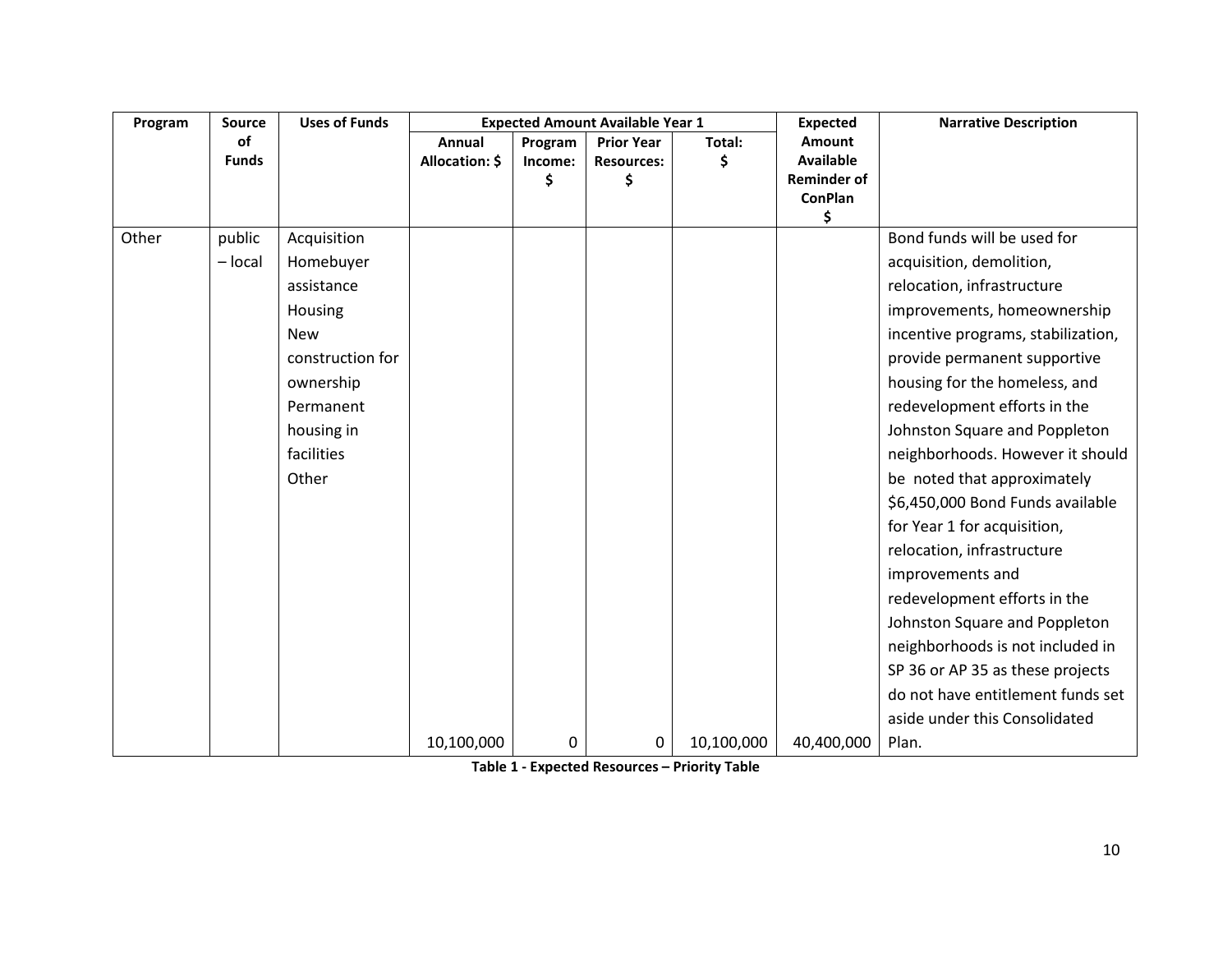## **Explain how federal funds will leverage those additional resources (private, state and local funds), including a description of how matching requirements will be satisfied**

In addressing housing and community development needs, Baltimore City will continue its policy of using federal grant funds to leverage State, foundation and private financing. Among the criteria by which potential development or public service proposals were analyzed, the amount of funds leveraged was one of the most important in deciding if the City would support a given activity.

In consideration of potential capital development projects for which HOME or CDBG funds will be requested, several factors are essential for approval. These include, but are not limited to: the amount of developer equity, private financing or lender commitments, tax credit and syndication proceeds, State participation, either through bonds or housing and community development and/or mortgage programs, foundation or institutional grants, community in-kind and sweat equity contributions, and volunteer provision of goods and services. As the HOME Program sets a limit on the amount that can be spent on the development of each housing unit, greater emphasis is placed on the leverage factor when such funds are involved. On occasion CDBG capital funds will be used to fill gaps in HOME funded projects. It should be noted that some CDBG funded activities - both operating and capital - serving very- and extremely-low income households do not leverage significant additional resources. In contrast, modest CDBG grants assisting first time homebuyers have extremely high grant to total expenditure ratios.

The other federal grants – ESG and HOPWA programs - are leveraged in a different manner. MOHS relies on Consolidated Plan funds to provide a foundation for our community and economic development activities. However, they are by no means the only investments the City or the community at large make in programs and services to support low- and moderate-income populations.

The amount of funding awarded is based on benefit to be derived and economies of scale, thereby leveraging efficiency and maximum cost-effectiveness. Although the fiscal impact and diversity of funding of ESG and HOPWA activities is often smaller than for CDBG and HOME projects, the efforts of volunteers, the value of donated materials and private or other government contributions are considered important factors before City commitments are made. Non-Profit agencies leverage private/public funds from Foundations, donations, other federal and state funds to supplement the CDBG funds available to them for operating and capital support.

The State and Local funds to complement the ESG program will exceed the FFY 2015 entitlement award of \$1,679,372.

The City meets the required HOME matching contribution in three ways:

- With General Obligation Bond funds
- Contribution of Land or Infrastructure
- Permanent cash contributions contributed by developers, foundations and other sources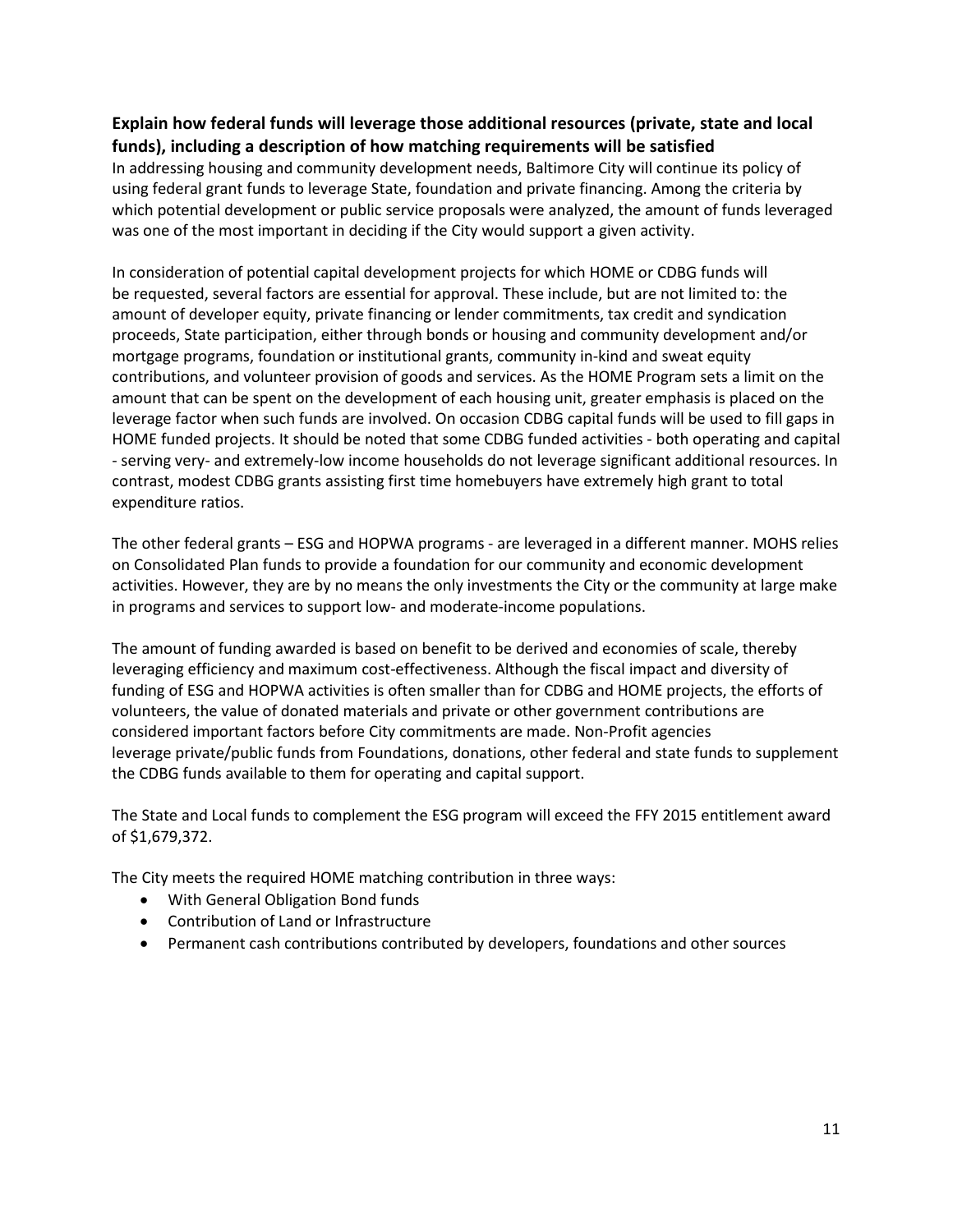## **If appropriate, describe publically owned land or property located within the jurisdiction that may be used to address the needs identified in the plan**

The city will continue to make the properties that it owns available for housing and a wide range of redevelopment projects. This will involve hundreds of properties in the five-year period covered by this Plan.

MOHS currently leases property and buildings to several nonprofit providers in the continuum at low- to no-cost, and in the near future, will be renovating and reconstructing a former elementary school building to increase the capacity of a family shelter from 75 beds to 138 beds.

#### **Discussion**

As noted elsewhere in the Consolidated Plan, the housing and community development needs in Baltimore City are greater than can be met with Consolidate Plan and associated resources. The City will make every effort to leverage its resources to maximize their effectiveness but such efforts will not, by themselves, increase the resource base to the level required to fully address all needs.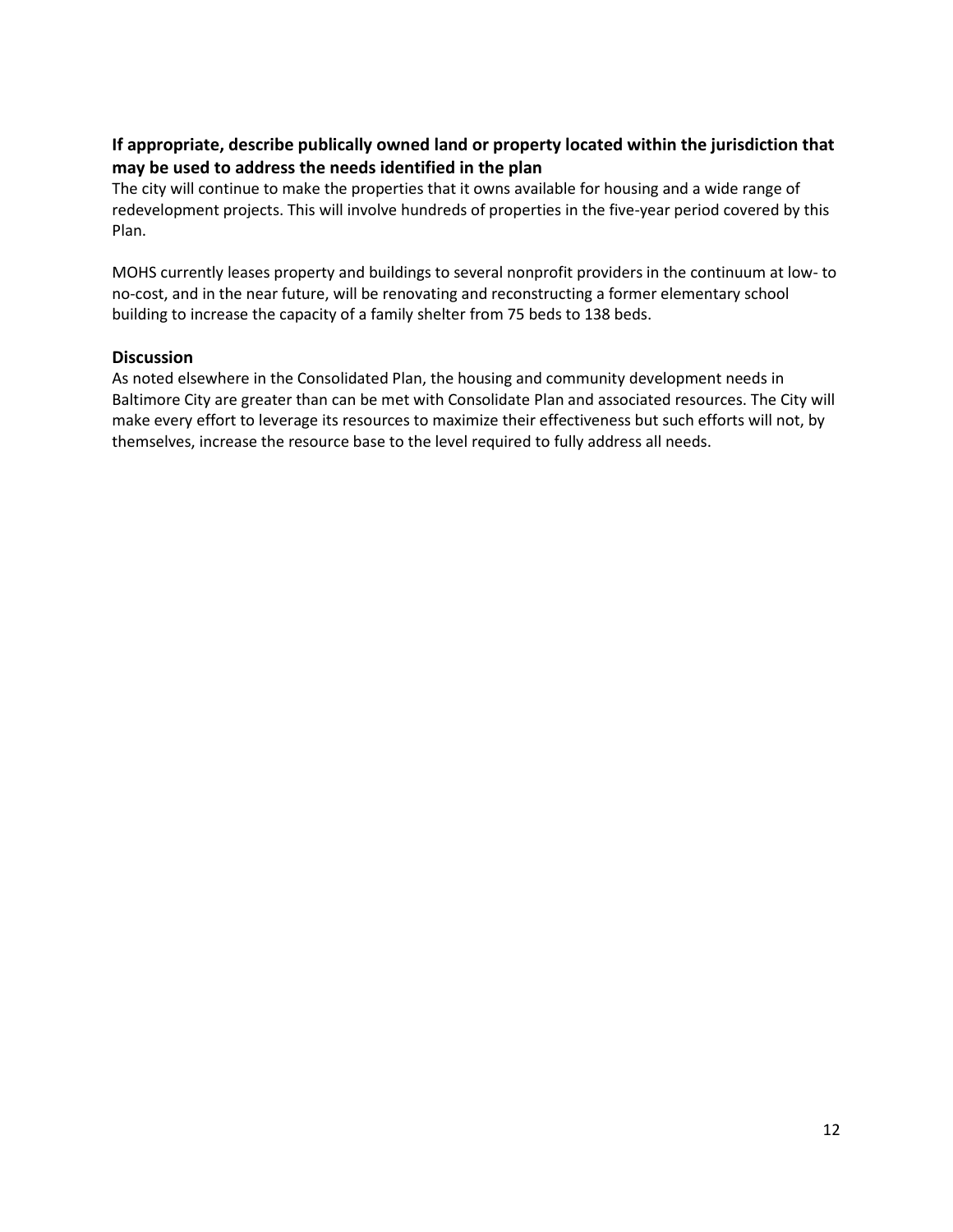# **AP-20 Annual Goals and Objectives**

## **Goals Summary Information**

| Sort           | <b>Goal Name</b>               | <b>Start</b> | End  | Category             | Geographic          | <b>Needs Addressed</b>  | <b>Funding</b>         | <b>Goal Outcome Indicator</b>       |
|----------------|--------------------------------|--------------|------|----------------------|---------------------|-------------------------|------------------------|-------------------------------------|
| Order          |                                | Year         | Year |                      | Area                |                         |                        |                                     |
| $\mathbf{1}$   | Code Enforcement               | 2015         | 2019 | Non-Housing          | <b>Special Code</b> | Neighborhood            | CDBG:                  | <b>Housing Code</b>                 |
|                |                                |              |      | Community            | Enforcement         | Revival                 | \$1,807,629            | Enforcement/Foreclosed              |
|                |                                |              |      | Development          | Areas               |                         |                        | Property Care: 32000                |
|                |                                |              |      |                      |                     |                         |                        | Household Housing Unit              |
| $\overline{2}$ | Provide Affordable             | 2015         | 2019 | Affordable           | City Wide           | Affordable              | CDBG: \$239,330        | Rental units constructed: 128       |
|                | <b>Rental Housing</b>          |              |      | Housing              |                     | Housing                 | HOME:                  | <b>Household Housing Unit</b>       |
|                |                                |              |      |                      |                     |                         | \$2,987,473            | Rental units rehabilitated: 33      |
|                |                                |              |      |                      |                     |                         | General                | Household Housing Unit              |
|                |                                |              |      |                      |                     |                         | <b>Obligation Bond</b> |                                     |
|                |                                |              |      |                      |                     |                         | Funds: \$200,000       |                                     |
| 3              | Social, Economic &             | 2015         | 2019 | Non-Homeless         | City Wide           | <b>Reduce Poverty</b>   | CDBG:                  | Public service activities other     |
|                | Community                      |              |      | <b>Special Needs</b> |                     | Services to Non-        | \$4,124,903            | than Low/Moderate Income            |
|                | Development                    |              |      | Non-Housing          |                     | <b>Homeless Special</b> | HOPWA:                 | Housing Benefit: 50000 Persons      |
|                | <b>Services</b>                |              |      | Community            |                     | <b>Needs Population</b> | \$1,770,426            | Assisted                            |
|                |                                |              |      | Development          |                     |                         |                        |                                     |
| 4              | <b>Public Facilities &amp;</b> | 2015         | 2019 | Non-Housing          | Low                 | Neighborhood            | CDBG: \$278,600        | Public Facility or Infrastructure   |
|                | Improvements                   |              |      | Community            | Moderate            | Revival                 |                        | Activities other than               |
|                |                                |              |      | Development          | Income Areas        |                         |                        | Low/Moderate Income Housing         |
|                |                                |              |      |                      |                     |                         |                        | Benefit: 10 Persons Assisted        |
| 5              | Housing for Non-               | 2015         | 2019 | Non-Homeless         | City Wide           | Affordable              | CDBG: \$145,180        | Housing for People with             |
|                | <b>Homeless Special</b>        |              |      | <b>Special Needs</b> |                     | Housing                 | HOPWA:                 | HIV/AIDS added: 25 Household        |
|                | <b>Needs Populations</b>       |              |      |                      |                     |                         | \$6,025,759            | <b>Housing Unit</b>                 |
|                |                                |              |      |                      |                     |                         |                        | <b>HIV/AIDS Housing Operations:</b> |
|                |                                |              |      |                      |                     |                         |                        | 750 Household Housing Unit          |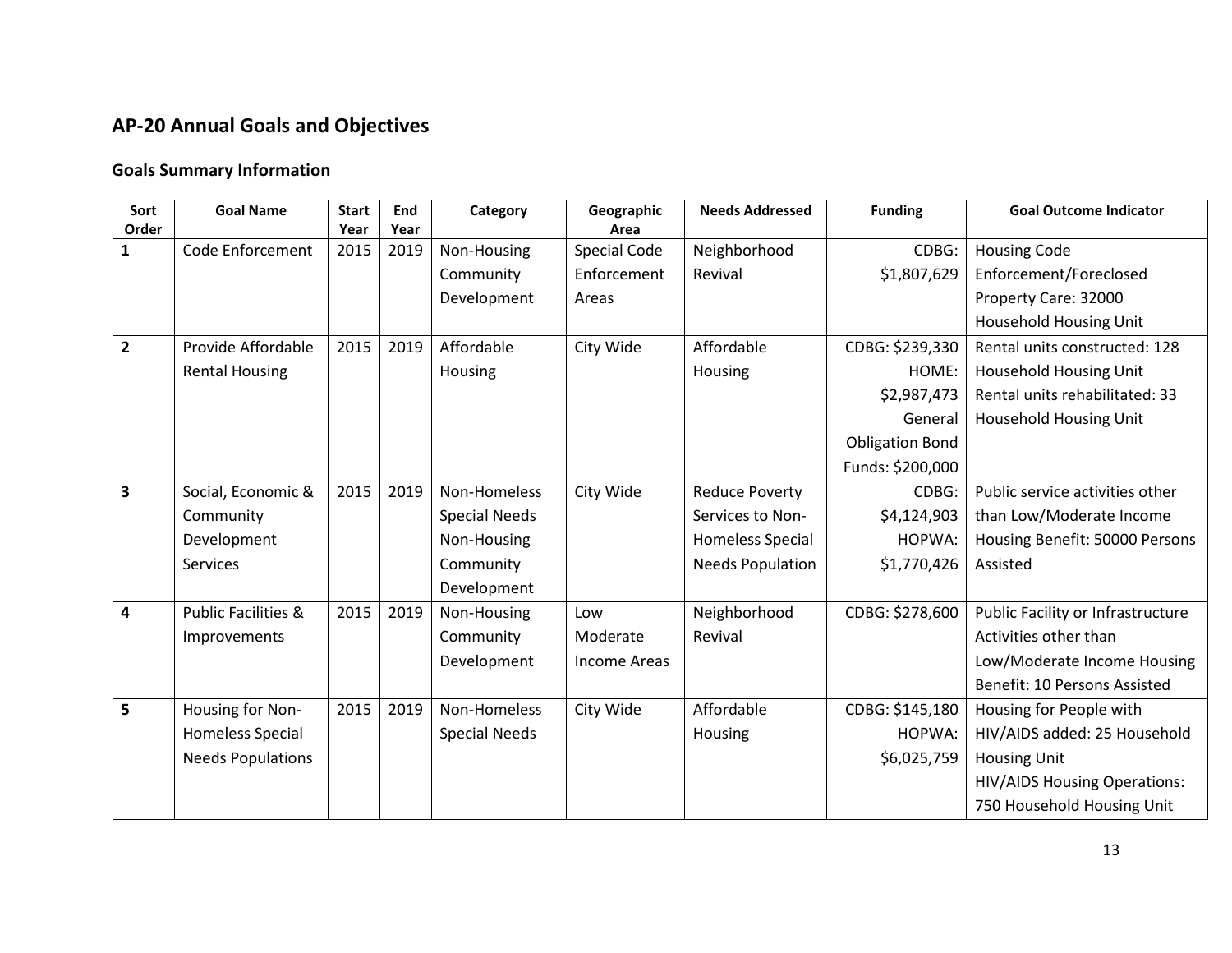| Sort             | <b>Goal Name</b>          | <b>Start</b> | End  | Category    | Geographic | <b>Needs Addressed</b> | <b>Funding</b>         | <b>Goal Outcome Indicator</b>    |
|------------------|---------------------------|--------------|------|-------------|------------|------------------------|------------------------|----------------------------------|
| Order            |                           | Year         | Year |             | Area       |                        |                        |                                  |
| 6                | <b>Blight Elimination</b> | 2015         | 2019 | Non-Housing | Strategic  | Neighborhood           | CDBG: \$574,000        | <b>Buildings Demolished: 500</b> |
|                  | & Stabilization           |              |      | Community   | Demolition | Revival                | General Fund:          | <b>Buildings</b>                 |
|                  |                           |              |      | Development | Areas      |                        | \$3,200,000            |                                  |
|                  |                           |              |      |             |            |                        | General                |                                  |
|                  |                           |              |      |             |            |                        | <b>Obligation Bond</b> |                                  |
|                  |                           |              |      |             |            |                        | Funds:                 |                                  |
|                  |                           |              |      |             |            |                        | \$6,875,000            |                                  |
|                  |                           |              |      |             |            |                        | <b>STATE - Capital</b> |                                  |
|                  |                           |              |      |             |            |                        | Improvements:          |                                  |
|                  |                           |              |      |             |            |                        | \$2,500,000            |                                  |
| $\overline{7}$   | Create Lead and           | 2015         | 2019 | Affordable  | City Wide  | Reduce Lead            | CDBG: \$635,400        | <b>Homeowner Housing</b>         |
|                  | Asthma Free               |              |      | Housing     |            | <b>Based Paint</b>     |                        | Rehabilitated: 155 Household     |
|                  | Housing                   |              |      |             |            | Hazards                |                        | <b>Housing Unit</b>              |
| 8                | Rehabilitation            | 2015         | 2019 | Affordable  | City Wide  | Affordable             | CDBG: \$417,590        | Homeowner Housing Added: 7       |
|                  | and/or Creation of        |              |      | Housing     |            | Housing                |                        | Household Housing Unit           |
|                  | <b>Homeowner Units</b>    |              |      |             |            |                        |                        | <b>Homeowner Housing</b>         |
|                  |                           |              |      |             |            |                        |                        | Rehabilitated: 23 Household      |
|                  |                           |              |      |             |            |                        |                        | <b>Housing Unit</b>              |
| $\boldsymbol{9}$ | <b>Assist Homeowners</b>  | 2015         | 2019 | Affordable  | City Wide  | Affordable             | CDBG:                  | <b>Homeowner Housing</b>         |
|                  | in Maintaining            |              |      | Housing     |            | Housing                | \$2,286,609            | Rehabilitated: 280 Household     |
|                  | their Homes               |              |      |             |            |                        |                        | <b>Housing Unit</b>              |
| 10               | Assist LMI                | 2015         | 2019 | Affordable  | City Wide  | Affordable             | CDBG:                  | Direct Financial Assistance to   |
|                  | Households in             |              |      | Housing     |            | Housing                | \$1,869,587            | Homebuyers: 500 Households       |
|                  | Becoming                  |              |      |             |            |                        | General Fund:          | Assisted                         |
|                  | Homeowners                |              |      |             |            |                        | \$2,300,000            |                                  |
|                  |                           |              |      |             |            |                        | General                |                                  |
|                  |                           |              |      |             |            |                        | <b>Obligation Bond</b> |                                  |
|                  |                           |              |      |             |            |                        | Funds: \$400,000       |                                  |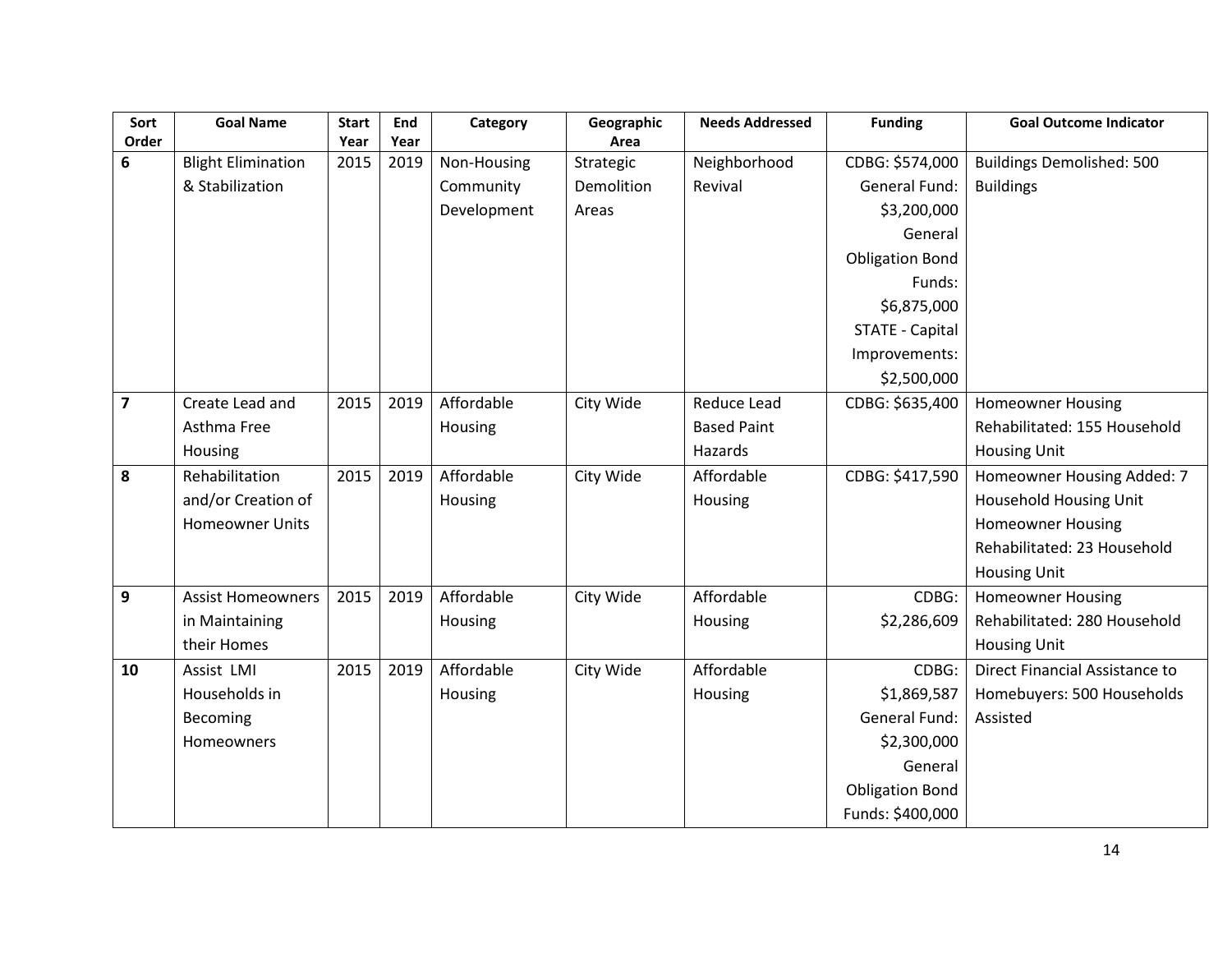| Sort  | <b>Goal Name</b>        | <b>Start</b> | End  | Category       | Geographic | <b>Needs Addressed</b> | <b>Funding</b>    | <b>Goal Outcome Indicator</b>   |
|-------|-------------------------|--------------|------|----------------|------------|------------------------|-------------------|---------------------------------|
| Order |                         | Year         | Year |                | Area       |                        |                   |                                 |
| 11    | Strengthen              | 2015         | 2019 | Affordable     | City Wide  | Affordable             | CDBG: \$890,339   | Public service activities other |
|       | Homeownership           |              |      | Housing        |            | Housing                |                   | than Low/Moderate Income        |
|       | Markets.                |              |      |                |            |                        |                   | Housing Benefit: 3000 Persons   |
|       |                         |              |      |                |            |                        |                   | Assisted                        |
| 12    | <b>Provide Housing</b>  | 2015         | 2019 | Homeless       | City Wide  | Affordable             | ESG: \$781,933    | Homelessness Prevention: 200    |
|       | for Homeless & At-      |              |      |                |            | Housing                | Continuum of      | Persons Assisted                |
|       | <b>Risk of Homeless</b> |              |      |                |            |                        | Care:             | Housing for Homeless added: 0   |
|       |                         |              |      |                |            |                        | \$18,511,578      | Household Housing Unit          |
|       |                         |              |      |                |            |                        | State/Service     |                                 |
|       |                         |              |      |                |            |                        | Linked Housing:   |                                 |
|       |                         |              |      |                |            |                        | \$172,583         |                                 |
| 13    | Oversight, Planning     | 2015         | 2019 | Planning and   | City Wide  | Planning and           | CDBG:             | Other: 19 Other                 |
|       | of Formula Funds &      |              |      | Administration |            | Administration         | \$5,891,907       |                                 |
|       | Section 108             |              |      |                |            |                        | HOPWA:            |                                 |
|       |                         |              |      |                |            |                        | \$241,119         |                                 |
|       |                         |              |      |                |            |                        | HOME: \$331,941   |                                 |
|       |                         |              |      |                |            |                        | ESG: \$125,953    |                                 |
| 14    | Shelter & Serv. to      | 2015         | 2019 | Homeless       | City Wide  | Preventive &           | CDBG: \$117,920   | Homeless Person Overnight       |
|       | Homeless Persons,       |              |      |                |            | Emergency              | ESG: \$771,486    | Shelter: 5000 Persons Assisted  |
|       | Youth & Vets            |              |      |                |            | Services to the        | Continuum of      |                                 |
|       |                         |              |      |                |            | Homeless               | Care: \$2,702,193 |                                 |
|       |                         |              |      |                |            |                        | Dept. of Social   |                                 |
|       |                         |              |      |                |            |                        | Services:         |                                 |
|       |                         |              |      |                |            |                        | \$314,128         |                                 |
| 15    | Rehab. of Existing      | 2015         | 2015 | Affordable     | City Wide  | Affordable             | HOME: \$487,473   | Rental units rehabilitated: 100 |
|       | Affordable Rental       |              |      | Housing        |            | Housing                | LIHTC:            | Household Housing Unit          |
|       | Housing                 |              |      |                |            |                        | \$142,862,500     |                                 |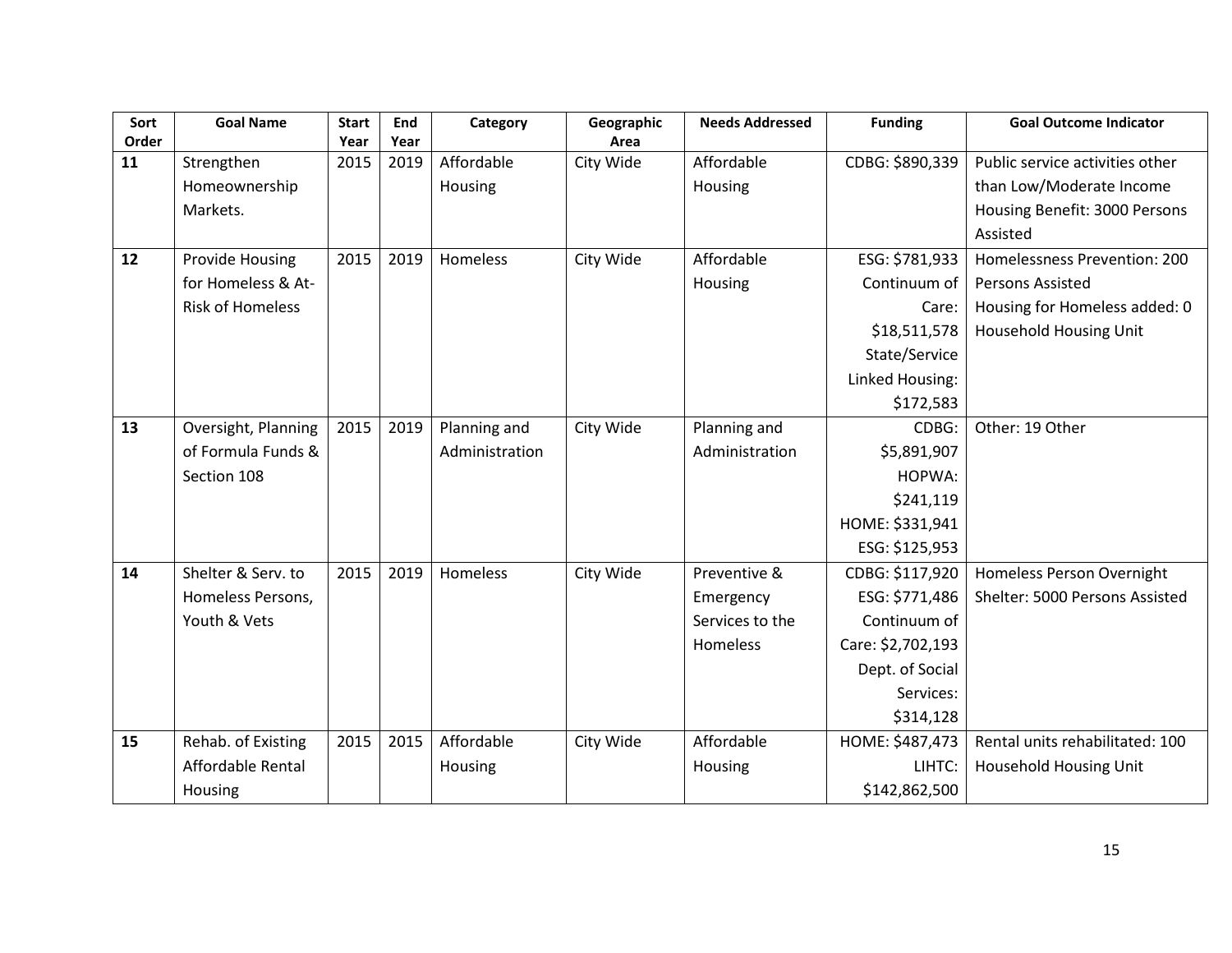| Sort  | <b>Goal Name</b>         | <b>Start</b> | End  | Category            | Geographic | <b>Needs Addressed</b> | <b>Funding</b>   | <b>Goal Outcome Indicator</b> |
|-------|--------------------------|--------------|------|---------------------|------------|------------------------|------------------|-------------------------------|
| Order |                          | Year         | Year |                     | Area       |                        |                  |                               |
| 16    | Implement Fair           | 2015         | 2020 | <b>Fair Housing</b> | City Wide  | <b>Fair Housing</b>    | CDBG: \$195,869  | Other: 3 Other                |
|       | <b>Housing Practices</b> |              |      |                     |            |                        | Other            |                               |
|       |                          |              |      |                     |            |                        | Public/Private   |                               |
|       |                          |              |      |                     |            |                        | Funds: \$256,130 |                               |

**Table 2 – Goals Summary**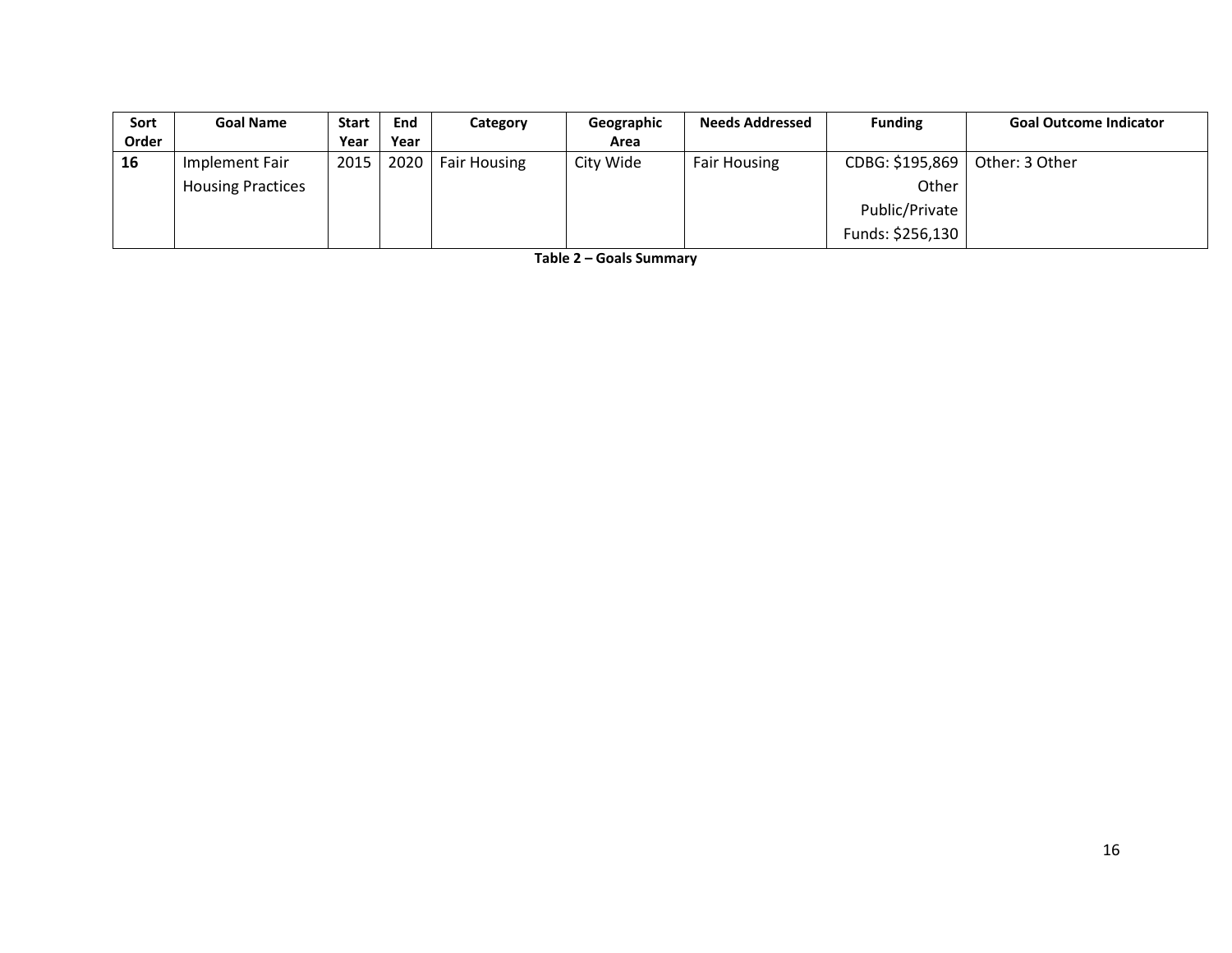# **Goal Descriptions**

| $\mathbf{1}$            | <b>Goal Name</b>           | <b>Code Enforcement</b>                                                                                                                                                                                                                                                                                                                                                                                                                               |  |  |  |
|-------------------------|----------------------------|-------------------------------------------------------------------------------------------------------------------------------------------------------------------------------------------------------------------------------------------------------------------------------------------------------------------------------------------------------------------------------------------------------------------------------------------------------|--|--|--|
|                         | Goal<br><b>Description</b> | Funds will be used to clean and board vacant structures in areas which are deteriorating/deteriorated and are a threat to<br>public health and safety. This activity will also assist in eliminating unsafe conditions and aid in arresting decline in areas<br>occupied by low- and moderate-income persons.                                                                                                                                         |  |  |  |
| $\overline{2}$          | <b>Goal Name</b>           | <b>Provide Affordable Rental Housing</b>                                                                                                                                                                                                                                                                                                                                                                                                              |  |  |  |
|                         | Goal<br><b>Description</b> | Funds will be provided to create through new construction or rehabilitation of vacant structures, affordable rental units for<br>low and moderate income households.                                                                                                                                                                                                                                                                                  |  |  |  |
| $\overline{\mathbf{3}}$ | <b>Goal Name</b>           | <b>Social, Economic &amp; Community Development Services</b>                                                                                                                                                                                                                                                                                                                                                                                          |  |  |  |
|                         | Goal<br><b>Description</b> | Provide socio/economic services to low- and moderate-income persons and families, including but not limited to, literacy,<br>employment training, services to youth and seniors, child care, legal assistance, crime awareness and prevention, summer<br>camps and programs for youth, referrals to health, substance abuse counseling and services, crisis intervention, meals &<br>employment programs for persons with HIV/AIDS, hospice care etc. |  |  |  |
| 4                       | <b>Goal Name</b>           | <b>Public Facilities &amp; Improvements</b>                                                                                                                                                                                                                                                                                                                                                                                                           |  |  |  |
|                         | Goal<br><b>Description</b> | Funds will be utilized to improve vacant lots, create murals, sculptures or other works of arts, open green space and parks<br>to revitalize low-income neighborhoods.                                                                                                                                                                                                                                                                                |  |  |  |
| 5                       | <b>Goal Name</b>           | <b>Housing for Non-Homeless Special Needs Populations</b>                                                                                                                                                                                                                                                                                                                                                                                             |  |  |  |
|                         | Goal<br><b>Description</b> | Provide tenant based rental assistance to homeless persons with HIV/AIDS, acquire and rehab properties for non-elderly<br>disabled populations.                                                                                                                                                                                                                                                                                                       |  |  |  |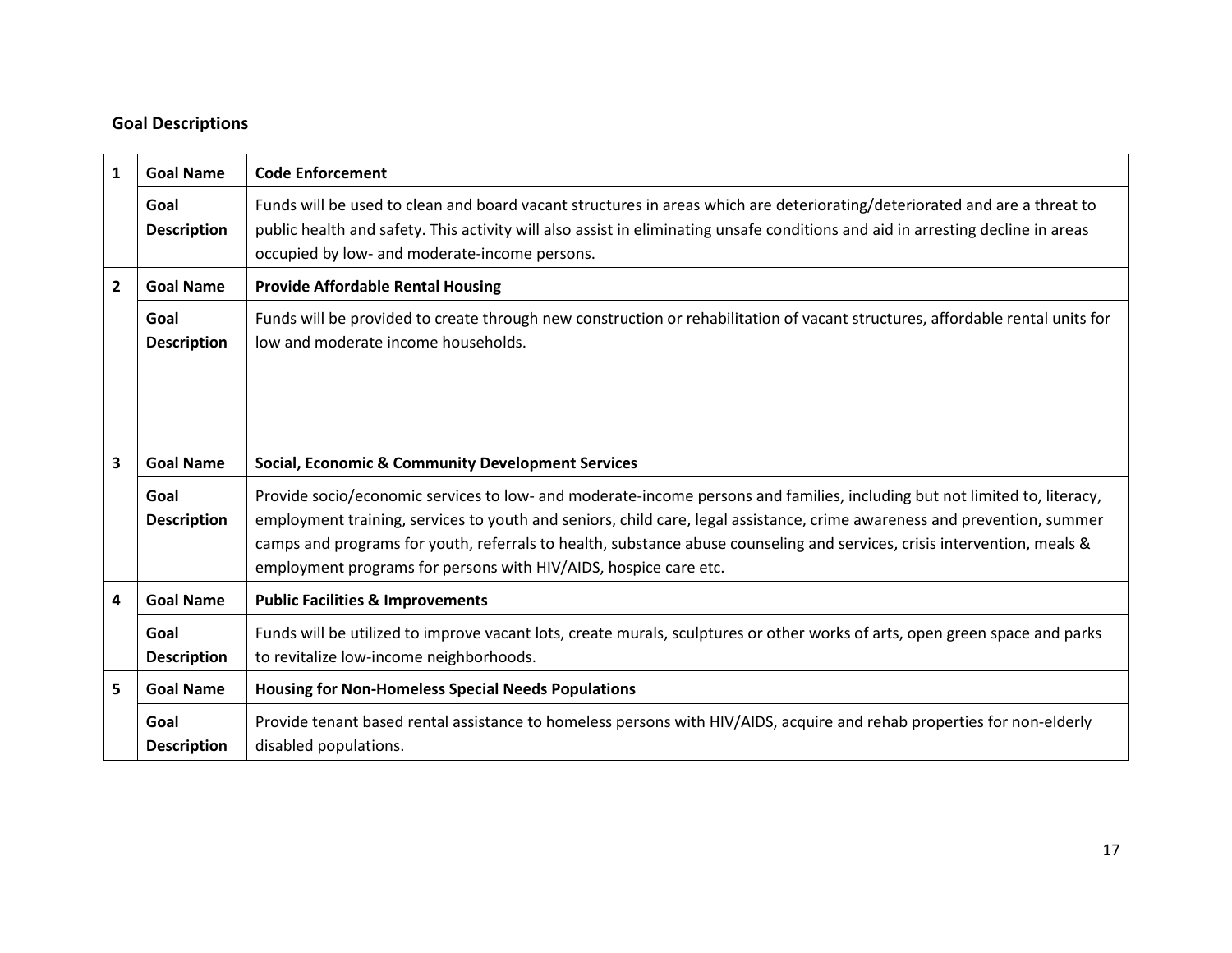| 6                       | <b>Goal Name</b>           | <b>Blight Elimination &amp; Stabilization</b>                                                                                                                                                                                                                                                       |
|-------------------------|----------------------------|-----------------------------------------------------------------------------------------------------------------------------------------------------------------------------------------------------------------------------------------------------------------------------------------------------|
|                         | Goal<br><b>Description</b> | Funds to assist with the demolition of vacant city owned properties to eliminate specific conditions of blight and physical<br>decay. Funds will also be utilized to stabilize vacant city owned properties that pose a threat to human safety and to<br>stabilize neighborhoods in Baltimore City. |
| $\overline{\mathbf{z}}$ | <b>Goal Name</b>           | <b>Create Lead and Asthma Free Housing</b>                                                                                                                                                                                                                                                          |
|                         | Goal<br><b>Description</b> | Implement a comprehensive approach to reduce childhood poisoning, asthma triggers and other home based<br>environmental health and safety hazards in Baltimore's older and low- to moderate-income neighborhoods.                                                                                   |
| 8                       | <b>Goal Name</b>           | <b>Rehabilitation and/or Creation of Homeowner Units</b>                                                                                                                                                                                                                                            |
|                         | Goal<br><b>Description</b> | Funds will be utilized to rehabilitate and/or create affordable housing units for first-time homebuyers and/or renters.                                                                                                                                                                             |
| 9                       | <b>Goal Name</b>           | <b>Assist Homeowners in Maintaining their Homes</b>                                                                                                                                                                                                                                                 |
|                         | Goal<br><b>Description</b> | Funds will be utilized to assist low- and moderate-income homeowners with maintaining their homes by providing loans<br>and/or grants to assist them with roof replacement, major renovations, weatherization and other minor repairs needed for<br>health and safety reasons.                      |
| 10                      | <b>Goal Name</b>           | <b>Assist LMI Households in Becoming Homeowners</b>                                                                                                                                                                                                                                                 |
|                         | Goal<br><b>Description</b> | Funds will be used to provide closing cost or settlement expense loans to first time homebuyers to assist them with<br>purchasing a home in Baltimore City.                                                                                                                                         |
| 11                      | <b>Goal Name</b>           | <b>Strengthen Homeownership Markets.</b>                                                                                                                                                                                                                                                            |
|                         | Goal<br><b>Description</b> | Funds will be used to provide foreclosure prevention counseling to prevent foreclosure or mitigate consequences of<br>foreclosure, provide homeownership and other aspects of housing counseling to persons and families interested in<br>becoming homeowners.                                      |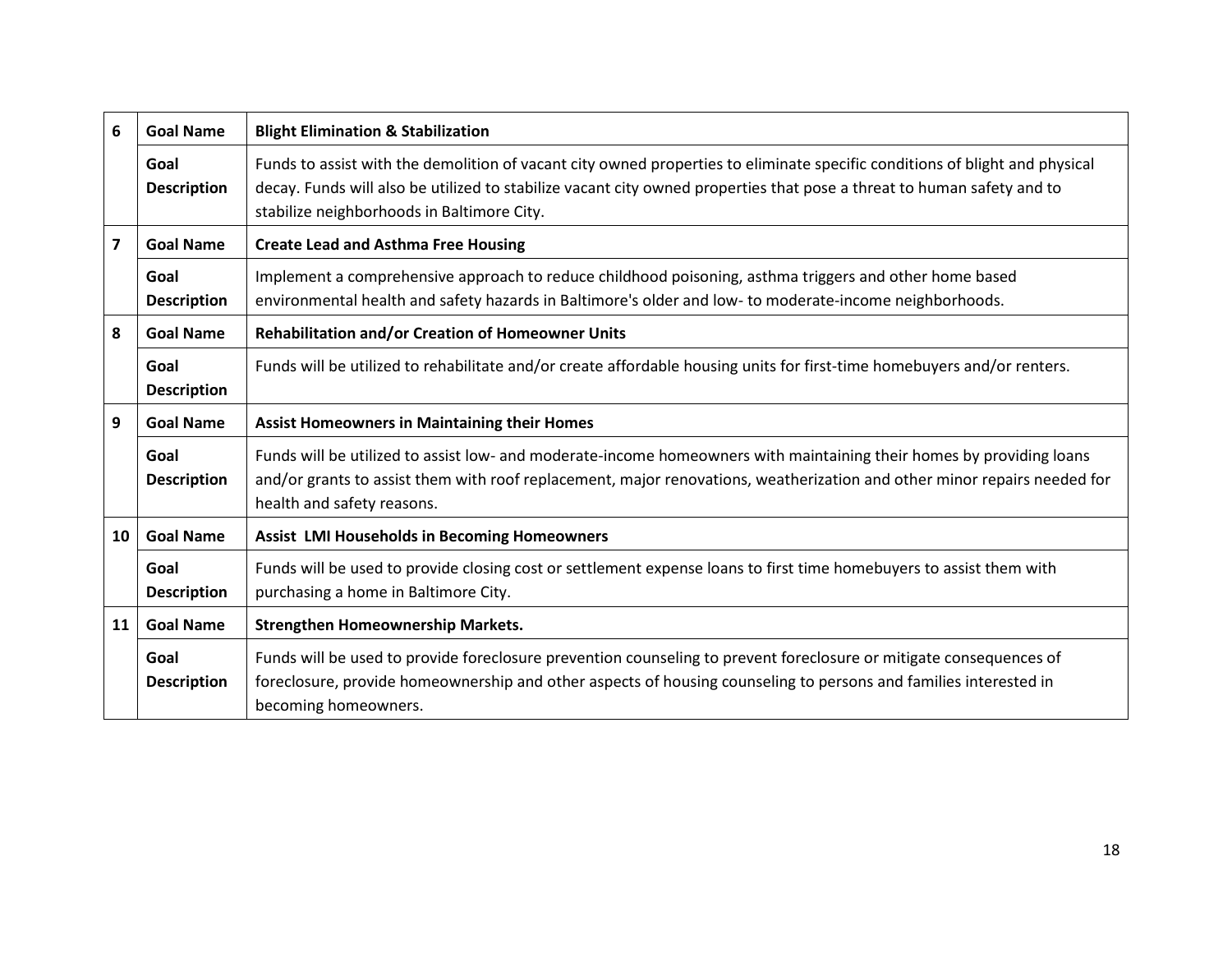| $12 \overline{ }$ | <b>Goal Name</b>           | <b>Provide Housing for Homeless &amp; At-Risk of Homeless</b>                                                                                                                                                                                                                                                                                                                                                                                                                                                                      |
|-------------------|----------------------------|------------------------------------------------------------------------------------------------------------------------------------------------------------------------------------------------------------------------------------------------------------------------------------------------------------------------------------------------------------------------------------------------------------------------------------------------------------------------------------------------------------------------------------|
|                   | Goal<br><b>Description</b> | Through the Continuum of Care program funds as well as the ESG & State funds, homeless providers will be provided funds<br>to provide transitional and permanent housing for homeless individuals and families. State Homeless prevention dollars and<br>ESG funds will be utilized to provide assistance to clients' for utility and rental arrearages to avoid the risk of eviction.                                                                                                                                             |
|                   |                            | Funds will be set aside to provide permanent supportive housing for transition aged youth (18-24) supported by project<br>based vouchers and other city resources. Funds will also be utilized to provide outreach efforts to homeless youth, youth<br>living on the street or unstably housed to make them aware of new units to be developed and prepared for waiting list and<br>assisted leasing activities.                                                                                                                   |
| 13                | <b>Goal Name</b>           | <b>Oversight, Planning of Formula Funds &amp; Section 108</b>                                                                                                                                                                                                                                                                                                                                                                                                                                                                      |
|                   | Goal<br><b>Description</b> | Funds to pay reasonable program administration costs and carrying charges related to the planning and execution of<br>community development activities. Activities include: Program Administration, Public Information, Planning, Capacity<br>Building and Section108 Loan Repayment.                                                                                                                                                                                                                                              |
| 14                | <b>Goal Name</b>           | Shelter & Serv. to Homeless Persons, Youth & Vets                                                                                                                                                                                                                                                                                                                                                                                                                                                                                  |
|                   | Goal<br><b>Description</b> | Funds to cover costs of the operations of Emergency Shelters, Transitional Housing Facilities, Day Resource Centers, Soup<br>Kitchens and drop in centers, as well as Street Outreach.                                                                                                                                                                                                                                                                                                                                             |
| 15                | <b>Goal Name</b>           | <b>Rehab. of Existing Affordable Rental Housing</b>                                                                                                                                                                                                                                                                                                                                                                                                                                                                                |
|                   | Goal<br><b>Description</b> | Funds to assist non-profit and for-profit developers in the rehabilitation of existing, largely occupied, publicly subsidized<br>rental housing. Somewhat over half the funding will be through low income tax credits with the remainder coming from a<br>combination of developer debt and public and philanthropic subsidy. This subsidy may, in some cases, include a limited<br>amount of Consolidated Plan funds. In addition, payment in lieu of taxes may be agreed to by the City to make projects<br>financially viable. |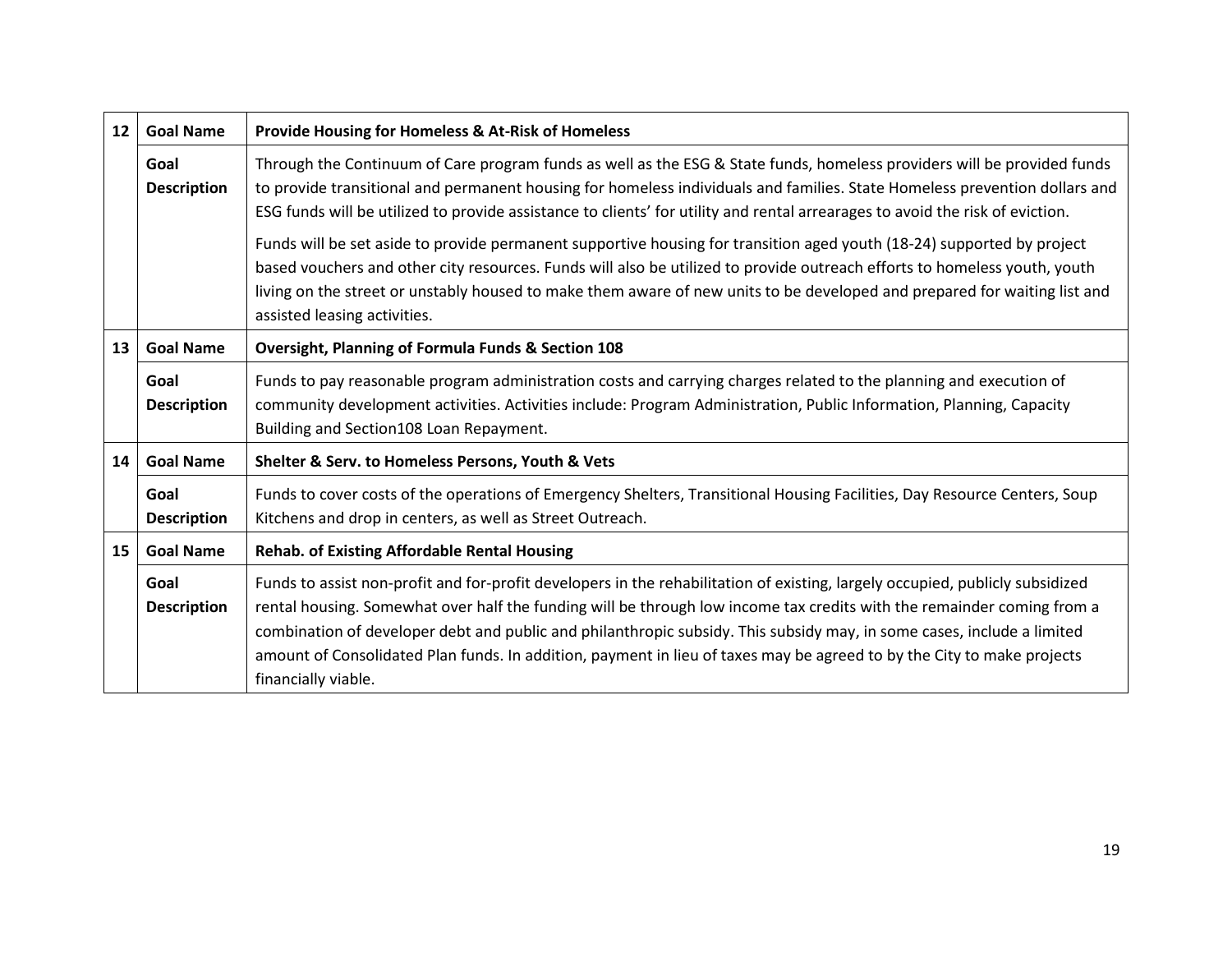| 16 | <b>Goal Name</b>                                                                                                                                                                         | <b>Implement Fair Housing Practices</b>                                                                                                                                                                                              |
|----|------------------------------------------------------------------------------------------------------------------------------------------------------------------------------------------|--------------------------------------------------------------------------------------------------------------------------------------------------------------------------------------------------------------------------------------|
|    | Goal<br><b>Description</b>                                                                                                                                                               | Implement fair housing practices to ensure that all populations are provided the opportunity to have access to affordable<br>and decent housing throughout Baltimore City. These practices will include:                             |
|    |                                                                                                                                                                                          | Continuing to use HABC's MTW status to be the conduit to fund the Baltimore Regional Mobility Program being<br>$\bullet$<br>implemented by the Baltimore Regional Housing Partnership pursuant to the Thompson Settlement Agreement; |
|    |                                                                                                                                                                                          | Participating in the implementation of a pilot regional project based voucher program, subject to HUD approval;                                                                                                                      |
|    | Exploring strategies for creating an inclusionary housing requirement that will result in the creation of affordable<br>$\bullet$<br>housing in opportunity areas throughout the region; |                                                                                                                                                                                                                                      |
|    |                                                                                                                                                                                          | Participating in the implementation of the Regional Actions Steps that resulted from the Baltimore Region Analysis<br>$\bullet$<br>of Impediments to Fair Housing;                                                                   |
|    |                                                                                                                                                                                          | Participating in the implementation of the Opportunity Collaborative Regional Housing Plan;                                                                                                                                          |
|    |                                                                                                                                                                                          | Creating units that meet federal accessibility standards for persons with mobility and/or hearing/vision disabilities;<br>٠                                                                                                          |
|    |                                                                                                                                                                                          | Creating units for NEDs that are not concentrated and that are located in stable communities with various<br>$\bullet$<br>amenities;                                                                                                 |
|    |                                                                                                                                                                                          | Helping to fund a coordinator's position at the Baltimore Metropolitan Council and participating in efforts to<br>٠<br>implement a regional project based voucher program.                                                           |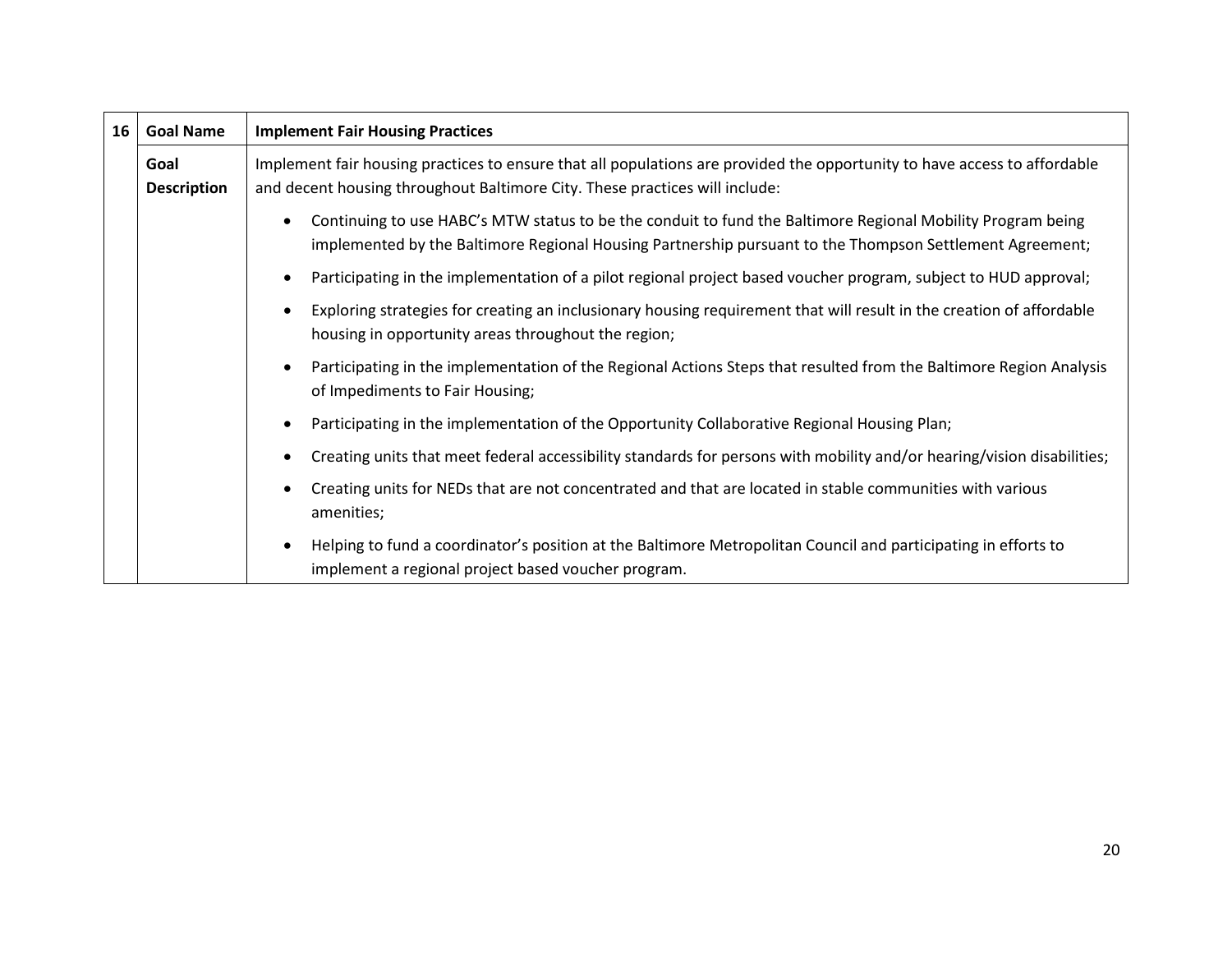## **AP-35 Projects – 91.220(d)**

### **Introduction**

Baltimore City sets out needs and objectives for physical development on a scale that may affect entire neighborhoods. It also includes social service activities that will improve the quality of life for households living in neighborhoods. The need is essentially three fold; (1) Areas with heavy concentration of vacant buildings and abandoned lots need wholesale redevelopment; (2) Strengthening relatively stable markets with low rates of vacancy through code enforcement, demolition, community projects that provide a positive image, cleaning and boarding, public facilities and infrastructure improvements; and (3) economic and social service activities that improve the lives of low- and moderate-income persons and provide them access to much needed services.

#### **Projects**

| #              | <b>Project Name</b>                                                  |
|----------------|----------------------------------------------------------------------|
| $\mathbf{1}$   | BALTIMORE GREENSPACE/PLANNING                                        |
| 2              | BALTIMORE NEIGHBORHOODS, INC./FAIR HOUSING                           |
| 3              | BALTIMORE OFFICE OF PROMOTION & THE ARTS/YOUTH SERVICES              |
| 4              | BANNER NEIGHBORHOODS/YOUTH SERVICES                                  |
| 5              | BELAIR-EDISON HOUSING SERVICE, INC./ADMIN                            |
| 6              | BELAIR-EDISON HOUSING SERVICE, INC./HOUSING COUNSELING               |
| $\overline{7}$ | BON SECOURS OF MARYLAND FOUNDATION/PF& I                             |
| 8              | CAROLINE FRIESS CENTER/EMPLOYMENT TRAINING                           |
| 9              | CHESAPEAKE CENTER FOR YOUTH DEV./EMPLOYMENT TRAINING                 |
| 10             | <b>CLEARANCE AND DEMOLITION</b>                                      |
| 11             | CASA OF MARYLAND/PUBLIC SERVICES (GENERAL)                           |
| 12             | BELAIR-EDISON HOUSING SERVICE, INC./PUBLIC INFO                      |
| 13             | BELAIR-EDISON HOUSING SERVICE, INC./ED/TA                            |
| 14             | CASA OF MARYLAND/LEGAL                                               |
| 15             | BALTIMORE OFFICE OF PROMOTION & THE ARTS/PF & I                      |
| 16             | COALITION TO END CHILDHOOD LEAD POISONING                            |
| 17             | BON SECOURS OF MARYLAND FOUNDATION/EMPLOYMENT TRAINING               |
| 18             | CIVIC WORKS-APPRENTICE PROGRAM/ADMIN                                 |
| 19             | CIVIC WORKS-APPRENTICE PROGRAM/EMPLOYMENT TRAINING                   |
| 20             | CIVIC WORKS-LOT TEAM/PF & I                                          |
| 21             | CIVIC WORKS-LOT TEAM/EMPLOYMENT TRAINING                             |
| 22             | <b>ACTION IN MATURITY/SENIOR SERVICES</b>                            |
| 23             | COLDSTREAM-HOMESTEAD-MONTBELLO CORPORATION/ADMIN                     |
| 24             | COLDSTREAM-HOMESTEAD-MONTBELLO CORPORATION/PUBLIC INFO.              |
| 25             | COLDSTREAM-HOMESTEAD-MONTBELLO CORPORATION/CRIME PREVENTION          |
| 26             | COLDSTREAM-HOMESTEAD-MONTBELLO CORPORATION/YOUTH                     |
| 27             | COLDSTREAM-HOMESTEAD-MONTBELLO CORPORATION/PUBLIC SERVICES (GENERAL) |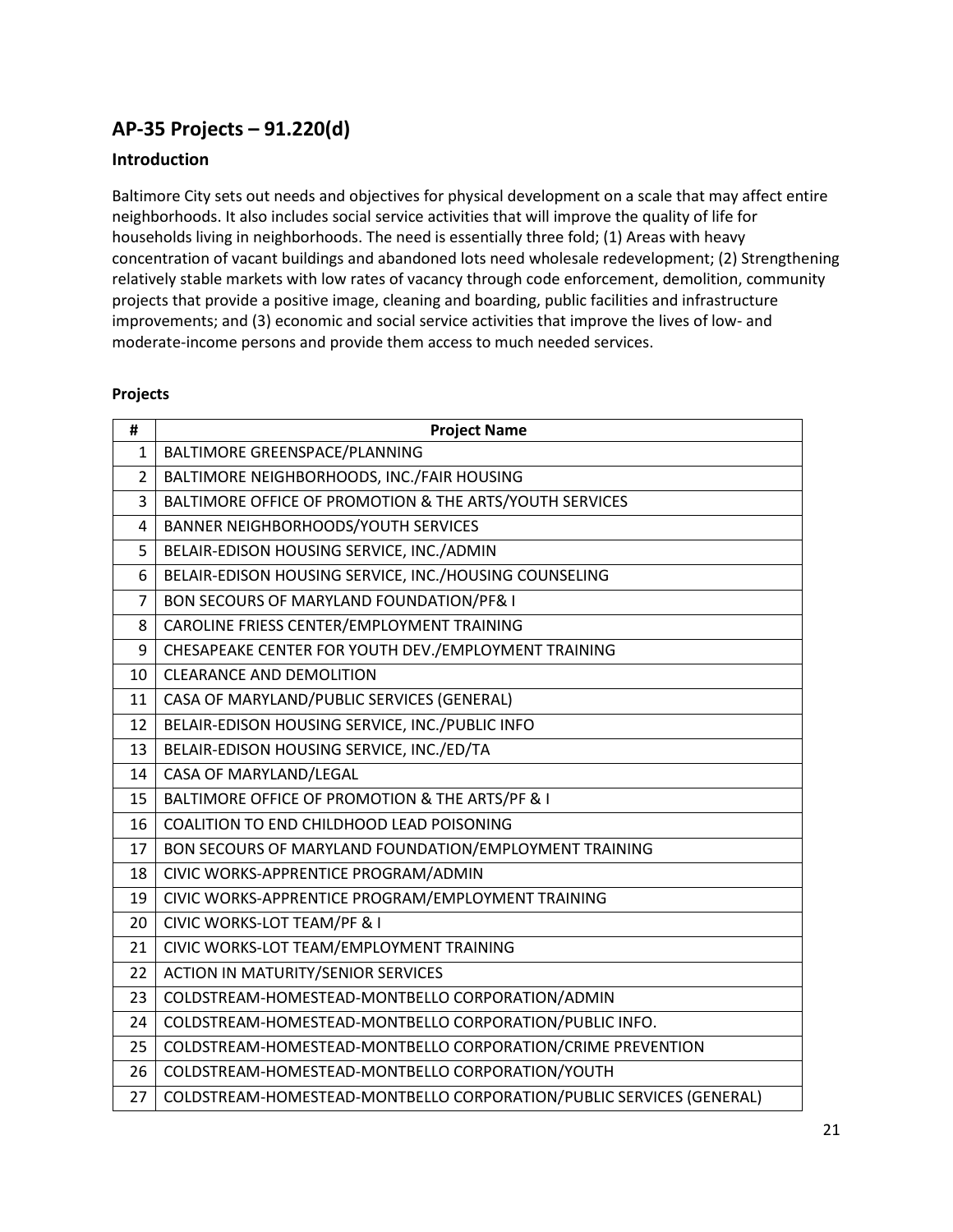| #  | <b>Project Name</b>                                                  |
|----|----------------------------------------------------------------------|
| 28 | COMMISSION ON AGING AND RETIREMENT EDUCATION/SENIOR SERVICES         |
| 29 | MOHS/COMMUNITY ACTION CENTERS/PUBLIC SERVICES (GENERAL)              |
| 30 | COMMUNITY HOUSING ASSOCIATES/ACQ. FOR REHAB.                         |
| 31 | COMMUNITY HOUSING RESOURCE BOARD/FAIR HOUSING                        |
| 32 | COMMUNITY LAW CENTER/LEGAL SERVICES                                  |
| 33 | COMMUNITY MEDIATION PROGRAM/PUBLIC SERVICES (GENERAL)                |
| 34 | COMPREHENSIVE HOUSING ASSISTANCE/HSG. COUNSELING                     |
| 35 | COPPIN HEIGHTS COMMUNITY DEVELOPMENT CORP./PUBLIC SERVICES (GENERAL) |
| 36 | <b>CREATIVE ALLIANCE/YOUTH</b>                                       |
| 37 | CREATIVE ALLIANCE/PUBLIC SERVICES (GENERAL)                          |
| 38 | DEFERRED LOAN PROGRAM/REHAB: SINGLE UNIT RESIDENTIAL                 |
| 39 | DEPARTMENT OF PUBLIC WORKS/CODE ENFORCEMENT                          |
| 40 | DEPARTMENT OF RECREATION AND PARKS/YOUTH                             |
| 41 | DRUID HEIGHTS CDC/ADMIN                                              |
| 42 | DRUID HEIGHTS CDC/PUBLIC INFORMATION                                 |
| 43 | DRUID HEIGHTS CDC/HOUSING COUNSELING                                 |
| 44 | DRUID HEIGHTS CDC/CONSTRUCTION OF HOUSING                            |
| 45 | DRUID HEIGHTS CDC/YOUTH                                              |
| 46 | DRUID HEIGHTS CDC/EMPLOYMENT TRAINING                                |
| 47 | DRUID HEIGHTS CDC/REHAB. ADMIN                                       |
| 48 | EAST BALTIMORE DEVELOPMENT INITIATIVE SECTION 108 LOAN               |
| 49 | <b>EMERGENCY ROOF REPAIRS/REHAB.</b>                                 |
| 50 | EMPIRE HOMES/ACQ. FOR REHAB.                                         |
| 51 | FAMILY TREE/PUBLIC SERVICES (GENERAL)                                |
| 52 | GARWYN OAKS UNITED NEIGHBORS/PUBLIC INFO                             |
| 53 | GARWYN OAKS UNITED NEIGHBORS/HOUSING COUNSELING                      |
| 54 | GARWYN OAKS UNITED NEIGHBORS/ADMIN                                   |
| 55 | GREATER HOMEWOOD COMMUNITY CORPORATION/EMPLOYMENT TRAINING           |
| 56 | HABITAT FOR HUMANITY OF THE CHESAPEAKE/REHAB. ADMIN                  |
| 57 | HARBEL COMMUNITY ORGANIZATION/CRIME PREVENTION                       |
| 58 | HARBEL COMMUNITY ORGANIZATION/HOUSING COUNSELING                     |
| 59 | HCD- ADMINISTRATION/INDIRECT COSTS                                   |
| 60 | HCD - COMMUNITY SUPPORT PROJECTS/PROGRAM ADMIN.                      |
| 61 | HCD - DAWSON SAFE HAVEN CENTER/YOUTH                                 |
| 62 | HCD - FAIR HOUSING AND EQUAL OPPORTUNITY/FAIR HOUSING                |
| 63 | HCD - HOME OWNERSHIP INSTITUTE/DIRECT HOMEOWNERSHIP ASSISTANCE       |
| 64 | HCD - LEAD-BASED PAINT ABATEMENT/LEAD ABATEMENT                      |
| 65 | HCD - OFFICE OF PROJECT FINANCE/HOUSING SERVICES                     |
| 66 | HCD - OFFICE OF PROJECT FINANCE/HOME ADMIN                           |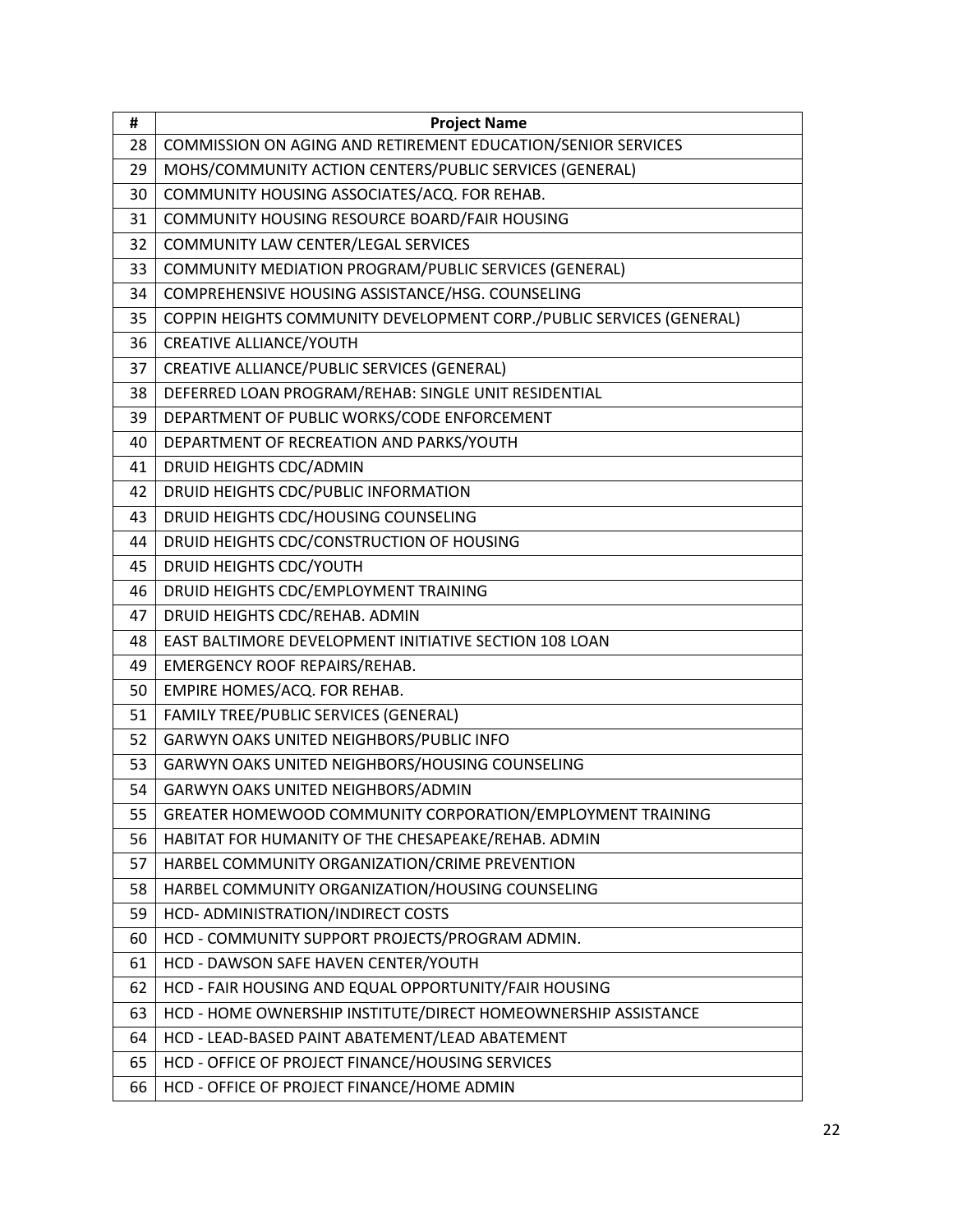| #   | <b>Project Name</b>                                                          |
|-----|------------------------------------------------------------------------------|
| 67  | HCD - OFFICE OF REHABILITATION/REHAB. ADMIN                                  |
| 68  | HCD - RESEARCH AND STRATEGIC PLANNING/PLANNING                               |
| 69  | HCD - SALARIES AND OTHER ADMINISTRATIVE COSTS/ADMIN                          |
| 70  | HISTORIC EAST BALTIMORE COMMUNITY ACTION COALITION/PUBLIC SERVICES (GENERAL) |
| 71  | HISTORIC EAST BALTIMORE COMMUNITY ACTION COALITION/ADMIN                     |
| 72  | HISTORIC EAST BALTIMORE COMMUNITY ACTION COALITION/PUBLIC INFO               |
| 73  | DIRECT HOME OWNERSHIP ASSISTANCE PROGRAM                                     |
| 74  | INNOVATIVE HOUSING INSTITUTE/SUBSISTENCE PAYMENTS                            |
| 75  | JUBILEE BALTIMORE, INC./CONSTRUCTION OF HOUSING/CBDO                         |
| 76  | JULIE COMMUNITY CENTER/YOUTH                                                 |
| 77  | JULIE COMMUNITY CENTER/HEALTH SERVICES                                       |
| 78  | JULIE COMMUNITY CENTER/EMPLOYMENT TRAINING                                   |
| 79  | JULIE COMMUNITY CENTER/PUBLIC SERVICES (GENERAL)                             |
| 80  | LATINO ECONOMIC DEVELOPMENT CORPORATION/MICRO ENTERPRISE ASST.               |
| 81  | LEARNING IS FOR TOMORROW/EMPLOYMENT TRAINING                                 |
| 82  | LIVING CLASSROOMS/CODE ENFORCEMENT                                           |
| 83  | MARYLAND NEW DIRECTIONS/EMPLOYMENT TRAINING                                  |
| 84  | MAYOR'S OFFICE OF HUMAN SERVICES/CHILD CARE CENTERS                          |
| 85  | MORGAN STATE/INSTITUTE FOR URBAN RESEARCH/PLANNING                           |
| 86  | NEIGHBORHOOD DESIGN CENTER/PLANNING                                          |
| 87  | NEIGHBORHOOD HOUSING SERVICES/ADMIN                                          |
| 88  | NEIGHBORHOOD HOUSING SERVICES/HOUSING COUNSELING                             |
| 89  | NEIGHBORHOOD HOUSING SERVICES/REHAB ADMIN                                    |
| 90  | NEIGHBORHOOD HOUSING SERVICES/PUBLIC INFO                                    |
| 91  | NEIGHBORHOOD HOUSING SERVICES/RLF                                            |
| 92  | NEWBORN HOLISTIC/PUBLIC SERVICES (GENERAL)                                   |
| 93  | NEWBORN HOLISTIC/OP. COSTS OF HOMELESS PROGRAMS                              |
| 94  | PARK HEIGHTS RENAISSANCE/HOUSING COUNSELING                                  |
| 95  | PARK HEIGHTS RENAISSANCE/REHAB. ADMIN                                        |
| 96  | PARKS AND PEOPLE FOUNDATION/EMPLOYMENT TRAINING                              |
| 97  | PARKS AND PEOPLE FOUNDATION/CHILD CARE SERVICES                              |
| 98  | PEOPLE'S HOMESTEADING GROUP/ADMIN                                            |
| 99  | PEOPLE'S HOMESTEADING GROUP/PUBLIC INFO                                      |
| 100 | PEOPLE'S HOMESTEADING GROUP/REHAB. ADMIN                                     |
| 101 | PUBLIC HOUSING SECTION 108 LOAN                                              |
| 102 | PUBLIC JUSTICE CENTER/LEGAL SERVICES                                         |
| 103 | REBUILDING TOGETHER BALTIMORE/REHAB: SINGLE UNIT RESIDENTIAL                 |
| 104 | RESERVOIR HILL IMPROVEMENT COUNCIL/HSG. COUNSELING                           |
| 105 | RESERVOIR HILL IMPROVEMENT COUNCIL/PUBLIC SERVICES (GENERAL)                 |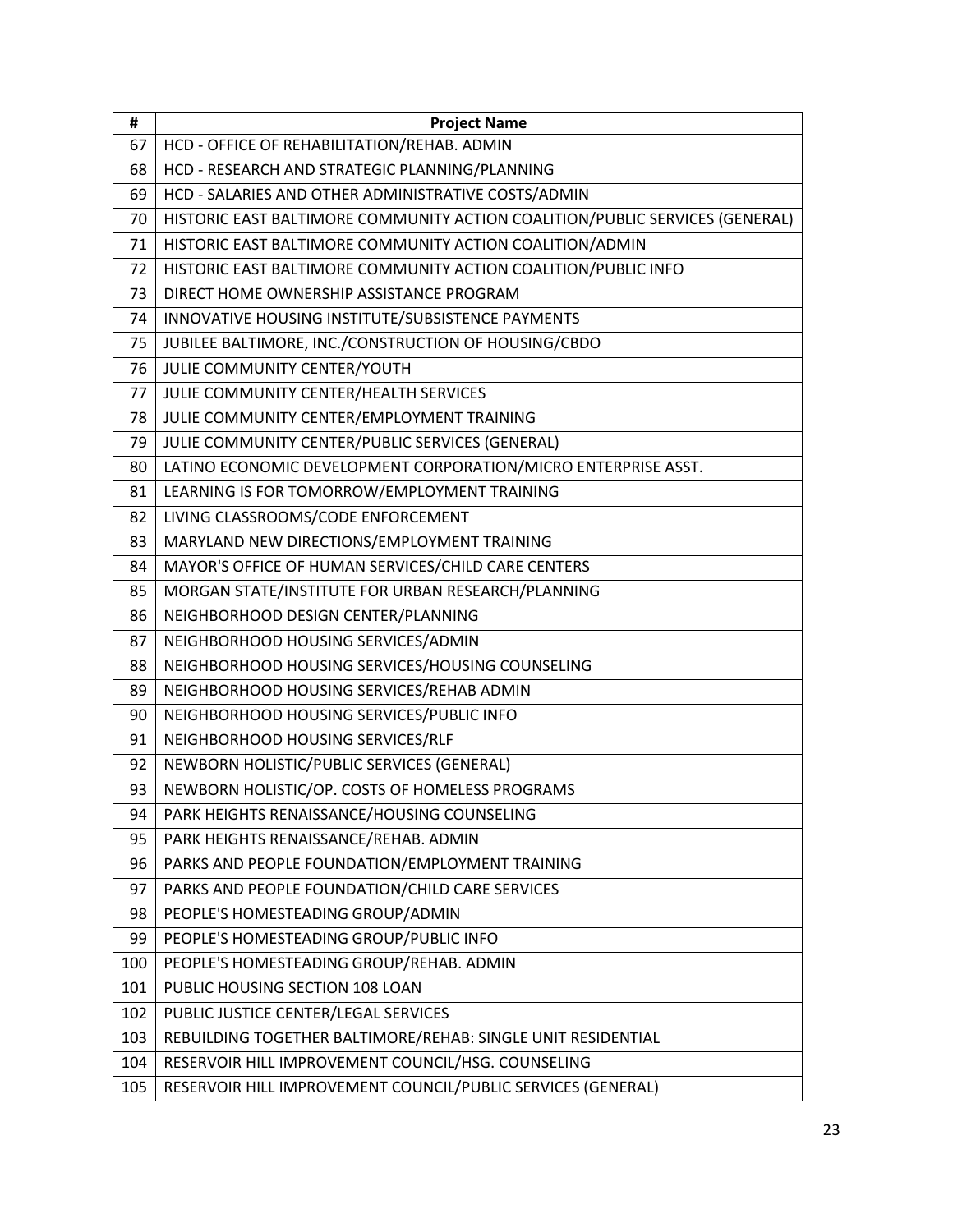| #   | <b>Project Name</b>                                                 |
|-----|---------------------------------------------------------------------|
| 106 | RESERVOIR HILL IMPROVEMENT COUNCIL/ADMIN                            |
| 107 | RESERVOIR HILL IMPROVEMENT COUNCIL/CAPACITY BUILDING                |
| 108 | RESERVOIR HILL IMPROVEMENT COUNCIL/PUBLIC INFO                      |
| 109 | SOUTH BALTIMORE LEARNING CENTER/EMPLOYMENT TRAINING                 |
| 110 | SOUTHEAST COMMUNITY DEVELOPMENT CORPORATION/ADMIN                   |
| 111 | SOUTHEAST COMMUNITY DEVELOPMENT CORPORATION/PUBLIC INFO             |
| 112 | SOUTHEAST COMMUNITY DEVELOPMENT COPORATION/COUNSELING               |
| 113 | ST. AMBROSE - HOMESHARING PROGRAM/HOMESHARING                       |
| 114 | ST. AMBROSE HOUSING AID CENTER/HOUSING COUNSELING                   |
| 115 | ST. AMBROSE HOUSING AID CENTER/DEFAULT COUNSELING                   |
| 116 | THE DEVELOPMENT CORPORATION/HOUSING COUNSELING                      |
| 117 | THE VILLAGE LEARNING PLACE/YOUTH SERVICES                           |
| 118 | UPTON PLANNING COMMITTEE/PUBLIC INFO                                |
| 119 | UPTON PLANNING COMMITTEE/ADMIN                                      |
| 120 | UPTON PLANNING COMMITTEE/PUBLIC SERVICES (GENERAL)                  |
| 121 | WOMEN'S HOUSING COALITION/OP. COSTS OF HOMELESS PROGRAMS            |
| 122 | YWCA OF BALTIMORE/OP. COSTS OF HOMELESS PROGRAMS                    |
| 123 | CASA OF MARYLAND/EMPLOYMENT TRAINING                                |
| 124 | <b>HOME /ADMIN</b>                                                  |
| 125 | HOME/CHDO RESERVE FUNDS                                             |
| 126 | HOME/CITYWIDE RENTAL PROJECTS                                       |
| 127 | HOPWA/ADMIN                                                         |
| 128 | ESG - 15/ADMIN                                                      |
| 129 | ROBERTA'S HOUSE/PUBLIC SERVICES (GENERAL)                           |
| 130 | OLIVER COMMUNITY ASSOCIATION/ADMIN                                  |
| 131 | OLIVER COMMUNITY ASSOCIATION/PUBLIC INFO                            |
| 132 | OLIVER COMMUNITY ASSOCIATION/CRIME AWARENESS                        |
| 133 | OLIVER COMMUNITY ASSOCIATION/PUBLIC SERVICES (GENERAL)              |
| 134 | WBC COMMUNITY DEVELOPMENT CORP/REHAB. ADMIN                         |
| 135 | HOPWA/AIDS INTERFAITH RESIDENTIAL SERVICES, INC./DON MILLER HOUSE   |
| 136 | HOPWA/AIDS INTERFAITH RESIDENTIAL SERVICES, INC./PEOPLE ON THE MOVE |
| 137 | HOPWA/ANNE ARUNDEL COUNTY                                           |
| 138 | HOPWA/BALTIMORE COUNTY DEPARTMENT OF HEALTH                         |
| 139 | HOPWA/CARROLL COUNTY HEALTH DEPARTMENT                              |
| 140 | HOPWA/CHASE BREXTON HEALTH SERVICES                                 |
| 141 | HOPWA/GOVANS ECUMENICAL DEVELOPMENT COPORATION                      |
| 142 | HOPWA/HARFORD COUNTY GOVERNMENT                                     |
| 143 | HOPWA/HOWARD COUNTY HOUSING COMMISSION                              |
| 144 | HOPWA/JOSEPH P. RICHEY HOSPICE                                      |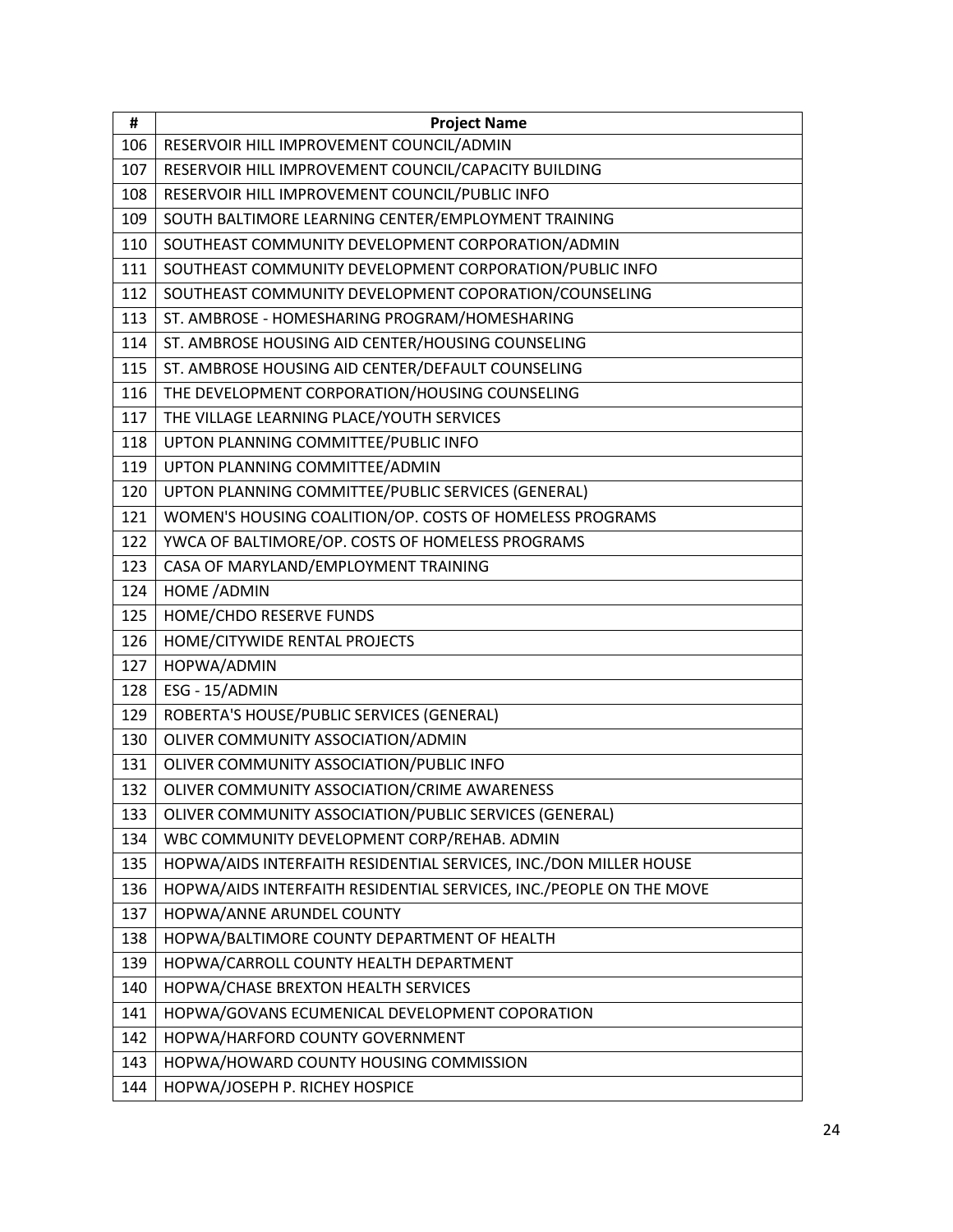| #   | <b>Project Name</b>                                               |
|-----|-------------------------------------------------------------------|
| 145 | HOPWA/TENANT-BASED RENTAL ASSISTANCE (TBRA)                       |
| 146 | HOPWA/MOVEABLE FEAST                                              |
| 147 | HOPWA/PROJECT PLASE/PERMANENT HOUSING PROGRAM                     |
| 148 | HOPWA/PROJECT PLASE/NURSING SERVICES                              |
| 149 | HOPWA/QUEEN ANNE'S COUNTY                                         |
| 150 | HOPWA/UNIVERSITY OF MARYLAND/HOMELESS PREVENTION PROGRAM          |
| 151 | ESG-15/CATHOLIC CHARITIES OF BALTIMORE/MY SISTER'S WOMEN'S CENTER |
| 152 | ESG - 15/FUSION PARTNERSHIPS, INC.                                |
| 153 | ESG - 15/HEALTH CARE FOR THE HOMELESS (HCH)                       |
| 154 | ESG - 15/MANNA HOUSE                                              |
| 155 | ESG-15/MCVETS                                                     |
| 156 | <b>ESG - 15/SALVATION ARMY</b>                                    |
| 157 | ESG - 15/HEALTH CARE ACCESS                                       |
| 158 | ESG -15/HEALTH CARE ACCESS, MARYLAND, INC.                        |
| 159 | ESG - 15/HOUSE OF RUTH                                            |
| 160 | ESG -15/PAUL'S PLACE/STABLE HOUSING PROGRAM                       |
| 161 | ESG -15/ST. VINCENT DE PAUL, FRONT DOOR PROGRAM                   |
| 162 | ESG -15/MERCY SUPPORTIVE HOUSING                                  |
| 163 | ESG - 15/HEALTH CARE ACCESS/EVICTION PREVENTION                   |
| 164 | REHAB. OF EXISTING AFFORDABLE RENTAL UNITS                        |
| 165 | CHESAPEAKE CENTER FOR YOUTH DEV./PUBLIC SERVICES (GENERAL)        |
| 166 | PIGTOWN MAIN STREET, INC./PUBLIC SERVICES (GENERAL)               |
| 167 | PIGTOWN MAIN STREET, INC./ED/TA                                   |
| 168 | LIVING CLASSROOMS - POWER HOUSE/YOUTH SERVICES                    |

**Table 3 - Project Information**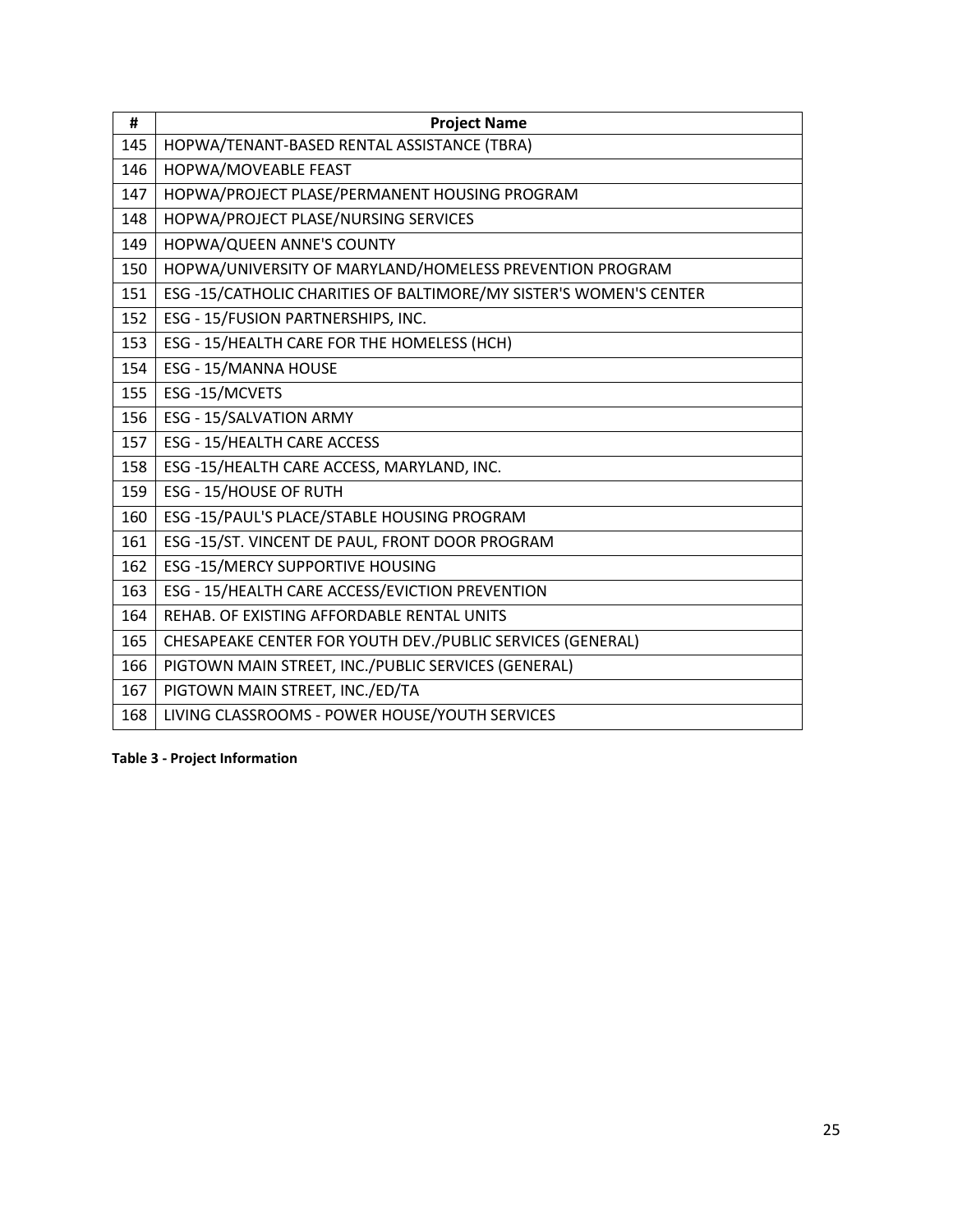## **Describe the reasons for allocation priorities and any obstacles to addressing underserved needs**

As noted in the Consolidated Plan the housing and community development needs in Baltimore City are far greater than can be met with Annual Action Plan and associated resources. Our Federally mandated goal for the use of Consolidated Plan funds – creating decent and affordable housing, a suitable living environment and economic opportunity - is a very large one. In developing objectives and outcomes the City's intent is to address a broad set of needs across a geographically wide area, thus assisting those people with the most serious social and housing problems and at the same time strengthening living environments through, for example, aiding moderate-income persons who are buying a home. The City will spend the preponderance of Consolidated Plan funds on the poorest of our citizens but will also use these funds to strengthen the overall fabric of the city by also assisting low and moderate-income persons.

Our prioritization process, therefore, is broad in scope, both in terms of geographical area and the number of categories of need addressed.

HOME funds will be spent to maximize leverage, thus creating the biggest impact, and to create new housing opportunities for lower income renters. New housing opportunities are provided in two ways. First, HOME will be used to create housing in the City's better neighborhoods as indicated by Baltimore's Housing Market Typology map. Second, HOME will be used to create affordable housing in large-scale development areas. These communities are experiencing enough, concentrated redevelopment efforts that they are undergoing a transformation.

ESG funds will be spent on programs that are situated city-wide, whereas the geographic distribution of HOPWA funds includes the Baltimore Metropolitan Statistical Area (BMSA), which includes Baltimore City, Anne Arundel, Baltimore, Carroll, Harford, Howard and Queen Anne's Counties.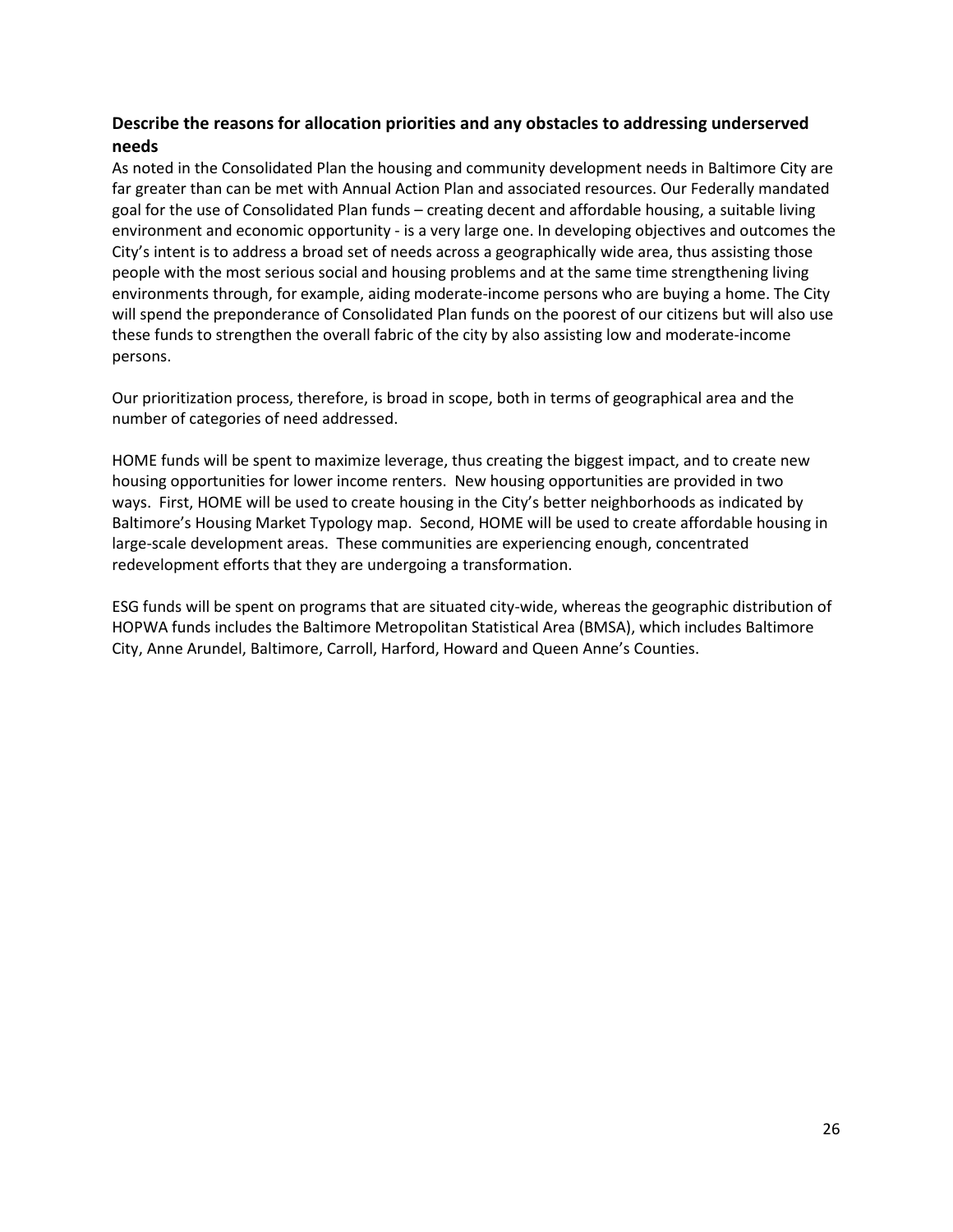# **AP-38 Project Summary Project Summary Information**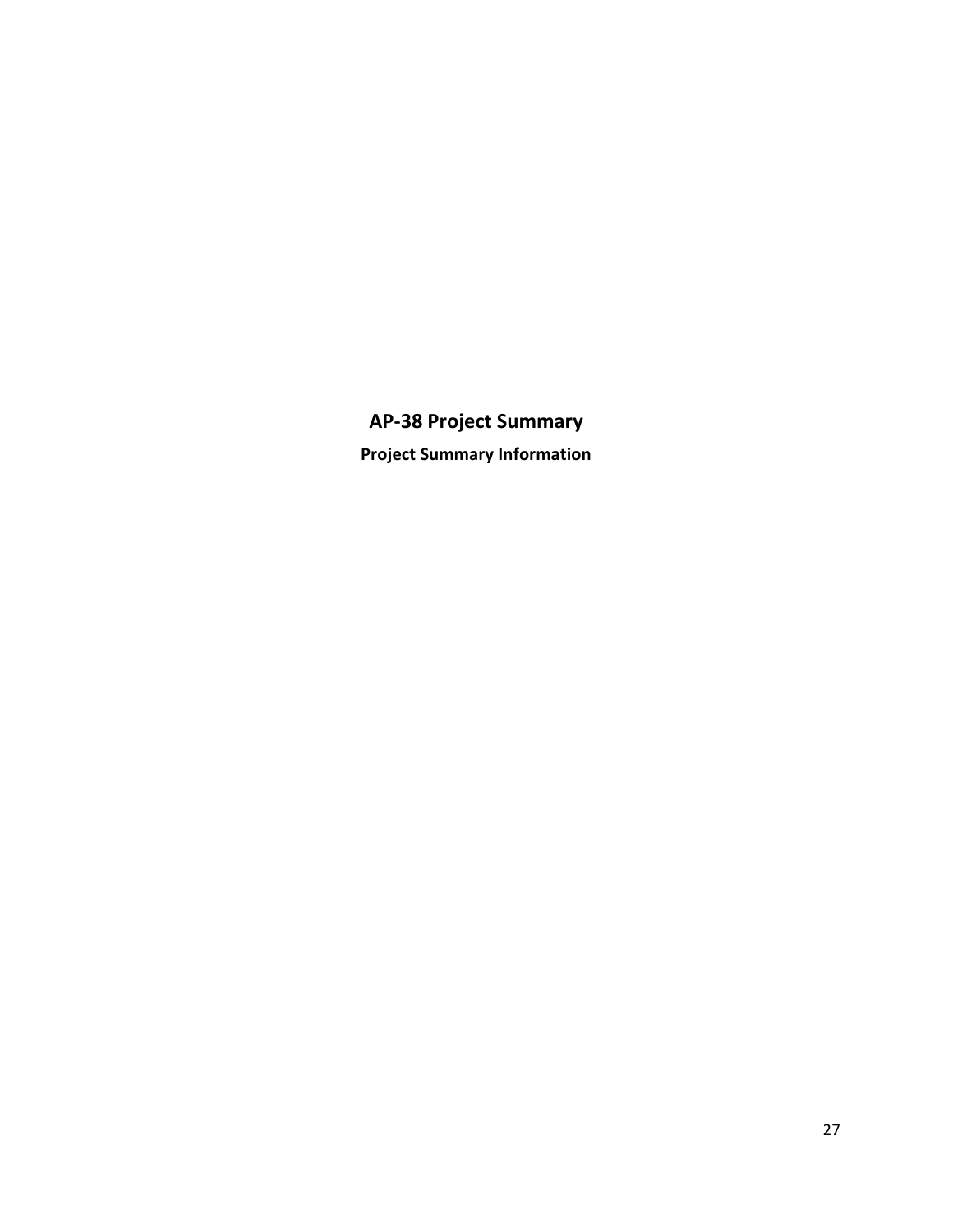| $\mathbf{1}$   | <b>Project Name</b>                                                                                        | <b>BALTIMORE GREENSPACE/PLANNING</b>                                                                                                                                                                                                                                                                                                                |
|----------------|------------------------------------------------------------------------------------------------------------|-----------------------------------------------------------------------------------------------------------------------------------------------------------------------------------------------------------------------------------------------------------------------------------------------------------------------------------------------------|
|                | <b>Target Area</b>                                                                                         | City Wide                                                                                                                                                                                                                                                                                                                                           |
|                | <b>Goals Supported</b>                                                                                     | Oversight, Planning of Formula Funds & Section 108                                                                                                                                                                                                                                                                                                  |
|                | <b>Needs Addressed</b>                                                                                     | Planning and Administration                                                                                                                                                                                                                                                                                                                         |
|                | <b>Funding</b>                                                                                             | CDBG: \$31,250                                                                                                                                                                                                                                                                                                                                      |
|                | <b>Description</b>                                                                                         | Funds to create a database of Community Management Open Spaces<br>(CMOS), provide technical assistance to communities to increase the<br>number of CMOS, assist communities develop viable and self-sustaining<br>public interest land projects.                                                                                                    |
|                |                                                                                                            | HUD Matrix Code - 20 Planning.                                                                                                                                                                                                                                                                                                                      |
|                | <b>Target Date</b>                                                                                         | 9/30/2016                                                                                                                                                                                                                                                                                                                                           |
|                | <b>Estimate the number</b><br>and type of families<br>that will benefit from<br>the proposed<br>activities | Not Applicable                                                                                                                                                                                                                                                                                                                                      |
|                | <b>Location Description</b>                                                                                | 1212 N. Wolfe Street, Baltimore, Maryland 21213                                                                                                                                                                                                                                                                                                     |
|                | <b>Planned Activities</b>                                                                                  | Create a database of Community Management Open Spaces (CMOS)                                                                                                                                                                                                                                                                                        |
| $\overline{2}$ | <b>Project Name</b>                                                                                        | <b>BALTIMORE NEIGHBORHOODS, INC./FAIR HOUSING</b>                                                                                                                                                                                                                                                                                                   |
|                | <b>Target Area</b>                                                                                         | City Wide                                                                                                                                                                                                                                                                                                                                           |
|                | <b>Goals Supported</b>                                                                                     | <b>Implement Fair Housing Practices</b>                                                                                                                                                                                                                                                                                                             |
|                | <b>Needs Addressed</b>                                                                                     | <b>Fair Housing</b>                                                                                                                                                                                                                                                                                                                                 |
|                | <b>Funding</b>                                                                                             | CDBG: \$53,610                                                                                                                                                                                                                                                                                                                                      |
|                | <b>Description</b>                                                                                         | Continuation of funding fair housing activities to fight housing<br>discrimination and promote affirmative fair housing practices in the sale<br>and rental of housing; to expand the rights of tenants, to improve tenant<br>landlord relations; and to educate the public on fair housing laws.<br>HUD Matrix Code - 21D Fair Housing Activities. |
|                | <b>Target Date</b>                                                                                         | 9/30/2016                                                                                                                                                                                                                                                                                                                                           |
|                | <b>Estimate the number</b><br>and type of families<br>that will benefit from<br>the proposed<br>activities | Not Applicable                                                                                                                                                                                                                                                                                                                                      |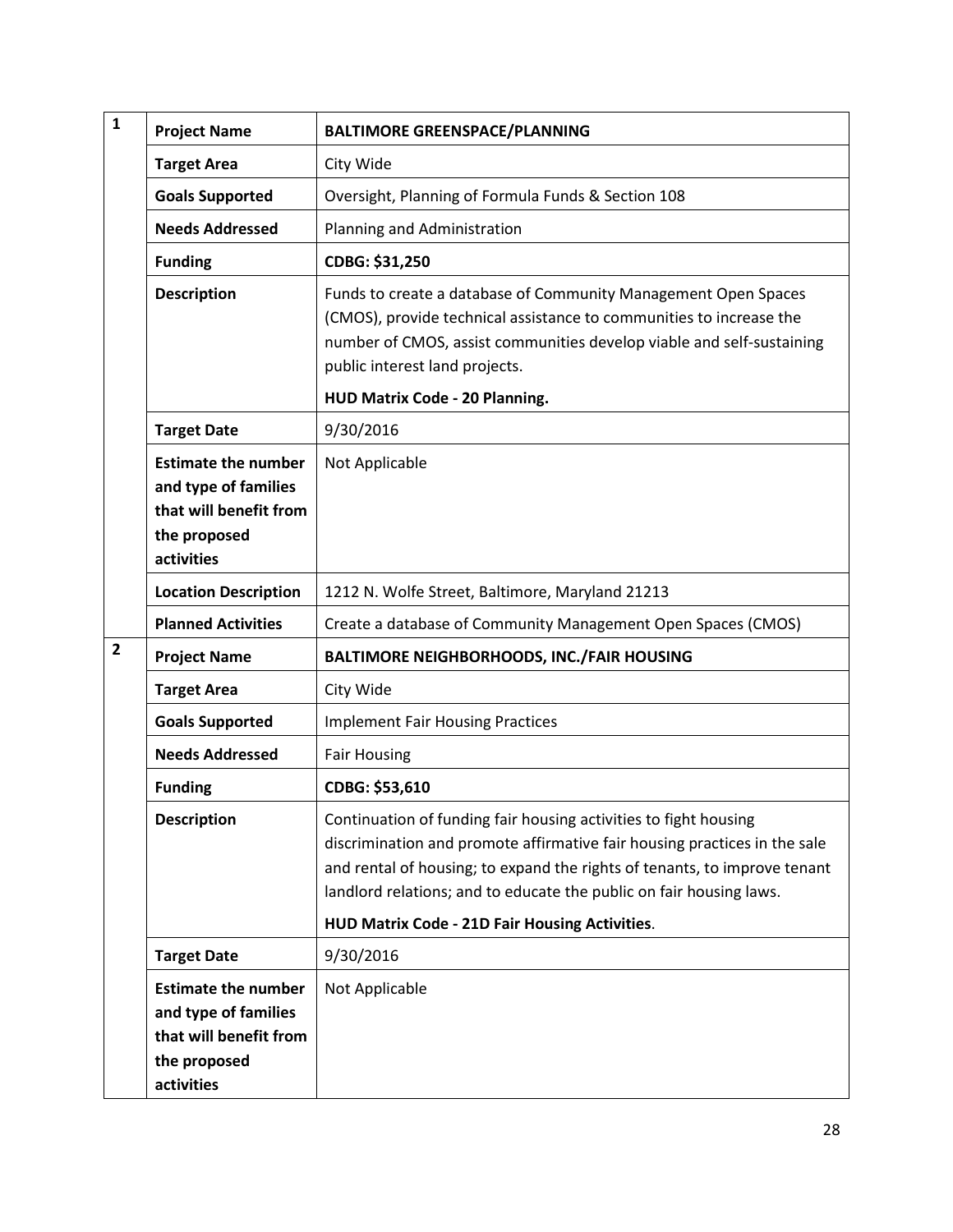|   | <b>Location Description</b>                                                                                | 2530 N. Charles Street, Baltimore, Maryland 21218                                                                                                                                                                                                                   |
|---|------------------------------------------------------------------------------------------------------------|---------------------------------------------------------------------------------------------------------------------------------------------------------------------------------------------------------------------------------------------------------------------|
|   | <b>Planned Activities</b>                                                                                  | Fair housing activities to fight housing discrimination and promote<br>affirmative fair housing practices.                                                                                                                                                          |
| 3 | <b>Project Name</b>                                                                                        | BALTIMORE OFFICE OF PROMOTION & THE ARTS/YOUTH SERVICES                                                                                                                                                                                                             |
|   | <b>Target Area</b>                                                                                         | City Wide                                                                                                                                                                                                                                                           |
|   | <b>Goals Supported</b>                                                                                     | Social, Economic & Community Development Services                                                                                                                                                                                                                   |
|   | <b>Needs Addressed</b>                                                                                     | <b>Reduce Poverty</b>                                                                                                                                                                                                                                               |
|   | <b>Funding</b>                                                                                             | CDBG: \$51,300                                                                                                                                                                                                                                                      |
|   | <b>Description</b>                                                                                         | Funds to support the Bright StARTS Program which provides free after-<br>school art instruction to youth ages 7-15. Workshops are conducted in a<br>variety of Baltimore City neighborhoods and include visual arts, theater,<br>dance, music and creative writing. |
|   |                                                                                                            | HUD Matrix Code - 05D Youth Services.                                                                                                                                                                                                                               |
|   |                                                                                                            | Eligibility - 570.208(a)(2) - Low/Mod Limited Clientele.                                                                                                                                                                                                            |
|   | <b>Target Date</b>                                                                                         | 6/30/2016                                                                                                                                                                                                                                                           |
|   | <b>Estimate the number</b><br>and type of families<br>that will benefit from<br>the proposed<br>activities | 600 Youth                                                                                                                                                                                                                                                           |
|   | <b>Location Description</b>                                                                                | 2209 Greenmount Avenue, Baltimore, Maryland 21218                                                                                                                                                                                                                   |
|   |                                                                                                            | 120 W. Mosher Street, Baltimore, Maryland 21217                                                                                                                                                                                                                     |
|   | <b>Planned Activities</b>                                                                                  | Provide year round after school and summer activities for youth.                                                                                                                                                                                                    |
| 4 | <b>Project Name</b>                                                                                        | <b>BANNER NEIGHBORHOODS/YOUTH SERVICES</b>                                                                                                                                                                                                                          |
|   | <b>Target Area</b>                                                                                         | City Wide                                                                                                                                                                                                                                                           |
|   | <b>Goals Supported</b>                                                                                     | Social, Economic & Community Development Services                                                                                                                                                                                                                   |
|   | <b>Needs Addressed</b>                                                                                     | <b>Reduce Poverty</b>                                                                                                                                                                                                                                               |
|   | <b>Funding</b>                                                                                             | CDBG: \$59,864                                                                                                                                                                                                                                                      |
|   | <b>Description</b>                                                                                         | Funds to provide year-round after-school and summer activities for<br>youth. This program includes, but is not limited to, reading assistance, art<br>classes and community projects.                                                                               |
|   |                                                                                                            | <b>HUD Matrix Code: 05D/Youth Services</b>                                                                                                                                                                                                                          |
|   |                                                                                                            | Eligibility: 570.208(a)(2)Low-Mod Limited Clientele                                                                                                                                                                                                                 |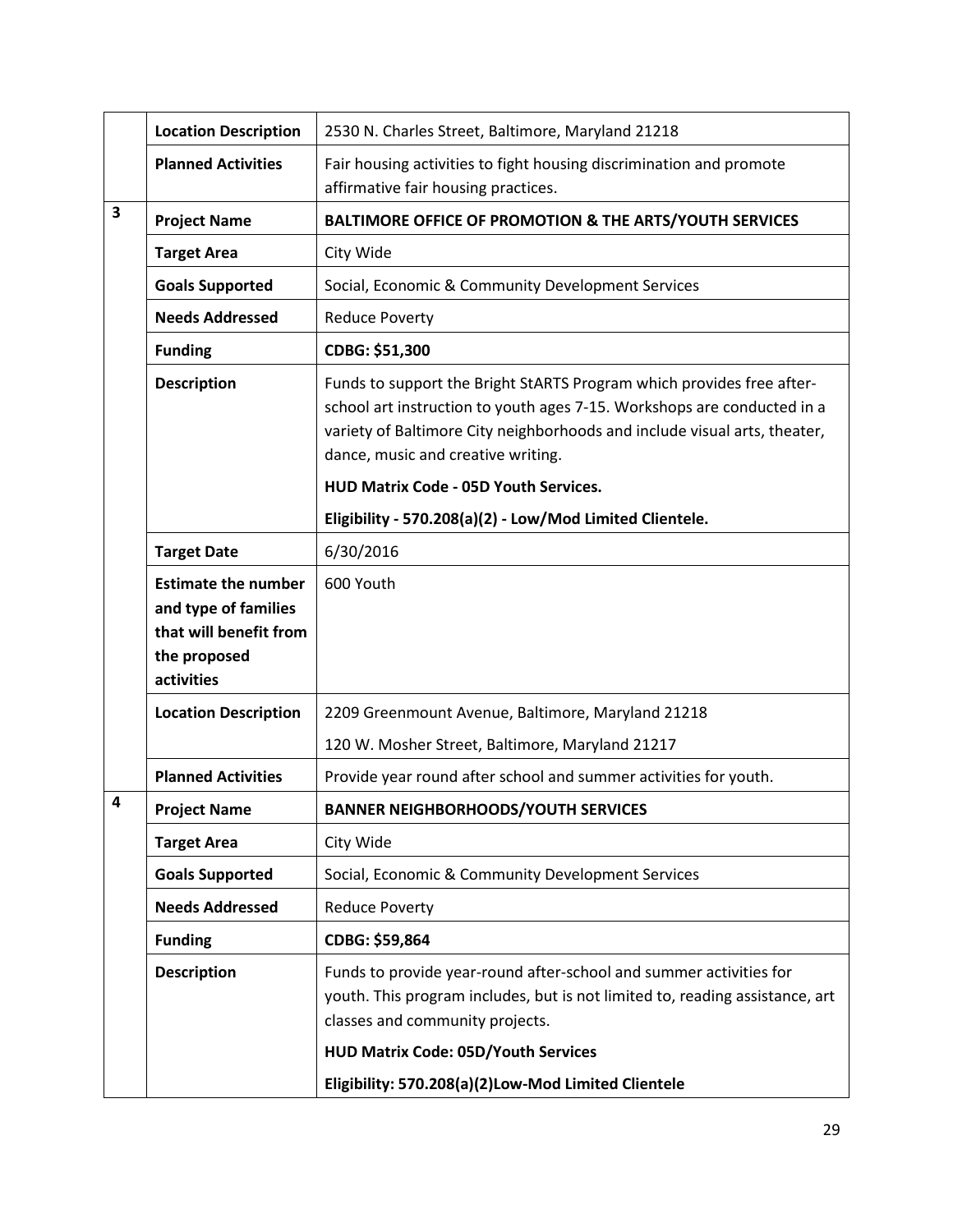|   | <b>Target Date</b>                                                                                         | 6/30/2016                                                                                                                                                                    |
|---|------------------------------------------------------------------------------------------------------------|------------------------------------------------------------------------------------------------------------------------------------------------------------------------------|
|   | <b>Estimate the number</b><br>and type of families<br>that will benefit from<br>the proposed<br>activities | 300 Youth                                                                                                                                                                    |
|   | <b>Location Description</b>                                                                                | 2900 E. Fayette Street, Baltimore, Maryland 21224                                                                                                                            |
|   | <b>Planned Activities</b>                                                                                  | Year round after-school and summer activities for youth.                                                                                                                     |
| 5 | <b>Project Name</b>                                                                                        | BELAIR-EDISON HOUSING SERVICE, INC./ADMIN                                                                                                                                    |
|   | <b>Target Area</b>                                                                                         | City Wide                                                                                                                                                                    |
|   | <b>Goals Supported</b>                                                                                     | Oversight, Planning of Formula Funds & Section 108                                                                                                                           |
|   | <b>Needs Addressed</b>                                                                                     | Planning and Administration                                                                                                                                                  |
|   | <b>Funding</b>                                                                                             | CDBG: \$10,000                                                                                                                                                               |
|   | <b>Description</b>                                                                                         | General management, oversight and coordination of CDBG activities.                                                                                                           |
|   |                                                                                                            | HUD Matrix Code:21A/General Program Admin.                                                                                                                                   |
|   | <b>Target Date</b>                                                                                         | 6/30/2016                                                                                                                                                                    |
|   | <b>Estimate the number</b><br>and type of families<br>that will benefit from<br>the proposed<br>activities | Not Applicable                                                                                                                                                               |
|   | <b>Location Description</b>                                                                                | 3412 Belair Road, Baltimore, Maryland 21213                                                                                                                                  |
|   | <b>Planned Activities</b>                                                                                  | General management, oversight and coordination of CDBG activities.                                                                                                           |
| 6 | <b>Project Name</b>                                                                                        | BELAIR-EDISON HOUSING SERVICE, INC./HOUSING COUNSELING                                                                                                                       |
|   | <b>Target Area</b>                                                                                         | City Wide                                                                                                                                                                    |
|   | <b>Goals Supported</b>                                                                                     | Strengthen Homeownership Markets.                                                                                                                                            |
|   | <b>Needs Addressed</b>                                                                                     | <b>Affordable Housing</b>                                                                                                                                                    |
|   | <b>Funding</b>                                                                                             | CDBG: \$54,150                                                                                                                                                               |
|   | <b>Description</b>                                                                                         | Counseling services available to low- and moderate-income persons<br>regarding financial planning, foreclosure prevention counseling and other<br>aspects of home ownership. |
|   |                                                                                                            | <b>HUD Matrix Code:05U/Housing Counseling</b>                                                                                                                                |
|   |                                                                                                            | Eligibility: 570.208(a)(2) - Low Mod Limited Clientele                                                                                                                       |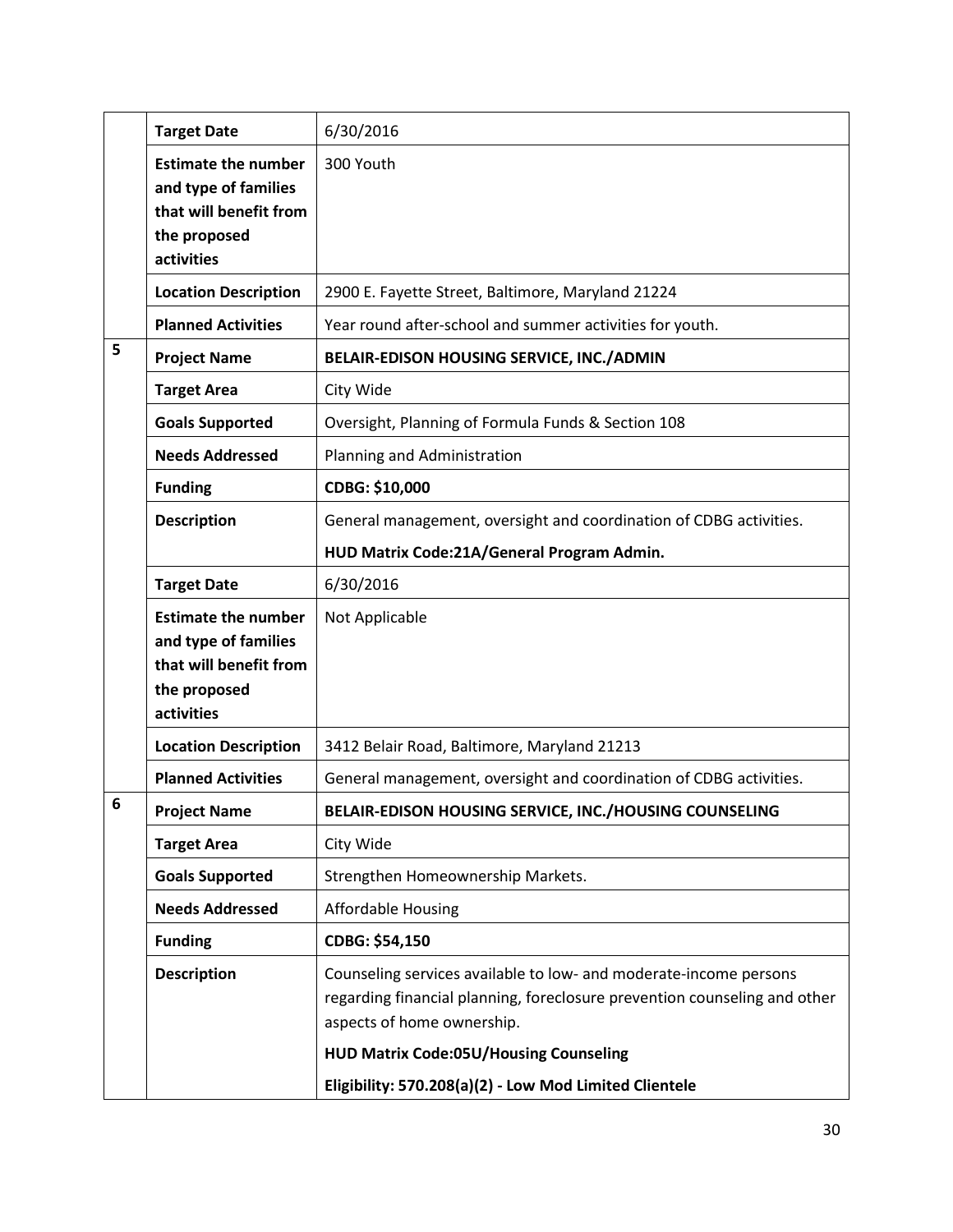|                         | <b>Target Date</b>                                                                                         | 6/30/2016                                                                                                                                                                                                                                                                 |
|-------------------------|------------------------------------------------------------------------------------------------------------|---------------------------------------------------------------------------------------------------------------------------------------------------------------------------------------------------------------------------------------------------------------------------|
|                         | <b>Estimate the number</b><br>and type of families<br>that will benefit from<br>the proposed<br>activities | 700 People                                                                                                                                                                                                                                                                |
|                         | <b>Location Description</b>                                                                                | 3412 Belair Road, Baltimore, Maryland 21213                                                                                                                                                                                                                               |
|                         | <b>Planned Activities</b>                                                                                  | Foreclosure and housing counseling services for low- and moderate-<br>income persons.                                                                                                                                                                                     |
| $\overline{\mathbf{z}}$ | <b>Project Name</b>                                                                                        | <b>BON SECOURS OF MARYLAND FOUNDATION/PF&amp; I</b>                                                                                                                                                                                                                       |
|                         | <b>Target Area</b>                                                                                         | Low Moderate Income Areas                                                                                                                                                                                                                                                 |
|                         | <b>Goals Supported</b>                                                                                     | Public Facilities & Improvements                                                                                                                                                                                                                                          |
|                         | <b>Needs Addressed</b>                                                                                     | Neighborhood Revival                                                                                                                                                                                                                                                      |
|                         | <b>Funding</b>                                                                                             | CDBG: \$120,600                                                                                                                                                                                                                                                           |
|                         | <b>Description</b>                                                                                         | Funds for the Clean and Green Program. The program aims to convert<br>vacant underutilized lots into uses (sideyards, open spaces) that will<br>enhance the appearance of low- and moderate-income neighborhoods.<br>HUD Matrix Code: 03/Public Facilities & Improvements |
|                         |                                                                                                            | Eligibility: 570.208 (a)(1)- Low Mod Area                                                                                                                                                                                                                                 |
|                         | <b>Target Date</b>                                                                                         | 12/31/2016                                                                                                                                                                                                                                                                |
|                         | <b>Estimate the number</b><br>and type of families<br>that will benefit from<br>the proposed<br>activities | Not Applicable                                                                                                                                                                                                                                                            |
|                         |                                                                                                            |                                                                                                                                                                                                                                                                           |
|                         | <b>Location Description</b>                                                                                | CT & BG's                                                                                                                                                                                                                                                                 |
|                         | <b>Planned Activities</b>                                                                                  | Convert vacant underutilized lots that will enhance low- and moderate-<br>income neighborhoods.                                                                                                                                                                           |
| 8                       | <b>Project Name</b>                                                                                        | <b>CAROLINE FRIESS CENTER/EMPLOYMENT TRAINING</b>                                                                                                                                                                                                                         |
|                         | <b>Target Area</b>                                                                                         | City Wide                                                                                                                                                                                                                                                                 |
|                         | <b>Goals Supported</b>                                                                                     | Social, Economic & Community Development Services                                                                                                                                                                                                                         |
|                         | <b>Needs Addressed</b>                                                                                     | <b>Reduce Poverty</b>                                                                                                                                                                                                                                                     |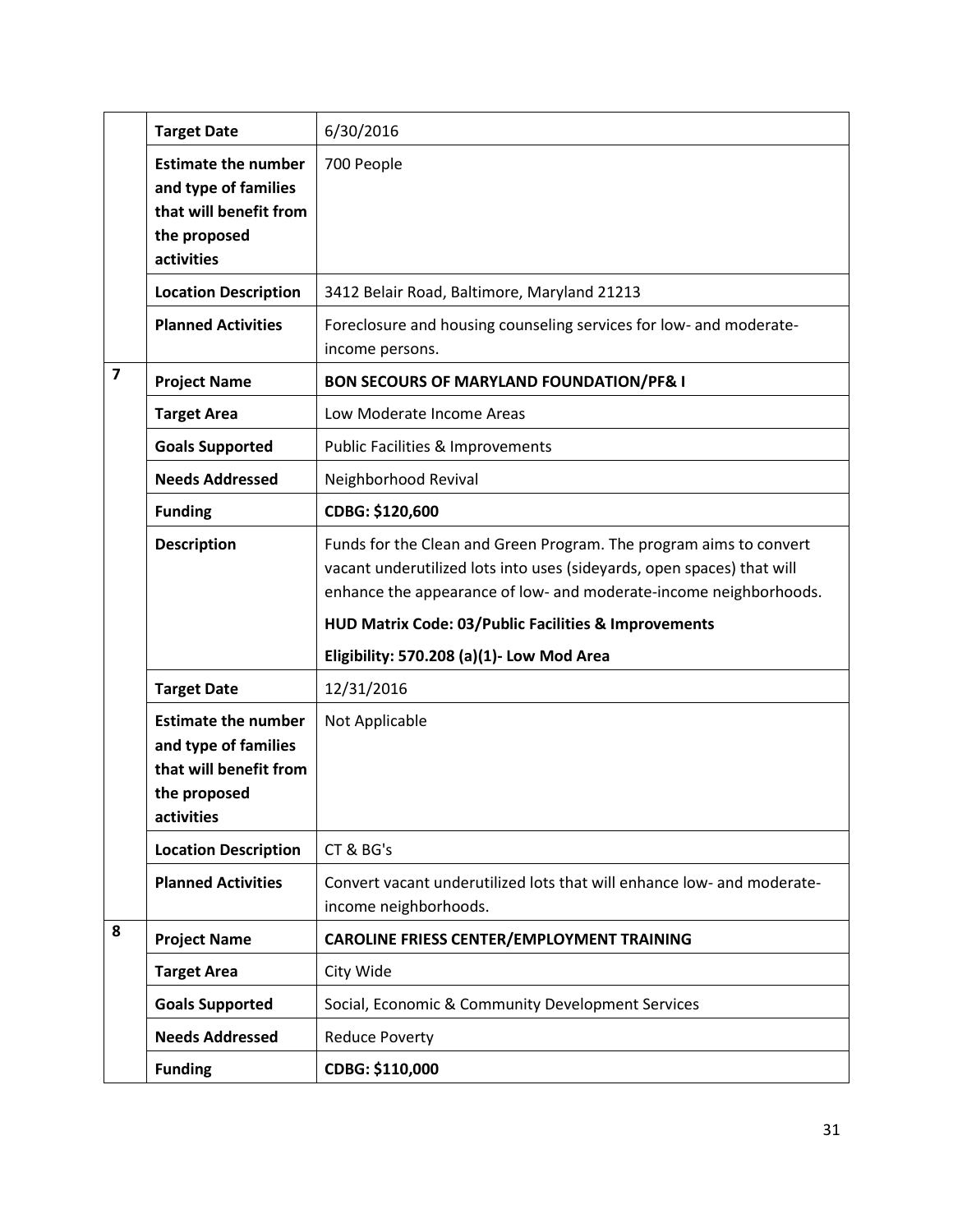|   | <b>Description</b>                                                                                         | Education and career training and placement program for unemployed<br>and under employed low- and moderate-income woman. Program offers<br>occupational and skills training, soft skills training, job placement, support<br>services and literacy.<br><b>HUD Matrix Code:05H/Employment Training</b>  |
|---|------------------------------------------------------------------------------------------------------------|--------------------------------------------------------------------------------------------------------------------------------------------------------------------------------------------------------------------------------------------------------------------------------------------------------|
|   |                                                                                                            | Eligibility:570.208(a)(2)- Low Mod Limited Clientele                                                                                                                                                                                                                                                   |
|   | <b>Target Date</b>                                                                                         | 8/31/2016                                                                                                                                                                                                                                                                                              |
|   | <b>Estimate the number</b><br>and type of families<br>that will benefit from<br>the proposed<br>activities | 180 People                                                                                                                                                                                                                                                                                             |
|   | <b>Location Description</b>                                                                                | 900 Somerset Street, Baltimore, Maryland 21202                                                                                                                                                                                                                                                         |
|   | <b>Planned Activities</b>                                                                                  | Education and career training and placement program for unemployed<br>and under employed low- and moderate-income woman.                                                                                                                                                                               |
| 9 | <b>Project Name</b>                                                                                        | CHESAPEAKE CENTER FOR YOUTH DEV./EMPLOYMENT TRAINING                                                                                                                                                                                                                                                   |
|   | <b>Target Area</b>                                                                                         | City Wide                                                                                                                                                                                                                                                                                              |
|   | <b>Goals Supported</b>                                                                                     | Social, Economic & Community Development Services                                                                                                                                                                                                                                                      |
|   | <b>Needs Addressed</b>                                                                                     | <b>Reduce Poverty</b>                                                                                                                                                                                                                                                                                  |
|   | <b>Funding</b>                                                                                             | CDBG: \$70,000                                                                                                                                                                                                                                                                                         |
|   | <b>Description</b>                                                                                         | Funds to support the employment needs of low-income youth and<br>families in the Brooklyn Curtis Bay neighborhood. The program shall focus<br>on life skills training, job readiness, research and publish job<br>opportunities for area residents.<br><b>HUD Matrix Code: 05H/Employment training</b> |
|   |                                                                                                            | Eligibility: 570.208(a)(2)/Low Mod Limited Clientele                                                                                                                                                                                                                                                   |
|   | <b>Target Date</b>                                                                                         | 6/30/2016                                                                                                                                                                                                                                                                                              |
|   | <b>Estimate the number</b><br>and type of families<br>that will benefit from<br>the proposed<br>activities | 50 Youth                                                                                                                                                                                                                                                                                               |
|   | <b>Location Description</b>                                                                                | 301 E. Patapsco Avenue, Baltimore, Maryland 21225                                                                                                                                                                                                                                                      |
|   | <b>Planned Activities</b>                                                                                  | Support the employment needs of low-income youth and families in the<br>Brooklyn Curtis Bay neighborhood.                                                                                                                                                                                              |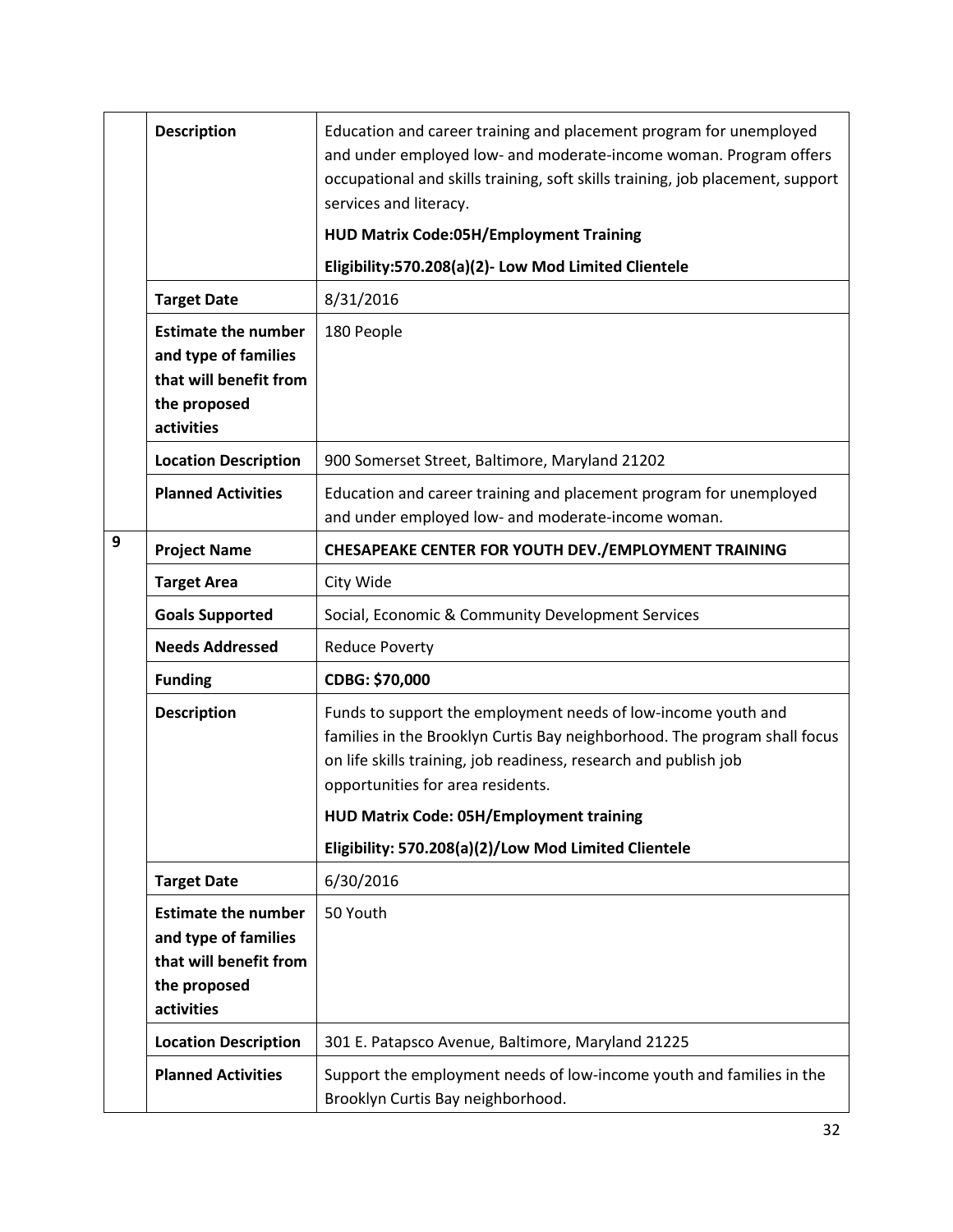| 10 | <b>Project Name</b>                                                                                        | <b>CLEARANCE AND DEMOLITION</b>                                                                                                                                                                                                  |
|----|------------------------------------------------------------------------------------------------------------|----------------------------------------------------------------------------------------------------------------------------------------------------------------------------------------------------------------------------------|
|    | <b>Target Area</b>                                                                                         | <b>Strategic Demolition Areas</b>                                                                                                                                                                                                |
|    | <b>Goals Supported</b>                                                                                     | <b>Blight Elimination &amp; Stabilization</b>                                                                                                                                                                                    |
|    | <b>Needs Addressed</b>                                                                                     | Neighborhood Revival                                                                                                                                                                                                             |
|    | <b>Funding</b>                                                                                             | CDBG: \$574,000<br>General Fund: \$3,200,000                                                                                                                                                                                     |
|    | <b>Description</b>                                                                                         | Funds to assist with the demolition of properties to eliminate specific<br>conditions of blight and physical decay.                                                                                                              |
|    |                                                                                                            | <b>HUD Matrix Code:04/Clearance &amp; Demolition</b>                                                                                                                                                                             |
|    |                                                                                                            | Eligibility: 570.208(a)(1)- Low Mod Area                                                                                                                                                                                         |
|    | <b>Target Date</b>                                                                                         | 6/30/2016                                                                                                                                                                                                                        |
|    | <b>Estimate the number</b><br>and type of families<br>that will benefit from<br>the proposed<br>activities | 20 properties                                                                                                                                                                                                                    |
|    | <b>Location Description</b>                                                                                | City-Wide                                                                                                                                                                                                                        |
|    | <b>Planned Activities</b>                                                                                  | Demolition of properties to eliminate specific conditions of blight and<br>physical decay.                                                                                                                                       |
| 11 | <b>Project Name</b>                                                                                        | <b>CASA OF MARYLAND/PUBLIC SERVICES (GENERAL)</b>                                                                                                                                                                                |
|    | <b>Target Area</b>                                                                                         | City Wide                                                                                                                                                                                                                        |
|    | <b>Goals Supported</b>                                                                                     | Social, Economic & Community Development Services                                                                                                                                                                                |
|    | <b>Needs Addressed</b>                                                                                     | <b>Reduce Poverty</b>                                                                                                                                                                                                            |
|    | <b>Funding</b>                                                                                             | CDBG: \$71,355                                                                                                                                                                                                                   |
|    | <b>Description</b>                                                                                         | A portion of the staff costs associated with the Baltimore Worker<br>Employment Center. The Center assists low wage workers with ESOL<br>classes, financial literacy, case management, outreach and other essential<br>services. |
|    |                                                                                                            | <b>HUD Matrix Code: 05/Public Services (General)</b>                                                                                                                                                                             |
|    |                                                                                                            | Eligibility:570.208(a)(2)Low Mod Limited Clientele                                                                                                                                                                               |
|    | <b>Target Date</b>                                                                                         | 6/30/2016                                                                                                                                                                                                                        |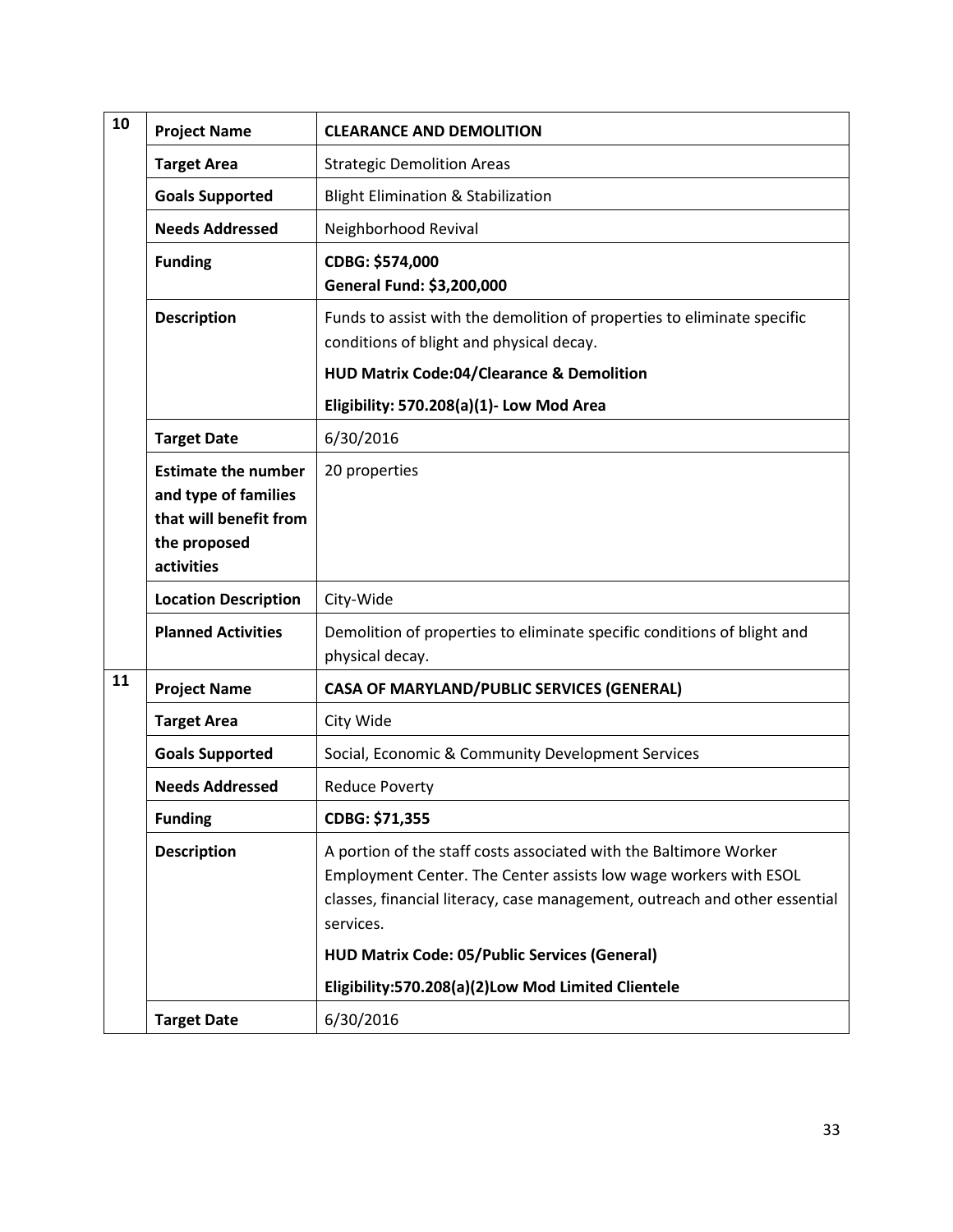|    | <b>Estimate the number</b><br>and type of families<br>that will benefit from<br>the proposed               | 450 People                                                                                                                                                        |
|----|------------------------------------------------------------------------------------------------------------|-------------------------------------------------------------------------------------------------------------------------------------------------------------------|
|    | activities                                                                                                 |                                                                                                                                                                   |
|    | <b>Location Description</b>                                                                                | 2224 E. Fayette Street, Baltimore, Maryland 21231                                                                                                                 |
|    | <b>Planned Activities</b>                                                                                  | Provide LMI persons with ESOL classes, financial literacy and case<br>management and referral services.                                                           |
| 12 | <b>Project Name</b>                                                                                        | BELAIR-EDISON HOUSING SERVICE, INC./PUBLIC INFO                                                                                                                   |
|    | <b>Target Area</b>                                                                                         | City Wide                                                                                                                                                         |
|    | <b>Goals Supported</b>                                                                                     | Oversight, Planning of Formula Funds & Section 108                                                                                                                |
|    | <b>Needs Addressed</b>                                                                                     | Planning and Administration                                                                                                                                       |
|    | <b>Funding</b>                                                                                             | CDBG: \$4,850                                                                                                                                                     |
|    | <b>Description</b>                                                                                         | Provides information to the community regarding activities and services.                                                                                          |
|    |                                                                                                            | HUD Matrix Code:21C/Public Information                                                                                                                            |
|    | <b>Target Date</b>                                                                                         | 6/30/2016                                                                                                                                                         |
|    | <b>Estimate the number</b><br>and type of families<br>that will benefit from<br>the proposed<br>activities | No Applicable                                                                                                                                                     |
|    | <b>Location Description</b>                                                                                | 3412 Belair Road, Baltimore, Maryland 21213                                                                                                                       |
|    | <b>Planned Activities</b>                                                                                  | Provides information to the community regarding activities and services.                                                                                          |
| 13 | <b>Project Name</b>                                                                                        | BELAIR-EDISON HOUSING SERVICE, INC./ED/TA                                                                                                                         |
|    | <b>Target Area</b>                                                                                         | City Wide                                                                                                                                                         |
|    | <b>Goals Supported</b>                                                                                     | Social, Economic & Community Development Services                                                                                                                 |
|    | <b>Needs Addressed</b>                                                                                     | <b>Reduce Poverty</b>                                                                                                                                             |
|    | <b>Funding</b>                                                                                             | CDBG: \$25,650                                                                                                                                                    |
|    | <b>Description</b>                                                                                         | Technical assistance, advice and support services available to new or<br>existing businesses in an effort to revitalize the Belair-Edison commercial<br>district. |
|    |                                                                                                            | HUD Matrix Code:18B/ED: Technical Assistance                                                                                                                      |
|    |                                                                                                            | Eligibility:570.208(a)(1)- Low Mod Area                                                                                                                           |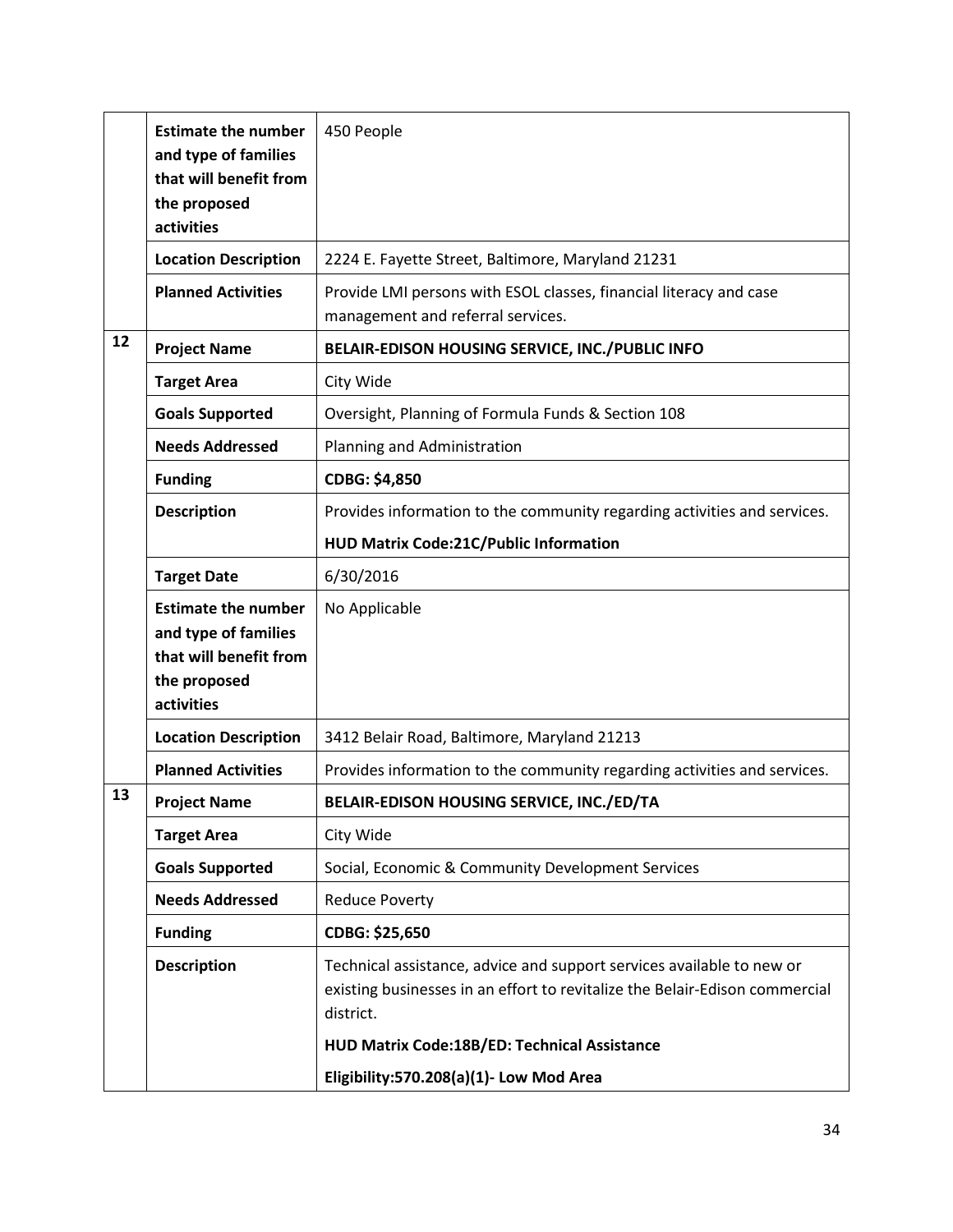|    | <b>Target Date</b>                                                                                         | 6/30/2016                                                                                                                                                                                                                                                                                                                                                                             |
|----|------------------------------------------------------------------------------------------------------------|---------------------------------------------------------------------------------------------------------------------------------------------------------------------------------------------------------------------------------------------------------------------------------------------------------------------------------------------------------------------------------------|
|    | <b>Estimate the number</b><br>and type of families<br>that will benefit from<br>the proposed<br>activities | Not Applicable                                                                                                                                                                                                                                                                                                                                                                        |
|    | <b>Location Description</b>                                                                                | CT & BG's                                                                                                                                                                                                                                                                                                                                                                             |
|    | <b>Planned Activities</b>                                                                                  | Technical assistance to new or existing businesses.                                                                                                                                                                                                                                                                                                                                   |
| 14 | <b>Project Name</b>                                                                                        | <b>CASA OF MARYLAND/LEGAL</b>                                                                                                                                                                                                                                                                                                                                                         |
|    | <b>Target Area</b>                                                                                         | City Wide                                                                                                                                                                                                                                                                                                                                                                             |
|    | <b>Goals Supported</b>                                                                                     | Social, Economic & Community Development Services                                                                                                                                                                                                                                                                                                                                     |
|    | <b>Needs Addressed</b>                                                                                     | <b>Reduce Poverty</b>                                                                                                                                                                                                                                                                                                                                                                 |
|    | <b>Funding</b>                                                                                             | CDBG: \$13,718                                                                                                                                                                                                                                                                                                                                                                        |
|    | <b>Description</b>                                                                                         | A portion of the staff costs associated with the Baltimore Worker<br>Employment Center. The Center provides low wage workers with basic<br>legal services, representation, and counseling on employment and tenant<br>issues as well as conduct "Know Your Workplace" workshops.<br><b>HUD Matrix Code:05C/Legal Services</b><br>Eligibility:570.208(a)(2)- Low Mod Limited Clientele |
|    | <b>Target Date</b>                                                                                         | 6/30/2016                                                                                                                                                                                                                                                                                                                                                                             |
|    | <b>Estimate the number</b><br>and type of families<br>that will benefit from<br>the proposed<br>activities | 400 People                                                                                                                                                                                                                                                                                                                                                                            |
|    | <b>Location Description</b>                                                                                | 2224 E. Fayette Street, Baltimore, Maryland 21231                                                                                                                                                                                                                                                                                                                                     |
|    | <b>Planned Activities</b>                                                                                  | Assist LMI persons with basic legal services, representation, and<br>counseling on employment and tenant issues as well as conduct "Know<br>Your Workplace" workshops.                                                                                                                                                                                                                |
| 15 | <b>Project Name</b>                                                                                        | BALTIMORE OFFICE OF PROMOTION & THE ARTS/PF & I                                                                                                                                                                                                                                                                                                                                       |
|    | <b>Target Area</b>                                                                                         | Low Moderate Income Areas                                                                                                                                                                                                                                                                                                                                                             |
|    | <b>Goals Supported</b>                                                                                     | <b>Public Facilities &amp; Improvements</b>                                                                                                                                                                                                                                                                                                                                           |
|    |                                                                                                            |                                                                                                                                                                                                                                                                                                                                                                                       |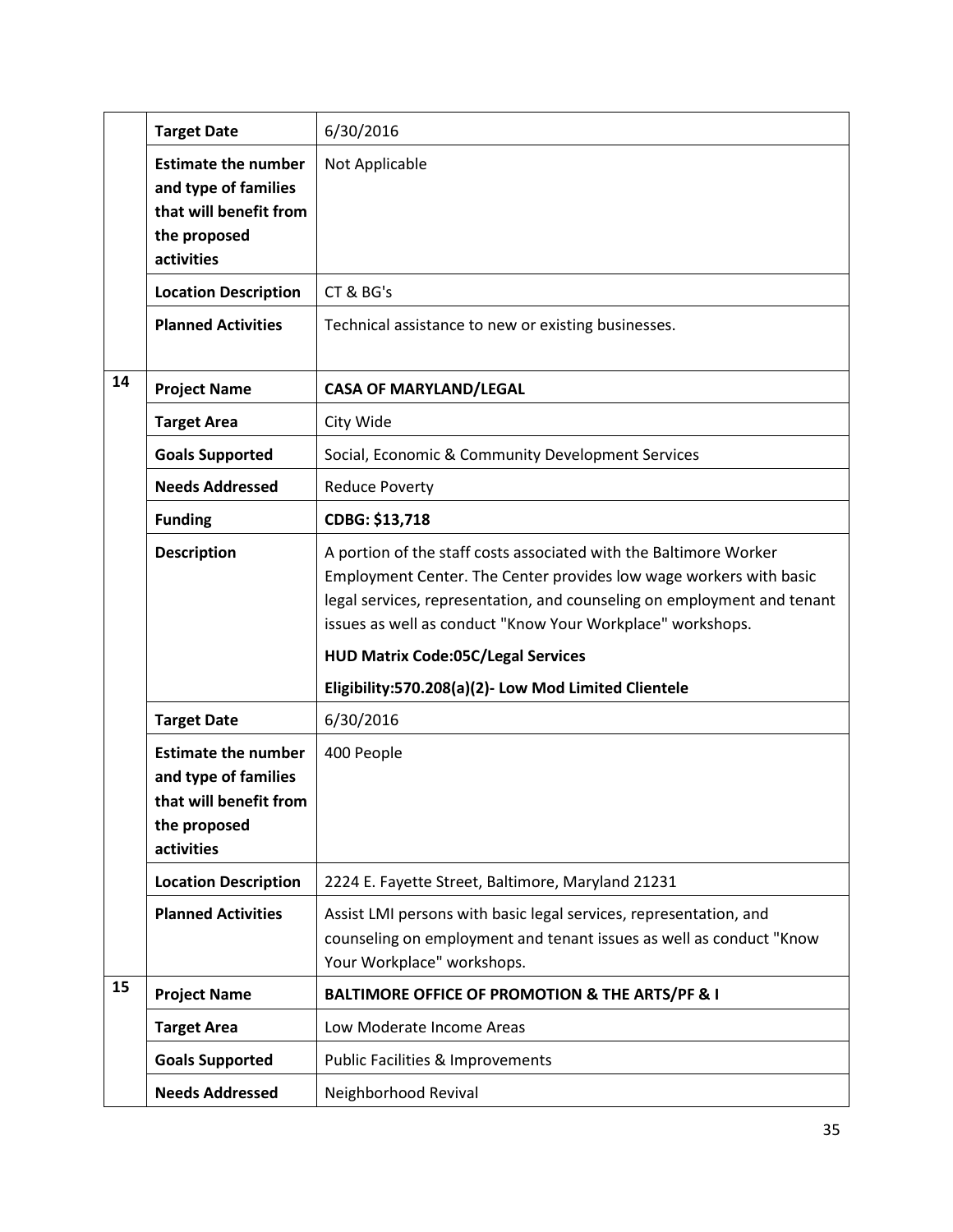|    | <b>Funding</b>                                                                                             | CDBG: \$65,000                                                                                                                                                                                                                                                                                      |
|----|------------------------------------------------------------------------------------------------------------|-----------------------------------------------------------------------------------------------------------------------------------------------------------------------------------------------------------------------------------------------------------------------------------------------------|
|    | <b>Description</b>                                                                                         | Funds will be used to support the Baltimore Community Arts Program.<br>This program works with neighborhood groups, community residents and<br>artists to abate graffiti that is a blighting influence on inner City areas.                                                                         |
|    |                                                                                                            | HUD Matrix Code - 03 Public Facilities and Improvements.                                                                                                                                                                                                                                            |
|    |                                                                                                            | Eligibility: 570.208(a)(1) - Low Mod Area                                                                                                                                                                                                                                                           |
|    | <b>Target Date</b>                                                                                         | 8/31/2016                                                                                                                                                                                                                                                                                           |
|    | <b>Estimate the number</b><br>and type of families<br>that will benefit from<br>the proposed<br>activities | No Applicable                                                                                                                                                                                                                                                                                       |
|    | <b>Location Description</b>                                                                                | City-wide                                                                                                                                                                                                                                                                                           |
|    | <b>Planned Activities</b>                                                                                  | Mural, sculptures and/or other works of arts to abate graffiti in the City.                                                                                                                                                                                                                         |
| 16 | <b>Project Name</b>                                                                                        | <b>COALITION TO END CHILDHOOD LEAD POISONING</b>                                                                                                                                                                                                                                                    |
|    | <b>Target Area</b>                                                                                         | City Wide                                                                                                                                                                                                                                                                                           |
|    | <b>Goals Supported</b>                                                                                     | Create Lead and Asthma Free Housing                                                                                                                                                                                                                                                                 |
|    | <b>Needs Addressed</b>                                                                                     | Reduce Lead Based Paint Hazards                                                                                                                                                                                                                                                                     |
|    | <b>Funding</b>                                                                                             | CDBG: \$185,400                                                                                                                                                                                                                                                                                     |
|    | <b>Description</b>                                                                                         | Funding for Green and Healthy Homes Initiative. The primary focus is to<br>implement a comprehensive approach to reduce childhood lead<br>poisoning, asthma triggers, and other home-based environmental health<br>and safety hazards in Baltimore's older, low- to moderate-income<br>communities. |
|    |                                                                                                            | HUD Matrix Code:14I/Lead Based/Lead Hazard Test/Abate                                                                                                                                                                                                                                               |
|    |                                                                                                            | Eligibility: 570.208(b)(2)/Slum Blight Spot                                                                                                                                                                                                                                                         |
|    | <b>Target Date</b>                                                                                         | 8/31/2016                                                                                                                                                                                                                                                                                           |
|    | <b>Estimate the number</b><br>and type of families<br>that will benefit from<br>the proposed<br>activities | 75 families                                                                                                                                                                                                                                                                                         |
|    | <b>Location Description</b>                                                                                | City-Wide                                                                                                                                                                                                                                                                                           |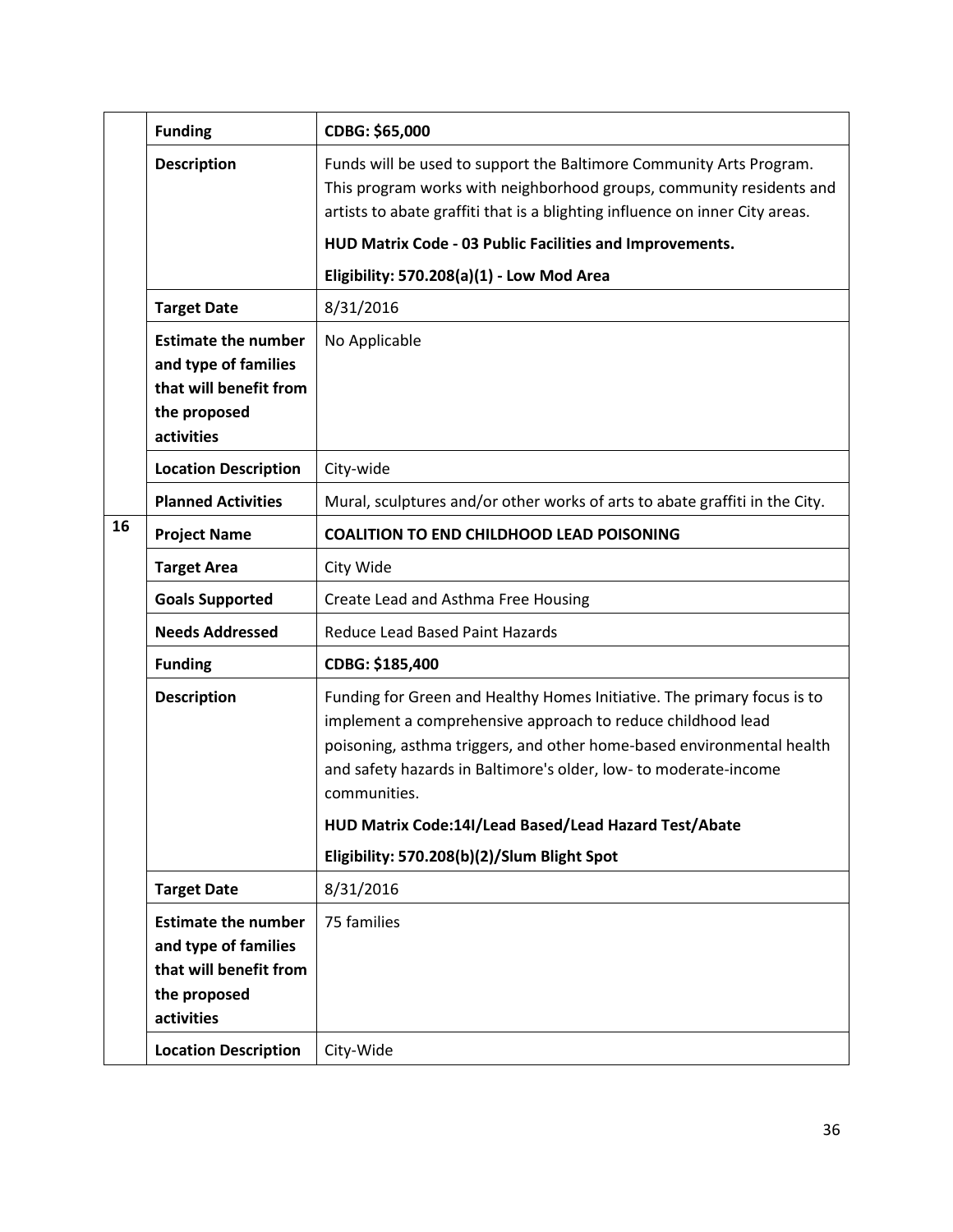|    | <b>Planned Activities</b>                                                                                  | To implement a comprehensive approach to reduce childhood lead<br>poisoning, asthma triggers, and other home-based environmental health<br>and safety hazards in low- to moderate-income communities. |
|----|------------------------------------------------------------------------------------------------------------|-------------------------------------------------------------------------------------------------------------------------------------------------------------------------------------------------------|
| 17 | <b>Project Name</b>                                                                                        | BON SECOURS OF MARYLAND FOUNDATION/EMPLOYMENT TRAINING                                                                                                                                                |
|    | <b>Target Area</b>                                                                                         | City Wide                                                                                                                                                                                             |
|    | <b>Goals Supported</b>                                                                                     | Social, Economic & Community Development Services                                                                                                                                                     |
|    | <b>Needs Addressed</b>                                                                                     | <b>Reduce Poverty</b>                                                                                                                                                                                 |
|    | <b>Funding</b>                                                                                             | CDBG: \$59,400                                                                                                                                                                                        |
|    | <b>Description</b>                                                                                         | Provide clean and green training to low- and moderate-income persons<br>including ex-offenders.                                                                                                       |
|    |                                                                                                            | <b>HUD Matrix Code: 05H/Employment Training</b>                                                                                                                                                       |
|    |                                                                                                            | Eligibility: 570.208 (a)(2) - Low-Mod Limited Clientele                                                                                                                                               |
|    | <b>Target Date</b>                                                                                         | 12/31/2016                                                                                                                                                                                            |
|    | <b>Estimate the number</b><br>and type of families<br>that will benefit from<br>the proposed<br>activities | 8 People                                                                                                                                                                                              |
|    | <b>Location Description</b>                                                                                | 26 N. Fulton Avenue, Baltimore, Maryland 21215                                                                                                                                                        |
|    | <b>Planned Activities</b>                                                                                  | Training to low- and moderate-income persons.                                                                                                                                                         |
| 18 | <b>Project Name</b>                                                                                        | CIVIC WORKS-APPRENTICE PROGRAM/ADMIN                                                                                                                                                                  |
|    | <b>Target Area</b>                                                                                         | City Wide                                                                                                                                                                                             |
|    | <b>Goals Supported</b>                                                                                     | Oversight, Planning of Formula Funds & Section 108                                                                                                                                                    |
|    | <b>Needs Addressed</b>                                                                                     | Planning and Administration                                                                                                                                                                           |
|    | <b>Funding</b>                                                                                             | CDBG: \$9,000                                                                                                                                                                                         |
|    | <b>Description</b>                                                                                         | General management, oversight and coordination of CDBG-funded<br>activities.                                                                                                                          |
|    |                                                                                                            | HUD Matrix Code:21A/General Program Admin.                                                                                                                                                            |
|    | <b>Target Date</b>                                                                                         | 9/30/2016                                                                                                                                                                                             |
|    | <b>Estimate the number</b><br>and type of families<br>that will benefit from<br>the proposed<br>activities | Not Applicable                                                                                                                                                                                        |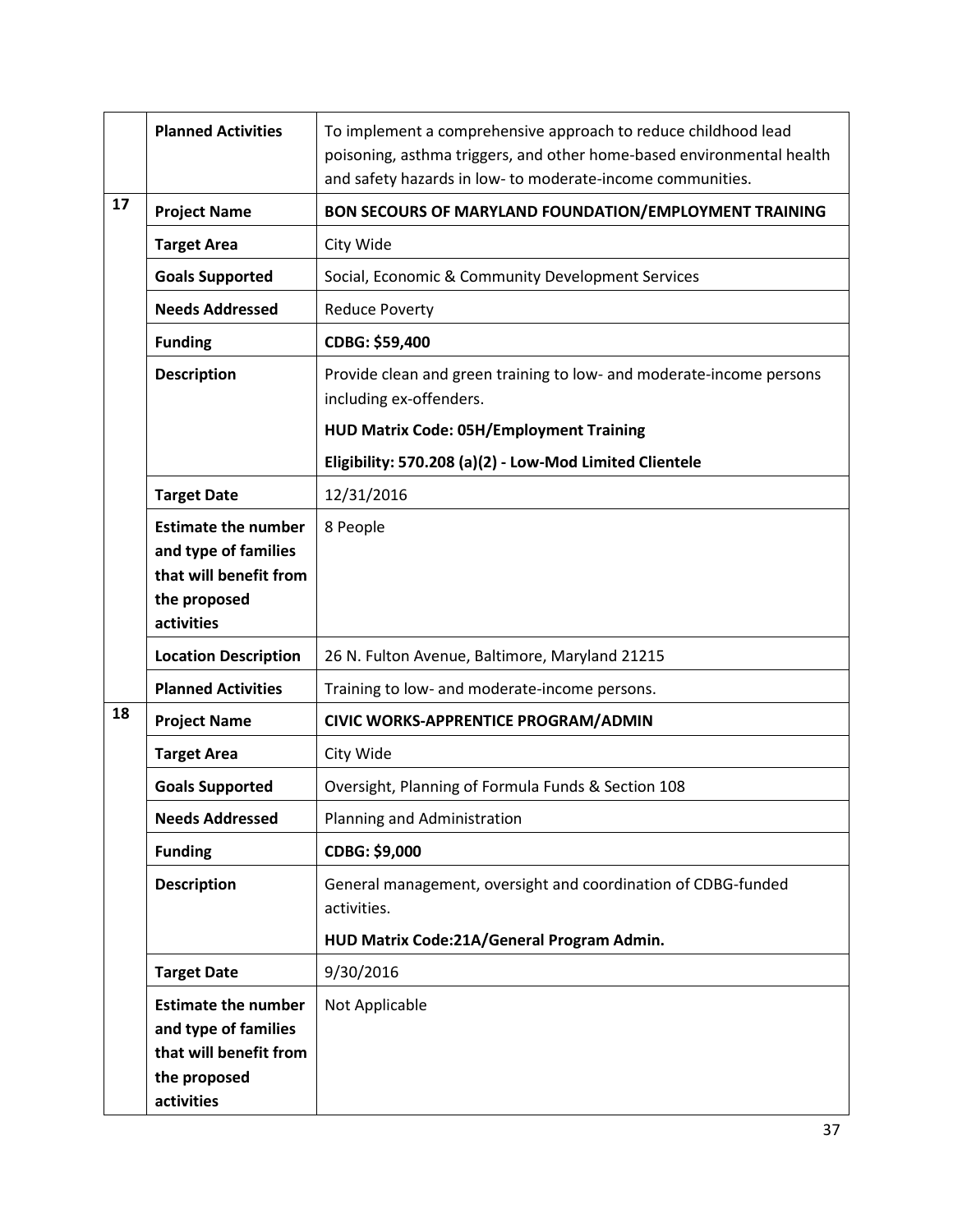|    | <b>Location Description</b>                                                                                | Not Applicable                                                                                                                                                                                                                                       |
|----|------------------------------------------------------------------------------------------------------------|------------------------------------------------------------------------------------------------------------------------------------------------------------------------------------------------------------------------------------------------------|
|    | <b>Planned Activities</b>                                                                                  | General management, oversight and coordination of CDBG-funded<br>activities.                                                                                                                                                                         |
| 19 | <b>Project Name</b>                                                                                        | CIVIC WORKS-APPRENTICE PROGRAM/EMPLOYMENT TRAINING                                                                                                                                                                                                   |
|    | <b>Target Area</b>                                                                                         | City Wide                                                                                                                                                                                                                                            |
|    | <b>Goals Supported</b>                                                                                     | Social, Economic & Community Development Services                                                                                                                                                                                                    |
|    | <b>Needs Addressed</b>                                                                                     | <b>Reduce Poverty</b>                                                                                                                                                                                                                                |
|    | <b>Funding</b>                                                                                             | CDBG: \$33,687                                                                                                                                                                                                                                       |
|    | <b>Description</b>                                                                                         | Training program which teaches basic skills using passive heating/cooling<br>systems. Trainees will learn basic life skills, how to assess structural<br>damage, blueprint reading and scheduling, framing, insulation, drywall,<br>mechanical, etc. |
|    |                                                                                                            | <b>HUD Matrix Code:05H/Employment Training</b>                                                                                                                                                                                                       |
|    |                                                                                                            | Eligibility: 570.208 (a)(2)- Low-Mod Limited Clientele                                                                                                                                                                                               |
|    | <b>Target Date</b>                                                                                         | 9/30/2016                                                                                                                                                                                                                                            |
|    | <b>Estimate the number</b><br>and type of families<br>that will benefit from<br>the proposed<br>activities | 3 People                                                                                                                                                                                                                                             |
|    | <b>Location Description</b>                                                                                | 2701 St. Lo Drive, Baltimore, Maryland 21213                                                                                                                                                                                                         |
|    | <b>Planned Activities</b>                                                                                  | Training program. Trainees will learn basic life skills, how to assess<br>structural damage, blueprint reading and scheduling, framing, insulation,<br>drywall, mechanical, etc.                                                                     |
| 20 | <b>Project Name</b>                                                                                        | <b>CIVIC WORKS-LOT TEAM/PF &amp; I</b>                                                                                                                                                                                                               |
|    | <b>Target Area</b>                                                                                         | Low Moderate Income Areas                                                                                                                                                                                                                            |
|    | <b>Goals Supported</b>                                                                                     | <b>Public Facilities &amp; Improvements</b>                                                                                                                                                                                                          |
|    | <b>Needs Addressed</b>                                                                                     | Neighborhood Revival                                                                                                                                                                                                                                 |
|    | <b>Funding</b>                                                                                             | CDBG: \$93,000                                                                                                                                                                                                                                       |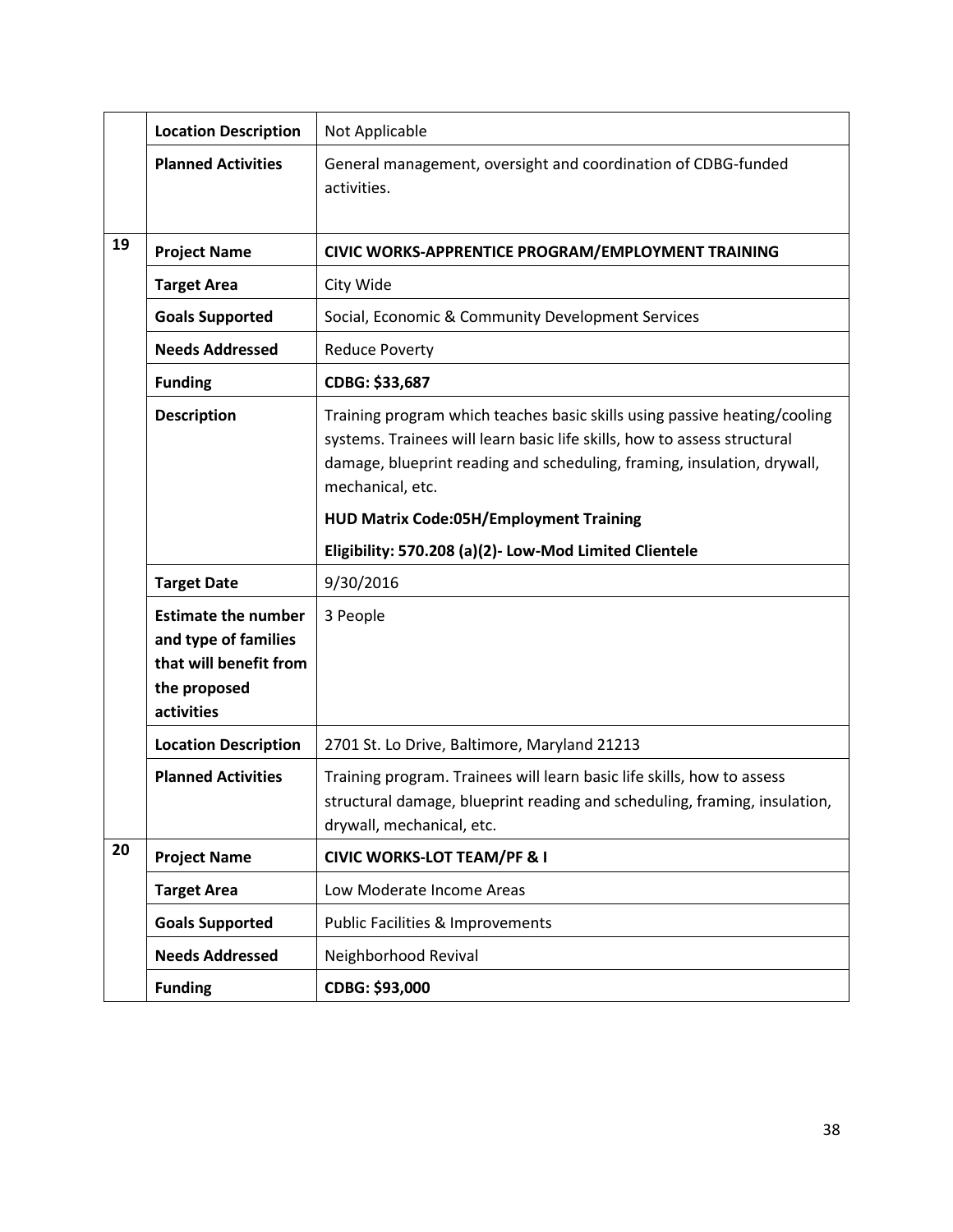|    | <b>Description</b>                                                                                         | Funds for a community service and training program aimed at converting<br>vacant lots into mini-parks, community gardens, tot lots or landscaped<br>areas. |
|----|------------------------------------------------------------------------------------------------------------|------------------------------------------------------------------------------------------------------------------------------------------------------------|
|    |                                                                                                            | HUD Matrix Code: 03/Public Facilities & Improvements                                                                                                       |
|    |                                                                                                            | Eligibility: 570.208 (a)(1)/Low Mod Area                                                                                                                   |
|    | <b>Target Date</b>                                                                                         | 9/30/2016                                                                                                                                                  |
|    | <b>Estimate the number</b><br>and type of families<br>that will benefit from<br>the proposed<br>activities | 3 people will be provided training in conjunction with transforming 6<br>vacant lots.                                                                      |
|    | <b>Location Description</b>                                                                                | CT & BG's                                                                                                                                                  |
|    | <b>Planned Activities</b>                                                                                  | Community service and training program aimed at converting vacant lots<br>into mini-parks, community gardens, tot lots or landscaped areas.                |
| 21 | <b>Project Name</b>                                                                                        | <b>CIVIC WORKS-LOT TEAM/EMPLOYMENT TRAINING</b>                                                                                                            |
|    | <b>Target Area</b>                                                                                         | City Wide                                                                                                                                                  |
|    | <b>Goals Supported</b>                                                                                     | Social, Economic & Community Development Services                                                                                                          |
|    | <b>Needs Addressed</b>                                                                                     | <b>Reduce Poverty</b>                                                                                                                                      |
|    | <b>Funding</b>                                                                                             | CDBG: \$6,313                                                                                                                                              |
|    | <b>Description</b>                                                                                         | Trainees in need of educational assistance will be referred to the                                                                                         |
|    |                                                                                                            | appropriate agencies for academic enhancement classes.                                                                                                     |
|    |                                                                                                            | <b>HUD Matrix Code: 05H/Employment Training</b>                                                                                                            |
|    |                                                                                                            | Eligibility:570.208 (a)(2)/Low Mod Limited Clientele                                                                                                       |
|    | <b>Target Date</b>                                                                                         | 9/30/2016                                                                                                                                                  |
|    | <b>Estimate the number</b><br>and type of families<br>that will benefit from<br>the proposed<br>activities | 3 People                                                                                                                                                   |
|    | <b>Location Description</b>                                                                                | 2701 St. Lo Drive, Baltimore, Maryland 21213                                                                                                               |
|    | <b>Planned Activities</b>                                                                                  | Educational assistance for trainee in academic enhancement classes.                                                                                        |
| 22 | <b>Project Name</b>                                                                                        | <b>ACTION IN MATURITY/SENIOR SERVICES</b>                                                                                                                  |
|    | <b>Target Area</b>                                                                                         | City Wide                                                                                                                                                  |
|    | <b>Goals Supported</b>                                                                                     | Social, Economic & Community Development Services                                                                                                          |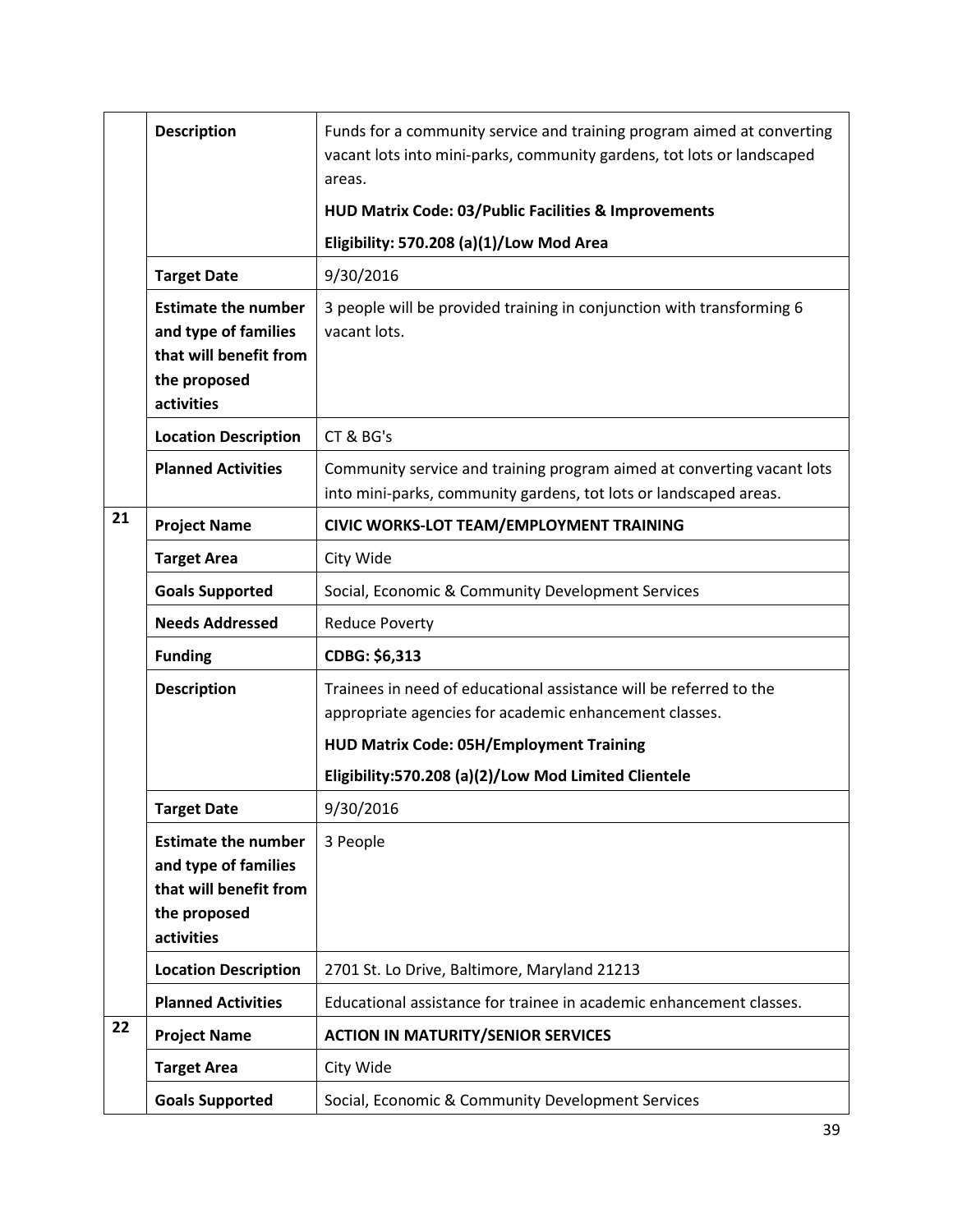|    | <b>Needs Addressed</b>                                                                                     | <b>Reduce Poverty</b>                                                                                                                                                                                                               |
|----|------------------------------------------------------------------------------------------------------------|-------------------------------------------------------------------------------------------------------------------------------------------------------------------------------------------------------------------------------------|
|    | <b>Funding</b>                                                                                             | CDBG: \$35,000                                                                                                                                                                                                                      |
|    | <b>Description</b>                                                                                         | Funds to provide transportation services to seniors residing in HUD<br>subsidized senior housing. Additionally provide Medicare counseling and<br>referrals to health care services.<br><b>HUD Matrix Code: 05A/Senior Services</b> |
|    |                                                                                                            | Eligibility: 570.208(a)(2) - Low-Mod Limited Clientele                                                                                                                                                                              |
|    | <b>Target Date</b>                                                                                         | 6/30/2016                                                                                                                                                                                                                           |
|    | <b>Estimate the number</b><br>and type of families<br>that will benefit from<br>the proposed<br>activities | 1400 People                                                                                                                                                                                                                         |
|    | <b>Location Description</b>                                                                                | 700 W. 40th Street, Baltimore, Maryland 21211                                                                                                                                                                                       |
|    | <b>Planned Activities</b>                                                                                  | Provide transportation services to seniors.                                                                                                                                                                                         |
| 23 | <b>Project Name</b>                                                                                        | COLDSTREAM-HOMESTEAD-MONTBELLO CORPORATION/ADMIN                                                                                                                                                                                    |
|    | <b>Target Area</b>                                                                                         | City Wide                                                                                                                                                                                                                           |
|    | <b>Goals Supported</b>                                                                                     | Oversight, Planning of Formula Funds & Section 108                                                                                                                                                                                  |
|    | <b>Needs Addressed</b>                                                                                     | Planning and Administration                                                                                                                                                                                                         |
|    | <b>Funding</b>                                                                                             | CDBG: \$22,423                                                                                                                                                                                                                      |
|    | <b>Description</b>                                                                                         | General management, oversight and coordination of CDBG funded<br>activities.                                                                                                                                                        |
|    |                                                                                                            | HUD Matrix Code: 21A/General Program Admin.                                                                                                                                                                                         |
|    | <b>Target Date</b>                                                                                         | 6/30/2016                                                                                                                                                                                                                           |
|    | <b>Estimate the number</b><br>and type of families                                                         | Not Applicable                                                                                                                                                                                                                      |
|    | that will benefit from<br>the proposed<br>activities                                                       |                                                                                                                                                                                                                                     |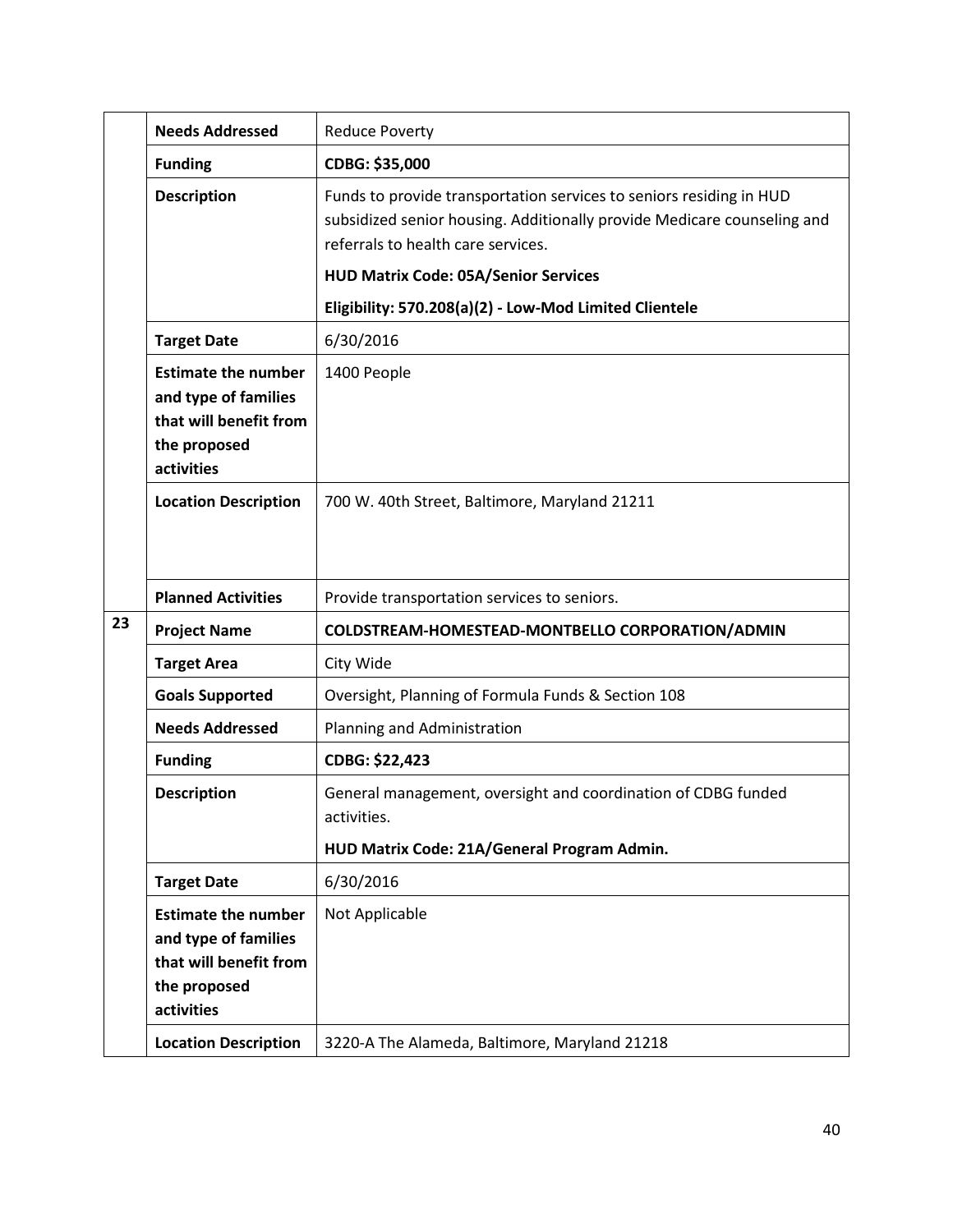|    | <b>Planned Activities</b>                                                                                  | General management, oversight and coordination of<br>CDBG funded activities.                                                                                                                                                                   |
|----|------------------------------------------------------------------------------------------------------------|------------------------------------------------------------------------------------------------------------------------------------------------------------------------------------------------------------------------------------------------|
| 24 | <b>Project Name</b>                                                                                        | COLDSTREAM-HOMESTEAD-MONTBELLO CORPORATION/PUBLIC INFO.                                                                                                                                                                                        |
|    | <b>Target Area</b>                                                                                         | City Wide                                                                                                                                                                                                                                      |
|    | <b>Goals Supported</b>                                                                                     | Oversight, Planning of Formula Funds & Section 108                                                                                                                                                                                             |
|    | <b>Needs Addressed</b>                                                                                     | Planning and Administration                                                                                                                                                                                                                    |
|    | <b>Funding</b>                                                                                             | CDBG: \$5,926                                                                                                                                                                                                                                  |
|    | <b>Description</b>                                                                                         | Provides information to the community regarding activities and services.                                                                                                                                                                       |
|    |                                                                                                            | HUD Matrix Code: 21C/Public Information                                                                                                                                                                                                        |
|    | <b>Target Date</b>                                                                                         | 6/30/2016                                                                                                                                                                                                                                      |
|    | <b>Estimate the number</b><br>and type of families<br>that will benefit from<br>the proposed<br>activities | Not Applicable                                                                                                                                                                                                                                 |
|    | <b>Location Description</b>                                                                                | 3220-A The Alameda, Baltimore, Maryland 21218                                                                                                                                                                                                  |
|    | <b>Planned Activities</b>                                                                                  | Provides information to the community regarding activities and services.                                                                                                                                                                       |
| 25 | <b>Project Name</b>                                                                                        | COLDSTREAM-HOMESTEAD-MONTBELLO CORPORATION/CRIME<br><b>PREVENTION</b>                                                                                                                                                                          |
|    | <b>Target Area</b>                                                                                         | City Wide                                                                                                                                                                                                                                      |
|    | <b>Goals Supported</b>                                                                                     | Social, Economic & Community Development Services                                                                                                                                                                                              |
|    | <b>Needs Addressed</b>                                                                                     | <b>Reduce Poverty</b>                                                                                                                                                                                                                          |
|    | <b>Funding</b>                                                                                             | CDBG: \$8,067                                                                                                                                                                                                                                  |
|    | <b>Description</b>                                                                                         | Conduct crime prevention meetings with the Neighborhood Safety Team<br>in an effort to identify problems, facilitate solutions and work with<br>residents and appropriate City agencies in order to improve public safety<br>and reduce crime. |
|    |                                                                                                            | <b>HUD Matrix Code:05I/Crime Awareness/Prevention</b>                                                                                                                                                                                          |
|    |                                                                                                            | Eligibility: 570.208(a)(1)/Low-Mod Area                                                                                                                                                                                                        |
|    | <b>Target Date</b>                                                                                         | 6/30/2016                                                                                                                                                                                                                                      |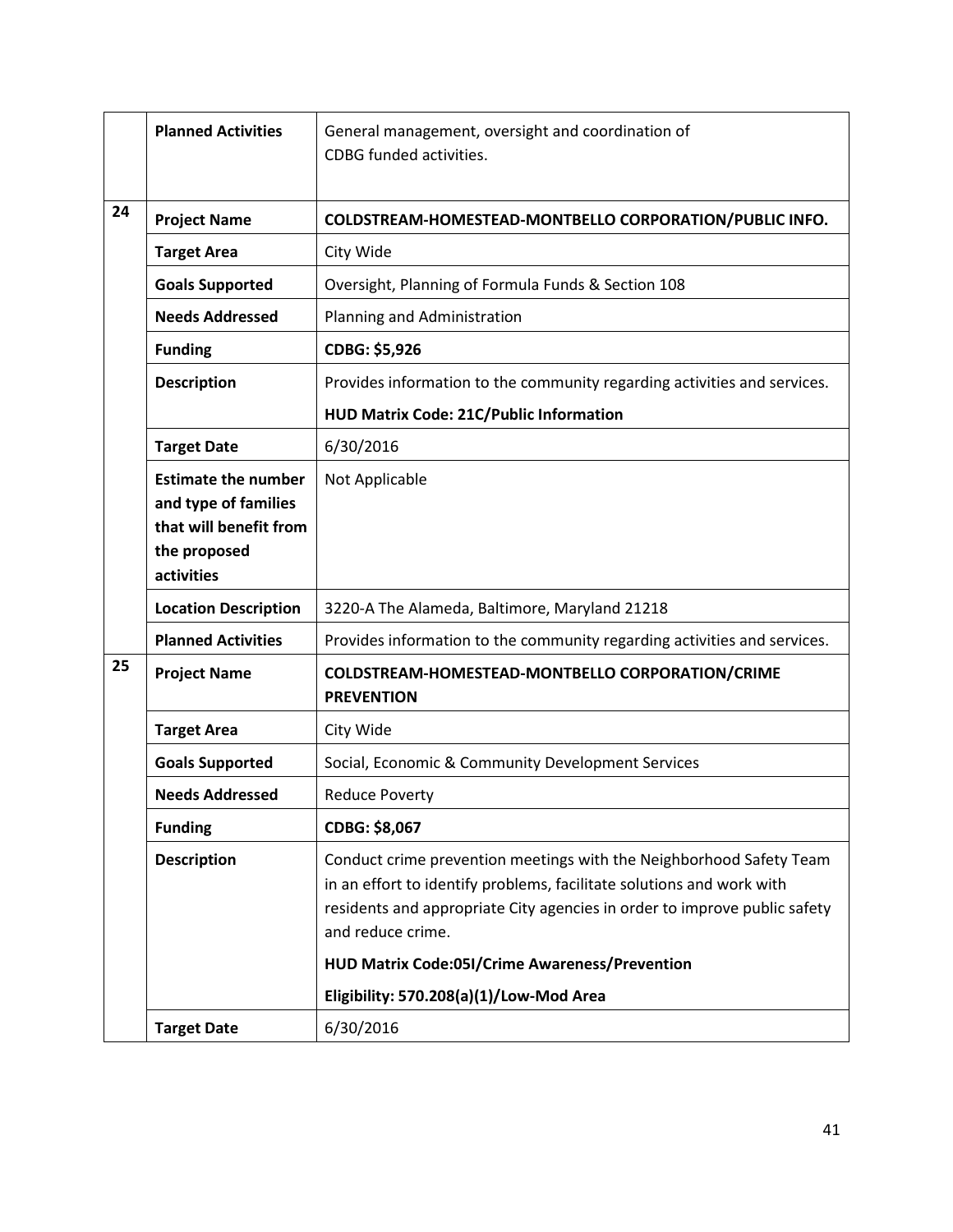|    | <b>Estimate the number</b><br>and type of families<br>that will benefit from | 11047 People                                                                                                                             |
|----|------------------------------------------------------------------------------|------------------------------------------------------------------------------------------------------------------------------------------|
|    | the proposed<br>activities                                                   |                                                                                                                                          |
|    | <b>Location Description</b>                                                  | CT & BG's                                                                                                                                |
|    | <b>Planned Activities</b>                                                    | Conduct crime prevention meetings with the Neighborhood Safety Team<br>in an effort to improve public safety and reduce crime.           |
| 26 | <b>Project Name</b>                                                          | COLDSTREAM-HOMESTEAD-MONTBELLO CORPORATION/YOUTH                                                                                         |
|    | <b>Target Area</b>                                                           | City Wide                                                                                                                                |
|    | <b>Goals Supported</b>                                                       | Social, Economic & Community Development Services                                                                                        |
|    | <b>Needs Addressed</b>                                                       | <b>Reduce Poverty</b>                                                                                                                    |
|    | <b>Funding</b>                                                               | CDBG: \$21,049                                                                                                                           |
|    | <b>Description</b>                                                           | Conduct a children and youth support safety program titled DEAL (Do<br>Education And Live), as well as summer and after-school Programs. |
|    |                                                                              | <b>HUD Matrix Code:05D/Youth Services</b>                                                                                                |
|    |                                                                              |                                                                                                                                          |
|    |                                                                              | Eligibility: 570.208(a)(2)/Low Mod Limited Clientele                                                                                     |
|    | <b>Target Date</b>                                                           | 6/30/2016                                                                                                                                |
|    | <b>Estimate the number</b>                                                   | 20 Youth                                                                                                                                 |
|    | and type of families                                                         |                                                                                                                                          |
|    | that will benefit from<br>the proposed                                       |                                                                                                                                          |
|    | activities<br><b>Location Description</b>                                    | 3220-A The Alameda, Baltimore, Maryland 21218                                                                                            |
|    | <b>Planned Activities</b>                                                    | Conduct a children and youth support safety program titled DEAL (Do<br>Education And Live), as well as summer and after-school Programs. |
| 27 | <b>Project Name</b>                                                          | COLDSTREAM-HOMESTEAD-MONTBELLO CORPORATION/PUBLIC<br><b>SERVICES (GENERAL)</b>                                                           |
|    | <b>Target Area</b>                                                           | City Wide                                                                                                                                |
|    | <b>Goals Supported</b>                                                       | Social, Economic & Community Development Services                                                                                        |
|    | <b>Needs Addressed</b>                                                       | <b>Reduce Poverty</b>                                                                                                                    |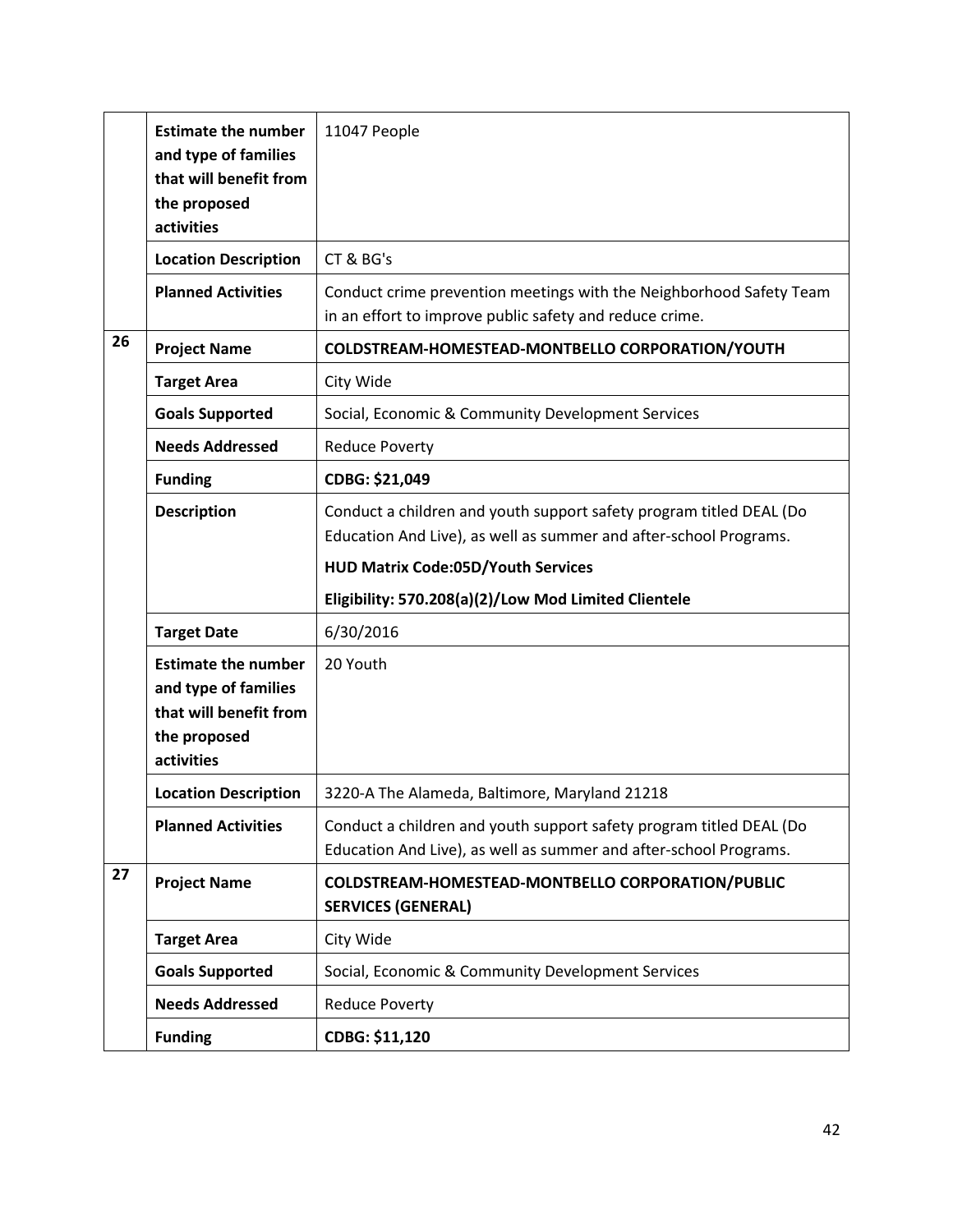|    | <b>Description</b>                                                                                         | Refers low- and moderate-income persons to agencies regarding health,<br>sanitation, housing, employment, and conducts community cleanups.                                                                                                                                                                                                                                                        |
|----|------------------------------------------------------------------------------------------------------------|---------------------------------------------------------------------------------------------------------------------------------------------------------------------------------------------------------------------------------------------------------------------------------------------------------------------------------------------------------------------------------------------------|
|    |                                                                                                            | <b>HUD Matrix Code:05/Public Services (General)</b>                                                                                                                                                                                                                                                                                                                                               |
|    |                                                                                                            | Eligibility: 570.208(a)(1)/Low Mod Area                                                                                                                                                                                                                                                                                                                                                           |
|    | <b>Target Date</b>                                                                                         | 6/30/2016                                                                                                                                                                                                                                                                                                                                                                                         |
|    | <b>Estimate the number</b><br>and type of families<br>that will benefit from<br>the proposed<br>activities | 100 People                                                                                                                                                                                                                                                                                                                                                                                        |
|    | <b>Location Description</b>                                                                                | CT & BG's                                                                                                                                                                                                                                                                                                                                                                                         |
|    | <b>Planned Activities</b>                                                                                  | Refers low- and moderate-income persons to agencies regarding health,<br>sanitation, housing, employment, and conducts community cleanups.                                                                                                                                                                                                                                                        |
| 28 | <b>Project Name</b>                                                                                        | <b>COMMISSION ON AGING AND RETIREMENT EDUCATION/SENIOR</b><br><b>SERVICES</b>                                                                                                                                                                                                                                                                                                                     |
|    | <b>Target Area</b>                                                                                         | City Wide                                                                                                                                                                                                                                                                                                                                                                                         |
|    | <b>Goals Supported</b>                                                                                     | Social, Economic & Community Development Services                                                                                                                                                                                                                                                                                                                                                 |
|    | <b>Needs Addressed</b>                                                                                     | <b>Reduce Poverty</b>                                                                                                                                                                                                                                                                                                                                                                             |
|    | <b>Funding</b>                                                                                             | CDBG: \$392,920                                                                                                                                                                                                                                                                                                                                                                                   |
|    | <b>Description</b>                                                                                         | Funds to provide services to the elderly which would assist in maintaining<br>their emotional and physical well-being. CARE operates 3 senior centers<br>offering information and assistance, nutrition program, intergenerational<br>activities, advocacy and outreach assessment and eligibility<br>determinations including assistance with Medicare Part D prescription<br>plan registration. |
|    |                                                                                                            | <b>HUD Matrix Code:05A/Senior Services</b>                                                                                                                                                                                                                                                                                                                                                        |
|    |                                                                                                            | Eligibility: 570.208(a)(2)/Low-Mod Limited Clientele                                                                                                                                                                                                                                                                                                                                              |
|    | <b>Target Date</b>                                                                                         | 6/30/2016                                                                                                                                                                                                                                                                                                                                                                                         |
|    | <b>Estimate the number</b><br>and type of families<br>that will benefit from<br>the proposed<br>activities | 3369 People                                                                                                                                                                                                                                                                                                                                                                                       |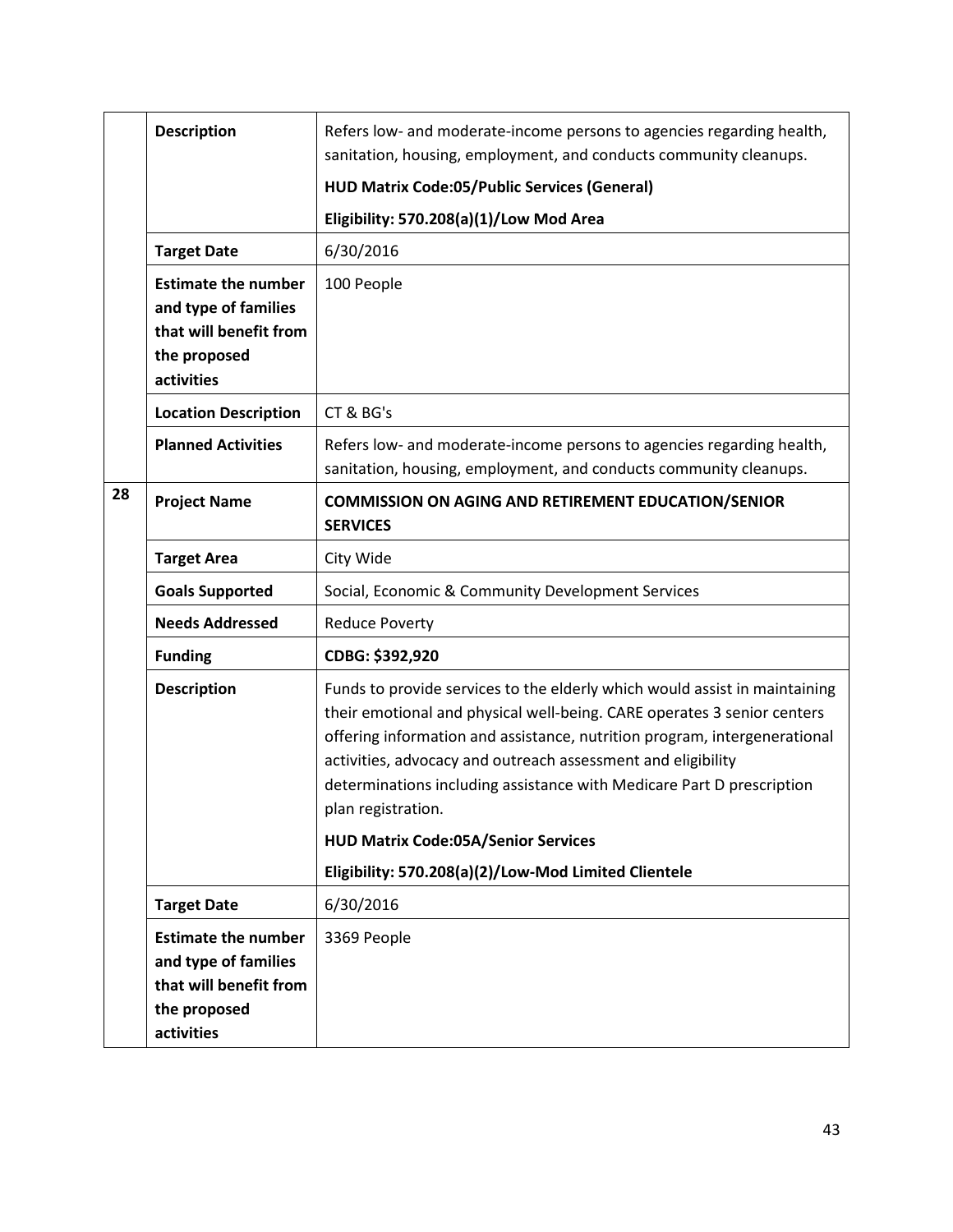|    | <b>Location Description</b>                                                                                | 1000 Cathedral Street, Baltimore, Maryland 21201                                                                                                                                                                                                                                                                                                                                                  |
|----|------------------------------------------------------------------------------------------------------------|---------------------------------------------------------------------------------------------------------------------------------------------------------------------------------------------------------------------------------------------------------------------------------------------------------------------------------------------------------------------------------------------------|
|    |                                                                                                            | 1606 Baker Street, Baltimore, Maryland 21217                                                                                                                                                                                                                                                                                                                                                      |
|    |                                                                                                            | 1700 N. Gay Street, Baltimore, Maryland 21213                                                                                                                                                                                                                                                                                                                                                     |
|    | <b>Planned Activities</b>                                                                                  | Funds to provide services to the elderly which would assist in maintaining<br>their emotional and physical well-being. CARE operates 3 senior centers<br>offering information and assistance, nutrition program, intergenerational<br>activities, advocacy and outreach assessment and eligibility<br>determinations including assistance with Medicare Part D prescription<br>plan registration. |
| 29 | <b>Project Name</b>                                                                                        | MOHS/COMMUNITY ACTION CENTERS/PUBLIC SERVICES (GENERAL)                                                                                                                                                                                                                                                                                                                                           |
|    | <b>Target Area</b>                                                                                         | City Wide                                                                                                                                                                                                                                                                                                                                                                                         |
|    | <b>Goals Supported</b>                                                                                     | Social, Economic & Community Development Services                                                                                                                                                                                                                                                                                                                                                 |
|    | <b>Needs Addressed</b>                                                                                     | <b>Reduce Poverty</b>                                                                                                                                                                                                                                                                                                                                                                             |
|    | <b>Funding</b>                                                                                             | CDBG: \$877,543                                                                                                                                                                                                                                                                                                                                                                                   |
|    | <b>Description</b>                                                                                         | Centers respond directly to specific needs within designated<br>communities, i.e., public safety, health, housing, education, crime,<br>recreation, etc. Staff of the centers work closely with various City and<br>State agencies to administer a wide range of services.<br><b>HUD Matrix Code: 05/Public Services (General)</b>                                                                |
|    |                                                                                                            | Eligibility:570.208(a)(2)/Low-Mod Limited Clientele                                                                                                                                                                                                                                                                                                                                               |
|    | <b>Target Date</b>                                                                                         | 6/30/2016                                                                                                                                                                                                                                                                                                                                                                                         |
|    | <b>Estimate the number</b><br>and type of families<br>that will benefit from<br>the proposed<br>activities | 25000 People                                                                                                                                                                                                                                                                                                                                                                                      |
|    | <b>Location Description</b>                                                                                | 5225 York Road, Baltimore, Maryland 21212                                                                                                                                                                                                                                                                                                                                                         |
|    |                                                                                                            | 606 Cherry Hill Road, Baltimore, Maryland 21225                                                                                                                                                                                                                                                                                                                                                   |
|    |                                                                                                            | 3411 Bank Street, Baltimore, Maryland 21213                                                                                                                                                                                                                                                                                                                                                       |
|    | <b>Planned Activities</b>                                                                                  | Centers respond directly to specific needs within communities. Centers<br>work closely with various City and State agencies to administer a wide<br>range of services.                                                                                                                                                                                                                            |
| 30 | <b>Project Name</b>                                                                                        | COMMUNITY HOUSING ASSOCIATES/ACQ. FOR REHAB.                                                                                                                                                                                                                                                                                                                                                      |
|    | <b>Target Area</b>                                                                                         | City Wide                                                                                                                                                                                                                                                                                                                                                                                         |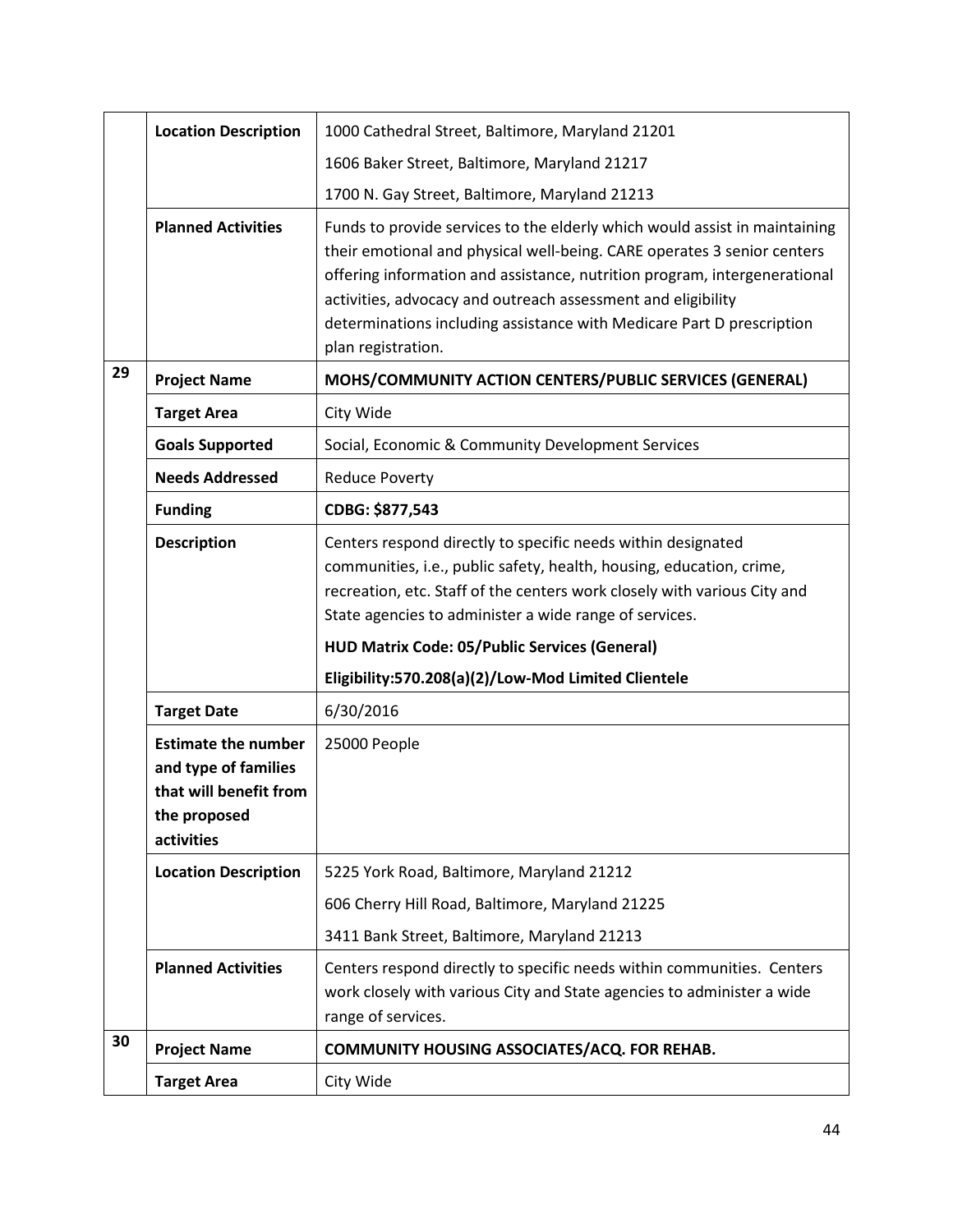|    | <b>Goals Supported</b>                                                                                     | Housing for Non-Homeless Special Needs Populations                                                                                                                                                                                                                                         |
|----|------------------------------------------------------------------------------------------------------------|--------------------------------------------------------------------------------------------------------------------------------------------------------------------------------------------------------------------------------------------------------------------------------------------|
|    | <b>Needs Addressed</b>                                                                                     | <b>Affordable Housing</b>                                                                                                                                                                                                                                                                  |
|    | <b>Funding</b>                                                                                             | CDBG: \$68,230                                                                                                                                                                                                                                                                             |
|    | <b>Description</b>                                                                                         | Funds will cover a portion of the staff costs associated with the<br>acquisition, rehabilitation and development of properties to create rental<br>housing opportunities for non-elderly persons with disabilities and for the<br>homeless.                                                |
|    |                                                                                                            | HUD Matrix Code:14G/Acquisition for Rehabilitation                                                                                                                                                                                                                                         |
|    |                                                                                                            | Eligibility: 570.208(a)(3) Low Mod Housing                                                                                                                                                                                                                                                 |
|    | <b>Target Date</b>                                                                                         | 8/31/2016                                                                                                                                                                                                                                                                                  |
|    | <b>Estimate the number</b><br>and type of families<br>that will benefit from<br>the proposed<br>activities | 19 families                                                                                                                                                                                                                                                                                |
|    | <b>Location Description</b>                                                                                | Sites to be determined at a later date.                                                                                                                                                                                                                                                    |
|    | <b>Planned Activities</b>                                                                                  | Acquisition, rehabilitation and development of properties to create rental<br>housing opportunities for non-elderly persons with disabilities and for the<br>homeless.                                                                                                                     |
| 31 | <b>Project Name</b>                                                                                        | <b>COMMUNITY HOUSING RESOURCE BOARD/FAIR HOUSING</b>                                                                                                                                                                                                                                       |
|    | <b>Target Area</b>                                                                                         | City Wide                                                                                                                                                                                                                                                                                  |
|    | <b>Goals Supported</b>                                                                                     | <b>Implement Fair Housing Practices</b>                                                                                                                                                                                                                                                    |
|    | <b>Needs Addressed</b>                                                                                     | <b>Fair Housing</b>                                                                                                                                                                                                                                                                        |
|    | <b>Funding</b>                                                                                             | CDBG: \$27,880                                                                                                                                                                                                                                                                             |
|    | <b>Description</b>                                                                                         | Provision of fair housing services throughout Baltimore City that includes<br>fair housing, education, technical assistance, work for regional solutions<br>to impediments to fair housing; and providing information to the public.<br><b>HUD Matrix Code:21D/Fair Housing Activities</b> |
|    | <b>Target Date</b>                                                                                         | 9/30/2016                                                                                                                                                                                                                                                                                  |
|    | <b>Estimate the number</b><br>and type of families<br>that will benefit from<br>the proposed<br>activities | Not Applicable                                                                                                                                                                                                                                                                             |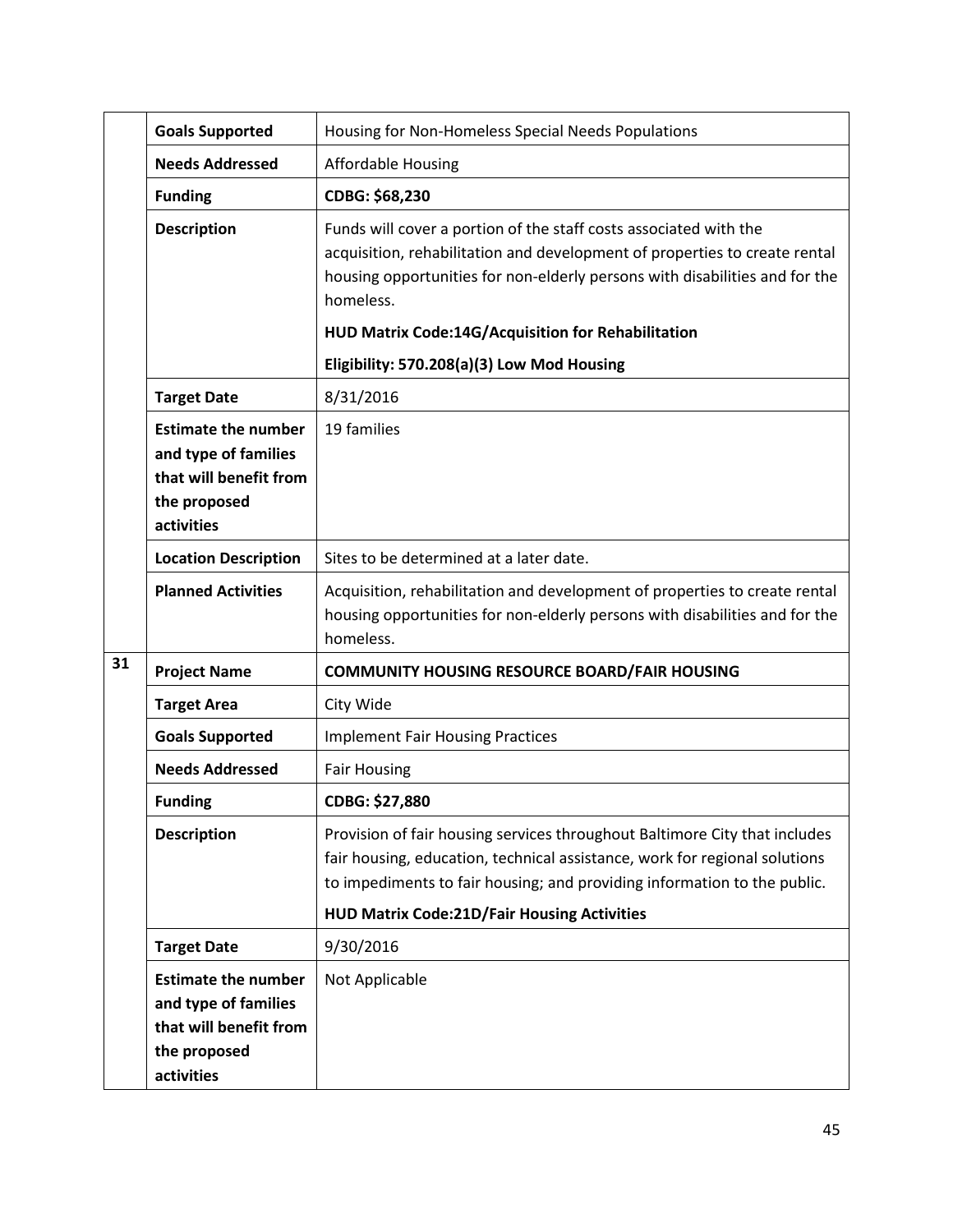|    | <b>Location Description</b>                                                                                | Community-Wide                                                                                                                                                                                                                                                                           |
|----|------------------------------------------------------------------------------------------------------------|------------------------------------------------------------------------------------------------------------------------------------------------------------------------------------------------------------------------------------------------------------------------------------------|
|    | <b>Planned Activities</b>                                                                                  | Provision of fair housing services throughout Baltimore City that includes<br>fair housing, education, technical assistance, work for regional solutions<br>to impediments to fair housing; and providing information to the public.                                                     |
| 32 | <b>Project Name</b>                                                                                        | <b>COMMUNITY LAW CENTER/LEGAL SERVICES</b>                                                                                                                                                                                                                                               |
|    | <b>Target Area</b>                                                                                         | City Wide                                                                                                                                                                                                                                                                                |
|    | <b>Goals Supported</b>                                                                                     | Social, Economic & Community Development Services                                                                                                                                                                                                                                        |
|    | <b>Needs Addressed</b>                                                                                     | <b>Reduce Poverty</b>                                                                                                                                                                                                                                                                    |
|    | <b>Funding</b>                                                                                             | CDBG: \$81,300                                                                                                                                                                                                                                                                           |
|    | <b>Description</b>                                                                                         | Legal services and technical assistance to community-based organizations<br>regarding drug nuisance abatement, illegal dumping and the elimination<br>of vacant blighting properties. Funds will also cover the cost of research<br>to find solutions for properties facing foreclosure. |
|    |                                                                                                            | <b>HUD Matrix Code:05C/Legal Services</b>                                                                                                                                                                                                                                                |
|    |                                                                                                            | Eligibility:570.208 (a)(1)/Low Mod Area                                                                                                                                                                                                                                                  |
|    | <b>Target Date</b>                                                                                         | 6/30/2016                                                                                                                                                                                                                                                                                |
|    | <b>Estimate the number</b><br>and type of families<br>that will benefit from<br>the proposed<br>activities | 32 People                                                                                                                                                                                                                                                                                |
|    | <b>Location Description</b>                                                                                | 3355 Keswick Road, Suite 200, Baltimore, Maryland 21218                                                                                                                                                                                                                                  |
|    | <b>Planned Activities</b>                                                                                  | Legal services and technical assistance to community-based organizations<br>regarding drug nuisance abatement, illegal dumping and the elimination<br>of vacant blighting properties.                                                                                                    |
| 33 | <b>Project Name</b>                                                                                        | <b>COMMUNITY MEDIATION PROGRAM/PUBLIC SERVICES (GENERAL)</b>                                                                                                                                                                                                                             |
|    | <b>Target Area</b>                                                                                         | City Wide                                                                                                                                                                                                                                                                                |
|    | <b>Goals Supported</b>                                                                                     | Social, Economic & Community Development Services                                                                                                                                                                                                                                        |
|    | <b>Needs Addressed</b>                                                                                     | <b>Reduce Poverty</b>                                                                                                                                                                                                                                                                    |
|    | <b>Funding</b>                                                                                             | CDBG: \$40,000                                                                                                                                                                                                                                                                           |
|    | <b>Description</b>                                                                                         | Funds for a program aimed at reducing interpersonal and community<br>violence by increasing usage of nonviolent conflict resolution strategies.                                                                                                                                          |
|    |                                                                                                            | <b>HUD Matrix Code: 05/Public Services (General)</b>                                                                                                                                                                                                                                     |
|    |                                                                                                            | Eligibility: 570.208(a)(2)/Low Mod Limited Clientele                                                                                                                                                                                                                                     |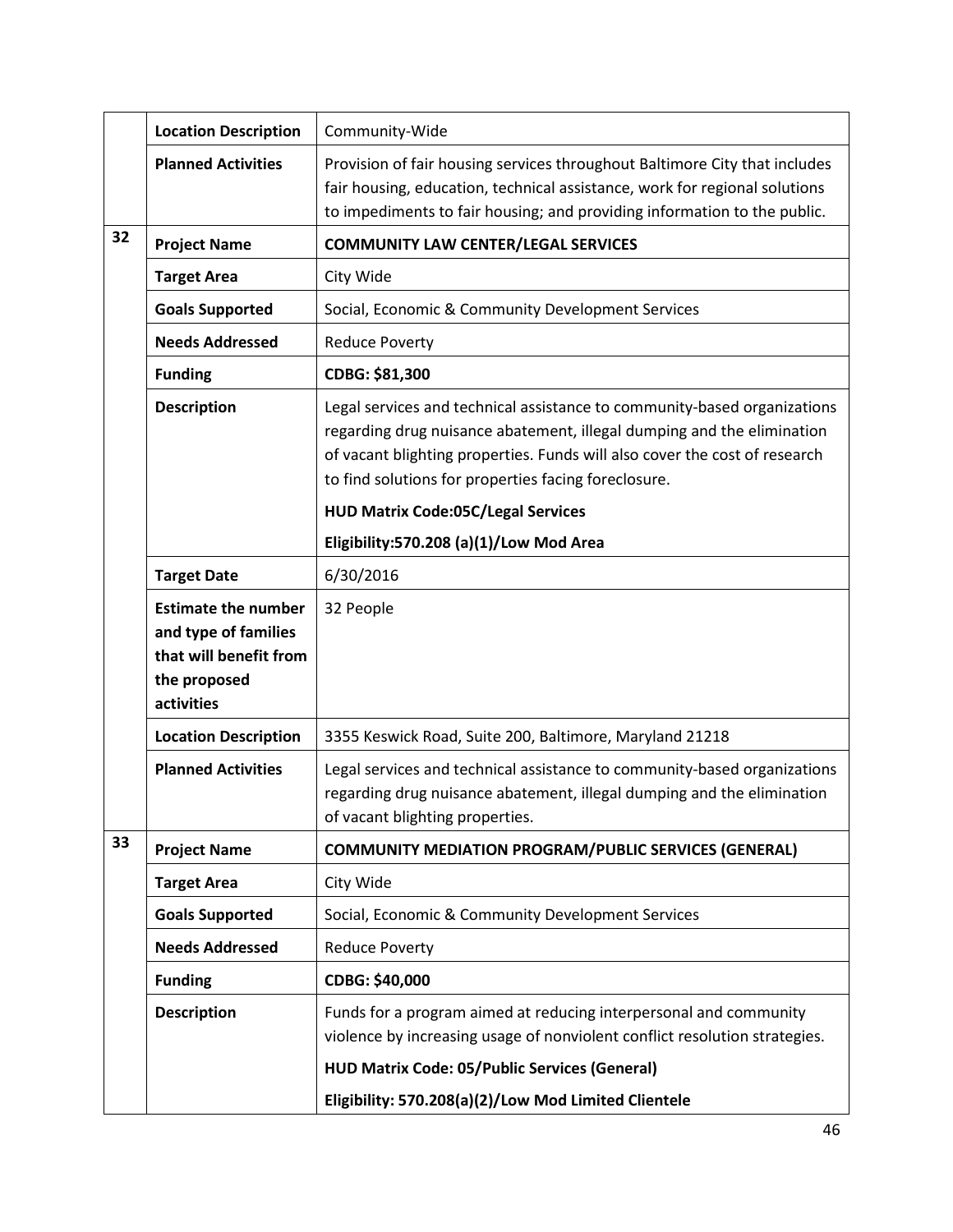|    | <b>Target Date</b>                                                                                         | 6/30/2016                                                                                                                                                                                                                                                                                             |
|----|------------------------------------------------------------------------------------------------------------|-------------------------------------------------------------------------------------------------------------------------------------------------------------------------------------------------------------------------------------------------------------------------------------------------------|
|    | <b>Estimate the number</b><br>and type of families<br>that will benefit from<br>the proposed<br>activities | 130 People                                                                                                                                                                                                                                                                                            |
|    | <b>Location Description</b>                                                                                | 3333 Greenmount Avenue, Baltimore, Maryland 21218                                                                                                                                                                                                                                                     |
|    | <b>Planned Activities</b>                                                                                  | Funds for a program aimed at reducing interpersonal and community<br>violence.                                                                                                                                                                                                                        |
| 34 | <b>Project Name</b>                                                                                        | <b>COMPREHENSIVE HOUSING ASSISTANCE/HSG. COUNSELING</b>                                                                                                                                                                                                                                               |
|    | <b>Target Area</b>                                                                                         | City Wide                                                                                                                                                                                                                                                                                             |
|    | <b>Goals Supported</b>                                                                                     | Strengthen Homeownership Markets.                                                                                                                                                                                                                                                                     |
|    | <b>Needs Addressed</b>                                                                                     | <b>Affordable Housing</b>                                                                                                                                                                                                                                                                             |
|    | <b>Funding</b>                                                                                             | CDBG: \$46,750                                                                                                                                                                                                                                                                                        |
|    | <b>Description</b>                                                                                         | Provides counseling to low- and moderate-income persons regarding<br>financial and other aspects of home ownership as well as foreclosure<br>prevention counseling to low- and moderate-income homeowners that<br>are at risk of losing their homes.<br><b>HUD Matrix Code:05U/Housing Counseling</b> |
|    |                                                                                                            | Eligibility:570.208(a)(2)/Low Mod Limited Clientele                                                                                                                                                                                                                                                   |
|    | <b>Target Date</b>                                                                                         | 6/30/2016                                                                                                                                                                                                                                                                                             |
|    | <b>Estimate the number</b><br>and type of families<br>that will benefit from<br>the proposed<br>activities | 110 People                                                                                                                                                                                                                                                                                            |
|    | <b>Location Description</b>                                                                                | 5809 Park Heights, Baltimore, Maryland 21215                                                                                                                                                                                                                                                          |
|    | <b>Planned Activities</b>                                                                                  | Counseling to low- and moderate-income persons regarding financial and<br>other aspects of home ownership.                                                                                                                                                                                            |
| 35 | <b>Project Name</b>                                                                                        | COPPIN HEIGHTS COMMUNITY DEVELOPMENT CORP./PUBLIC SERVICES<br>(GENERAL)                                                                                                                                                                                                                               |
|    | <b>Target Area</b>                                                                                         | City Wide                                                                                                                                                                                                                                                                                             |
|    | <b>Goals Supported</b>                                                                                     | Social, Economic & Community Development Services                                                                                                                                                                                                                                                     |
|    | <b>Needs Addressed</b>                                                                                     | <b>Reduce Poverty</b>                                                                                                                                                                                                                                                                                 |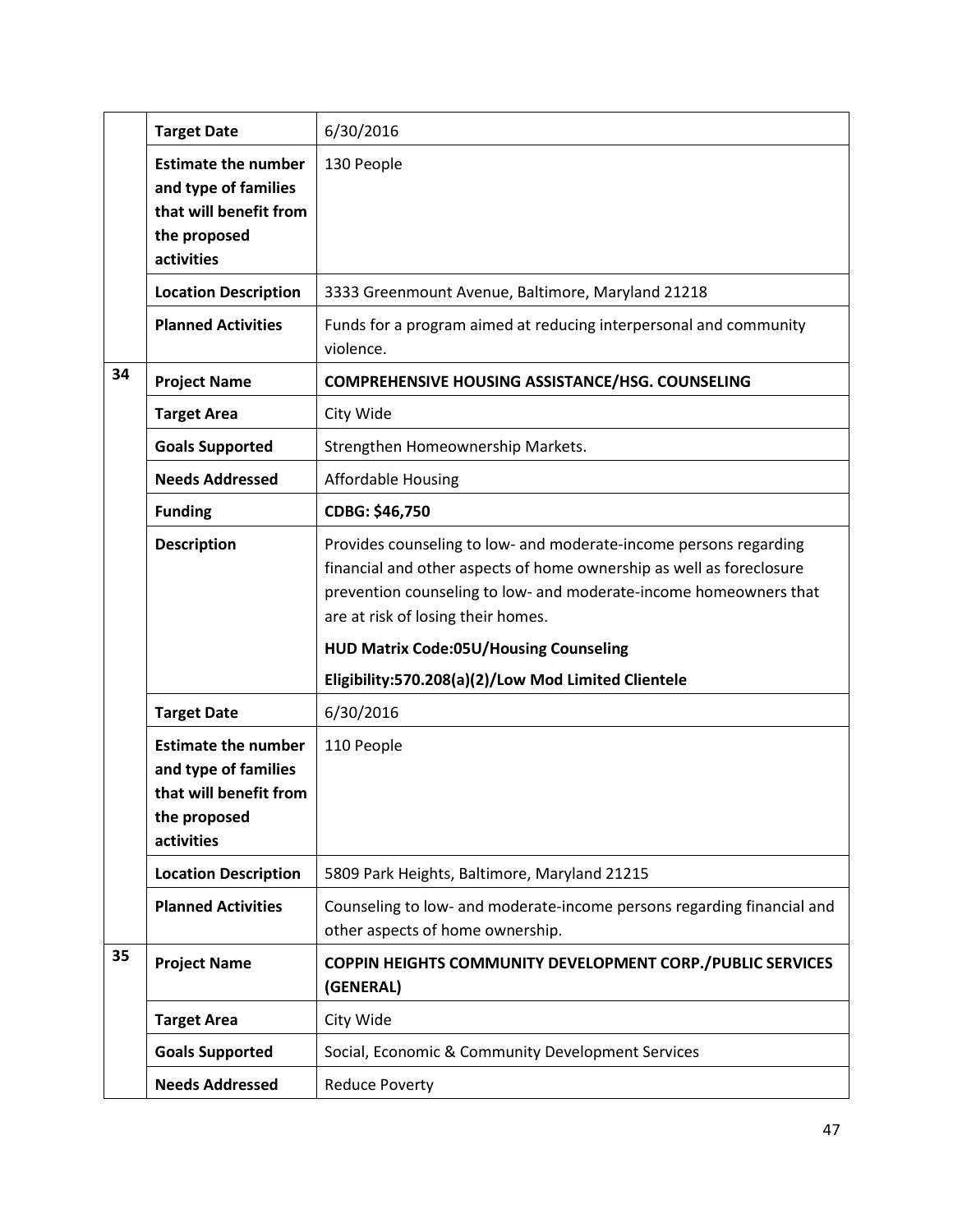|    | <b>Funding</b>                                                                                             | CDBG: \$40,000                                                                                                                                                                                   |
|----|------------------------------------------------------------------------------------------------------------|--------------------------------------------------------------------------------------------------------------------------------------------------------------------------------------------------|
|    | <b>Description</b>                                                                                         | Funds to provide financial management training to low- and moderate-<br>income students and adults to develop skills in managing money, making<br>sound financial decisions and decreasing debt. |
|    |                                                                                                            | <b>HUD Matrix Code: 05/Public Services (General)</b>                                                                                                                                             |
|    |                                                                                                            | Eligibility: 570.208(a)(2)/Low Mod Limited Clientele                                                                                                                                             |
|    | <b>Target Date</b>                                                                                         | 9/30/2016                                                                                                                                                                                        |
|    | <b>Estimate the number</b><br>and type of families<br>that will benefit from<br>the proposed<br>activities | 92 People                                                                                                                                                                                        |
|    | <b>Location Description</b>                                                                                | 2500 W. North Avenue, Baltimore, Maryland 21216                                                                                                                                                  |
|    | <b>Planned Activities</b>                                                                                  | Provide financial management training to low- and moderate-income<br>students and adults.                                                                                                        |
| 36 | <b>Project Name</b>                                                                                        | <b>CREATIVE ALLIANCE/YOUTH</b>                                                                                                                                                                   |
|    | <b>Target Area</b>                                                                                         | City Wide                                                                                                                                                                                        |
|    | <b>Goals Supported</b>                                                                                     | Social, Economic & Community Development Services                                                                                                                                                |
|    | <b>Needs Addressed</b>                                                                                     | <b>Reduce Poverty</b>                                                                                                                                                                            |
|    | <b>Funding</b>                                                                                             | CDBG: \$45,000                                                                                                                                                                                   |
|    | <b>Description</b>                                                                                         | Operating support for an after-school/summer arts program to involve<br>youth with history, art training and community services.                                                                 |
|    |                                                                                                            | <b>HUD Matrix Code: 05D/Youth Services</b>                                                                                                                                                       |
|    |                                                                                                            | Eligibility: 570.208 (a)(2)/Low Mod Limited Clientele                                                                                                                                            |
|    | <b>Target Date</b>                                                                                         | 8/31/2016                                                                                                                                                                                        |
|    | <b>Estimate the number</b><br>and type of families<br>that will benefit from<br>the proposed<br>activities | 600 Youth                                                                                                                                                                                        |
|    | <b>Location Description</b>                                                                                | 3134 Eastern Avenue, Baltimore, Maryland 21224                                                                                                                                                   |
|    | <b>Planned Activities</b>                                                                                  | Operating support for an after-school/summer arts program to involve<br>youth with history, art training and community services.                                                                 |
| 37 | <b>Project Name</b>                                                                                        | <b>CREATIVE ALLIANCE/PUBLIC SERVICES (GENERAL)</b>                                                                                                                                               |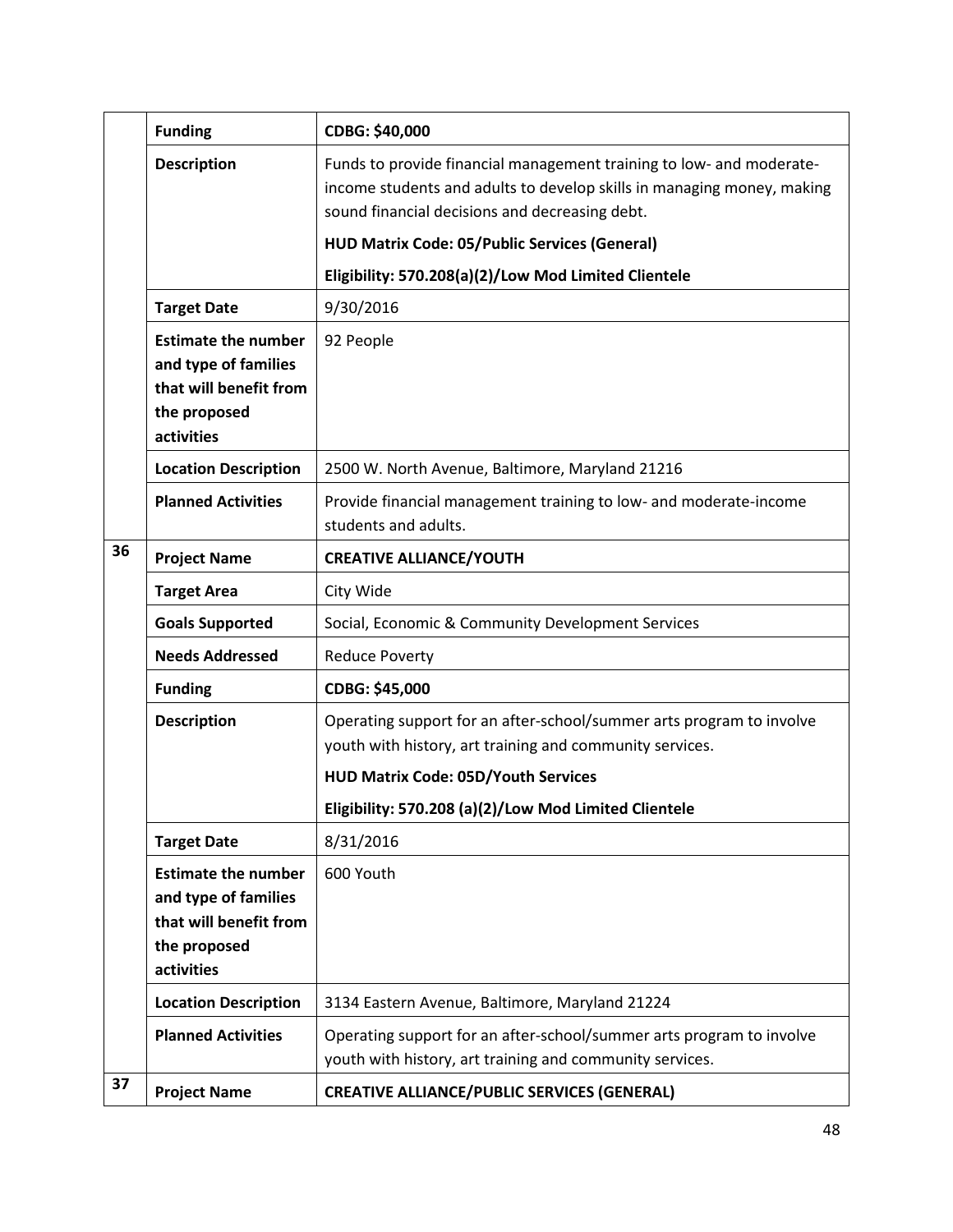|    | <b>Target Area</b>                                                                                         | City Wide                                                                                                                      |
|----|------------------------------------------------------------------------------------------------------------|--------------------------------------------------------------------------------------------------------------------------------|
|    | <b>Goals Supported</b>                                                                                     | Social, Economic & Community Development Services                                                                              |
|    | <b>Needs Addressed</b>                                                                                     | <b>Reduce Poverty</b>                                                                                                          |
|    | <b>Funding</b>                                                                                             | CDBG: \$25,000                                                                                                                 |
|    | <b>Description</b>                                                                                         | Funds will be used for a program that engages new residents into<br>community life through outreach and educational workshops. |
|    |                                                                                                            | <b>HUD Matrix Code: 05 Public Services (General)</b>                                                                           |
|    |                                                                                                            | Eligibility: 570.208 (a)(2) Low Mod Limited Clientele                                                                          |
|    | <b>Target Date</b>                                                                                         | 8/31/2016                                                                                                                      |
|    | <b>Estimate the number</b><br>and type of families<br>that will benefit from<br>the proposed<br>activities | 600 People                                                                                                                     |
|    | <b>Location Description</b>                                                                                | 3134 Eastern Avenue, Baltimore, Maryland 21224                                                                                 |
|    | <b>Planned Activities</b>                                                                                  | Funds will be used for a program that engages new residents into<br>community life through outreach and educational workshops  |
| 38 | <b>Project Name</b>                                                                                        | DEFERRED LOAN PROGRAM/REHAB: SINGLE UNIT RESIDENTIAL                                                                           |
|    | <b>Target Area</b>                                                                                         | City Wide                                                                                                                      |
|    | <b>Goals Supported</b>                                                                                     | Assist Homeowners in Maintaining their Homes                                                                                   |
|    | <b>Needs Addressed</b>                                                                                     | <b>Affordable Housing</b>                                                                                                      |
|    | <b>Funding</b>                                                                                             | CDBG: \$600,000                                                                                                                |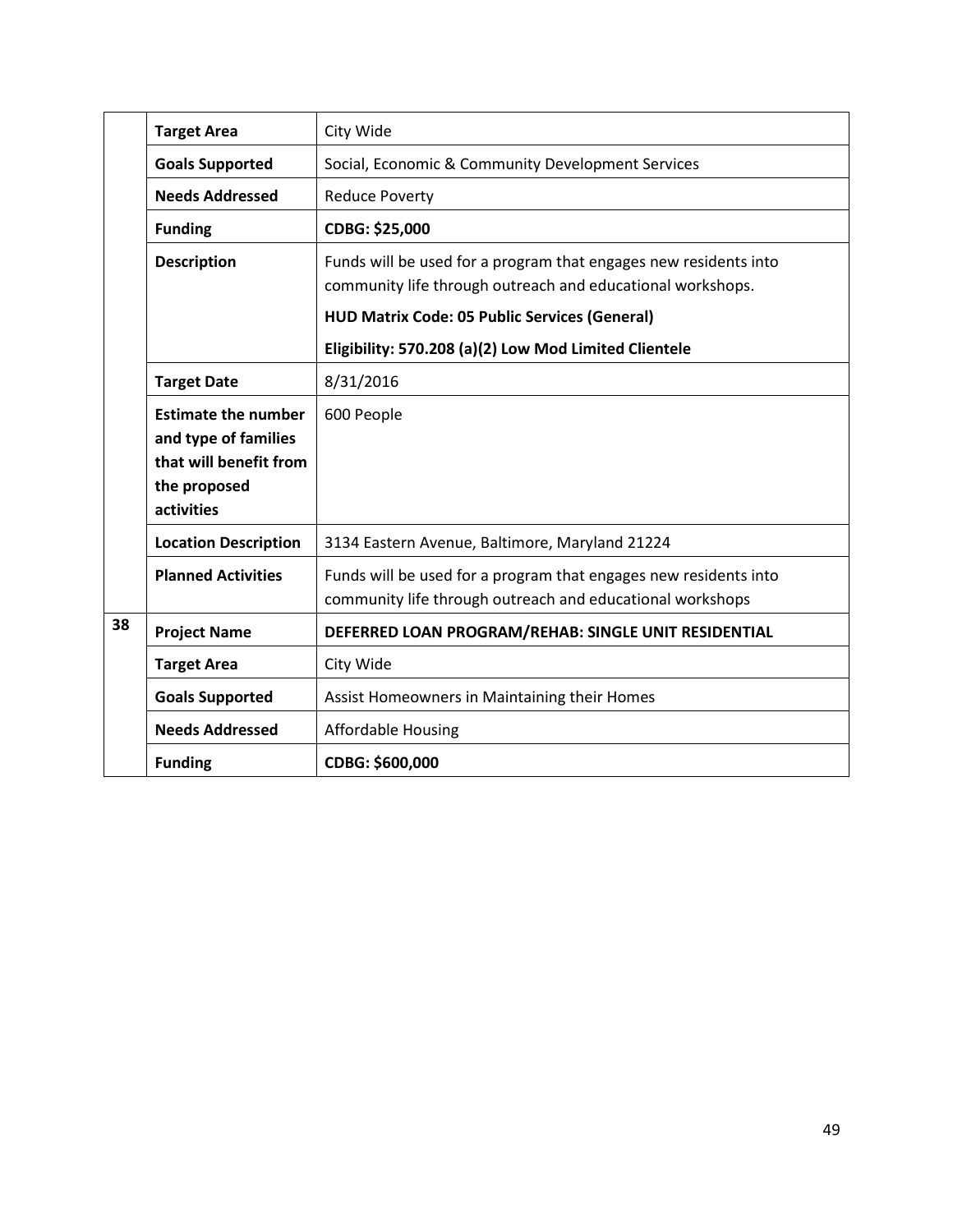|    | <b>Description</b>                                                                                         | The Deferred Loan Program offers below market-rate rehabilitation loans<br>to very low-income households for owner-occupied properties whose<br>properties are in critical need of repair. The underwriting staff in the<br>DHCD Office of Rehabilitation will determine eligibility for specific loan<br>programs following review of the application, income verification, credit<br>reports, tax assessment and property value. Loans up to \$10,000 are<br>available to households below 50% of Baltimore City median income<br>levels. Loans are available with a 3% simple interest rate. The homeowner<br>makes no monthly payments, and all payments are deferred until after<br>the sale, refinance or transfer of title to the property. Typical repairs<br>qualifying for this assistance include, but are not limited to furnace,<br>electrical, and public repair, and accessibility improvements for<br>elderly/handicapped homeowners. |
|----|------------------------------------------------------------------------------------------------------------|-------------------------------------------------------------------------------------------------------------------------------------------------------------------------------------------------------------------------------------------------------------------------------------------------------------------------------------------------------------------------------------------------------------------------------------------------------------------------------------------------------------------------------------------------------------------------------------------------------------------------------------------------------------------------------------------------------------------------------------------------------------------------------------------------------------------------------------------------------------------------------------------------------------------------------------------------------|
|    |                                                                                                            | HUD Matrix Code:14A Rehab; Single Unit Residential                                                                                                                                                                                                                                                                                                                                                                                                                                                                                                                                                                                                                                                                                                                                                                                                                                                                                                    |
|    |                                                                                                            | Eligibility: 570.208(a)(3)/Low Mod Housing                                                                                                                                                                                                                                                                                                                                                                                                                                                                                                                                                                                                                                                                                                                                                                                                                                                                                                            |
|    | <b>Target Date</b>                                                                                         | 6/30/2016                                                                                                                                                                                                                                                                                                                                                                                                                                                                                                                                                                                                                                                                                                                                                                                                                                                                                                                                             |
|    | <b>Estimate the number</b><br>and type of families<br>that will benefit from<br>the proposed<br>activities | 60 Housing Units                                                                                                                                                                                                                                                                                                                                                                                                                                                                                                                                                                                                                                                                                                                                                                                                                                                                                                                                      |
|    | <b>Location Description</b>                                                                                | City-Wide                                                                                                                                                                                                                                                                                                                                                                                                                                                                                                                                                                                                                                                                                                                                                                                                                                                                                                                                             |
|    | <b>Planned Activities</b>                                                                                  | The Deferred Loan Program offers below market-rate rehabilitation loans<br>to very low-income households for owner-occupied properties whose<br>properties are in critical need of repair.                                                                                                                                                                                                                                                                                                                                                                                                                                                                                                                                                                                                                                                                                                                                                            |
| 39 | <b>Project Name</b>                                                                                        | DEPARTMENT OF PUBLIC WORKS/CODE ENFORCEMENT                                                                                                                                                                                                                                                                                                                                                                                                                                                                                                                                                                                                                                                                                                                                                                                                                                                                                                           |
|    | <b>Target Area</b>                                                                                         | <b>Special Code Enforcement Areas</b>                                                                                                                                                                                                                                                                                                                                                                                                                                                                                                                                                                                                                                                                                                                                                                                                                                                                                                                 |
|    | <b>Goals Supported</b>                                                                                     | Code Enforcement                                                                                                                                                                                                                                                                                                                                                                                                                                                                                                                                                                                                                                                                                                                                                                                                                                                                                                                                      |
|    | <b>Needs Addressed</b>                                                                                     | Neighborhood Revival                                                                                                                                                                                                                                                                                                                                                                                                                                                                                                                                                                                                                                                                                                                                                                                                                                                                                                                                  |
|    | <b>Funding</b>                                                                                             | CDBG: \$1,427,149                                                                                                                                                                                                                                                                                                                                                                                                                                                                                                                                                                                                                                                                                                                                                                                                                                                                                                                                     |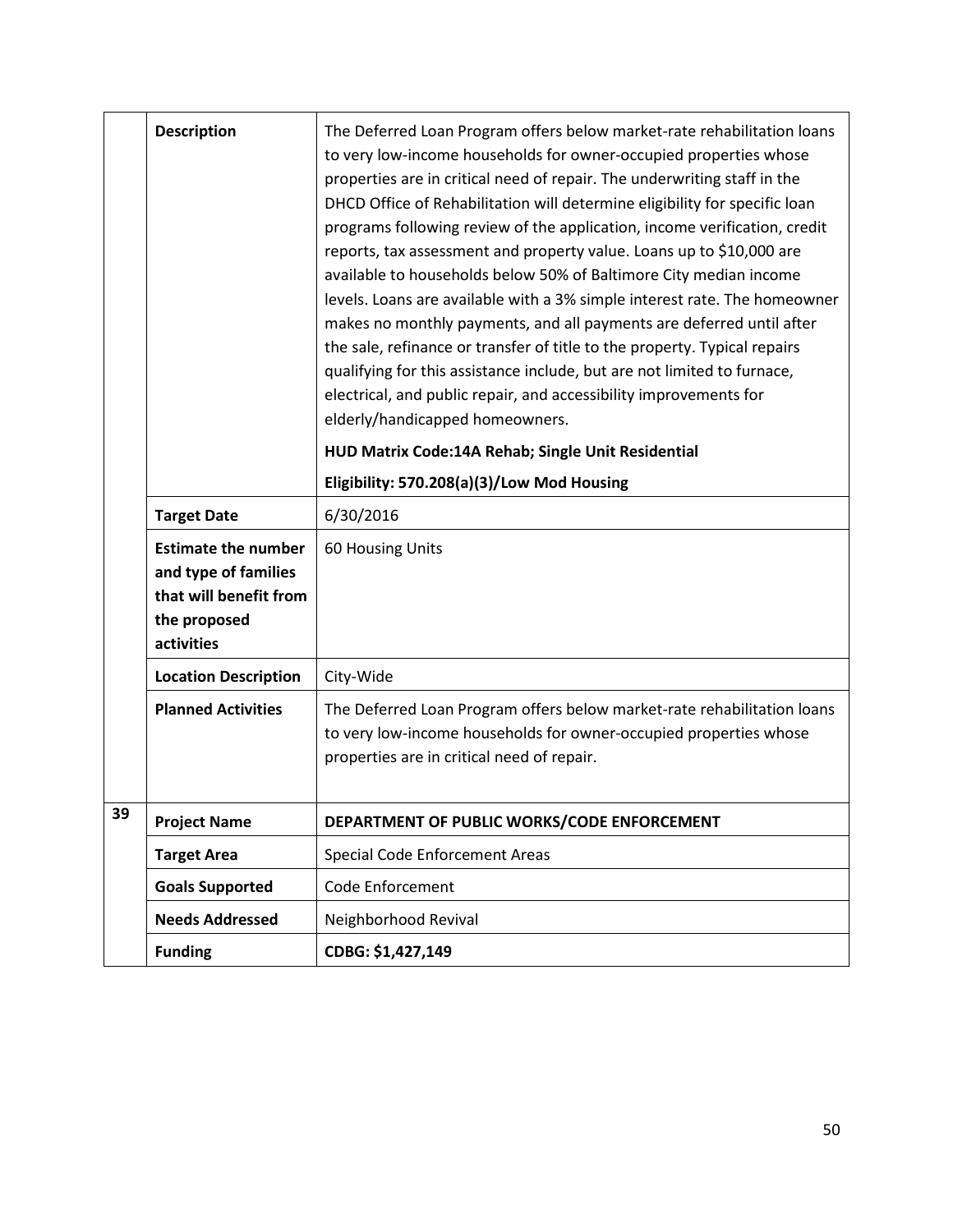|    | <b>Description</b>                                                                                         | A portion of the staff costs to clean and board vacant structures in areas<br>which are deteriorating/deteriorated and are a threat to public health<br>and safety. This activity will assist in eliminating unsafe conditions and aid<br>in arresting decline in areas occupied by low- and moderate-income |
|----|------------------------------------------------------------------------------------------------------------|--------------------------------------------------------------------------------------------------------------------------------------------------------------------------------------------------------------------------------------------------------------------------------------------------------------|
|    |                                                                                                            | persons.<br><b>HUD Matrix Code:15/Code Enforcement</b>                                                                                                                                                                                                                                                       |
|    |                                                                                                            | Eligibility: 570.208(a)(1)/Low Mod Area                                                                                                                                                                                                                                                                      |
|    | <b>Target Date</b>                                                                                         | 6/30/2016                                                                                                                                                                                                                                                                                                    |
|    | <b>Estimate the number</b><br>and type of families<br>that will benefit from<br>the proposed<br>activities | Not Applicable                                                                                                                                                                                                                                                                                               |
|    | <b>Location Description</b>                                                                                | City-Wide                                                                                                                                                                                                                                                                                                    |
|    | <b>Planned Activities</b>                                                                                  | Staff costs to clean and board vacant structures in areas which are<br>deteriorating/deteriorated and are a threat to public health and safety.                                                                                                                                                              |
| 40 |                                                                                                            |                                                                                                                                                                                                                                                                                                              |
|    | <b>Project Name</b>                                                                                        | DEPARTMENT OF RECREATION AND PARKS/YOUTH                                                                                                                                                                                                                                                                     |
|    | <b>Target Area</b>                                                                                         | City Wide                                                                                                                                                                                                                                                                                                    |
|    | <b>Goals Supported</b>                                                                                     | Social, Economic & Community Development Services                                                                                                                                                                                                                                                            |
|    | <b>Needs Addressed</b>                                                                                     | <b>Reduce Poverty</b>                                                                                                                                                                                                                                                                                        |
|    | <b>Funding</b>                                                                                             | CDBG: \$271,349                                                                                                                                                                                                                                                                                              |
|    | <b>Description</b>                                                                                         | Recreational, educational, cultural, after-school and summer camp<br>programs for low- and moderate-income youth.<br><b>HUD Matrix Code:05D/Youth Services</b>                                                                                                                                               |
|    |                                                                                                            | Eligibility:570.208(a)(2)/Low Mod Limited Clientele                                                                                                                                                                                                                                                          |
|    | <b>Target Date</b>                                                                                         | 6/30/2016                                                                                                                                                                                                                                                                                                    |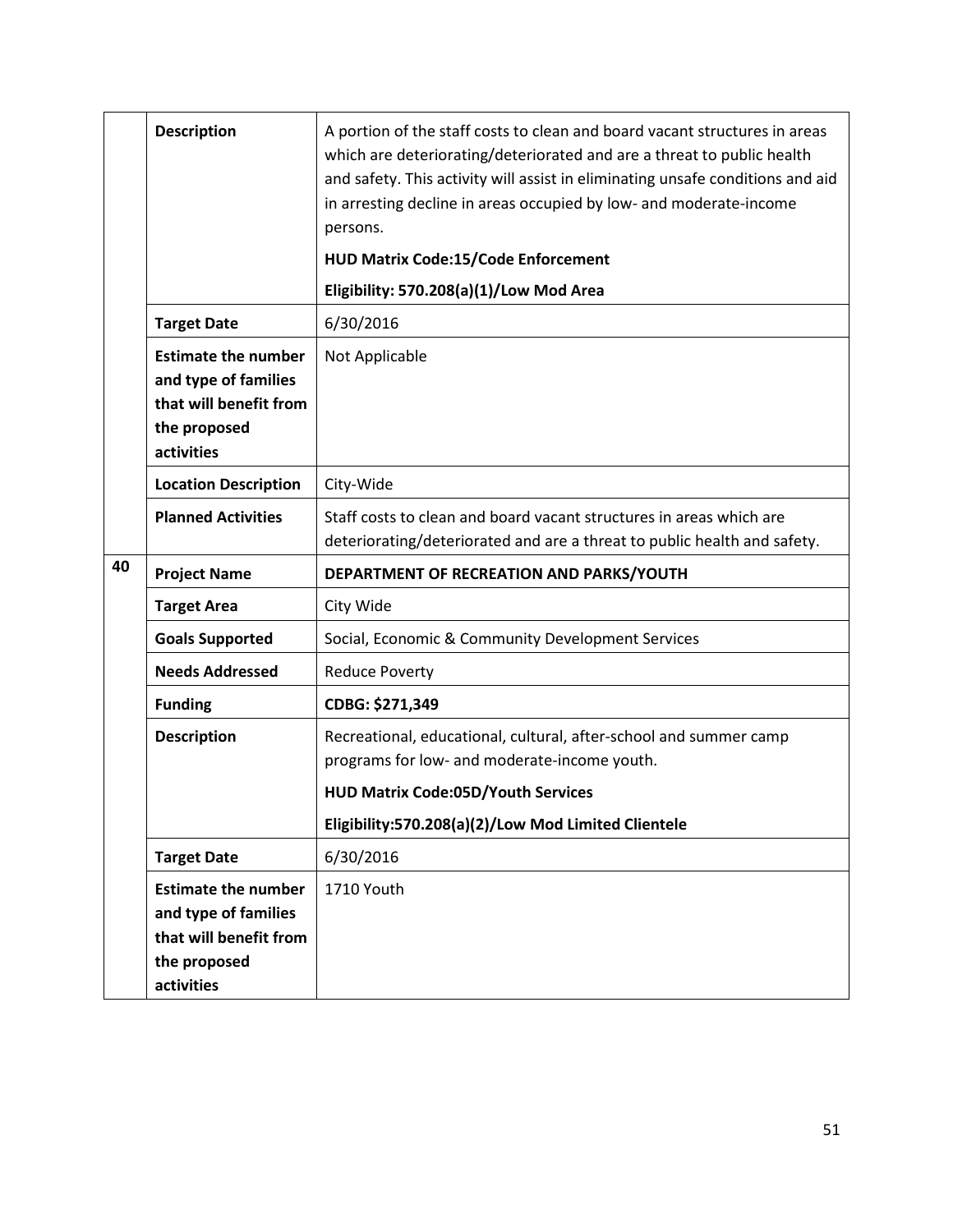|    | <b>Location Description</b>                                                                                | 1400 Collington Avenue, Baltimore, Maryland 21213                                                                   |
|----|------------------------------------------------------------------------------------------------------------|---------------------------------------------------------------------------------------------------------------------|
|    |                                                                                                            | 2100 Brookfield Avenue, Baltimore, Maryland 21217                                                                   |
|    |                                                                                                            | 2304 Greenmount Avenue, Baltimore, Maryland 21218                                                                   |
|    |                                                                                                            | 700 N. Calhoun Street, Baltimore, Maryland 21217                                                                    |
|    |                                                                                                            | 1235 Sherwood Avenue, Baltimore, Maryland 21212                                                                     |
|    | <b>Planned Activities</b>                                                                                  | Recreational, educational, cultural, after-school and summer camp<br>programs for low- and moderate-income youth.   |
| 41 | <b>Project Name</b>                                                                                        | <b>DRUID HEIGHTS CDC/ADMIN</b>                                                                                      |
|    | <b>Target Area</b>                                                                                         | City Wide                                                                                                           |
|    | <b>Goals Supported</b>                                                                                     | Oversight, Planning of Formula Funds & Section 108                                                                  |
|    | <b>Needs Addressed</b>                                                                                     | Planning and Administration                                                                                         |
|    | <b>Funding</b>                                                                                             | CDBG: \$37,000                                                                                                      |
|    | <b>Description</b>                                                                                         | General management, oversight and coordination of the CDBG funded<br>activities.                                    |
|    |                                                                                                            | HUD Matrix Code: 21A/General Program Administration                                                                 |
|    | <b>Target Date</b>                                                                                         | 8/31/2016                                                                                                           |
|    | <b>Estimate the number</b><br>and type of families<br>that will benefit from<br>the proposed<br>activities | Not Applicable                                                                                                      |
|    | <b>Location Description</b>                                                                                | 2140 McCulloh Street, Baltimore, Maryland 21217                                                                     |
|    | <b>Planned Activities</b>                                                                                  | General management, oversight and coordination of the CDBG funded<br>activities.                                    |
| 42 | <b>Project Name</b>                                                                                        | DRUID HEIGHTS CDC/PUBLIC INFORMATION                                                                                |
|    | <b>Target Area</b>                                                                                         | City Wide                                                                                                           |
|    | <b>Goals Supported</b>                                                                                     | Oversight, Planning of Formula Funds & Section 108                                                                  |
|    | <b>Needs Addressed</b>                                                                                     | Planning and Administration                                                                                         |
|    | <b>Funding</b>                                                                                             | CDBG: \$48,000                                                                                                      |
|    | <b>Description</b>                                                                                         | Provides information and other resources to area residents regarding<br>community development and other activities. |
|    |                                                                                                            | HUD Matrix Code: 21C/Public Information                                                                             |
|    | <b>Target Date</b>                                                                                         | 8/31/2016                                                                                                           |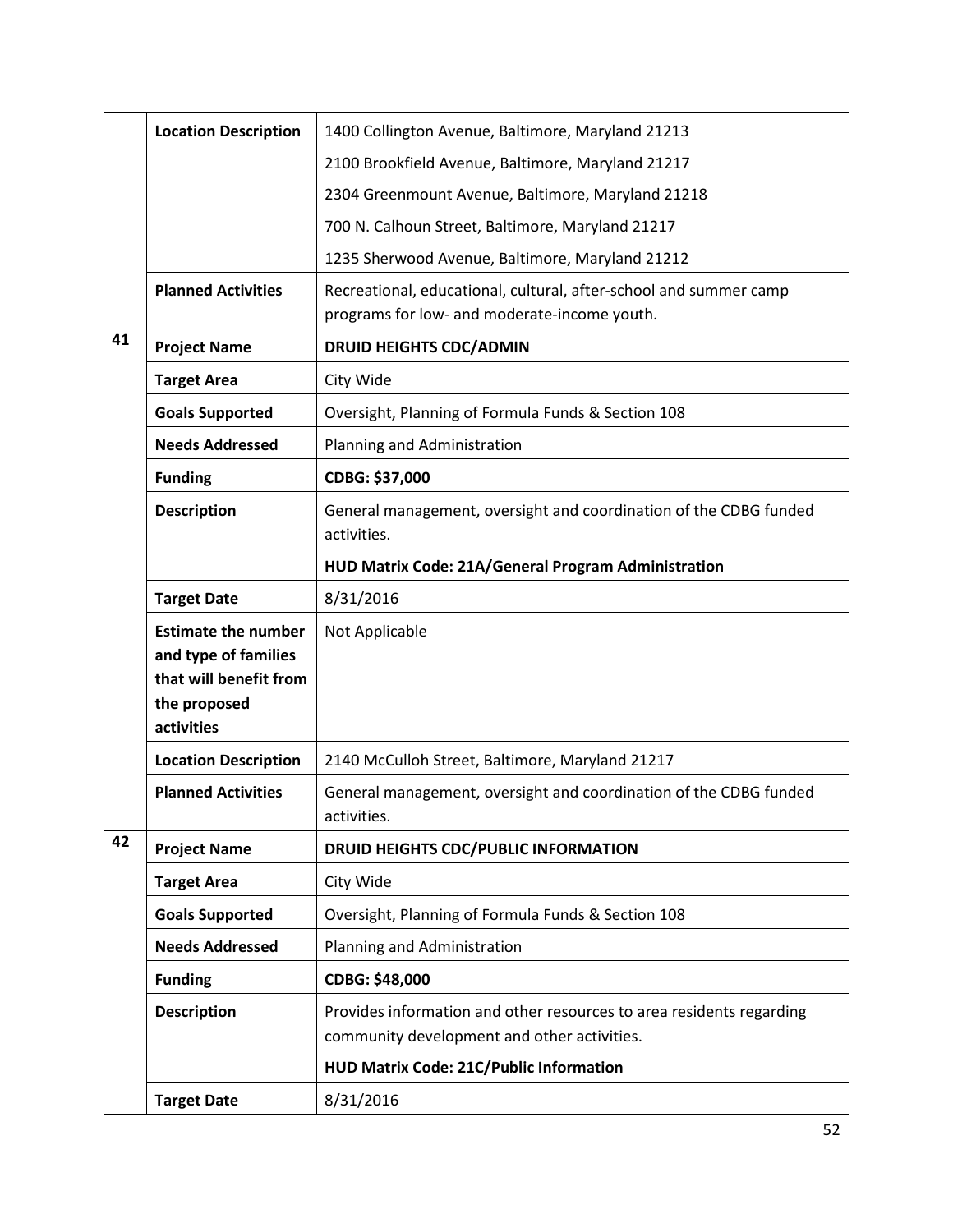|    | <b>Estimate the number</b><br>and type of families | Not Applicable                                                                                                                            |
|----|----------------------------------------------------|-------------------------------------------------------------------------------------------------------------------------------------------|
|    | that will benefit from                             |                                                                                                                                           |
|    | the proposed                                       |                                                                                                                                           |
|    | activities                                         |                                                                                                                                           |
|    | <b>Location Description</b>                        | 2140 McCulloh Street, Baltimore, Maryland 21217                                                                                           |
|    | <b>Planned Activities</b>                          | Provides information and other resources to area residents regarding                                                                      |
|    |                                                    | community development and other activities.                                                                                               |
| 43 | <b>Project Name</b>                                | DRUID HEIGHTS CDC/HOUSING COUNSELING                                                                                                      |
|    | <b>Target Area</b>                                 | City Wide                                                                                                                                 |
|    | <b>Goals Supported</b>                             | Strengthen Homeownership Markets.                                                                                                         |
|    | <b>Needs Addressed</b>                             | <b>Affordable Housing</b>                                                                                                                 |
|    | <b>Funding</b>                                     | CDBG: \$80,710                                                                                                                            |
|    | <b>Description</b>                                 | Counseling services available to low- and moderate-income individuals<br>regarding financial planning and other aspects of homeownership. |
|    |                                                    | <b>HUD Matrix Code: 05U/Housing Counseling</b>                                                                                            |
|    |                                                    | Eligibility: 570.208(a)(2)/Low Mod Limited Clientele                                                                                      |
|    | <b>Target Date</b>                                 | 8/31/2016                                                                                                                                 |
|    | <b>Estimate the number</b>                         | 450 People                                                                                                                                |
|    | and type of families                               |                                                                                                                                           |
|    | that will benefit from                             |                                                                                                                                           |
|    | the proposed                                       |                                                                                                                                           |
|    | activities                                         |                                                                                                                                           |
|    | <b>Location Description</b>                        | 2140 McCulloh Street, Baltimore, Maryland 21217                                                                                           |
|    | <b>Planned Activities</b>                          | Counseling services available to low- and moderate-income individuals<br>regarding financial planning and other aspects of homeownership. |
| 44 | <b>Project Name</b>                                | DRUID HEIGHTS CDC/CONSTRUCTION OF HOUSING                                                                                                 |
|    | <b>Target Area</b>                                 | City Wide                                                                                                                                 |
|    | <b>Goals Supported</b>                             | Rehabilitation and/or Creation of Homeowner Units                                                                                         |
|    |                                                    |                                                                                                                                           |
|    | <b>Needs Addressed</b>                             | <b>Affordable Housing</b>                                                                                                                 |
|    | <b>Funding</b>                                     | CDBG: \$29,320                                                                                                                            |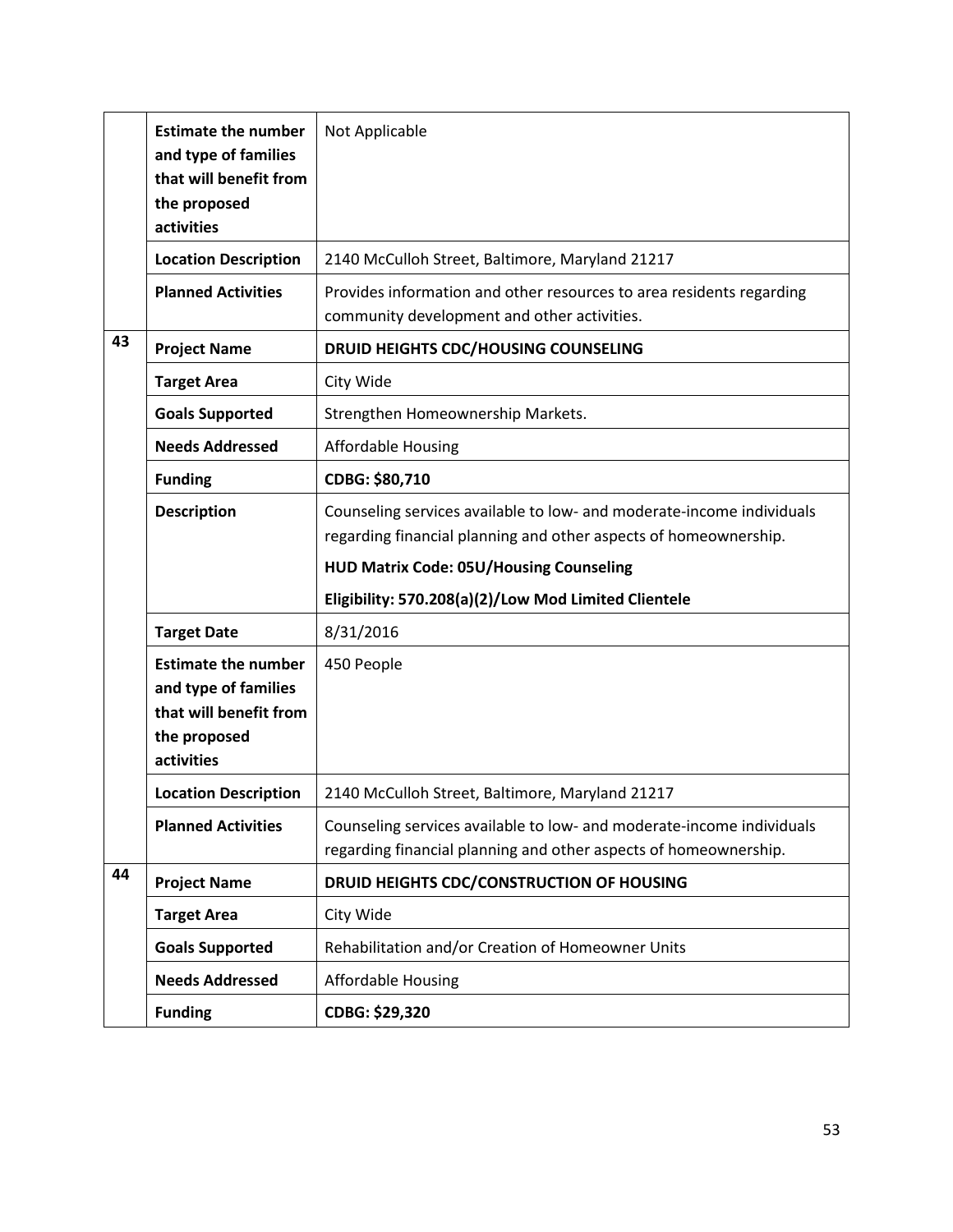|    | <b>Description</b>                                                                                         | Activity-delivery costs associated with the acquisition of vacant properties<br>to create sites for the development of new single-family homes.                                                                                                            |
|----|------------------------------------------------------------------------------------------------------------|------------------------------------------------------------------------------------------------------------------------------------------------------------------------------------------------------------------------------------------------------------|
|    |                                                                                                            | HUD Matrix Code:12/Construction of Housing                                                                                                                                                                                                                 |
|    |                                                                                                            | Eligibility: 570.208(a)(3)/Low Mod Housing                                                                                                                                                                                                                 |
|    | <b>Target Date</b>                                                                                         | 8/31/2016                                                                                                                                                                                                                                                  |
|    | <b>Estimate the number</b><br>and type of families<br>that will benefit from<br>the proposed<br>activities | 7 families                                                                                                                                                                                                                                                 |
|    | <b>Location Description</b>                                                                                | 500 Block Baker Street, Baltimore, Maryland 21213                                                                                                                                                                                                          |
|    | <b>Planned Activities</b>                                                                                  | Activity-delivery costs associated with the acquisition of vacant properties<br>to create sites for the development of new single-family homes.                                                                                                            |
| 45 | <b>Project Name</b>                                                                                        | <b>DRUID HEIGHTS CDC/YOUTH</b>                                                                                                                                                                                                                             |
|    | <b>Target Area</b>                                                                                         | City Wide                                                                                                                                                                                                                                                  |
|    | <b>Goals Supported</b>                                                                                     | Social, Economic & Community Development Services                                                                                                                                                                                                          |
|    | <b>Needs Addressed</b>                                                                                     | <b>Reduce Poverty</b>                                                                                                                                                                                                                                      |
|    | <b>Funding</b>                                                                                             | CDBG: \$45,500                                                                                                                                                                                                                                             |
|    | <b>Description</b>                                                                                         | Operating support for an after-school homework assistance and summer<br>reading program to enhance the educational and social skills of area<br>youth.<br><b>HUD Matrix Code:05D/Youth Services</b><br>Eligibility:570.208(a)(2)/Low Mod Limited Clientele |
|    | <b>Target Date</b>                                                                                         | 8/31/2016                                                                                                                                                                                                                                                  |
|    | <b>Estimate the number</b><br>and type of families<br>that will benefit from<br>the proposed<br>activities | 75 Youth                                                                                                                                                                                                                                                   |
|    | <b>Location Description</b>                                                                                | 2140 McCulloh Street, Baltimore, Maryland 21217                                                                                                                                                                                                            |
|    | <b>Planned Activities</b>                                                                                  | Operating support for an after-school homework assistance and summer<br>reading program to enhance the educational and social skills of area<br>youth.                                                                                                     |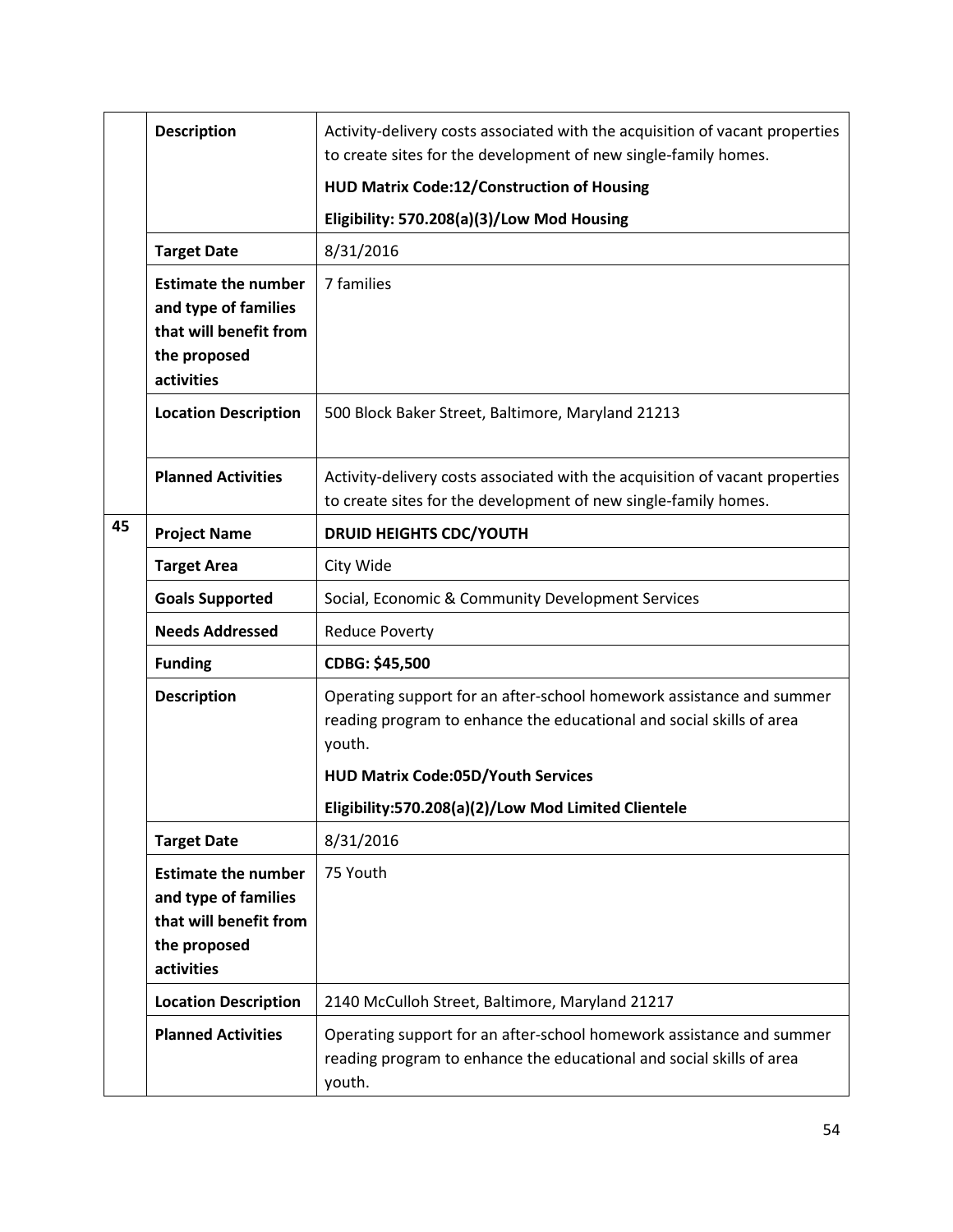| 46 | <b>Project Name</b>                                                                                        | DRUID HEIGHTS CDC/EMPLOYMENT TRAINING                                                                                                                                                                                                |
|----|------------------------------------------------------------------------------------------------------------|--------------------------------------------------------------------------------------------------------------------------------------------------------------------------------------------------------------------------------------|
|    | <b>Target Area</b>                                                                                         | City Wide                                                                                                                                                                                                                            |
|    | <b>Goals Supported</b>                                                                                     | Social, Economic & Community Development Services                                                                                                                                                                                    |
|    | <b>Needs Addressed</b>                                                                                     | <b>Reduce Poverty</b>                                                                                                                                                                                                                |
|    | <b>Funding</b>                                                                                             | CDBG: \$42,000                                                                                                                                                                                                                       |
|    | <b>Description</b>                                                                                         | Assistance provided to ex-offenders to re-enter the work force and<br>integrate back into mainstream society. Services to be provided include<br>assistance with employment, life skills, job training, continuing education<br>etc. |
|    |                                                                                                            | <b>HUD Matrix Code:05H/Employment Training</b>                                                                                                                                                                                       |
|    |                                                                                                            | Eligibility: 570.208(a)(2)/Low Mod Limited Clientele                                                                                                                                                                                 |
|    | <b>Target Date</b>                                                                                         | 8/31/2016                                                                                                                                                                                                                            |
|    | <b>Estimate the number</b><br>and type of families<br>that will benefit from<br>the proposed<br>activities | 38 People                                                                                                                                                                                                                            |
|    | <b>Location Description</b>                                                                                | 2140 McCulloh Street, Baltimore, Maryland 21217                                                                                                                                                                                      |
|    | <b>Planned Activities</b>                                                                                  | Assistance provided to ex-offenders to re-enter the work force and<br>integrate back into mainstream society.                                                                                                                        |
| 47 | <b>Project Name</b>                                                                                        | DRUID HEIGHTS CDC/REHAB. ADMIN                                                                                                                                                                                                       |
|    | <b>Target Area</b>                                                                                         | City Wide                                                                                                                                                                                                                            |
|    | <b>Goals Supported</b>                                                                                     | Rehabilitation and/or Creation of Homeowner Units                                                                                                                                                                                    |
|    | <b>Needs Addressed</b>                                                                                     | <b>Affordable Housing</b>                                                                                                                                                                                                            |
|    | <b>Funding</b>                                                                                             | CDBG: \$30,470                                                                                                                                                                                                                       |
|    | <b>Description</b>                                                                                         | Activity-delivery costs associated with the rehabilitation of properties to<br>provide home ownership and/or rental opportunities for low- and<br>moderate-income households.                                                        |
|    |                                                                                                            | HUD Matrix Code:14H/Rehabilitation Administration                                                                                                                                                                                    |
|    |                                                                                                            | Eligibility: 570.208(a)(3) - Low Mod Housing                                                                                                                                                                                         |
|    | <b>Target Date</b>                                                                                         | 8/31/2016                                                                                                                                                                                                                            |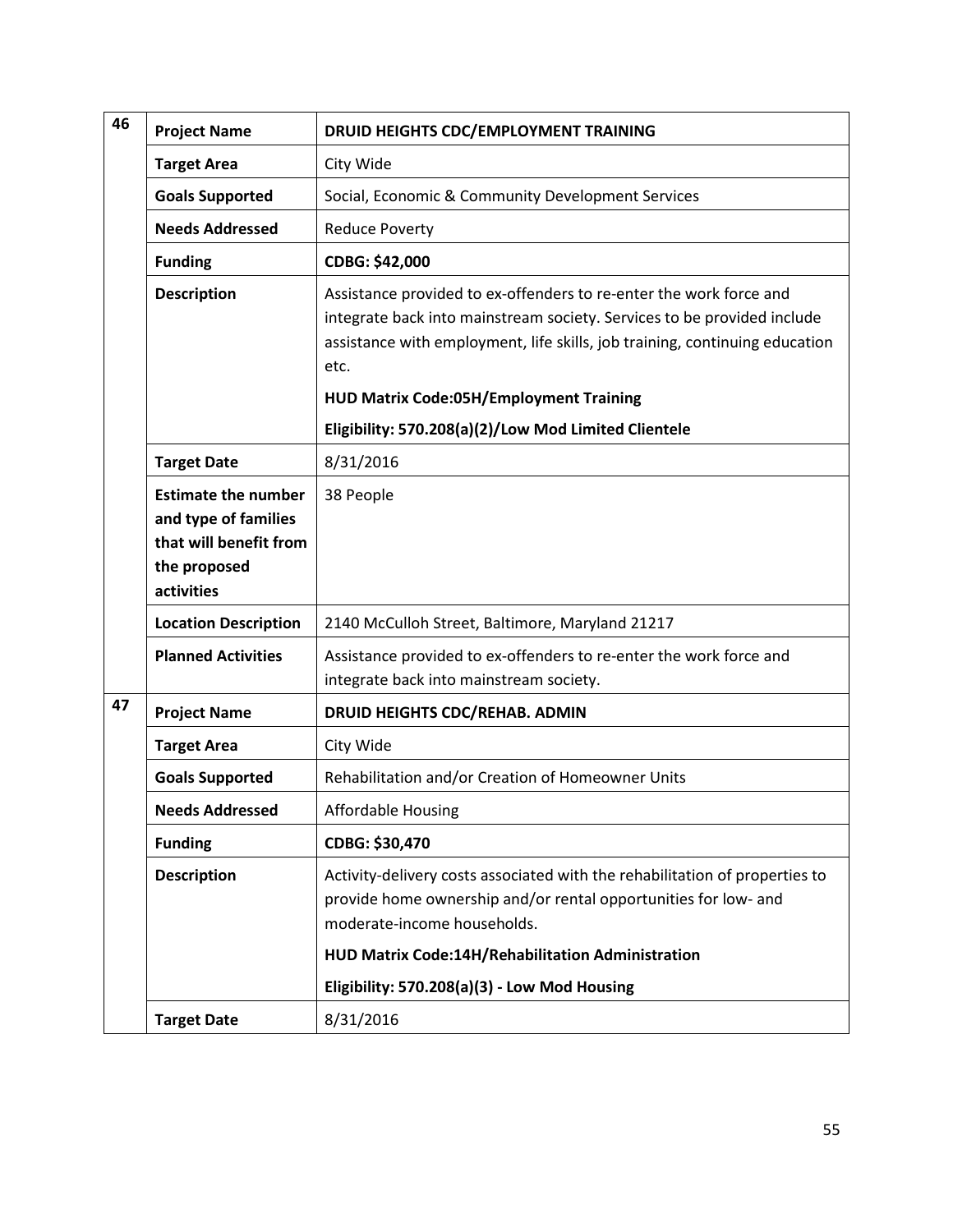|    | <b>Estimate the number</b><br>and type of families<br>that will benefit from<br>the proposed<br>activities | 5 families                                                                                                                                                                                                                                           |
|----|------------------------------------------------------------------------------------------------------------|------------------------------------------------------------------------------------------------------------------------------------------------------------------------------------------------------------------------------------------------------|
|    | <b>Location Description</b>                                                                                | 1800-2200 Block McCulloh Street, Baltimore, Maryland 21217                                                                                                                                                                                           |
|    |                                                                                                            | 1800-2200 Block Druid Hill Avenue, Baltimore, Maryland 21217                                                                                                                                                                                         |
|    | <b>Planned Activities</b>                                                                                  | Activity-delivery costs associated with the rehabilitation of properties to<br>provide home ownership opportunities for low- and moderate-income<br>households.                                                                                      |
| 48 | <b>Project Name</b>                                                                                        | <b>EAST BALTIMORE DEVELOPMENT INITIATIVE SECTION 108 LOAN</b>                                                                                                                                                                                        |
|    | <b>Target Area</b>                                                                                         | City Wide                                                                                                                                                                                                                                            |
|    | <b>Goals Supported</b>                                                                                     | Oversight, Planning of Formula Funds & Section 108                                                                                                                                                                                                   |
|    | <b>Needs Addressed</b>                                                                                     | Planning and Administration                                                                                                                                                                                                                          |
|    | <b>Funding</b>                                                                                             | CDBG: \$1,749,102                                                                                                                                                                                                                                    |
|    | <b>Description</b>                                                                                         | Payment on \$21,200,000 Section 108 loan to assist with the acquisition,<br>relocation and demolition of properties to create sites for development of<br>a biotech park and new housing under Phase 1 of the East Baltimore<br>Development Project. |
|    |                                                                                                            | HUD Matrix Code: 19F/Repayment of Section 108 Loan Principal                                                                                                                                                                                         |
|    | <b>Target Date</b>                                                                                         | 6/30/2016                                                                                                                                                                                                                                            |
|    | <b>Estimate the number</b><br>and type of families<br>that will benefit from<br>the proposed<br>activities | Not Applicable                                                                                                                                                                                                                                       |
|    | <b>Location Description</b>                                                                                |                                                                                                                                                                                                                                                      |
|    | <b>Planned Activities</b>                                                                                  | Payment on \$21,200,000 Section 108 loan to assist with the acquisition,<br>relocation and demolition of properties to create sites for development of<br>a biotech park and new housing under Phase 1 of the East Baltimore<br>Development Project. |
| 49 | <b>Project Name</b>                                                                                        | <b>EMERGENCY ROOF REPAIRS/REHAB.</b>                                                                                                                                                                                                                 |
|    | <b>Target Area</b>                                                                                         | City Wide                                                                                                                                                                                                                                            |
|    |                                                                                                            |                                                                                                                                                                                                                                                      |
|    | <b>Goals Supported</b>                                                                                     | Assist Homeowners in Maintaining their Homes                                                                                                                                                                                                         |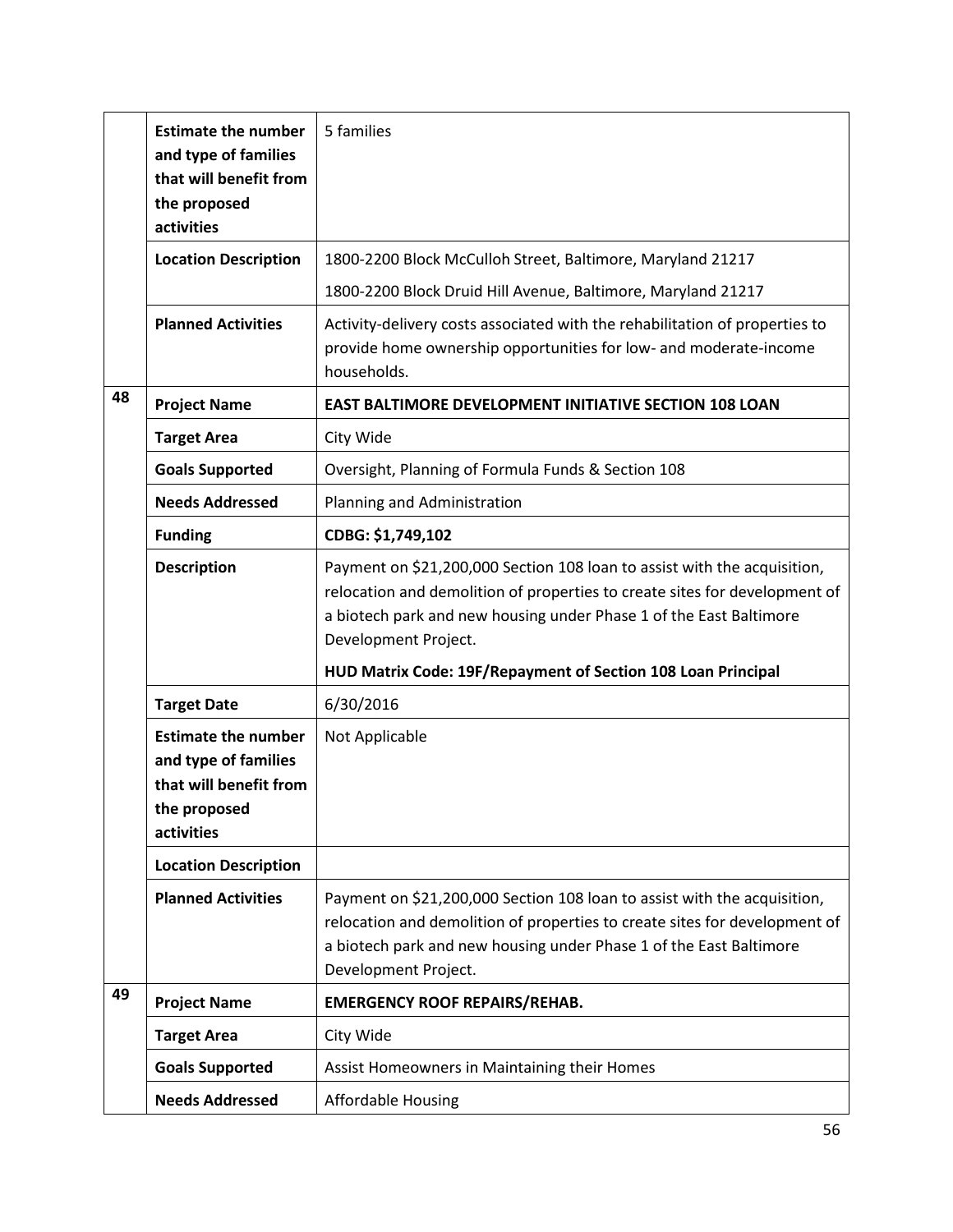|    | <b>Funding</b>                                                                                             | CDBG: \$400,000                                                                                                                                                                                                                                                                                                                                                                                                                                                                                                                                                                                                                                                                                                                                                                                                                                                                                      |
|----|------------------------------------------------------------------------------------------------------------|------------------------------------------------------------------------------------------------------------------------------------------------------------------------------------------------------------------------------------------------------------------------------------------------------------------------------------------------------------------------------------------------------------------------------------------------------------------------------------------------------------------------------------------------------------------------------------------------------------------------------------------------------------------------------------------------------------------------------------------------------------------------------------------------------------------------------------------------------------------------------------------------------|
|    | <b>Description</b>                                                                                         | The Roof Repair Program offers loans to homeowners ages 62 and older,<br>with property title and deed. Applicants with special needs may be<br>considered. City-Wide households below 50% of the Baltimore City<br>median income levels may apply for an Easement up to \$5,000 for roof<br>repairs. The grant amount is reduced 20% for each year of occupancy<br>after the award is made. After five years of occupancy, the owner has no<br>obligation to repay. No monthly payment is required of the homeowner.<br>All application fees and closing cost are included in the loan amount. All<br>homes, including units with up to two dwellings, as long as the owner<br>resides on the property and has current homeowners insurance on the<br>dwelling and is 62 years and older qualify.<br>HUD Matrix Code:14A/Rehab; Single Unit Residential<br>Eligibility:570.208(a)(3)/Low Mod Housing |
|    | <b>Target Date</b>                                                                                         | 6/30/2016                                                                                                                                                                                                                                                                                                                                                                                                                                                                                                                                                                                                                                                                                                                                                                                                                                                                                            |
|    | <b>Estimate the number</b><br>and type of families<br>that will benefit from<br>the proposed<br>activities | 80 families                                                                                                                                                                                                                                                                                                                                                                                                                                                                                                                                                                                                                                                                                                                                                                                                                                                                                          |
|    | <b>Location Description</b>                                                                                | City-Wide                                                                                                                                                                                                                                                                                                                                                                                                                                                                                                                                                                                                                                                                                                                                                                                                                                                                                            |
|    | <b>Planned Activities</b>                                                                                  | The Roof Repair Program offers loans to homeowners ages 62 and older,<br>with property title and deed.                                                                                                                                                                                                                                                                                                                                                                                                                                                                                                                                                                                                                                                                                                                                                                                               |
| 50 | <b>Project Name</b>                                                                                        | <b>EMPIRE HOMES/ACQ. FOR REHAB.</b>                                                                                                                                                                                                                                                                                                                                                                                                                                                                                                                                                                                                                                                                                                                                                                                                                                                                  |
|    | <b>Target Area</b>                                                                                         | City Wide                                                                                                                                                                                                                                                                                                                                                                                                                                                                                                                                                                                                                                                                                                                                                                                                                                                                                            |
|    | <b>Goals Supported</b>                                                                                     | Housing for Non-Homeless Special Needs Populations                                                                                                                                                                                                                                                                                                                                                                                                                                                                                                                                                                                                                                                                                                                                                                                                                                                   |
|    | <b>Needs Addressed</b>                                                                                     | <b>Affordable Housing</b>                                                                                                                                                                                                                                                                                                                                                                                                                                                                                                                                                                                                                                                                                                                                                                                                                                                                            |
|    | <b>Funding</b>                                                                                             | CDBG: \$76,950                                                                                                                                                                                                                                                                                                                                                                                                                                                                                                                                                                                                                                                                                                                                                                                                                                                                                       |
|    | <b>Description</b>                                                                                         | Activity-delivery costs related to the acquisition of properties to be<br>rehabilitated to create rental housing for non-elderly disabled persons.<br>HUD Matrix Code:14G/Acq. for Rehab                                                                                                                                                                                                                                                                                                                                                                                                                                                                                                                                                                                                                                                                                                             |
|    |                                                                                                            | Eligibility:570.208(a)(3)/Low Mod Housing                                                                                                                                                                                                                                                                                                                                                                                                                                                                                                                                                                                                                                                                                                                                                                                                                                                            |
|    | <b>Target Date</b>                                                                                         | 6/30/2016                                                                                                                                                                                                                                                                                                                                                                                                                                                                                                                                                                                                                                                                                                                                                                                                                                                                                            |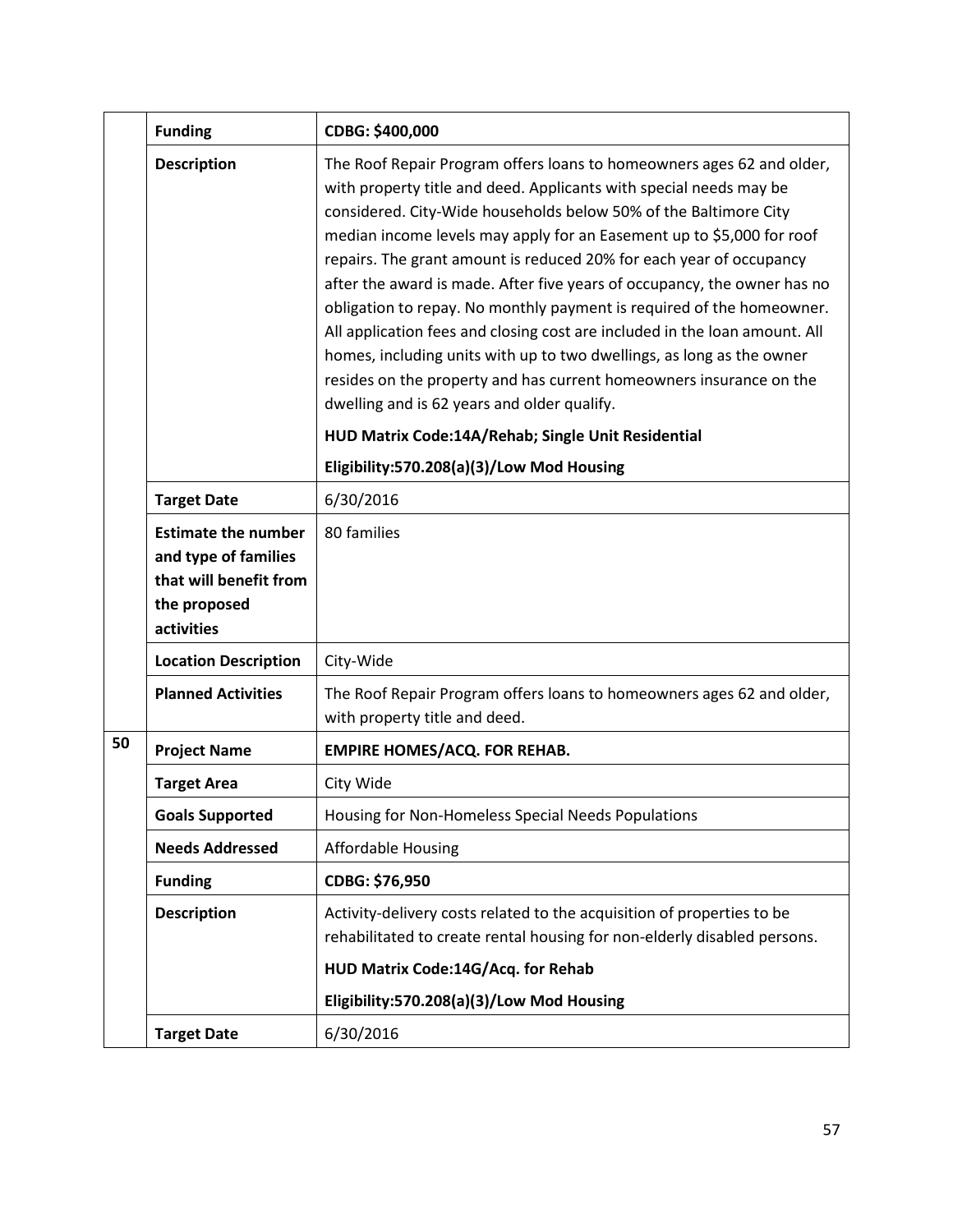|    | <b>Estimate the number</b><br>and type of families<br>that will benefit from<br>the proposed<br>activities | 175 families                                                                                                                                                                                                        |
|----|------------------------------------------------------------------------------------------------------------|---------------------------------------------------------------------------------------------------------------------------------------------------------------------------------------------------------------------|
|    | <b>Location Description</b>                                                                                | City-Wide                                                                                                                                                                                                           |
|    | <b>Planned Activities</b>                                                                                  | Activity-delivery costs related to the acquisition of properties to be<br>rehabilitated to create rental housing for non-elderly disabled persons.                                                                  |
| 51 | <b>Project Name</b>                                                                                        | <b>FAMILY TREE/PUBLIC SERVICES (GENERAL)</b>                                                                                                                                                                        |
|    | <b>Target Area</b>                                                                                         | City Wide                                                                                                                                                                                                           |
|    | <b>Goals Supported</b>                                                                                     | Social, Economic & Community Development Services                                                                                                                                                                   |
|    | <b>Needs Addressed</b>                                                                                     | <b>Reduce Poverty</b>                                                                                                                                                                                               |
|    | <b>Funding</b>                                                                                             | CDBG: \$26,420                                                                                                                                                                                                      |
|    | <b>Description</b>                                                                                         | A portion of the operating costs of the "Parenting for Success" initiative.<br>The program provides parent education classes, family management<br>workshops, weekly parent support groups and crisis intervention. |
|    |                                                                                                            | <b>HUD Matrix Code:05/Public Services (General)</b>                                                                                                                                                                 |
|    |                                                                                                            | Eligibility:570.208(a)(2)/Low Mod Limited Clientele                                                                                                                                                                 |
|    | <b>Target Date</b>                                                                                         | 12/31/2016                                                                                                                                                                                                          |
|    | <b>Estimate the number</b><br>and type of families<br>that will benefit from<br>the proposed<br>activities | 40 People                                                                                                                                                                                                           |
|    | <b>Location Description</b>                                                                                | 2801 N. Charles Street, Baltimore, Maryland 21218                                                                                                                                                                   |
|    | <b>Planned Activities</b>                                                                                  | "Parenting for Success" initiative. The program provides parent education<br>classes, family management workshops, weekly parent support groups<br>and crisis intervention.                                         |
| 52 | <b>Project Name</b>                                                                                        | <b>GARWYN OAKS UNITED NEIGHBORS/PUBLIC INFO</b>                                                                                                                                                                     |
|    | <b>Target Area</b>                                                                                         | City Wide                                                                                                                                                                                                           |
|    | <b>Goals Supported</b>                                                                                     | Oversight, Planning of Formula Funds & Section 108                                                                                                                                                                  |
|    | <b>Needs Addressed</b>                                                                                     | Planning and Administration                                                                                                                                                                                         |
|    | <b>Funding</b>                                                                                             | CDBG: \$10,000                                                                                                                                                                                                      |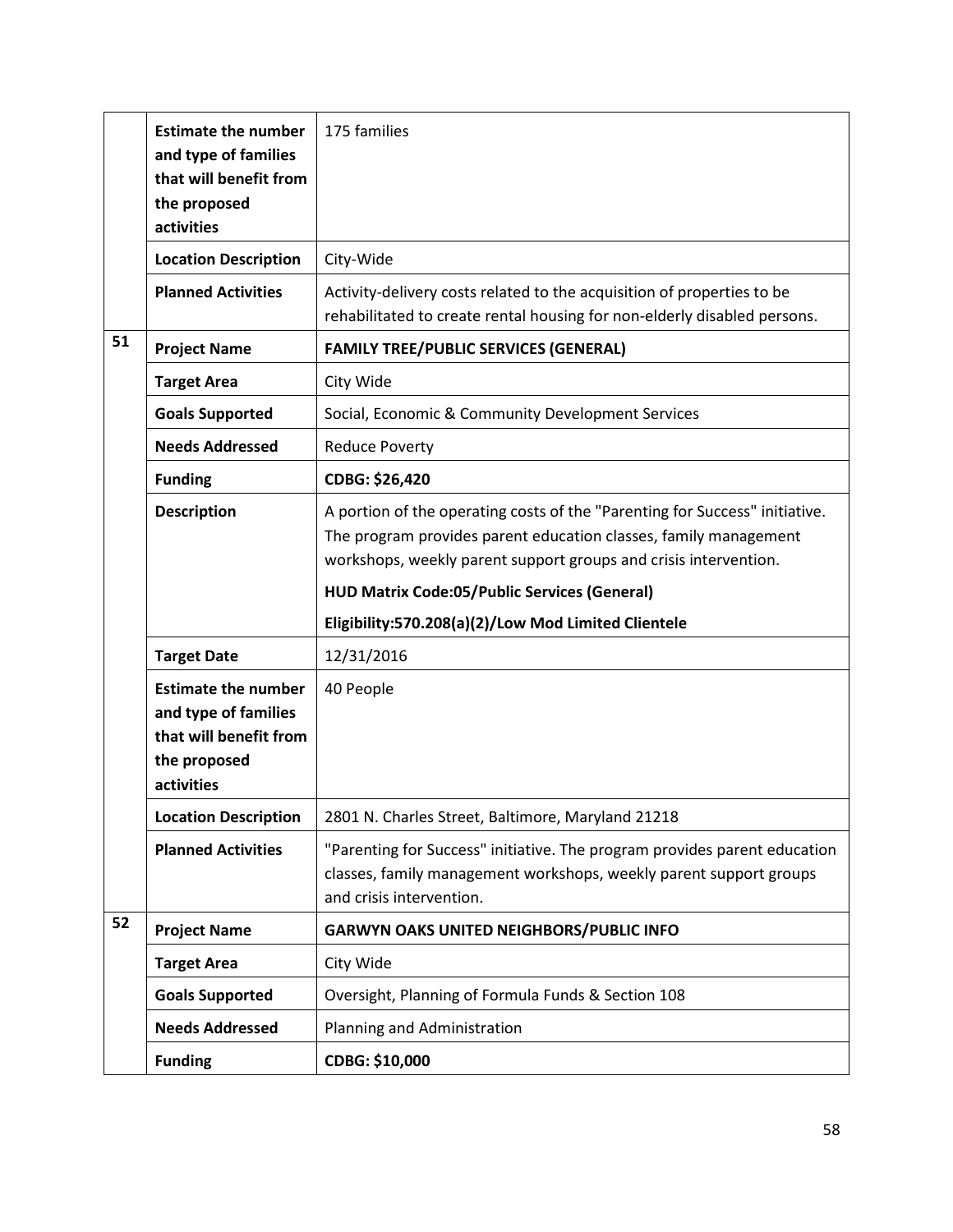|    | <b>Description</b>                                                                                         | Provides information and other resources to area residents regarding<br>community development and other activities.                  |
|----|------------------------------------------------------------------------------------------------------------|--------------------------------------------------------------------------------------------------------------------------------------|
|    |                                                                                                            | HUD Matrix Code: 21C/Public Information                                                                                              |
|    | <b>Target Date</b>                                                                                         | 7/31/2016                                                                                                                            |
|    | <b>Estimate the number</b><br>and type of families<br>that will benefit from<br>the proposed<br>activities | Not Applicable                                                                                                                       |
|    | <b>Location Description</b>                                                                                | 2300 Garrison Blvd, Baltimore, Maryland 21216                                                                                        |
|    | <b>Planned Activities</b>                                                                                  | Provides information and other resources to area residents regarding<br>community development and other activities.                  |
| 53 | <b>Project Name</b>                                                                                        | <b>GARWYN OAKS UNITED NEIGHBORS/HOUSING COUNSELING</b>                                                                               |
|    | <b>Target Area</b>                                                                                         | City Wide                                                                                                                            |
|    | <b>Goals Supported</b>                                                                                     | Strengthen Homeownership Markets.                                                                                                    |
|    | <b>Needs Addressed</b>                                                                                     | <b>Affordable Housing</b>                                                                                                            |
|    | <b>Funding</b>                                                                                             | CDBG: \$35,000                                                                                                                       |
|    | <b>Description</b>                                                                                         | Workshops and counseling services available to existing and potential<br>homeowners regarding home ownership and default counseling. |
|    |                                                                                                            | <b>HUD Matrix Code:05U/Housing Counseling</b>                                                                                        |
|    |                                                                                                            | Eligibility:570.208(a)(2)/Low Mod Limited Clientele                                                                                  |
|    | <b>Target Date</b>                                                                                         | 7/31/2016                                                                                                                            |
|    | <b>Estimate the number</b><br>and type of families<br>that will benefit from<br>the proposed<br>activities | 330 People                                                                                                                           |
|    | <b>Location Description</b>                                                                                | 2300 Garrison Boulevard, Baltimore, Maryland 21216                                                                                   |
|    | <b>Planned Activities</b>                                                                                  | Workshops and counseling services available to existing and potential<br>homeowners.                                                 |
| 54 | <b>Project Name</b>                                                                                        | <b>GARWYN OAKS UNITED NEIGHBORS/ADMIN</b>                                                                                            |
|    | <b>Target Area</b>                                                                                         | City Wide                                                                                                                            |
|    | <b>Goals Supported</b>                                                                                     | Oversight, Planning of Formula Funds & Section 108                                                                                   |
|    | <b>Needs Addressed</b>                                                                                     | Planning and Administration                                                                                                          |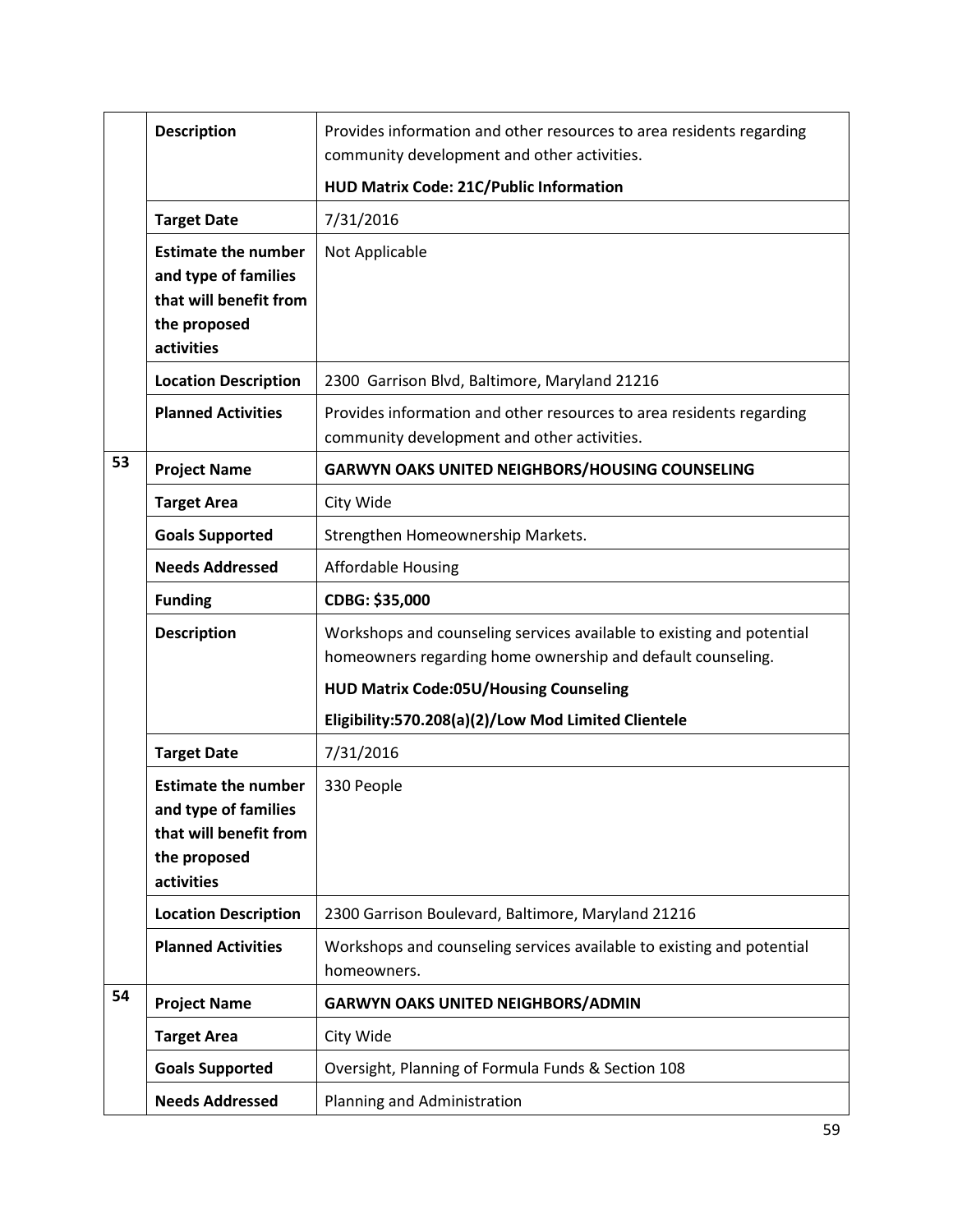|    | <b>Funding</b>                                                                                             | CDBG: \$15,000                                                                                                                                                      |
|----|------------------------------------------------------------------------------------------------------------|---------------------------------------------------------------------------------------------------------------------------------------------------------------------|
|    | <b>Description</b>                                                                                         | General management, oversight and coordination of CDBG funded<br>activities.                                                                                        |
|    |                                                                                                            | HUD Matrix Code:21A/General Program Administration                                                                                                                  |
|    | <b>Target Date</b>                                                                                         | 7/31/2016                                                                                                                                                           |
|    | <b>Estimate the number</b><br>and type of families<br>that will benefit from<br>the proposed<br>activities | Not Applicable                                                                                                                                                      |
|    | <b>Location Description</b>                                                                                | 2300 Garrison Boulevard, Baltimore, Maryland 21216                                                                                                                  |
|    | <b>Planned Activities</b>                                                                                  | General management, oversight and coordination of CDBG funded<br>activities.                                                                                        |
| 55 | <b>Project Name</b>                                                                                        | <b>GREATER HOMEWOOD COMMUNITY CORPORATION/EMPLOYMENT</b><br><b>TRAINING</b>                                                                                         |
|    | <b>Target Area</b>                                                                                         | City Wide                                                                                                                                                           |
|    | <b>Goals Supported</b>                                                                                     | Social, Economic & Community Development Services                                                                                                                   |
|    | <b>Needs Addressed</b>                                                                                     | <b>Reduce Poverty</b>                                                                                                                                               |
|    | <b>Funding</b>                                                                                             | CDBG: \$53,875                                                                                                                                                      |
|    | <b>Description</b>                                                                                         | Funds for the Greater Homewood Adult Literacy and ESOL Program.<br>Instructions will be provided to assist learners with basic reading, writing<br>and math skills. |
|    |                                                                                                            | <b>HUD Matrix Code:05H/Employment Training</b>                                                                                                                      |
|    |                                                                                                            | Eligibility:570.208(a)(2)/Low Mod Limited Clientele                                                                                                                 |
|    | <b>Target Date</b>                                                                                         | 6/30/2016                                                                                                                                                           |
|    | <b>Estimate the number</b><br>and type of families<br>that will benefit from<br>the proposed<br>activities | 60 People                                                                                                                                                           |
|    | <b>Location Description</b>                                                                                | 3503 N. Charles Street, Baltimore, Maryland 21218                                                                                                                   |
|    | <b>Planned Activities</b>                                                                                  | Greater Homewood Adult Literacy and ESOL Program. Instructions will be<br>provided to assist learners with basic reading, writing and math skills.                  |
| 56 | <b>Project Name</b>                                                                                        | HABITAT FOR HUMANITY OF THE CHESAPEAKE/REHAB. ADMIN                                                                                                                 |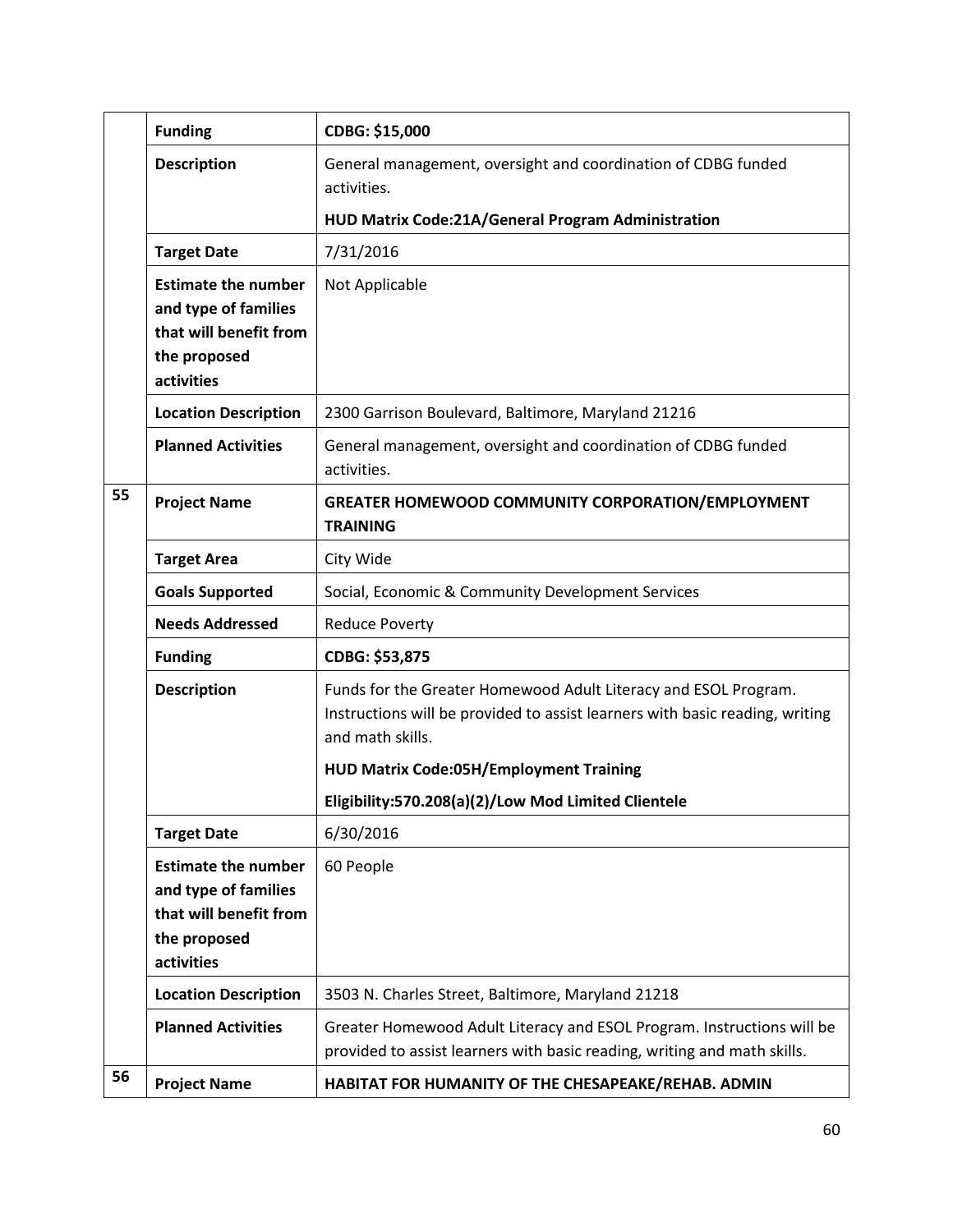|    | <b>Target Area</b>                                                                                         | City Wide                                                                                                                                                       |
|----|------------------------------------------------------------------------------------------------------------|-----------------------------------------------------------------------------------------------------------------------------------------------------------------|
|    | <b>Goals Supported</b>                                                                                     | Rehabilitation and/or Creation of Homeowner Units                                                                                                               |
|    | <b>Needs Addressed</b>                                                                                     | <b>Affordable Housing</b>                                                                                                                                       |
|    | <b>Funding</b>                                                                                             | CDBG: \$240,000                                                                                                                                                 |
|    | <b>Description</b>                                                                                         | Activity-delivery costs associated with the rehabilitation of properties to<br>create home ownership opportunities for low- and moderate-income<br>families.    |
|    |                                                                                                            | HUD Matrix Code:14H/Rehabilitation Administration                                                                                                               |
|    |                                                                                                            | Eligibility:570.208(a)(3)/Low Mod Housing                                                                                                                       |
|    | <b>Target Date</b>                                                                                         | 6/30/2016                                                                                                                                                       |
|    | <b>Estimate the number</b><br>and type of families<br>that will benefit from<br>the proposed<br>activities | 15 families                                                                                                                                                     |
|    | <b>Location Description</b>                                                                                | 600, 700 & 800 blocks of McCabe Street, 607 Jeffrey Street and five (5)<br>scattered site properties in the Sandtown neighborhood of Baltimore<br>City.         |
|    | <b>Planned Activities</b>                                                                                  | Activity-delivery costs associated with the rehabilitation of properties to<br>create home ownership opportunities for low- and moderate-income<br>families.    |
| 57 | <b>Project Name</b>                                                                                        | HARBEL COMMUNITY ORGANIZATION/CRIME PREVENTION                                                                                                                  |
|    | <b>Target Area</b>                                                                                         | City Wide                                                                                                                                                       |
|    | <b>Goals Supported</b>                                                                                     | Social, Economic & Community Development Services                                                                                                               |
|    | <b>Needs Addressed</b>                                                                                     | <b>Reduce Poverty</b>                                                                                                                                           |
|    | <b>Funding</b>                                                                                             | CDBG: \$48,931                                                                                                                                                  |
|    | <b>Description</b>                                                                                         | Funds will be used to assist community efforts to prevent crime and bring<br>safety and stability in the communities of Belair-Edison, Harford and<br>Rosemont. |
|    |                                                                                                            | HUD Matrix Code:05I/Crime Awareness/Prevention                                                                                                                  |
|    |                                                                                                            | Eligibility:570.208(a)(1)/Low Mod Area                                                                                                                          |
|    | <b>Target Date</b>                                                                                         | 8/31/2016                                                                                                                                                       |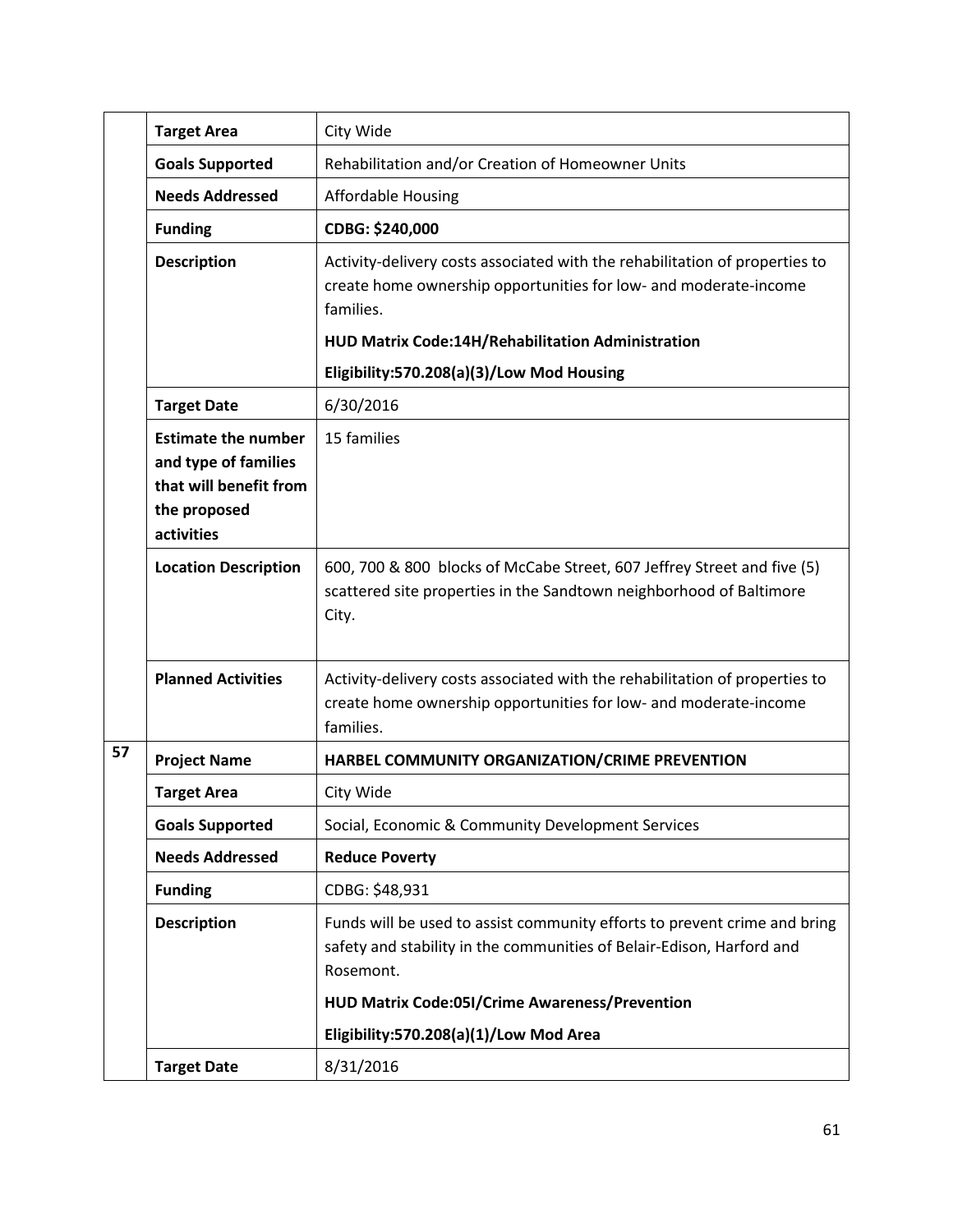|    | <b>Estimate the number</b><br>and type of families<br>that will benefit from<br>the proposed<br>activities | 20637 People                                                                                                                           |
|----|------------------------------------------------------------------------------------------------------------|----------------------------------------------------------------------------------------------------------------------------------------|
|    | <b>Location Description</b>                                                                                | CT & BG's                                                                                                                              |
|    | <b>Planned Activities</b>                                                                                  | Community efforts to prevent crime and bring safety and stability in the<br>communities of Belair-Edison, Harford and Rosemont.        |
| 58 | <b>Project Name</b>                                                                                        | HARBEL COMMUNITY ORGANIZATION/HOUSING COUNSELING                                                                                       |
|    | <b>Target Area</b>                                                                                         | City Wide                                                                                                                              |
|    | <b>Goals Supported</b>                                                                                     | Strengthen Homeownership Markets.                                                                                                      |
|    | <b>Needs Addressed</b>                                                                                     | <b>Affordable Housing</b>                                                                                                              |
|    | <b>Funding</b>                                                                                             | CDBG: \$26,069                                                                                                                         |
|    | <b>Description</b>                                                                                         | Counseling services available to low- and moderate-income persons<br>regarding financial planning and other aspects of home ownership. |
|    |                                                                                                            | <b>HUD Matrix Code:05U/Housing Counseling</b>                                                                                          |
|    |                                                                                                            | Eligibility:570.208(a)(2)/Low Mod Limited Clientele                                                                                    |
|    | <b>Target Date</b>                                                                                         | 8/31/2016                                                                                                                              |
|    | <b>Estimate the number</b><br>and type of families<br>that will benefit from<br>the proposed<br>activities | 100 People                                                                                                                             |
|    | <b>Location Description</b>                                                                                | 5807 Harford Road, Baltimore, Maryland 21214                                                                                           |
|    | <b>Planned Activities</b>                                                                                  | Counseling services available to low- and moderate-income persons<br>regarding financial planning.                                     |
| 59 | <b>Project Name</b>                                                                                        | <b>HCD- ADMINISTRATION/INDIRECT COSTS</b>                                                                                              |
|    | <b>Target Area</b>                                                                                         | City Wide                                                                                                                              |
|    | <b>Goals Supported</b>                                                                                     | Oversight, Planning of Formula Funds & Section 108                                                                                     |
|    | <b>Needs Addressed</b>                                                                                     | Planning and Administration                                                                                                            |
|    | <b>Funding</b>                                                                                             | CDBG: \$350,000                                                                                                                        |
|    | <b>Description</b>                                                                                         | Indirect costs chargeable to the City's Cost Allocation Plan for the CDBG<br>Program.                                                  |
|    |                                                                                                            | <b>HUD Matrix Code:21B/Indirect Costs</b>                                                                                              |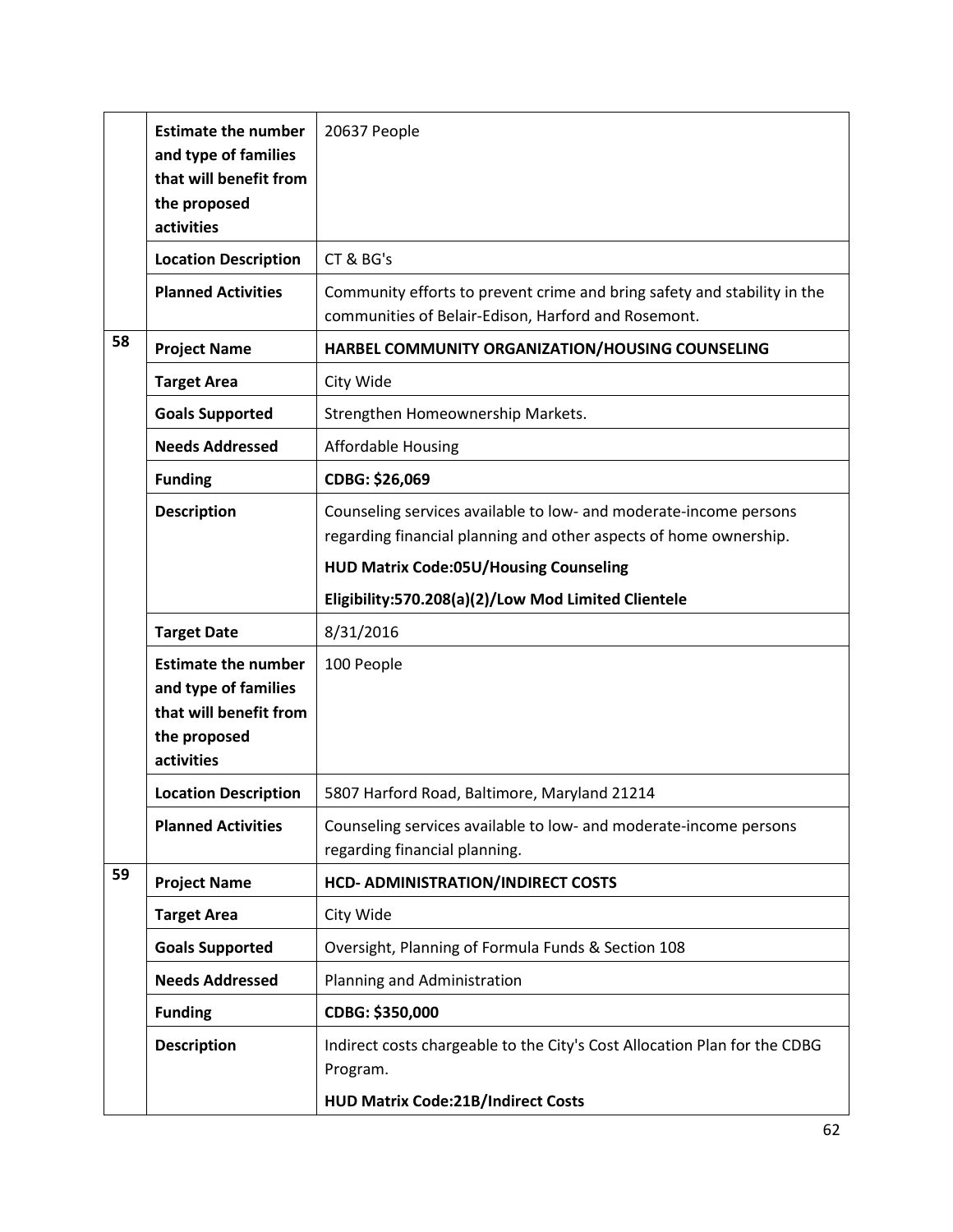|    | <b>Target Date</b>                                                                                         | 6/30/2016                                                                                                                                                                                                                                                                                                                                                                                                                                              |
|----|------------------------------------------------------------------------------------------------------------|--------------------------------------------------------------------------------------------------------------------------------------------------------------------------------------------------------------------------------------------------------------------------------------------------------------------------------------------------------------------------------------------------------------------------------------------------------|
|    | <b>Estimate the number</b><br>and type of families<br>that will benefit from<br>the proposed<br>activities | Not Applicable                                                                                                                                                                                                                                                                                                                                                                                                                                         |
|    | <b>Location Description</b>                                                                                | 417 E. Fayette, Baltimore, Maryland 21202                                                                                                                                                                                                                                                                                                                                                                                                              |
|    | <b>Planned Activities</b>                                                                                  | Indirect costs chargeable to the City's Cost Allocation Plan for the CDBG<br>Program.                                                                                                                                                                                                                                                                                                                                                                  |
| 60 | <b>Project Name</b>                                                                                        | HCD - COMMUNITY SUPPORT PROJECTS/PROGRAM ADMIN.                                                                                                                                                                                                                                                                                                                                                                                                        |
|    | <b>Target Area</b>                                                                                         | City Wide                                                                                                                                                                                                                                                                                                                                                                                                                                              |
|    | <b>Goals Supported</b>                                                                                     | Oversight, Planning of Formula Funds & Section 108                                                                                                                                                                                                                                                                                                                                                                                                     |
|    | <b>Needs Addressed</b>                                                                                     | Planning and Administration                                                                                                                                                                                                                                                                                                                                                                                                                            |
|    | <b>Funding</b>                                                                                             | CDBG: \$1,338,364                                                                                                                                                                                                                                                                                                                                                                                                                                      |
|    | <b>Description</b>                                                                                         | Preparation of Consolidated and Annual Action Plans, IDIS, performance<br>reports and subrecipient agreements; provides technical assistance to<br>public/private nonprofit organizations; monitors subrecipient activities<br>for compliance with federal requirements; undertake environmental<br>review and clearances and perform other administrative tasks related to<br>the CDBG program.<br>HUD Matrix Code:21A/General Program Administration |
|    | <b>Target Date</b>                                                                                         | 6/30/2016                                                                                                                                                                                                                                                                                                                                                                                                                                              |
|    | <b>Estimate the number</b><br>and type of families<br>that will benefit from<br>the proposed<br>activities | Not Applicable                                                                                                                                                                                                                                                                                                                                                                                                                                         |
|    | <b>Location Description</b>                                                                                | 417 E. Fayette Street, Suite 1101, Baltimore, Maryland 21202                                                                                                                                                                                                                                                                                                                                                                                           |
|    | <b>Planned Activities</b>                                                                                  | Preparation of the Consolidated Plans, Annual Action Plans, IDIS,<br>performance reports and subrecipient agreements.                                                                                                                                                                                                                                                                                                                                  |
| 61 | <b>Project Name</b>                                                                                        | <b>HCD - DAWSON SAFE HAVEN CENTER/YOUTH</b>                                                                                                                                                                                                                                                                                                                                                                                                            |
|    | <b>Target Area</b>                                                                                         | City Wide                                                                                                                                                                                                                                                                                                                                                                                                                                              |
|    |                                                                                                            |                                                                                                                                                                                                                                                                                                                                                                                                                                                        |
|    | <b>Goals Supported</b>                                                                                     | Social, Economic & Community Development Services                                                                                                                                                                                                                                                                                                                                                                                                      |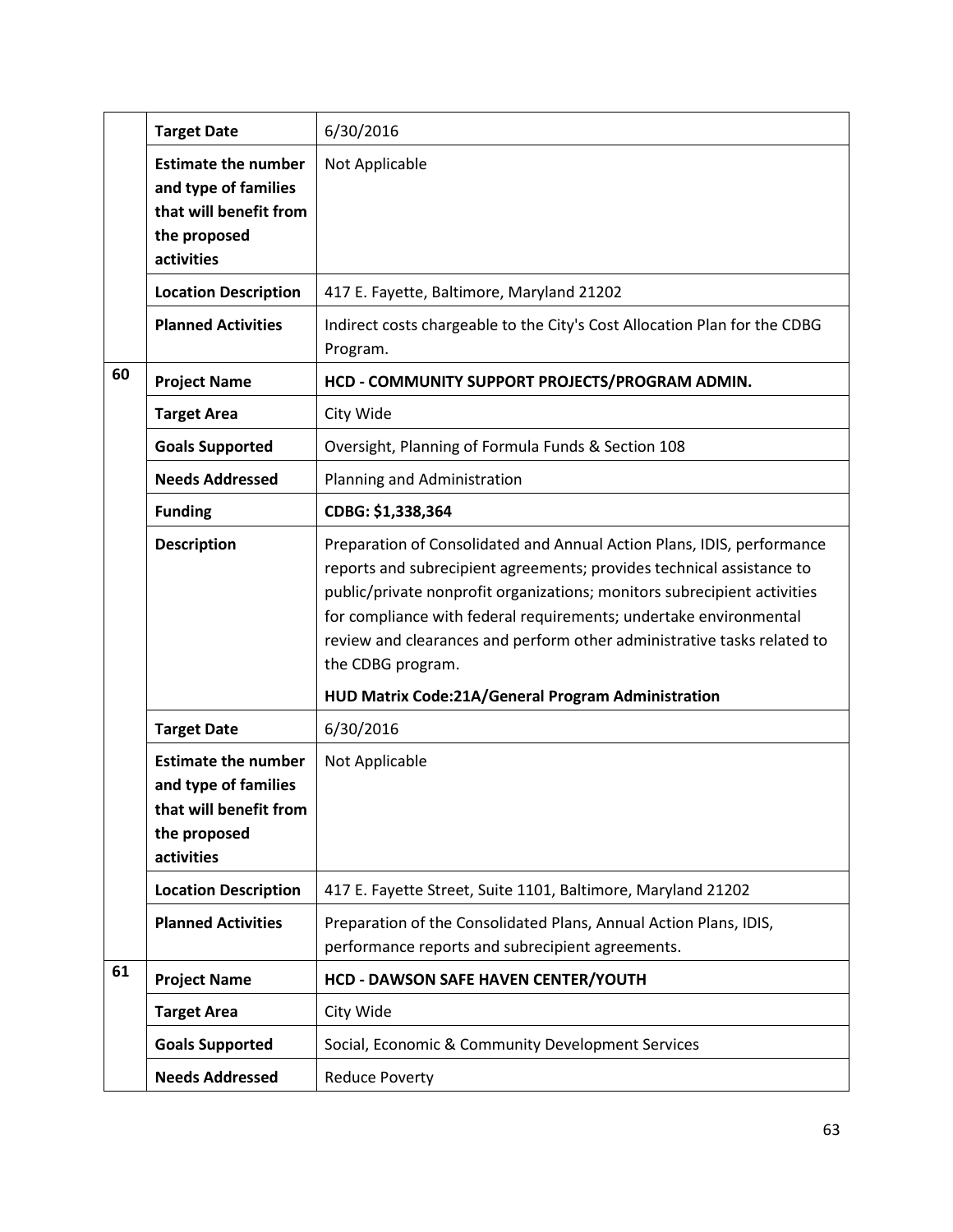|    | <b>Funding</b>                                                                                             | CDBG: \$348,406                                                                                                                                                                                                                                                                                                                                                                                                                                                                         |
|----|------------------------------------------------------------------------------------------------------------|-----------------------------------------------------------------------------------------------------------------------------------------------------------------------------------------------------------------------------------------------------------------------------------------------------------------------------------------------------------------------------------------------------------------------------------------------------------------------------------------|
|    | <b>Description</b>                                                                                         | Operating support for a community center which provides a safe,<br>nurturing environment for children residing in the Oliver community.<br>Services include: computer lab, homework assistance and other after-<br>school programs.<br><b>HUD Matrix Code:05D/Youth Services</b>                                                                                                                                                                                                        |
|    |                                                                                                            | Eligibility:570.208(a)(2)/Low Mod Limited Clientele                                                                                                                                                                                                                                                                                                                                                                                                                                     |
|    | <b>Target Date</b>                                                                                         | 6/30/2016                                                                                                                                                                                                                                                                                                                                                                                                                                                                               |
|    | <b>Estimate the number</b><br>and type of families<br>that will benefit from<br>the proposed<br>activities | 50 Youth                                                                                                                                                                                                                                                                                                                                                                                                                                                                                |
|    | <b>Location Description</b>                                                                                | CT & BG's                                                                                                                                                                                                                                                                                                                                                                                                                                                                               |
|    | <b>Planned Activities</b>                                                                                  | Community center which provides a safe, nurturing environment for<br>children residing in the Oliver community.                                                                                                                                                                                                                                                                                                                                                                         |
| 62 | <b>Project Name</b>                                                                                        | HCD - FAIR HOUSING AND EQUAL OPPORTUNITY/FAIR HOUSING                                                                                                                                                                                                                                                                                                                                                                                                                                   |
|    | <b>Target Area</b>                                                                                         | City Wide                                                                                                                                                                                                                                                                                                                                                                                                                                                                               |
|    | <b>Goals Supported</b>                                                                                     | <b>Implement Fair Housing Practices</b>                                                                                                                                                                                                                                                                                                                                                                                                                                                 |
|    | <b>Needs Addressed</b>                                                                                     | <b>Fair Housing</b>                                                                                                                                                                                                                                                                                                                                                                                                                                                                     |
|    | <b>Funding</b>                                                                                             | CDBG: \$104,379                                                                                                                                                                                                                                                                                                                                                                                                                                                                         |
|    | <b>Description</b>                                                                                         | Funds will cover a portion of staff costs responsible for oversight and<br>compliance with the fair housing act and other civil rights laws that<br>protect against discrimination in housing and expanding access to<br>Economic Opportunity Programs. Additionally, fund a Coordinator's<br>position at the Baltimore Metropolitan Council and participate in efforts<br>to implement a regional Project Based Voucher Program.<br><b>HUD Matrix Code:21D/Fair Housing Activities</b> |
|    | <b>Target Date</b>                                                                                         | 6/30/2016                                                                                                                                                                                                                                                                                                                                                                                                                                                                               |
|    | <b>Estimate the number</b><br>and type of families<br>that will benefit from<br>the proposed<br>activities | Not Applicable                                                                                                                                                                                                                                                                                                                                                                                                                                                                          |
|    | <b>Location Description</b>                                                                                | 417 E. Fayette Street, Baltimore, Maryland 21202                                                                                                                                                                                                                                                                                                                                                                                                                                        |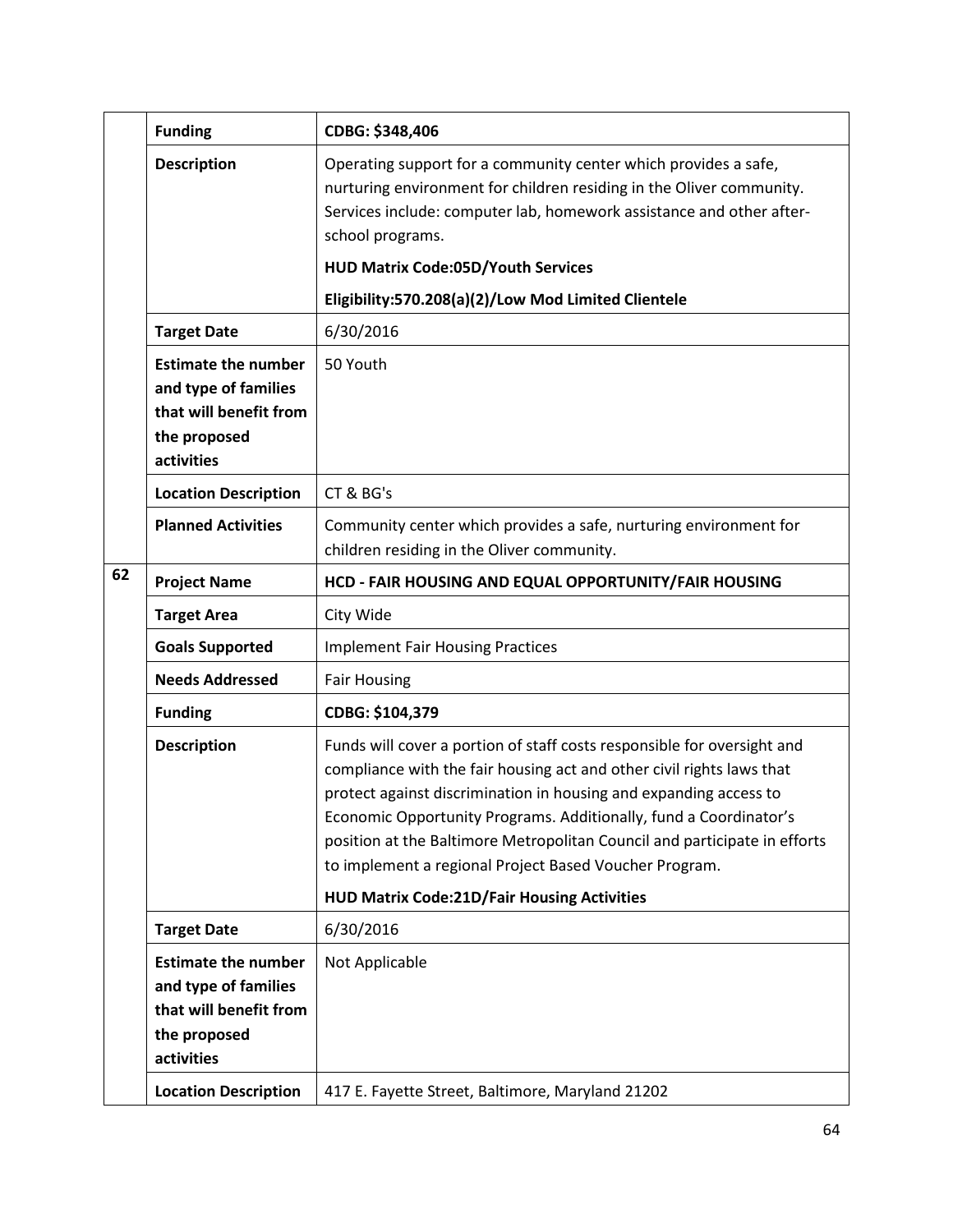|    | <b>Planned Activities</b>                                                    | Portion of staff costs responsible for agency's compliance with civil rights<br>laws that protect against discrimination in housing, conduct an analysis to<br>identify impediments to fair housing with Baltimore City. |
|----|------------------------------------------------------------------------------|--------------------------------------------------------------------------------------------------------------------------------------------------------------------------------------------------------------------------|
| 63 | <b>Project Name</b>                                                          | HCD - HOME OWNERSHIP INSTITUTE/DIRECT HOMEOWNERSHIP<br><b>ASSISTANCE</b>                                                                                                                                                 |
|    | <b>Target Area</b>                                                           | City Wide                                                                                                                                                                                                                |
|    | <b>Goals Supported</b>                                                       | Assist LMI Households in Becoming Homeowners                                                                                                                                                                             |
|    | <b>Needs Addressed</b>                                                       | <b>Affordable Housing</b>                                                                                                                                                                                                |
|    | <b>Funding</b>                                                               | CDBG: \$649,824                                                                                                                                                                                                          |
|    | <b>Description</b>                                                           | Funds will cover a portion of the staff costs related to the administration<br>of home ownership incentive programs.                                                                                                     |
|    |                                                                              | HUD Matrix Code:13/Direct Homeownership Assistance                                                                                                                                                                       |
|    |                                                                              | Eligibility:570.208(a)(3)/Low Mod Housing                                                                                                                                                                                |
|    | <b>Target Date</b>                                                           | 6/30/2016                                                                                                                                                                                                                |
|    | <b>Estimate the number</b><br>and type of families<br>that will benefit from | 250                                                                                                                                                                                                                      |
|    | the proposed<br>activities                                                   |                                                                                                                                                                                                                          |
|    | <b>Location Description</b>                                                  | 417 E. Fayette Street, Baltimore, Maryland 21202                                                                                                                                                                         |
|    | <b>Planned Activities</b>                                                    | The oversight of the B-HIP and other home ownership incentive<br>programs.                                                                                                                                               |
| 64 | <b>Project Name</b>                                                          | HCD - LEAD-BASED PAINT ABATEMENT/LEAD ABATEMENT                                                                                                                                                                          |
|    | <b>Target Area</b>                                                           | City Wide                                                                                                                                                                                                                |
|    | <b>Goals Supported</b>                                                       | Create Lead and Asthma Free Housing                                                                                                                                                                                      |
|    | <b>Needs Addressed</b>                                                       | <b>Reduce Lead Based Paint Hazards</b>                                                                                                                                                                                   |
|    | <b>Funding</b>                                                               | CDBG: \$450,000                                                                                                                                                                                                          |
|    | <b>Description</b>                                                           | Funding will be used to support staff costs associated with the elimination<br>of lead-based paint hazards to help protect children and their families<br>from health and safety hazards in their homes.                 |
|    |                                                                              | HUD Matrix Code:14I/Lead Based /Lead Hazard Test/Abate                                                                                                                                                                   |
|    |                                                                              | Eligibility:570.208(b)(2)/Slum Blight Spot                                                                                                                                                                               |
|    | <b>Target Date</b>                                                           | 6/30/2016                                                                                                                                                                                                                |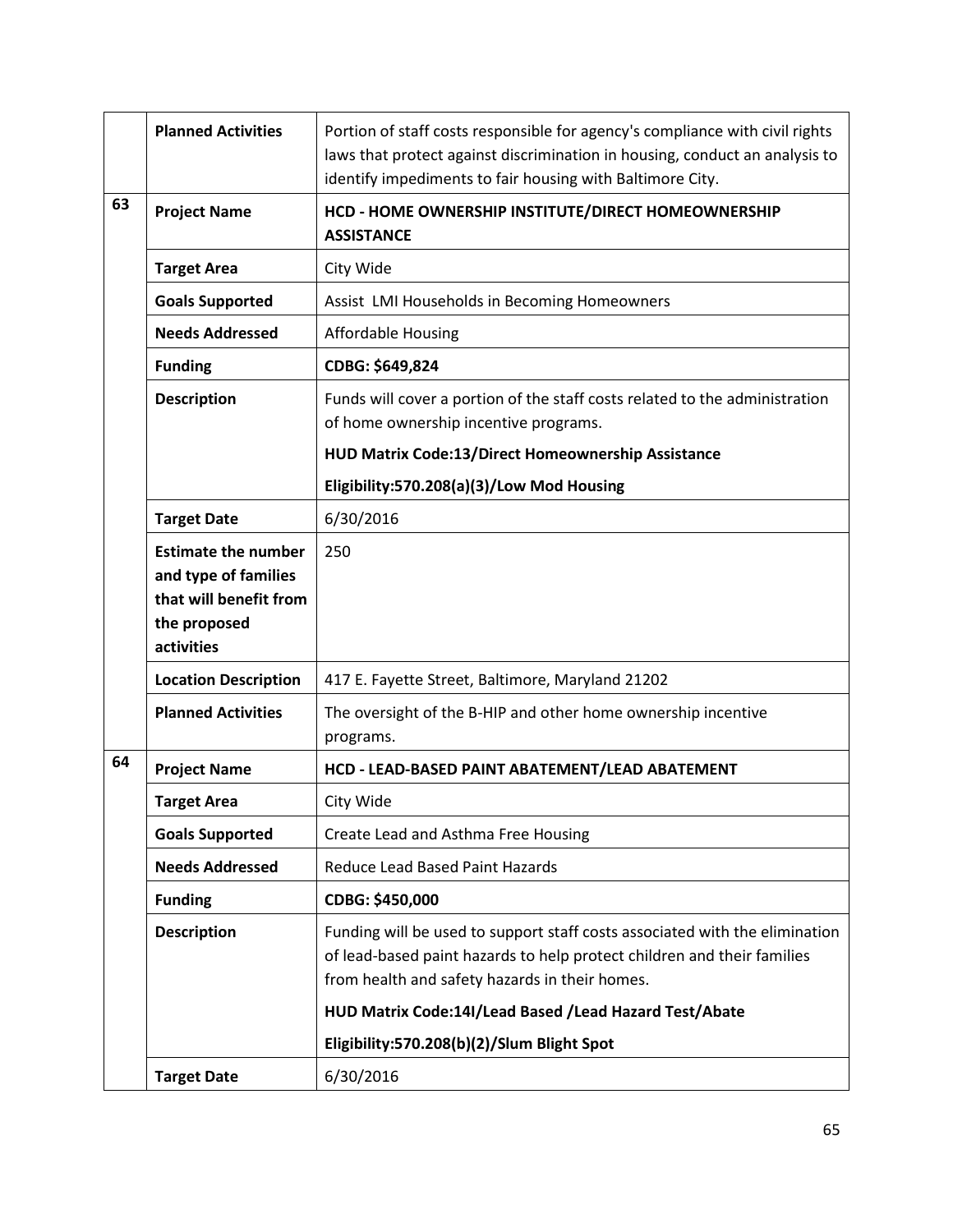|    | <b>Estimate the number</b><br>and type of families<br>that will benefit from<br>the proposed<br>activities | 80 families                                                                                                                               |
|----|------------------------------------------------------------------------------------------------------------|-------------------------------------------------------------------------------------------------------------------------------------------|
|    | <b>Location Description</b>                                                                                | City-Wide                                                                                                                                 |
|    | <b>Planned Activities</b>                                                                                  | The elimination of lead-based paint hazards to help protect children and<br>their families from health and safety hazards in their homes. |
| 65 | <b>Project Name</b>                                                                                        | HCD - OFFICE OF PROJECT FINANCE/HOUSING SERVICES                                                                                          |
|    | <b>Target Area</b>                                                                                         | City Wide                                                                                                                                 |
|    | <b>Goals Supported</b>                                                                                     | Provide Affordable Rental Housing                                                                                                         |
|    | <b>Needs Addressed</b>                                                                                     | <b>Affordable Housing</b>                                                                                                                 |
|    | <b>Funding</b>                                                                                             | CDBG: \$200,000                                                                                                                           |
|    | <b>Description</b>                                                                                         | Activity delivery costs associated with the rehabilitation and/or creation<br>of affordable rental units for very low income families.    |
|    |                                                                                                            | <b>HUD Matrix Code:14J/Housing Services</b>                                                                                               |
|    |                                                                                                            | Eligibility:570.208(a)(3)/Low Mod Housing                                                                                                 |
|    | <b>Target Date</b>                                                                                         | 6/30/2016                                                                                                                                 |
|    | <b>Estimate the number</b><br>and type of families<br>that will benefit from<br>the proposed<br>activities | 99 families                                                                                                                               |
|    | <b>Location Description</b>                                                                                | City-Wide                                                                                                                                 |
|    | <b>Planned Activities</b>                                                                                  | Rehabilitation and/or creation of affordable rental units for very low<br>income families.                                                |
| 66 | <b>Project Name</b>                                                                                        | HCD - OFFICE OF PROJECT FINANCE/HOME ADMIN                                                                                                |
|    | <b>Target Area</b>                                                                                         | City Wide                                                                                                                                 |
|    | <b>Goals Supported</b>                                                                                     | Oversight, Planning of Formula Funds & Section 108                                                                                        |
|    | <b>Needs Addressed</b>                                                                                     | Planning and Administration                                                                                                               |
|    | <b>Funding</b>                                                                                             | CDBG: \$177,094                                                                                                                           |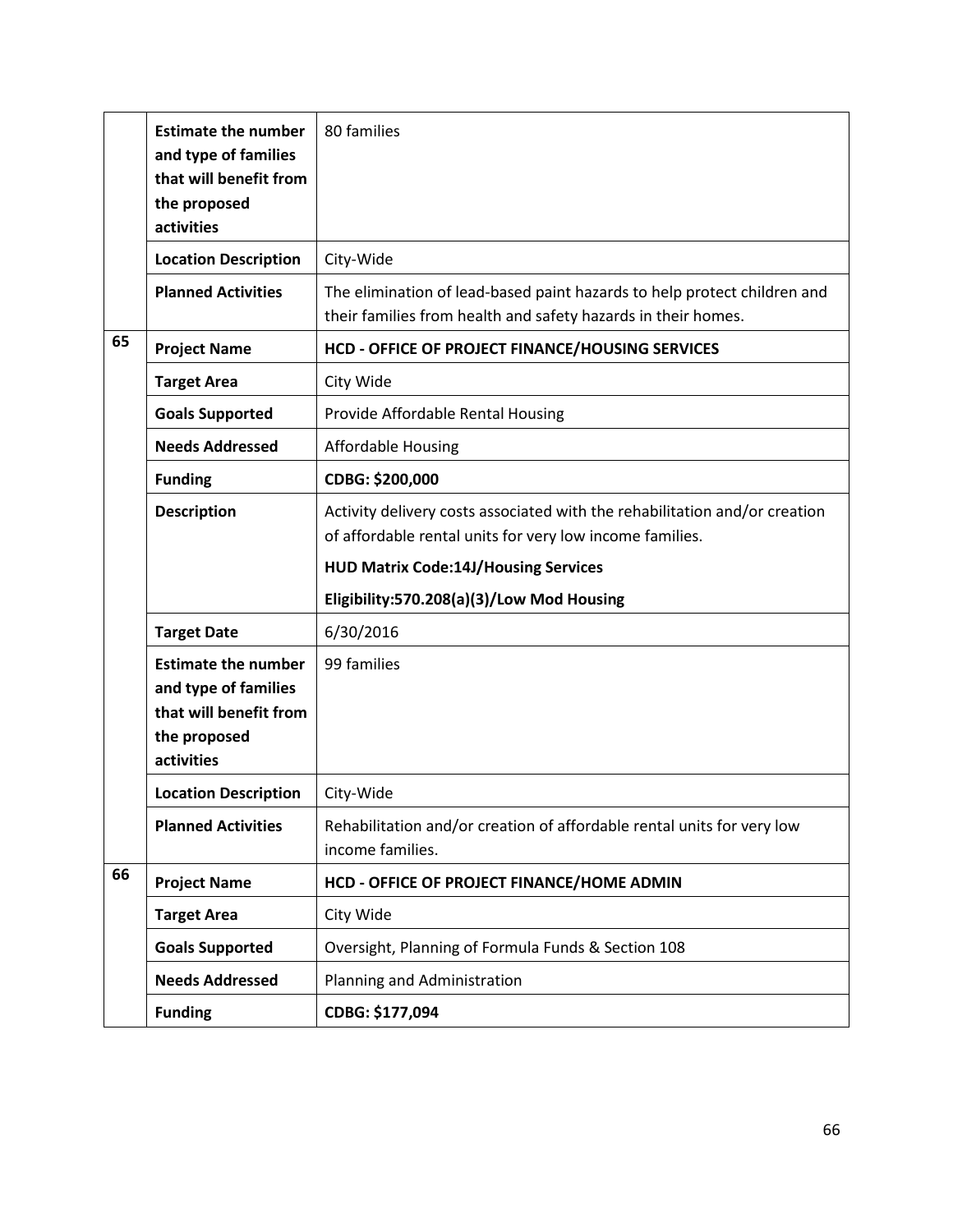|    | <b>Description</b>                                                                                         | CDBG funding of administrative costs for HOME program activities,<br>oversight of the Section 108 program, Davis Bacon and Section 3<br>compliance and other development activities that result in affordable<br>housing for very-low, low income families and NEDS.<br>HUD Matrix Code:21H/HOME Admin/Planning Costs                                                                                                        |
|----|------------------------------------------------------------------------------------------------------------|------------------------------------------------------------------------------------------------------------------------------------------------------------------------------------------------------------------------------------------------------------------------------------------------------------------------------------------------------------------------------------------------------------------------------|
|    | <b>Target Date</b>                                                                                         | 6/30/2016                                                                                                                                                                                                                                                                                                                                                                                                                    |
|    | <b>Estimate the number</b><br>and type of families<br>that will benefit from<br>the proposed<br>activities | Not Applicable                                                                                                                                                                                                                                                                                                                                                                                                               |
|    | <b>Location Description</b>                                                                                | 417 E. Fayette Street, Baltimore, Maryland 21202                                                                                                                                                                                                                                                                                                                                                                             |
|    | <b>Planned Activities</b>                                                                                  | Administrative costs for HOME program activities, oversight of the<br>Section 108 program, Section 3 and Davis Bacon compliance.                                                                                                                                                                                                                                                                                             |
| 67 | <b>Project Name</b>                                                                                        | HCD - OFFICE OF REHABILITATION/REHAB. ADMIN                                                                                                                                                                                                                                                                                                                                                                                  |
|    | <b>Target Area</b>                                                                                         | City Wide                                                                                                                                                                                                                                                                                                                                                                                                                    |
|    | <b>Goals Supported</b>                                                                                     | Assist Homeowners in Maintaining their Homes                                                                                                                                                                                                                                                                                                                                                                                 |
|    | <b>Needs Addressed</b>                                                                                     | <b>Affordable Housing</b>                                                                                                                                                                                                                                                                                                                                                                                                    |
|    | <b>Funding</b>                                                                                             | CDBG: \$819,349                                                                                                                                                                                                                                                                                                                                                                                                              |
|    | <b>Description</b>                                                                                         | Activity-delivery costs associated with the Senior Home Repair Program,<br>the Maryland Housing Rehabilitation Program (MHRP), the Deferred Loan<br>Program and other programs benefitting low- and moderate-income<br>persons; and conducts inspections of property improvements for<br>consistency with contract and City codes.<br>HUD Matrix Code: 14H/Rehabilitation Admin<br>Eligibility:570.208(a)(3)/Low Mod Housing |
|    | <b>Target Date</b>                                                                                         | 6/30/2016                                                                                                                                                                                                                                                                                                                                                                                                                    |
|    | <b>Estimate the number</b><br>and type of families<br>that will benefit from<br>the proposed<br>activities | 20 families                                                                                                                                                                                                                                                                                                                                                                                                                  |
|    | <b>Location Description</b>                                                                                | City-Wide                                                                                                                                                                                                                                                                                                                                                                                                                    |
|    | <b>Planned Activities</b>                                                                                  | Senior Home Repair Program, the Maryland Housing Rehabilitation<br>Program (MHRP).                                                                                                                                                                                                                                                                                                                                           |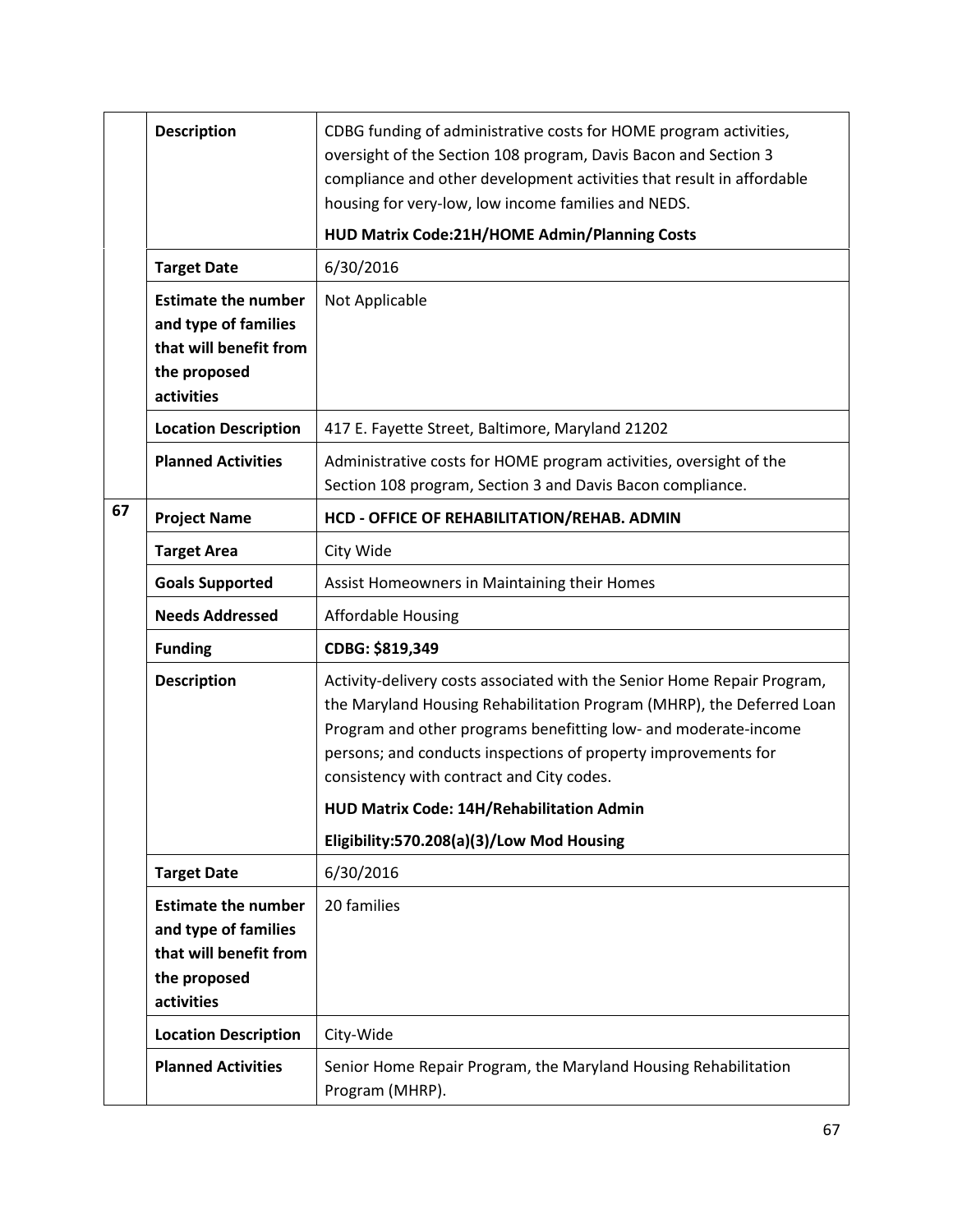| 68 | <b>Project Name</b>                                                                                        | HCD - RESEARCH AND STRATEGIC PLANNING/PLANNING                                                                                                                                                            |
|----|------------------------------------------------------------------------------------------------------------|-----------------------------------------------------------------------------------------------------------------------------------------------------------------------------------------------------------|
|    | <b>Target Area</b>                                                                                         | City Wide                                                                                                                                                                                                 |
|    | <b>Goals Supported</b>                                                                                     | Oversight, Planning of Formula Funds & Section 108                                                                                                                                                        |
|    | <b>Needs Addressed</b>                                                                                     | Planning and Administration                                                                                                                                                                               |
|    | <b>Funding</b>                                                                                             | CDBG: \$359,303                                                                                                                                                                                           |
|    | <b>Description</b>                                                                                         | Provides research, policy and planning support to enhance the efficiency<br>and effectiveness of community development efforts.                                                                           |
|    |                                                                                                            | <b>HUD Matrix Code:20/Planning</b>                                                                                                                                                                        |
|    | <b>Target Date</b>                                                                                         | 6/30/2016                                                                                                                                                                                                 |
|    | <b>Estimate the number</b><br>and type of families<br>that will benefit from<br>the proposed<br>activities | Not Applicable                                                                                                                                                                                            |
|    | <b>Location Description</b>                                                                                | 417 E. Fayette, Baltimore, Maryland 21202                                                                                                                                                                 |
|    | <b>Planned Activities</b>                                                                                  | Research, policy and planning support enhance the efficiency and<br>effectiveness of community development efforts.                                                                                       |
| 69 | <b>Project Name</b>                                                                                        | HCD - SALARIES AND OTHER ADMINISTRATIVE COSTS/ADMIN                                                                                                                                                       |
|    | <b>Target Area</b>                                                                                         | City Wide                                                                                                                                                                                                 |
|    | <b>Goals Supported</b>                                                                                     | Oversight, Planning of Formula Funds & Section 108                                                                                                                                                        |
|    | <b>Needs Addressed</b>                                                                                     | Planning and Administration                                                                                                                                                                               |
|    | <b>Funding</b>                                                                                             | CDBG: \$361,441                                                                                                                                                                                           |
|    | <b>Description</b>                                                                                         | Funding will cover other DHCD staff responsible for IDIS draws, fiscal<br>operations, and other eligible activities as they relate to the CDBG<br>program.<br>HUD Matrix Code: 21A/General Program Admin. |
|    | <b>Target Date</b>                                                                                         | 6/30/2016                                                                                                                                                                                                 |
|    | <b>Estimate the number</b><br>and type of families<br>that will benefit from<br>the proposed<br>activities | Not Applicable                                                                                                                                                                                            |
|    | <b>Location Description</b>                                                                                | 417 E. Fayette Street, Baltimore, Maryland 21202                                                                                                                                                          |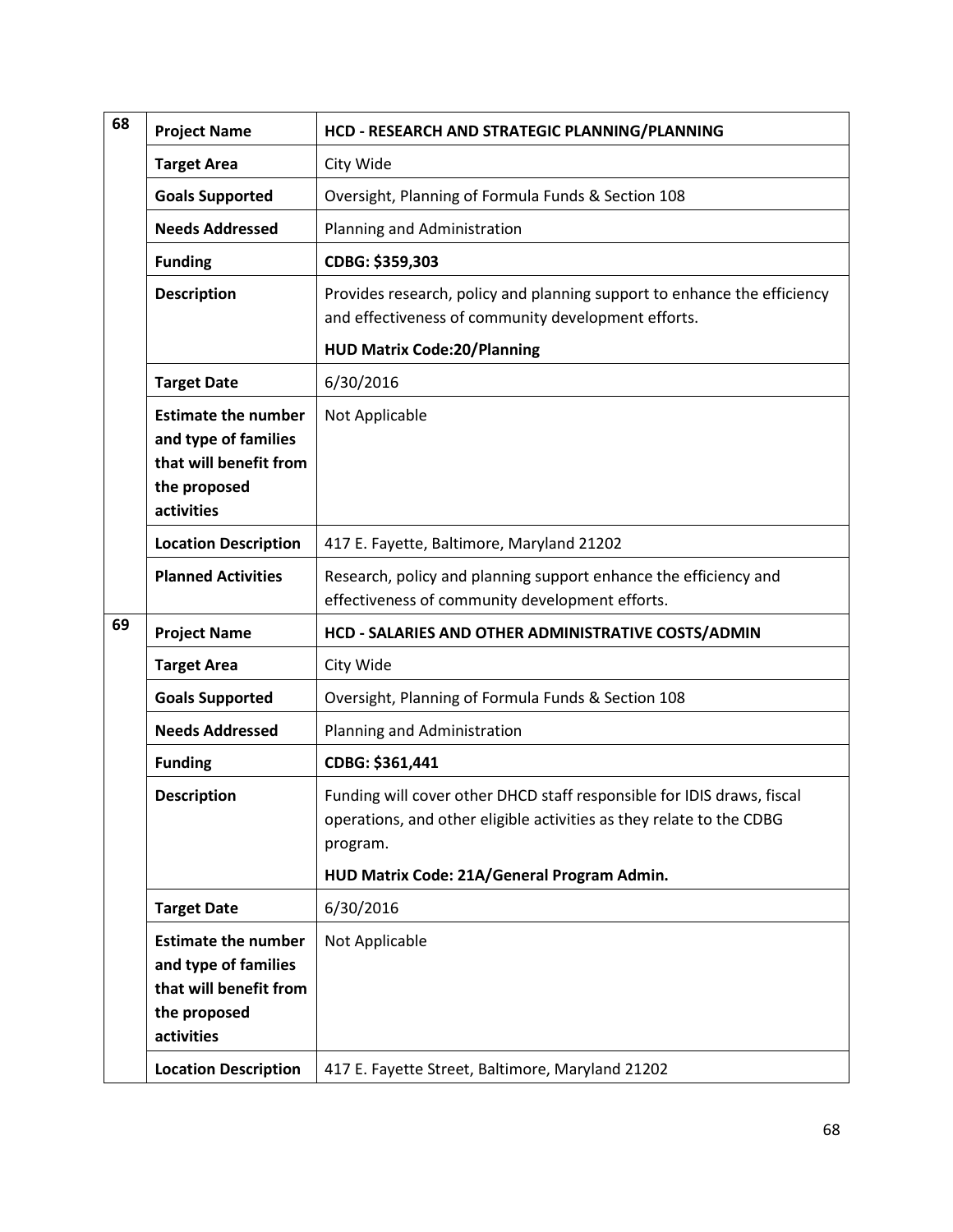|    | <b>Planned Activities</b>                                                                                  | Staff responsible for IDIS draws, fiscal operations, and other eligible<br>activities as they relate to the CDBG program. |
|----|------------------------------------------------------------------------------------------------------------|---------------------------------------------------------------------------------------------------------------------------|
| 70 | <b>Project Name</b>                                                                                        | HISTORIC EAST BALTIMORE COMMUNITY ACTION COALITION/PUBLIC<br><b>SERVICES (GENERAL)</b>                                    |
|    | <b>Target Area</b>                                                                                         | City Wide                                                                                                                 |
|    | <b>Goals Supported</b>                                                                                     | Social, Economic & Community Development Services                                                                         |
|    | <b>Needs Addressed</b>                                                                                     | <b>Reduce Poverty</b>                                                                                                     |
|    | <b>Funding</b>                                                                                             | CDBG: \$22,429                                                                                                            |
|    | <b>Description</b>                                                                                         | Support services provided to individuals seeking recovery from alcohol<br>and drug addiction.                             |
|    |                                                                                                            | <b>HUD Matrix Code:05/Public Services (General)</b>                                                                       |
|    |                                                                                                            | Eligibility: 570.208(a)(2)/Low Mod Limited Clientele                                                                      |
|    | <b>Target Date</b>                                                                                         | 6/30/2016                                                                                                                 |
|    | <b>Estimate the number</b><br>and type of families<br>that will benefit from<br>the proposed<br>activities | 1000 People                                                                                                               |
|    | <b>Location Description</b>                                                                                | 1212 N. Wolfe Street, Baltimore, Maryland 21213                                                                           |
|    | <b>Planned Activities</b>                                                                                  | Services provided to individuals seeking recovery from alcohol and drug<br>addiction.                                     |
| 71 | <b>Project Name</b>                                                                                        | HISTORIC EAST BALTIMORE COMMUNITY ACTION COALITION/ADMIN                                                                  |
|    | <b>Target Area</b>                                                                                         | City Wide                                                                                                                 |
|    | <b>Goals Supported</b>                                                                                     | Oversight, Planning of Formula Funds & Section 108                                                                        |
|    | <b>Needs Addressed</b>                                                                                     | Planning and Administration                                                                                               |
|    | <b>Funding</b>                                                                                             | CDBG: \$8,981                                                                                                             |
|    | <b>Description</b>                                                                                         | General management, oversight and coordination of CDBG eligible<br>activities.                                            |
|    |                                                                                                            | HUD Matrix Code: 21A/General Program Admin                                                                                |
|    | <b>Target Date</b>                                                                                         | 6/30/2016                                                                                                                 |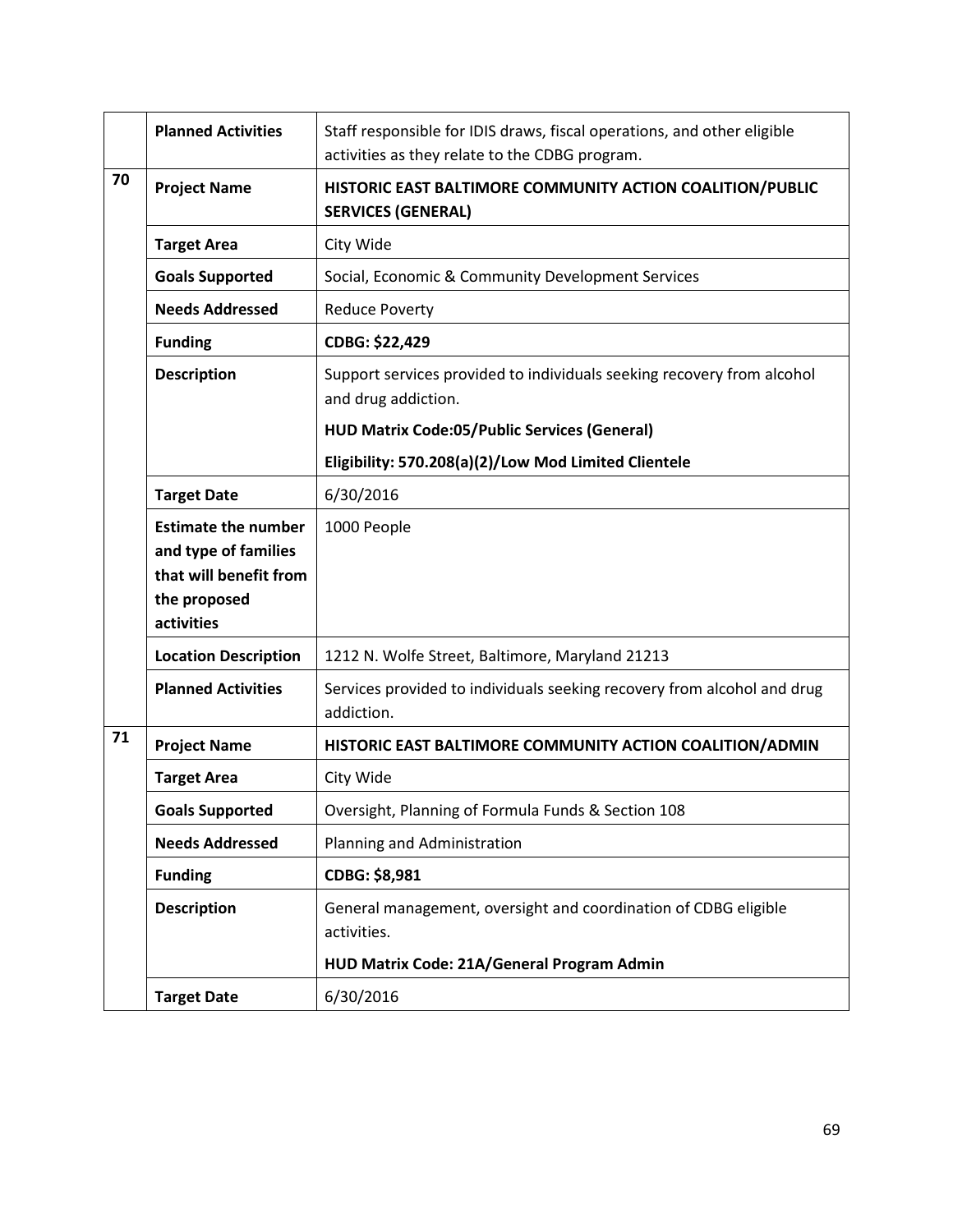|    | <b>Estimate the number</b>  | Not Applicable                                                                   |
|----|-----------------------------|----------------------------------------------------------------------------------|
|    | and type of families        |                                                                                  |
|    | that will benefit from      |                                                                                  |
|    | the proposed                |                                                                                  |
|    | activities                  |                                                                                  |
|    | <b>Location Description</b> | 1212 N. Wolfe Street, Baltimore, Maryland 21213                                  |
|    | <b>Planned Activities</b>   | General management, oversight and coordination of activities.                    |
| 72 | <b>Project Name</b>         | HISTORIC EAST BALTIMORE COMMUNITY ACTION COALITION/PUBLIC                        |
|    |                             | <b>INFO</b>                                                                      |
|    | <b>Target Area</b>          | City Wide                                                                        |
|    | <b>Goals Supported</b>      | Oversight, Planning of Formula Funds & Section 108                               |
|    | <b>Needs Addressed</b>      | Planning and Administration                                                      |
|    | <b>Funding</b>              | CDBG: \$9,450                                                                    |
|    | <b>Description</b>          | Provides information to residents regarding community development                |
|    |                             | activities.                                                                      |
|    |                             | <b>HUD Matrix Code: 21C/Public Information</b>                                   |
|    | <b>Target Date</b>          | 6/30/2016                                                                        |
|    | <b>Estimate the number</b>  | Not Applicable                                                                   |
|    | and type of families        |                                                                                  |
|    | that will benefit from      |                                                                                  |
|    | the proposed                |                                                                                  |
|    | activities                  |                                                                                  |
|    | <b>Location Description</b> | 1212 N. Wolfe Street, Baltimore, Maryland 21213                                  |
|    | <b>Planned Activities</b>   | Provides information to residents regarding community development<br>activities. |
| 73 |                             |                                                                                  |
|    | <b>Project Name</b>         | DIRECT HOME OWNERSHIP ASSISTANCE PROGRAM                                         |
|    | <b>Target Area</b>          | City Wide                                                                        |
|    | <b>Goals Supported</b>      | Assist LMI Households in Becoming Homeowners                                     |
|    | <b>Needs Addressed</b>      | <b>Affordable Housing</b>                                                        |
|    | <b>Funding</b>              | CDBG: \$1,219,763                                                                |
|    |                             | General Fund: \$2,300,000                                                        |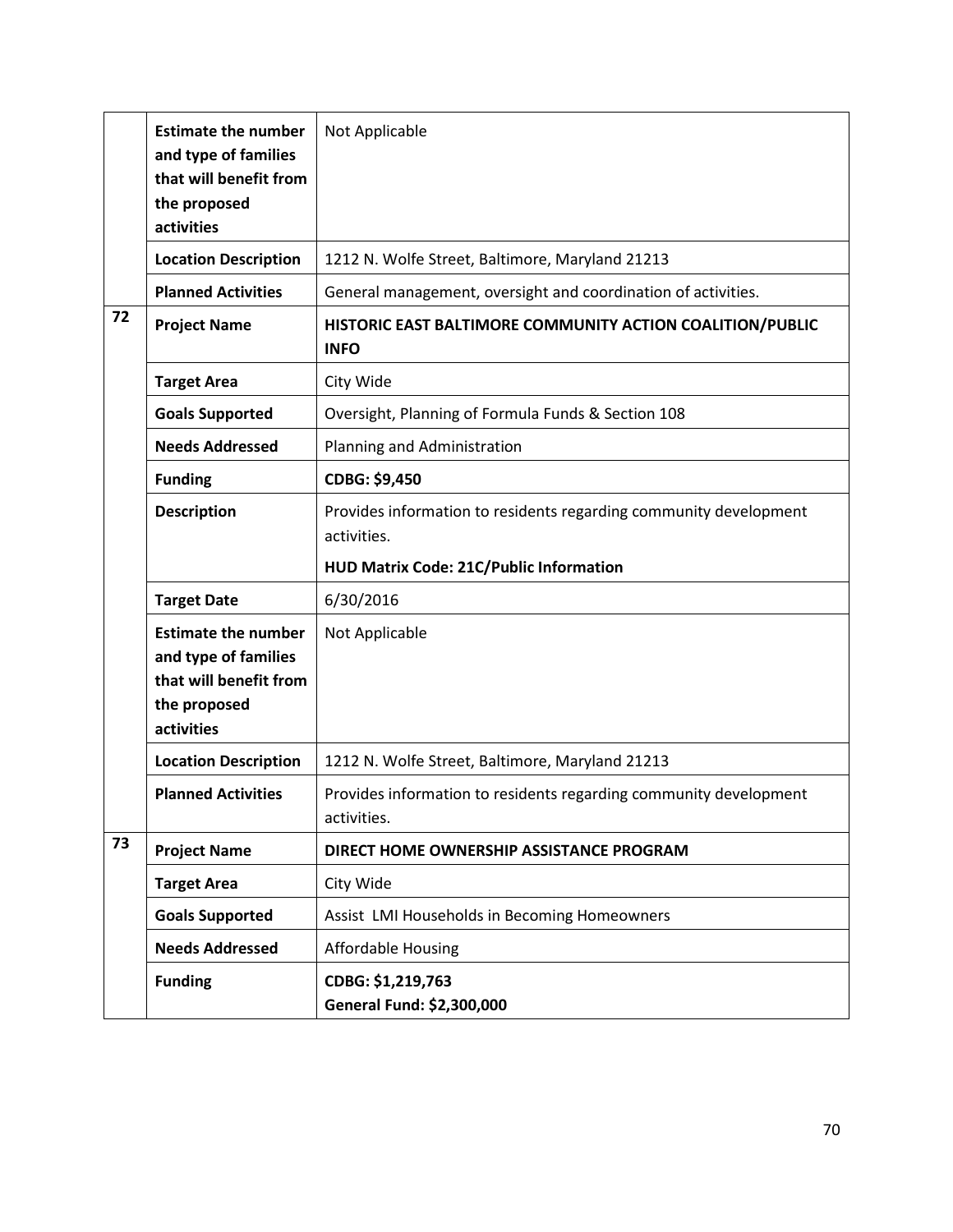|    | <b>Description</b>                                                                                         | The First Time Homebuyer Program can give qualified first time<br>homebuyer \$5,000 toward down payment and settlement expenses. To<br>qualify for this assistance the borrowers must meet the following<br>requirements: Be a first-time homebuyers(s); Occupy the property as<br>their primary residence; Household income cannot exceed 80% of area<br>median as set by HUD income guidelines; Must complete homeownership<br>counseling and receive a certificate of completion from a City Approved<br>Counseling Agency; and must contribute a minimum of \$1,000 towards<br>purchase. |
|----|------------------------------------------------------------------------------------------------------------|----------------------------------------------------------------------------------------------------------------------------------------------------------------------------------------------------------------------------------------------------------------------------------------------------------------------------------------------------------------------------------------------------------------------------------------------------------------------------------------------------------------------------------------------------------------------------------------------|
|    |                                                                                                            | HUD Matrix Code: 13/Direct Homeownership Assistance                                                                                                                                                                                                                                                                                                                                                                                                                                                                                                                                          |
|    |                                                                                                            | Eligibility: 570.208(a)(3)/Low Mod Housing                                                                                                                                                                                                                                                                                                                                                                                                                                                                                                                                                   |
|    | <b>Target Date</b>                                                                                         | 6/30/2016                                                                                                                                                                                                                                                                                                                                                                                                                                                                                                                                                                                    |
|    | <b>Estimate the number</b><br>and type of families<br>that will benefit from<br>the proposed<br>activities | 300 families                                                                                                                                                                                                                                                                                                                                                                                                                                                                                                                                                                                 |
|    | <b>Location Description</b>                                                                                | City-Wide                                                                                                                                                                                                                                                                                                                                                                                                                                                                                                                                                                                    |
|    | <b>Planned Activities</b>                                                                                  | The First Time Homebuyer Program can give qualified first time<br>homebuyer \$5,000 towards down payment and settlement expenses.                                                                                                                                                                                                                                                                                                                                                                                                                                                            |
| 74 | <b>Project Name</b>                                                                                        | INNOVATIVE HOUSING INSTITUTE/SUBSISTENCE PAYMENTS                                                                                                                                                                                                                                                                                                                                                                                                                                                                                                                                            |
|    | <b>Target Area</b>                                                                                         | City Wide                                                                                                                                                                                                                                                                                                                                                                                                                                                                                                                                                                                    |
|    | <b>Goals Supported</b>                                                                                     | Social, Economic & Community Development Services                                                                                                                                                                                                                                                                                                                                                                                                                                                                                                                                            |
|    | <b>Needs Addressed</b>                                                                                     | Services to Non-Homeless Special Needs Population                                                                                                                                                                                                                                                                                                                                                                                                                                                                                                                                            |
|    | <b>Funding</b>                                                                                             | CDBG: \$43,000                                                                                                                                                                                                                                                                                                                                                                                                                                                                                                                                                                               |
|    | <b>Description</b>                                                                                         | Funds will be used to assist disabled low- and moderate-income families<br>through the Enhanced Leasing Assistance Program. Program will assist<br>families with relocation by providing, one-time payments, for security<br>deposits, application and utility fees.                                                                                                                                                                                                                                                                                                                         |
|    |                                                                                                            | HUD Matrix Code:05Q/Subsistence Payments                                                                                                                                                                                                                                                                                                                                                                                                                                                                                                                                                     |
|    |                                                                                                            | Eligibility: 570.208(a)(2)/Low Mod Limited Clientele                                                                                                                                                                                                                                                                                                                                                                                                                                                                                                                                         |
|    | <b>Target Date</b>                                                                                         | 6/30/2016                                                                                                                                                                                                                                                                                                                                                                                                                                                                                                                                                                                    |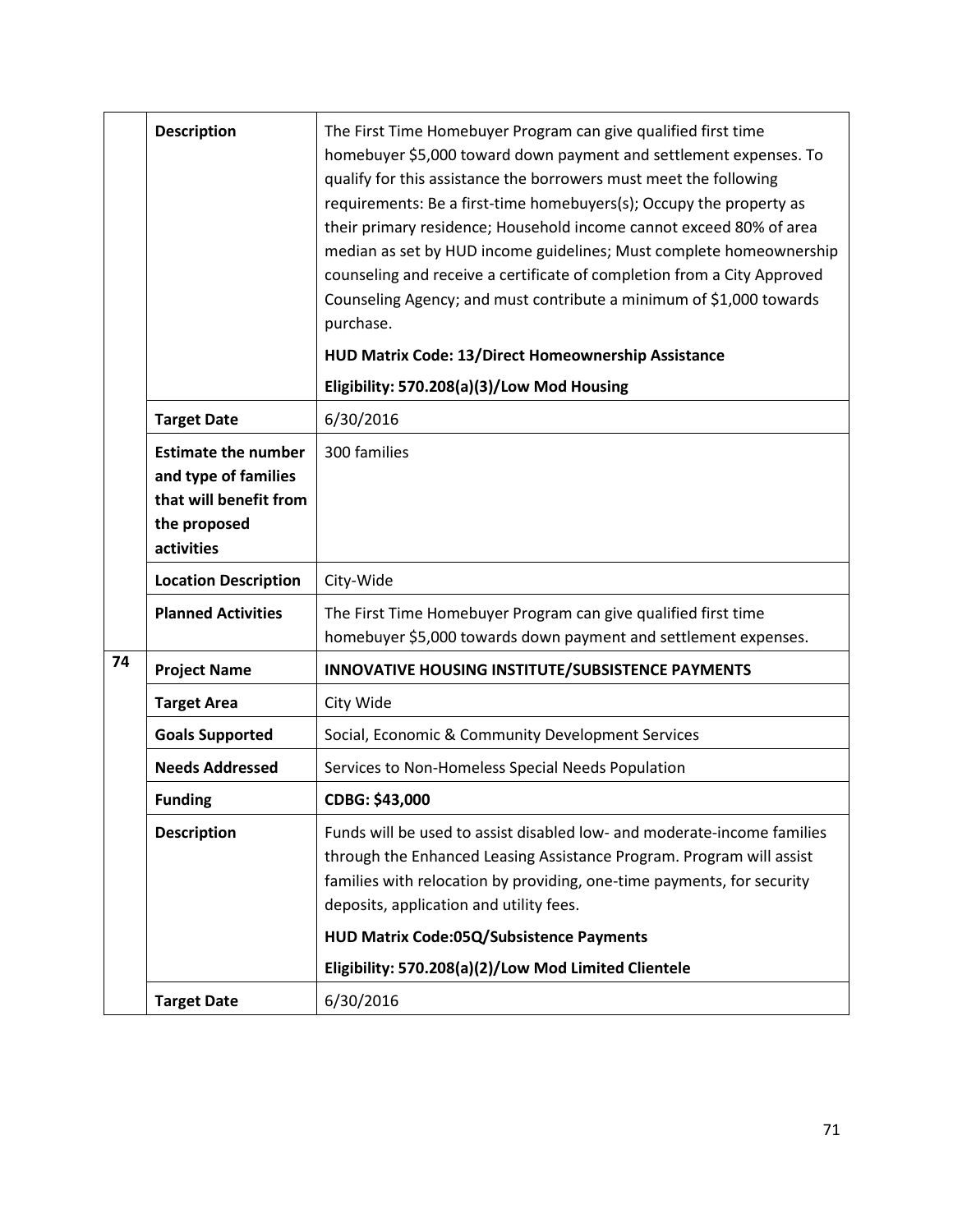|    | <b>Estimate the number</b><br>and type of families<br>that will benefit from<br>the proposed<br>activities | 103 People                                                                                                                            |
|----|------------------------------------------------------------------------------------------------------------|---------------------------------------------------------------------------------------------------------------------------------------|
|    | <b>Location Description</b>                                                                                | 22 Light Street, Suite 300, Baltimore, Maryland 21202                                                                                 |
|    | <b>Planned Activities</b>                                                                                  | Assist disabled low- and moderate-income families through the Enhanced<br>Leasing Assistance Program.                                 |
| 75 | <b>Project Name</b>                                                                                        | JUBILEE BALTIMORE, INC./CONSTRUCTION OF HOUSING/CBDO                                                                                  |
|    | <b>Target Area</b>                                                                                         | City Wide                                                                                                                             |
|    | <b>Goals Supported</b>                                                                                     | Provide Affordable Rental Housing                                                                                                     |
|    | <b>Needs Addressed</b>                                                                                     | <b>Affordable Housing</b>                                                                                                             |
|    | <b>Funding</b>                                                                                             | CDBG: \$39,330                                                                                                                        |
|    | <b>Description</b>                                                                                         | Funds for staff costs to oversee the construction of 62 units of affordable<br>rental housing in the 1700 block of Greenmount Avenue. |
|    |                                                                                                            | HUD Matrix Code:12/Construction of Housing                                                                                            |
|    |                                                                                                            | Eligibility:570.208(a)(3)/Low Mod Housing                                                                                             |
|    | <b>Target Date</b>                                                                                         | 12/31/2016                                                                                                                            |
|    | <b>Estimate the number</b><br>and type of families<br>that will benefit from<br>the proposed<br>activities | 62                                                                                                                                    |
|    | <b>Location Description</b>                                                                                | 1700 Greenmount Avenue, Baltimore, Maryland 21201                                                                                     |
|    | <b>Planned Activities</b>                                                                                  | Construction of 62 units of affordable housing in the 1700 block of<br>Greenmount Avenue.                                             |
| 76 | <b>Project Name</b>                                                                                        | JULIE COMMUNITY CENTER/YOUTH                                                                                                          |
|    | <b>Target Area</b>                                                                                         | City Wide                                                                                                                             |
|    | <b>Goals Supported</b>                                                                                     | Social, Economic & Community Development Services                                                                                     |
|    | <b>Needs Addressed</b>                                                                                     | <b>Reduce Poverty</b>                                                                                                                 |
|    | <b>Funding</b>                                                                                             | CDBG: \$12,857                                                                                                                        |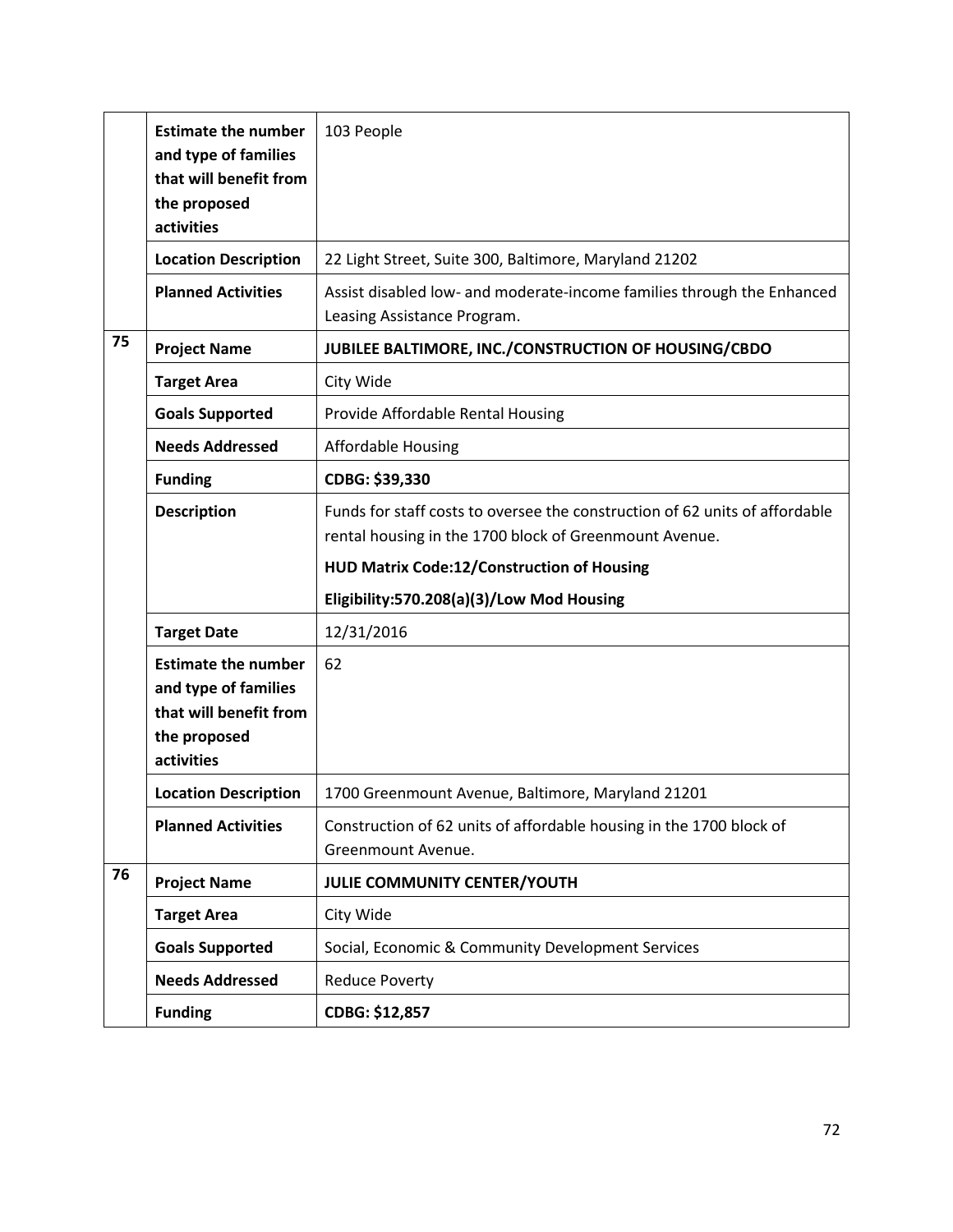|    | <b>Description</b>                                                                                         | Funds will be used to provide educational and enrichment opportunities<br>to youth in a safe environment.                                   |
|----|------------------------------------------------------------------------------------------------------------|---------------------------------------------------------------------------------------------------------------------------------------------|
|    |                                                                                                            | <b>HUD Matrix Code: 05D/Youth Services</b>                                                                                                  |
|    |                                                                                                            | Eligibility: 570.208(a)(2)/Low Mod Limited Clientele                                                                                        |
|    | <b>Target Date</b>                                                                                         | 6/30/2016                                                                                                                                   |
|    | <b>Estimate the number</b><br>and type of families<br>that will benefit from<br>the proposed<br>activities | 48 People                                                                                                                                   |
|    | <b>Location Description</b>                                                                                | 100 S. Washington Street, Baltimore, Maryland 21231                                                                                         |
|    | <b>Planned Activities</b>                                                                                  | Provide educational and enrichment opportunities to youth in a safe<br>environment.                                                         |
| 77 | <b>Project Name</b>                                                                                        | JULIE COMMUNITY CENTER/HEALTH SERVICES                                                                                                      |
|    | <b>Target Area</b>                                                                                         | City Wide                                                                                                                                   |
|    | <b>Goals Supported</b>                                                                                     | Social, Economic & Community Development Services                                                                                           |
|    | <b>Needs Addressed</b>                                                                                     | <b>Reduce Poverty</b>                                                                                                                       |
|    | <b>Funding</b>                                                                                             | CDBG: \$15,156                                                                                                                              |
|    | <b>Description</b>                                                                                         | Funds to provide LMI clients with direct services or referrals to health<br>services and assist them to connect to health support networks. |
|    |                                                                                                            | <b>HUD Matrix Code: 05M/Health Services</b>                                                                                                 |
|    |                                                                                                            | Eligibility: 570.208(a)(2)/Low Mod Limited Clientele                                                                                        |
|    | <b>Target Date</b>                                                                                         | 6/30/2016                                                                                                                                   |
|    | <b>Estimate the number</b><br>and type of families<br>that will benefit from<br>the proposed<br>activities | 140 People                                                                                                                                  |
|    | <b>Location Description</b>                                                                                | 100 S. Washington Street, Baltimore, Maryland 21231                                                                                         |
|    | <b>Planned Activities</b>                                                                                  | Provide LMI clients with direct services or referrals to health services.                                                                   |
| 78 | <b>Project Name</b>                                                                                        | JULIE COMMUNITY CENTER/EMPLOYMENT TRAINING                                                                                                  |
|    | <b>Target Area</b>                                                                                         | City Wide                                                                                                                                   |
|    | <b>Goals Supported</b>                                                                                     | Social, Economic & Community Development Services                                                                                           |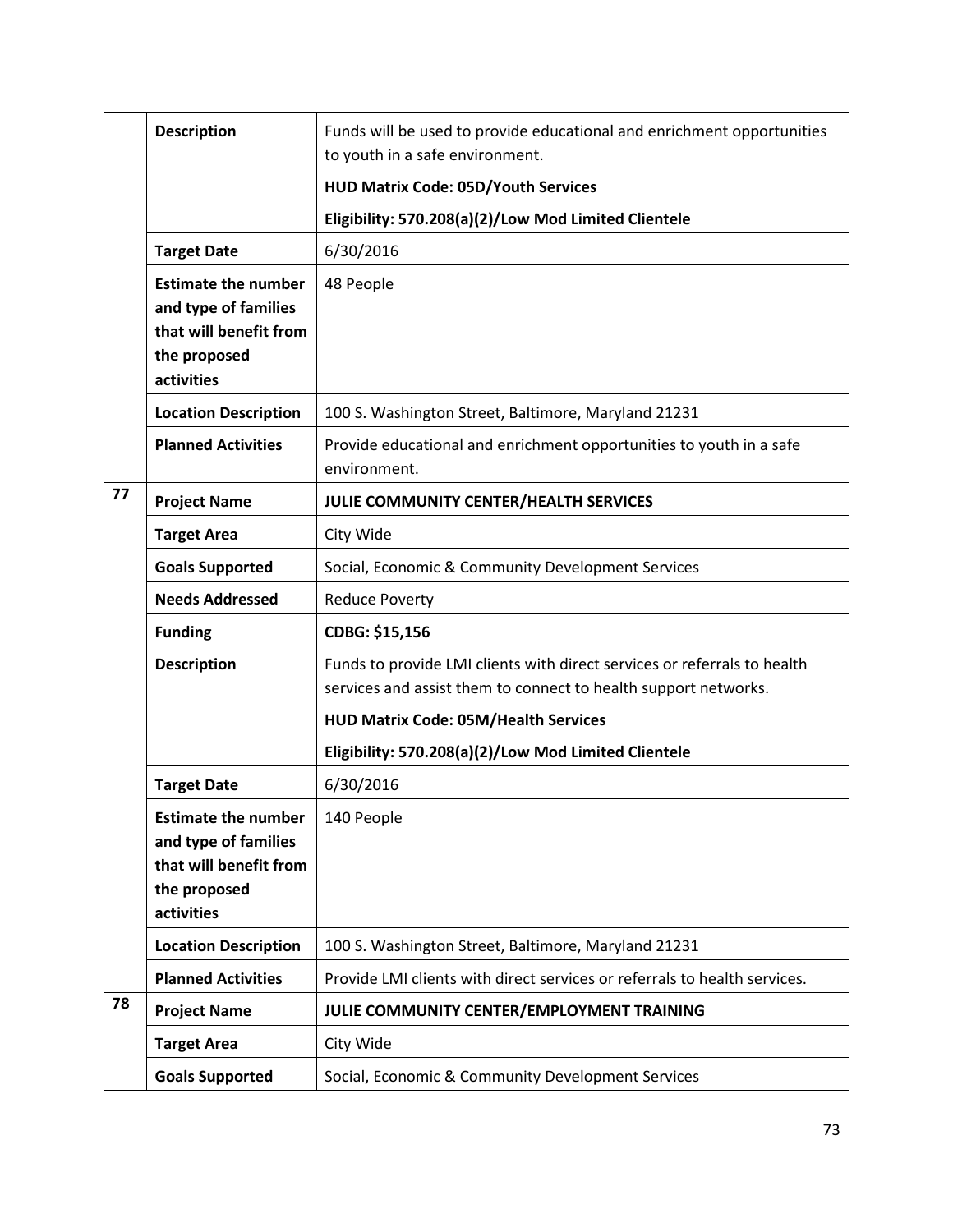|    | <b>Needs Addressed</b>                                                                                     | <b>Reduce Poverty</b>                                                                                                                                                                                                                                                                                            |
|----|------------------------------------------------------------------------------------------------------------|------------------------------------------------------------------------------------------------------------------------------------------------------------------------------------------------------------------------------------------------------------------------------------------------------------------|
|    | <b>Funding</b>                                                                                             | CDBG: \$9,748                                                                                                                                                                                                                                                                                                    |
|    | <b>Description</b>                                                                                         | Adult education classes including pre-GED, GED, post-GED, workforce<br>readiness and training.                                                                                                                                                                                                                   |
|    |                                                                                                            | <b>HUD Matrix Code: 05H/Employment Training</b>                                                                                                                                                                                                                                                                  |
|    |                                                                                                            | Eligibility: 570.208(a)(2)/Low Mod Limited Clientele                                                                                                                                                                                                                                                             |
|    | <b>Target Date</b>                                                                                         | 6/30/2016                                                                                                                                                                                                                                                                                                        |
|    | <b>Estimate the number</b><br>and type of families<br>that will benefit from<br>the proposed<br>activities | 20 People                                                                                                                                                                                                                                                                                                        |
|    | <b>Location Description</b>                                                                                | 100 S. Washington Street, Baltimore, Maryland 21231                                                                                                                                                                                                                                                              |
|    | <b>Planned Activities</b>                                                                                  | Adult education classes including pre-GED, GED, post-GED, workforce<br>readiness and training.                                                                                                                                                                                                                   |
| 79 | <b>Project Name</b>                                                                                        | JULIE COMMUNITY CENTER/PUBLIC SERVICES (GENERAL)                                                                                                                                                                                                                                                                 |
|    | <b>Target Area</b>                                                                                         | City Wide                                                                                                                                                                                                                                                                                                        |
|    | <b>Goals Supported</b>                                                                                     | Social, Economic & Community Development Services                                                                                                                                                                                                                                                                |
|    | <b>Needs Addressed</b>                                                                                     | <b>Reduce Poverty</b>                                                                                                                                                                                                                                                                                            |
|    | <b>Funding</b>                                                                                             | CDBG: \$3,239                                                                                                                                                                                                                                                                                                    |
|    | <b>Description</b>                                                                                         | Funds will be used to provide a wide variety of services to LMI persons<br>including but not limited to emergency assistance, referrals to food,<br>clothing, housing and other social services.<br><b>HUD Matrix Code: 05 Public Services (General)</b><br>Eligibility: 570.208(a)(2)/Low Mod Limited Clientele |
|    | <b>Target Date</b>                                                                                         | 6/30/2016                                                                                                                                                                                                                                                                                                        |
|    | <b>Estimate the number</b><br>and type of families<br>that will benefit from<br>the proposed<br>activities | 140 People                                                                                                                                                                                                                                                                                                       |
|    | <b>Location Description</b>                                                                                | 100 S. Washington Street, Baltimore, Maryland 21231                                                                                                                                                                                                                                                              |
|    | <b>Planned Activities</b>                                                                                  | A wide variety of services to LMI persons.                                                                                                                                                                                                                                                                       |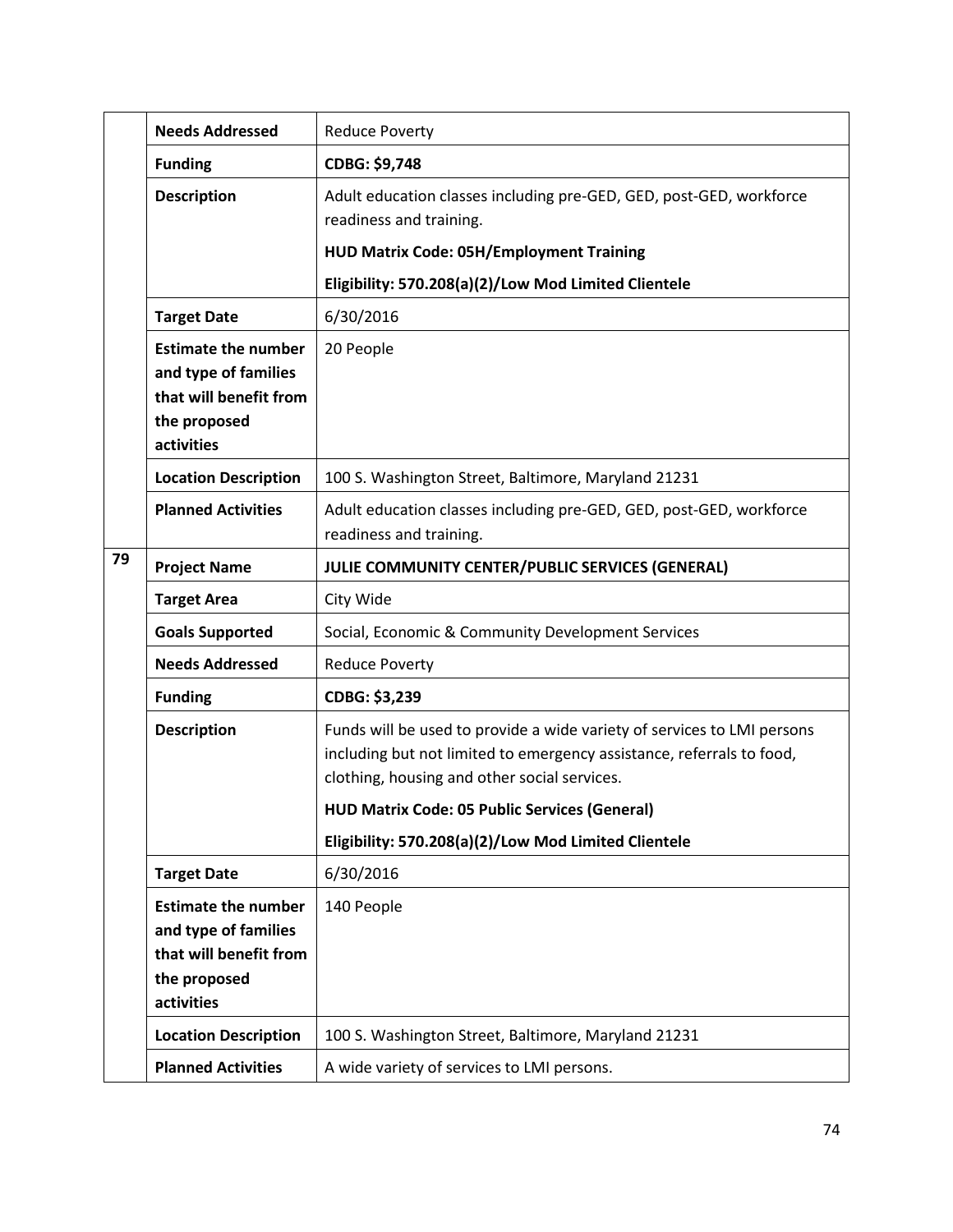| 80 | <b>Project Name</b>                                                                                        | LATINO ECONOMIC DEVELOPMENT CORPORATION/MICRO ENTERPRISE<br>ASST.                                                                                                                                                                                                                 |
|----|------------------------------------------------------------------------------------------------------------|-----------------------------------------------------------------------------------------------------------------------------------------------------------------------------------------------------------------------------------------------------------------------------------|
|    | <b>Target Area</b>                                                                                         | City Wide                                                                                                                                                                                                                                                                         |
|    | <b>Goals Supported</b>                                                                                     | Social, Economic & Community Development Services                                                                                                                                                                                                                                 |
|    | <b>Needs Addressed</b>                                                                                     | <b>Reduce Poverty</b>                                                                                                                                                                                                                                                             |
|    | <b>Funding</b>                                                                                             | CDBG: \$40,000                                                                                                                                                                                                                                                                    |
|    | <b>Description</b>                                                                                         | Funds will be used for staff costs for oversight of the Baltimore Small<br>Business Lending program. The goal is to provide micro-loans, technical<br>assistance and business planning services to small, not yet bankable<br>businesses owned by low- to moderate-income people. |
|    |                                                                                                            | HUD Matrix Code: 18C/Micro Enterprise Assistance                                                                                                                                                                                                                                  |
|    |                                                                                                            | Eligibility:570.208(a)(2)/Low Mod Limited Clientele                                                                                                                                                                                                                               |
|    | <b>Target Date</b>                                                                                         | 1/31/2017                                                                                                                                                                                                                                                                         |
|    | <b>Estimate the number</b><br>and type of families<br>that will benefit from<br>the proposed<br>activities | 10 People                                                                                                                                                                                                                                                                         |
|    | <b>Location Description</b>                                                                                | 3323 Eastern Avenue, Baltimore, Maryland 21244                                                                                                                                                                                                                                    |
|    | <b>Planned Activities</b>                                                                                  | Provide micro-loans, technical assistance and business planning to low-to<br>moderate-income business owners.                                                                                                                                                                     |
| 81 | <b>Project Name</b>                                                                                        | LEARNING IS FOR TOMORROW/EMPLOYMENT TRAINING                                                                                                                                                                                                                                      |
|    | <b>Target Area</b>                                                                                         | City Wide                                                                                                                                                                                                                                                                         |
|    | <b>Goals Supported</b>                                                                                     | Social, Economic & Community Development Services                                                                                                                                                                                                                                 |
|    | <b>Needs Addressed</b>                                                                                     | <b>Reduce Poverty</b>                                                                                                                                                                                                                                                             |
|    | <b>Funding</b>                                                                                             | CDBG: \$63,370                                                                                                                                                                                                                                                                    |
|    | <b>Description</b>                                                                                         | Program offers personalized, participatory and comprehensive literacy<br>and support services to low- and moderate-income persons. Program<br>curriculum includes literacy, math, life skills, tutoring and computer labs.                                                        |
|    |                                                                                                            | <b>HUD Matrix Code:05H/Employment Training</b>                                                                                                                                                                                                                                    |
|    |                                                                                                            | Eligibility:570.208(a)(2)/Low Mod Limited Clientele                                                                                                                                                                                                                               |
|    | <b>Target Date</b>                                                                                         | 6/30/2016                                                                                                                                                                                                                                                                         |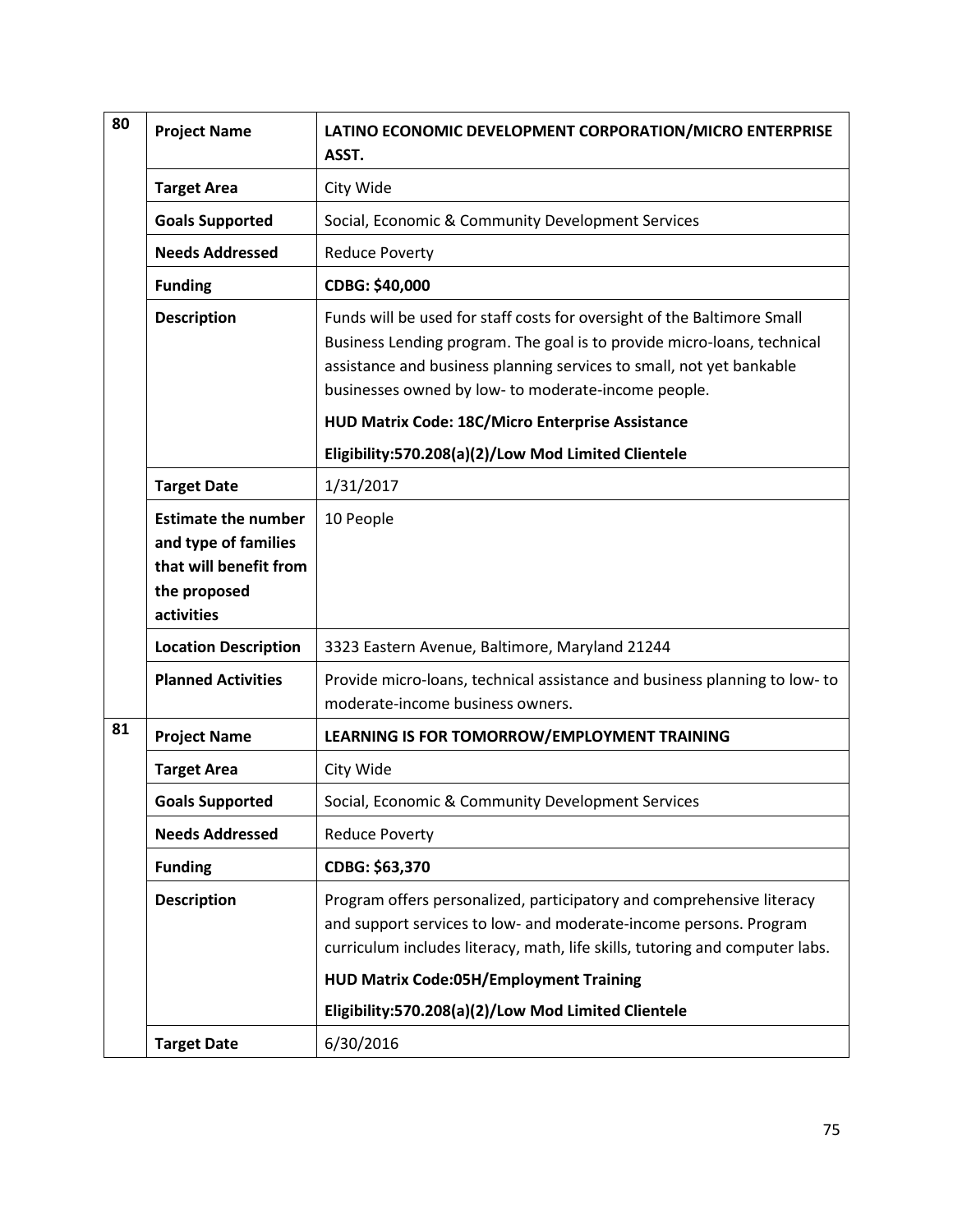|    | <b>Estimate the number</b><br>and type of families<br>that will benefit from<br>the proposed | 185 People                                                                                                                                                                                                                                                                        |
|----|----------------------------------------------------------------------------------------------|-----------------------------------------------------------------------------------------------------------------------------------------------------------------------------------------------------------------------------------------------------------------------------------|
|    | activities                                                                                   |                                                                                                                                                                                                                                                                                   |
|    | <b>Location Description</b>                                                                  | 900 S. East Avenue, Baltimore, Maryland 21231                                                                                                                                                                                                                                     |
|    | <b>Planned Activities</b>                                                                    | Program offers personalized, participatory and comprehensive literacy<br>and support services to low- and moderate-income persons.                                                                                                                                                |
| 82 | <b>Project Name</b>                                                                          | LIVING CLASSROOMS/CODE ENFORCEMENT                                                                                                                                                                                                                                                |
|    | <b>Target Area</b>                                                                           | Special Code Enforcement Areas                                                                                                                                                                                                                                                    |
|    | <b>Goals Supported</b>                                                                       | <b>Code Enforcement</b>                                                                                                                                                                                                                                                           |
|    | <b>Needs Addressed</b>                                                                       | Neighborhood Revival                                                                                                                                                                                                                                                              |
|    | <b>Funding</b>                                                                               | CDBG: \$380,480                                                                                                                                                                                                                                                                   |
|    | <b>Description</b>                                                                           | Cleaning and boarding program through which AmeriCorps members<br>learn carpentry and related construction skills while cleaning and<br>boarding vacant buildings in Baltimore City. Properties and/or lots to be<br>treated, will be assigned by the Department of Public Works. |
|    |                                                                                              | <b>HUD Matrix Code:15/Code Enforcement</b>                                                                                                                                                                                                                                        |
|    |                                                                                              | Eligibility: 570.208(a)(1)/Low Mod Area                                                                                                                                                                                                                                           |
|    |                                                                                              |                                                                                                                                                                                                                                                                                   |
|    | <b>Target Date</b>                                                                           | 6/30/2016                                                                                                                                                                                                                                                                         |
|    | <b>Estimate the number</b>                                                                   | 2000 properties                                                                                                                                                                                                                                                                   |
|    | and type of families                                                                         |                                                                                                                                                                                                                                                                                   |
|    | that will benefit from<br>the proposed                                                       |                                                                                                                                                                                                                                                                                   |
|    | activities                                                                                   |                                                                                                                                                                                                                                                                                   |
|    | <b>Location Description</b>                                                                  | CT & BG's                                                                                                                                                                                                                                                                         |
|    | <b>Planned Activities</b>                                                                    | Employment training in conjunction with cleaning and boarding of vacant<br>properties.                                                                                                                                                                                            |
| 83 | <b>Project Name</b>                                                                          | MARYLAND NEW DIRECTIONS/EMPLOYMENT TRAINING                                                                                                                                                                                                                                       |
|    | <b>Target Area</b>                                                                           | City Wide                                                                                                                                                                                                                                                                         |
|    | <b>Goals Supported</b>                                                                       | Social, Economic & Community Development Services                                                                                                                                                                                                                                 |
|    | <b>Needs Addressed</b>                                                                       | <b>Reduce Poverty</b>                                                                                                                                                                                                                                                             |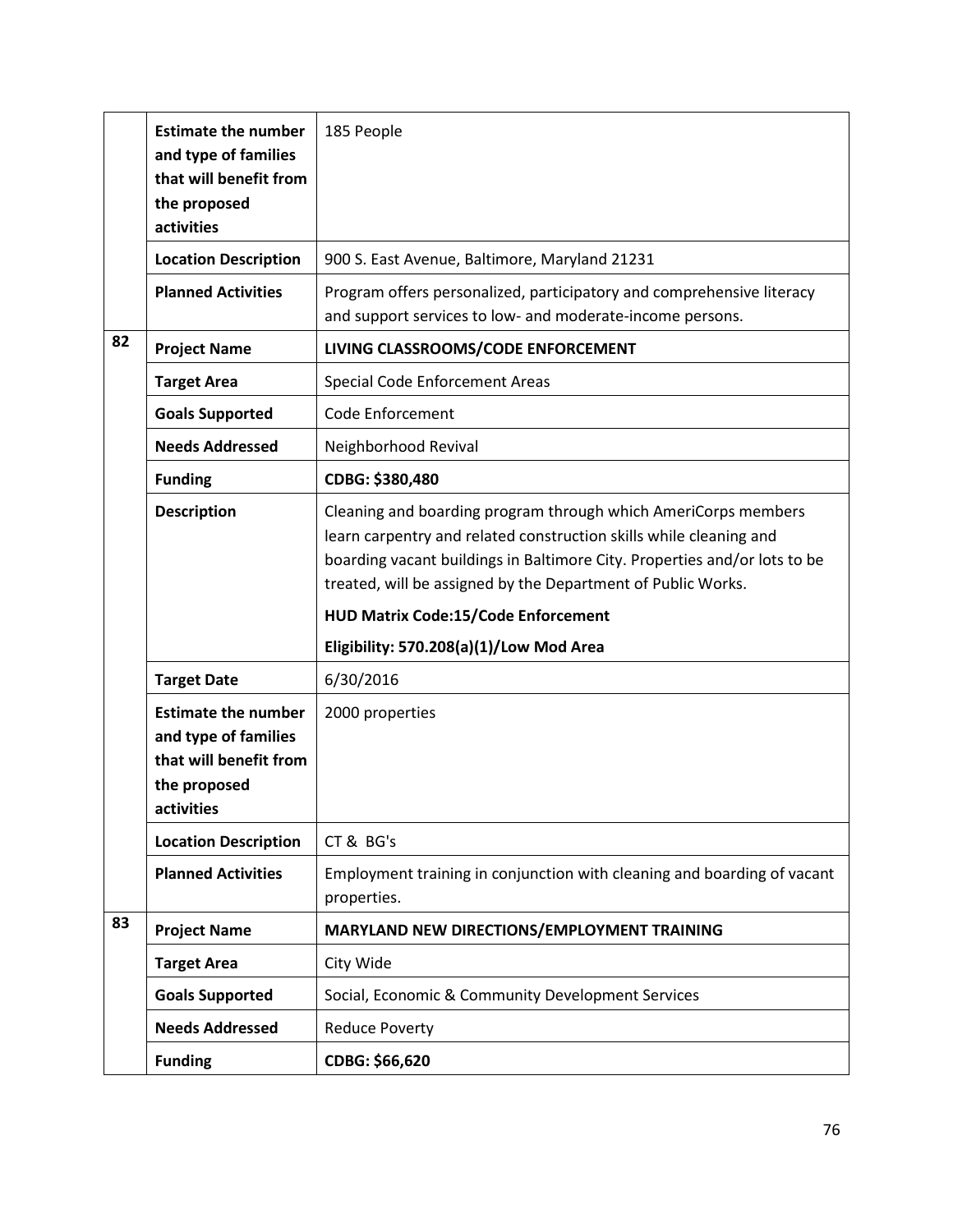|    | <b>Description</b>                                                                                         | Funds will be used for a program that provides employment preparation,<br>education, life skills, mentoring and emergency services to low- and<br>moderate-income persons. Specific services include GED, tutoring, group<br>counseling, workshops, job and life skills training. |
|----|------------------------------------------------------------------------------------------------------------|-----------------------------------------------------------------------------------------------------------------------------------------------------------------------------------------------------------------------------------------------------------------------------------|
|    |                                                                                                            | <b>HUD Matrix Code:05H/Employment Training</b>                                                                                                                                                                                                                                    |
|    |                                                                                                            | Eligibility: 570.208(a)(2)/Low Mod Limited Clientele                                                                                                                                                                                                                              |
|    | <b>Target Date</b>                                                                                         | 6/30/2016                                                                                                                                                                                                                                                                         |
|    | <b>Estimate the number</b><br>and type of families<br>that will benefit from<br>the proposed<br>activities | 220 People                                                                                                                                                                                                                                                                        |
|    | <b>Location Description</b>                                                                                | 2700 N. Charles Street, Suite 200, Baltimore, Maryland 21218                                                                                                                                                                                                                      |
|    | <b>Planned Activities</b>                                                                                  | Employment preparation, education, life skills mentoring and emergency<br>services to low- and moderate-income persons.                                                                                                                                                           |
| 84 | <b>Project Name</b>                                                                                        | MAYOR'S OFFICE OF HUMAN SERVICES/CHILD CARE CENTERS                                                                                                                                                                                                                               |
|    | <b>Target Area</b>                                                                                         | City Wide                                                                                                                                                                                                                                                                         |
|    | <b>Goals Supported</b>                                                                                     | Social, Economic & Community Development Services                                                                                                                                                                                                                                 |
|    | <b>Needs Addressed</b>                                                                                     | <b>Reduce Poverty</b>                                                                                                                                                                                                                                                             |
|    | <b>Funding</b>                                                                                             | CDBG: \$352,250                                                                                                                                                                                                                                                                   |
|    | <b>Description</b>                                                                                         | Child day care services with a Head Start component available to low- and<br>moderate-income children at one location.                                                                                                                                                            |
|    |                                                                                                            | <b>HUD Matrix Code: 05L/Child Care</b>                                                                                                                                                                                                                                            |
|    |                                                                                                            | Eligibility:570.208(a)(2)/Low Mod Limited Clientele                                                                                                                                                                                                                               |
|    | <b>Target Date</b>                                                                                         | 6/30/2016                                                                                                                                                                                                                                                                         |
|    | <b>Estimate the number</b><br>and type of families<br>that will benefit from<br>the proposed<br>activities | 83 children                                                                                                                                                                                                                                                                       |
|    | <b>Location Description</b>                                                                                | 2803 Dukeland Street, Baltimore, Maryland 21216                                                                                                                                                                                                                                   |
|    | <b>Planned Activities</b>                                                                                  | Child care services to low- and moderate-income families.                                                                                                                                                                                                                         |
| 85 | <b>Project Name</b>                                                                                        | MORGAN STATE/INSTITUTE FOR URBAN RESEARCH/PLANNING                                                                                                                                                                                                                                |
|    | <b>Target Area</b>                                                                                         | City Wide                                                                                                                                                                                                                                                                         |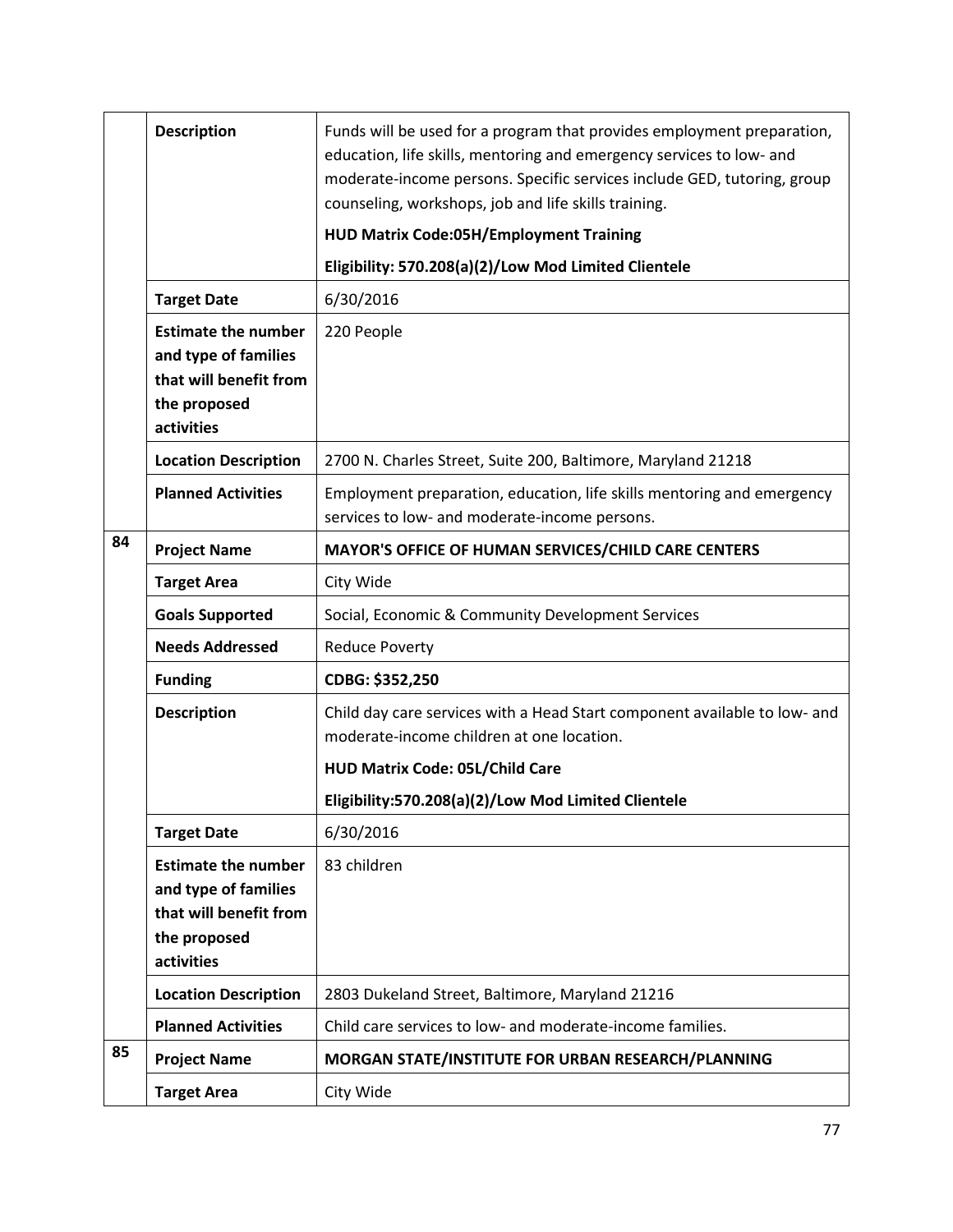|    | <b>Goals Supported</b>                                                                                     | Oversight, Planning of Formula Funds & Section 108                                                                                                                                                                                                                                                                         |
|----|------------------------------------------------------------------------------------------------------------|----------------------------------------------------------------------------------------------------------------------------------------------------------------------------------------------------------------------------------------------------------------------------------------------------------------------------|
|    | <b>Needs Addressed</b>                                                                                     | Planning and Administration                                                                                                                                                                                                                                                                                                |
|    | <b>Funding</b>                                                                                             | CDBG: \$42,930                                                                                                                                                                                                                                                                                                             |
|    | <b>Description</b>                                                                                         | Organization will provide technical assistance, research support and<br>information (census data, population, health, education, statistics, etc.) to<br>communities working on various projects.                                                                                                                          |
|    |                                                                                                            | <b>HUD Matrix Code:20/Planning</b>                                                                                                                                                                                                                                                                                         |
|    | <b>Target Date</b>                                                                                         | 2/28/2017                                                                                                                                                                                                                                                                                                                  |
|    | <b>Estimate the number</b><br>and type of families<br>that will benefit from<br>the proposed<br>activities | Not Applicable                                                                                                                                                                                                                                                                                                             |
|    | <b>Location Description</b>                                                                                |                                                                                                                                                                                                                                                                                                                            |
|    | <b>Planned Activities</b>                                                                                  | Technical assistance, research support and information to community<br>working on various projects.                                                                                                                                                                                                                        |
| 86 | <b>Project Name</b>                                                                                        | NEIGHBORHOOD DESIGN CENTER/PLANNING                                                                                                                                                                                                                                                                                        |
|    | <b>Target Area</b>                                                                                         | City Wide                                                                                                                                                                                                                                                                                                                  |
|    | <b>Goals Supported</b>                                                                                     | Oversight, Planning of Formula Funds & Section 108                                                                                                                                                                                                                                                                         |
|    | <b>Needs Addressed</b>                                                                                     | Planning and Administration                                                                                                                                                                                                                                                                                                |
|    | <b>Funding</b>                                                                                             | CDBG: \$89,050                                                                                                                                                                                                                                                                                                             |
|    | <b>Description</b>                                                                                         | Community design and planning assistance available to non-profit<br>organizations to assist with community-wide strategic planning, concept<br>designs to complement neighborhood revitalization efforts, defensible<br>space, community space and playground safety/revitalization.<br><b>HUD Matrix Code:20/Planning</b> |
|    | <b>Target Date</b>                                                                                         | 6/30/2016                                                                                                                                                                                                                                                                                                                  |
|    | <b>Estimate the number</b><br>and type of families<br>that will benefit from<br>the proposed<br>activities | Not Applicable                                                                                                                                                                                                                                                                                                             |
|    | <b>Location Description</b>                                                                                |                                                                                                                                                                                                                                                                                                                            |
|    | <b>Planned Activities</b>                                                                                  | Assist with community-wide strategic planning, concept designs.                                                                                                                                                                                                                                                            |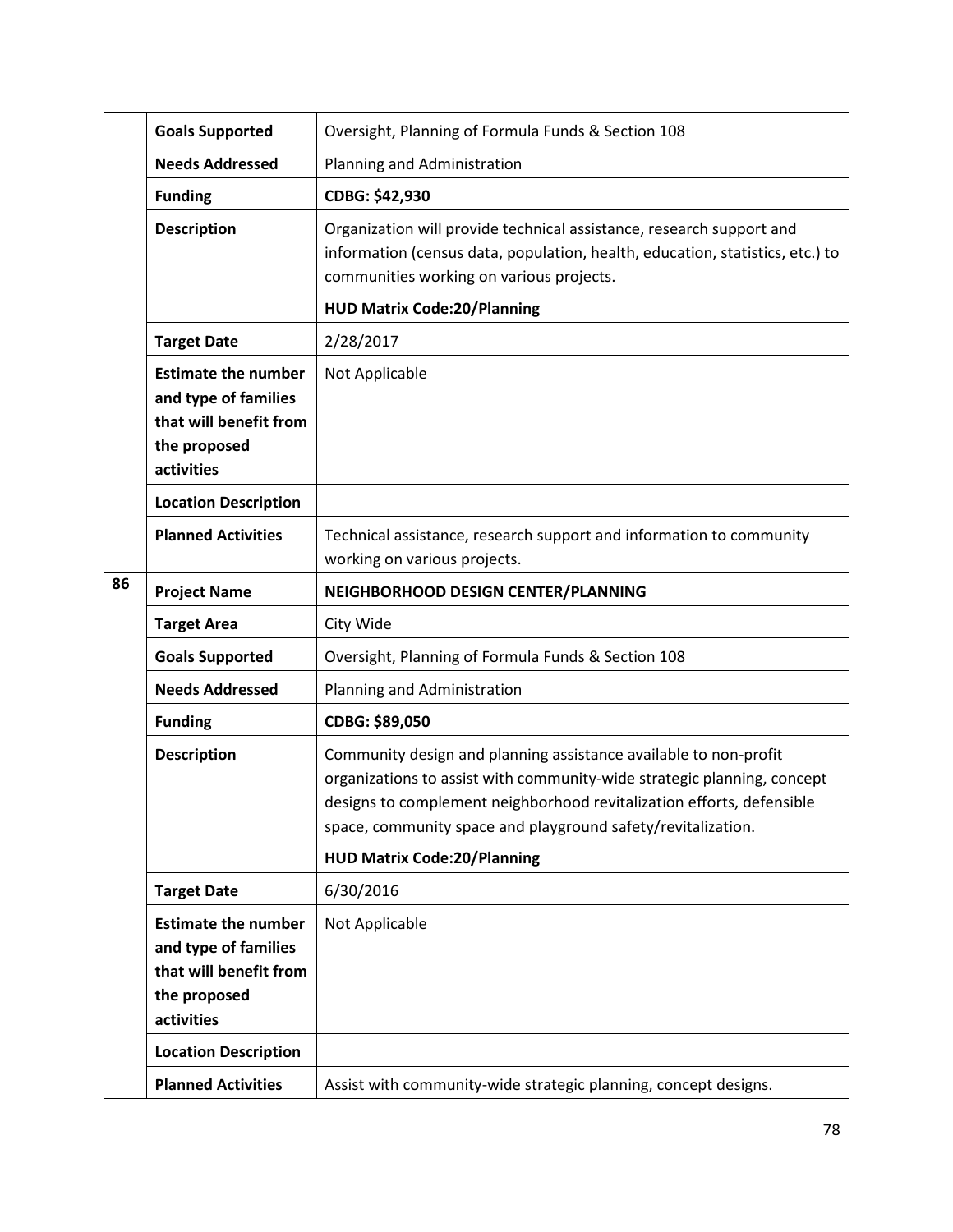| 87 | <b>Project Name</b>                                                                                        | NEIGHBORHOOD HOUSING SERVICES/ADMIN                                                                                                                                                                                                                                                                                       |
|----|------------------------------------------------------------------------------------------------------------|---------------------------------------------------------------------------------------------------------------------------------------------------------------------------------------------------------------------------------------------------------------------------------------------------------------------------|
|    | <b>Target Area</b>                                                                                         | City Wide                                                                                                                                                                                                                                                                                                                 |
|    | <b>Goals Supported</b>                                                                                     | Oversight, Planning of Formula Funds & Section 108                                                                                                                                                                                                                                                                        |
|    | <b>Needs Addressed</b>                                                                                     | Planning and Administration                                                                                                                                                                                                                                                                                               |
|    | <b>Funding</b>                                                                                             | CDBG: \$52,012                                                                                                                                                                                                                                                                                                            |
|    | <b>Description</b>                                                                                         | General management, oversight and coordination of CDBG funded<br>activities.                                                                                                                                                                                                                                              |
|    |                                                                                                            | HUD Matrix Code:21A/General Program Admin                                                                                                                                                                                                                                                                                 |
|    | <b>Target Date</b>                                                                                         | 8/31/2016                                                                                                                                                                                                                                                                                                                 |
|    | <b>Estimate the number</b><br>and type of families<br>that will benefit from<br>the proposed<br>activities | Not Applicable                                                                                                                                                                                                                                                                                                            |
|    | <b>Location Description</b>                                                                                | 10 East North Avenue, Baltimore, Maryland 21218                                                                                                                                                                                                                                                                           |
|    | <b>Planned Activities</b>                                                                                  | General management, oversight and coordination of activities.                                                                                                                                                                                                                                                             |
| 88 | <b>Project Name</b>                                                                                        | NEIGHBORHOOD HOUSING SERVICES/HOUSING COUNSELING                                                                                                                                                                                                                                                                          |
|    | <b>Target Area</b>                                                                                         | City Wide                                                                                                                                                                                                                                                                                                                 |
|    | <b>Goals Supported</b>                                                                                     | Strengthen Homeownership Markets.                                                                                                                                                                                                                                                                                         |
|    | <b>Needs Addressed</b>                                                                                     | <b>Affordable Housing</b>                                                                                                                                                                                                                                                                                                 |
|    | <b>Funding</b>                                                                                             | CDBG: \$121,970                                                                                                                                                                                                                                                                                                           |
|    | <b>Description</b>                                                                                         | Counseling services available to low- and moderate-income persons<br>regarding financial planning, prepurchase, default, foreclosure<br>prevention/delinquency counseling and other aspects of home<br>ownership.<br><b>HUD Matrix Code:05U/Housing Counseling</b><br>Eligibility:570.208(a)(2)/Low Mod Limited Clientele |
|    | <b>Target Date</b>                                                                                         | 6/30/2016                                                                                                                                                                                                                                                                                                                 |
|    | <b>Estimate the number</b><br>and type of families<br>that will benefit from<br>the proposed<br>activities | 300 People                                                                                                                                                                                                                                                                                                                |
|    | <b>Location Description</b>                                                                                | 10 East North Avenue, Baltimore, Maryland 21201                                                                                                                                                                                                                                                                           |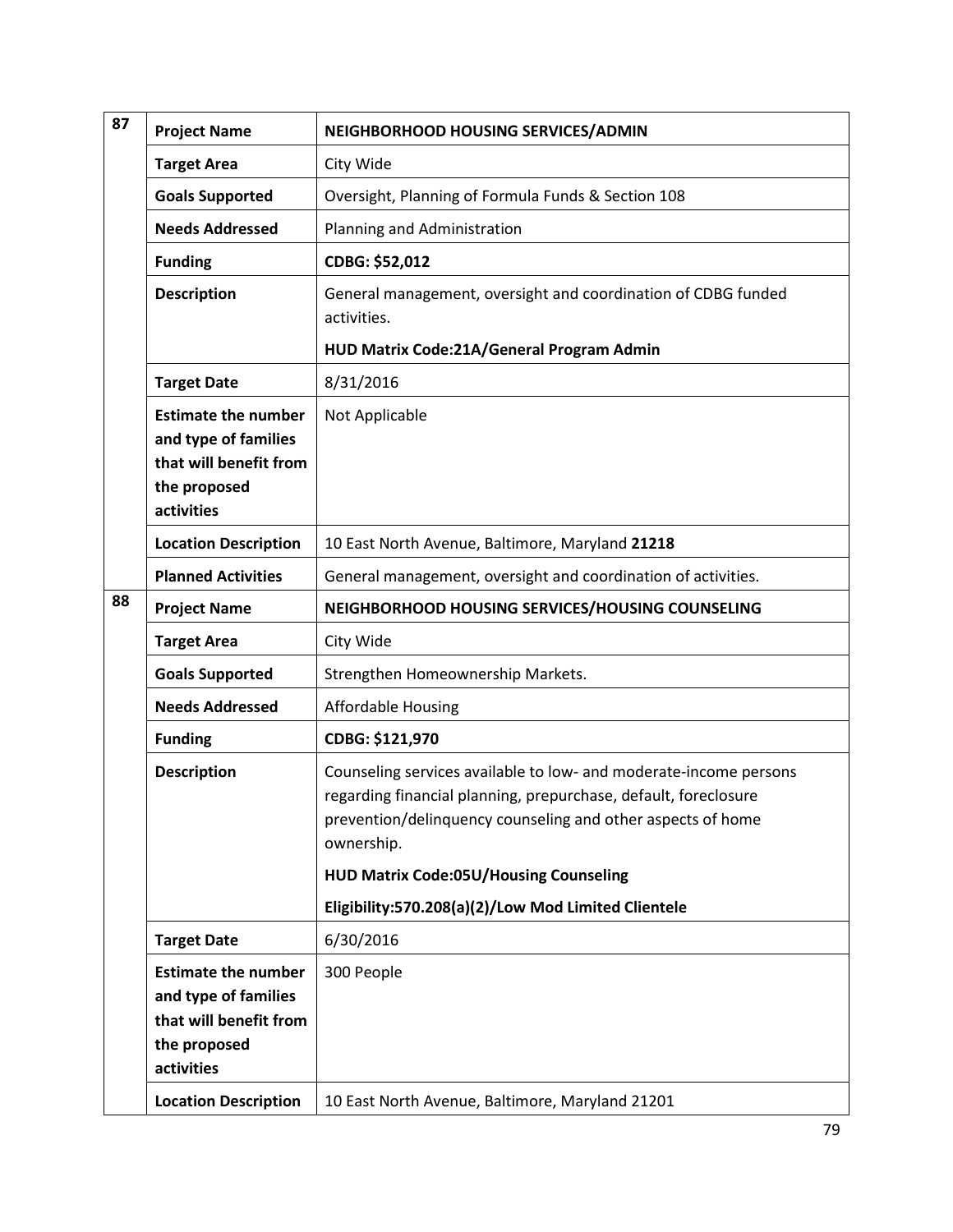|    | <b>Planned Activities</b>                                                                                  | Counseling services available to low- and moderate-income persons<br>regarding aspects of home ownership.                                                                                                                                     |
|----|------------------------------------------------------------------------------------------------------------|-----------------------------------------------------------------------------------------------------------------------------------------------------------------------------------------------------------------------------------------------|
| 89 | <b>Project Name</b>                                                                                        | NEIGHBORHOOD HOUSING SERVICES/REHAB ADMIN                                                                                                                                                                                                     |
|    | <b>Target Area</b>                                                                                         | City Wide                                                                                                                                                                                                                                     |
|    | <b>Goals Supported</b>                                                                                     | Assist Homeowners in Maintaining their Homes                                                                                                                                                                                                  |
|    | <b>Needs Addressed</b>                                                                                     | <b>Affordable Housing</b>                                                                                                                                                                                                                     |
|    | <b>Funding</b>                                                                                             | CDBG: \$140,110                                                                                                                                                                                                                               |
|    | <b>Description</b>                                                                                         | Activity-delivery costs to provide rehabilitation estimates, financing,<br>construction monitoring, rehab loan packaging, purchase and resale of<br>problem properties. Funds will also support administration of the<br>Revolving Loan fund. |
|    |                                                                                                            | HUD Matrix Code:14H/Rehab Admin                                                                                                                                                                                                               |
|    |                                                                                                            | Eligibility:570.208(a)(3)/Low Mod Housing                                                                                                                                                                                                     |
|    | <b>Target Date</b>                                                                                         | 8/31/2016                                                                                                                                                                                                                                     |
|    | <b>Estimate the number</b><br>and type of families<br>that will benefit from<br>the proposed<br>activities | 56 families                                                                                                                                                                                                                                   |
|    | <b>Location Description</b>                                                                                | 10 East North Avenue, Baltimore, Maryland 21201                                                                                                                                                                                               |
|    | <b>Planned Activities</b>                                                                                  | Rehabilitation estimates, financing, construction monitoring, rehab loan<br>packaging, purchase and resale of problem properties.                                                                                                             |
| 90 | <b>Project Name</b>                                                                                        | NEIGHBORHOOD HOUSING SERVICES/PUBLIC INFO                                                                                                                                                                                                     |
|    | <b>Target Area</b>                                                                                         | City Wide                                                                                                                                                                                                                                     |
|    | <b>Goals Supported</b>                                                                                     | Oversight, Planning of Formula Funds & Section 108                                                                                                                                                                                            |
|    | <b>Needs Addressed</b>                                                                                     | Planning and Administration                                                                                                                                                                                                                   |
|    | <b>Funding</b>                                                                                             | CDBG: \$32,658                                                                                                                                                                                                                                |
|    | <b>Description</b>                                                                                         | Provides information to the community regarding services, resources and<br>other activities.                                                                                                                                                  |
|    |                                                                                                            | <b>HUD Matrix Code:21C/Public Information</b>                                                                                                                                                                                                 |
|    | <b>Target Date</b>                                                                                         | 8/31/2016                                                                                                                                                                                                                                     |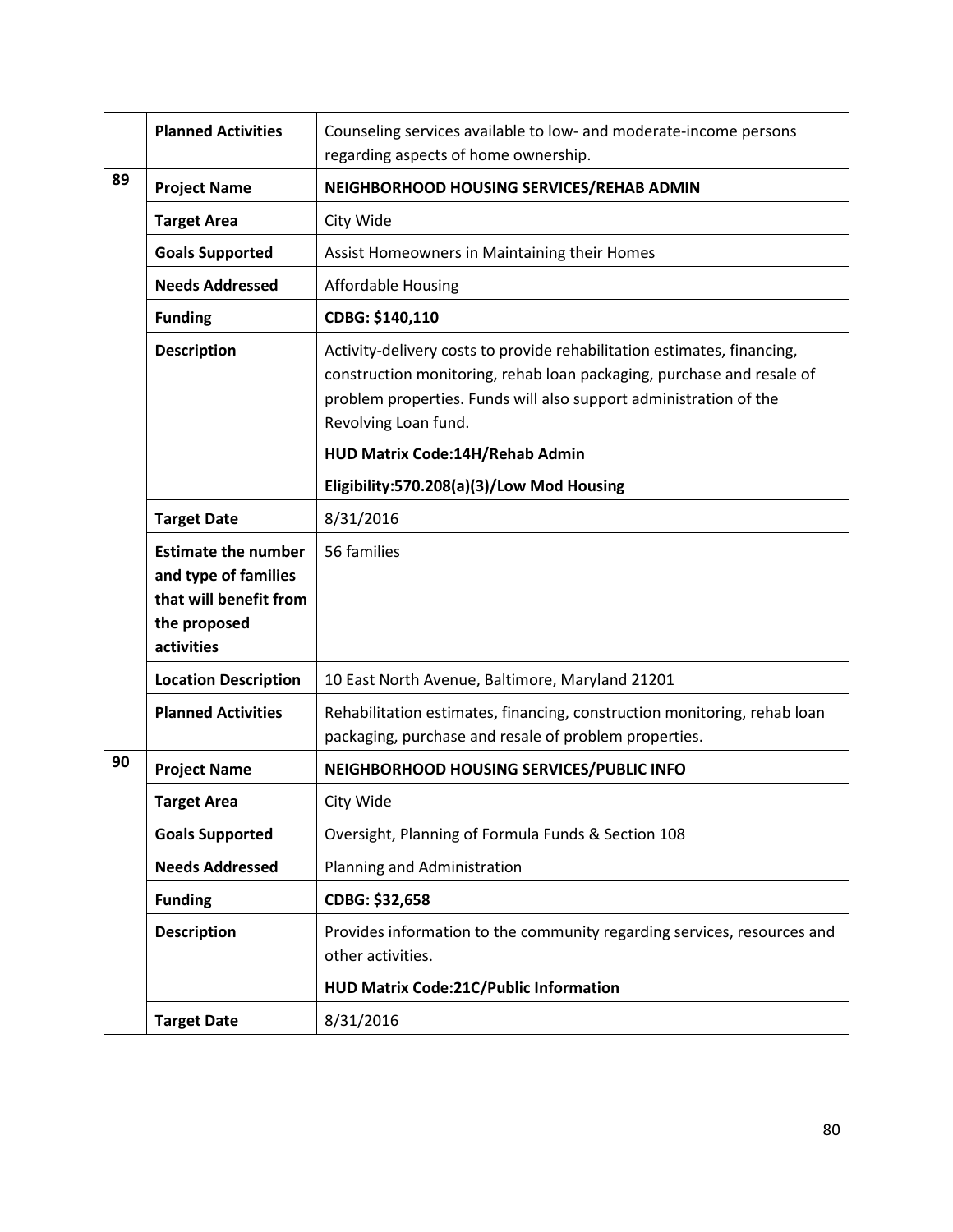|    | <b>Estimate the number</b><br>and type of families<br>that will benefit from<br>the proposed<br>activities | Not Applicable                                                                                                                                                                                                                                                                                                  |
|----|------------------------------------------------------------------------------------------------------------|-----------------------------------------------------------------------------------------------------------------------------------------------------------------------------------------------------------------------------------------------------------------------------------------------------------------|
|    | <b>Location Description</b>                                                                                | 10 East North Avenue, Baltimore, Maryland 21218                                                                                                                                                                                                                                                                 |
|    | <b>Planned Activities</b>                                                                                  | Provides information to the community regarding services, resources and<br>other activities.                                                                                                                                                                                                                    |
| 91 | <b>Project Name</b>                                                                                        | NEIGHBORHOOD HOUSING SERVICES/RLF                                                                                                                                                                                                                                                                               |
|    | <b>Target Area</b>                                                                                         | City Wide                                                                                                                                                                                                                                                                                                       |
|    | <b>Goals Supported</b>                                                                                     | Assist Homeowners in Maintaining their Homes                                                                                                                                                                                                                                                                    |
|    | <b>Needs Addressed</b>                                                                                     | <b>Affordable Housing</b>                                                                                                                                                                                                                                                                                       |
|    | <b>Funding</b>                                                                                             | CDBG: \$220,000                                                                                                                                                                                                                                                                                                 |
|    | <b>Description</b>                                                                                         | Revolving Loan Fund - Program income generated from existing loans<br>funded with CDBG will be used to leverage additional resources provided<br>by local financial institutions to assist families with the rehabilitation of<br>properties for home ownership. Anticipated program income is<br>( \$220,000). |
|    |                                                                                                            | HUD Matrix Code: 14A/Rehab: Single Unit Residential                                                                                                                                                                                                                                                             |
|    |                                                                                                            | Eligibility: 570.208 (a)(3)/Low Mod Housing                                                                                                                                                                                                                                                                     |
|    | <b>Target Date</b>                                                                                         | 8/31/2016                                                                                                                                                                                                                                                                                                       |
|    | <b>Estimate the number</b><br>and type of families<br>that will benefit from<br>the proposed<br>activities | 20 families                                                                                                                                                                                                                                                                                                     |
|    | <b>Location Description</b>                                                                                | 10 East North Avenue, Baltimore, Maryland 21201                                                                                                                                                                                                                                                                 |
|    | <b>Planned Activities</b>                                                                                  | Funds will be used to leverage resources provided by financial institutions<br>to assist families with rehabilitation of properties for home ownership.                                                                                                                                                         |
| 92 | <b>Project Name</b>                                                                                        | NEWBORN HOLISTIC/PUBLIC SERVICES (GENERAL)                                                                                                                                                                                                                                                                      |
|    | <b>Target Area</b>                                                                                         | City Wide                                                                                                                                                                                                                                                                                                       |
|    | <b>Goals Supported</b>                                                                                     | Social, Economic & Community Development Services                                                                                                                                                                                                                                                               |
|    | <b>Needs Addressed</b>                                                                                     | <b>Reduce Poverty</b>                                                                                                                                                                                                                                                                                           |
|    | <b>Funding</b>                                                                                             | CDBG: \$22,500                                                                                                                                                                                                                                                                                                  |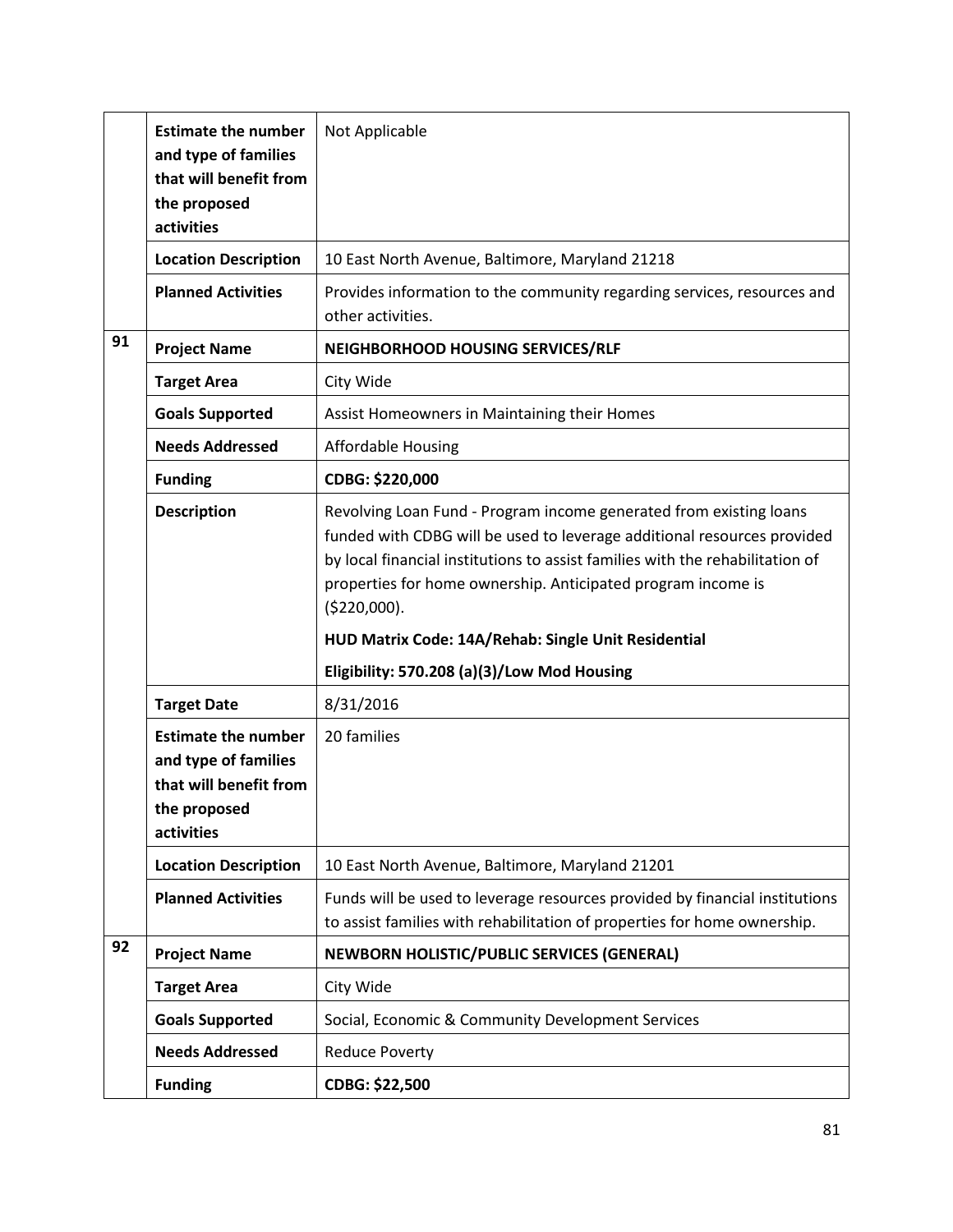|    | <b>Description</b>                                                                                         | Funds to support a comprehensive arts program that provides classes and<br>cultural opportunities to adults and children in the Sandtown-Winchester,<br>Upton and surrounding communities.                                                                                                                         |
|----|------------------------------------------------------------------------------------------------------------|--------------------------------------------------------------------------------------------------------------------------------------------------------------------------------------------------------------------------------------------------------------------------------------------------------------------|
|    |                                                                                                            | <b>HUD Matrix Code:05/Public Services (General)</b>                                                                                                                                                                                                                                                                |
|    |                                                                                                            | Eligibility:570.208(a)(2)/Low Mod Limited Clientele                                                                                                                                                                                                                                                                |
|    | <b>Target Date</b>                                                                                         | 1/31/2016                                                                                                                                                                                                                                                                                                          |
|    | <b>Estimate the number</b><br>and type of families<br>that will benefit from<br>the proposed<br>activities | 100 People                                                                                                                                                                                                                                                                                                         |
|    | <b>Location Description</b>                                                                                | 1928 Pennsylvania Avenue, Baltimore, Maryland 21217                                                                                                                                                                                                                                                                |
|    | <b>Planned Activities</b>                                                                                  | Comprehensive arts program that provides classes and cultural<br>opportunities to adults and children.                                                                                                                                                                                                             |
| 93 | <b>Project Name</b>                                                                                        | NEWBORN HOLISTIC/OP. COSTS OF HOMELESS PROGRAMS                                                                                                                                                                                                                                                                    |
|    | <b>Target Area</b>                                                                                         | City Wide                                                                                                                                                                                                                                                                                                          |
|    | <b>Goals Supported</b>                                                                                     | Social, Economic & Community Development Services                                                                                                                                                                                                                                                                  |
|    | <b>Needs Addressed</b>                                                                                     | <b>Reduce Poverty</b>                                                                                                                                                                                                                                                                                              |
|    | <b>Funding</b>                                                                                             | CDBG: \$46,000                                                                                                                                                                                                                                                                                                     |
|    | <b>Description</b>                                                                                         | Funds will be used to support the operating costs of Martha's Place. This<br>program provides shelter and a structured recovery program for<br>homeless women with addictions.<br>HUD Matrix Code:03T/Operating Costs of Homeless/AIDS patients<br>programs<br>Eligibility:570.208(a)(2)/Low Mod Limited Clientele |
|    | <b>Target Date</b>                                                                                         | 6/30/2016                                                                                                                                                                                                                                                                                                          |
|    | <b>Estimate the number</b><br>and type of families<br>that will benefit from<br>the proposed<br>activities | 24 Women                                                                                                                                                                                                                                                                                                           |
|    | <b>Location Description</b>                                                                                | 1928 Pennsylvania Avenue, Baltimore, Maryland 21217                                                                                                                                                                                                                                                                |
|    | <b>Planned Activities</b>                                                                                  | Program provides shelter and a structured recovery program for<br>homeless women with addictions.                                                                                                                                                                                                                  |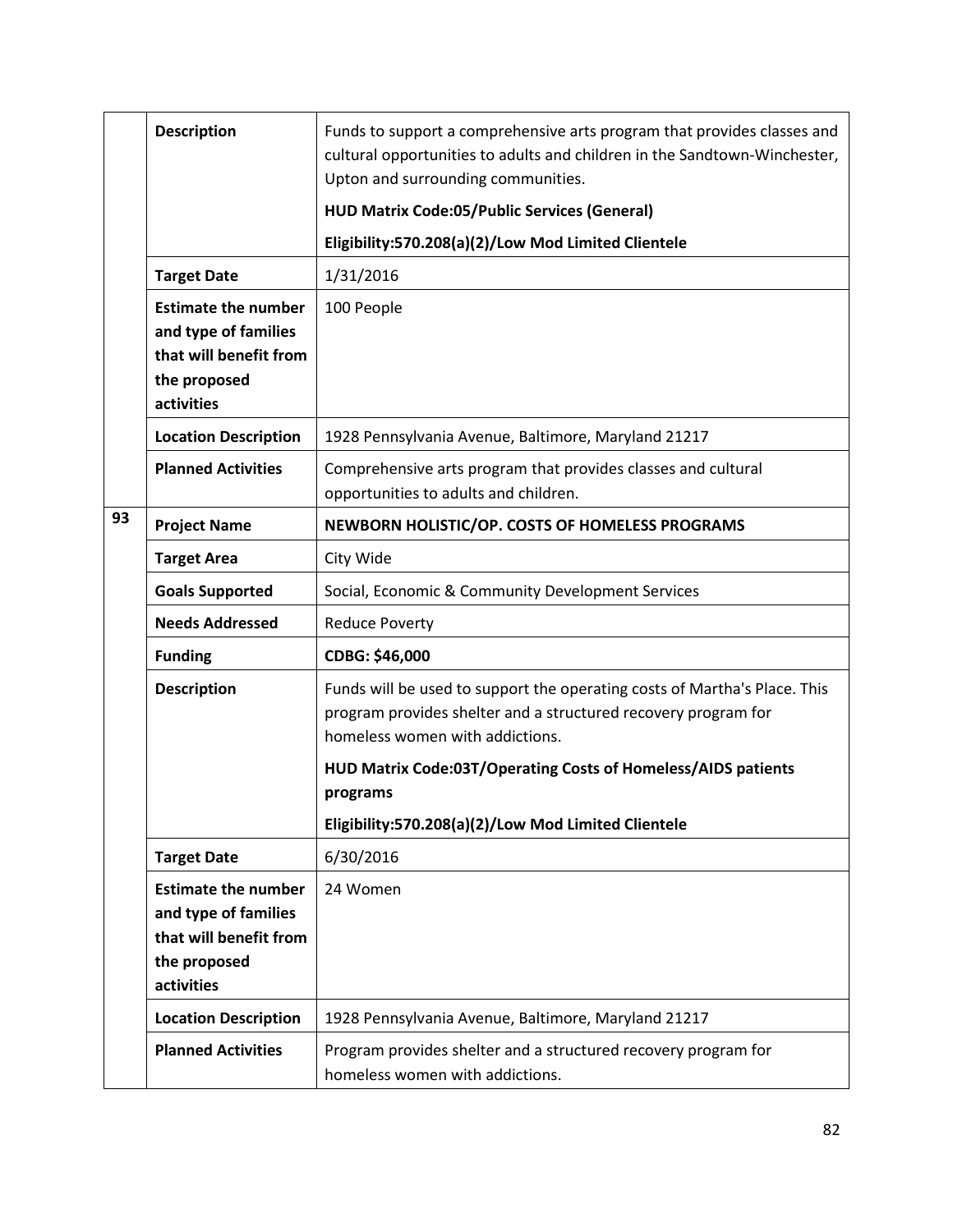| <b>Project Name</b>        | PARK HEIGHTS RENAISSANCE/HOUSING COUNSELING                                                                                                                                                                                                                                                                           |
|----------------------------|-----------------------------------------------------------------------------------------------------------------------------------------------------------------------------------------------------------------------------------------------------------------------------------------------------------------------|
| <b>Target Area</b>         | City Wide                                                                                                                                                                                                                                                                                                             |
| <b>Goals Supported</b>     | Strengthen Homeownership Markets.                                                                                                                                                                                                                                                                                     |
| <b>Needs Addressed</b>     | <b>Affordable Housing</b>                                                                                                                                                                                                                                                                                             |
| <b>Funding</b>             | CDBG: \$55,434                                                                                                                                                                                                                                                                                                        |
| <b>Description</b>         | Counseling services available to low- and moderate-income persons<br>regarding financial planning, foreclosure prevention counseling, conduct<br>workshops, and provide one-on-one counseling.<br><b>HUD Matrix Code:05U/Housing Counseling</b>                                                                       |
|                            |                                                                                                                                                                                                                                                                                                                       |
|                            | Eligibility:570.208(a)(2)/Low Mod Limited Clientele                                                                                                                                                                                                                                                                   |
|                            | 6/30/2016                                                                                                                                                                                                                                                                                                             |
| and type of families       | 25 People                                                                                                                                                                                                                                                                                                             |
| that will benefit from     |                                                                                                                                                                                                                                                                                                                       |
|                            |                                                                                                                                                                                                                                                                                                                       |
|                            | 3939 Reisterstown Road, Baltimore, Maryland 21215                                                                                                                                                                                                                                                                     |
|                            | Counseling services available to low- and moderate-income persons.                                                                                                                                                                                                                                                    |
|                            | PARK HEIGHTS RENAISSANCE/REHAB. ADMIN                                                                                                                                                                                                                                                                                 |
|                            | City Wide                                                                                                                                                                                                                                                                                                             |
|                            | Assist Homeowners in Maintaining their Homes                                                                                                                                                                                                                                                                          |
|                            | <b>Affordable Housing</b>                                                                                                                                                                                                                                                                                             |
|                            | CDBG: \$35,216                                                                                                                                                                                                                                                                                                        |
| <b>Description</b>         | Staff costs to oversee the rehab loan program. Staff will assist<br>homeowners with design, cost estimates, contractor selection, financial<br>and construction management.                                                                                                                                           |
|                            | HUD Matrix Code: 14H/Rehab. Admin                                                                                                                                                                                                                                                                                     |
|                            | Eligibility:570.208(a)(3)/Low Mod Housing                                                                                                                                                                                                                                                                             |
| <b>Target Date</b>         | 6/30/2016                                                                                                                                                                                                                                                                                                             |
| <b>Estimate the number</b> | 10 families                                                                                                                                                                                                                                                                                                           |
| and type of families       |                                                                                                                                                                                                                                                                                                                       |
|                            |                                                                                                                                                                                                                                                                                                                       |
|                            |                                                                                                                                                                                                                                                                                                                       |
|                            | <b>Target Date</b><br><b>Estimate the number</b><br>the proposed<br>activities<br><b>Location Description</b><br><b>Planned Activities</b><br><b>Project Name</b><br><b>Target Area</b><br><b>Goals Supported</b><br><b>Needs Addressed</b><br><b>Funding</b><br>that will benefit from<br>the proposed<br>activities |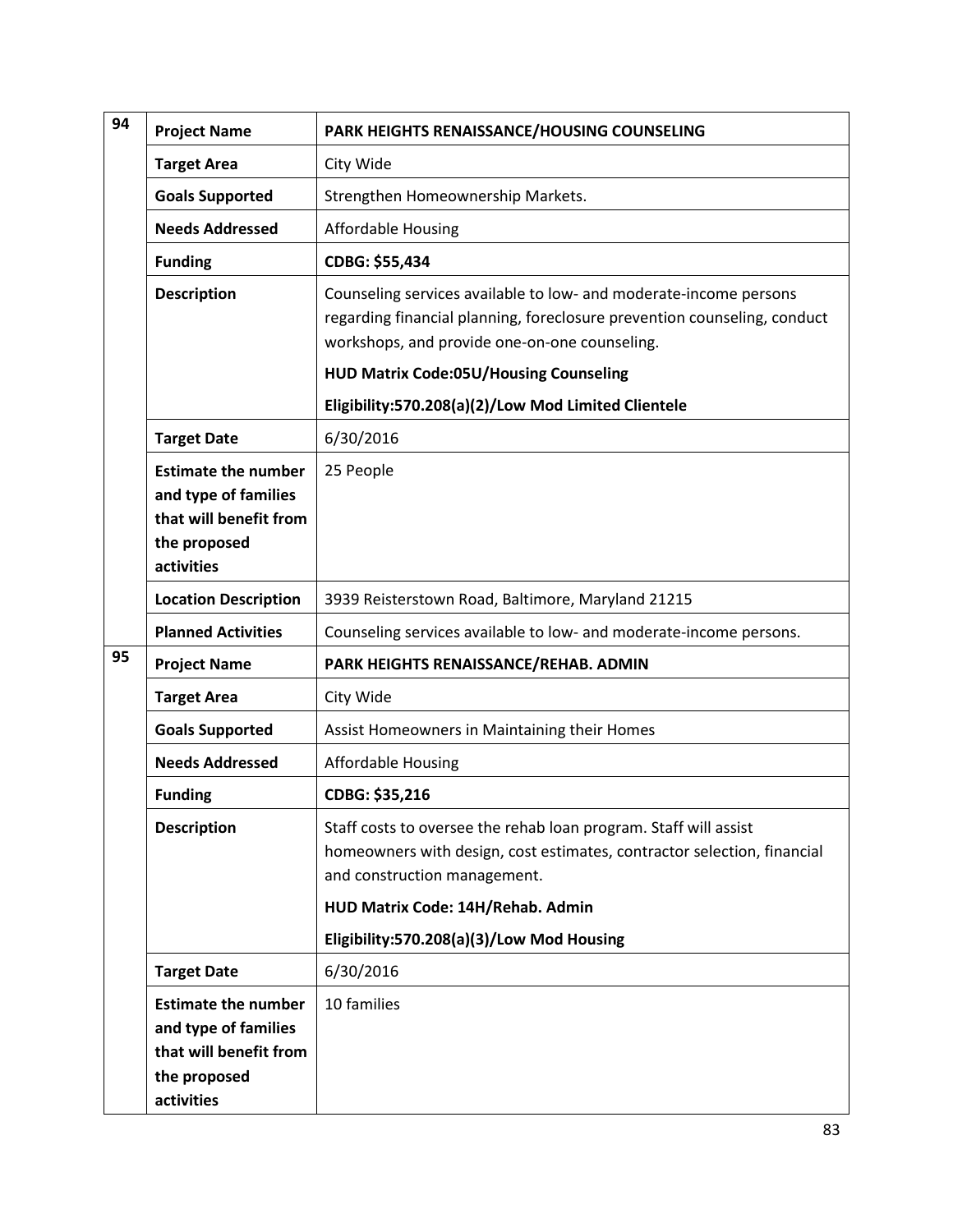|    | <b>Location Description</b>                        | 3939 Reisterstown Road, Baltimore, Maryland 21215                                                                                                                                                                                                          |
|----|----------------------------------------------------|------------------------------------------------------------------------------------------------------------------------------------------------------------------------------------------------------------------------------------------------------------|
|    | <b>Planned Activities</b>                          | Assist with homeowners with design, cost estimates, contractor selection,<br>financial and construction management.                                                                                                                                        |
| 96 | <b>Project Name</b>                                | PARKS AND PEOPLE FOUNDATION/EMPLOYMENT TRAINING                                                                                                                                                                                                            |
|    | <b>Target Area</b>                                 | City Wide                                                                                                                                                                                                                                                  |
|    | <b>Goals Supported</b>                             | Social, Economic & Community Development Services                                                                                                                                                                                                          |
|    | <b>Needs Addressed</b>                             | <b>Reduce Poverty</b>                                                                                                                                                                                                                                      |
|    | <b>Funding</b>                                     | CDBG: \$80,000                                                                                                                                                                                                                                             |
|    | <b>Description</b>                                 | Funds will support the operating costs of a program to provide training,<br>education and employing youth, ages 14-20 to green, and beautify public<br>housing communities of Perkins and Gilmor Homes.<br><b>HUD Matrix Code: 05H-Employment Training</b> |
|    |                                                    |                                                                                                                                                                                                                                                            |
|    |                                                    | Eligibility: 570.208(a)(2) - Low Mod Limited Clientele                                                                                                                                                                                                     |
|    | <b>Target Date</b>                                 | 6/30/2016                                                                                                                                                                                                                                                  |
|    | <b>Estimate the number</b><br>and type of families | 8 People                                                                                                                                                                                                                                                   |
|    | that will benefit from                             |                                                                                                                                                                                                                                                            |
|    | the proposed<br>activities                         |                                                                                                                                                                                                                                                            |
|    | <b>Location Description</b>                        | 1400 Gough Street, Baltimore, Maryland 21202                                                                                                                                                                                                               |
|    |                                                    | 1640 Balmor Court, Baltimore, Maryland 21217                                                                                                                                                                                                               |
|    | <b>Planned Activities</b>                          | Provide training, education and employing youth.                                                                                                                                                                                                           |
| 97 | <b>Project Name</b>                                | PARKS AND PEOPLE FOUNDATION/CHILD CARE SERVICES                                                                                                                                                                                                            |
|    | <b>Target Area</b>                                 | City Wide                                                                                                                                                                                                                                                  |
|    | <b>Goals Supported</b>                             | Social, Economic & Community Development Services                                                                                                                                                                                                          |
|    | <b>Needs Addressed</b>                             | <b>Reduce Poverty</b>                                                                                                                                                                                                                                      |
|    | <b>Funding</b>                                     | CDBG: \$22,000                                                                                                                                                                                                                                             |
|    | <b>Description</b>                                 | A summer reading program providing reading instruction, recreation and<br>cultural activities for low performing 2nd and 3rd grade inner city youth.                                                                                                       |
|    |                                                    | <b>HUD Matrix Code:05L-Child Care Services</b>                                                                                                                                                                                                             |
|    |                                                    | Eligibility:570.208(a)(2)-Low Mod Limited Clientele                                                                                                                                                                                                        |
|    | <b>Target Date</b>                                 | 6/30/2016                                                                                                                                                                                                                                                  |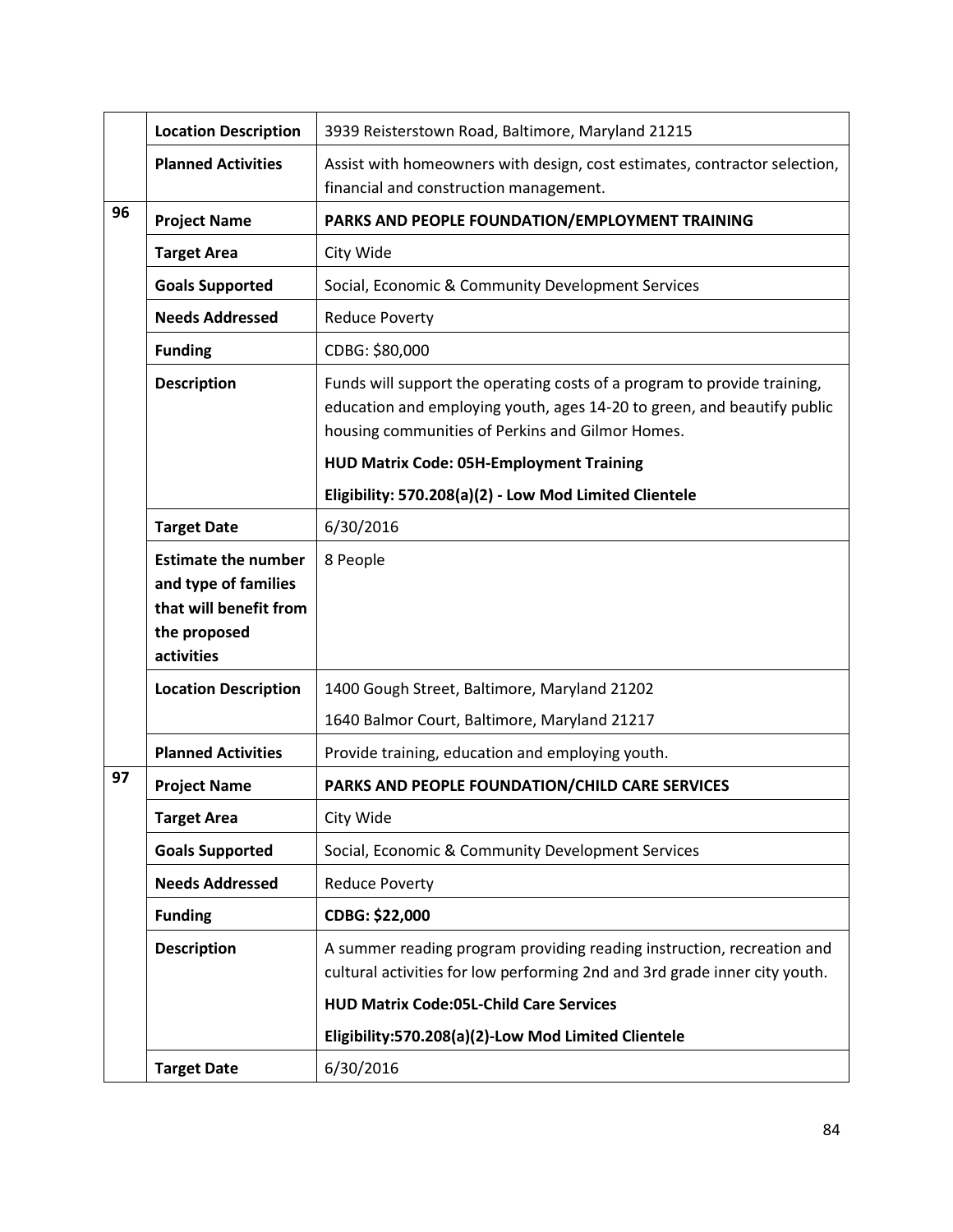|    | <b>Estimate the number</b><br>and type of families<br>that will benefit from<br>the proposed<br>activities | 750 Youth                                                                             |
|----|------------------------------------------------------------------------------------------------------------|---------------------------------------------------------------------------------------|
|    | <b>Location Description</b>                                                                                | City-Wide                                                                             |
|    | <b>Planned Activities</b>                                                                                  | A summer reading program.                                                             |
| 98 | <b>Project Name</b>                                                                                        | PEOPLE'S HOMESTEADING GROUP/ADMIN                                                     |
|    | <b>Target Area</b>                                                                                         | City Wide                                                                             |
|    | <b>Goals Supported</b>                                                                                     | Oversight, Planning of Formula Funds & Section 108                                    |
|    | <b>Needs Addressed</b>                                                                                     | Planning and Administration                                                           |
|    | <b>Funding</b>                                                                                             | CDBG: \$26,100                                                                        |
|    | <b>Description</b>                                                                                         | General management, oversight and coordination CDBG funded activities.                |
|    |                                                                                                            | HUD Matrix Code:21A/General Program Administration                                    |
|    | <b>Target Date</b>                                                                                         | 6/30/2016                                                                             |
|    | <b>Estimate the number</b><br>and type of families<br>that will benefit from<br>the proposed<br>activities | Not Applicable                                                                        |
|    | <b>Location Description</b>                                                                                | 410 E. North Avenue, Baltimore, Maryland 21202                                        |
|    | <b>Planned Activities</b>                                                                                  | General management, oversight and coordination CDBG funded activities.                |
| 99 | <b>Project Name</b>                                                                                        | PEOPLE'S HOMESTEADING GROUP/PUBLIC INFO                                               |
|    | Target Area                                                                                                | City Wide                                                                             |
|    | <b>Goals Supported</b>                                                                                     | Oversight, Planning of Formula Funds & Section 108                                    |
|    | <b>Needs Addressed</b>                                                                                     | Planning and Administration                                                           |
|    | <b>Funding</b>                                                                                             | CDBG: \$26,100                                                                        |
|    | <b>Description</b>                                                                                         | Conduct public meetings to inform community residents of CDBG eligible<br>activities. |
|    |                                                                                                            | HUD Matrix Code:21C/Public Information                                                |
|    | <b>Target Date</b>                                                                                         | 6/30/2016                                                                             |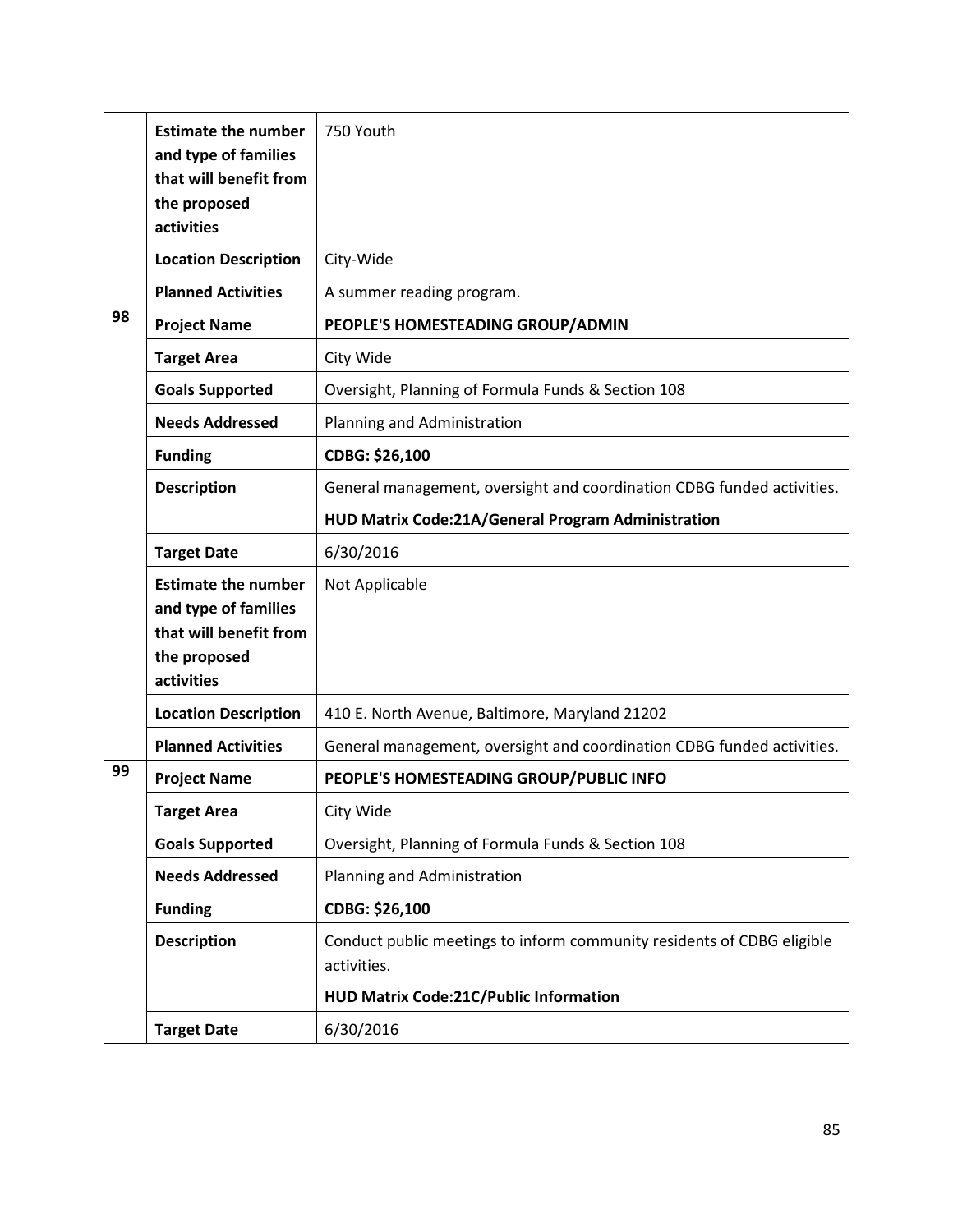|     | <b>Estimate the number</b><br>and type of families<br>that will benefit from<br>the proposed<br>activities | Not Applicable                                                                                                                          |
|-----|------------------------------------------------------------------------------------------------------------|-----------------------------------------------------------------------------------------------------------------------------------------|
|     | <b>Location Description</b>                                                                                | 410 E. NORTH AVENUE, BALTIMORE, MARYLAND 21202                                                                                          |
|     | <b>Planned Activities</b>                                                                                  | Conduct public meetings to inform community residents of CDBG eligible<br>activities.                                                   |
| 100 | <b>Project Name</b>                                                                                        | PEOPLE'S HOMESTEADING GROUP/REHAB. ADMIN                                                                                                |
|     | <b>Target Area</b>                                                                                         | City Wide                                                                                                                               |
|     | <b>Goals Supported</b>                                                                                     | Rehabilitation and/or Creation of Homeowner Units                                                                                       |
|     | <b>Needs Addressed</b>                                                                                     | <b>Affordable Housing</b>                                                                                                               |
|     | <b>Funding</b>                                                                                             | CDBG: \$92,800                                                                                                                          |
|     | <b>Description</b>                                                                                         | Project delivery costs associated with the rehabilitation of properties for-<br>sale to low- and moderate-income first time homebuyers. |
|     |                                                                                                            | HUD Matrix Code:14H/Rehabilitation Administration                                                                                       |
|     |                                                                                                            | Eligibility:570.208(a)(3)/Low Mod Housing                                                                                               |
|     | <b>Target Date</b>                                                                                         | 6/30/2016                                                                                                                               |
|     | <b>Estimate the number</b><br>and type of families<br>that will benefit from<br>the proposed<br>activities | 2 families                                                                                                                              |
|     | <b>Location Description</b>                                                                                | 440 & 446 E. 22nd Street, Baltimore, Maryland 21218                                                                                     |
|     | <b>Planned Activities</b>                                                                                  | Rehabilitation of properties for-sale to low- and moderate-income<br>households.                                                        |
| 101 | <b>Project Name</b>                                                                                        | PUBLIC HOUSING SECTION 108 LOAN                                                                                                         |
|     | <b>Target Area</b>                                                                                         | City Wide                                                                                                                               |
|     | <b>Goals Supported</b>                                                                                     | Oversight, Planning of Formula Funds & Section 108                                                                                      |
|     | <b>Needs Addressed</b>                                                                                     | Planning and Administration                                                                                                             |
|     | <b>Funding</b>                                                                                             | CDBG: \$911,733                                                                                                                         |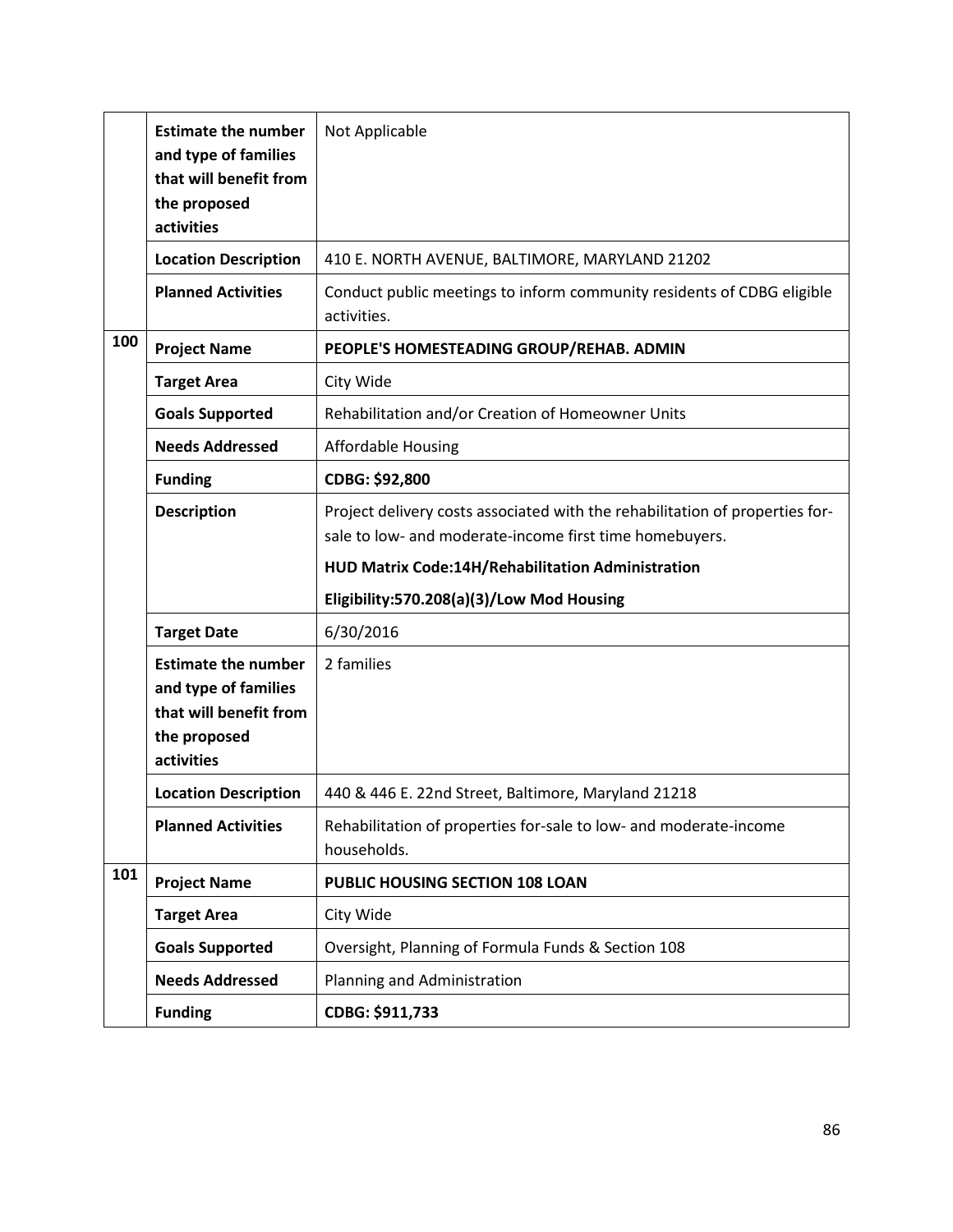|     | <b>Description</b>                                                                                                               | Scheduled payment on \$13,000,000 loan to assist with the<br>redevelopment of Lafayette Courts and Lexington Terraces. Loan funds<br>were used for site improvements and construction of public facilities.                                                                          |
|-----|----------------------------------------------------------------------------------------------------------------------------------|--------------------------------------------------------------------------------------------------------------------------------------------------------------------------------------------------------------------------------------------------------------------------------------|
|     |                                                                                                                                  | HUD Matrix Code: 19F/Repayment of Section 108 Loan Principal                                                                                                                                                                                                                         |
|     | <b>Target Date</b>                                                                                                               | 6/30/2016                                                                                                                                                                                                                                                                            |
|     | <b>Estimate the number</b><br>and type of families<br>that will benefit from<br>the proposed<br>activities                       | Not Applicable                                                                                                                                                                                                                                                                       |
|     | <b>Location Description</b>                                                                                                      |                                                                                                                                                                                                                                                                                      |
|     | <b>Planned Activities</b>                                                                                                        | Scheduled payment on \$13,000,000 loan to assist with the<br>redevelopment of Lafayette Courts and Lexington Terraces.                                                                                                                                                               |
| 102 | <b>Project Name</b>                                                                                                              | PUBLIC JUSTICE CENTER/LEGAL SERVICES                                                                                                                                                                                                                                                 |
|     | <b>Target Area</b>                                                                                                               | City Wide                                                                                                                                                                                                                                                                            |
|     | <b>Goals Supported</b>                                                                                                           | Social, Economic & Community Development Services                                                                                                                                                                                                                                    |
|     | <b>Needs Addressed</b>                                                                                                           | <b>Reduce Poverty</b>                                                                                                                                                                                                                                                                |
|     |                                                                                                                                  |                                                                                                                                                                                                                                                                                      |
|     | <b>Funding</b>                                                                                                                   | CDBG: \$35,000                                                                                                                                                                                                                                                                       |
|     | <b>Description</b>                                                                                                               | Funds to support a portion of the staff and operating costs to provide<br>legal assistance to low- and moderate-income tenants in an effort to<br>ensure equitable enforcement of tenant/landlord law; to prevent unfair<br>evictions; and to address substandard living conditions. |
|     |                                                                                                                                  | <b>HUD Matrix Code: 05C/Legal Services</b>                                                                                                                                                                                                                                           |
|     |                                                                                                                                  | Eligibility:570.208(a)(2)/Low Mod Limited Clientele                                                                                                                                                                                                                                  |
|     | <b>Target Date</b><br><b>Estimate the number</b><br>and type of families<br>that will benefit from<br>the proposed<br>activities | 6/30/2016<br>240 People                                                                                                                                                                                                                                                              |
|     | <b>Location Description</b>                                                                                                      | 1 N. Charles Street, Suite 200, Baltimore, Maryland 21201                                                                                                                                                                                                                            |
| 103 | <b>Planned Activities</b>                                                                                                        | Provide legal assistance to low- and moderate-income tenants in an effort<br>to ensure equitable enforcement of tenant/landlord law; to prevent<br>unfair evictions; and to address substandard living conditions.                                                                   |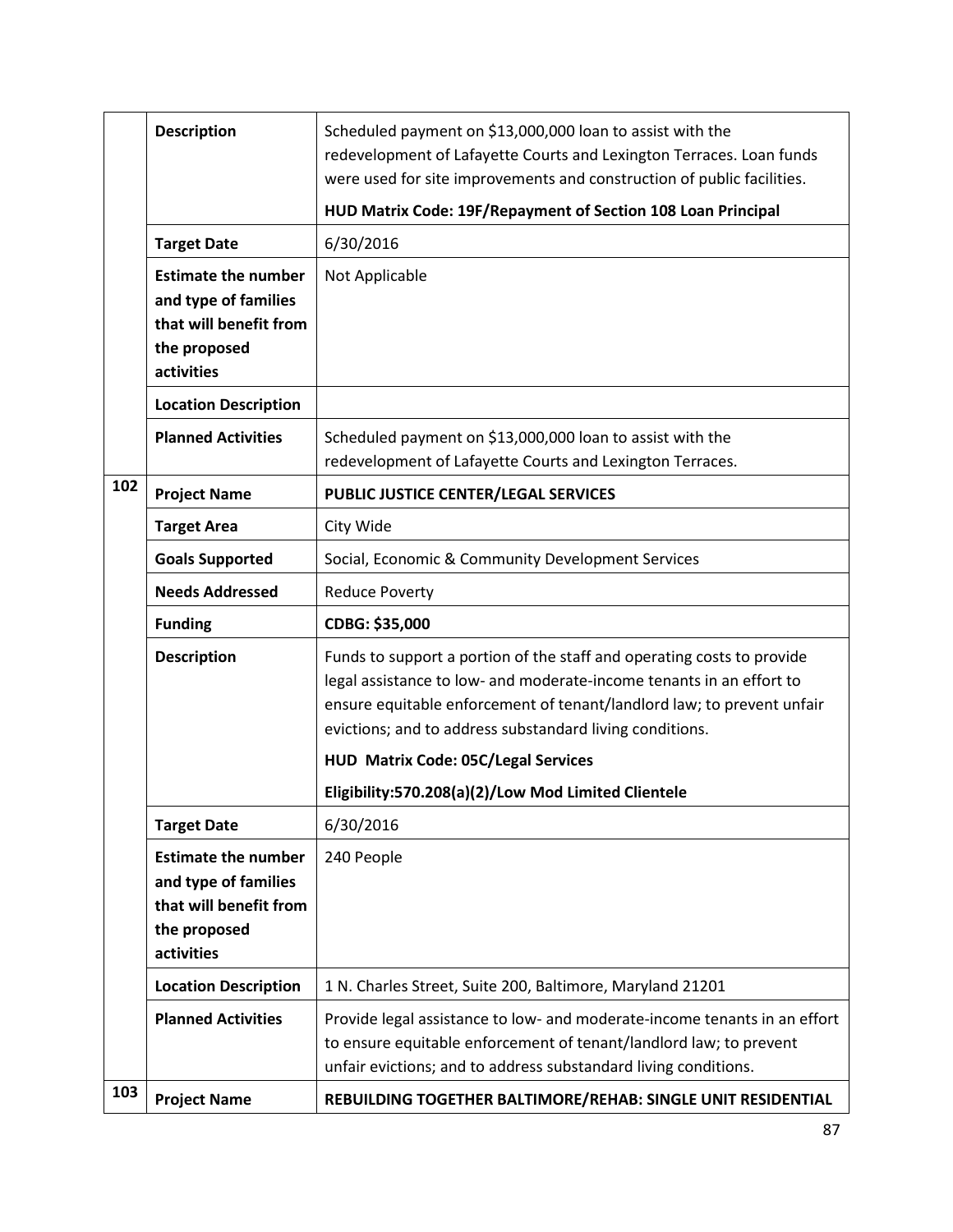|     | <b>Target Area</b>                                                                                         | City Wide                                                                                                                                                                                                                        |
|-----|------------------------------------------------------------------------------------------------------------|----------------------------------------------------------------------------------------------------------------------------------------------------------------------------------------------------------------------------------|
|     | <b>Goals Supported</b>                                                                                     | Assist Homeowners in Maintaining their Homes                                                                                                                                                                                     |
|     | <b>Needs Addressed</b>                                                                                     | <b>Affordable Housing</b>                                                                                                                                                                                                        |
|     | <b>Funding</b>                                                                                             | CDBG: \$66,500                                                                                                                                                                                                                   |
|     | <b>Description</b>                                                                                         | Funds will be used to cover a portion of the staff and other costs related<br>to repairing homes owned and occupied by low- and moderate-income<br>persons residing in Baltimore City.                                           |
|     |                                                                                                            | HUD Matrix Code: 14A/Rehab: Single Unit Residential                                                                                                                                                                              |
|     |                                                                                                            | Eligibility:570.208(a)(3)/Low Mod Housing                                                                                                                                                                                        |
|     | <b>Target Date</b>                                                                                         | 8/31/2016                                                                                                                                                                                                                        |
|     | <b>Estimate the number</b><br>and type of families<br>that will benefit from<br>the proposed<br>activities | 35 families                                                                                                                                                                                                                      |
|     | <b>Location Description</b>                                                                                | City-Wide                                                                                                                                                                                                                        |
|     | <b>Planned Activities</b>                                                                                  | Staff and other costs related to repairing homes owned and occupied by<br>low- and moderate-income persons residing in Baltimore City.                                                                                           |
| 104 | <b>Project Name</b>                                                                                        | RESERVOIR HILL IMPROVEMENT COUNCIL/HSG. COUNSELING                                                                                                                                                                               |
|     | <b>Target Area</b>                                                                                         | City Wide                                                                                                                                                                                                                        |
|     | <b>Goals Supported</b>                                                                                     | Strengthen Homeownership Markets.                                                                                                                                                                                                |
|     | <b>Needs Addressed</b>                                                                                     | <b>Affordable Housing</b>                                                                                                                                                                                                        |
|     | <b>Funding</b>                                                                                             | CDBG: \$11,240                                                                                                                                                                                                                   |
|     | <b>Description</b>                                                                                         | Counseling services available to low- and moderate-income persons in<br>financial planning and other aspects of home ownership.<br>HUD Matrix Code:05U/Housing Counseling<br>Eligibility:570.208(a)(2)/Low Mod Limited Clientele |
|     | <b>Target Date</b>                                                                                         | 10/31/2016                                                                                                                                                                                                                       |
|     | <b>Estimate the number</b><br>and type of families<br>that will benefit from<br>the proposed<br>activities | 60 People                                                                                                                                                                                                                        |
|     | <b>Location Description</b>                                                                                | 2001 Park Avenue, Baltimore, Maryland 21217                                                                                                                                                                                      |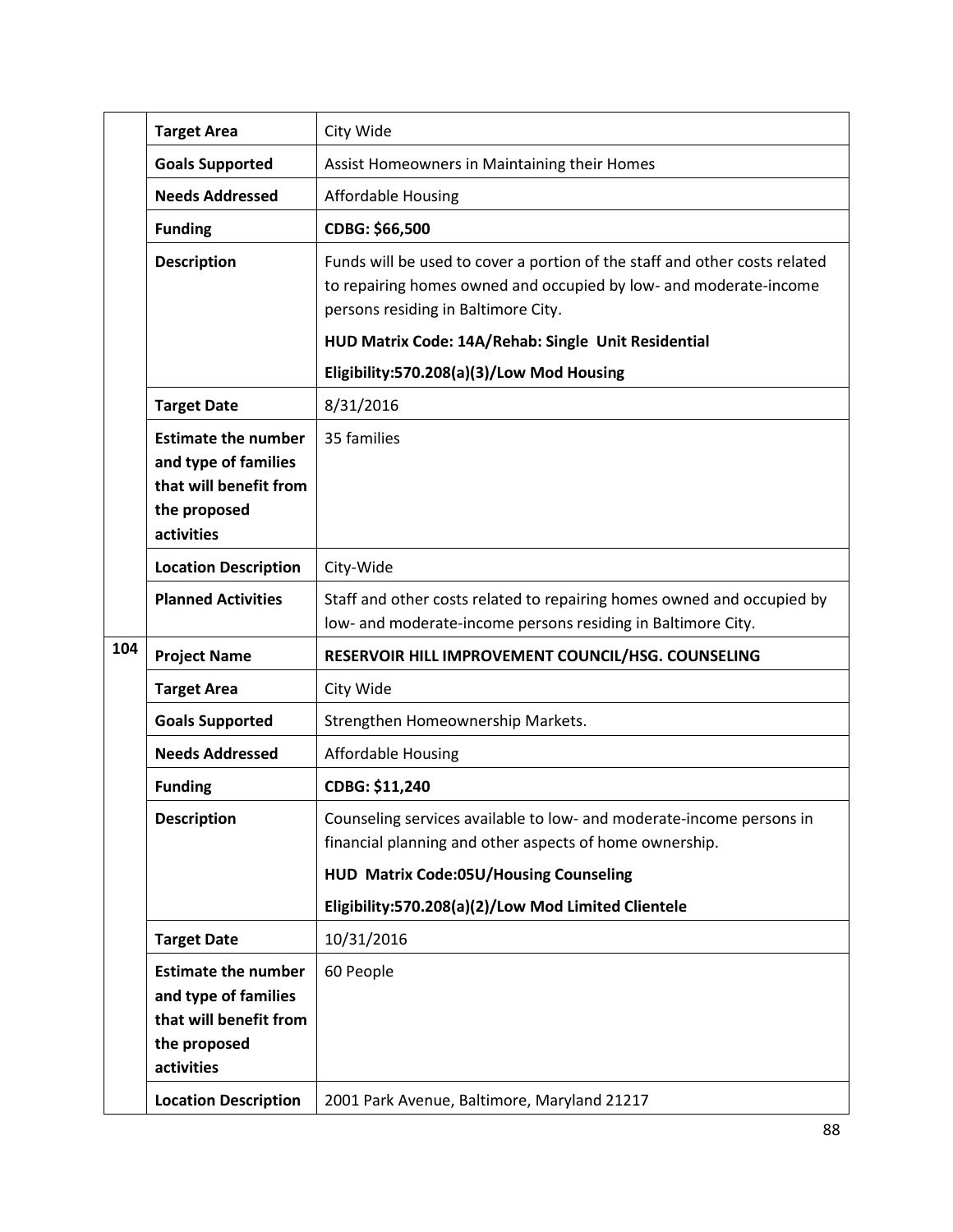|     | <b>Planned Activities</b>                                                                                  | Counseling services available to low- and moderate-income persons in<br>financial planning and other aspects of home ownership.                         |
|-----|------------------------------------------------------------------------------------------------------------|---------------------------------------------------------------------------------------------------------------------------------------------------------|
| 105 | <b>Project Name</b>                                                                                        | RESERVOIR HILL IMPROVEMENT COUNCIL/PUBLIC SERVICES (GENERAL)                                                                                            |
|     | <b>Target Area</b>                                                                                         | City Wide                                                                                                                                               |
|     | <b>Goals Supported</b>                                                                                     | Social, Economic & Community Development Services                                                                                                       |
|     | <b>Needs Addressed</b>                                                                                     | <b>Reduce Poverty</b>                                                                                                                                   |
|     | <b>Funding</b>                                                                                             | CDBG: \$9,000                                                                                                                                           |
|     | <b>Description</b>                                                                                         | Public Safety and Sanitation: Organize residents to monitor and report on<br>crime occurring within the community and conduct neighborhood<br>cleanups. |
|     |                                                                                                            | <b>HUD Matrix Code:05/Public Services (General)</b>                                                                                                     |
|     |                                                                                                            | Eligibility:570.208(a)(1)/Low Mod Area                                                                                                                  |
|     | <b>Target Date</b>                                                                                         | 10/31/2016                                                                                                                                              |
|     | <b>Estimate the number</b><br>and type of families<br>that will benefit from<br>the proposed<br>activities | 8149 People                                                                                                                                             |
|     | <b>Location Description</b>                                                                                | CT & BG's                                                                                                                                               |
|     | <b>Planned Activities</b>                                                                                  | Public Safety and Sanitation.                                                                                                                           |
| 106 | <b>Project Name</b>                                                                                        | RESERVOIR HILL IMPROVEMENT COUNCIL/ADMIN                                                                                                                |
|     | <b>Target Area</b>                                                                                         | City Wide                                                                                                                                               |
|     | <b>Goals Supported</b>                                                                                     | Oversight, Planning of Formula Funds & Section 108                                                                                                      |
|     | <b>Needs Addressed</b>                                                                                     | Planning and Administration                                                                                                                             |
|     | <b>Funding</b>                                                                                             | CDBG: \$16,960                                                                                                                                          |
|     | <b>Description</b>                                                                                         | General management, oversight and coordination of CDBG funded<br>activities.                                                                            |
|     |                                                                                                            | HUD Matrix Code:14A/General Program Admin                                                                                                               |
|     | <b>Target Date</b>                                                                                         | 8/31/2016                                                                                                                                               |
|     | <b>Estimate the number</b><br>and type of families<br>that will benefit from<br>the proposed               | Not applicable                                                                                                                                          |
|     | activities                                                                                                 |                                                                                                                                                         |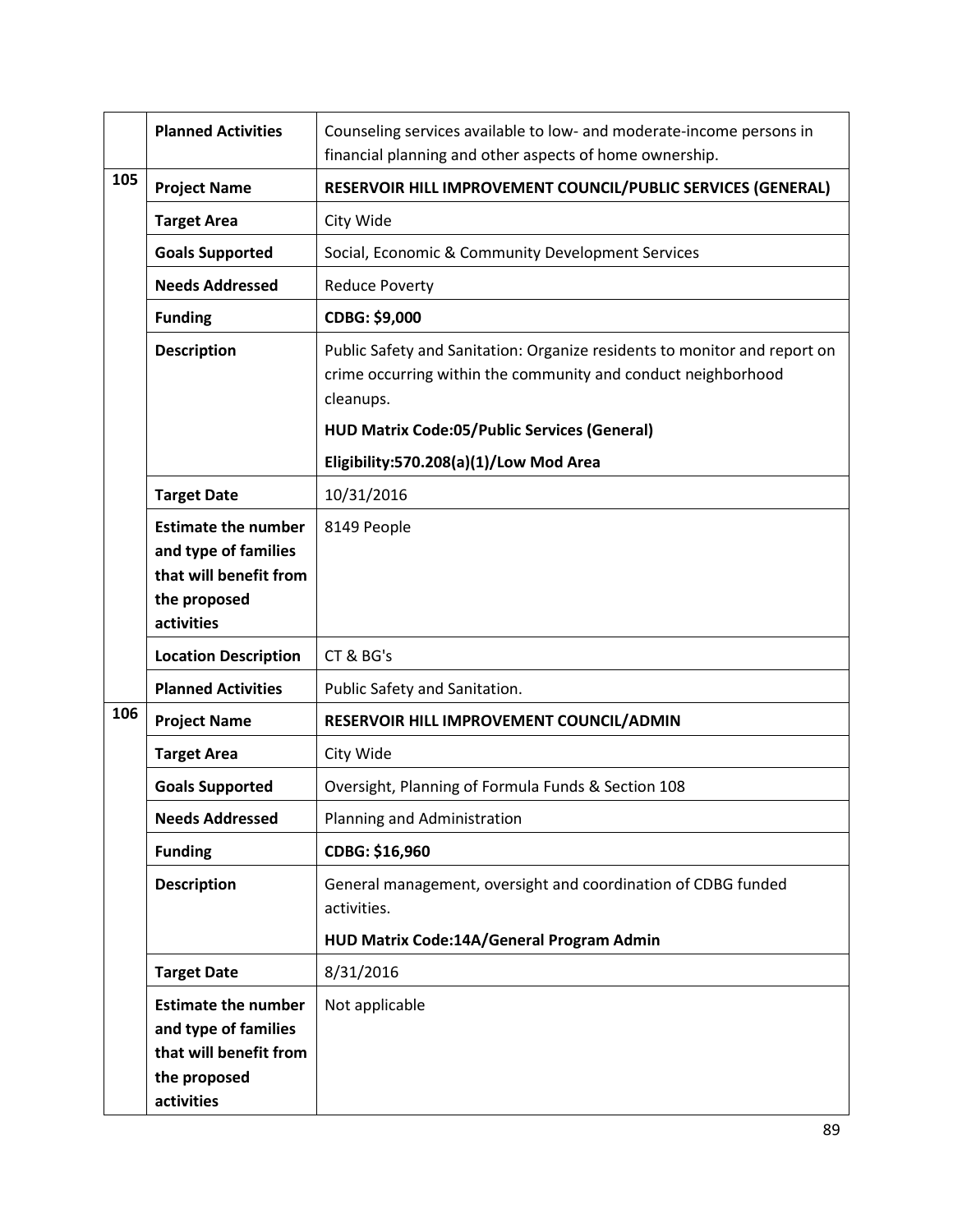|     | <b>Location Description</b>                                                                                | 2001 Park Avenue, Baltimore, Maryland 21217                                                    |
|-----|------------------------------------------------------------------------------------------------------------|------------------------------------------------------------------------------------------------|
|     | <b>Planned Activities</b>                                                                                  | General management, oversight and coordination of activities.                                  |
| 107 | <b>Project Name</b>                                                                                        | RESERVOIR HILL IMPROVEMENT COUNCIL/CAPACITY BUILDING                                           |
|     | <b>Target Area</b>                                                                                         | City Wide                                                                                      |
|     | <b>Goals Supported</b>                                                                                     | Oversight, Planning of Formula Funds & Section 108                                             |
|     | <b>Needs Addressed</b>                                                                                     | Planning and Administration                                                                    |
|     | <b>Funding</b>                                                                                             | CDBG: \$11,200                                                                                 |
|     | <b>Description</b>                                                                                         | Participates in development training in order to increase organizational<br>capacity.          |
|     |                                                                                                            | HUD Matrix Code:19C/Non Profit Organization Capacity Building                                  |
|     | <b>Target Date</b>                                                                                         | 8/31/2016                                                                                      |
|     | <b>Estimate the number</b><br>and type of families<br>that will benefit from<br>the proposed<br>activities | Not Applicable                                                                                 |
|     | <b>Location Description</b>                                                                                | CT & BG's                                                                                      |
|     | <b>Planned Activities</b>                                                                                  | Development training to build organizational capacity.                                         |
| 108 | <b>Project Name</b>                                                                                        | RESERVOIR HILL IMPROVEMENT COUNCIL/PUBLIC INFO                                                 |
|     | <b>Target Area</b>                                                                                         | City Wide                                                                                      |
|     | <b>Goals Supported</b>                                                                                     | Oversight, Planning of Formula Funds & Section 108                                             |
|     | <b>Needs Addressed</b>                                                                                     | Planning and Administration                                                                    |
|     | <b>Funding</b>                                                                                             | CDBG: \$17,760                                                                                 |
|     | <b>Description</b>                                                                                         | Provides information to the residents regarding community development<br>and other activities. |
|     |                                                                                                            | <b>HUD Matrix Code:21C/Public Information</b>                                                  |
|     | <b>Target Date</b>                                                                                         | 10/31/2016                                                                                     |
|     | <b>Estimate the number</b><br>and type of families<br>that will benefit from<br>the proposed<br>activities | Not Applicable                                                                                 |
|     | <b>Location Description</b>                                                                                | 2001 Park Avenue, Baltimore, Maryland 21217                                                    |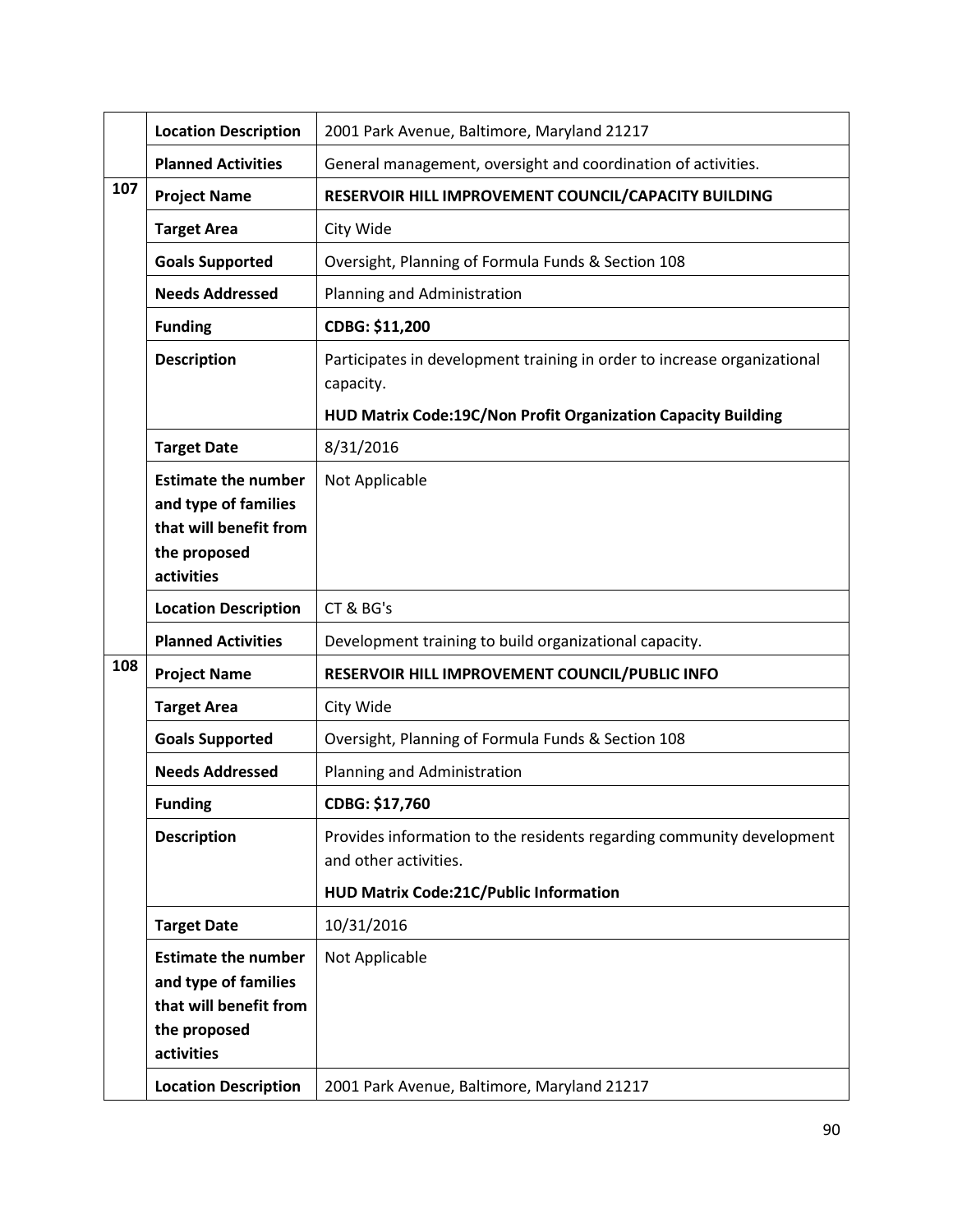|     | <b>Planned Activities</b>                                                                                  | Provides information to the residents regarding community development<br>and other activities.                                    |
|-----|------------------------------------------------------------------------------------------------------------|-----------------------------------------------------------------------------------------------------------------------------------|
| 109 | <b>Project Name</b>                                                                                        | SOUTH BALTIMORE LEARNING CENTER/EMPLOYMENT TRAINING                                                                               |
|     | <b>Target Area</b>                                                                                         | City Wide                                                                                                                         |
|     | <b>Goals Supported</b>                                                                                     | Social, Economic & Community Development Services                                                                                 |
|     | <b>Needs Addressed</b>                                                                                     | <b>Reduce Poverty</b>                                                                                                             |
|     | <b>Funding</b>                                                                                             | CDBG: \$63,370                                                                                                                    |
|     | <b>Description</b>                                                                                         | Funds for an adult education, GED preparation and career counseling<br>program.<br><b>HUD Matrix Code:05H Employment Training</b> |
|     |                                                                                                            | Eligibility:570.208(a)(2)/Low Mod Limited Clientele                                                                               |
|     | <b>Target Date</b>                                                                                         | 6/30/2016                                                                                                                         |
|     | <b>Estimate the number</b><br>and type of families<br>that will benefit from<br>the proposed<br>activities | 280 People                                                                                                                        |
|     | <b>Location Description</b>                                                                                | 28 E. Ostend Street, Baltimore, Maryland 21230                                                                                    |
|     | <b>Planned Activities</b>                                                                                  | Adult education, GED preparation and career counseling program.                                                                   |
| 110 | <b>Project Name</b>                                                                                        | SOUTHEAST COMMUNITY DEVELOPMENT CORPORATION/ADMIN                                                                                 |
|     | <b>Target Area</b>                                                                                         | City Wide                                                                                                                         |
|     | <b>Goals Supported</b>                                                                                     | Oversight, Planning of Formula Funds & Section 108                                                                                |
|     | <b>Needs Addressed</b>                                                                                     | Planning and Administration                                                                                                       |
|     | <b>Funding</b>                                                                                             | CDBG: \$2,200                                                                                                                     |
|     | <b>Description</b>                                                                                         | General management, oversight and coordination of CDBG funded<br>activities.                                                      |
|     |                                                                                                            | HUD Matrix Code:21A/General Program Administration                                                                                |
|     | <b>Target Date</b>                                                                                         | 7/31/2016                                                                                                                         |
|     | <b>Estimate the number</b><br>and type of families<br>that will benefit from<br>the proposed               | Not Applicable                                                                                                                    |
|     | activities                                                                                                 |                                                                                                                                   |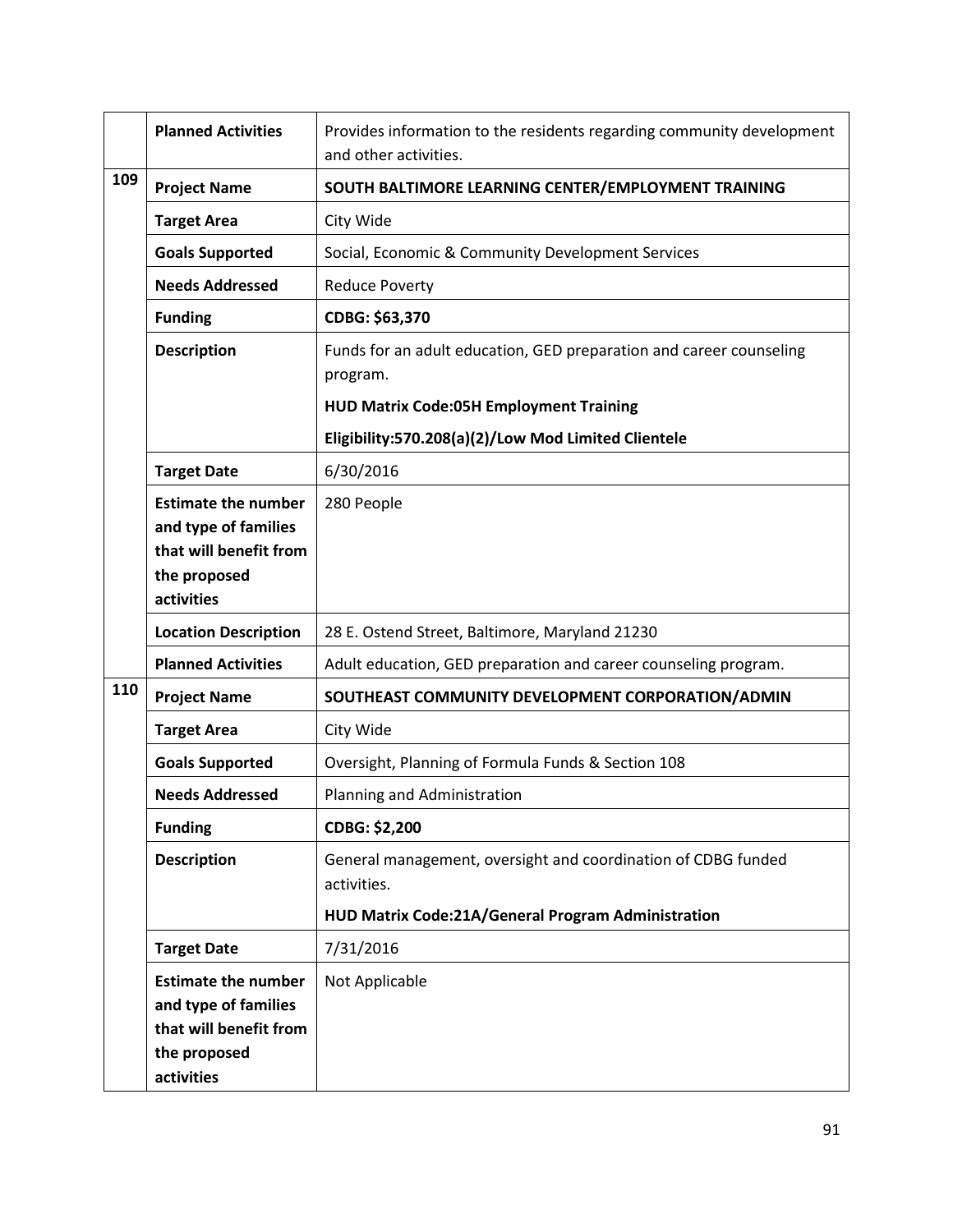|     | <b>Location Description</b>                                                                                | 3323 Eastern Avenue, Baltimore, Maryland 21224                                                                                                                                                                                |
|-----|------------------------------------------------------------------------------------------------------------|-------------------------------------------------------------------------------------------------------------------------------------------------------------------------------------------------------------------------------|
|     | <b>Planned Activities</b>                                                                                  | General management, oversight and coordination of CDBG funded<br>activities.                                                                                                                                                  |
| 111 | <b>Project Name</b>                                                                                        | SOUTHEAST COMMUNITY DEVELOPMENT CORPORATION/PUBLIC INFO                                                                                                                                                                       |
|     | <b>Target Area</b>                                                                                         | City Wide                                                                                                                                                                                                                     |
|     | <b>Goals Supported</b>                                                                                     | Oversight, Planning of Formula Funds & Section 108                                                                                                                                                                            |
|     | <b>Needs Addressed</b>                                                                                     | Planning and Administration                                                                                                                                                                                                   |
|     | <b>Funding</b>                                                                                             | CDBG: \$5,230                                                                                                                                                                                                                 |
|     | <b>Description</b>                                                                                         | Provides residents with information regarding community services and<br>activities.                                                                                                                                           |
|     |                                                                                                            | <b>HUD Matrix Code:21C/Public Information</b>                                                                                                                                                                                 |
|     | <b>Target Date</b>                                                                                         | 7/31/2016                                                                                                                                                                                                                     |
|     | <b>Estimate the number</b><br>and type of families<br>that will benefit from<br>the proposed<br>activities | Not Applicable                                                                                                                                                                                                                |
|     | <b>Location Description</b>                                                                                | 3323 Eastern Avenue, Baltimore, Maryland 21224                                                                                                                                                                                |
|     | <b>Planned Activities</b>                                                                                  | Provides residents with information regarding community services and<br>activities.                                                                                                                                           |
| 112 | <b>Project Name</b>                                                                                        | SOUTHEAST COMMUNITY DEVELOPMENT COPORATION/COUNSELING                                                                                                                                                                         |
|     | <b>Target Area</b>                                                                                         | City Wide                                                                                                                                                                                                                     |
|     | <b>Goals Supported</b>                                                                                     | Strengthen Homeownership Markets.                                                                                                                                                                                             |
|     | <b>Needs Addressed</b>                                                                                     | <b>Affordable Housing</b>                                                                                                                                                                                                     |
|     | <b>Funding</b>                                                                                             | CDBG: \$104,000                                                                                                                                                                                                               |
|     | <b>Description</b>                                                                                         | Counseling available to low- and moderate-income persons in financial<br>and other aspects of home ownership. Funds will also be used to provide<br>foreclosure prevention counseling to those at risk of losing their homes. |
|     |                                                                                                            | <b>HUD Matrix Code: 05U/Housing Counseling</b>                                                                                                                                                                                |
|     |                                                                                                            | Eligiblity:570.208(a)(2)/Low Mod Limited Clientele                                                                                                                                                                            |
|     | <b>Target Date</b>                                                                                         | 7/31/2016                                                                                                                                                                                                                     |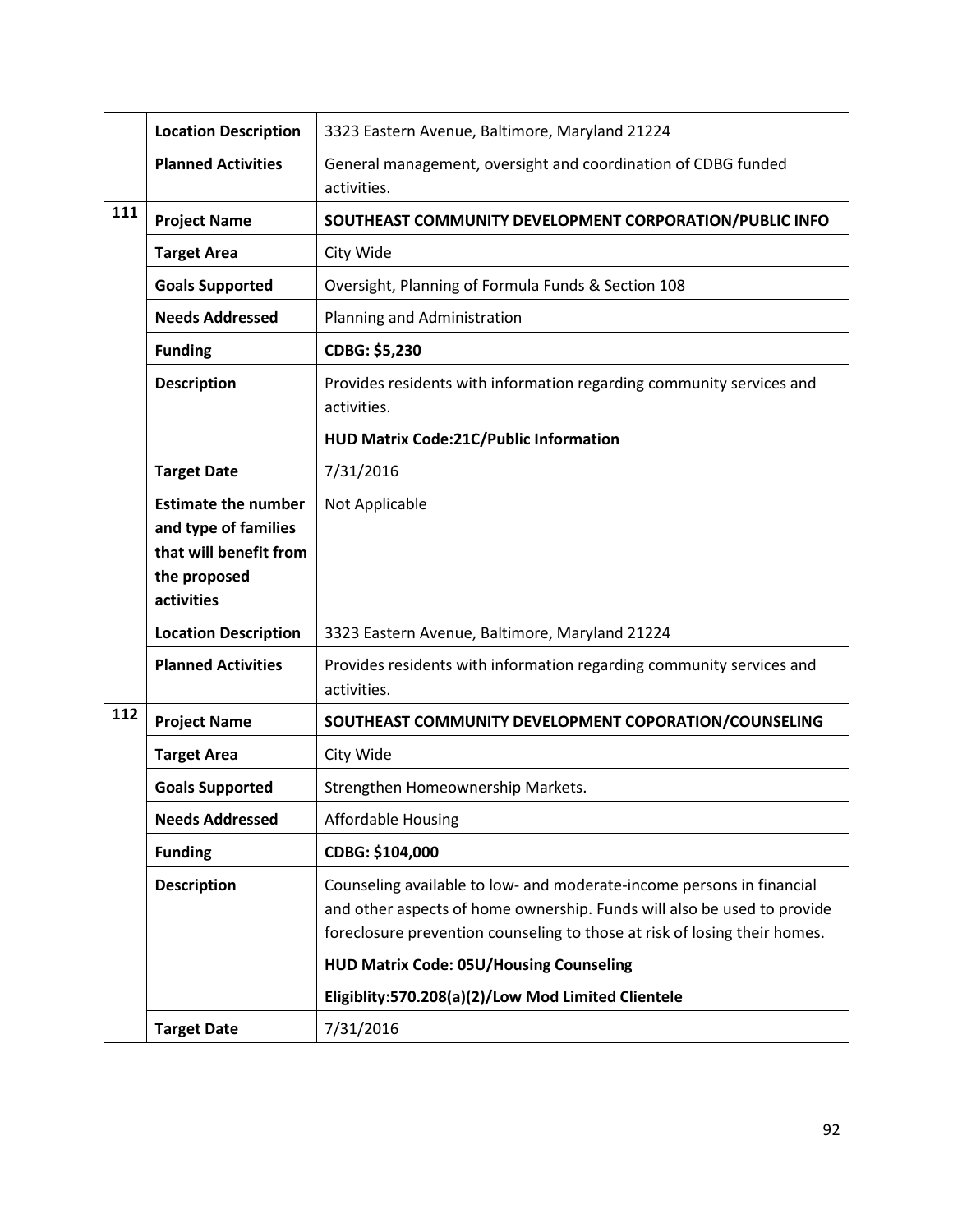|     | <b>Estimate the number</b><br>and type of families<br>that will benefit from | 400 People                                                                                                    |
|-----|------------------------------------------------------------------------------|---------------------------------------------------------------------------------------------------------------|
|     |                                                                              |                                                                                                               |
|     | the proposed                                                                 |                                                                                                               |
|     | activities                                                                   |                                                                                                               |
|     | <b>Location Description</b>                                                  | 3323 Eastern Avenue, Baltimore, Maryland 21224                                                                |
|     | <b>Planned Activities</b>                                                    | Counseling available to low- and moderate-income persons in financial<br>and other aspects of home ownership. |
| 113 | <b>Project Name</b>                                                          | ST. AMBROSE - HOMESHARING PROGRAM/HOMESHARING                                                                 |
|     | <b>Target Area</b>                                                           | City Wide                                                                                                     |
|     | <b>Goals Supported</b>                                                       | Strengthen Homeownership Markets.                                                                             |
|     | <b>Needs Addressed</b>                                                       | <b>Affordable Housing</b>                                                                                     |
|     | <b>Funding</b>                                                               | CDBG: \$49,440                                                                                                |
|     | <b>Description</b>                                                           | Housing counseling, referrals, assessment and matches low- and                                                |
|     |                                                                              | moderate-income homeowners with low- and moderate-income persons                                              |
|     |                                                                              |                                                                                                               |
|     |                                                                              | seeking affordable housing.                                                                                   |
|     |                                                                              | <b>HUD Matrix Code:05U/Housing Counseling</b>                                                                 |
|     |                                                                              | Eligibility:570.208(a)(2)/Low Mod Limited Clientele                                                           |
|     | <b>Target Date</b>                                                           | 6/30/2016                                                                                                     |
|     | <b>Estimate the number</b>                                                   | 60 People                                                                                                     |
|     | and type of families                                                         |                                                                                                               |
|     | that will benefit from                                                       |                                                                                                               |
|     | the proposed                                                                 |                                                                                                               |
|     | activities                                                                   |                                                                                                               |
|     |                                                                              |                                                                                                               |
|     | <b>Location Description</b>                                                  | 321 E. 25th Street, Baltimore, Maryland 21218                                                                 |
|     | <b>Planned Activities</b>                                                    | Housing counseling, referrals, assessment and matches low- and                                                |
|     |                                                                              | moderate-income homeowners with low- to moderate income persons                                               |
|     |                                                                              | seeking affordable housing.                                                                                   |
| 114 |                                                                              |                                                                                                               |
|     | <b>Project Name</b>                                                          | ST. AMBROSE HOUSING AID CENTER/HOUSING COUNSELING                                                             |
|     | <b>Target Area</b>                                                           | City Wide                                                                                                     |
|     | <b>Goals Supported</b>                                                       | Strengthen Homeownership Markets.                                                                             |
|     | <b>Needs Addressed</b>                                                       | <b>Affordable Housing</b>                                                                                     |
|     | <b>Funding</b>                                                               | CDBG: \$136,450                                                                                               |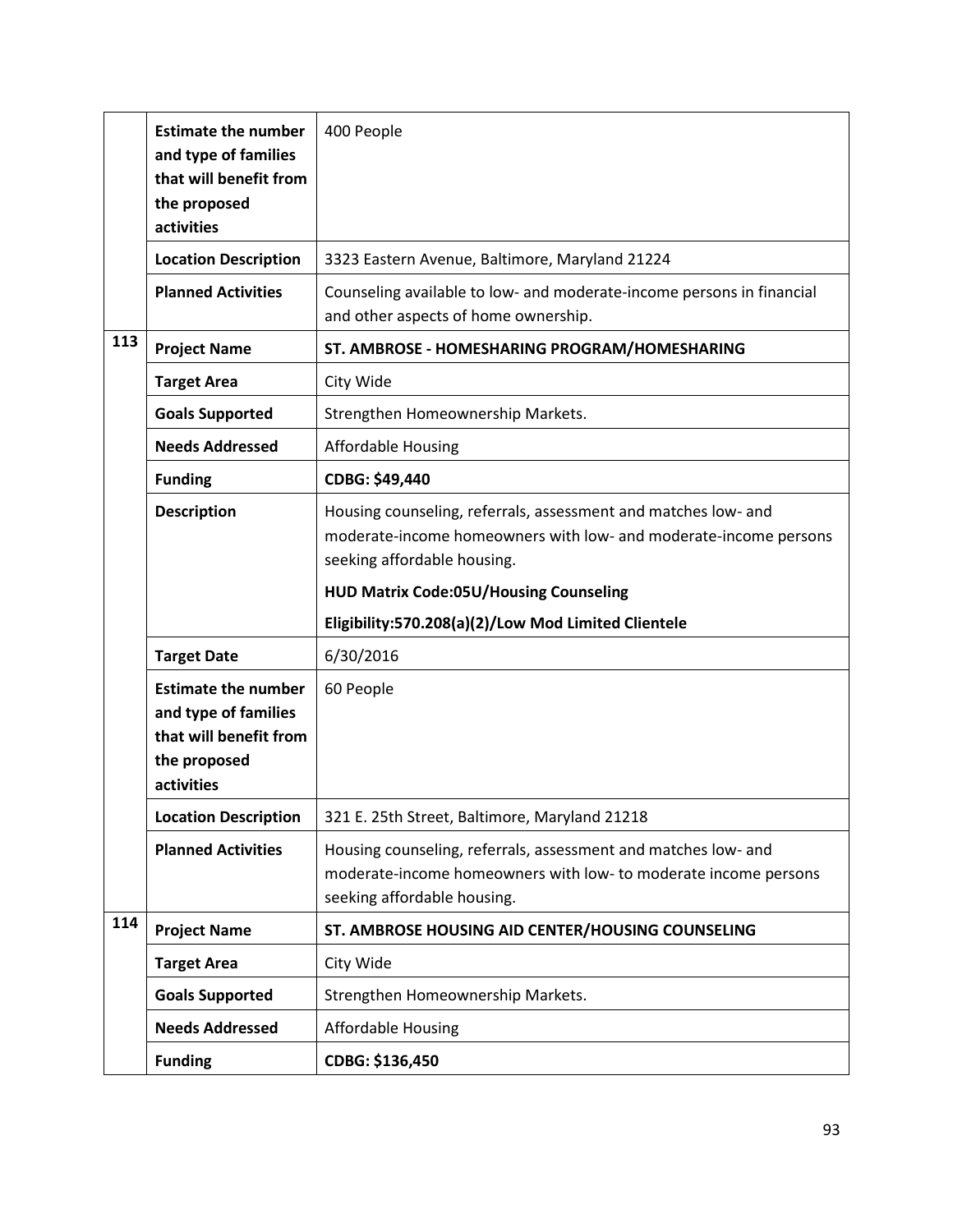|     | <b>Description</b>                                                                                         | Counseling services available to low- and moderate-income persons in<br>financial and other aspects of home ownership. Eligible persons are<br>referred to public/private institutions for financing. |
|-----|------------------------------------------------------------------------------------------------------------|-------------------------------------------------------------------------------------------------------------------------------------------------------------------------------------------------------|
|     |                                                                                                            | <b>HUD Matrix Code:05U/Housing Counseling</b>                                                                                                                                                         |
|     |                                                                                                            | Eligibility:570.208(a)(2)/Low Mod Limited Clientele                                                                                                                                                   |
|     | <b>Target Date</b>                                                                                         | 6/30/2016                                                                                                                                                                                             |
|     | <b>Estimate the number</b><br>and type of families<br>that will benefit from<br>the proposed<br>activities | 250 People                                                                                                                                                                                            |
|     | <b>Location Description</b>                                                                                | 321 E. 25th Street, Baltimore, Maryland 21218                                                                                                                                                         |
|     | <b>Planned Activities</b>                                                                                  | Counseling services available to low- and moderate-income persons in<br>financial and other aspects of home ownership.                                                                                |
| 115 | <b>Project Name</b>                                                                                        | ST. AMBROSE HOUSING AID CENTER/DEFAULT COUNSELING                                                                                                                                                     |
|     | <b>Target Area</b>                                                                                         | City Wide                                                                                                                                                                                             |
|     | <b>Goals Supported</b>                                                                                     | Strengthen Homeownership Markets.                                                                                                                                                                     |
|     | <b>Needs Addressed</b>                                                                                     | <b>Affordable Housing</b>                                                                                                                                                                             |
|     | <b>Funding</b>                                                                                             | CDBG: \$136,490                                                                                                                                                                                       |
|     | <b>Description</b>                                                                                         | Default counseling available to low- and moderate-income homeowners<br>who have delinquent mortgages.                                                                                                 |
|     |                                                                                                            | <b>HUD Matrix Code:05U/Housing Counseling</b>                                                                                                                                                         |
|     |                                                                                                            | Eligibility:570.208(a)(2)/Low Mod Limited Clientele                                                                                                                                                   |
|     | <b>Target Date</b>                                                                                         | 6/30/2016                                                                                                                                                                                             |
|     | <b>Estimate the number</b><br>and type of families<br>that will benefit from<br>the proposed<br>activities | 700 People                                                                                                                                                                                            |
|     | <b>Location Description</b>                                                                                | 321 E. 25th Street, Baltimore, Maryland 21218                                                                                                                                                         |
|     | <b>Planned Activities</b>                                                                                  | Default counseling available to low- and moderate-income homeowners<br>who have delinquent mortgages.                                                                                                 |
| 116 | <b>Project Name</b>                                                                                        | THE DEVELOPMENT CORPORATION/HOUSING COUNSELING                                                                                                                                                        |
|     | <b>Target Area</b>                                                                                         | City Wide                                                                                                                                                                                             |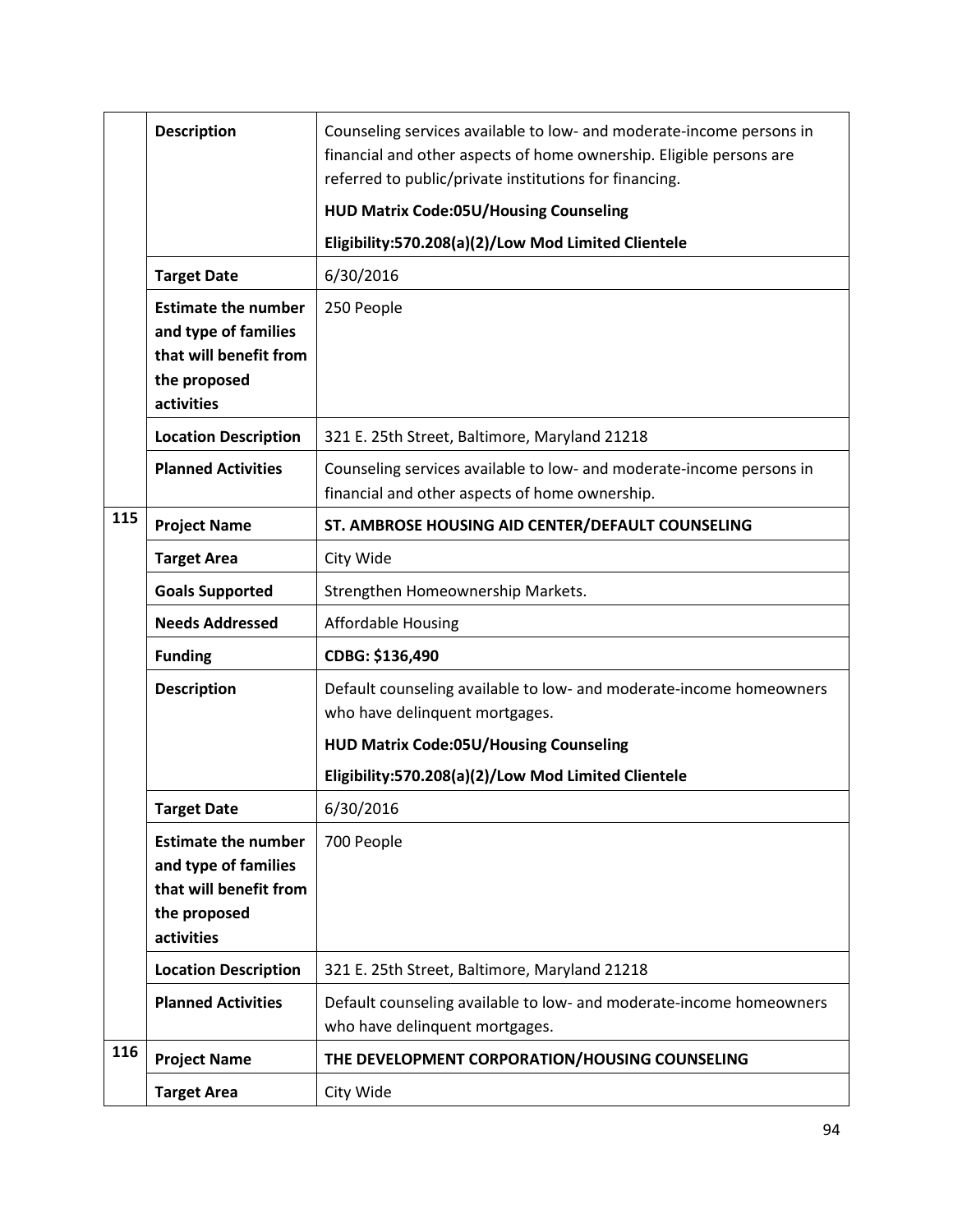|     | <b>Goals Supported</b>                                                                                     | Strengthen Homeownership Markets.                                                                                                                                                          |
|-----|------------------------------------------------------------------------------------------------------------|--------------------------------------------------------------------------------------------------------------------------------------------------------------------------------------------|
|     | <b>Needs Addressed</b>                                                                                     | <b>Affordable Housing</b>                                                                                                                                                                  |
|     | <b>Funding</b>                                                                                             | CDBG: \$34,780                                                                                                                                                                             |
|     | <b>Description</b>                                                                                         | Counseling services available to low- and moderate-income persons<br>regarding financial and other aspects of home ownership.<br><b>HUD Matrix Code:05U/Housing Counseling</b>             |
|     |                                                                                                            | Eligibility:570.208(a)(2)/Low Mod Limited Clientele                                                                                                                                        |
|     | <b>Target Date</b>                                                                                         | 8/31/2016                                                                                                                                                                                  |
|     | <b>Estimate the number</b><br>and type of families<br>that will benefit from<br>the proposed<br>activities | 80 People                                                                                                                                                                                  |
|     | <b>Location Description</b>                                                                                | 3521 W. Belvedere, Baltimore, Maryland 21215                                                                                                                                               |
|     | <b>Planned Activities</b>                                                                                  | Counseling services available to low- and moderate-income persons<br>regarding financial and other aspects of home ownership.                                                              |
| 117 | <b>Project Name</b>                                                                                        | THE VILLAGE LEARNING PLACE/YOUTH SERVICES                                                                                                                                                  |
|     | <b>Target Area</b>                                                                                         | City Wide                                                                                                                                                                                  |
|     | <b>Goals Supported</b>                                                                                     | Social, Economic & Community Development Services                                                                                                                                          |
|     | <b>Needs Addressed</b>                                                                                     | <b>Reduce Poverty</b>                                                                                                                                                                      |
|     | <b>Funding</b>                                                                                             | CDBG: \$40,750                                                                                                                                                                             |
|     | <b>Description</b>                                                                                         | Funds will support a program to address the educational needs of<br>children by providing after-school activities which include tutoring,<br>computer instruction and cultural enrichment. |
|     |                                                                                                            | <b>HUD Matrix Code:05D/Youth Services</b>                                                                                                                                                  |
|     |                                                                                                            | Eligibility:570.208(a)(2)/Low Mod Limited Clientele                                                                                                                                        |
|     | <b>Target Date</b>                                                                                         | 6/30/2016                                                                                                                                                                                  |
|     | <b>Estimate the number</b><br>and type of families<br>that will benefit from<br>the proposed<br>activities | 680 Youth                                                                                                                                                                                  |
|     | <b>Location Description</b>                                                                                | 2521 St. Paul Street, Baltimore, Maryland 21218                                                                                                                                            |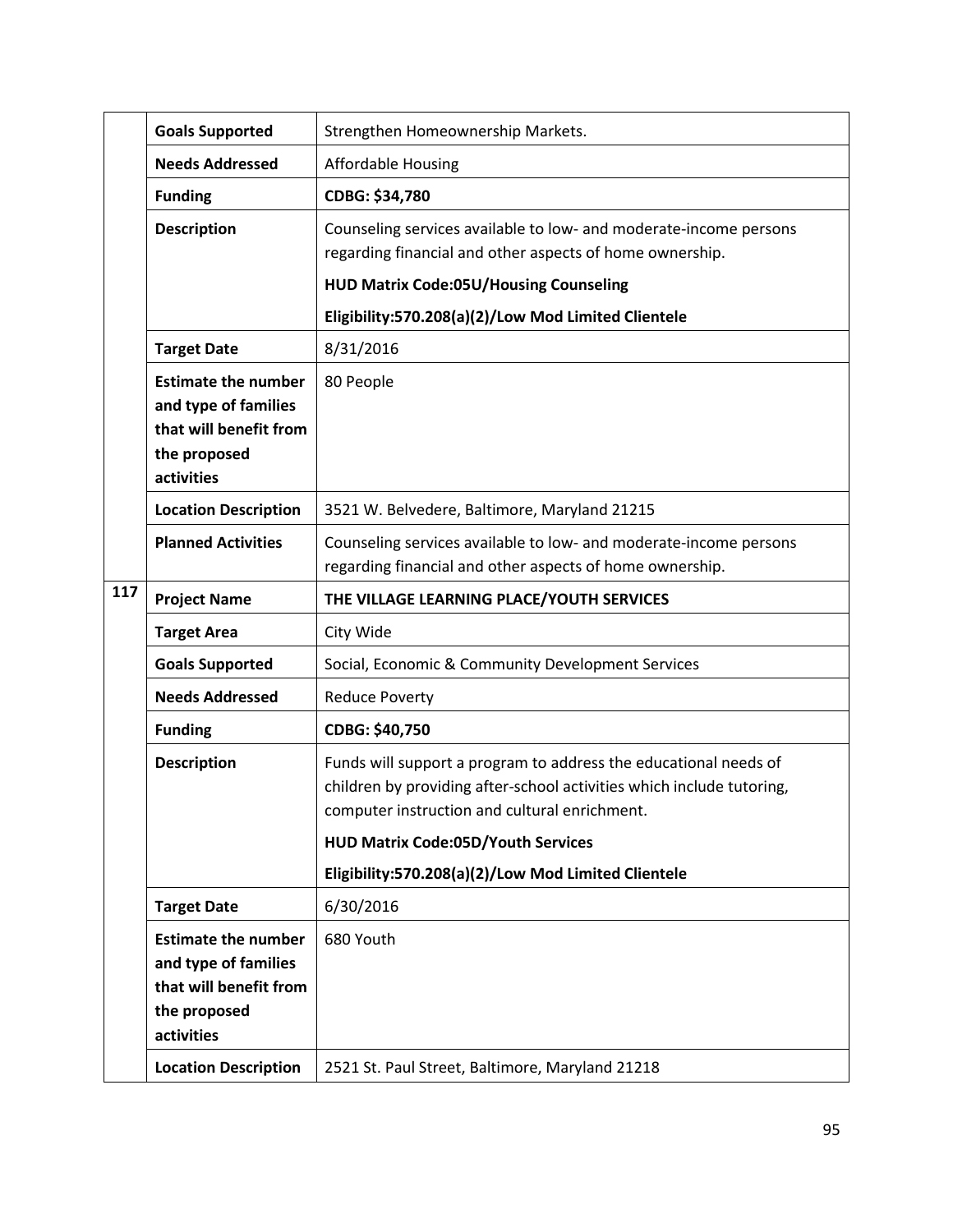|     | <b>Planned Activities</b>                                                                                  | Program to address the educational needs of children by providing after-<br>school activities.                                                                                          |
|-----|------------------------------------------------------------------------------------------------------------|-----------------------------------------------------------------------------------------------------------------------------------------------------------------------------------------|
| 118 | <b>Project Name</b>                                                                                        | UPTON PLANNING COMMITTEE/PUBLIC INFO                                                                                                                                                    |
|     | <b>Target Area</b>                                                                                         | City Wide                                                                                                                                                                               |
|     | <b>Goals Supported</b>                                                                                     | Oversight, Planning of Formula Funds & Section 108                                                                                                                                      |
|     | <b>Needs Addressed</b>                                                                                     | Planning and Administration                                                                                                                                                             |
|     | <b>Funding</b>                                                                                             | CDBG: \$15,000                                                                                                                                                                          |
|     | <b>Description</b>                                                                                         | Provides information and other resources to Upton residents in order to<br>facilitate citizen participation in the implementation or assessment of<br>community development activities. |
|     |                                                                                                            | HUD Matrix Code:21C/Public Information                                                                                                                                                  |
|     | <b>Target Date</b>                                                                                         | 6/30/2016                                                                                                                                                                               |
|     | <b>Estimate the number</b><br>and type of families<br>that will benefit from<br>the proposed<br>activities | Not Applicable                                                                                                                                                                          |
|     | <b>Location Description</b>                                                                                | P.O. Box 16433, Baltimore, Maryland 21217                                                                                                                                               |
|     | <b>Planned Activities</b>                                                                                  | Provides information and other resources to residents in order to<br>facilitate citizen participation in community development activities.                                              |
| 119 | <b>Project Name</b>                                                                                        | <b>UPTON PLANNING COMMITTEE/ADMIN</b>                                                                                                                                                   |
|     | <b>Target Area</b>                                                                                         | City Wide                                                                                                                                                                               |
|     | <b>Goals Supported</b>                                                                                     | Oversight, Planning of Formula Funds & Section 108                                                                                                                                      |
|     | <b>Needs Addressed</b>                                                                                     | Planning and Administration                                                                                                                                                             |
|     | <b>Funding</b>                                                                                             | CDBG: \$20,000                                                                                                                                                                          |
|     | <b>Description</b>                                                                                         | General management, oversight and coordination of CDBG funded<br>activities.<br>HUD Matrix Code:21A/General Program Administration                                                      |
|     | <b>Target Date</b>                                                                                         | 6/30/2016                                                                                                                                                                               |
|     | <b>Estimate the number</b><br>and type of families<br>that will benefit from<br>the proposed<br>activities | Not Applicable                                                                                                                                                                          |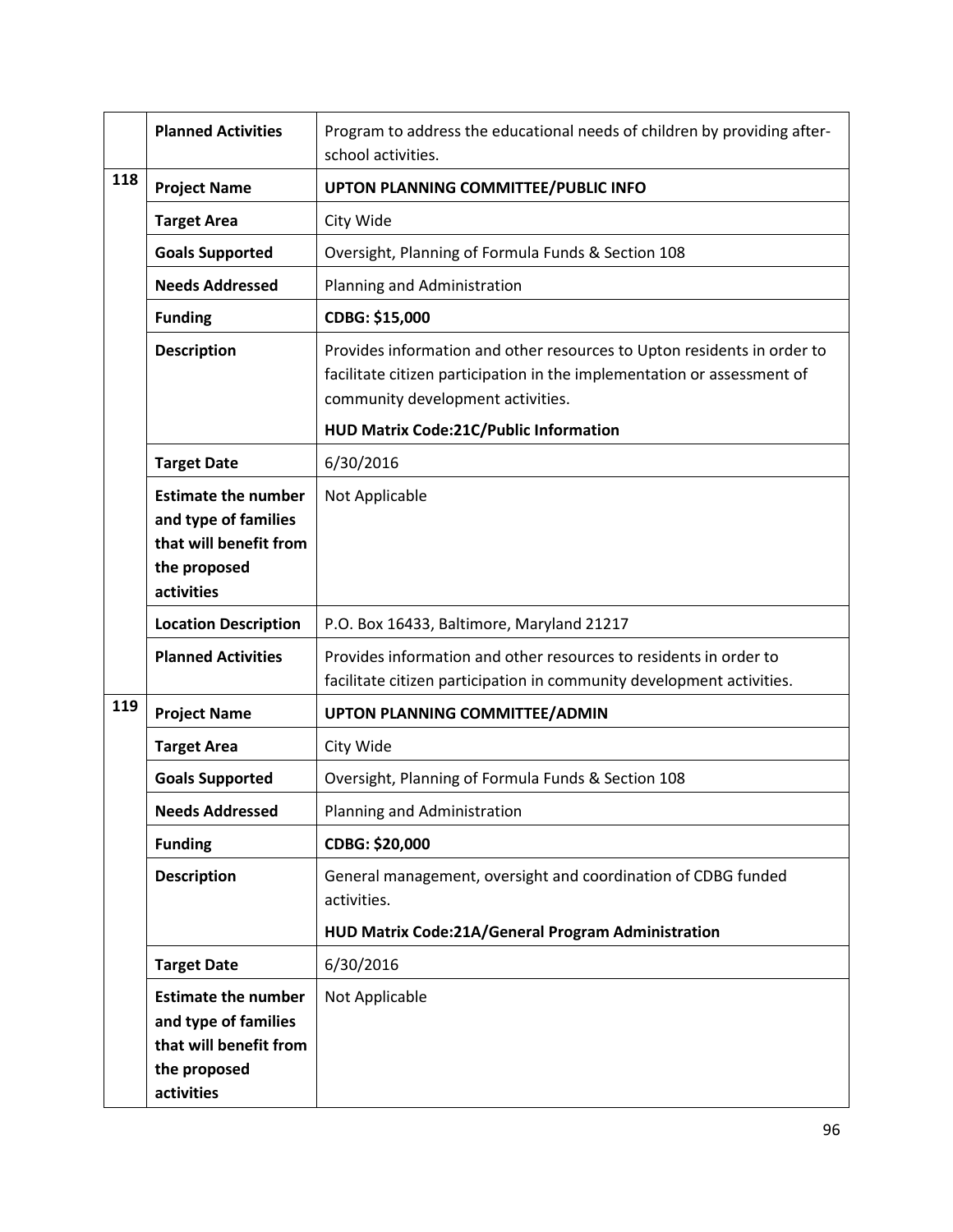|     | <b>Location Description</b>                                                                                | P.O. Box 16433, Baltimore, Maryland 21217                                                                                                                                                                                                |
|-----|------------------------------------------------------------------------------------------------------------|------------------------------------------------------------------------------------------------------------------------------------------------------------------------------------------------------------------------------------------|
|     | <b>Planned Activities</b>                                                                                  | General management, oversight and coordination of CDBG funded<br>activities.                                                                                                                                                             |
| 120 | <b>Project Name</b>                                                                                        | UPTON PLANNING COMMITTEE/PUBLIC SERVICES (GENERAL)                                                                                                                                                                                       |
|     | <b>Target Area</b>                                                                                         | City Wide                                                                                                                                                                                                                                |
|     | <b>Goals Supported</b>                                                                                     | Social, Economic & Community Development Services                                                                                                                                                                                        |
|     | <b>Needs Addressed</b>                                                                                     | <b>Reduce Poverty</b>                                                                                                                                                                                                                    |
|     | <b>Funding</b>                                                                                             | CDBG: \$15,000                                                                                                                                                                                                                           |
|     | <b>Description</b>                                                                                         | Provide a wide range of services including but not limited to, plan and<br>manage programs in the Upton community, conduct community<br>cleanups, work with residents to remedy code violations, redevelop green<br>space for gardening. |
|     |                                                                                                            | <b>HUD Matrix Code:05-Public Services (General)</b>                                                                                                                                                                                      |
|     |                                                                                                            | Eligibility:570.208(a)(1)-Low Mod Area                                                                                                                                                                                                   |
|     | <b>Target Date</b>                                                                                         | 6/30/2016                                                                                                                                                                                                                                |
|     | <b>Estimate the number</b><br>and type of families<br>that will benefit from<br>the proposed<br>activities | 10,000                                                                                                                                                                                                                                   |
|     | <b>Location Description</b>                                                                                | CT & BG's                                                                                                                                                                                                                                |
|     | <b>Planned Activities</b>                                                                                  | Plan and manage programs in the Upton community, conduct community<br>cleanups, work with residents to remedy code violations, redevelop green<br>space for gardening.                                                                   |
| 121 | <b>Project Name</b>                                                                                        | WOMEN'S HOUSING COALITION/OP. COSTS OF HOMELESS PROGRAMS                                                                                                                                                                                 |
|     | <b>Target Area</b>                                                                                         | City Wide                                                                                                                                                                                                                                |
|     | <b>Goals Supported</b>                                                                                     | Social, Economic & Community Development Services                                                                                                                                                                                        |
|     | <b>Needs Addressed</b>                                                                                     | <b>Reduce Poverty</b>                                                                                                                                                                                                                    |
|     | <b>Funding</b>                                                                                             | CDBG: \$47,310                                                                                                                                                                                                                           |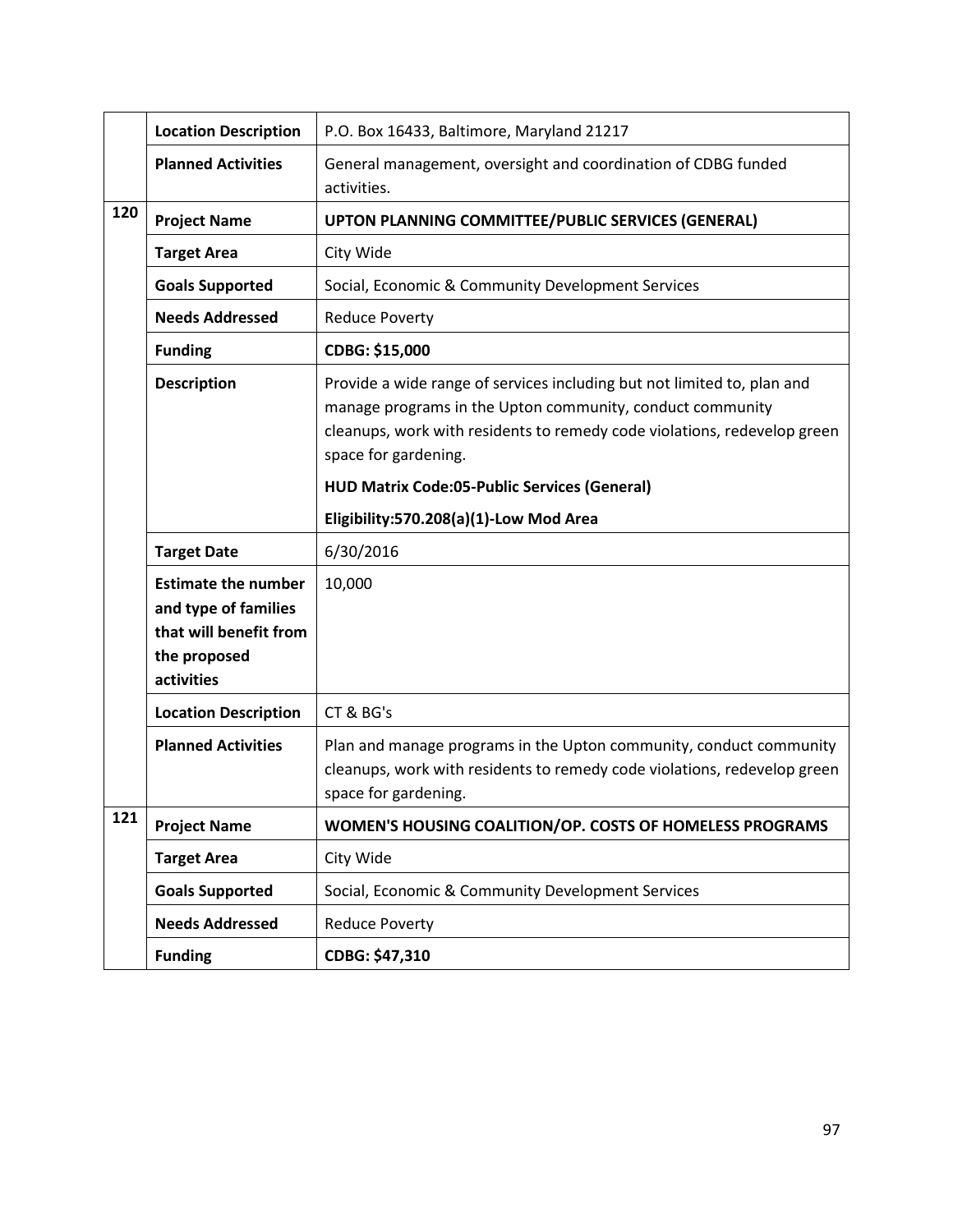|     | <b>Description</b>                                                                                         | Funds will be used to cover a portion of the operating costs of a program<br>that provides case management, referrals, life skills training and other<br>services to formerly homeless women and families. |
|-----|------------------------------------------------------------------------------------------------------------|------------------------------------------------------------------------------------------------------------------------------------------------------------------------------------------------------------|
|     |                                                                                                            | HUD Matrix Code:03T/Operating Costs of Homeless/AIDS Patients                                                                                                                                              |
|     |                                                                                                            | Program                                                                                                                                                                                                    |
|     |                                                                                                            | Eligibility:570.208(a)(2)/Low Mod Limited Clientele                                                                                                                                                        |
|     | <b>Target Date</b>                                                                                         | 6/30/2016                                                                                                                                                                                                  |
|     | <b>Estimate the number</b><br>and type of families<br>that will benefit from<br>the proposed<br>activities | 101 People                                                                                                                                                                                                 |
|     | <b>Location Description</b>                                                                                | 119 E. 25th Street, Baltimore, Maryland, 21218                                                                                                                                                             |
|     | <b>Planned Activities</b>                                                                                  | Program that provides case management, referrals, life skills training and<br>other services to formerly homeless women and families.                                                                      |
| 122 | <b>Project Name</b>                                                                                        | YWCA OF BALTIMORE/OP. COSTS OF HOMELESS PROGRAMS                                                                                                                                                           |
|     | <b>Target Area</b>                                                                                         | City Wide                                                                                                                                                                                                  |
|     | <b>Goals Supported</b>                                                                                     | Social, Economic & Community Development Services                                                                                                                                                          |
|     | <b>Needs Addressed</b>                                                                                     | <b>Reduce Poverty</b>                                                                                                                                                                                      |
|     | <b>Funding</b>                                                                                             | CDBG: \$70,610                                                                                                                                                                                             |
|     | <b>Description</b>                                                                                         | Operating costs to provide services to residents of transitional housing<br>that include employment training, adult education, family support, child<br>care and youth services.                           |
|     |                                                                                                            | HUD Matrix Code:03T/Operating Costs of Homeless/AIDS Patients                                                                                                                                              |
|     |                                                                                                            | Program                                                                                                                                                                                                    |
|     |                                                                                                            | Eligibility:570.208(a)(2)/Low Mod Limited Clientele                                                                                                                                                        |
|     | <b>Target Date</b>                                                                                         | 6/30/2016                                                                                                                                                                                                  |
|     | <b>Estimate the number</b><br>and type of families                                                         | 19 People                                                                                                                                                                                                  |
|     | that will benefit from                                                                                     |                                                                                                                                                                                                            |
|     | the proposed                                                                                               |                                                                                                                                                                                                            |
|     | activities                                                                                                 |                                                                                                                                                                                                            |
|     | <b>Location Description</b>                                                                                | 1711 McCulloh Street, Baltimore, Maryland 21217                                                                                                                                                            |
|     | <b>Planned Activities</b>                                                                                  | Provide services to residents of transitional housing.                                                                                                                                                     |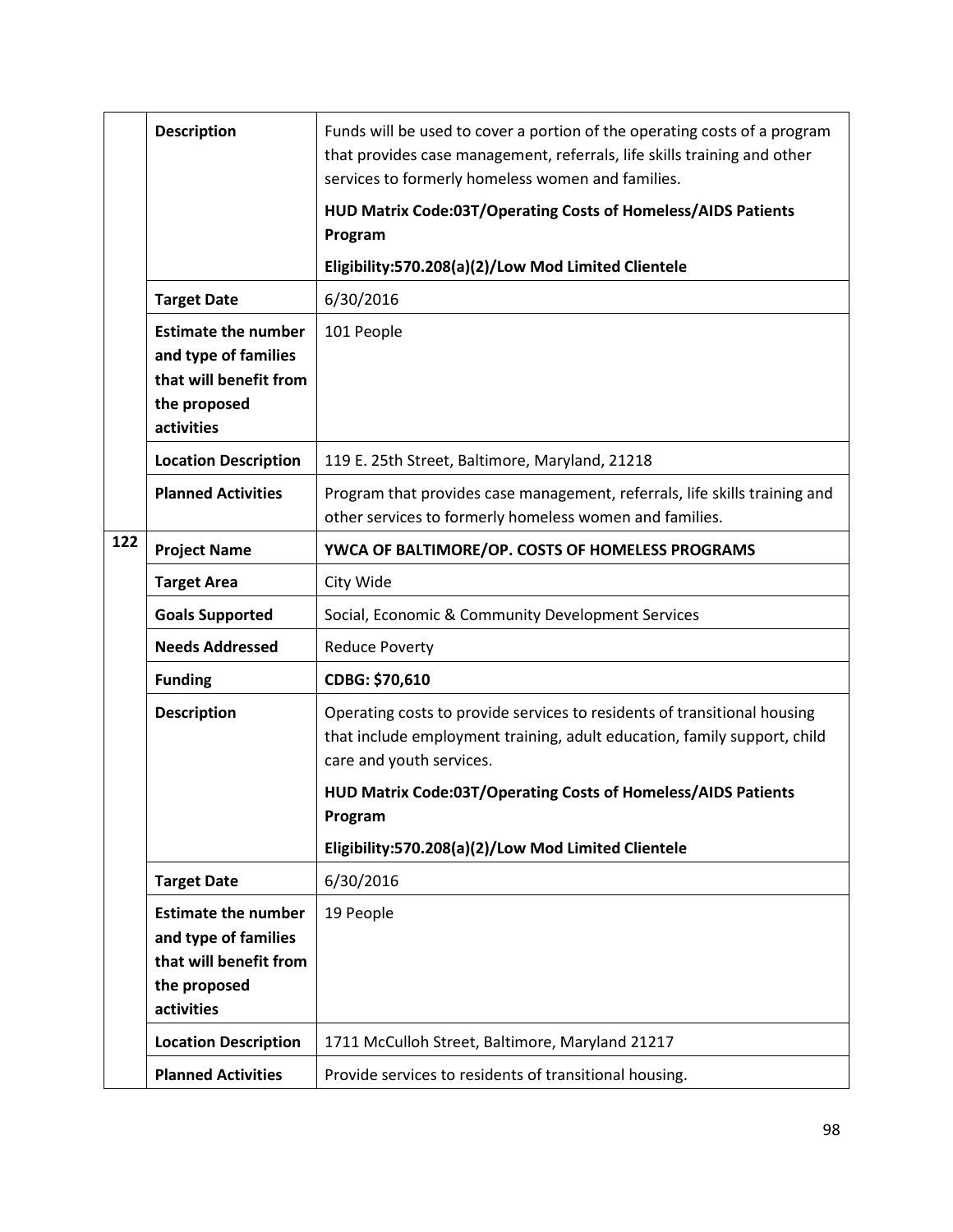| 123 | <b>Project Name</b>                                                                                        | CASA OF MARYLAND/EMPLOYMENT TRAINING                                                                                                                                        |
|-----|------------------------------------------------------------------------------------------------------------|-----------------------------------------------------------------------------------------------------------------------------------------------------------------------------|
|     | <b>Target Area</b>                                                                                         | City Wide                                                                                                                                                                   |
|     | <b>Goals Supported</b>                                                                                     | Social, Economic & Community Development Services                                                                                                                           |
|     | <b>Needs Addressed</b>                                                                                     | <b>Reduce Poverty</b>                                                                                                                                                       |
|     | <b>Funding</b>                                                                                             | CDBG: \$54,927                                                                                                                                                              |
|     | <b>Description</b>                                                                                         | Assistance provided to low- and moderate-income persons with obtaining<br>employment through interviews, skills assessment and matching<br>individuals with available jobs. |
|     |                                                                                                            | <b>HUD Matrix Code:05H/Employment Training</b>                                                                                                                              |
|     |                                                                                                            | Eligibility:570.208(a)(2)/Low Mod Limited Clientele                                                                                                                         |
|     | <b>Target Date</b>                                                                                         | 6/30/2016                                                                                                                                                                   |
|     | <b>Estimate the number</b><br>and type of families<br>that will benefit from<br>the proposed<br>activities | 235 People                                                                                                                                                                  |
|     | <b>Location Description</b>                                                                                | 2224 E. Fayette Street, Baltimore, Maryland 21231                                                                                                                           |
|     | <b>Planned Activities</b>                                                                                  | Assistance provided to low- and moderate-income persons with obtaining<br>employment through interviews, skills assessment and matching<br>individuals with available jobs. |
| 124 | <b>Project Name</b>                                                                                        | <b>HOME / ADMIN</b>                                                                                                                                                         |
|     | <b>Target Area</b>                                                                                         | City Wide                                                                                                                                                                   |
|     | <b>Goals Supported</b>                                                                                     | Oversight, Planning of Formula Funds & Section 108                                                                                                                          |
|     | <b>Needs Addressed</b>                                                                                     | Planning and Administration                                                                                                                                                 |
|     | <b>Funding</b>                                                                                             | HOME: \$331,941                                                                                                                                                             |
|     | <b>Description</b>                                                                                         | Funds will be used for payment of reasonable administrative and planning<br>costs of the HOME Investment Partnerships Program. This includes<br>\$19,741 in program income. |
|     | <b>Target Date</b>                                                                                         | 6/30/2016                                                                                                                                                                   |
|     | <b>Estimate the number</b><br>and type of families<br>that will benefit from<br>the proposed<br>activities | Not Applicable                                                                                                                                                              |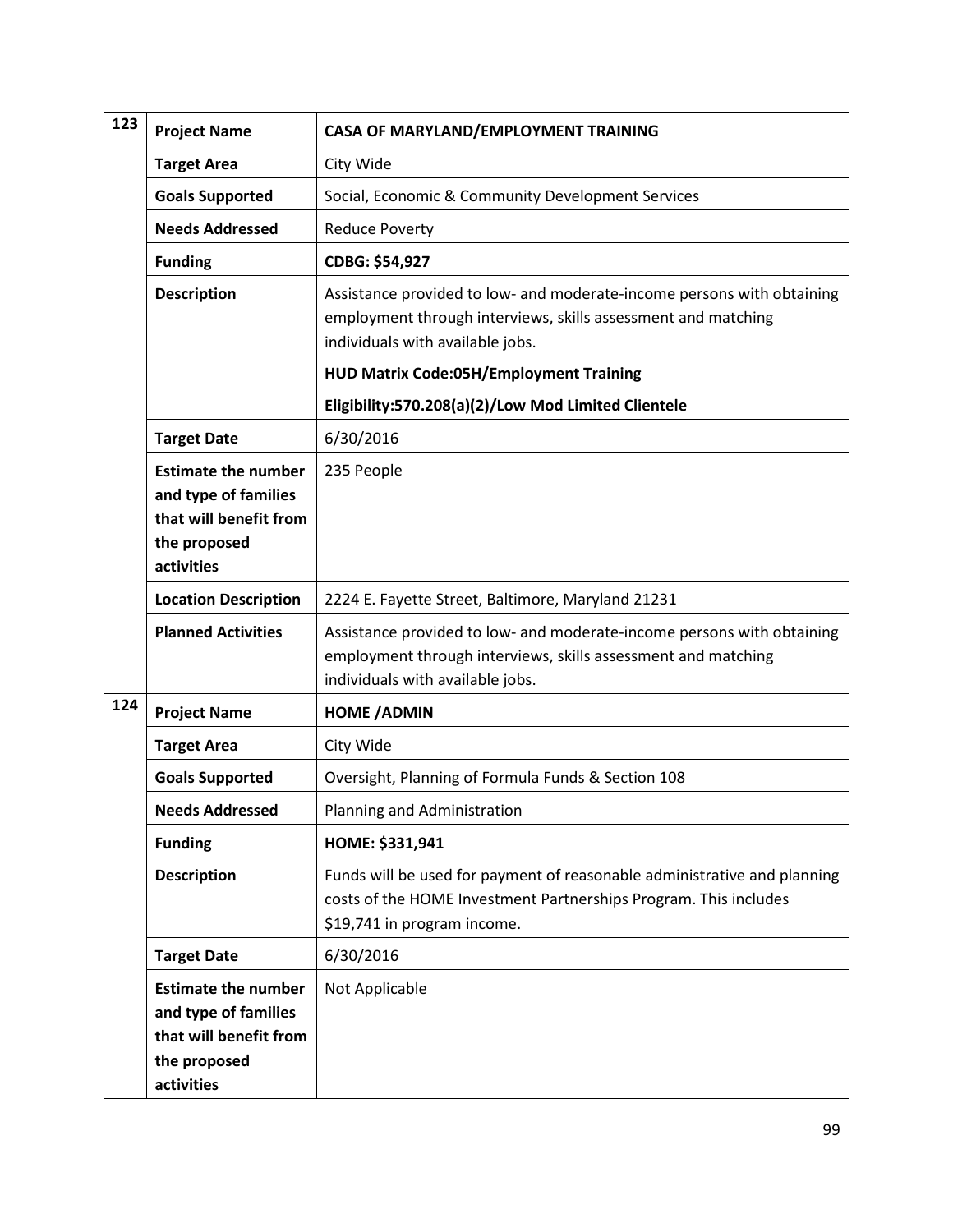|     | <b>Location Description</b>                                                                                | 417 E. Fayette Street, Baltimore, Maryland 21202                                                                                                                                                                                                                                                                                                |
|-----|------------------------------------------------------------------------------------------------------------|-------------------------------------------------------------------------------------------------------------------------------------------------------------------------------------------------------------------------------------------------------------------------------------------------------------------------------------------------|
|     | <b>Planned Activities</b>                                                                                  | Funds will be used for payment of reasonable administrative and planning<br>costs of the HOME Investment Partnerships Program.                                                                                                                                                                                                                  |
| 125 | <b>Project Name</b>                                                                                        | <b>HOME/CHDO RESERVE FUNDS</b>                                                                                                                                                                                                                                                                                                                  |
|     | <b>Target Area</b>                                                                                         | City Wide                                                                                                                                                                                                                                                                                                                                       |
|     | <b>Goals Supported</b>                                                                                     | Provide Affordable Rental Housing                                                                                                                                                                                                                                                                                                               |
|     | <b>Needs Addressed</b>                                                                                     | <b>Affordable Housing</b>                                                                                                                                                                                                                                                                                                                       |
|     | <b>Funding</b>                                                                                             | HOME: \$468,300                                                                                                                                                                                                                                                                                                                                 |
|     | <b>Description</b>                                                                                         | Funds are a mandatory set-aside to be used for housing development<br>projects, which are sponsored, owned, and/or developed by Community-<br>Based Housing Development Organizations (CHDOs) which have been<br>certified as such by the City in accordance with organizational and other<br>specifications set forth in the HOME regulations. |
|     | <b>Target Date</b>                                                                                         | 6/30/2020                                                                                                                                                                                                                                                                                                                                       |
|     | <b>Estimate the number</b><br>and type of families<br>that will benefit from<br>the proposed<br>activities | 14                                                                                                                                                                                                                                                                                                                                              |
|     | <b>Location Description</b>                                                                                | City-Wide                                                                                                                                                                                                                                                                                                                                       |
|     | <b>Planned Activities</b>                                                                                  | Funds are a mandatory set-aside to be used for housing development<br>projects, which are sponsored, owned, and/or developed by Community-<br>Based Housing Development Organizations (CHDOs) which have been<br>certified as such by the City in accordance with organizational and other<br>specifications set forth in the HOME regulations. |
| 126 | <b>Project Name</b>                                                                                        | <b>HOME/CITYWIDE RENTAL PROJECTS</b>                                                                                                                                                                                                                                                                                                            |
|     | <b>Target Area</b>                                                                                         | City Wide                                                                                                                                                                                                                                                                                                                                       |
|     | <b>Goals Supported</b>                                                                                     | Provide Affordable Rental Housing                                                                                                                                                                                                                                                                                                               |
|     | <b>Needs Addressed</b>                                                                                     | <b>Affordable Housing</b>                                                                                                                                                                                                                                                                                                                       |
|     | <b>Funding</b>                                                                                             | HOME: \$2,031,700                                                                                                                                                                                                                                                                                                                               |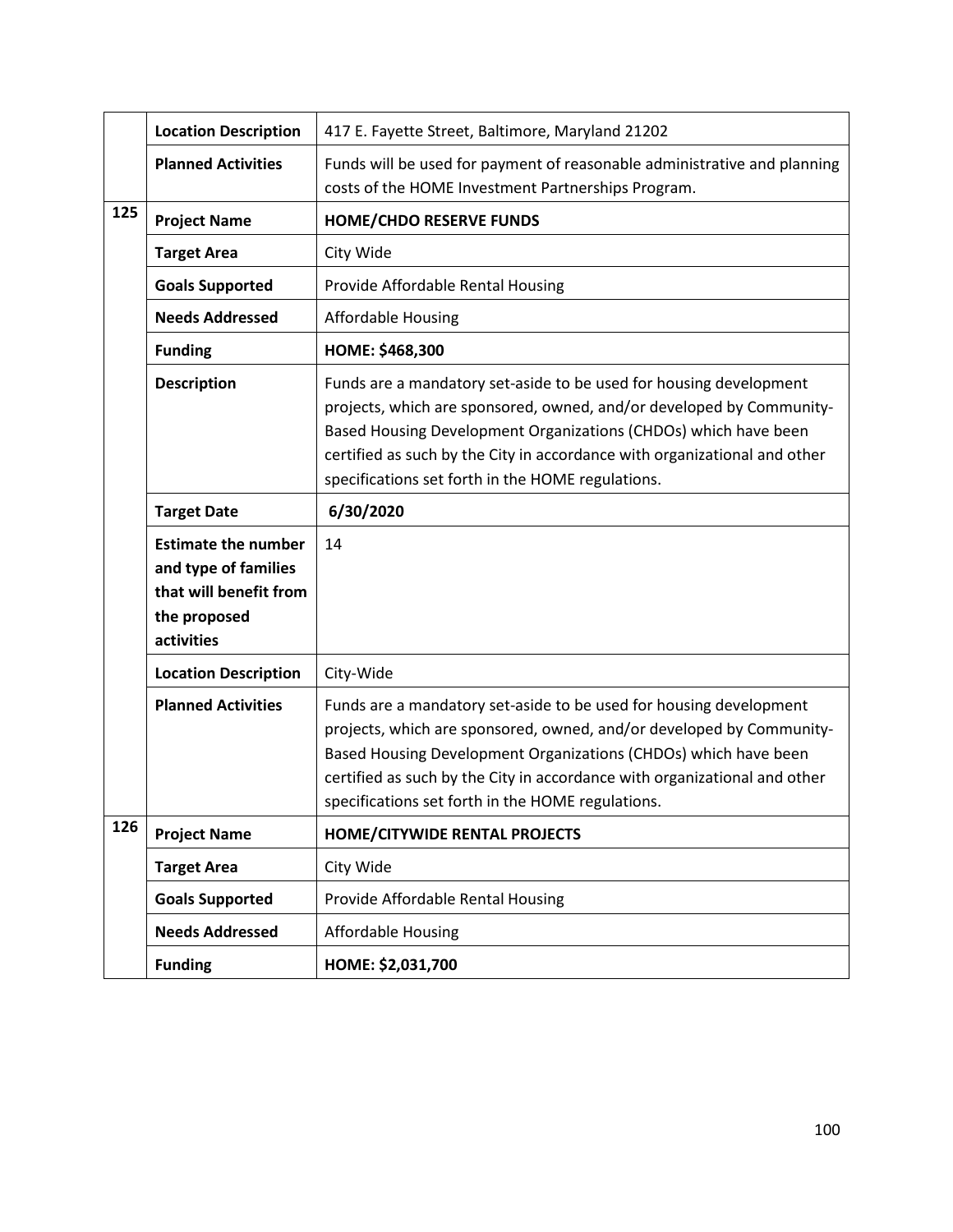|     | <b>Description</b>                                                                                         | Funds are budgeted for those rental housing projects that are in the early<br>stages of the application process but have yet to be assigned a priority<br>according to consistency with the Consolidated Plan and feasibility and/or<br>have yet to be approved for underwriting. The budgeted amount would<br>produce approximately 99 rental units under the City's maximum funding<br>guidelines. Funds may also be used to supplement funding for other<br>projects that have a demonstrated need for additional financing within<br>the City's guidelines. (This includes \$177,673 in anticipated Program<br>Income.) |
|-----|------------------------------------------------------------------------------------------------------------|-----------------------------------------------------------------------------------------------------------------------------------------------------------------------------------------------------------------------------------------------------------------------------------------------------------------------------------------------------------------------------------------------------------------------------------------------------------------------------------------------------------------------------------------------------------------------------------------------------------------------------|
|     | <b>Target Date</b>                                                                                         | 6/30/2020                                                                                                                                                                                                                                                                                                                                                                                                                                                                                                                                                                                                                   |
|     | <b>Estimate the number</b><br>and type of families<br>that will benefit from<br>the proposed<br>activities | A total of 99 units of rental housing will be available. Of the 99 units, 66<br>units will be new construction and 33 will be rehab of existing units.                                                                                                                                                                                                                                                                                                                                                                                                                                                                      |
|     | <b>Location Description</b>                                                                                | City-wide                                                                                                                                                                                                                                                                                                                                                                                                                                                                                                                                                                                                                   |
|     | <b>Planned Activities</b>                                                                                  | Creation of 66 units of affordable rental units and rehab of 33 existing<br>units of affordable rental housing.                                                                                                                                                                                                                                                                                                                                                                                                                                                                                                             |
| 127 | <b>Project Name</b>                                                                                        | HOPWA/ADMIN                                                                                                                                                                                                                                                                                                                                                                                                                                                                                                                                                                                                                 |
|     | <b>Target Area</b>                                                                                         | City Wide                                                                                                                                                                                                                                                                                                                                                                                                                                                                                                                                                                                                                   |
|     | <b>Goals Supported</b>                                                                                     | Oversight, Planning of Formula Funds & Section 108                                                                                                                                                                                                                                                                                                                                                                                                                                                                                                                                                                          |
|     | <b>Needs Addressed</b>                                                                                     | Planning and Administration                                                                                                                                                                                                                                                                                                                                                                                                                                                                                                                                                                                                 |
|     | <b>Funding</b>                                                                                             | HOPWA: \$241,119                                                                                                                                                                                                                                                                                                                                                                                                                                                                                                                                                                                                            |
|     | <b>Description</b>                                                                                         | Funds will be used for staff costs associated with the general<br>management, oversight, and coordination of the HOPWA program.                                                                                                                                                                                                                                                                                                                                                                                                                                                                                             |
|     | <b>Target Date</b>                                                                                         | 6/30/2016                                                                                                                                                                                                                                                                                                                                                                                                                                                                                                                                                                                                                   |
|     | <b>Estimate the number</b><br>and type of families<br>that will benefit from<br>the proposed<br>activities | Not Applicable                                                                                                                                                                                                                                                                                                                                                                                                                                                                                                                                                                                                              |
|     | <b>Location Description</b>                                                                                | 7. E Redwood Street, Baltimore, Maryland 21202                                                                                                                                                                                                                                                                                                                                                                                                                                                                                                                                                                              |
|     | <b>Planned Activities</b>                                                                                  | Funds will be used for staff costs associated with the general                                                                                                                                                                                                                                                                                                                                                                                                                                                                                                                                                              |
| 128 |                                                                                                            | management, oversight, and coordination of the HOPWA program.                                                                                                                                                                                                                                                                                                                                                                                                                                                                                                                                                               |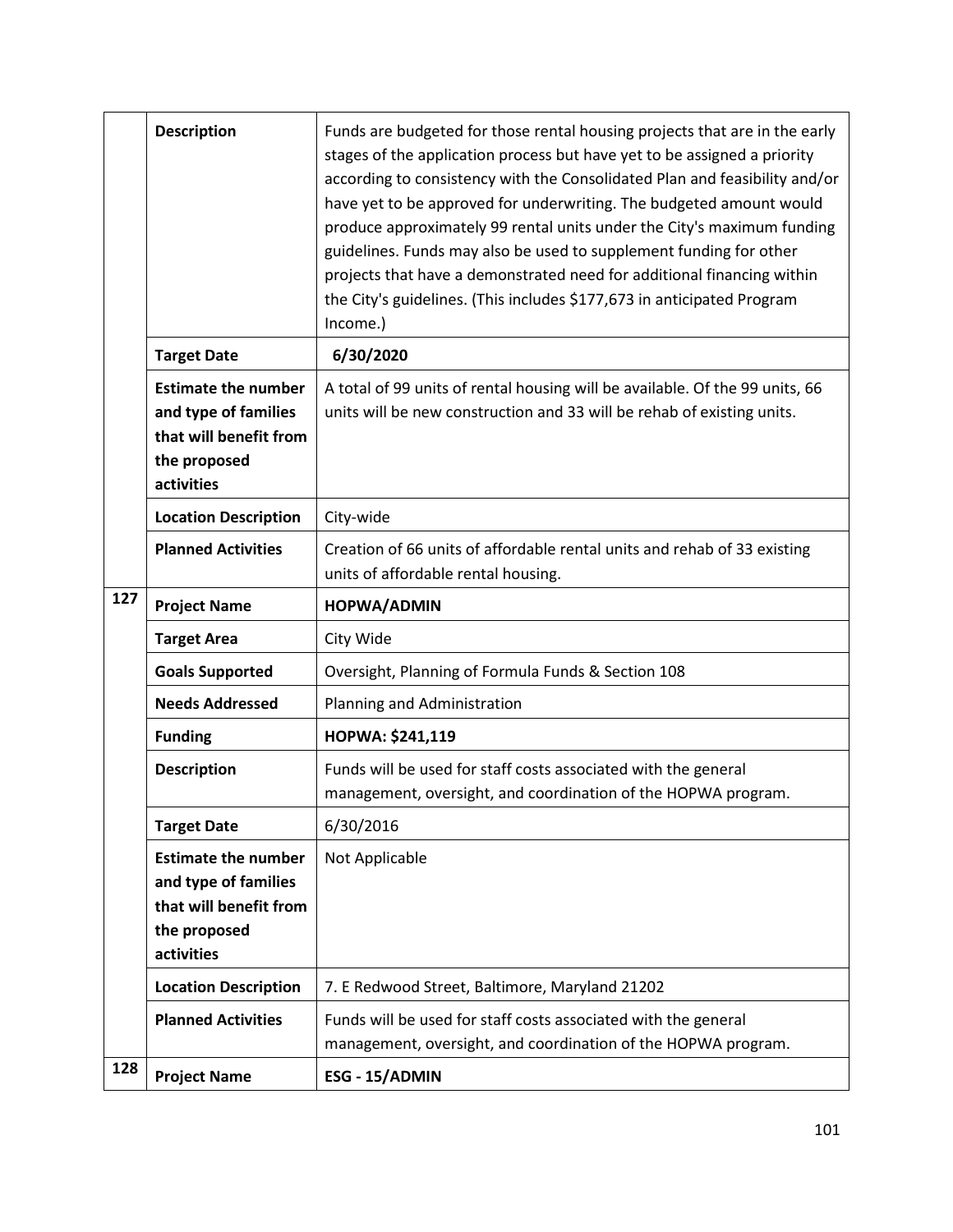|     | <b>Target Area</b>                                                                                         | City Wide                                                                                                                                                                    |
|-----|------------------------------------------------------------------------------------------------------------|------------------------------------------------------------------------------------------------------------------------------------------------------------------------------|
|     | <b>Goals Supported</b>                                                                                     | Oversight, Planning of Formula Funds & Section 108                                                                                                                           |
|     | <b>Needs Addressed</b>                                                                                     | Planning and Administration                                                                                                                                                  |
|     | <b>Funding</b>                                                                                             | ESG: \$125,953                                                                                                                                                               |
|     | <b>Description</b>                                                                                         | Staff costs associated with the general management, oversight, and<br>coordination of the Emergency Solutions Grant program.                                                 |
|     | <b>Target Date</b>                                                                                         | 6/30/2016                                                                                                                                                                    |
|     | <b>Estimate the number</b><br>and type of families<br>that will benefit from<br>the proposed<br>activities | Not Applicable                                                                                                                                                               |
|     | <b>Location Description</b>                                                                                | 7 E. Redwood Street, Baltimore, Maryland 21202                                                                                                                               |
|     | <b>Planned Activities</b>                                                                                  | Funds will be used for staff costs associated with the general<br>management, oversight, and coordination of the Emergency Solutions<br>Grant program.                       |
| 129 | <b>Project Name</b>                                                                                        | ROBERTA'S HOUSE/PUBLIC SERVICES (GENERAL)                                                                                                                                    |
|     | <b>Target Area</b>                                                                                         | City Wide                                                                                                                                                                    |
|     | <b>Goals Supported</b>                                                                                     | Social, Economic & Community Development Services                                                                                                                            |
|     | <b>Needs Addressed</b>                                                                                     | <b>Reduce Poverty</b>                                                                                                                                                        |
|     | <b>Funding</b>                                                                                             | CDBG: \$100,000                                                                                                                                                              |
|     | <b>Description</b>                                                                                         | Funds to provide grief counseling, bereavement programs for adults and<br>children who will experience acute emotional distress related to a death<br>and/or traumatic loss. |
|     |                                                                                                            | <b>HUD Matrix Code:05/Public Services (General)</b>                                                                                                                          |
|     |                                                                                                            | Eligibility:570.208(a)(2)/Low Mod Limited Clientele                                                                                                                          |
|     | <b>Target Date</b>                                                                                         | 6/30/2016                                                                                                                                                                    |
|     | <b>Estimate the number</b><br>and type of families<br>that will benefit from<br>the proposed<br>activities | 530 families                                                                                                                                                                 |
|     | <b>Location Description</b>                                                                                | 1900 N. Broadway, Baltimore Maryland 21213                                                                                                                                   |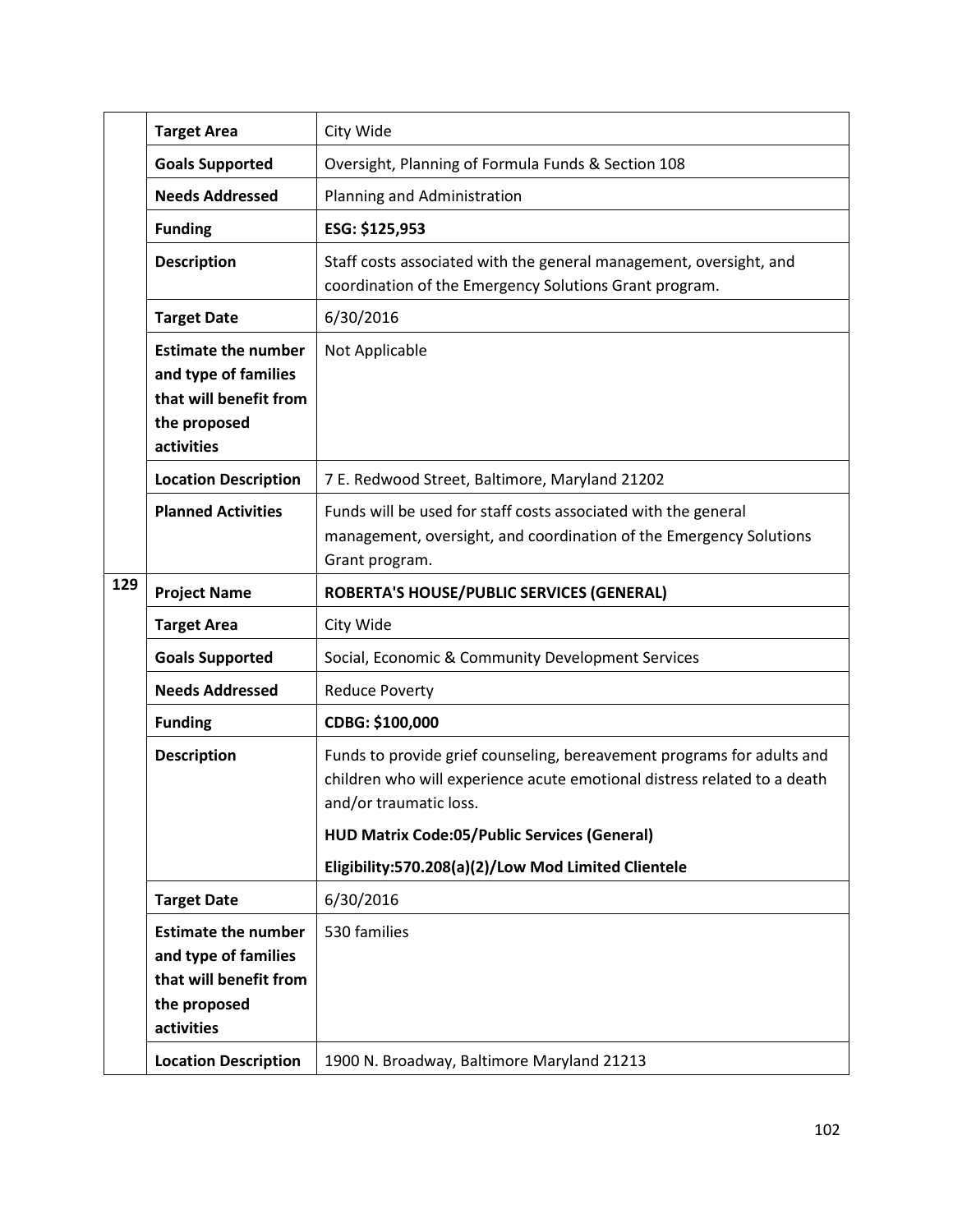|     | <b>Planned Activities</b>                                                                                  | Grief counseling, bereavement programs for adults and children who will<br>experience acute emotional distress related to a death and/or traumatic<br>loss. |
|-----|------------------------------------------------------------------------------------------------------------|-------------------------------------------------------------------------------------------------------------------------------------------------------------|
| 130 | <b>Project Name</b>                                                                                        | OLIVER COMMUNITY ASSOCIATION/ADMIN                                                                                                                          |
|     | <b>Target Area</b>                                                                                         | City Wide                                                                                                                                                   |
|     | <b>Goals Supported</b>                                                                                     | Oversight, Planning of Formula Funds & Section 108                                                                                                          |
|     | <b>Needs Addressed</b>                                                                                     | Planning and Administration                                                                                                                                 |
|     | <b>Funding</b>                                                                                             | CDBG: \$9,000                                                                                                                                               |
|     | <b>Description</b>                                                                                         | General Management, Oversight and coordination of CDBG funded<br>activities.                                                                                |
|     |                                                                                                            | HUD Matrix Code:21A/General Program Admin                                                                                                                   |
|     | <b>Target Date</b>                                                                                         | 6/30/2016                                                                                                                                                   |
|     | <b>Estimate the number</b><br>and type of families<br>that will benefit from<br>the proposed<br>activities | N/A                                                                                                                                                         |
|     | <b>Location Description</b>                                                                                | 1400 E. Federal Street, Baltimore, Maryland 21213                                                                                                           |
|     | <b>Planned Activities</b>                                                                                  |                                                                                                                                                             |
| 131 | <b>Project Name</b>                                                                                        | OLIVER COMMUNITY ASSOCIATION/PUBLIC INFO                                                                                                                    |
|     | <b>Target Area</b>                                                                                         | City Wide                                                                                                                                                   |
|     | <b>Goals Supported</b>                                                                                     | Oversight, Planning of Formula Funds & Section 108                                                                                                          |
|     | <b>Needs Addressed</b>                                                                                     | Planning and Administration                                                                                                                                 |
|     | <b>Funding</b>                                                                                             | CDBG: \$11,000                                                                                                                                              |
|     | <b>Description</b>                                                                                         | Provides information to the community regarding activities, programs<br>and development activity in the Oliver neighborhood.                                |
|     |                                                                                                            | HUD Matrix Code:21C/Public Information                                                                                                                      |
|     | <b>Target Date</b>                                                                                         | 6/30/2016                                                                                                                                                   |
|     | <b>Estimate the number</b><br>and type of families                                                         | N/A                                                                                                                                                         |
|     | that will benefit from                                                                                     |                                                                                                                                                             |
|     | the proposed<br>activities                                                                                 |                                                                                                                                                             |
|     | <b>Location Description</b>                                                                                | 1400 E. Federal Street, Baltimore, Maryland 21213                                                                                                           |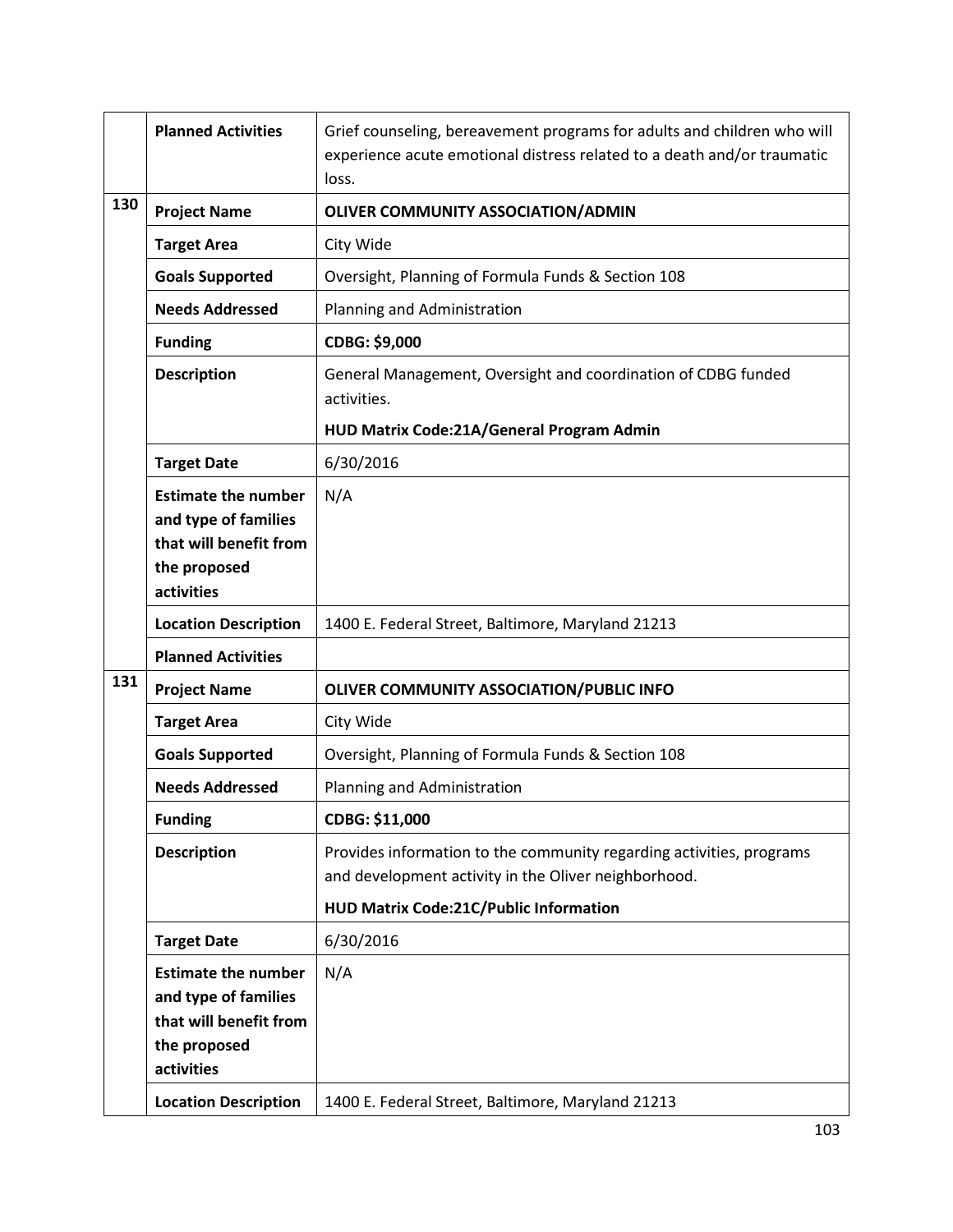|     | <b>Planned Activities</b>                                                                                  | Provides information to the community regarding activities, programs<br>and development activity in the Oliver neighborhood.      |
|-----|------------------------------------------------------------------------------------------------------------|-----------------------------------------------------------------------------------------------------------------------------------|
| 132 | <b>Project Name</b>                                                                                        | OLIVER COMMUNITY ASSOCIATION/CRIME AWARENESS                                                                                      |
|     | <b>Target Area</b>                                                                                         | City Wide                                                                                                                         |
|     | <b>Goals Supported</b>                                                                                     | Social, Economic & Community Development Services                                                                                 |
|     | <b>Needs Addressed</b>                                                                                     | <b>Reduce Poverty</b>                                                                                                             |
|     | <b>Funding</b>                                                                                             | CDBG: \$14,000                                                                                                                    |
|     | <b>Description</b>                                                                                         | Funds will be used to assist with community mobilization and policing in<br>an effort to reduce crime in the area.                |
|     |                                                                                                            | HUD Matrix Code: 05I-Crime Awareness/Prevention                                                                                   |
|     |                                                                                                            | Eligibility:570.208(a)(1)-Low Mod Area                                                                                            |
|     | <b>Target Date</b>                                                                                         | 6/30/2016                                                                                                                         |
|     | <b>Estimate the number</b><br>and type of families<br>that will benefit from<br>the proposed<br>activities | 5642                                                                                                                              |
|     | <b>Location Description</b>                                                                                | CT & BG's                                                                                                                         |
|     | <b>Planned Activities</b>                                                                                  | Funds will be used to assist with community mobilization and policing in<br>an effort to reduce crime in the area.                |
| 133 | <b>Project Name</b>                                                                                        | <b>OLIVER COMMUNITY ASSOCIATION/PUBLIC SERVICES (GENERAL)</b>                                                                     |
|     | <b>Target Area</b>                                                                                         | City Wide                                                                                                                         |
|     | <b>Goals Supported</b>                                                                                     | Social, Economic & Community Development Services                                                                                 |
|     | <b>Needs Addressed</b>                                                                                     | <b>Reduce Poverty</b>                                                                                                             |
|     | <b>Funding</b>                                                                                             | CDBG: \$14,000                                                                                                                    |
|     | <b>Description</b>                                                                                         | Low/Moderate income persons and families are referred to appropriate<br>agencies regarding health, crime, housing and employment. |
|     |                                                                                                            | <b>HUD Matrix Code:05/Public Services (General)</b>                                                                               |
|     |                                                                                                            | Eligibility:570.208(a)(1)/Low Mod Area                                                                                            |
|     | <b>Target Date</b>                                                                                         | 6/30/2016                                                                                                                         |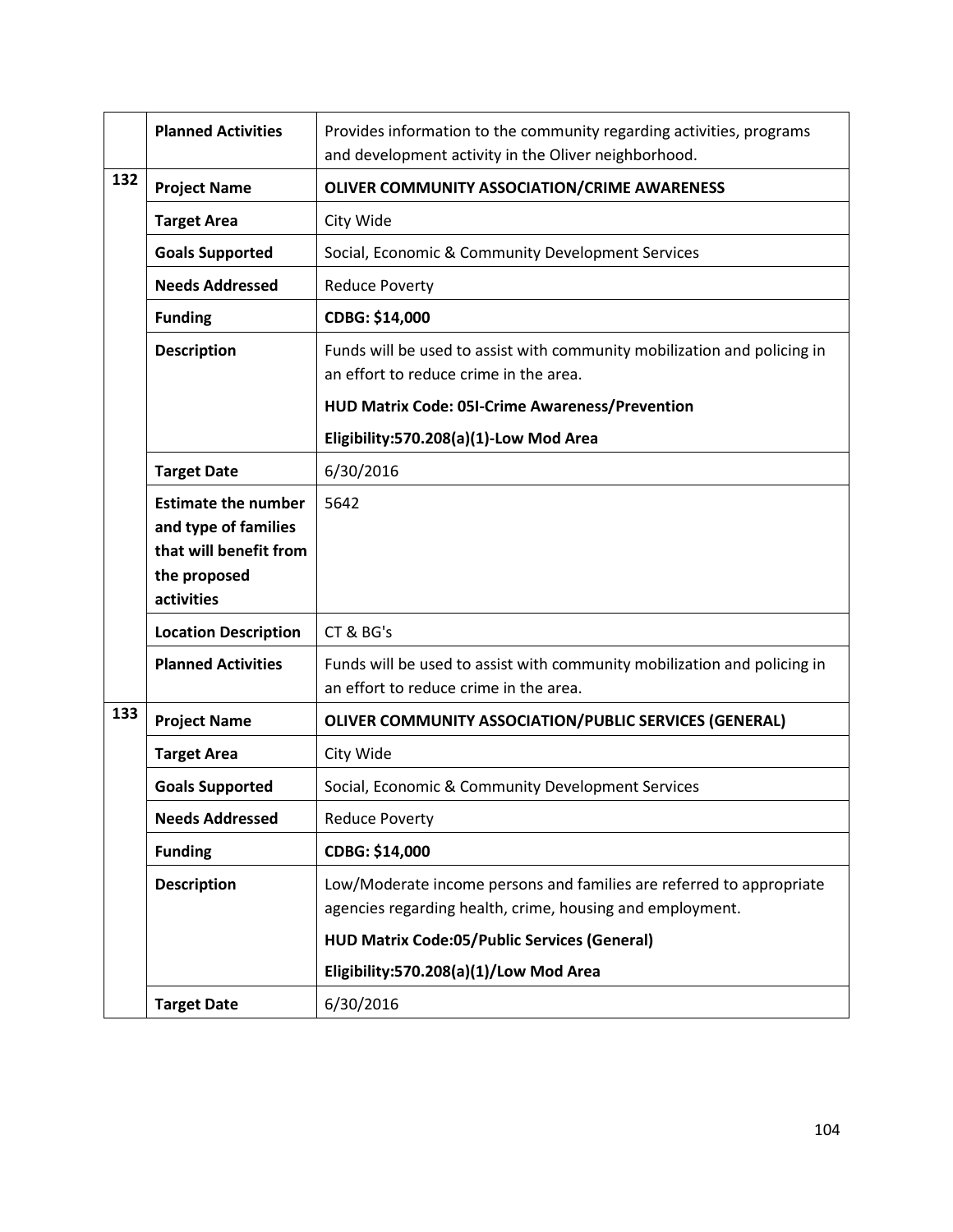|     | <b>Estimate the number</b><br>and type of families | 20                                                                                                                                |
|-----|----------------------------------------------------|-----------------------------------------------------------------------------------------------------------------------------------|
|     | that will benefit from                             |                                                                                                                                   |
|     | the proposed<br>activities                         |                                                                                                                                   |
|     | <b>Location Description</b>                        | 1200 E. Federal Street, Baltimore, Maryland 21202                                                                                 |
|     | <b>Planned Activities</b>                          | Low/Moderate income persons and families are referred to appropriate<br>agencies regarding health, crime, housing and employment. |
| 134 | <b>Project Name</b>                                | WBC COMMUNITY DEVELOPMENT CORP/REHAB. ADMIN                                                                                       |
|     | <b>Target Area</b>                                 | City Wide                                                                                                                         |
|     | <b>Goals Supported</b>                             | Rehabilitation and/or Creation of Homeowner Units                                                                                 |
|     | <b>Needs Addressed</b>                             | <b>Affordable Housing</b>                                                                                                         |
|     | <b>Funding</b>                                     | CDBG: \$25,000                                                                                                                    |
|     | <b>Description</b>                                 | Funds will be used for staff costs associated with the rehab of a property<br>for sale to a first time homebuyer.                 |
|     |                                                    | HUD Matrix Code:14H/Rehab Admin                                                                                                   |
|     |                                                    |                                                                                                                                   |
|     |                                                    | Eligibility:570.208(a)(3)/Low Mod Housing                                                                                         |
|     | <b>Target Date</b>                                 | 6/30/2016                                                                                                                         |
|     | <b>Estimate the number</b>                         | 1 Family                                                                                                                          |
|     | and type of families                               |                                                                                                                                   |
|     | that will benefit from<br>the proposed             |                                                                                                                                   |
|     | activities                                         |                                                                                                                                   |
|     | <b>Location Description</b>                        | 3813 Fairview Avenue, Baltimore, Maryland 21216                                                                                   |
|     | <b>Planned Activities</b>                          | Funds will be used for staff costs associated with the rehab of a property<br>for sale to a first time homebuyer.                 |
| 135 | <b>Project Name</b>                                | HOPWA/AIDS INTERFAITH RESIDENTIAL SERVICES, INC./DON MILLER<br><b>HOUSE</b>                                                       |
|     | <b>Target Area</b>                                 | City Wide                                                                                                                         |
|     | <b>Goals Supported</b>                             | Social, Economic & Community Development Services                                                                                 |
|     | <b>Needs Addressed</b>                             | Services to Non-Homeless Special Needs Population                                                                                 |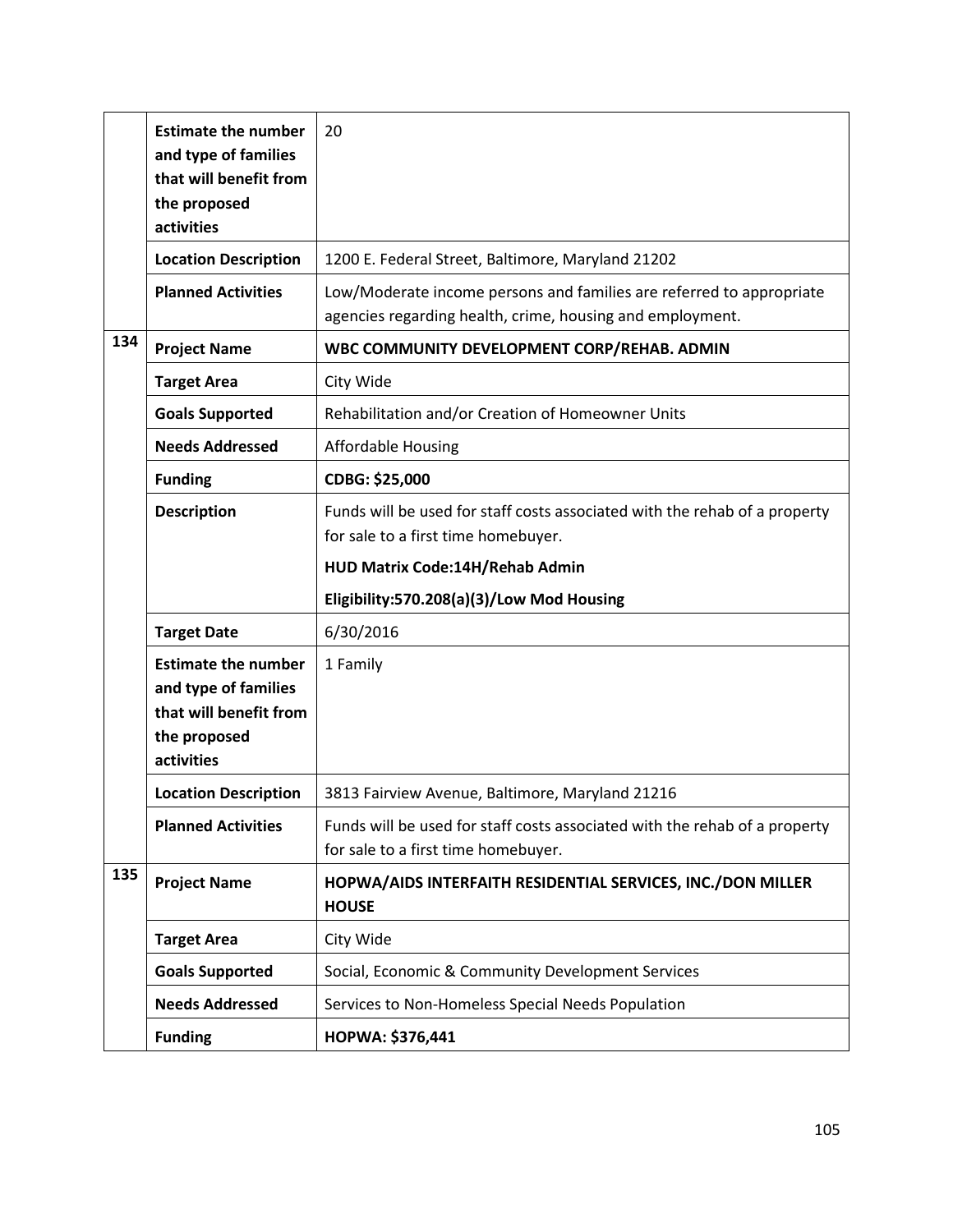|     | <b>Description</b>                                                                                         | Provide care for up to 12 residents living in the 2 Don Miller Houses, who<br>are medically fragile due to AIDS. Program provides 24 hours supervision<br>and personal care to ensure the highest quality of life and support for a<br>compassionate death.                                                                                                                                  |
|-----|------------------------------------------------------------------------------------------------------------|----------------------------------------------------------------------------------------------------------------------------------------------------------------------------------------------------------------------------------------------------------------------------------------------------------------------------------------------------------------------------------------------|
|     | <b>Target Date</b>                                                                                         | 6/30/2016                                                                                                                                                                                                                                                                                                                                                                                    |
|     | <b>Estimate the number</b><br>and type of families<br>that will benefit from<br>the proposed<br>activities | 12 residents                                                                                                                                                                                                                                                                                                                                                                                 |
|     | <b>Location Description</b>                                                                                |                                                                                                                                                                                                                                                                                                                                                                                              |
|     | <b>Planned Activities</b>                                                                                  | Provide care for up to 12 residents living in the 2 Don Mill Houses, who<br>are medically fragile due to AIDS.                                                                                                                                                                                                                                                                               |
| 136 | <b>Project Name</b>                                                                                        | HOPWA/AIDS INTERFAITH RESIDENTIAL SERVICES, INC./PEOPLE ON THE<br><b>MOVE</b>                                                                                                                                                                                                                                                                                                                |
|     | <b>Target Area</b>                                                                                         | City Wide                                                                                                                                                                                                                                                                                                                                                                                    |
|     | <b>Goals Supported</b>                                                                                     | Social, Economic & Community Development Services                                                                                                                                                                                                                                                                                                                                            |
|     | <b>Needs Addressed</b>                                                                                     | Services to Non-Homeless Special Needs Population                                                                                                                                                                                                                                                                                                                                            |
|     | <b>Funding</b>                                                                                             | HOPWA: \$418,368                                                                                                                                                                                                                                                                                                                                                                             |
|     | <b>Description</b>                                                                                         | People On The Move is an economic development program that creates<br>job opportunities for people living with HIV/AIDS, and provides free, safe<br>transportation among sites regularly used by homeless people in<br>Baltimore City. The shuttle operates four vans, seven days a week and has<br>16 stops at shelters and service providers and serves approximately 176<br>people daily. |
|     | <b>Target Date</b>                                                                                         | 6/30/2016                                                                                                                                                                                                                                                                                                                                                                                    |
|     | <b>Estimate the number</b><br>and type of families<br>that will benefit from<br>the proposed<br>activities | 176 People                                                                                                                                                                                                                                                                                                                                                                                   |
|     | <b>Location Description</b>                                                                                |                                                                                                                                                                                                                                                                                                                                                                                              |
|     | <b>Planned Activities</b>                                                                                  | People On The Move is an economic development program that creates<br>job opportunities for people living with HIV/AIDS, and provides free, safe<br>transportation among sites regularly used by homeless people in<br>Baltimore City.                                                                                                                                                       |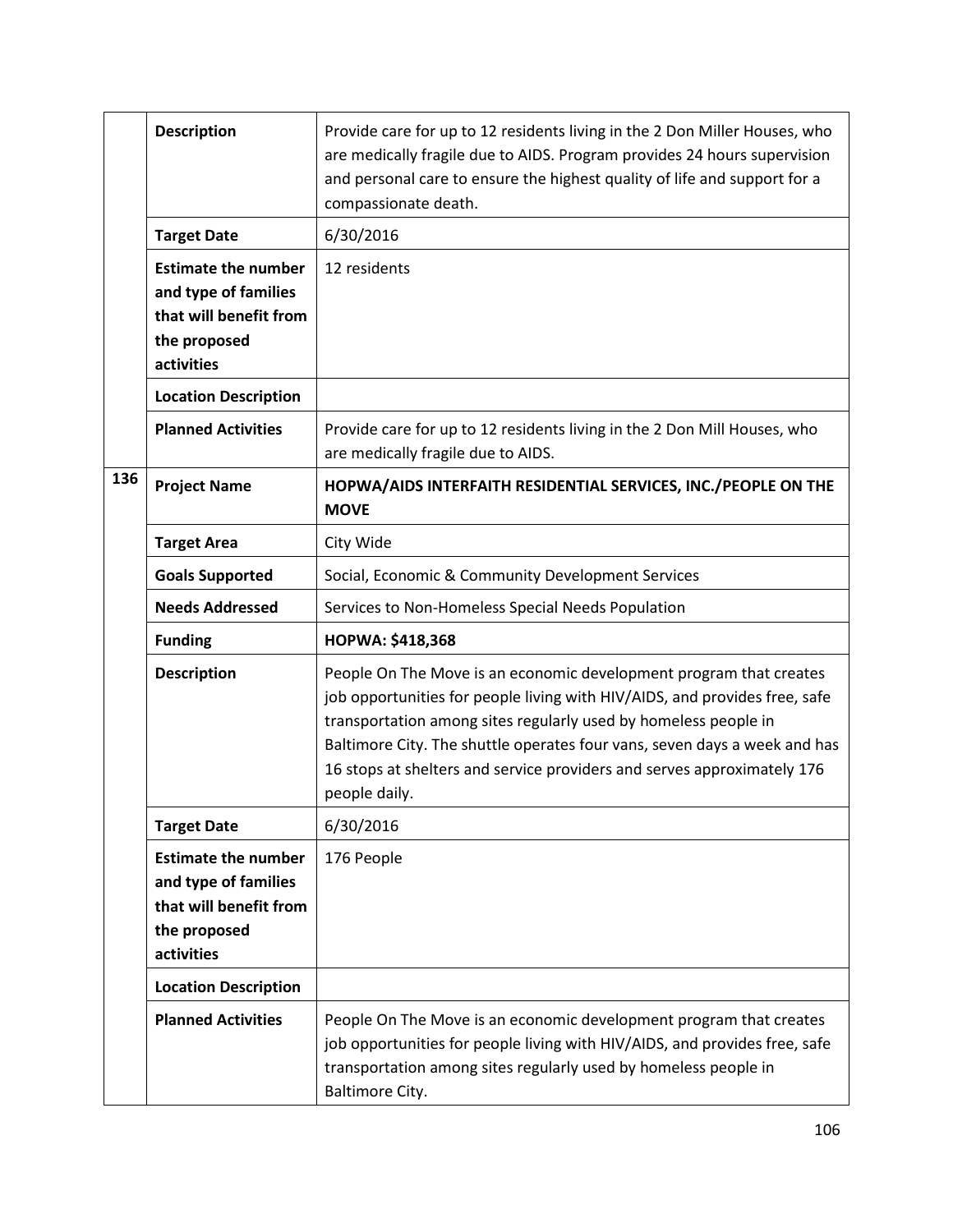| 137 | <b>Project Name</b>                                                                                        | HOPWA/ANNE ARUNDEL COUNTY                                                                                                                                                                                                                                                     |
|-----|------------------------------------------------------------------------------------------------------------|-------------------------------------------------------------------------------------------------------------------------------------------------------------------------------------------------------------------------------------------------------------------------------|
|     | <b>Target Area</b>                                                                                         | City Wide                                                                                                                                                                                                                                                                     |
|     | <b>Goals Supported</b>                                                                                     | Housing for Non-Homeless Special Needs Populations                                                                                                                                                                                                                            |
|     | <b>Needs Addressed</b>                                                                                     | <b>Affordable Housing</b>                                                                                                                                                                                                                                                     |
|     | <b>Funding</b>                                                                                             | HOPWA: \$467,711                                                                                                                                                                                                                                                              |
|     | <b>Description</b>                                                                                         | Funds shall be utilized to provide tenant based rental assistance and<br>support services through the county's Housing Agency and for a portion<br>of Agency's Administrative costs.                                                                                          |
|     | <b>Target Date</b>                                                                                         | 6/30/2016                                                                                                                                                                                                                                                                     |
|     | <b>Estimate the number</b><br>and type of families<br>that will benefit from<br>the proposed<br>activities | 12                                                                                                                                                                                                                                                                            |
|     | <b>Location Description</b>                                                                                | Anne Arundel County                                                                                                                                                                                                                                                           |
|     | <b>Planned Activities</b>                                                                                  | Provide tenant based rental assistance and support services to residents<br>of Anne Arundel County.                                                                                                                                                                           |
| 138 | <b>Project Name</b>                                                                                        | HOPWA/BALTIMORE COUNTY DEPARTMENT OF HEALTH                                                                                                                                                                                                                                   |
|     | <b>Target Area</b>                                                                                         | City Wide                                                                                                                                                                                                                                                                     |
|     | <b>Goals Supported</b>                                                                                     | Housing for Non-Homeless Special Needs Populations                                                                                                                                                                                                                            |
|     | <b>Needs Addressed</b>                                                                                     | <b>Affordable Housing</b>                                                                                                                                                                                                                                                     |
|     | <b>Funding</b>                                                                                             | HOPWA: \$1,325,351                                                                                                                                                                                                                                                            |
|     | <b>Description</b>                                                                                         | Funds will be utilized for the purpose of providing tenant-based rental<br>assistance, project-based rental assistance and support services to<br>individuals with HIV/AIDS and their families in Baltimore County and for a<br>portion of the Agency's administrative costs. |
|     | <b>Target Date</b>                                                                                         | 6/30/2016                                                                                                                                                                                                                                                                     |
|     | <b>Estimate the number</b><br>and type of families<br>that will benefit from<br>the proposed<br>activities | 196                                                                                                                                                                                                                                                                           |
|     | <b>Location Description</b>                                                                                | <b>Baltimore County</b>                                                                                                                                                                                                                                                       |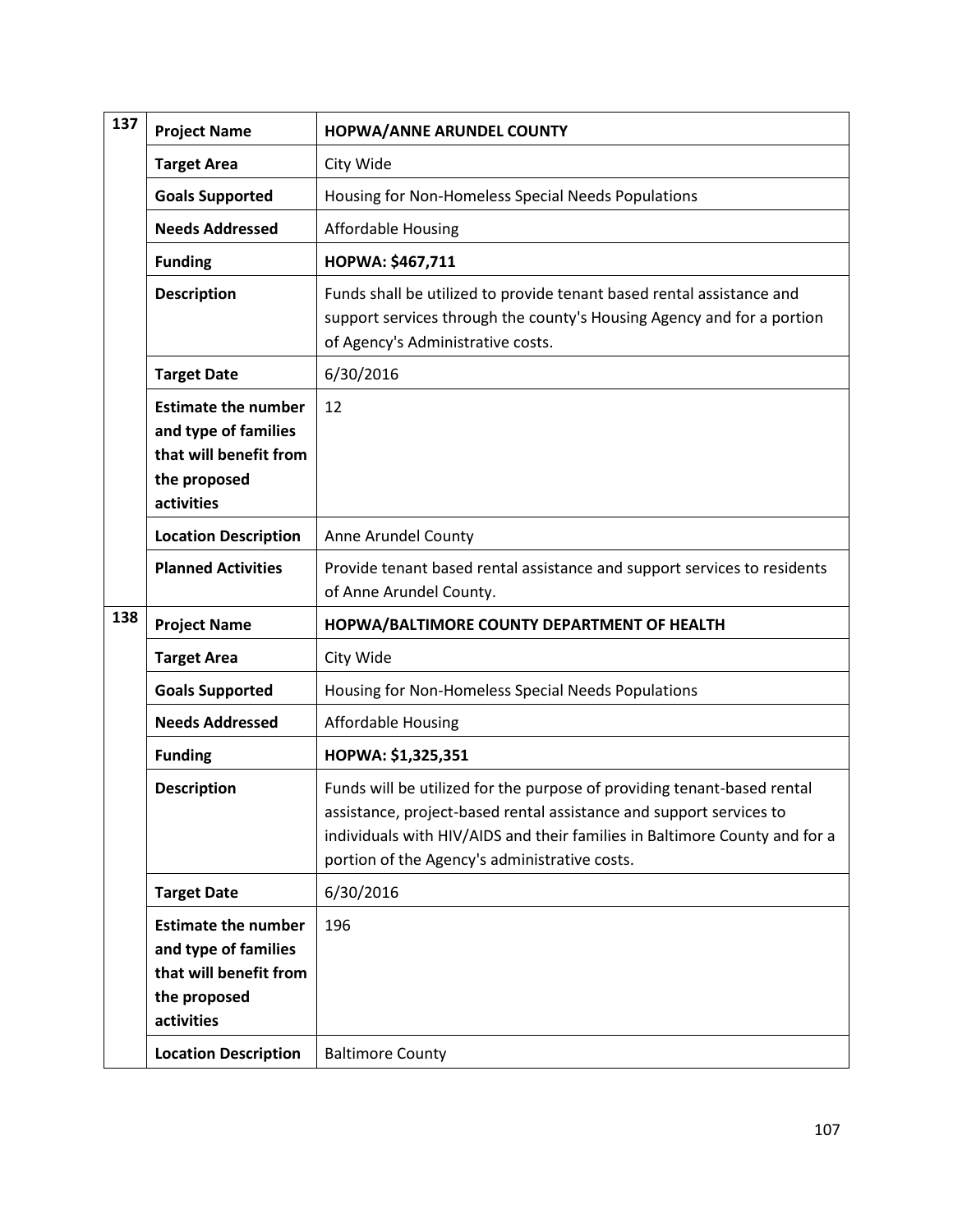|     | <b>Planned Activities</b>                                                                                  | Funds will be utilized for the purpose of providing tenant-based rental<br>assistance, project-based rental assistance and support services to<br>residents of Baltimore County.                                                                                                                                                                                                                                                                                                                             |
|-----|------------------------------------------------------------------------------------------------------------|--------------------------------------------------------------------------------------------------------------------------------------------------------------------------------------------------------------------------------------------------------------------------------------------------------------------------------------------------------------------------------------------------------------------------------------------------------------------------------------------------------------|
| 139 | <b>Project Name</b>                                                                                        | HOPWA/CARROLL COUNTY HEALTH DEPARTMENT                                                                                                                                                                                                                                                                                                                                                                                                                                                                       |
|     | <b>Target Area</b>                                                                                         | City Wide                                                                                                                                                                                                                                                                                                                                                                                                                                                                                                    |
|     | <b>Goals Supported</b>                                                                                     | Social, Economic & Community Development Services                                                                                                                                                                                                                                                                                                                                                                                                                                                            |
|     | <b>Needs Addressed</b>                                                                                     | Services to Non-Homeless Special Needs Population                                                                                                                                                                                                                                                                                                                                                                                                                                                            |
|     | <b>Funding</b>                                                                                             | HOPWA: \$62,369                                                                                                                                                                                                                                                                                                                                                                                                                                                                                              |
|     | <b>Description</b>                                                                                         | Funds to provide supportive services to individuals with HIV/AIDS and<br>their families in Carroll County and for a portion of the Agency's<br>administration costs.                                                                                                                                                                                                                                                                                                                                         |
|     | <b>Target Date</b>                                                                                         | 6/30/2016                                                                                                                                                                                                                                                                                                                                                                                                                                                                                                    |
|     | <b>Estimate the number</b><br>and type of families<br>that will benefit from<br>the proposed<br>activities | 11 families                                                                                                                                                                                                                                                                                                                                                                                                                                                                                                  |
|     | <b>Location Description</b>                                                                                | <b>Carroll County</b>                                                                                                                                                                                                                                                                                                                                                                                                                                                                                        |
|     | <b>Planned Activities</b>                                                                                  | Funds to provide supportive services to individuals with HIV/AIDS and<br>their families in Carroll County.                                                                                                                                                                                                                                                                                                                                                                                                   |
| 140 | <b>Project Name</b>                                                                                        | <b>HOPWA/CHASE BREXTON HEALTH SERVICES</b>                                                                                                                                                                                                                                                                                                                                                                                                                                                                   |
|     | <b>Target Area</b>                                                                                         | City Wide                                                                                                                                                                                                                                                                                                                                                                                                                                                                                                    |
|     | <b>Goals Supported</b>                                                                                     | Social, Economic & Community Development Services                                                                                                                                                                                                                                                                                                                                                                                                                                                            |
|     | <b>Needs Addressed</b>                                                                                     | Services to Non-Homeless Special Needs Population                                                                                                                                                                                                                                                                                                                                                                                                                                                            |
|     | <b>Funding</b>                                                                                             | HOPWA: \$99,039                                                                                                                                                                                                                                                                                                                                                                                                                                                                                              |
|     | <b>Description</b>                                                                                         | Provides non-adherent HIV-positive individuals with support services and<br>linkage to comprehensive health care. Provides assistance through the<br>established Client Assistance Fund to help persons achieve and maintain<br>housing and health care. Approximately 30 unduplicated clients will be<br>connected to medical care, 40 unduplicated clients will be provided<br>intensive support services and case management, and 30 clients will be<br>connected directly to the Client Assistance fund. |
|     | <b>Target Date</b>                                                                                         | 6/30/2016                                                                                                                                                                                                                                                                                                                                                                                                                                                                                                    |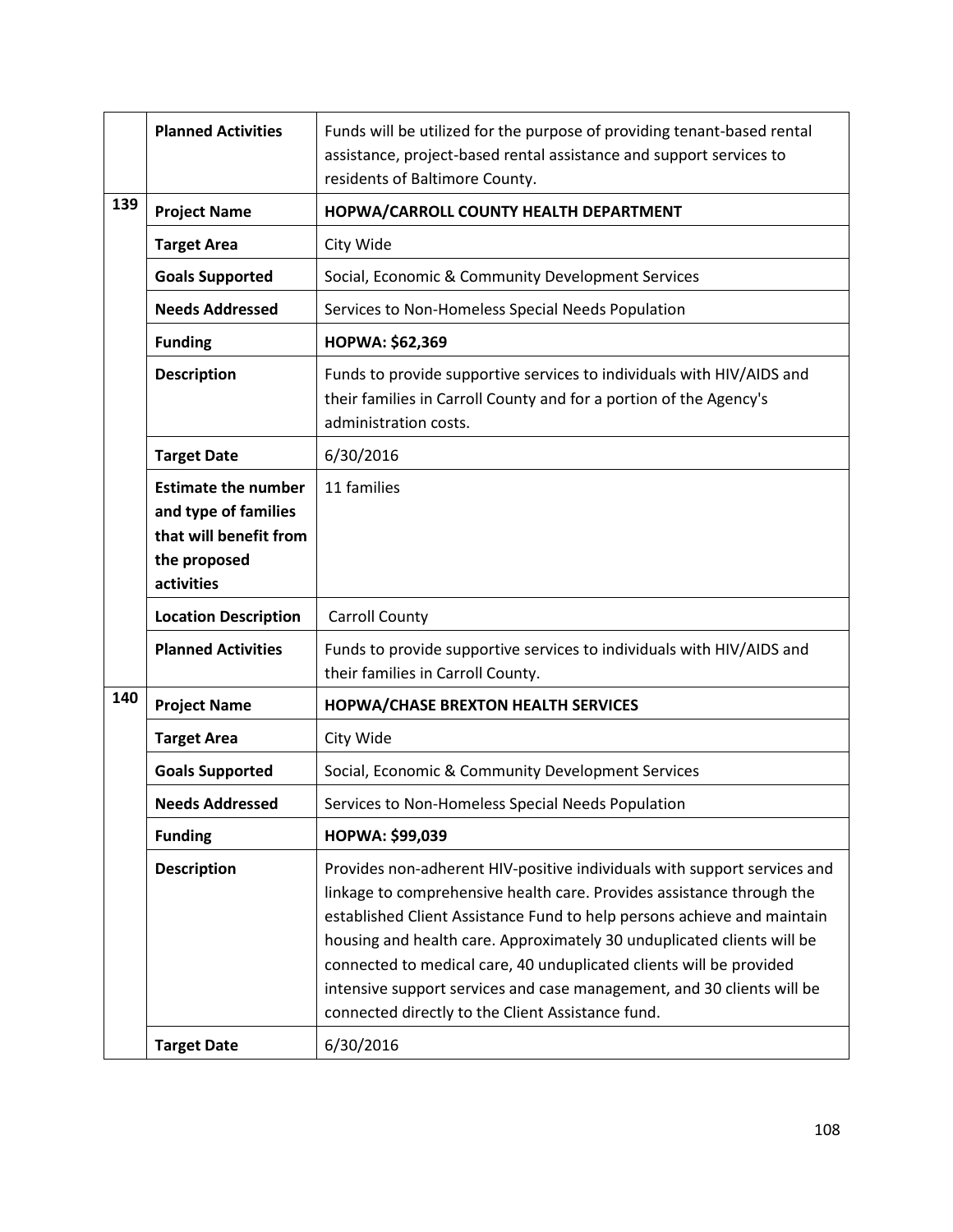|     | <b>Estimate the number</b><br>and type of families<br>that will benefit from<br>the proposed<br>activities | 100 Persons                                                                                                                                                                                                                                                                                                                                                                                                                                           |
|-----|------------------------------------------------------------------------------------------------------------|-------------------------------------------------------------------------------------------------------------------------------------------------------------------------------------------------------------------------------------------------------------------------------------------------------------------------------------------------------------------------------------------------------------------------------------------------------|
|     | <b>Location Description</b>                                                                                |                                                                                                                                                                                                                                                                                                                                                                                                                                                       |
|     | <b>Planned Activities</b>                                                                                  | Provides non-adherent HIV-positive individuals with support services and<br>linkage to comprehensive health care.                                                                                                                                                                                                                                                                                                                                     |
| 141 | <b>Project Name</b>                                                                                        | HOPWA/GOVANS ECUMENICAL DEVELOPMENT COPORATION                                                                                                                                                                                                                                                                                                                                                                                                        |
|     | <b>Target Area</b>                                                                                         | City Wide                                                                                                                                                                                                                                                                                                                                                                                                                                             |
|     | <b>Goals Supported</b>                                                                                     | Social, Economic & Community Development Services                                                                                                                                                                                                                                                                                                                                                                                                     |
|     | <b>Needs Addressed</b>                                                                                     | Services to Non-Homeless Special Needs Population                                                                                                                                                                                                                                                                                                                                                                                                     |
|     | <b>Funding</b>                                                                                             | HOPWA: \$63,700                                                                                                                                                                                                                                                                                                                                                                                                                                       |
|     | <b>Description</b>                                                                                         | Provide case management support for 25 HIV/AIDS clients, including<br>family members, who were homeless. Provide assistance in accessing,<br>furnishing, moving, and maintain housing as well as ongoing linkages to<br>services that both extend and improve the quality of life. Work with each<br>program participant towards the creation and achievement of individual<br>goals, and conduct careful monitoring and follow up to ensure success. |
|     | <b>Target Date</b>                                                                                         | 6/30/2016                                                                                                                                                                                                                                                                                                                                                                                                                                             |
|     | <b>Estimate the number</b><br>and type of families<br>that will benefit from<br>the proposed<br>activities | 25 Persons                                                                                                                                                                                                                                                                                                                                                                                                                                            |
|     | <b>Location Description</b>                                                                                |                                                                                                                                                                                                                                                                                                                                                                                                                                                       |
|     | <b>Planned Activities</b>                                                                                  | Provide case management support for 25 HIV/AIDS clients, including<br>family members, who were homeless.                                                                                                                                                                                                                                                                                                                                              |
| 142 | <b>Project Name</b>                                                                                        | HOPWA/HARFORD COUNTY GOVERNMENT                                                                                                                                                                                                                                                                                                                                                                                                                       |
|     | <b>Target Area</b>                                                                                         | City Wide                                                                                                                                                                                                                                                                                                                                                                                                                                             |
|     | <b>Goals Supported</b>                                                                                     | Housing for Non-Homeless Special Needs Populations                                                                                                                                                                                                                                                                                                                                                                                                    |
|     | <b>Needs Addressed</b>                                                                                     | <b>Affordable Housing</b>                                                                                                                                                                                                                                                                                                                                                                                                                             |
|     | <b>Funding</b>                                                                                             | HOPWA: \$155,924                                                                                                                                                                                                                                                                                                                                                                                                                                      |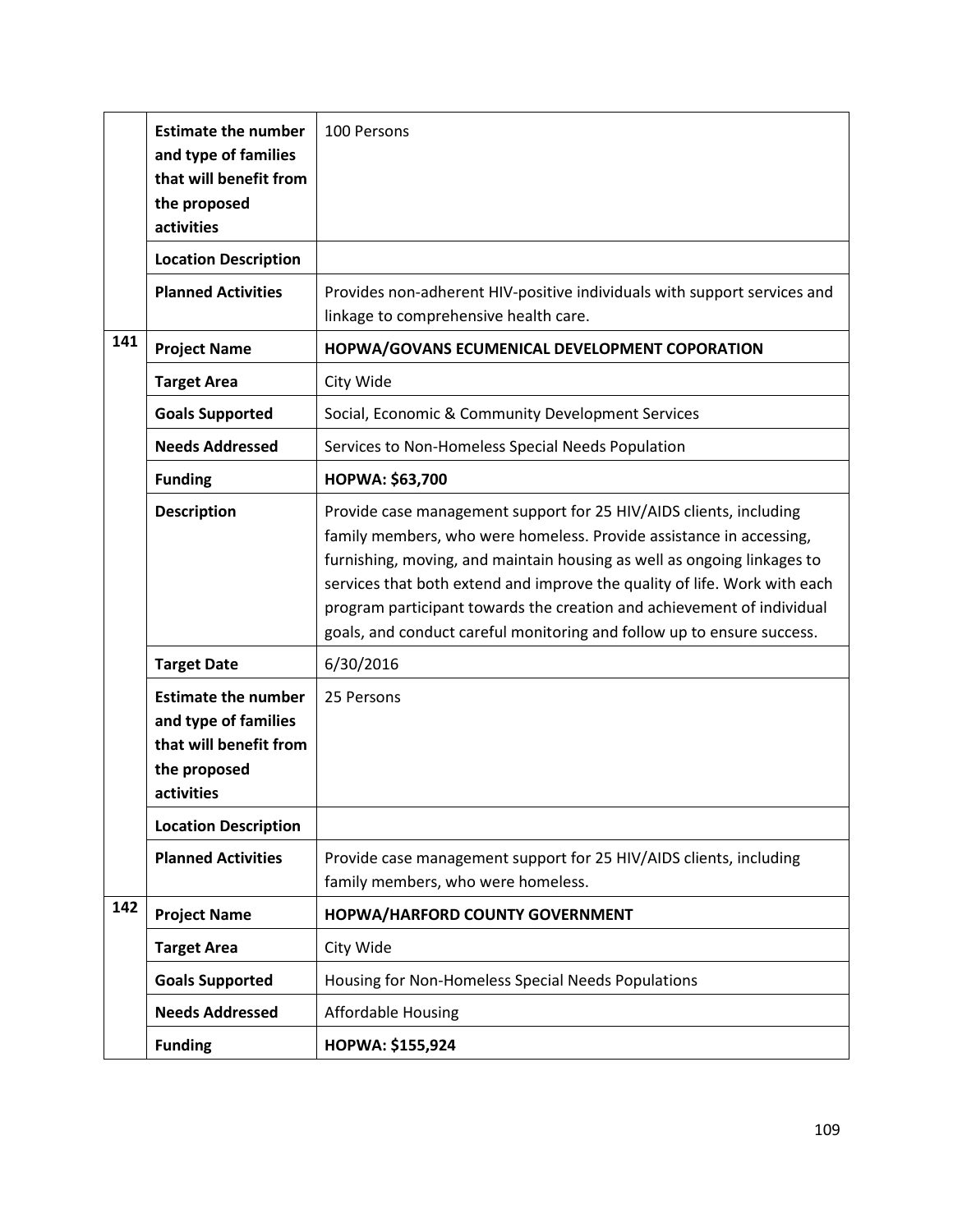|     | <b>Description</b>                                                                                         | Funds to provide tenant-based rental assistance to individuals with<br>HIV/AIDS and their families in Harford County and for a portion of the<br>Agency's administrative costs. |
|-----|------------------------------------------------------------------------------------------------------------|---------------------------------------------------------------------------------------------------------------------------------------------------------------------------------|
|     | <b>Target Date</b>                                                                                         | 6/30/2016                                                                                                                                                                       |
|     | <b>Estimate the number</b><br>and type of families<br>that will benefit from<br>the proposed<br>activities | 14 families                                                                                                                                                                     |
|     | <b>Location Description</b>                                                                                | <b>Harford County</b>                                                                                                                                                           |
|     | <b>Planned Activities</b>                                                                                  | Funds to provide tenant-based rental assistance to individuals with<br>HIV/AIDS and their families in Harford County.                                                           |
| 143 | <b>Project Name</b>                                                                                        | HOPWA/HOWARD COUNTY HOUSING COMMISSION                                                                                                                                          |
|     | <b>Target Area</b>                                                                                         | City Wide                                                                                                                                                                       |
|     | <b>Goals Supported</b>                                                                                     | Housing for Non-Homeless Special Needs Populations                                                                                                                              |
|     | <b>Needs Addressed</b>                                                                                     | <b>Affordable Housing</b><br>Planning and Administration                                                                                                                        |
|     |                                                                                                            |                                                                                                                                                                                 |
|     | <b>Funding</b>                                                                                             | HOPWA: \$233,886                                                                                                                                                                |
|     | <b>Description</b>                                                                                         | Funds to provide tenant-based rental assistance to individuals with<br>HIV/AIDS and their families in Howard County and for a portion of the<br>Agency's Administrative costs.  |
|     | <b>Target Date</b>                                                                                         | 6/30/2016                                                                                                                                                                       |
|     | <b>Estimate the number</b><br>and type of families<br>that will benefit from<br>the proposed<br>activities | 12 families                                                                                                                                                                     |
|     | <b>Location Description</b>                                                                                | <b>Howard County</b>                                                                                                                                                            |
|     | <b>Planned Activities</b>                                                                                  | Funds to provide tenant-based rental assistance to individuals with<br>HIV/AIDS and their families in Howard County.                                                            |
| 144 | <b>Project Name</b>                                                                                        | HOPWA/JOSEPH P. RICHEY HOSPICE                                                                                                                                                  |
|     | <b>Target Area</b>                                                                                         | City Wide                                                                                                                                                                       |
|     | <b>Goals Supported</b>                                                                                     | Social, Economic & Community Development Services                                                                                                                               |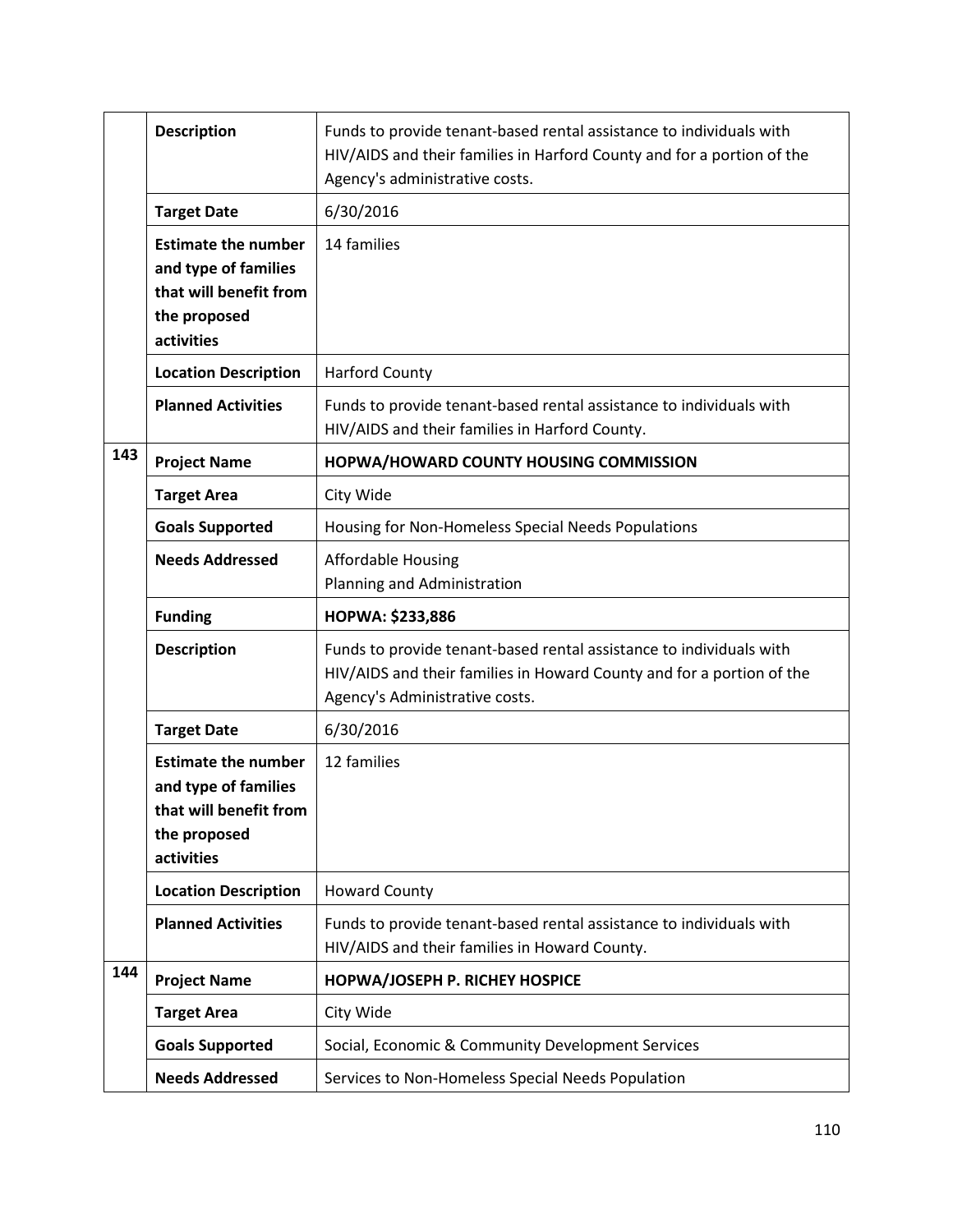|     | <b>Funding</b>                                                                                             | <b>HOPWA: \$49,921</b>                                                                                                                                                                                                                                                                                      |
|-----|------------------------------------------------------------------------------------------------------------|-------------------------------------------------------------------------------------------------------------------------------------------------------------------------------------------------------------------------------------------------------------------------------------------------------------|
|     | <b>Description</b>                                                                                         | Provides palliative end of life care to 25 individuals with end stage AIDS.<br>Residents have full room and board, single room accommodation and the<br>opportunity for family and friends to visit at any time. HOPWA funds are<br>used to pay for costs that are non-reimbursable through other programs. |
|     | <b>Target Date</b>                                                                                         | 6/30/2016                                                                                                                                                                                                                                                                                                   |
|     | <b>Estimate the number</b><br>and type of families<br>that will benefit from<br>the proposed<br>activities | 25 People                                                                                                                                                                                                                                                                                                   |
|     | <b>Location Description</b>                                                                                | 820 N. Eutaw Street                                                                                                                                                                                                                                                                                         |
|     |                                                                                                            | Baltimore, Maryland 21201                                                                                                                                                                                                                                                                                   |
|     | <b>Planned Activities</b>                                                                                  | Provides palliative end of life care to 25 individuals with end stage AIDS.                                                                                                                                                                                                                                 |
| 145 | <b>Project Name</b>                                                                                        | HOPWA/TENANT-BASED RENTAL ASSISTANCE (TBRA)                                                                                                                                                                                                                                                                 |
|     | <b>Target Area</b>                                                                                         | City Wide                                                                                                                                                                                                                                                                                                   |
|     | <b>Goals Supported</b>                                                                                     | Housing for Non-Homeless Special Needs Populations                                                                                                                                                                                                                                                          |
|     | <b>Needs Addressed</b>                                                                                     | <b>Affordable Housing</b>                                                                                                                                                                                                                                                                                   |
|     | <b>Funding</b>                                                                                             | HOPWA: \$3,757,106                                                                                                                                                                                                                                                                                          |
|     | <b>Description</b>                                                                                         | Funds will be used to cover MOHS staff (two contract coordinator, one<br>housing inspector and an administrative assistance) associated with<br>providing direct TBRA services and for providing approximately 581 rental<br>subsidies in Baltimore City.                                                   |
|     | <b>Target Date</b>                                                                                         |                                                                                                                                                                                                                                                                                                             |
|     | <b>Estimate the number</b><br>and type of families<br>that will benefit from<br>the proposed<br>activities | 581                                                                                                                                                                                                                                                                                                         |
|     | <b>Location Description</b>                                                                                |                                                                                                                                                                                                                                                                                                             |
|     | <b>Planned Activities</b>                                                                                  | Funds will be used to cover MOHS staff and to provide tenant based<br>rental assistance.                                                                                                                                                                                                                    |
| 146 | <b>Project Name</b>                                                                                        | <b>HOPWA/MOVEABLE FEAST</b>                                                                                                                                                                                                                                                                                 |
|     | <b>Target Area</b>                                                                                         | City Wide                                                                                                                                                                                                                                                                                                   |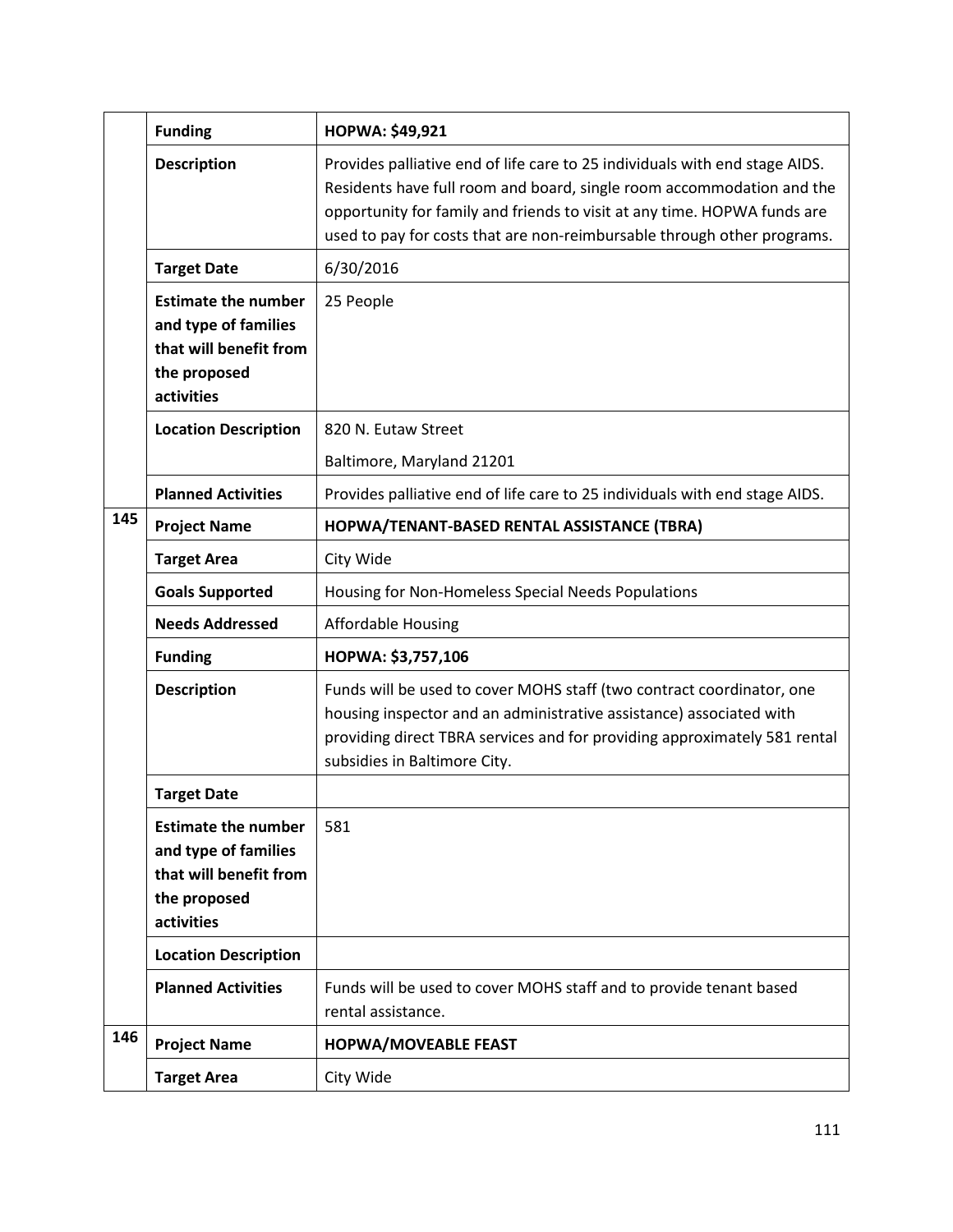|     | <b>Goals Supported</b>                                                                                     | Social, Economic & Community Development Services                                                                                                                                                                                                                                                                                                                                                                                                                                                                                                                                                                                                                    |
|-----|------------------------------------------------------------------------------------------------------------|----------------------------------------------------------------------------------------------------------------------------------------------------------------------------------------------------------------------------------------------------------------------------------------------------------------------------------------------------------------------------------------------------------------------------------------------------------------------------------------------------------------------------------------------------------------------------------------------------------------------------------------------------------------------|
|     | <b>Needs Addressed</b>                                                                                     | Services to Non-Homeless Special Needs Population                                                                                                                                                                                                                                                                                                                                                                                                                                                                                                                                                                                                                    |
|     | <b>Funding</b>                                                                                             | <b>HOPWA: \$128,858</b>                                                                                                                                                                                                                                                                                                                                                                                                                                                                                                                                                                                                                                              |
|     | <b>Description</b>                                                                                         | Provide daily nutritious meals to homeless individuals living with<br>HIV/AIDS. Approximately 38,800 clients will receive hot, nutritious meals<br>and in turn access services available at the resource centers each year.                                                                                                                                                                                                                                                                                                                                                                                                                                          |
|     | <b>Target Date</b>                                                                                         | 6/30/2016                                                                                                                                                                                                                                                                                                                                                                                                                                                                                                                                                                                                                                                            |
|     | <b>Estimate the number</b><br>and type of families<br>that will benefit from<br>the proposed<br>activities | 38,800 People served                                                                                                                                                                                                                                                                                                                                                                                                                                                                                                                                                                                                                                                 |
|     | <b>Location Description</b>                                                                                | 901 N. Milton Avenue                                                                                                                                                                                                                                                                                                                                                                                                                                                                                                                                                                                                                                                 |
|     |                                                                                                            | Baltimore, Maryland 21205                                                                                                                                                                                                                                                                                                                                                                                                                                                                                                                                                                                                                                            |
|     | <b>Planned Activities</b>                                                                                  | Provide daily nutritious meals to homeless individuals living with<br>HIV/AIDS.                                                                                                                                                                                                                                                                                                                                                                                                                                                                                                                                                                                      |
| 147 | <b>Project Name</b>                                                                                        | HOPWA/PROJECT PLASE/PERMANENT HOUSING PROGRAM                                                                                                                                                                                                                                                                                                                                                                                                                                                                                                                                                                                                                        |
|     | <b>Target Area</b>                                                                                         | City Wide                                                                                                                                                                                                                                                                                                                                                                                                                                                                                                                                                                                                                                                            |
|     | <b>Goals Supported</b>                                                                                     | Social, Economic & Community Development Services                                                                                                                                                                                                                                                                                                                                                                                                                                                                                                                                                                                                                    |
|     | <b>Needs Addressed</b>                                                                                     | Services to Non-Homeless Special Needs Population                                                                                                                                                                                                                                                                                                                                                                                                                                                                                                                                                                                                                    |
|     | <b>Funding</b>                                                                                             | HOPWA: \$226,792                                                                                                                                                                                                                                                                                                                                                                                                                                                                                                                                                                                                                                                     |
|     | <b>Description</b>                                                                                         | Provides case management for 65 homeless men, women, and families<br>with HIV/AIDS in Permanent Housing. Using a scattered site model,<br>counselors provide case management and psycho-social services, which<br>includes adherence to medical care, mental health care, substance abuse<br>treatment and relapse prevention. Counselors help clients access all<br>resources appropriate to their situation including economic benefit<br>programs, education, vocational or employment programs. All toward the<br>goal of remaining stable in their housing. The program addresses needs<br>around clients' health, disabilities & inter-personal relationships. |
|     | <b>Target Date</b>                                                                                         |                                                                                                                                                                                                                                                                                                                                                                                                                                                                                                                                                                                                                                                                      |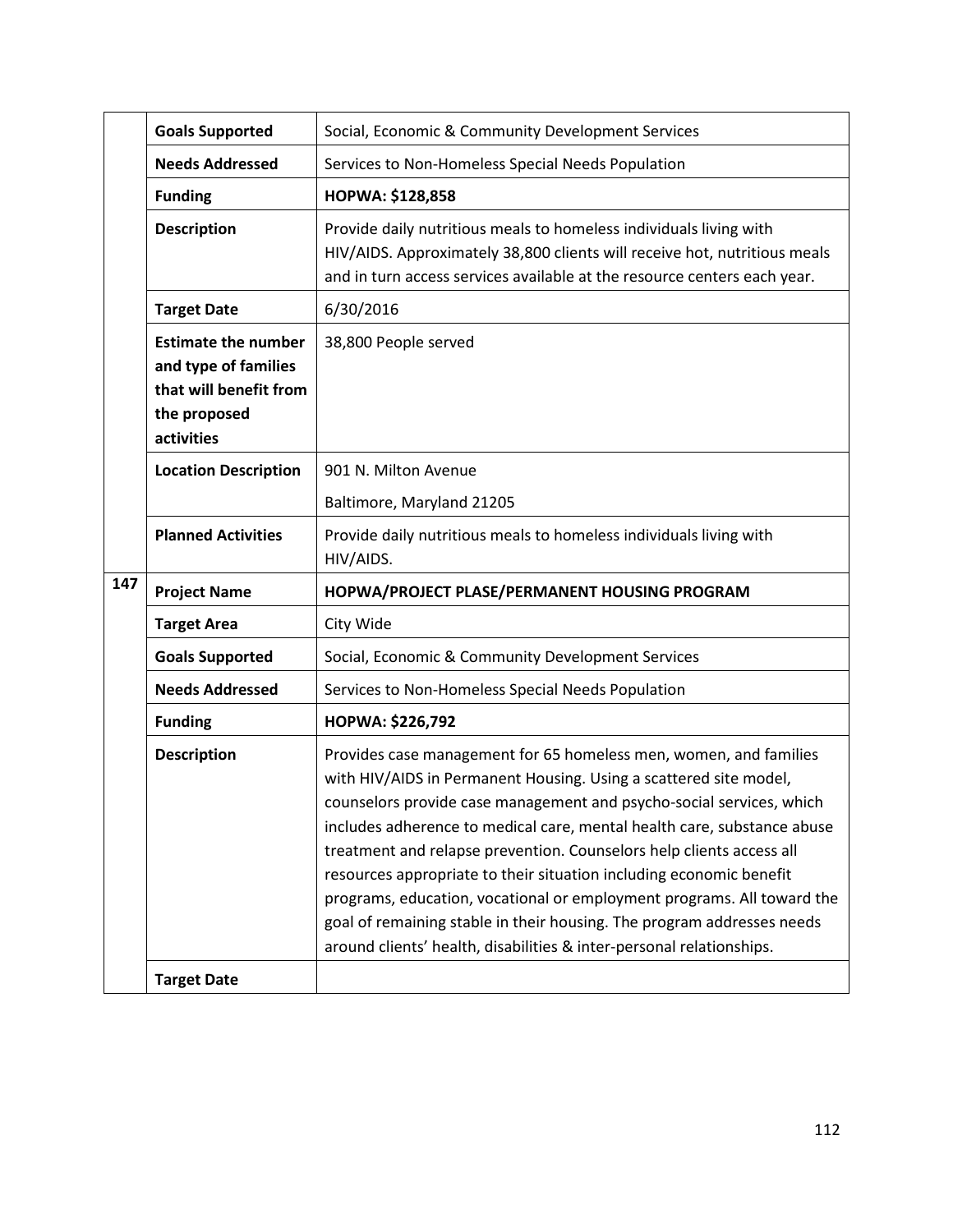|     | <b>Estimate the number</b><br>and type of families<br>that will benefit from<br>the proposed<br>activities | 65 People                                                                                                                                                                                                                                                                                                                                                             |
|-----|------------------------------------------------------------------------------------------------------------|-----------------------------------------------------------------------------------------------------------------------------------------------------------------------------------------------------------------------------------------------------------------------------------------------------------------------------------------------------------------------|
|     | <b>Location Description</b>                                                                                | 1814 Maryland Avenue                                                                                                                                                                                                                                                                                                                                                  |
|     |                                                                                                            | Baltimore, Maryland 21201                                                                                                                                                                                                                                                                                                                                             |
|     | <b>Planned Activities</b>                                                                                  | Provides case management for 65 homeless men, women, and families<br>with HIV/AIDS in Permanent Housing.                                                                                                                                                                                                                                                              |
| 148 | <b>Project Name</b>                                                                                        | HOPWA/PROJECT PLASE/NURSING SERVICES                                                                                                                                                                                                                                                                                                                                  |
|     | <b>Target Area</b>                                                                                         | City Wide                                                                                                                                                                                                                                                                                                                                                             |
|     | <b>Goals Supported</b>                                                                                     | Social, Economic & Community Development Services                                                                                                                                                                                                                                                                                                                     |
|     | <b>Needs Addressed</b>                                                                                     | Services to Non-Homeless Special Needs Population                                                                                                                                                                                                                                                                                                                     |
|     | <b>Funding</b>                                                                                             | <b>HOPWA: \$59,958</b>                                                                                                                                                                                                                                                                                                                                                |
|     | <b>Description</b>                                                                                         | Funds to support the employment of 3 part-time Registered Nurses<br>totaling 1.8 FTE, and providing crucial health assessments, education, and<br>monitoring services for approximately 110 PLASE residents living with<br>HIV/AIDS in its Transitional and Permanent Housing Programs. Nurses<br>contact clinics or physicians when residents are in medical crisis. |
|     | <b>Target Date</b>                                                                                         | 6/30/2016                                                                                                                                                                                                                                                                                                                                                             |
|     | <b>Estimate the number</b><br>and type of families<br>that will benefit from<br>the proposed<br>activities | 110                                                                                                                                                                                                                                                                                                                                                                   |
|     | <b>Location Description</b>                                                                                |                                                                                                                                                                                                                                                                                                                                                                       |
|     | <b>Planned Activities</b>                                                                                  | Funds to support the employment of 3 part-time Registered Nurses to<br>provide services to 110 residents living in Project PLASE's transitional and<br>permanent housing facilities.                                                                                                                                                                                  |
| 149 | <b>Project Name</b>                                                                                        | HOPWA/QUEEN ANNE'S COUNTY                                                                                                                                                                                                                                                                                                                                             |
|     | <b>Target Area</b>                                                                                         | City Wide                                                                                                                                                                                                                                                                                                                                                             |
|     | <b>Goals Supported</b>                                                                                     | Housing for Non-Homeless Special Needs Populations                                                                                                                                                                                                                                                                                                                    |
|     | <b>Needs Addressed</b>                                                                                     | <b>Affordable Housing</b>                                                                                                                                                                                                                                                                                                                                             |
|     | <b>Funding</b>                                                                                             | <b>HOPWA: \$23,412</b>                                                                                                                                                                                                                                                                                                                                                |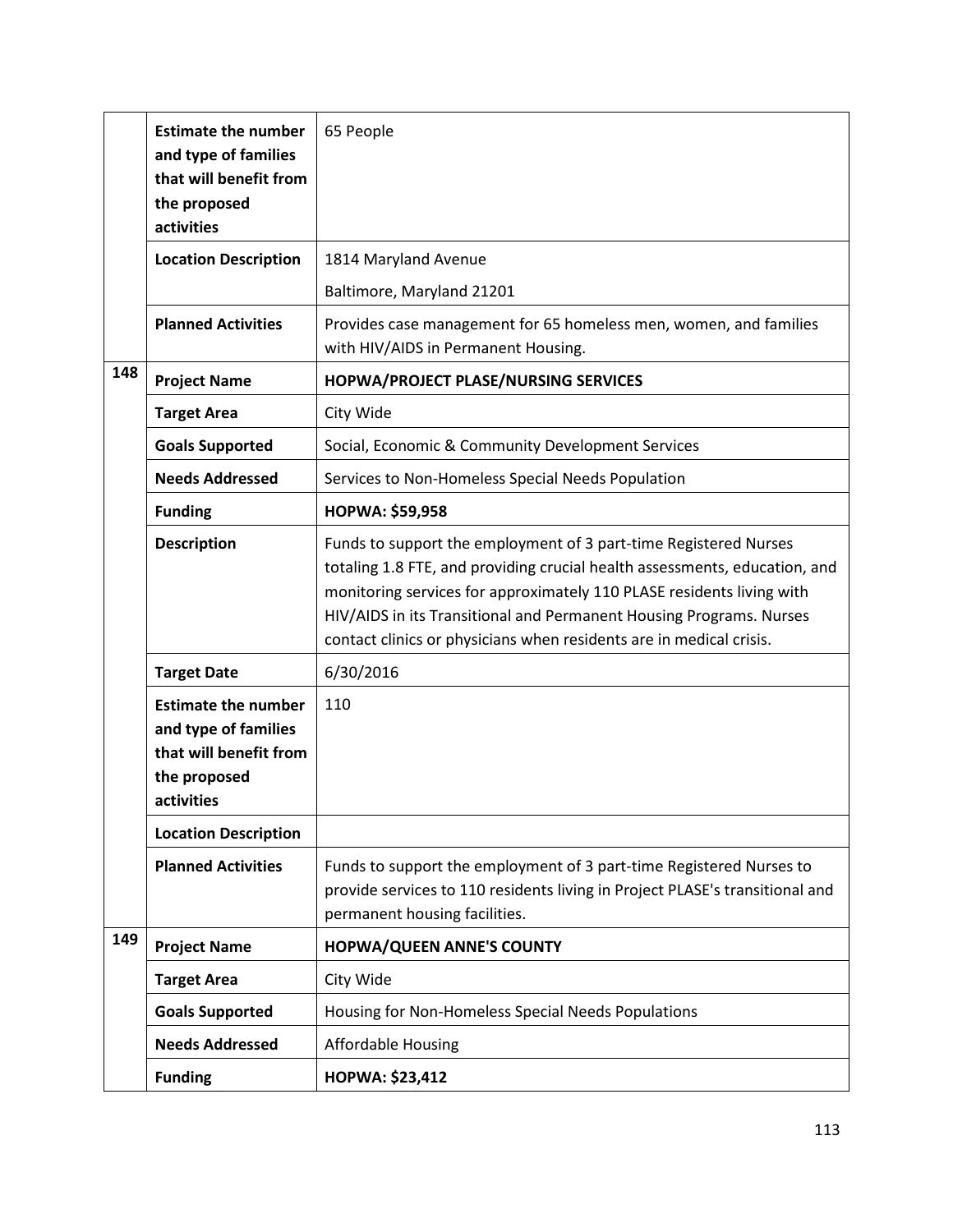|     | <b>Description</b>                                                                                         | Funds to provide tenant-based rental assistance to individuals with<br>HIV/AIDS and their families in Queen Anne's County and for a portion of<br>the Agency's administration costs.                                                  |
|-----|------------------------------------------------------------------------------------------------------------|---------------------------------------------------------------------------------------------------------------------------------------------------------------------------------------------------------------------------------------|
|     | <b>Target Date</b>                                                                                         | 6/30/2016                                                                                                                                                                                                                             |
|     | <b>Estimate the number</b><br>and type of families<br>that will benefit from<br>the proposed<br>activities | 4 families                                                                                                                                                                                                                            |
|     | <b>Location Description</b>                                                                                | Queen Anne County                                                                                                                                                                                                                     |
|     | <b>Planned Activities</b>                                                                                  | Funds to provide tenant-based rental assistance to individuals with<br>HIV/AIDS and their families in Queen Anne's County.                                                                                                            |
| 150 | <b>Project Name</b>                                                                                        | HOPWA/UNIVERSITY OF MARYLAND/HOMELESS PREVENTION<br><b>PROGRAM</b>                                                                                                                                                                    |
|     | <b>Target Area</b>                                                                                         | City Wide                                                                                                                                                                                                                             |
|     | <b>Goals Supported</b>                                                                                     | Social, Economic & Community Development Services                                                                                                                                                                                     |
|     | <b>Needs Addressed</b>                                                                                     | Services to Non-Homeless Special Needs Population                                                                                                                                                                                     |
|     |                                                                                                            |                                                                                                                                                                                                                                       |
|     | <b>Funding</b>                                                                                             | HOPWA: \$347,349                                                                                                                                                                                                                      |
|     | <b>Description</b>                                                                                         | Funds for a homeless prevention program for 620 HIV positive clients<br>who receive their medical care through the University of Maryland's<br>Evelyn Jordan Center and its satellite HIV clinic at the Maryland General<br>Hospital. |
|     | <b>Target Date</b>                                                                                         | 6/30/2016                                                                                                                                                                                                                             |
|     | <b>Estimate the number</b><br>and type of families<br>that will benefit from<br>the proposed<br>activities | 620 clients                                                                                                                                                                                                                           |
|     | <b>Location Description</b>                                                                                |                                                                                                                                                                                                                                       |
|     | <b>Planned Activities</b>                                                                                  | Funds for a homeless prevention program for 620 HIV positive clients<br>who receive their medical care through the University of Maryland's<br>Evelyn Jordan Center and its satellite HIV clinic at the Maryland General<br>Hospital. |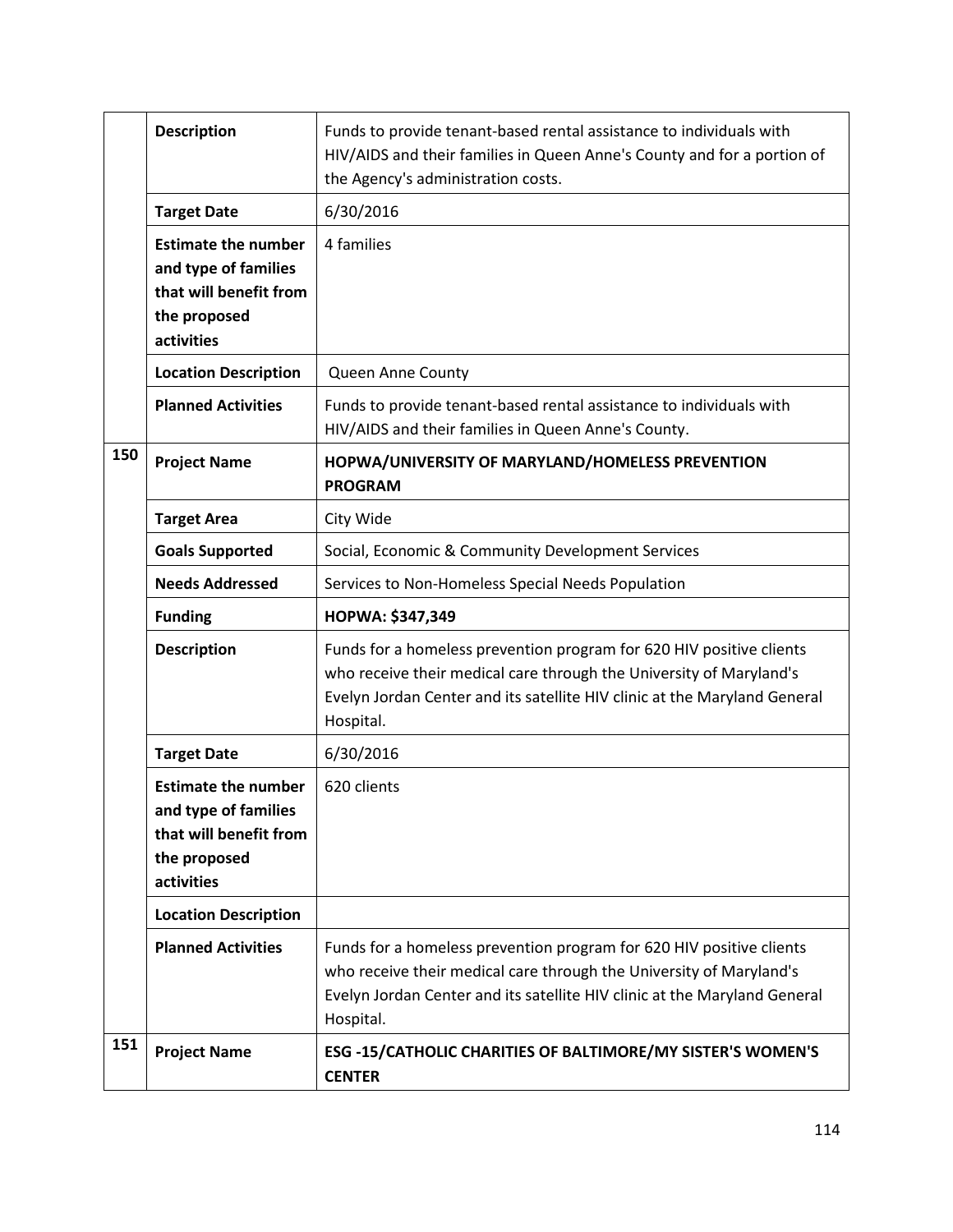|     | <b>Target Area</b>                                                                                         | City Wide                                                                                                                                                                                                                                                                                                                                                                                                                     |
|-----|------------------------------------------------------------------------------------------------------------|-------------------------------------------------------------------------------------------------------------------------------------------------------------------------------------------------------------------------------------------------------------------------------------------------------------------------------------------------------------------------------------------------------------------------------|
|     | <b>Goals Supported</b>                                                                                     | Shelter & Serv. to Homeless Persons, Youth & Vets                                                                                                                                                                                                                                                                                                                                                                             |
|     | <b>Needs Addressed</b>                                                                                     | Preventive & Emergency Services to the Homeless                                                                                                                                                                                                                                                                                                                                                                               |
|     | <b>Funding</b>                                                                                             | ESG: \$113,500                                                                                                                                                                                                                                                                                                                                                                                                                |
|     | <b>Description</b>                                                                                         | A comprehensive day resource center for homeless women and children<br>that operates 356 days a year. The center provides housing assistance,<br>education and life skills training, 3 meals daily connection to mainstream<br>benefits and linkages with other community services. The program serves<br>an average of 50 persons on a daily basis, provide intensive case<br>management services to an average 225 clients. |
|     | <b>Target Date</b>                                                                                         | 6/30/2016                                                                                                                                                                                                                                                                                                                                                                                                                     |
|     | <b>Estimate the number</b><br>and type of families<br>that will benefit from<br>the proposed<br>activities | 225 Persons                                                                                                                                                                                                                                                                                                                                                                                                                   |
|     | <b>Location Description</b>                                                                                | 17 W. Franklin Street                                                                                                                                                                                                                                                                                                                                                                                                         |
|     |                                                                                                            | Baltimore, Maryland 21201                                                                                                                                                                                                                                                                                                                                                                                                     |
|     | <b>Planned Activities</b>                                                                                  | A comprehensive day resource center for homeless women and children<br>that operates 356 days a year. The center provides housing assistance,<br>education and life skills training, 3 meals daily connection to mainstream<br>benefits and linkages with other community services.                                                                                                                                           |
| 152 | <b>Project Name</b>                                                                                        | ESG - 15/FUSION PARTNERSHIPS, INC.                                                                                                                                                                                                                                                                                                                                                                                            |
|     | <b>Target Area</b>                                                                                         | City Wide                                                                                                                                                                                                                                                                                                                                                                                                                     |
|     | <b>Goals Supported</b>                                                                                     | Shelter & Serv. to Homeless Persons, Youth & Vets                                                                                                                                                                                                                                                                                                                                                                             |
|     | <b>Needs Addressed</b>                                                                                     | Preventive & Emergency Services to the Homeless                                                                                                                                                                                                                                                                                                                                                                               |
|     | <b>Funding</b>                                                                                             | ESG: \$198,961                                                                                                                                                                                                                                                                                                                                                                                                                |
|     | <b>Description</b>                                                                                         | Funds to subsidize a portion of the operating costs of a day center for<br>homeless youth. The program serves approximately 250 youth apply for<br>mainstream benefits and health insurance, obtain vital documents,<br>connect youth with education, job readiness/training and/or employment<br>opportunities and connect eligible youth to temporary or permanent<br>housing.                                              |
|     | <b>Target Date</b>                                                                                         | 6/30/2016                                                                                                                                                                                                                                                                                                                                                                                                                     |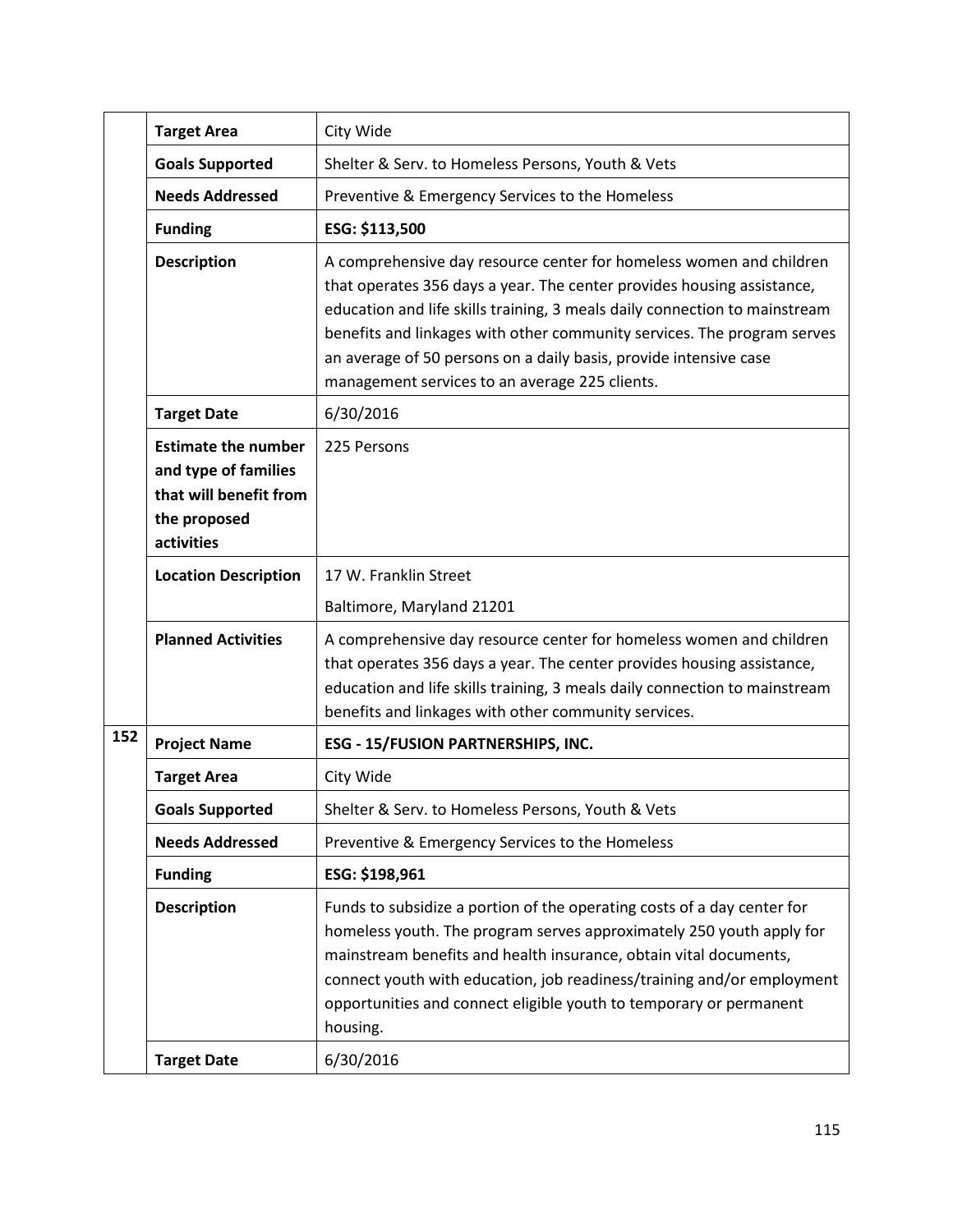|     | <b>Estimate the number</b><br>and type of families<br>that will benefit from<br>the proposed<br>activities | 250 Youth                                                                                                                                                                                                                                                                                                                                       |
|-----|------------------------------------------------------------------------------------------------------------|-------------------------------------------------------------------------------------------------------------------------------------------------------------------------------------------------------------------------------------------------------------------------------------------------------------------------------------------------|
|     | <b>Location Description</b>                                                                                | 1601 Guilford Avenue, 2 South                                                                                                                                                                                                                                                                                                                   |
|     |                                                                                                            | Baltimore, Maryland 21202                                                                                                                                                                                                                                                                                                                       |
|     | <b>Planned Activities</b>                                                                                  | Funds to subsidize a portion of the operating costs of a day center for<br>homeless youth.                                                                                                                                                                                                                                                      |
| 153 | <b>Project Name</b>                                                                                        | <b>ESG - 15/HEALTH CARE FOR THE HOMELESS (HCH)</b>                                                                                                                                                                                                                                                                                              |
|     | <b>Target Area</b>                                                                                         | City Wide                                                                                                                                                                                                                                                                                                                                       |
|     | <b>Goals Supported</b>                                                                                     | Shelter & Serv. to Homeless Persons, Youth & Vets                                                                                                                                                                                                                                                                                               |
|     | <b>Needs Addressed</b>                                                                                     | Preventive & Emergency Services to the Homeless                                                                                                                                                                                                                                                                                                 |
|     | <b>Funding</b>                                                                                             | ESG: \$200,844                                                                                                                                                                                                                                                                                                                                  |
|     | <b>Description</b>                                                                                         | Funds to provide nursing services, case management, shelter, food and<br>transportation to medically compromised persons experiencing<br>homelessness. Approximately 250 individuals who are not sick enough for<br>hospitalization yet require 24 hour shelter, nursing care and supportive<br>services to complete their recovery are served. |
|     | <b>Target Date</b>                                                                                         | 6/30/2016                                                                                                                                                                                                                                                                                                                                       |
|     | <b>Estimate the number</b><br>and type of families<br>that will benefit from<br>the proposed<br>activities | 250 Persons                                                                                                                                                                                                                                                                                                                                     |
|     | <b>Location Description</b>                                                                                | 421 Fallsway, Baltimore, Maryland 21202                                                                                                                                                                                                                                                                                                         |
|     | <b>Planned Activities</b>                                                                                  | Funds to provide nursing services, case management, shelter, food and<br>transportation to medically compromised persons experiencing<br>homelessness.                                                                                                                                                                                          |
| 154 | <b>Project Name</b>                                                                                        | <b>ESG - 15/MANNA HOUSE</b>                                                                                                                                                                                                                                                                                                                     |
|     | <b>Target Area</b>                                                                                         | City Wide                                                                                                                                                                                                                                                                                                                                       |
|     | <b>Goals Supported</b>                                                                                     | Shelter & Serv. to Homeless Persons, Youth & Vets                                                                                                                                                                                                                                                                                               |
|     | <b>Needs Addressed</b>                                                                                     | Preventive & Emergency Services to the Homeless                                                                                                                                                                                                                                                                                                 |
|     | <b>Funding</b>                                                                                             | ESG: \$43,300<br>Continuum of Care: \$80,250                                                                                                                                                                                                                                                                                                    |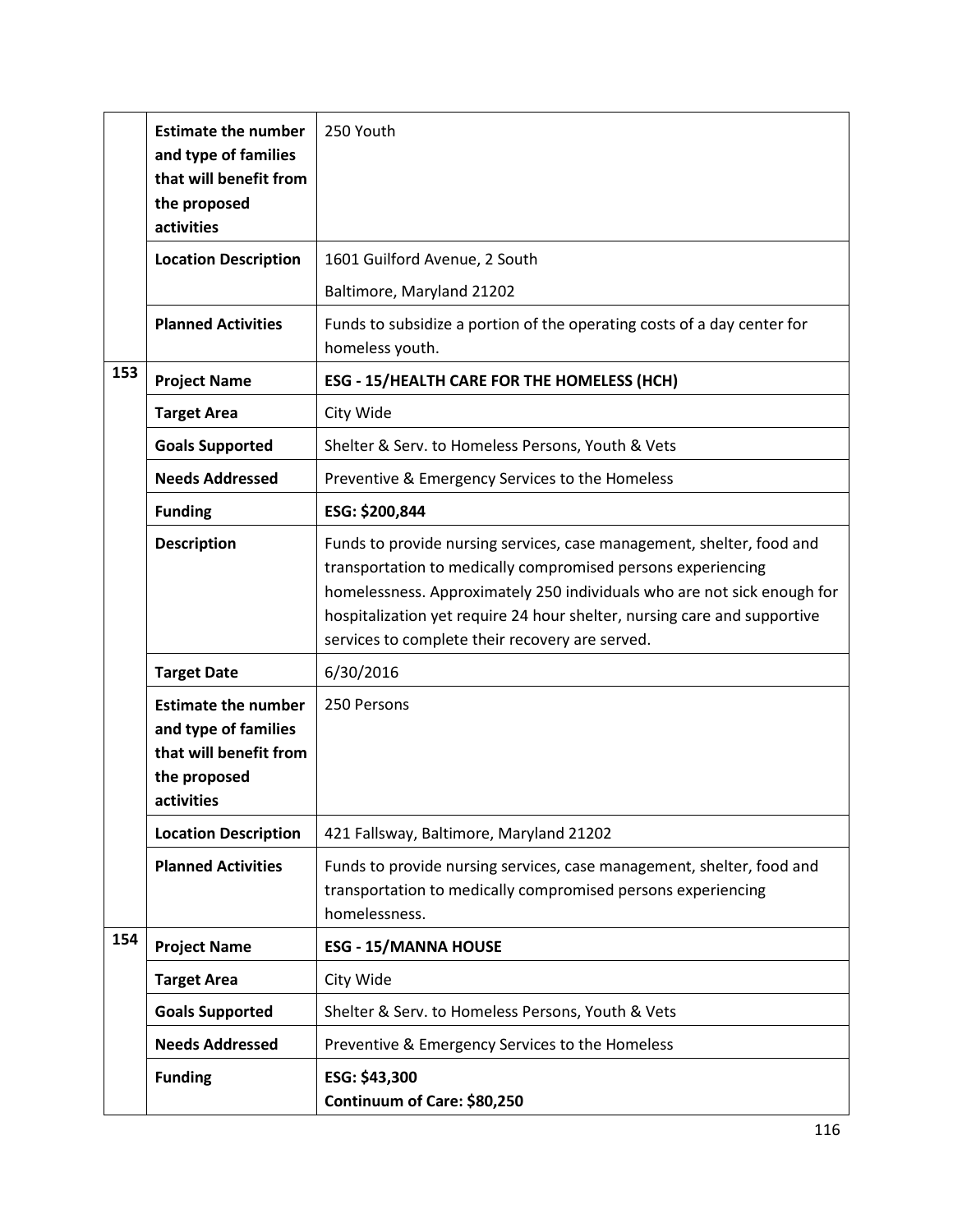|     | <b>Description</b>                                                                                         | Funds will be used to subsidize a portion of the operating costs of the<br>soup kitchen plus drop in program. This program serves approximately<br>40,000 meals to homeless women, men and children, operates a day<br>shelter during extreme weather, provides case management, referrals,<br>shower facilities etc. |
|-----|------------------------------------------------------------------------------------------------------------|-----------------------------------------------------------------------------------------------------------------------------------------------------------------------------------------------------------------------------------------------------------------------------------------------------------------------|
|     | <b>Target Date</b>                                                                                         | 6/30/2016                                                                                                                                                                                                                                                                                                             |
|     | <b>Estimate the number</b><br>and type of families<br>that will benefit from<br>the proposed<br>activities | 600 men, women and children                                                                                                                                                                                                                                                                                           |
|     | <b>Location Description</b>                                                                                |                                                                                                                                                                                                                                                                                                                       |
|     | <b>Planned Activities</b>                                                                                  | Funds will be used to subsidize a portion of the operating costs of the<br>soup kitchen plus drop in program.                                                                                                                                                                                                         |
| 155 | <b>Project Name</b>                                                                                        | <b>ESG-15/MCVETS</b>                                                                                                                                                                                                                                                                                                  |
|     | <b>Target Area</b>                                                                                         | City Wide                                                                                                                                                                                                                                                                                                             |
|     | <b>Goals Supported</b>                                                                                     | Shelter & Serv. to Homeless Persons, Youth & Vets                                                                                                                                                                                                                                                                     |
|     | <b>Needs Addressed</b>                                                                                     | Preventive & Emergency Services to the Homeless                                                                                                                                                                                                                                                                       |
|     | <b>Funding</b>                                                                                             | ESG: \$45,040                                                                                                                                                                                                                                                                                                         |
|     | <b>Description</b>                                                                                         | Funds to subsidize a portion of the operating costs of the 50 bed<br>emergency shelter for homeless veterans. The shelter operates a highly<br>structured program and connects clients to necessary services in<br>substance abuse, physical and psychiatric health.                                                  |
|     | <b>Target Date</b>                                                                                         | 6/30/2016                                                                                                                                                                                                                                                                                                             |
|     | <b>Estimate the number</b><br>and type of families<br>that will benefit from<br>the proposed<br>activities | 50 veterans                                                                                                                                                                                                                                                                                                           |
|     | <b>Location Description</b>                                                                                | 301 N. High Street, Baltimore, Maryland 21202                                                                                                                                                                                                                                                                         |
|     | <b>Planned Activities</b>                                                                                  | The emergency shelter operates a highly structured program and<br>connects clients to necessary services in substance abuse, physical and<br>psychiatric health.                                                                                                                                                      |
| 156 | <b>Project Name</b>                                                                                        | <b>ESG - 15/SALVATION ARMY</b>                                                                                                                                                                                                                                                                                        |
|     | <b>Target Area</b>                                                                                         | City Wide                                                                                                                                                                                                                                                                                                             |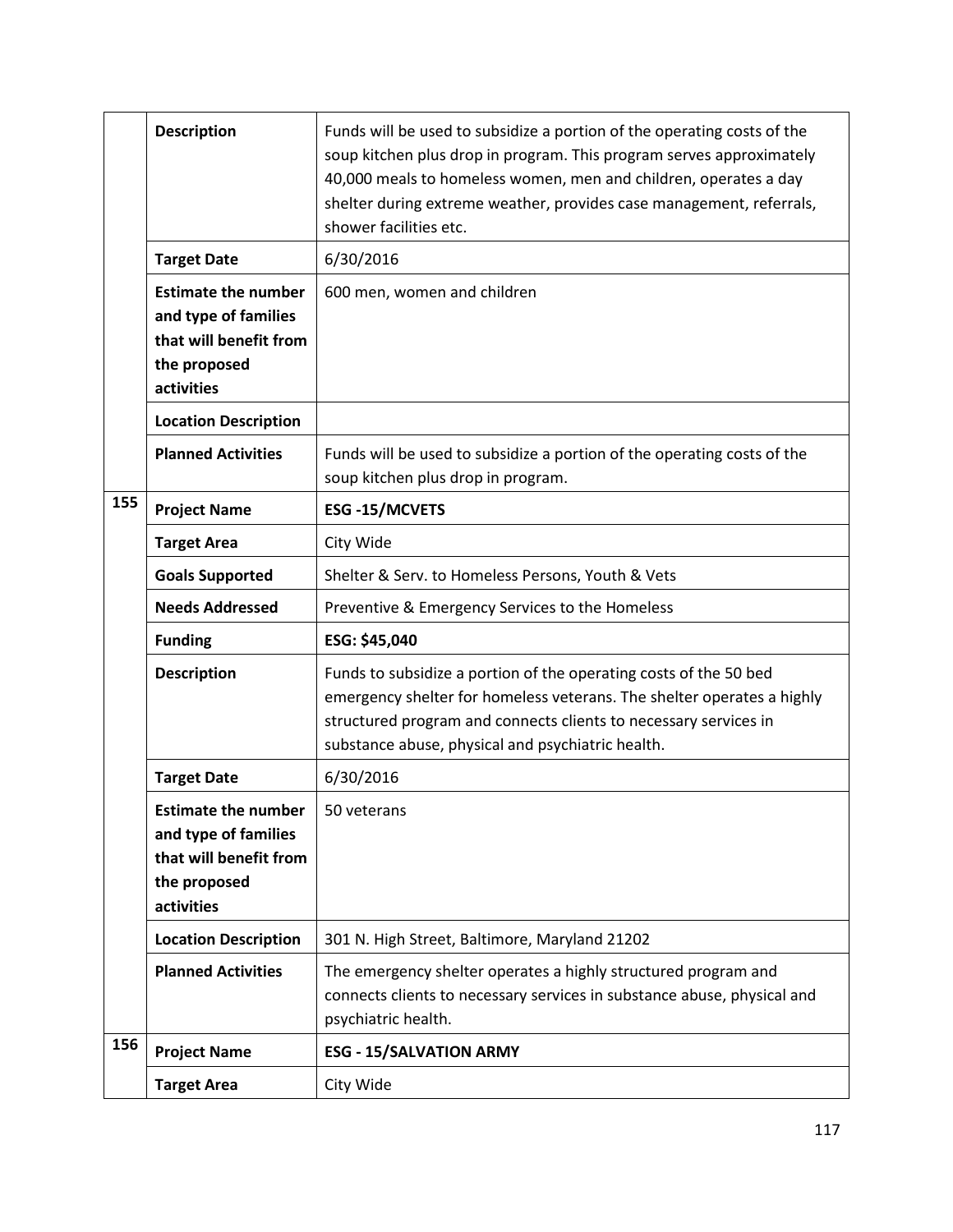|     | <b>Goals Supported</b>                                                                                     | Shelter & Serv. to Homeless Persons, Youth & Vets                                                                                                                                                                             |
|-----|------------------------------------------------------------------------------------------------------------|-------------------------------------------------------------------------------------------------------------------------------------------------------------------------------------------------------------------------------|
|     | <b>Needs Addressed</b>                                                                                     | Preventive & Emergency Services to the Homeless                                                                                                                                                                               |
|     | <b>Funding</b>                                                                                             | ESG: \$35,811<br>Continuum of Care: \$158,511                                                                                                                                                                                 |
|     | <b>Description</b>                                                                                         | Funds to subsidize a portion of the operating cost of the<br>emergency/transitional housing facility that provides lodging, meals,<br>showers, case management and supportive services to 76 women,<br>children and families. |
|     | <b>Target Date</b>                                                                                         | 6/30/2016                                                                                                                                                                                                                     |
|     | <b>Estimate the number</b><br>and type of families<br>that will benefit from<br>the proposed<br>activities | 76 women                                                                                                                                                                                                                      |
|     | <b>Location Description</b>                                                                                | 1114 N. Calvert Street, Baltimore, Maryland 21202                                                                                                                                                                             |
|     | <b>Planned Activities</b>                                                                                  | Operating cost of the emergency/transitional housing facility that<br>provides lodging, meals, showers, case management and supportive<br>services to 76 women, children and families.                                        |
| 157 | <b>Project Name</b>                                                                                        | <b>ESG - 15/HEALTH CARE ACCESS</b>                                                                                                                                                                                            |
|     | <b>Target Area</b>                                                                                         | City Wide                                                                                                                                                                                                                     |
|     | <b>Goals Supported</b>                                                                                     | Shelter & Serv. to Homeless Persons, Youth & Vets                                                                                                                                                                             |
|     | <b>Needs Addressed</b>                                                                                     | Preventive & Emergency Services to the Homeless                                                                                                                                                                               |
|     | <b>Funding</b>                                                                                             | ESG: \$134,030                                                                                                                                                                                                                |
|     | <b>Description</b>                                                                                         | Funds to provide outreach services to chronically homeless individuals.<br>The program seeks to engage 100 clients with the goal of connecting<br>individuals and families with permanent housing.                            |
|     | <b>Target Date</b>                                                                                         | 6/30/2016                                                                                                                                                                                                                     |
|     | <b>Estimate the number</b><br>and type of families<br>that will benefit from<br>the proposed<br>activities | 100 chronically homeless                                                                                                                                                                                                      |
|     | <b>Location Description</b>                                                                                | 201 E. Baltimore Street, Suite 1000, Baltimore, Maryland 21202                                                                                                                                                                |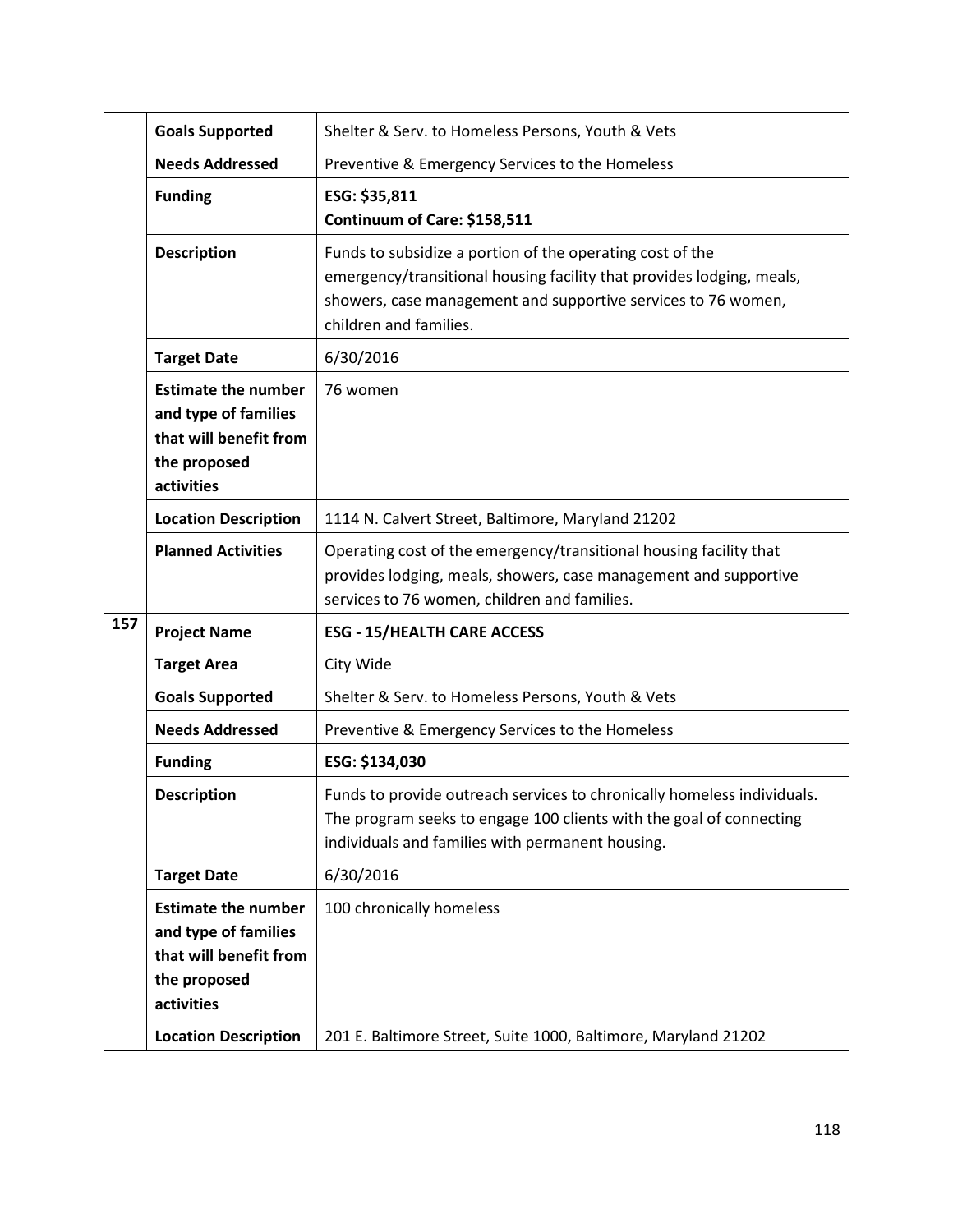|     | <b>Planned Activities</b>                                                                                  | Provide outreach services to chronically homeless individuals. The<br>program seeks to engage 100 clients with the goal of connecting<br>individuals and families with permanent housing.              |
|-----|------------------------------------------------------------------------------------------------------------|--------------------------------------------------------------------------------------------------------------------------------------------------------------------------------------------------------|
| 158 | <b>Project Name</b>                                                                                        | ESG -15/HEALTH CARE ACCESS, MARYLAND, INC.                                                                                                                                                             |
|     | <b>Target Area</b>                                                                                         | City Wide                                                                                                                                                                                              |
|     | <b>Goals Supported</b>                                                                                     | Provide Housing for Homeless & At-Risk of Homeless                                                                                                                                                     |
|     | <b>Needs Addressed</b>                                                                                     | <b>Affordable Housing</b>                                                                                                                                                                              |
|     | <b>Funding</b>                                                                                             | ESG: \$150,870                                                                                                                                                                                         |
|     | <b>Description</b>                                                                                         | Funds to provide 50 households with short-term rapid re-housing rental<br>assistance and provide clients with case management and other support<br>services to reduce time households remain homeless. |
|     | <b>Target Date</b>                                                                                         | 6/30/2016                                                                                                                                                                                              |
|     | <b>Estimate the number</b><br>and type of families<br>that will benefit from<br>the proposed<br>activities | 50 households                                                                                                                                                                                          |
|     | <b>Location Description</b>                                                                                | 201 E. Baltimore Street, Suite 1000<br>Baltimore, Maryland 21202                                                                                                                                       |
|     | <b>Planned Activities</b>                                                                                  | Provide 50 households with short-term rapid re-housing rental assistance<br>and provide clients with case management and other support services to<br>reduce time households remain homeless.          |
| 159 | <b>Project Name</b>                                                                                        | <b>ESG - 15/HOUSE OF RUTH</b>                                                                                                                                                                          |
|     | <b>Target Area</b>                                                                                         | City Wide                                                                                                                                                                                              |
|     | <b>Goals Supported</b>                                                                                     | Provide Housing for Homeless & At-Risk of Homeless                                                                                                                                                     |
|     | <b>Needs Addressed</b>                                                                                     | <b>Affordable Housing</b>                                                                                                                                                                              |
|     | <b>Funding</b>                                                                                             | ESG: \$82,897                                                                                                                                                                                          |
|     | <b>Description</b>                                                                                         | Funds to provide 20 families with rapid re-housing services including<br>medium term rental assistance for 4-6 months and in-community service<br>coordination and support.                            |
|     | <b>Target Date</b>                                                                                         | 6/30/2016                                                                                                                                                                                              |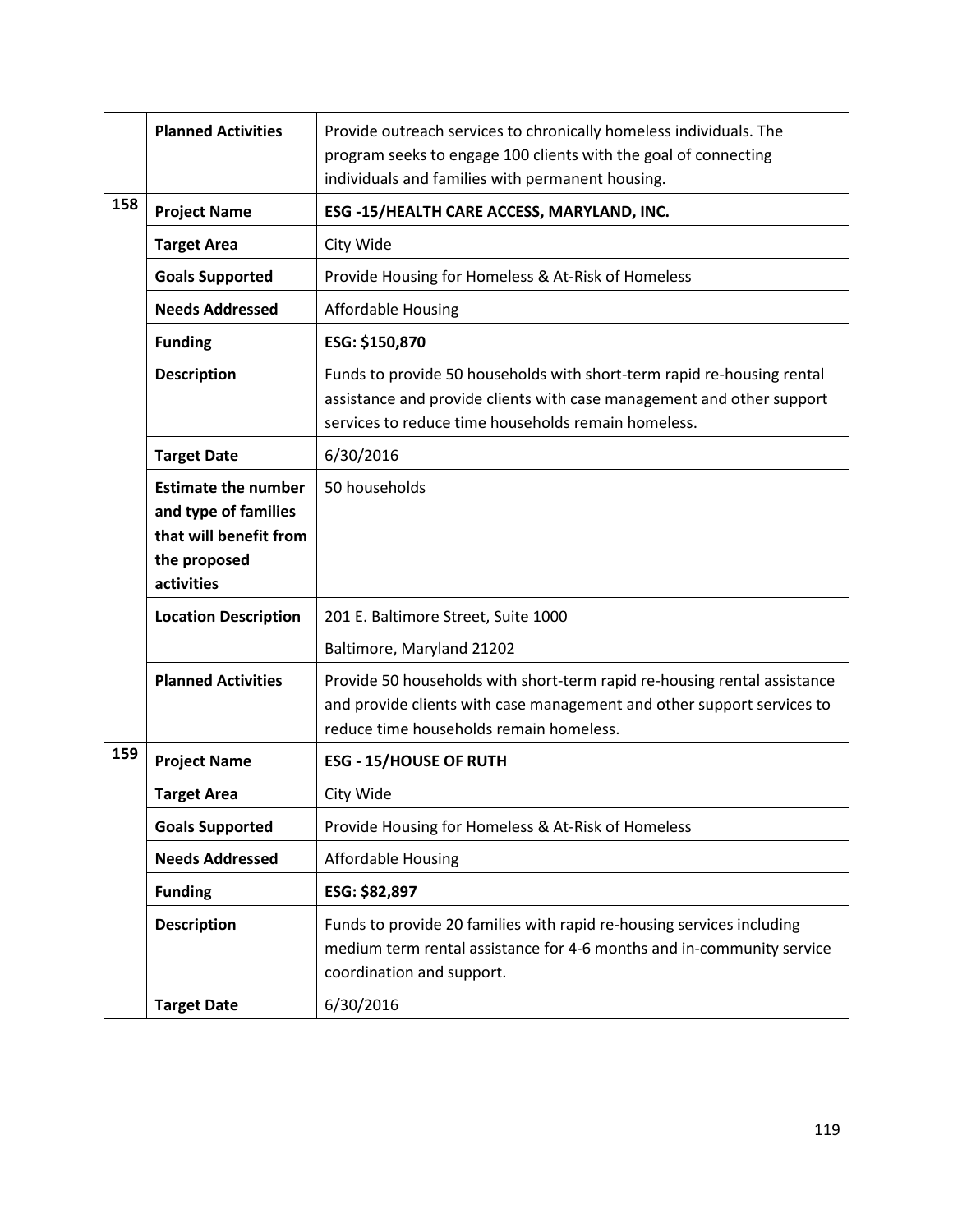|     | <b>Estimate the number</b><br>and type of families<br>that will benefit from<br>the proposed<br>activities | 20 families                                                                                                                                                                                                                                                                                                                  |
|-----|------------------------------------------------------------------------------------------------------------|------------------------------------------------------------------------------------------------------------------------------------------------------------------------------------------------------------------------------------------------------------------------------------------------------------------------------|
|     | <b>Location Description</b>                                                                                | 2201 Argonne Drive                                                                                                                                                                                                                                                                                                           |
|     |                                                                                                            | Baltimore, Maryland 21218                                                                                                                                                                                                                                                                                                    |
|     | <b>Planned Activities</b>                                                                                  | Provide 20 families with rapid re-housing services including medium term<br>rental assistance for 4-6 months and in-community service coordination<br>and support.                                                                                                                                                           |
| 160 | <b>Project Name</b>                                                                                        | <b>ESG -15/PAUL'S PLACE/STABLE HOUSING PROGRAM</b>                                                                                                                                                                                                                                                                           |
|     | <b>Target Area</b>                                                                                         | City Wide                                                                                                                                                                                                                                                                                                                    |
|     | <b>Goals Supported</b>                                                                                     | Provide Housing for Homeless & At-Risk of Homeless                                                                                                                                                                                                                                                                           |
|     | <b>Needs Addressed</b>                                                                                     | Affordable Housing                                                                                                                                                                                                                                                                                                           |
|     | <b>Funding</b>                                                                                             | ESG: \$149,769                                                                                                                                                                                                                                                                                                               |
|     | <b>Description</b>                                                                                         | Funds to provide 15 families with rapid re-housing services including<br>housing navigation and placement services, short term rental assistance,<br>case management services to ensure housing stability after placement<br>and connect clients to mainstream benefits with other services on-site<br>and in the community. |
|     | <b>Target Date</b>                                                                                         | 6/30/2016                                                                                                                                                                                                                                                                                                                    |
|     | <b>Estimate the number</b><br>and type of families<br>that will benefit from<br>the proposed<br>activities | 15 families                                                                                                                                                                                                                                                                                                                  |
|     | <b>Location Description</b>                                                                                | 1118 Ward Street                                                                                                                                                                                                                                                                                                             |
|     |                                                                                                            | Baltimore, Maryland 21230                                                                                                                                                                                                                                                                                                    |
|     | <b>Planned Activities</b>                                                                                  | Provide 15 families with rapid re-housing services including housing<br>navigation and placement services, short term rental assistance, case<br>management services to ensure housing stability after placement and<br>connect clients to mainstream benefits with other services on-site and in<br>the community.          |
| 161 | <b>Project Name</b>                                                                                        | ESG -15/ST. VINCENT DE PAUL, FRONT DOOR PROGRAM                                                                                                                                                                                                                                                                              |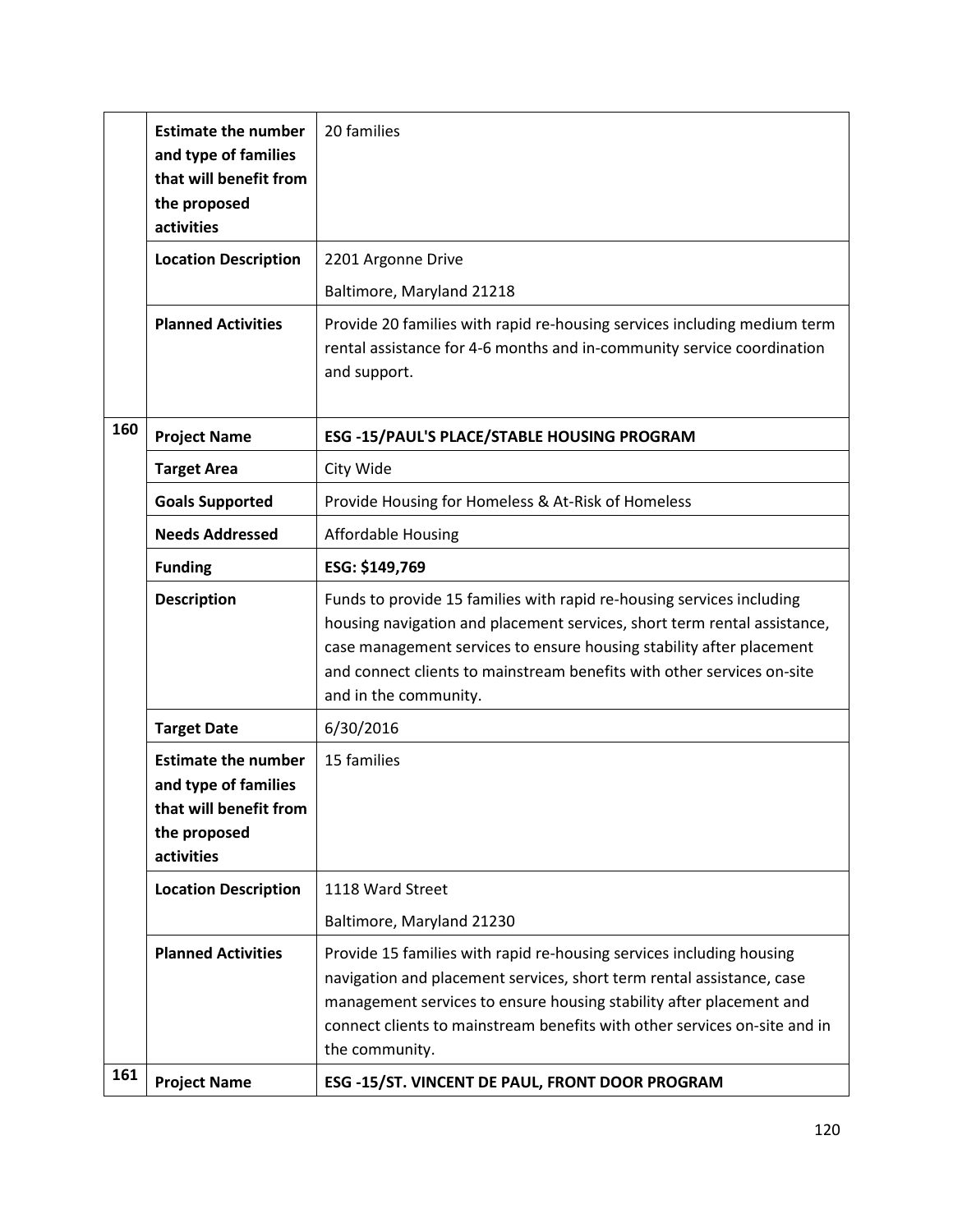|     | <b>Target Area</b>                                                                                         | City Wide                                                                                                                                                                                                                                                                                           |
|-----|------------------------------------------------------------------------------------------------------------|-----------------------------------------------------------------------------------------------------------------------------------------------------------------------------------------------------------------------------------------------------------------------------------------------------|
|     | <b>Goals Supported</b>                                                                                     | Provide Housing for Homeless & At-Risk of Homeless                                                                                                                                                                                                                                                  |
|     | <b>Needs Addressed</b>                                                                                     | <b>Affordable Housing</b>                                                                                                                                                                                                                                                                           |
|     | <b>Funding</b>                                                                                             | ESG: \$155,350                                                                                                                                                                                                                                                                                      |
|     | <b>Description</b>                                                                                         | Funds to provide rapid re-housing through a tenant based model, utilizing<br>scattered site units throughout Baltimore City.                                                                                                                                                                        |
|     | <b>Target Date</b>                                                                                         | 6/30/2016                                                                                                                                                                                                                                                                                           |
|     | <b>Estimate the number</b><br>and type of families<br>that will benefit from<br>the proposed<br>activities | 36 families                                                                                                                                                                                                                                                                                         |
|     | <b>Location Description</b>                                                                                | 2305 N. Charles Street, Suite 300                                                                                                                                                                                                                                                                   |
|     |                                                                                                            | Baltimore, Maryland 21218                                                                                                                                                                                                                                                                           |
|     | <b>Planned Activities</b>                                                                                  | Provide rapid re-housing through a tenant based model, utilizing<br>scattered site units throughout Baltimore City. The program provides 24<br>families with rapid re-housing and 12 families with shelter diversion<br>services annually.                                                          |
| 162 | <b>ESG -15/MERCY SUPPORTIVE HOUSING</b>                                                                    |                                                                                                                                                                                                                                                                                                     |
|     | <b>Target Area</b>                                                                                         | City Wide                                                                                                                                                                                                                                                                                           |
|     | <b>Goals Supported</b>                                                                                     | Provide Housing for Homeless & At-Risk of Homeless                                                                                                                                                                                                                                                  |
|     | <b>Needs Addressed</b>                                                                                     | <b>Affordable Housing</b>                                                                                                                                                                                                                                                                           |
|     | <b>Funding</b>                                                                                             | ESG: \$92,174<br>Continuum of Care: \$341,470                                                                                                                                                                                                                                                       |
|     | <b>Description</b>                                                                                         | Funds to provide homeless prevention and housing stabilization services<br>to low-income families and individuals residing in scattered site, fair<br>market housing. Program provides direct grants to 140 families at risk of<br>homelessness along with supportive services to maintain housing. |
|     | <b>Target Date</b>                                                                                         | 6/30/2016                                                                                                                                                                                                                                                                                           |
|     | <b>Estimate the number</b><br>and type of families<br>that will benefit from<br>the proposed<br>activities | 140                                                                                                                                                                                                                                                                                                 |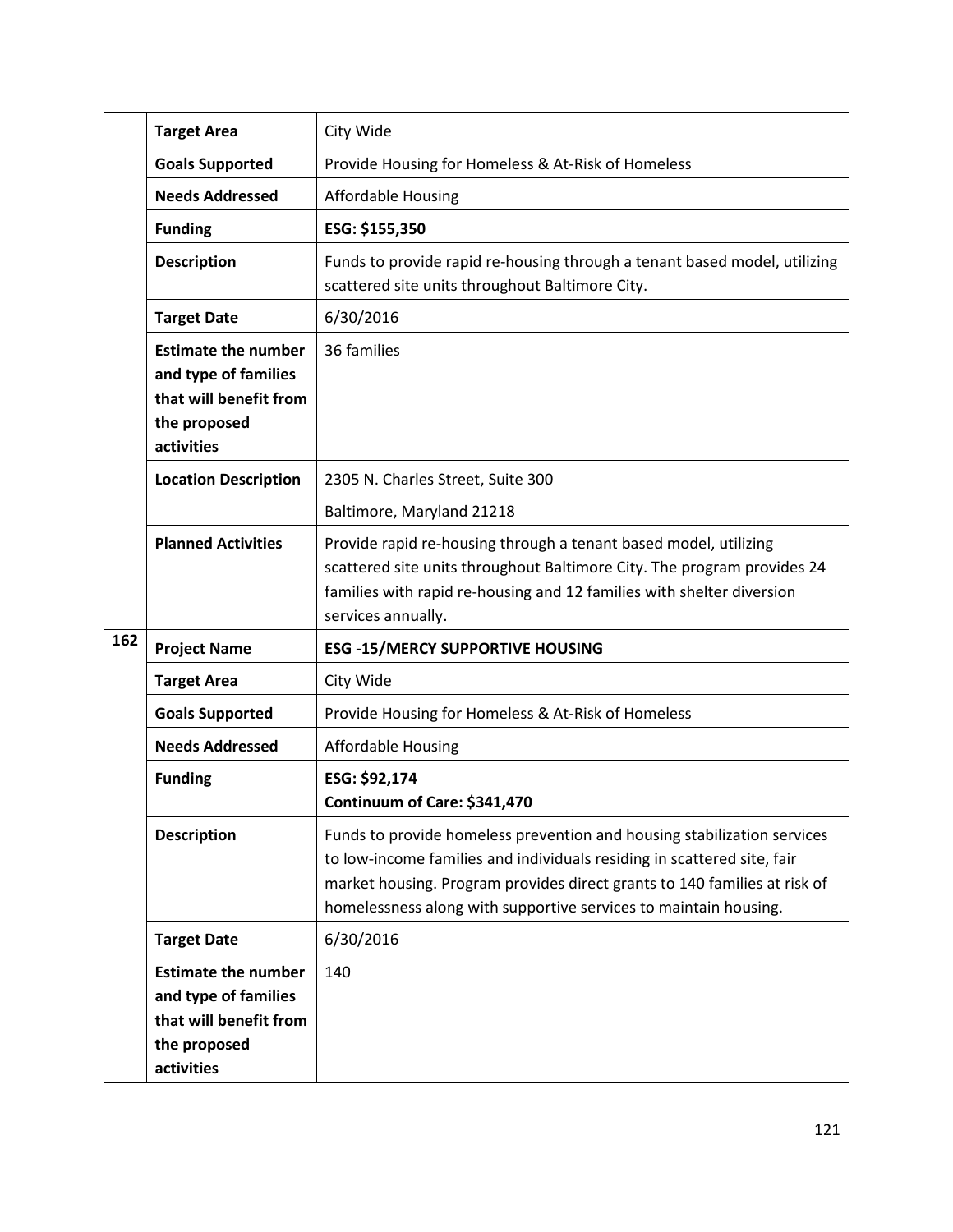|     | <b>Location Description</b>                                                                                | 301 St. Paul Street                                                                                                                                                                                                                                                                         |
|-----|------------------------------------------------------------------------------------------------------------|---------------------------------------------------------------------------------------------------------------------------------------------------------------------------------------------------------------------------------------------------------------------------------------------|
|     |                                                                                                            | Baltimore, Maryland 21202                                                                                                                                                                                                                                                                   |
|     | <b>Planned Activities</b>                                                                                  | Provide homeless prevention and housing stabilization services to low-<br>income families and individuals residing in scattered site, fair market<br>housing. Program provides direct grants to 140 families at risk of<br>homelessness along with supportive services to maintain housing. |
| 163 | <b>Project Name</b>                                                                                        | <b>ESG - 15/HEALTH CARE ACCESS/EVICTION PREVENTION</b>                                                                                                                                                                                                                                      |
|     | <b>Target Area</b>                                                                                         | City Wide                                                                                                                                                                                                                                                                                   |
|     | <b>Goals Supported</b>                                                                                     | Provide Housing for Homeless & At-Risk of Homeless                                                                                                                                                                                                                                          |
|     | <b>Needs Addressed</b>                                                                                     | <b>Affordable Housing</b>                                                                                                                                                                                                                                                                   |
|     | <b>Funding</b>                                                                                             | ESG: \$150,873                                                                                                                                                                                                                                                                              |
|     | <b>Description</b>                                                                                         | Funds to provide 50 households with short term rental assistance and/or<br>payments for rental arrears to prevent them from becoming homeless.                                                                                                                                              |
|     | <b>Target Date</b>                                                                                         | 6/30/2016                                                                                                                                                                                                                                                                                   |
|     | <b>Estimate the number</b><br>and type of families<br>that will benefit from<br>the proposed<br>activities | 50 families                                                                                                                                                                                                                                                                                 |
|     | <b>Location Description</b>                                                                                | 201 E. Baltimore Street, Suite 1000                                                                                                                                                                                                                                                         |
|     |                                                                                                            | Baltimore, Maryland 21202                                                                                                                                                                                                                                                                   |
|     | <b>Planned Activities</b>                                                                                  | Provide 50 households with short term rental assistance and/or payments<br>for rental arrears to prevent them from becoming homeless.                                                                                                                                                       |
| 164 | <b>Project Name</b>                                                                                        | REHAB. OF EXISTING AFFORDABLE RENTAL UNITS                                                                                                                                                                                                                                                  |
|     | <b>Target Area</b>                                                                                         | City Wide                                                                                                                                                                                                                                                                                   |
|     | <b>Goals Supported</b>                                                                                     | Rehab. of Existing Affordable Rental Housing                                                                                                                                                                                                                                                |
|     | <b>Needs Addressed</b>                                                                                     | <b>Affordable Housing</b>                                                                                                                                                                                                                                                                   |
|     | <b>Funding</b>                                                                                             | HOME: \$487,473<br>LIHTC: \$142,862,500                                                                                                                                                                                                                                                     |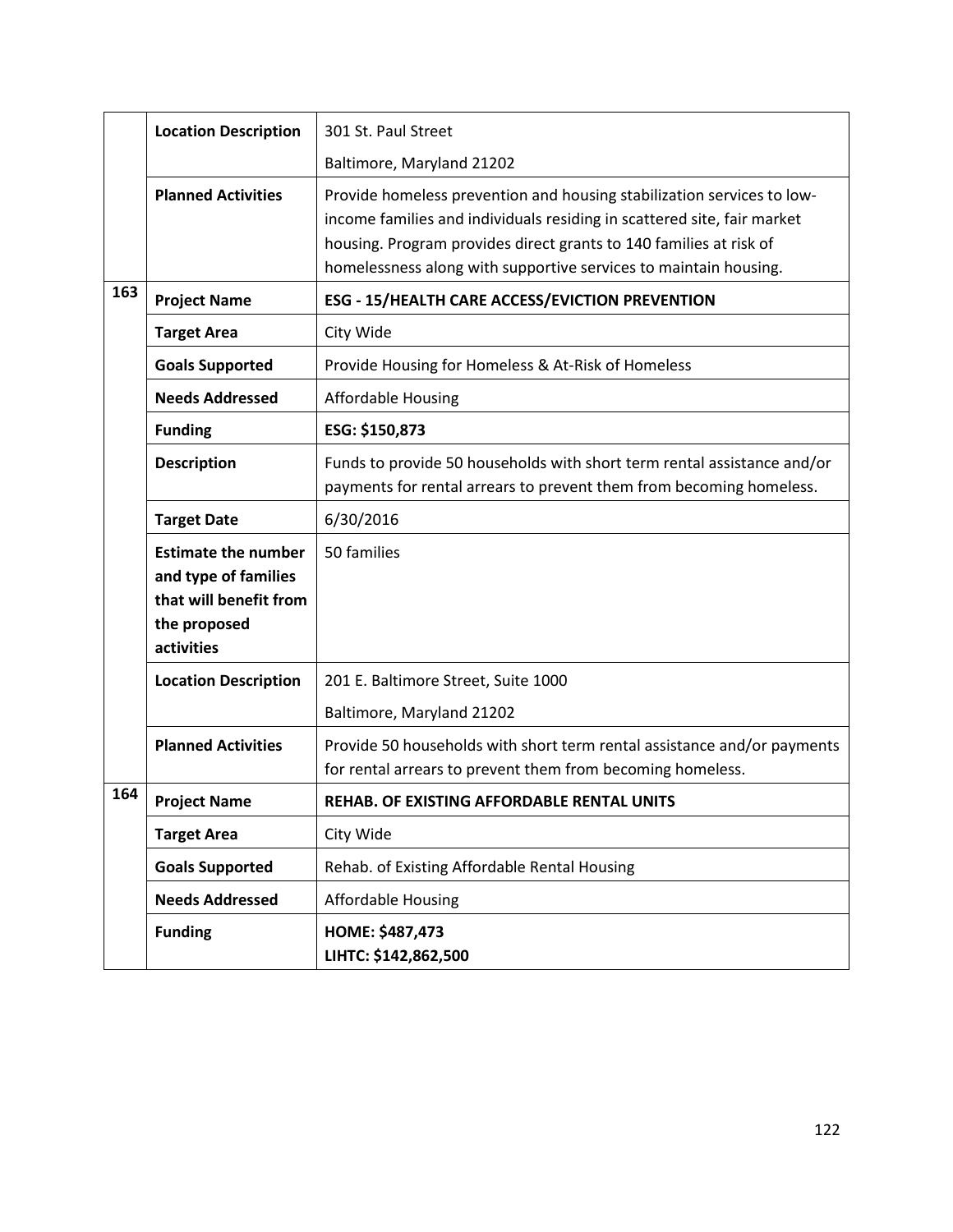|     | <b>Description</b>                                                                                         | Assist non-profit and for-profit developers in the rehabilitation of existing,<br>largely occupied, publicly subsidized rental housing. It is anticipated that<br>100 units will be preserved in the one-year period covered by this Plan.<br>Somewhat over half the funding will be through low income tax credits<br>with the remainder coming from a combination of developer debt and<br>public and philanthropic subsidy. |
|-----|------------------------------------------------------------------------------------------------------------|--------------------------------------------------------------------------------------------------------------------------------------------------------------------------------------------------------------------------------------------------------------------------------------------------------------------------------------------------------------------------------------------------------------------------------|
|     | <b>Target Date</b>                                                                                         | 6/30/2020                                                                                                                                                                                                                                                                                                                                                                                                                      |
|     | <b>Estimate the number</b><br>and type of families<br>that will benefit from<br>the proposed<br>activities | <b>4300 UNITS</b>                                                                                                                                                                                                                                                                                                                                                                                                              |
|     | <b>Location Description</b>                                                                                | CITY-WIDE                                                                                                                                                                                                                                                                                                                                                                                                                      |
|     | <b>Planned Activities</b>                                                                                  | Assist non-profit and for-profit developers in the rehabilitation of existing,<br>largely occupied, publicly subsidized rental housing. It is anticipated that<br>100 units will be preserved in the one-year period covered by this<br>Plan. Somewhat over half the funding will be through low income tax<br>credits with the remainder coming from a combination of developer debt<br>and public and philanthropic subsidy. |
| 165 | <b>Project Name</b>                                                                                        | <b>CHESAPEAKE CENTER FOR YOUTH DEV./PUBLIC SERVICES (GENERAL)</b>                                                                                                                                                                                                                                                                                                                                                              |
|     | <b>Target Area</b>                                                                                         | City Wide                                                                                                                                                                                                                                                                                                                                                                                                                      |
|     | <b>Goals Supported</b>                                                                                     | Social, Economic & Community Development Services                                                                                                                                                                                                                                                                                                                                                                              |
|     | <b>Needs Addressed</b>                                                                                     | <b>Reduce Poverty</b>                                                                                                                                                                                                                                                                                                                                                                                                          |
|     | <b>Funding</b>                                                                                             | CDBG: \$19,000                                                                                                                                                                                                                                                                                                                                                                                                                 |
|     | <b>Description</b>                                                                                         | Funds to support a wide range of community organizing and outreach<br>activities, organize community events, services, including but not limited<br>to, health related issues, park cleaning and recreation programs, referrals<br>to other services.                                                                                                                                                                          |
|     |                                                                                                            | <b>HUD Matrix Code: 05/Public Services (General)</b>                                                                                                                                                                                                                                                                                                                                                                           |
|     |                                                                                                            | Eligibility: 570.208(a)(1)/Low Mod Area                                                                                                                                                                                                                                                                                                                                                                                        |
|     | <b>Target Date</b>                                                                                         | 6/30/2016                                                                                                                                                                                                                                                                                                                                                                                                                      |
|     | <b>Estimate the number</b><br>and type of families<br>that will benefit from<br>the proposed<br>activities | 1500 Persons                                                                                                                                                                                                                                                                                                                                                                                                                   |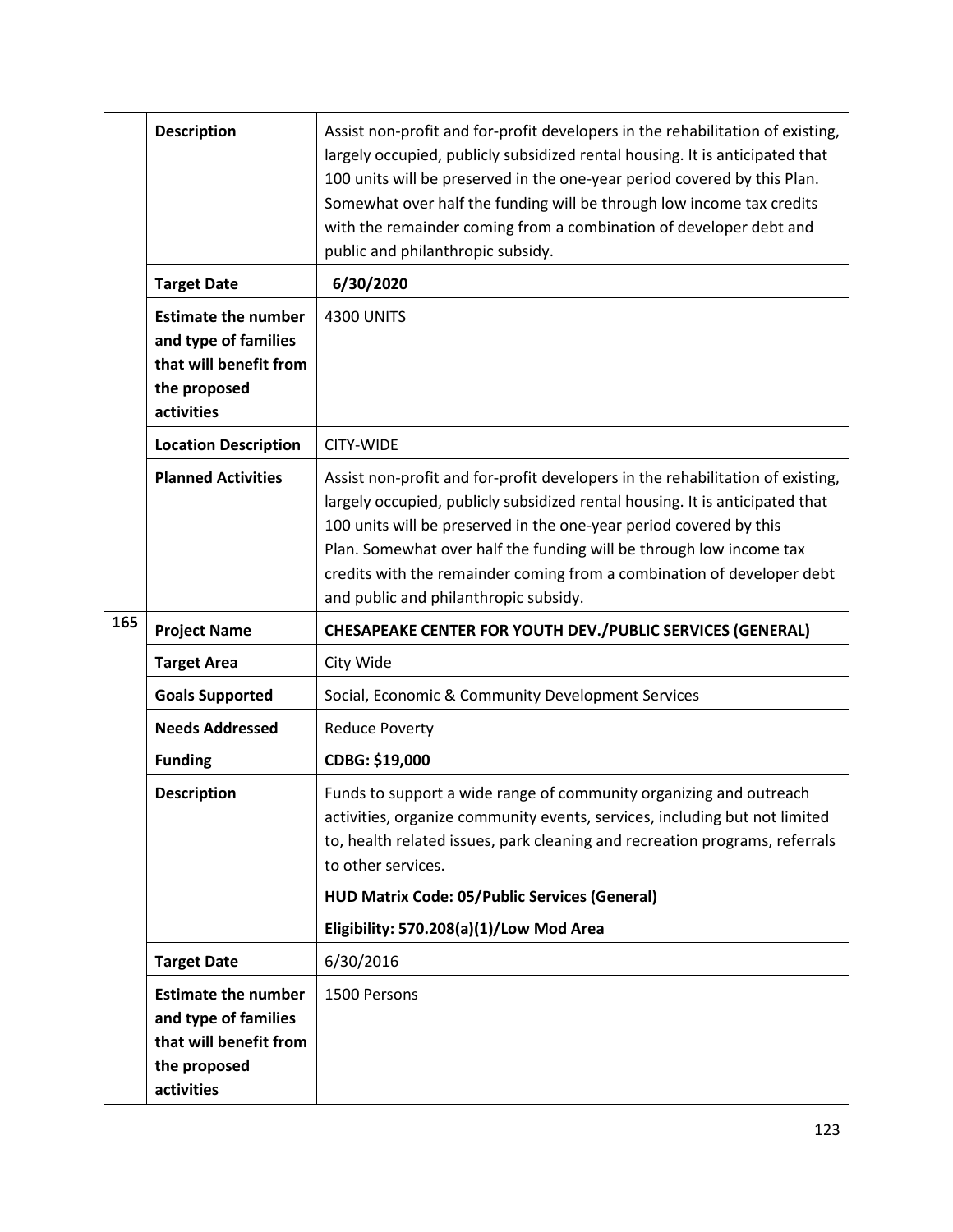| 301 E. Patapsco Avenue, Baltimore, Maryland 21225<br><b>Location Description</b> |                           |                                                                                                                                                                                                                                                       |
|----------------------------------------------------------------------------------|---------------------------|-------------------------------------------------------------------------------------------------------------------------------------------------------------------------------------------------------------------------------------------------------|
|                                                                                  | <b>Planned Activities</b> | Funds to support a wide range of community organizing and outreach<br>activities, organize community events, services, including but not limited<br>to, health related issues, park cleaning and recreation programs, referrals<br>to other services. |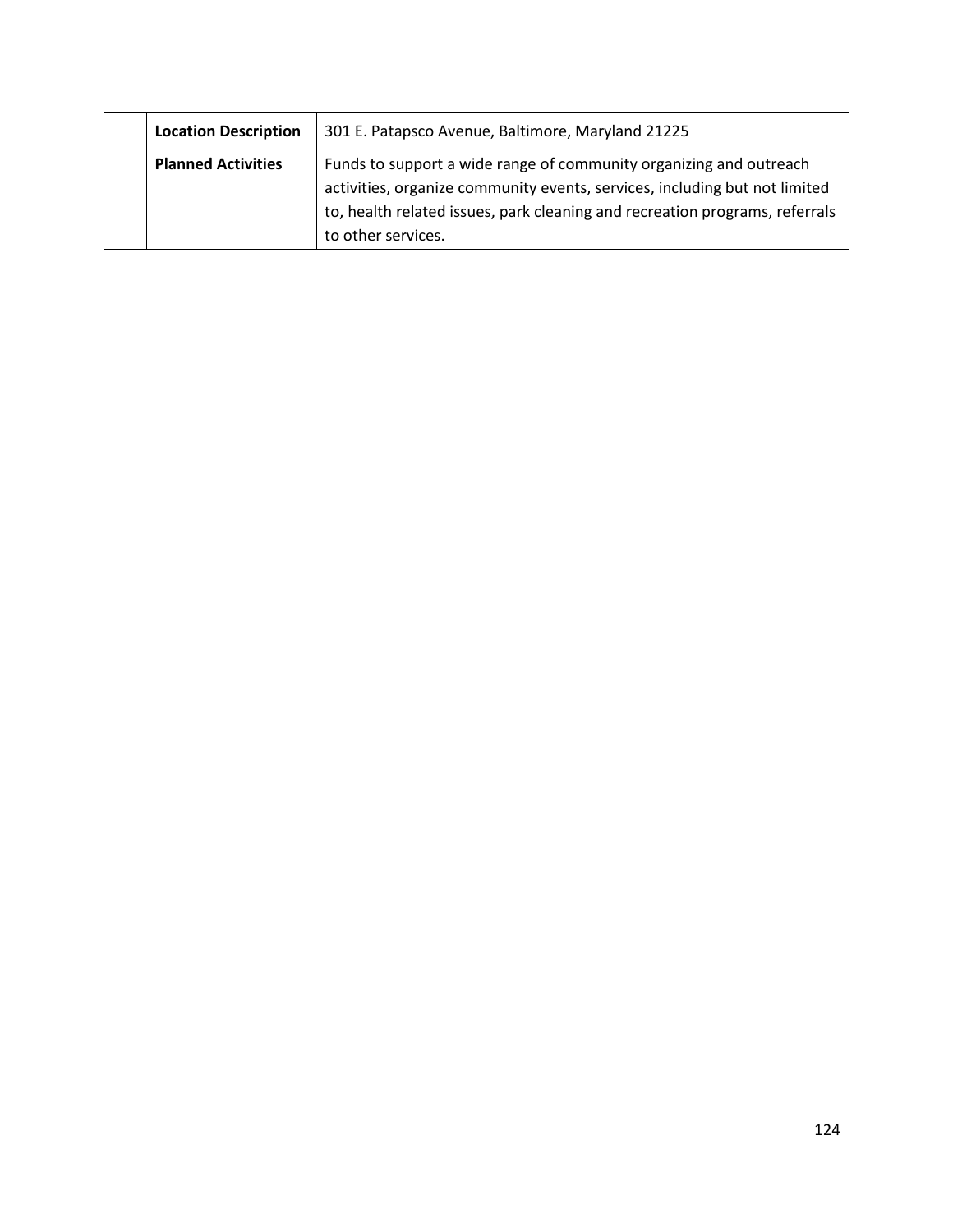| 166 | <b>Project Name</b>                                                                                     | PIGTOWN MAIN STREET, INC./PUBLIC SERVICES (GENERAL)                                                                                                                                                                                                                                                                                                                                                                              |  |
|-----|---------------------------------------------------------------------------------------------------------|----------------------------------------------------------------------------------------------------------------------------------------------------------------------------------------------------------------------------------------------------------------------------------------------------------------------------------------------------------------------------------------------------------------------------------|--|
|     | <b>Target Area</b>                                                                                      | City Wide                                                                                                                                                                                                                                                                                                                                                                                                                        |  |
|     | <b>Goals Supported</b>                                                                                  | Social, Economic & Community Development Services                                                                                                                                                                                                                                                                                                                                                                                |  |
|     | <b>Needs Addressed</b>                                                                                  | <b>Reduce Poverty</b>                                                                                                                                                                                                                                                                                                                                                                                                            |  |
|     | <b>Funding</b>                                                                                          | CDBG: \$7,684                                                                                                                                                                                                                                                                                                                                                                                                                    |  |
|     | <b>Description</b>                                                                                      | Eliminate common community blight, such as graffiti, illegal dumping<br>and tall grass/weeds by registering, reporting and tracking those<br>incidents through the Baltimore City 311 service. Assist with greening<br>and landscaping in an effort to revitalize the neighborhood and<br>attract businesses and residents.<br><b>HUD Matrix Code: 05/Public Services (General)</b><br>Eligibility: 570.208(a)(1) - Low Mod Area |  |
|     | 6/30/2016<br><b>Target Date</b>                                                                         |                                                                                                                                                                                                                                                                                                                                                                                                                                  |  |
|     | <b>Estimate the number and</b><br>type of families that will<br>benefit from the<br>proposed activities | 1000 persons                                                                                                                                                                                                                                                                                                                                                                                                                     |  |
|     | <b>Location Description</b>                                                                             | 763 Washington Blvd, Baltimore, Maryland 21230                                                                                                                                                                                                                                                                                                                                                                                   |  |
|     | <b>Planned Activities</b>                                                                               | Eliminate common community blight, such as graffiti, illegal dumping<br>and tall grass/weeds by registering, reporting and tracking those<br>incidents through the Baltimore City 311 service. Assist with greening<br>and landscaping in an effort to revitalize the neighborhood and<br>attract businesses and residents                                                                                                       |  |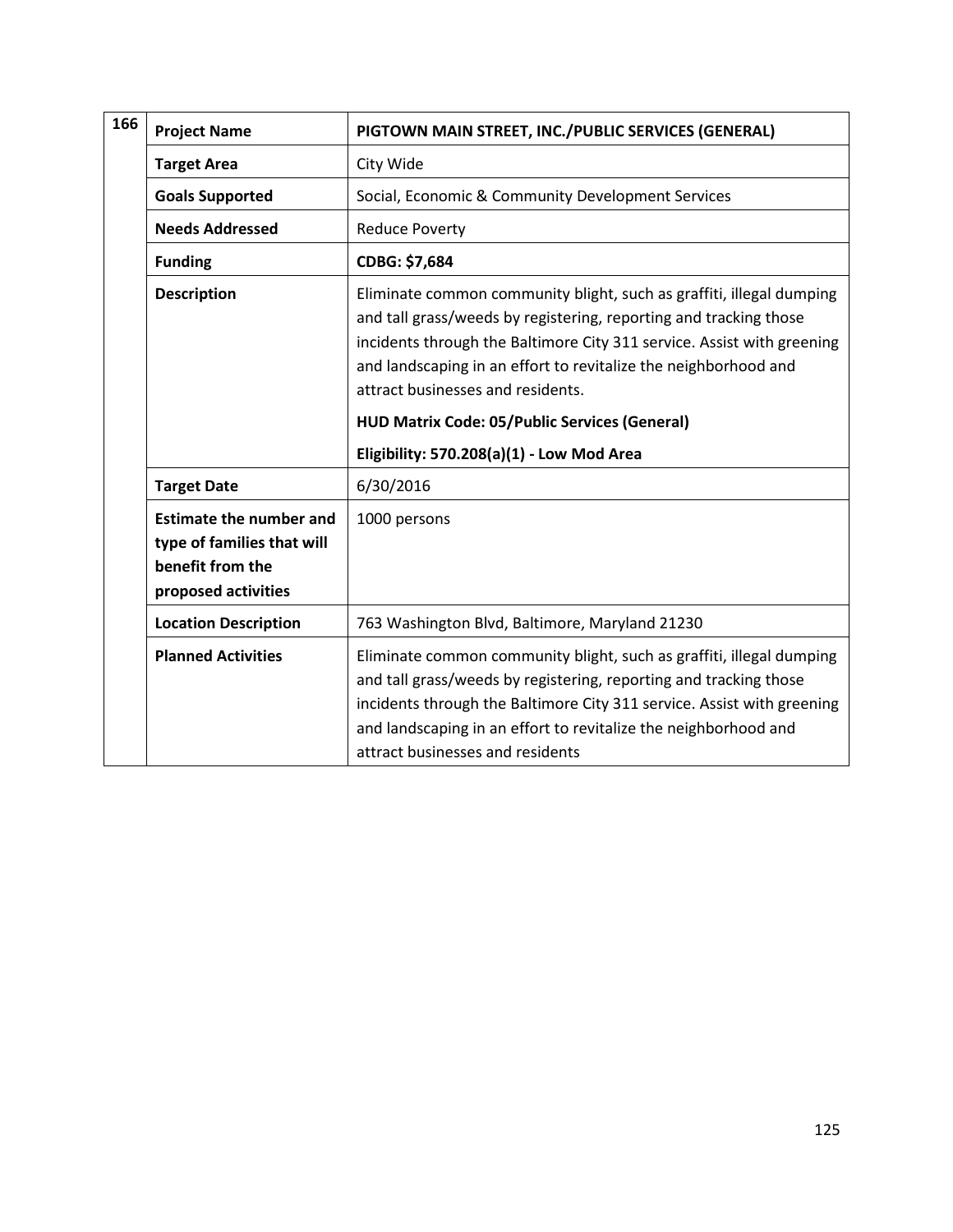| 167 | <b>Project Name</b>                                                                                        | PIGTOWN MAIN STREET, INC./ED/TA                                                                                                                                                                                                                                                                                                                                                                                |
|-----|------------------------------------------------------------------------------------------------------------|----------------------------------------------------------------------------------------------------------------------------------------------------------------------------------------------------------------------------------------------------------------------------------------------------------------------------------------------------------------------------------------------------------------|
|     | <b>Target Area</b>                                                                                         | City Wide                                                                                                                                                                                                                                                                                                                                                                                                      |
|     | <b>Goals Supported</b>                                                                                     | Social, Economic & Community Development Services                                                                                                                                                                                                                                                                                                                                                              |
|     | <b>Needs Addressed</b>                                                                                     | <b>Reduce Poverty</b>                                                                                                                                                                                                                                                                                                                                                                                          |
|     | <b>Funding</b>                                                                                             | CDBG: \$32,316                                                                                                                                                                                                                                                                                                                                                                                                 |
|     | <b>Description</b>                                                                                         | Provide one-on-one, on-call technical assistance and interventions to at<br>least 12 of the small business owners on the 700-1300 blocks of<br>Washington Boulevard. Assist small business owners navigate dozens of<br>grants, loans and tax incentives. Host monthly Business Development<br>Committee meetings, which provide group workshops and networking<br>with business leaders and public officials. |
|     |                                                                                                            | <b>HUD Matrix Code: 18B: ED Technical Assistance</b>                                                                                                                                                                                                                                                                                                                                                           |
|     |                                                                                                            | Eligibility:570.208(a)(1)- Low Mod Area                                                                                                                                                                                                                                                                                                                                                                        |
|     | <b>Target Date</b>                                                                                         | 6/30/2016                                                                                                                                                                                                                                                                                                                                                                                                      |
|     | <b>Estimate the number</b><br>and type of families<br>that will benefit from<br>the proposed<br>activities | 12 Businesses                                                                                                                                                                                                                                                                                                                                                                                                  |
|     | <b>Location Description</b>                                                                                | 763 Washington Blvd, Baltimore, Maryland 21230                                                                                                                                                                                                                                                                                                                                                                 |
|     | <b>Planned Activities</b>                                                                                  | Provide one-on-one, on-call technical assistance and interventions to at<br>least 12 of the small business owners on the 700-1300 blocks of<br>Washington Boulevard. Assist small business owners navigate dozens of<br>grants, loans and tax incentives. Host monthly Business Development<br>Committee meetings, which provide group workshops and networking<br>with business leaders and public officials. |
| 168 | <b>Project Name</b>                                                                                        | LIVING CLASSROOMS/POWER HOUSE                                                                                                                                                                                                                                                                                                                                                                                  |
|     | <b>Target Area</b>                                                                                         | City-Wide                                                                                                                                                                                                                                                                                                                                                                                                      |
|     | <b>Goals Supported</b>                                                                                     | Social, Economic & Community Development Services                                                                                                                                                                                                                                                                                                                                                              |
|     | <b>Needs Addressed</b>                                                                                     | <b>Reduce Poverty</b>                                                                                                                                                                                                                                                                                                                                                                                          |
|     | <b>Funding</b>                                                                                             | CDBG: \$75,000                                                                                                                                                                                                                                                                                                                                                                                                 |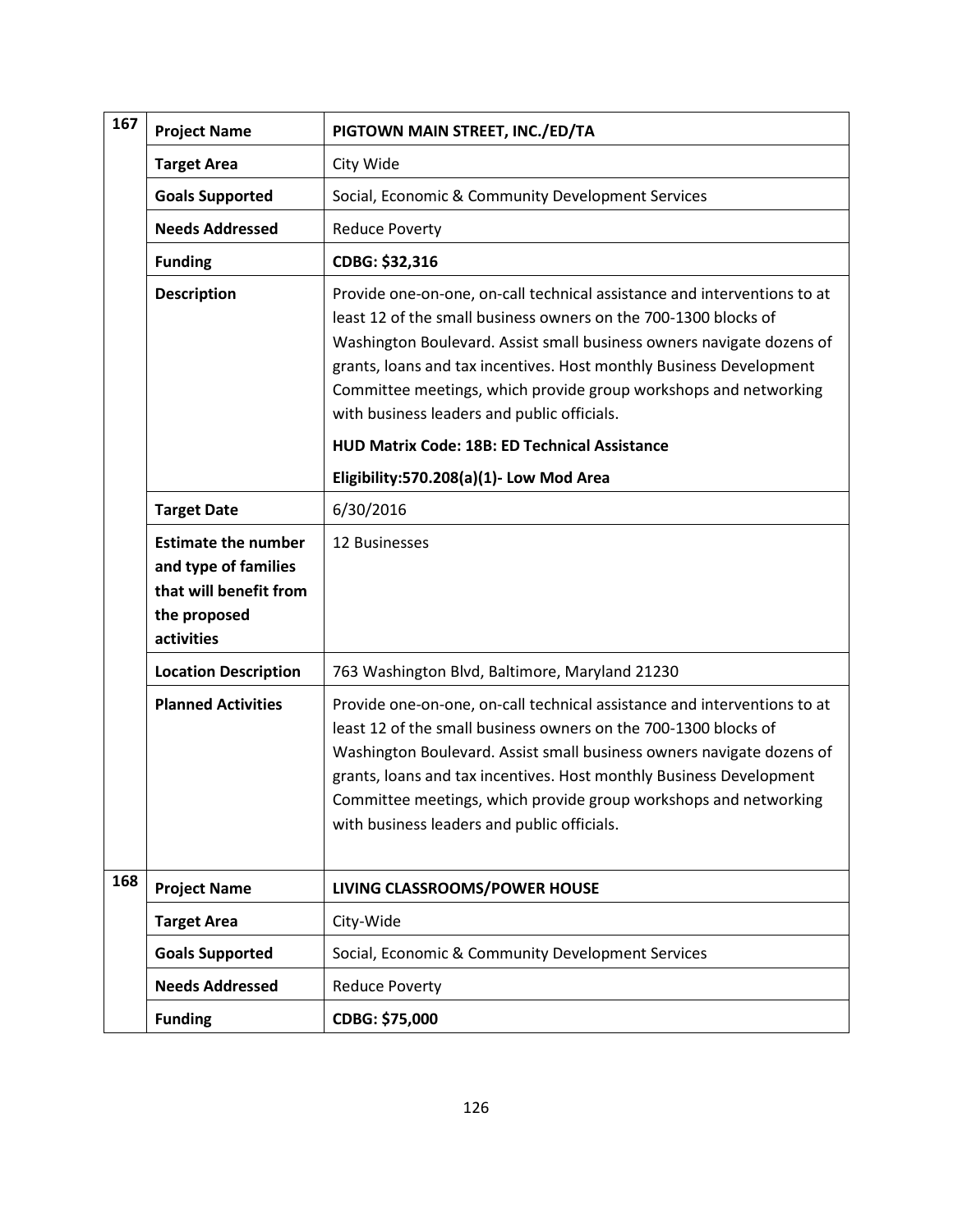| <b>Description</b>                                                                                         | Funding for the Power House youth program. The program provides<br>youth residing in the Perkins Homes public housing with after-school and<br>summer programs, opportunities to participate in academic enrichment,<br>cultural arts education and introduce youth to career opportunities. |
|------------------------------------------------------------------------------------------------------------|----------------------------------------------------------------------------------------------------------------------------------------------------------------------------------------------------------------------------------------------------------------------------------------------|
|                                                                                                            | HUD Matrix Code:05D/Public Services/Youth                                                                                                                                                                                                                                                    |
|                                                                                                            | Eligibility: 570.208(a)(2)/Low Mod Limited Clientele                                                                                                                                                                                                                                         |
| <b>Target Date</b>                                                                                         | 6/30/2016                                                                                                                                                                                                                                                                                    |
| <b>Estimate the number</b><br>and type of families<br>that will benefit from<br>the proposed<br>activities | 100 Youth                                                                                                                                                                                                                                                                                    |
| <b>Location Description</b>                                                                                | 1411 Gough Street, Baltimore, MD 21231                                                                                                                                                                                                                                                       |
| <b>Planned Activities</b>                                                                                  | Provide youth residing in the Perkins Homes public housing with after-<br>school and summer programs, opportunities to participate in academic<br>enrichment, cultural arts education and introduce youth to career<br>opportunities.                                                        |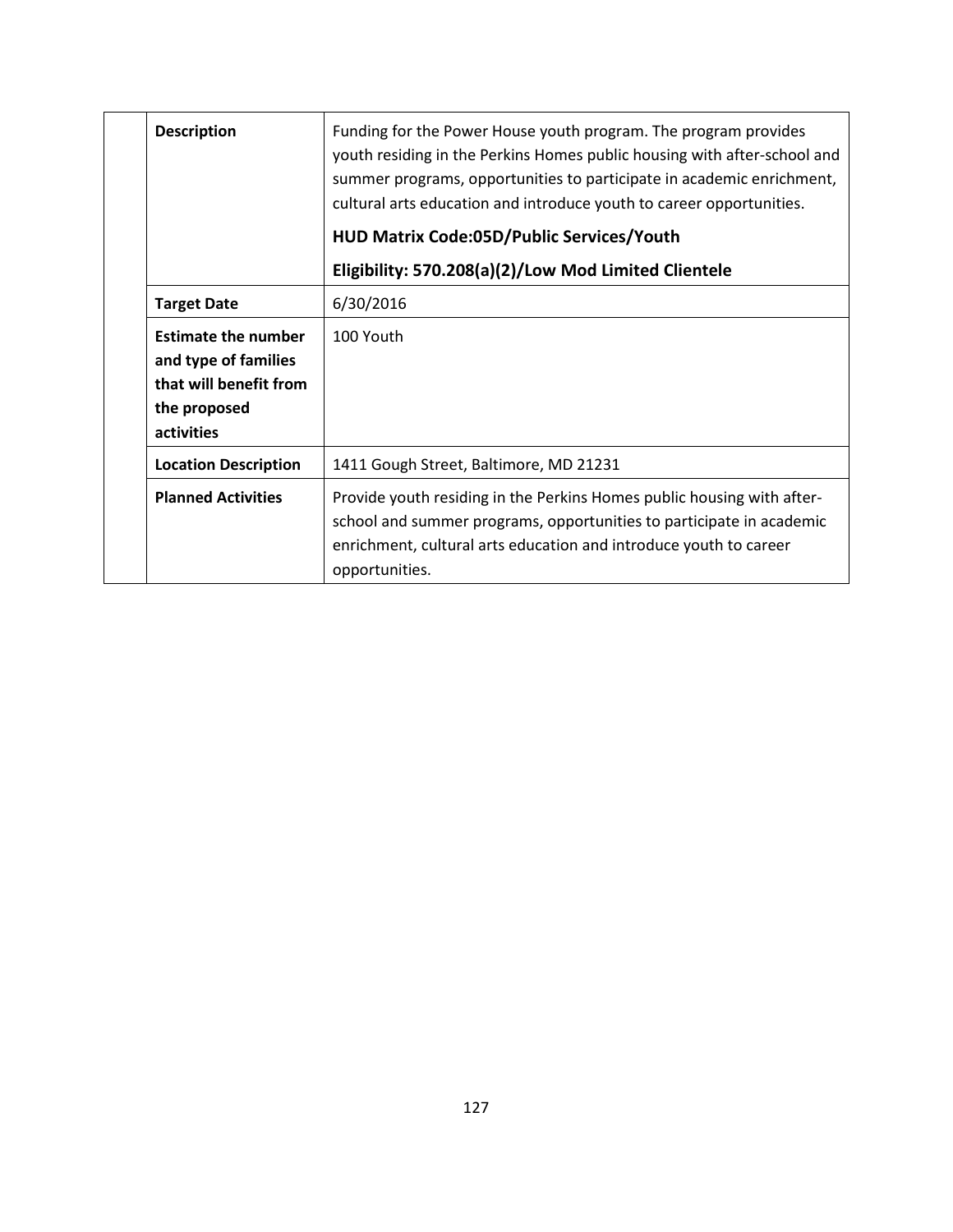# **AP-50 Geographic Distribution – 91.220(f)**

# **Description of the geographic areas of the entitlement (including areas of low-income and minority concentration) where assistance will be directed**

As noted in the 2015-2019 Consolidated Plan the housing and community development needs in Baltimore City are far greater than can be met with Annual Action Plan and associated resources, particularly with an economy that, while improving, remains weak and continues to simultaneously increase need and reduce resources. Our Federally mandated goal for the use of Consolidated Plan funds – creating decent and affordable housing, a suitable living environment and economic opportunity - is a very large one. In developing objectives and outcomes the City's intent is to address a broad set of needs across a geographically wide area, thus assisting those people with the most serious social and housing problems and at the same time strengthening living environments through, for example, aiding moderate-income persons who are buying a home. The City will spend the preponderance of Consolidated Plan funds on the poorest of our citizens but will also use these funds to strengthen the overall fabric of the city by also assisting low and moderate-income persons.

The geographic distribution for ESG funds is citywide. HOPWA funds are allocated to Baltimore City, Anne Arundel, Baltimore, Carroll, Harford, Howard and Queen Anne's Counties.

#### **Geographic Distribution**

| <b>Target Area</b>                    | <b>Percentage of Funds</b> |
|---------------------------------------|----------------------------|
| City Wide                             | 100                        |
| Low Moderate Income Areas             | 100                        |
| <b>Special Code Enforcement Areas</b> | 100                        |
| <b>Strategic Demolition Areas</b>     |                            |

**Table 4 - Geographic Distribution** 

### **Rationale for the priorities for allocating investments geographically**

Our prioritization process is broad in scope, both in terms of geographical area and the number of categories of need addressed, but it is a reasoned one and has had some success, as evidenced by our past performance in largely reaching the objectives of prior Consolidated Plans.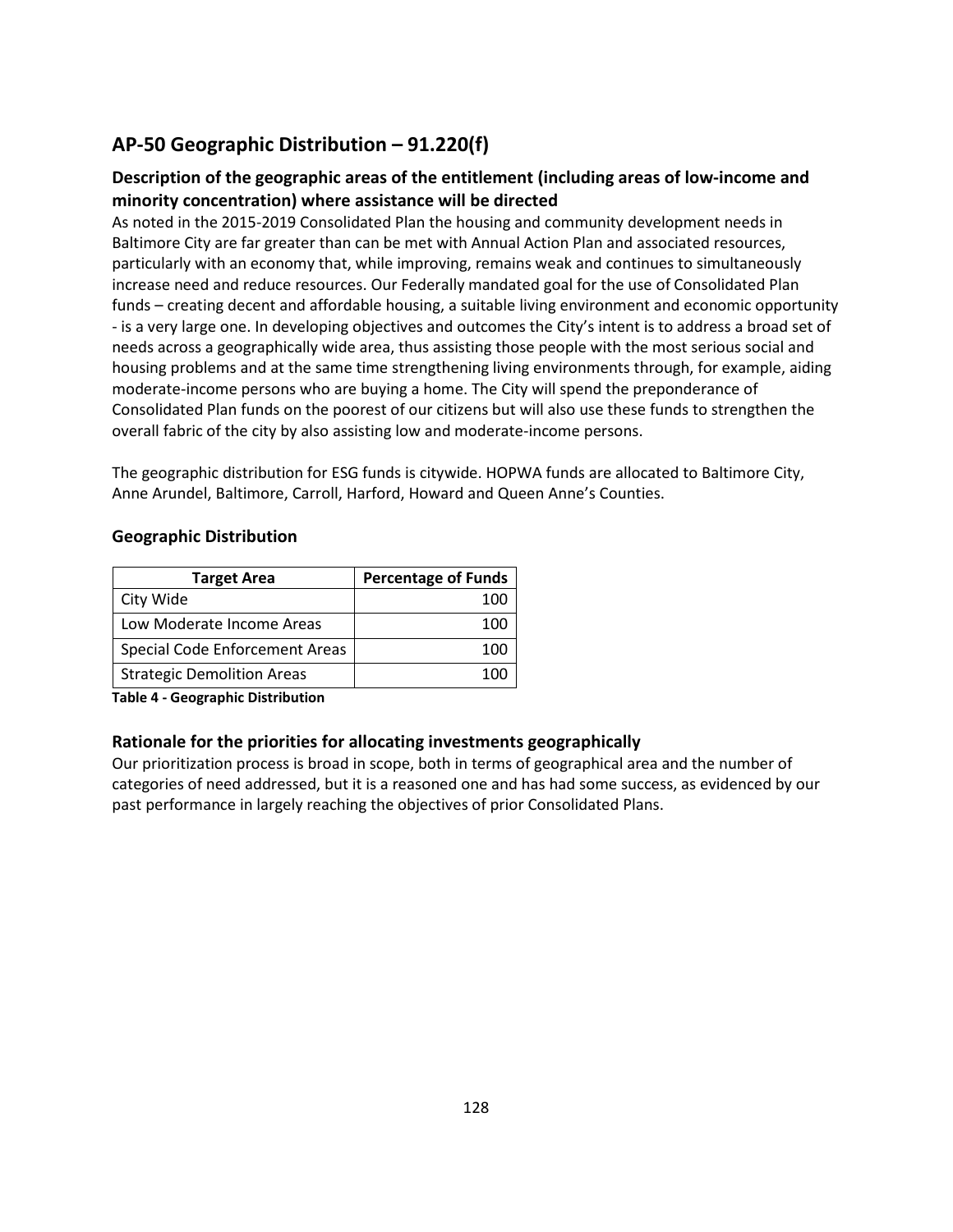# **Affordable Housing**

## **AP-55 Affordable Housing – 91.220(g)**

#### **Introduction**

There continues to be an overwhelming need for affordable housing in Baltimore. HOME funds will be spent to maximize leverage, thus creating the biggest impact, and to create new housing opportunities for lower income renters. New housing opportunities are provided in two ways. First, HOME will be used to create housing in the City's better neighborhoods as indicated by Baltimore's Housing Market Typology map. Second, HOME will be used to create affordable housing in large-scale development areas. These communities are experiencing enough, concentrated redevelopment efforts that they are undergoing a transformation. CDBG funds will be used to provide homeownership assistance to first time homebuyers, provide rehab loans to the elderly and low- to moderate-income homeowners to assist them maintain their homes, provide foreclosure prevention counseling to homeowners at-risk of losing their homes as well as provide housing counseling services to assist low- to moderate-income persons obtain housing.

HOPWA funds will be provided in the form of rental subsidies to homeless persons with HIV/AIDS.

| One Year Goals for the Number of Households to be Supported |     |
|-------------------------------------------------------------|-----|
| <b>Homeless</b>                                             |     |
| Non-Homeless                                                | 191 |
| Special-Needs                                               | 792 |
| Total                                                       | 983 |

**Table 5 - One Year Goals for Affordable Housing by Support Requirement**

| One Year Goals for the Number of Households Supported Through   |     |  |
|-----------------------------------------------------------------|-----|--|
| <b>Rental Assistance</b>                                        | 750 |  |
| The Production of New Units                                     | 133 |  |
| <b>Rehab of Existing Units</b>                                  | 100 |  |
| <b>Acquisition of Existing Units</b>                            |     |  |
| Total                                                           | 983 |  |
| Table 6 - One Vear Goals for Affordable Housing by Sunnort Tyne |     |  |

**Table 6 - One Year Goals for Affordable Housing by Support Type**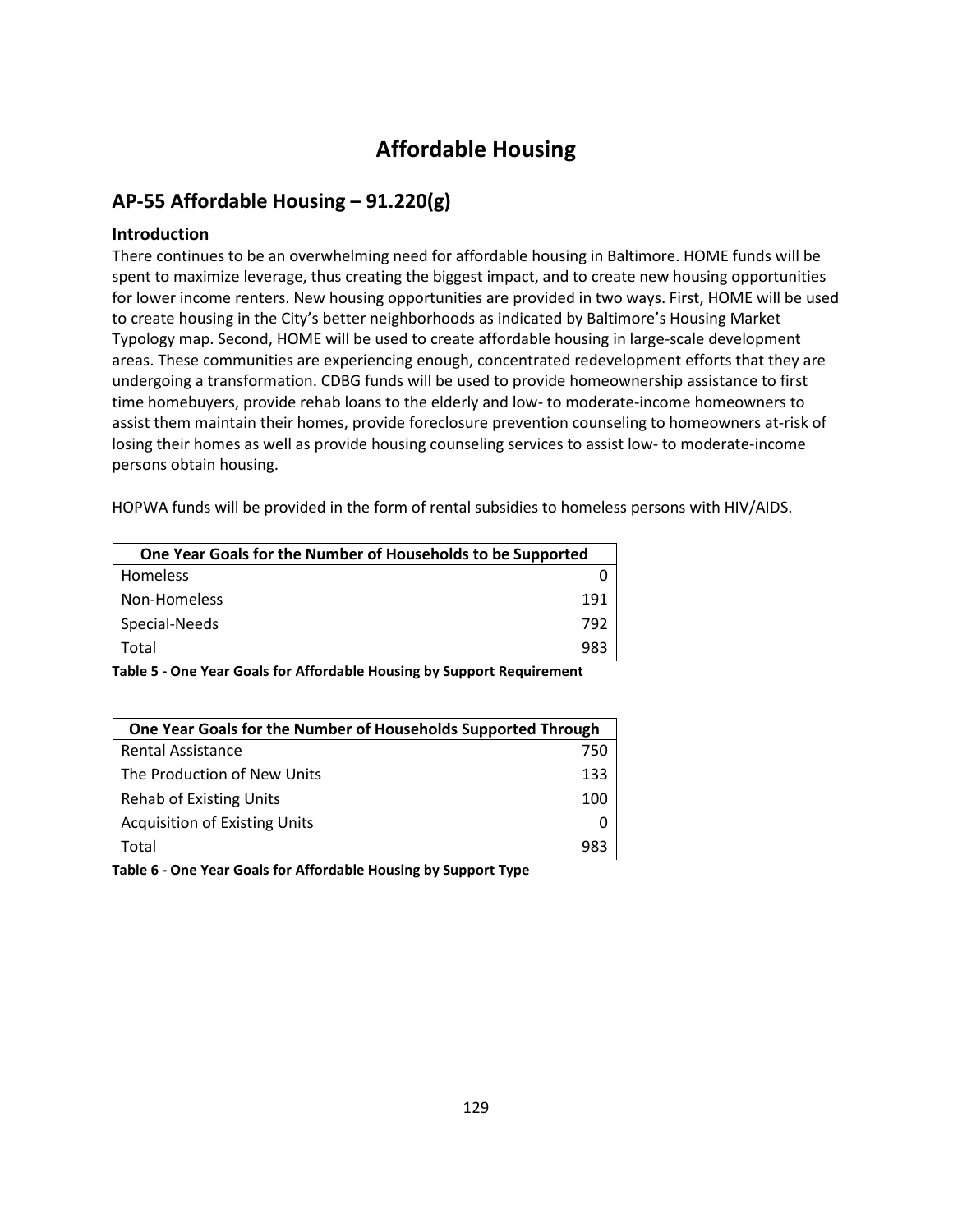#### **Discussion**

Approximately 750 units are expected to be subsidized in the EMSA utilizing HOPWA TBRA funds, depending on the amount of tenant income contributed, the size of households served, the prevailing market rent within the jurisdiction, and turnover of clients.

HOME & CDBG dollars will be used to create new units of affordable rental and homeownership units as well as rehab of existing rental and homeownership units.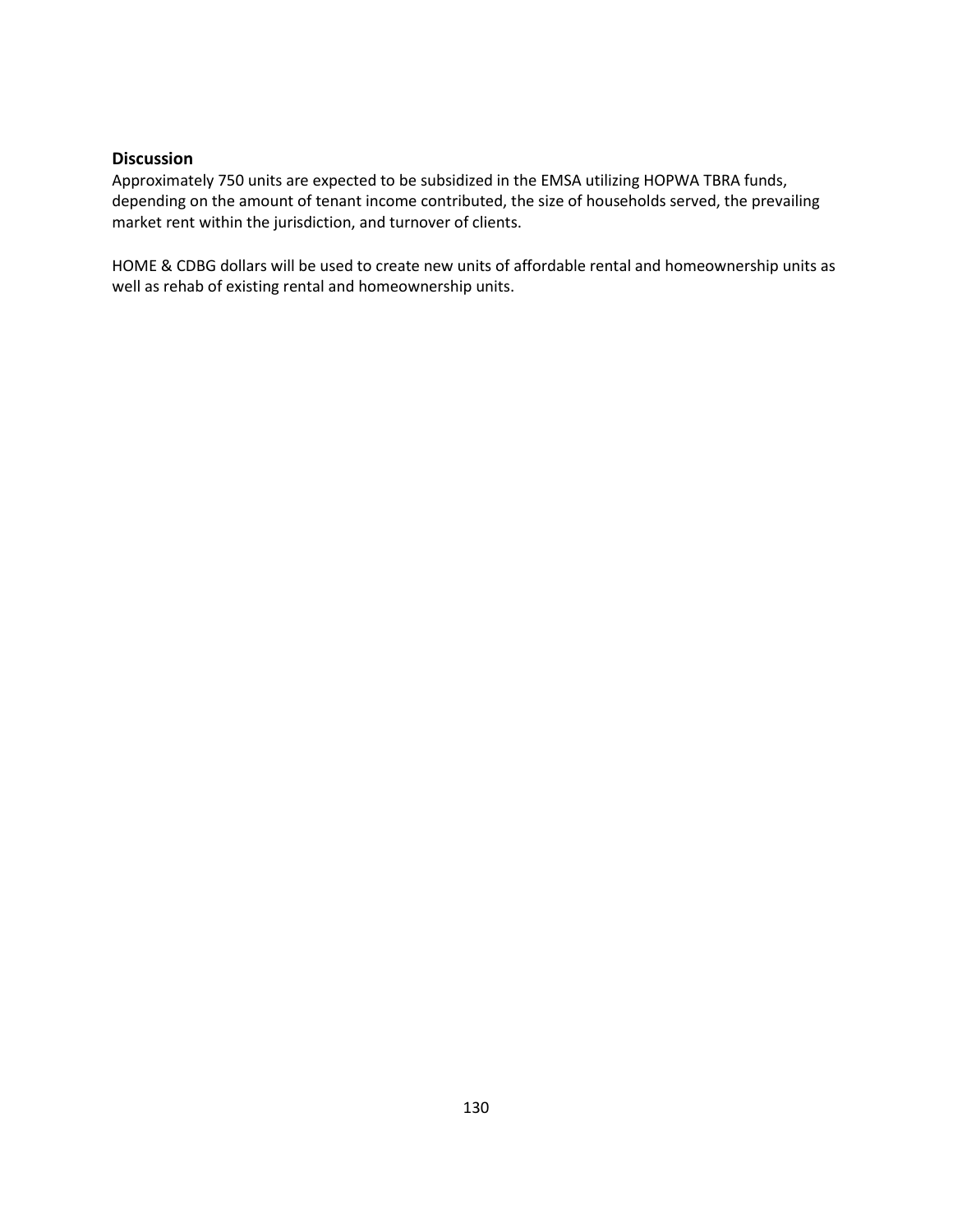# **AP-60 Public Housing** *–* **91.220(h)**

#### **Introduction**

#### **Actions planned during the next year to address the needs to public housing**

In FFY 2015 HABC plans to address the needs of public housing residents through its Office of Resident Services and the Capital Improvement Program.

The Office of Resident Services, (ORS) continues to explore avenues to provide opportunities for economic and personal self-sufficiency to improve the overall quality of life for public housing and Housing Choice Voucher program families. During FFY 2014, ORS was reorganized to better provide services to the senior, disabled and youth populations. The results in FFY 2015 will be increased resident achievement in economic and personal self-sufficiency and independence through direct service provision, greater and more effective use of community partners and additional financial resources. HABC will also implement a wide range of capital investments at existing public housing sites and continue its program of citywide housing development activities. HABC projects that it will expend a total of approximately \$60.5 million on capital activities in the coming year. Capital activities include the renovation of long-term vacant units, modifying units for handicap accessibility and improving physical conditions to ensure long term viability of existing inventory.

### **Actions to encourage public housing residents to become more involved in management and participate in homeownership**

HABC provides training and technical assistance to build the capacity of the HABC Resident Advisory Board and the HABC Resident Councils so they may function as professional community-based organizations and also to assist them with resource development activities. These councils are now operating programs with technical assistance support from ORS to implement services in their communities that help improve the overall quality of life for public housing residents. In Fiscal Year 2015 ORS will continue to work with its Resident Organizations to implement leadership training and apply for eligible grants, as well as explore ways to foster the development of highly functioning and capable resident organizations that promote self-sufficiency at the organizational and community levels.

HABC will continue to implement two programs to encourage first-time homeownership by eligible lowincome households:

MTW Homeownership Program –While stricter guidelines imposed by lenders have reduced the number of public housing participants who are eligible to purchase a home, HABC will continue its efforts to assist new homeowners. Under the Plan, HABC identifies and rehabilitates various vacant scattered sites properties for homeownership sale to eligible residents.

Housing Choice Voucher Homeownership Program – As of December 31, 2014, 79 homes have been purchased by participants in the Housing Choice Voucher Homeownership Program (HCVHP) with 66 participants still in the program. HABC's goal in FY 2015 is to assist an additional eight (8) families so that the projected total number of homes purchased under the HCVHP will be 87 by June 30, 2015.

Continuing uncertainty regarding the housing market and availability of mortgages for low-income families could significantly impact this goal.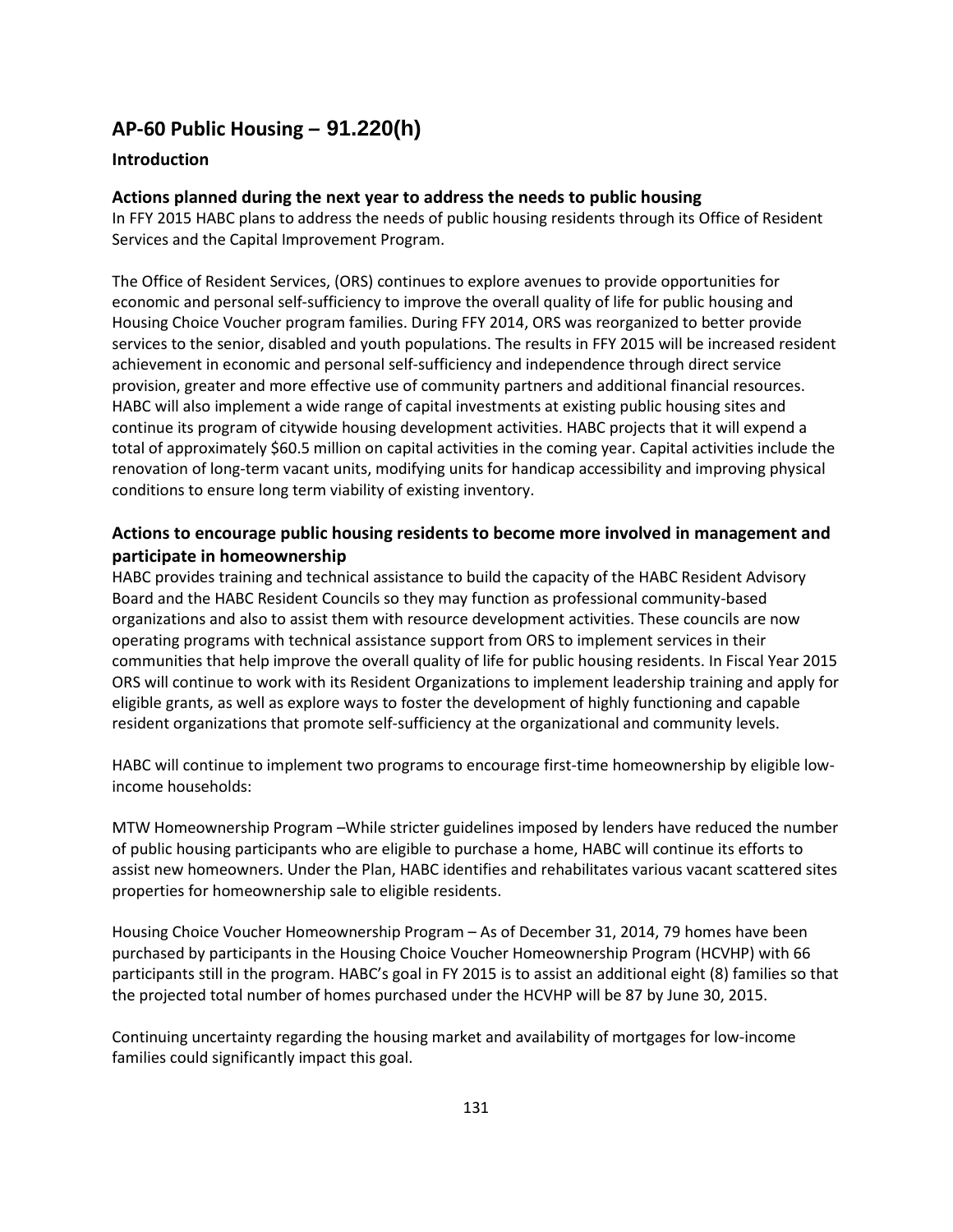# **If the PHA is designated as troubled, describe the manner in which financial assistance will be provided or other assistance**

The Housing Authority of Baltimore City is not designated as troubled.

### **Discussion**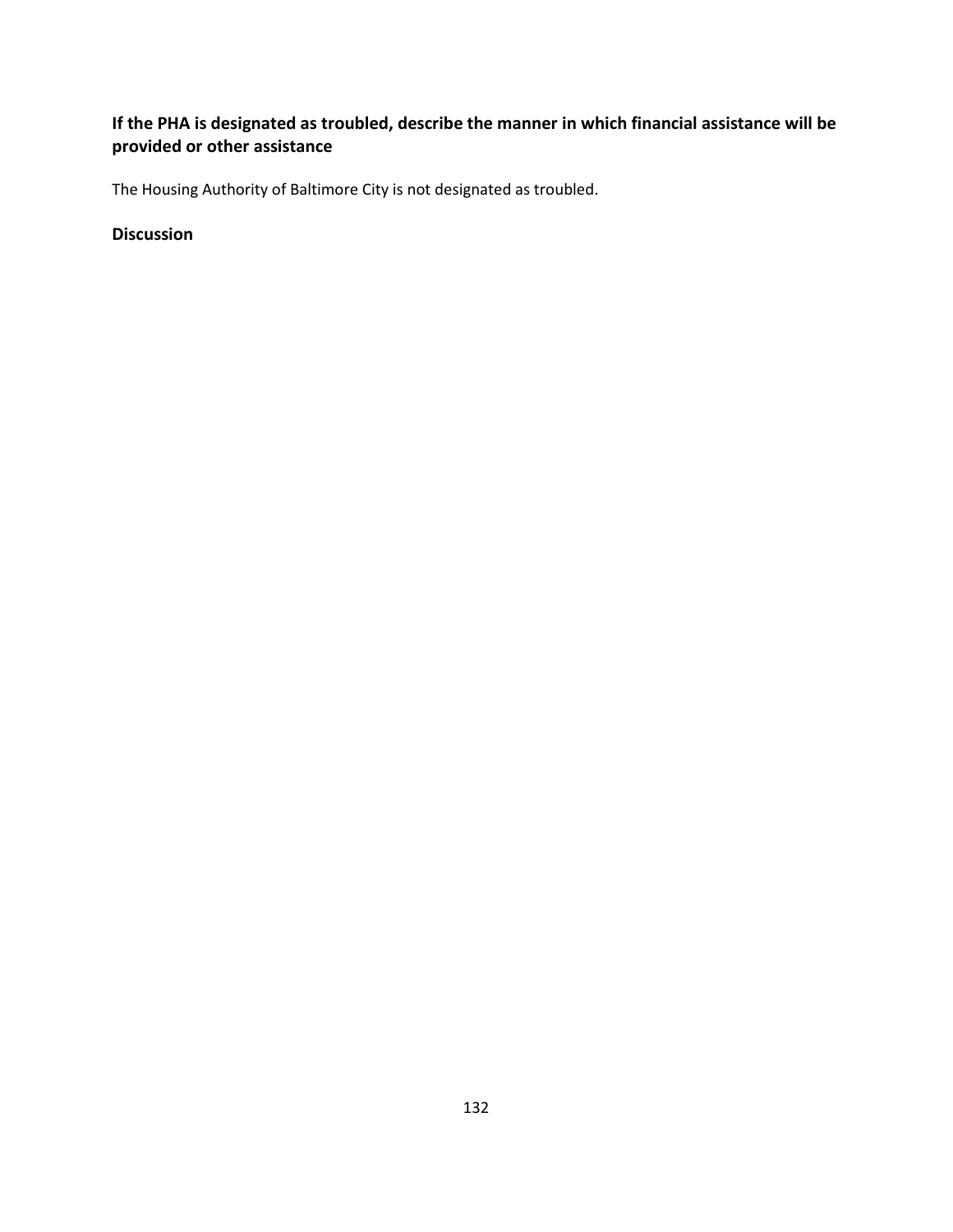# **AP-65 Homeless and Other Special Needs Activities – 91.220(i)**

#### **Introduction**

The City of Baltimore responds to the needs of persons experiencing homelessness through the Continuum of Care, a collaborative network of service providers, government agencies, and housing providers that provide a range of housing interventions and services to people experiencing homelessness in Baltimore City.

The Mayor's Office of Human Services (MOHS) contracts with nonprofit agencies to provide a wide range of services that meet the needs of households considered at-risk of homelessness and those currently experiencing homelessness. MOHS implements the one-year Action Plan goals and steps through planning, program development, investment, and contract monitoring of projects in three strategic investment areas:

Homelessness Prevention – Provide assistance to prevent people from becoming homeless and needing to enter the shelter;

Homeless Intervention Services – Connect people who are homeless with resources to increase safety and access to housing;

Housing Placement, Stabilization, and Support – Utilizing the "housing first approach," move people rapidly into housing and providing support when needed to remain in housing.

### **Describe the jurisdictions one-year goals and actions for reducing and ending homelessness including Reaching out to homeless persons (especially unsheltered persons) and assessing their individual needs**

The one-year goals and actions for homeless outreach and assessment include: Continue the Hands in Partnership coalition, a group of street outreach providers co-led by MOHS and Behavioral Health Systems Baltimore staff who meet weekly to discuss best practices, progress in engaging unsheltered homeless people in services, and coordinate care for individuals living on the street. The coalition has representatives from all street outreach programs, programs and day centers that serve unsheltered homeless people, government agencies, and the Baltimore Police department. Increase the capacity of Coordinated Access and Assessment in order to assess more individuals and families, streamline document readiness procedures, and advance housing first practices, reduce delays in the housing placement process.

Monitor MOHS- funded projects for the continued implementation of Coordinated Access and Assessment. All projects funded by MOHS are required to participate in the system as either an agency assessing people in need of housing assistance, as a housing provider, or a combination of both.

The City of Baltimore will support nonprofit and public agencies in their applications for federal and state funds to develop additional housing with appropriate services for low-income persons with special needs. The City will also consider providing funding gaps in the capital costs for development of supportive housing.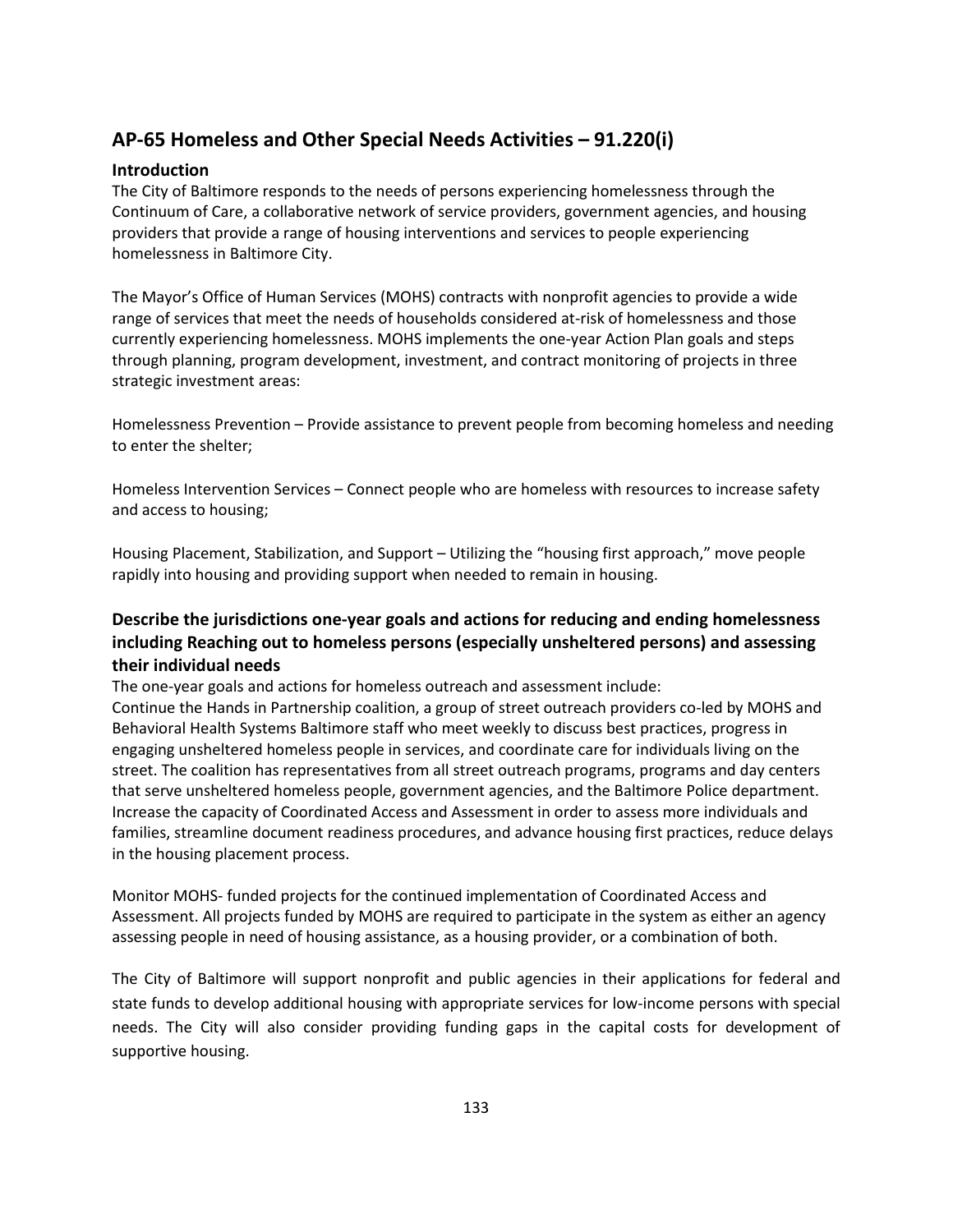Activities to be undertaken to address housing and service needs of non-homeless special needs populations include:

- Providing rental housing designed and constructed to accommodate the needs of persons with disabilities; CDBG and HOME funds will be used to create housing for persons with disabilities (Empire Homes – Project # 50, Seven New Units; Community Housing Associates, – Project # 30, Ten New Units: HOME – Project 126, Seven New Units). A total of twenty-four new units will be created.
- Ensuring that non-elderly persons with disabilities be given a housing preference in public housing and the Section 8 programs; CDBG funds will be set aside to provide subsistence payments to NEDs under the Enhanced Leasing Assistance Program (Innovative Housing Institute – Project #74.) 103 Households will be assisted.
- Assisting renters with disabilities to become homeowners through down payment and mortgage assistance; CDBG funds will be used to assist ten new homeowners. (DHCD Office of Homeownership – Project 63.)
- Providing rental assistance and services to persons living with HIV/AIDS. Using HOPWA funds a total of 750 households will receive tenant based rental assistant subsidies throughout the EMSA. 581 of these subsidies will be provided in Baltimore City. (Projects #137, 138, 142, 143, 145, 149). 459 households living with HIV/AIDS will receive a range of supportive services. (Projects # 135, 136, 139, 140, 141, 144, 148.) Project 146 will provide a total of 38,800 meals to persons living HIV/AIDS.
- Provision of supportive services to the elderly including nutrition, social activities, health maintenance and transportation; CDBG funds will be used to provide a range of services. (Action in Maturity – Project #22; CARE – Project # 28.) 4,769 elderly persons will be served.
- Funding critical repairs to houses occupied by low-income elderly owners; CDBG funds will be used to repair approximately sixty single family units. An additional sixty units will be rehabbed using non-Consolidated Plan funds. (HCD – Office of Rehabilitation/Rehab. Admin – Project # 67.)

#### **Addressing the emergency shelter and transitional housing needs of homeless persons**

The one-year goals for addressing the emergency shelter and transitional housing needs of homeless persons include:

Increase exits to permanent housing and reduce length of stay in programs, thereby increasing the number of households that could be served by emergency and transitional housing and reducing returns to homelessness after program completion, Increase the number of family shelter beds to serve more intact families, multi-generational families, and families with special needs.

Provide professional development and resource-sharing opportunities for staff at shelters and transitional housing programs to increase program outcomes and quality service delivery.

**Helping homeless persons (especially chronically homeless individuals and families, families with children, veterans and their families, and unaccompanied youth) make the transition to permanent housing and independent living, including shortening the period of time that**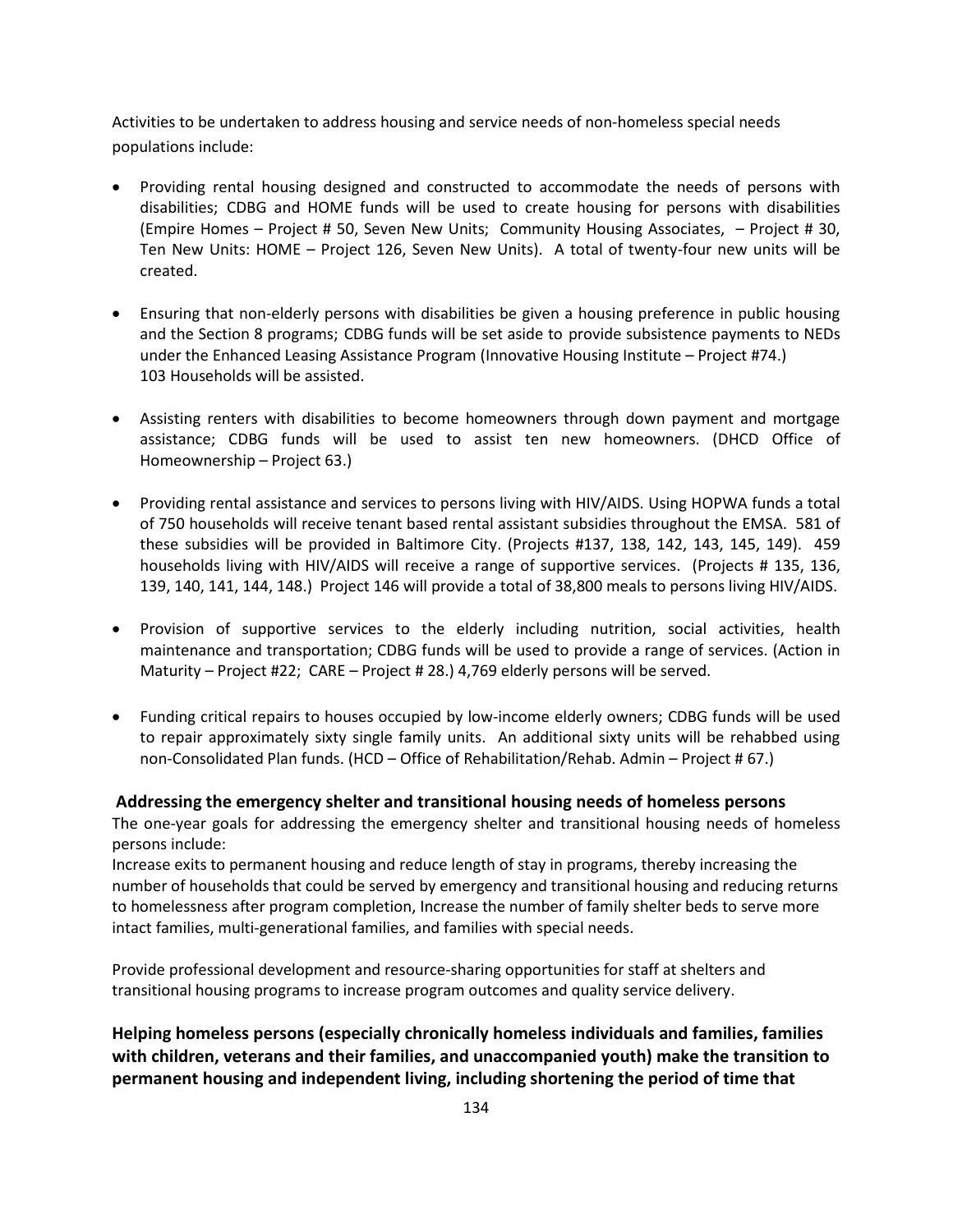### **individuals and families experience homelessness, facilitating access for homeless individuals and families to affordable housing units, and preventing individuals and families who were recently homeless from becoming homeless again**

The one-year goals for addressing the permanent housing needs of homeless persons include: Develop written standards and guidance for how to operationalize housing first in permanent supportive housing programs, which aligns with The Journey Home, Baltimore's plan to end homelessness.

Evaluate the current housing inventory for service gaps and reallocate funds/programs to permanent supportive housing as necessary and able to.

Shorten the length of time individuals and families experience homelessness by increasing rapid rehousing and financial assistance for security deposits, rent, and utility deposits.

**Helping low-income individuals and families avoid becoming homeless, especially extremely low-income individuals and families and those who are: being discharged from publicly funded institutions and systems of care (such as health care facilities, mental health facilities, foster care and other youth facilities, and corrections programs and institutions); or, receiving assistance from public or private agencies that address housing, health, social services, employment, education, or youth needs.**

The one-year goals for helping low-income households avoid becoming homeless include:

Provide comprehensive eviction prevention services to families at-risk of homelessness that include legal counseling, landlord-tenant mediation, and rental and utilities arrears.

Use Coordinated Access and Assessment framework to help hospitals, corrections programs, mental health and substance abuse facilities, and mainstream social services programs make appropriate housing referrals for their participants experiencing homelessness.

#### **Discussion**

Funding to agencies described in the action plan is provided in the form of a contract between the recipient agency and the Mayor's Office of Human Services (MOHS). The contract contains terms and conditions of funding, reporting and invoicing requirements, performance expectations and service delivery levels, record keeping responsibilities, and consent to on-site monitoring as requested by the City. MOHS makes funding awards through two annual funding competitions, the Continuum of Care Program and the Consolidated Funding Application (CFA). The CFA is an open and competitive funding allocation process in which MOHS will set the desired outcomes and agencies respond by submitting a proposal requesting an investment to achieve these outcomes by providing specific program or project services. The specific requirements for requests for funding will be detailed in procurement materials. Funding opportunities and materials are posted on the MOHS web page. The CFA Request for Proposals indicates the amount and type of funding anticipated for specific investment areas, investment outcomes, priorities for investments and program models, eligible activities and performance requirements for contracts awarded through the CFA. All agencies submitting proposals for investment through the competitive CFA demonstrate their ability to deliver established outcomes for clients by providing specific services. Applications in each process are reviewed for ability to deliver services that meet investment outcomes and goals. Applicants are also asked to demonstrate how they will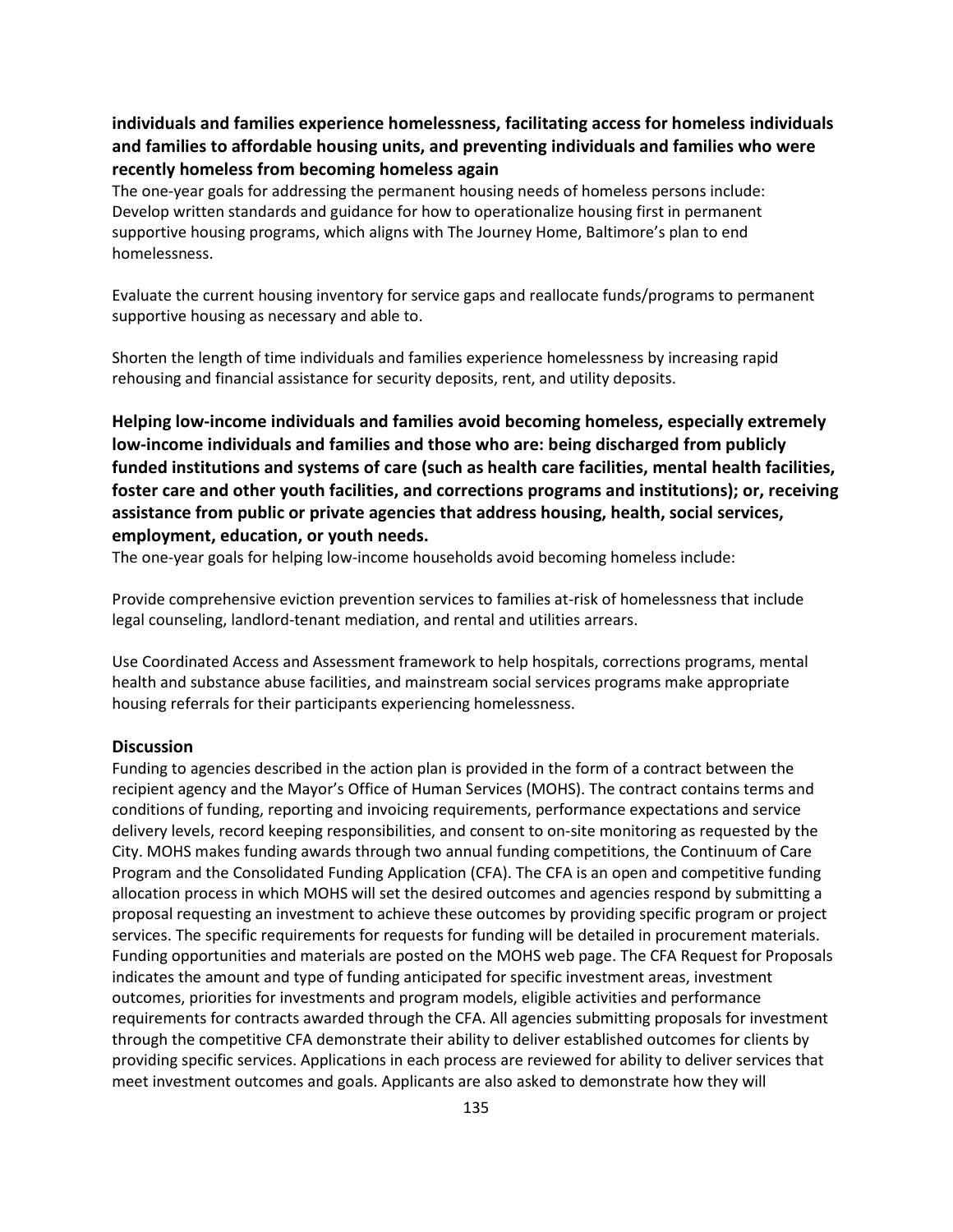incorporate specific standards and principles, such as Housing First and Coordinated Access and Assessment, in their program model.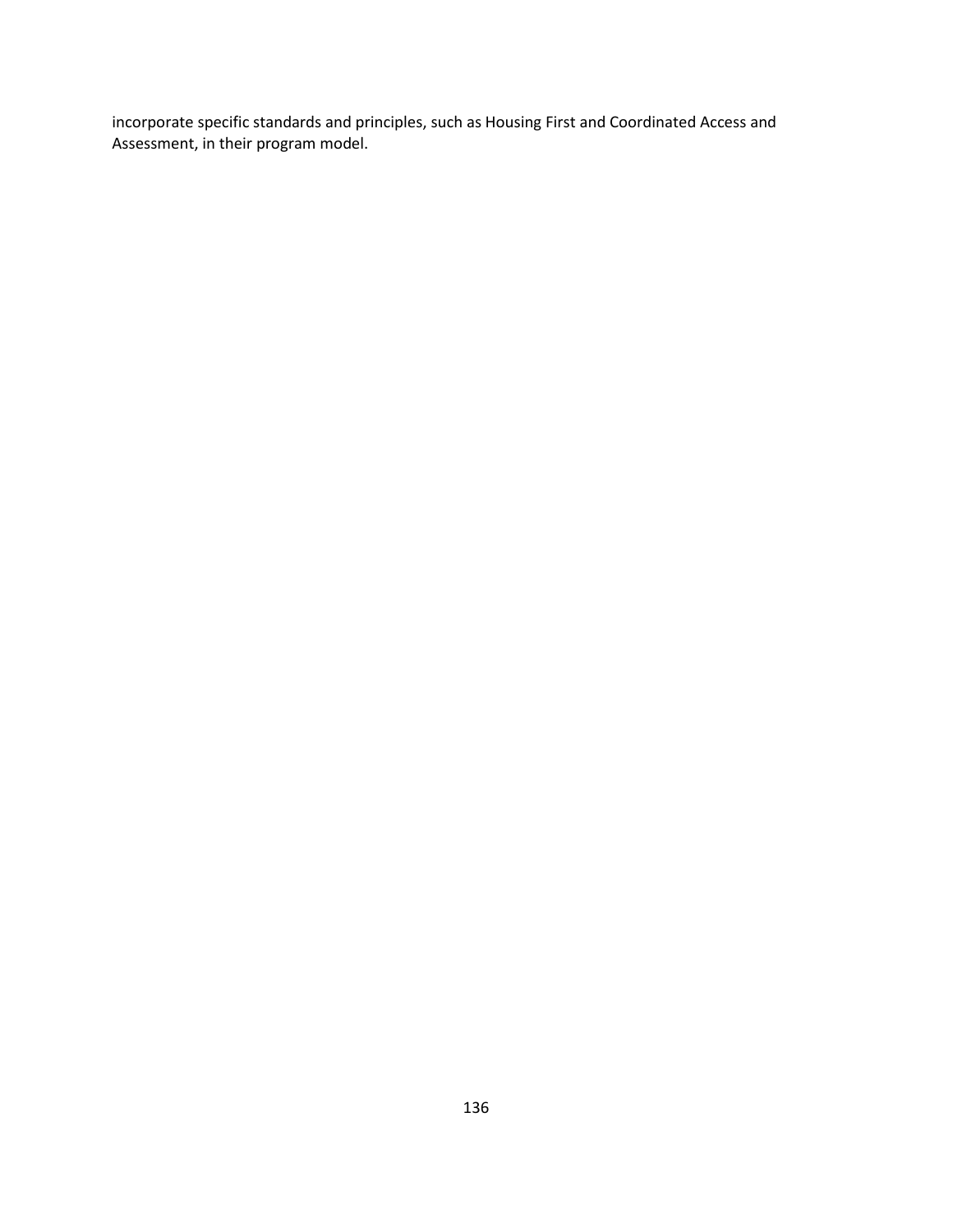# **AP-70 HOPWA Goals***–* **91.220 (l)(3)**

| One year goals for the number of households to be provided housing through the use of HOPWA for: |     |
|--------------------------------------------------------------------------------------------------|-----|
|                                                                                                  |     |
| Short-term rent, mortgage, and utility assistance to prevent homelessness of the individual or   |     |
| family                                                                                           | 100 |
| Tenant-based rental assistance                                                                   | 750 |
| Units provided in permanent housing facilities developed, leased, or operated with HOPWA funds   | 98  |
| Units provided in transitional short-term housing facilities developed, leased, or operated with |     |
| <b>HOPWA funds</b>                                                                               | 0   |
| Total                                                                                            | 948 |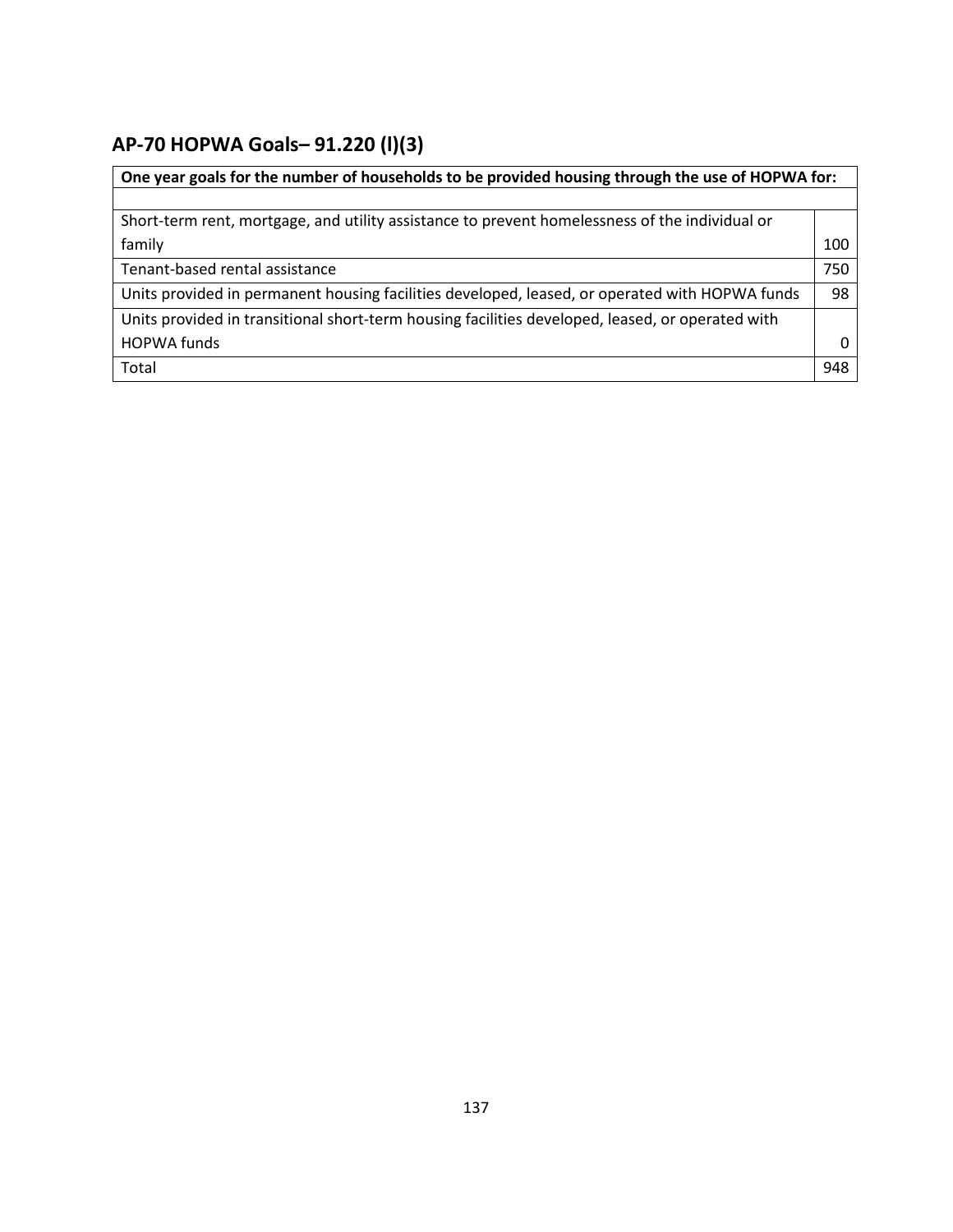# **AP-75 Barriers to affordable housing – 91.220(j)**

#### **Introduction:**

The City examined whether there are public policies and regulations in place that could reasonably be construed as barriers to the creation of affordable housing and concluded that there were not.

Commonly found examples of barriers such as large lot zoning and impact fees do not exist in Baltimore.

The City has long had in place a zoning ordinance, building and housing codes, and subdivision and planned unit development requirements. However, they serve to promote the general health and welfare of the city and have not served as impediments to the development of affordable housing. The amount of affordable housing that the city possesses makes this lack of impediment clear.

### **Actions it planned to remove or ameliorate the negative effects of public policies that serve as barriers to affordable housing such as land use controls, tax policies affecting land, zoning ordinances, building codes, fees and charges, growth limitations, and policies affecting the return on residential investment.**

Baltimore does not have, and does not support, policies such as large lot zoning and impact fees that are common methods of using public policy to limit the creation of housing for lower income households. While having less than a quarter of the region's population, Baltimore has over three-quarters of the regions subsidized housing as well as the largest reservoir of market rate housing affordable to households with incomes of less than 80% of AMI. Baltimore will continue to use Consolidated Plan and other resources to create new publically assisted affordable housing and strengthen neighborhoods with market rate affordable housing.

#### **Discussion:**

The major residential investment barrier Baltimore faces is the large number of households with incomes insufficient to support the creation, rehabilitation and operation of market rate housing and who hence need some form of housing subsidy. The amount of subsidy available is overmatched by the number of households needing the subsidy. This need has not been created by housing policies. In addition to using Consolidated Plan resources to create affordable housing, Baltimore will also use them to provide services that improve employment possibilities for some households and thus help address the broader problem of income.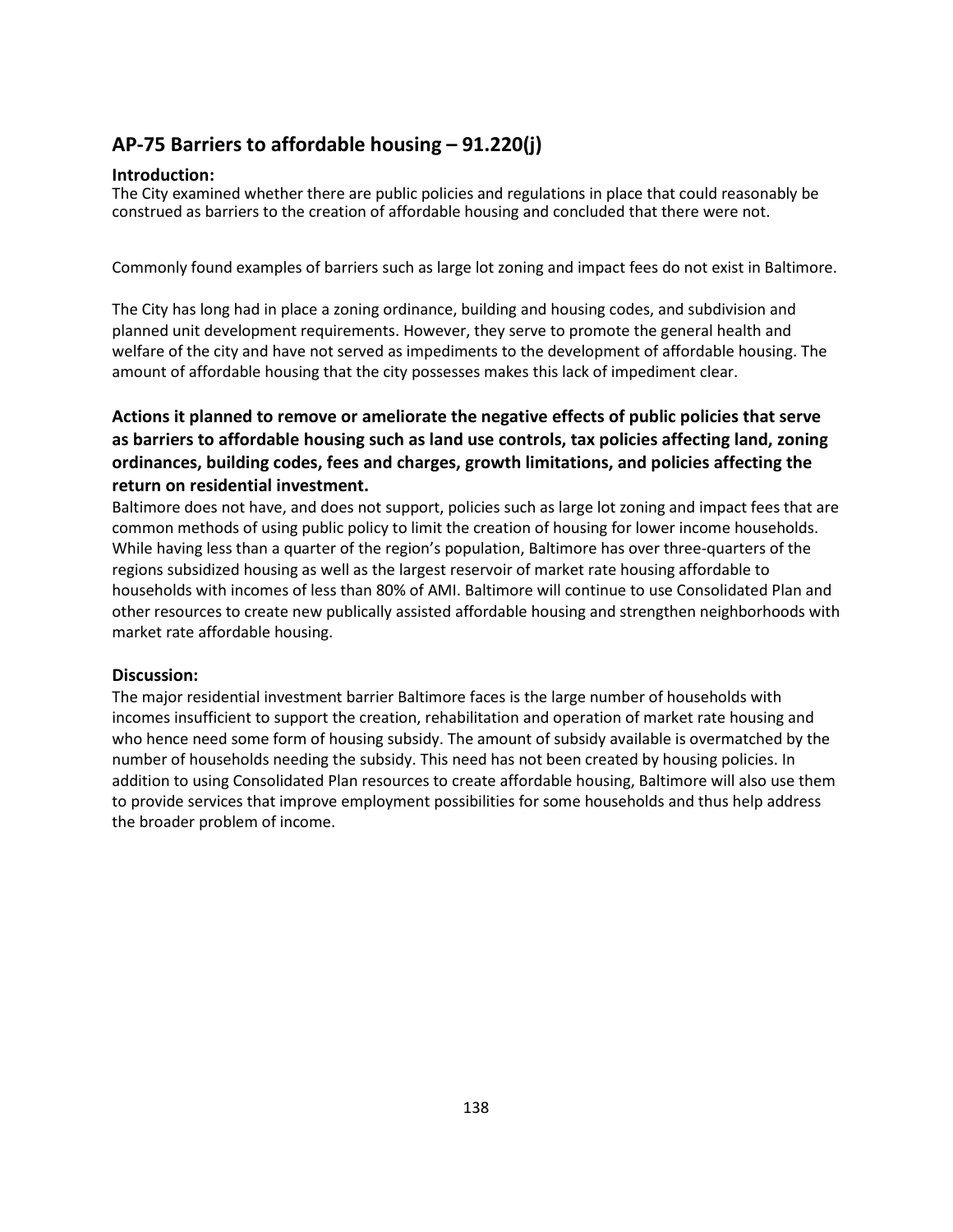# **AP-85 Other Actions – 91.220(k)**

#### **Introduction:**

The Action Plan describes in detail actions to be taken to address Obstacles to Meeting Underserved Needs, to Foster and Maintain Affordable Housing, Evaluate and Reduce the Number of housing units containing Lead-Based Paint, Reduce the Number of Poverty-Level Families, Develop Institutional Structure, Enhance Coordination between Public and Private Agencies. It also details actions to coordinate its housing strategy with its transportation planning strategies to ensure that residents of affordable housing have access to public transportation.

#### **Actions planned to address obstacles to meeting underserved needs**

The 5-Year Consolidated Plan examines various obstacles to meeting underserved needs within Baltimore City. Actions to be undertaken in the coming year to address these needs include:

#### Housing Need

The 5-Year Consolidated Plan shows that the City has a large number of households with housing needs. During CFY 2016, the City will address the needs of some of these households through available Annual Plan resources.

Funds will be used to provide rental assistance using HOPWA resources; HOME resources will be used to develop affordable rental units and CDBG resources will be used to develop homeownership units.

Additionally, existing homeowners are to be assisted through programs that (a) offer loans and grants to address code and health and safety issues; and (b) assist households at risk of losing their homes through foreclosure counseling. The implementation of the ten-year plan to end homelessness will assist chronic homeless individuals with accessing affordable housing.

#### **Actions planned to foster and maintain affordable housing**

The 5-year Consolidated Plan documents the need for and identifies strategies that will result in the creation and maintenance of affordable housing. Over the next year, a combination of resources including HOME, Public Housing, CDBG, Low-Income Housing Tax Credits, City Bonds, and State of Maryland funds will be used to expand and improve the affordable housing market. New units will be added to the affordable housing supply and units that are currently part of the affordable inventory will be rehabbed so that they remain viable.

#### **Actions planned to reduce lead-based paint hazards**

For the fiscal year beginning July 1, 2015, DHCD Division of Green, Healthy and Sustainable Homes will serve approximately 80 households utilizing a combination of federal, state, and CDBG funds. The anticipated outcomes include, but are not limited to the following:

- Protection of children at risk of lead paint poisoning
- Reduction of lead-based paint hazards in Baltimore's occupied housing stock by targeting high risk areas that are least likely to receive services available through other channels;
- Coordination and mobilization of private and public resources to develop the most cost effective methods for reducing lead-based paint hazards;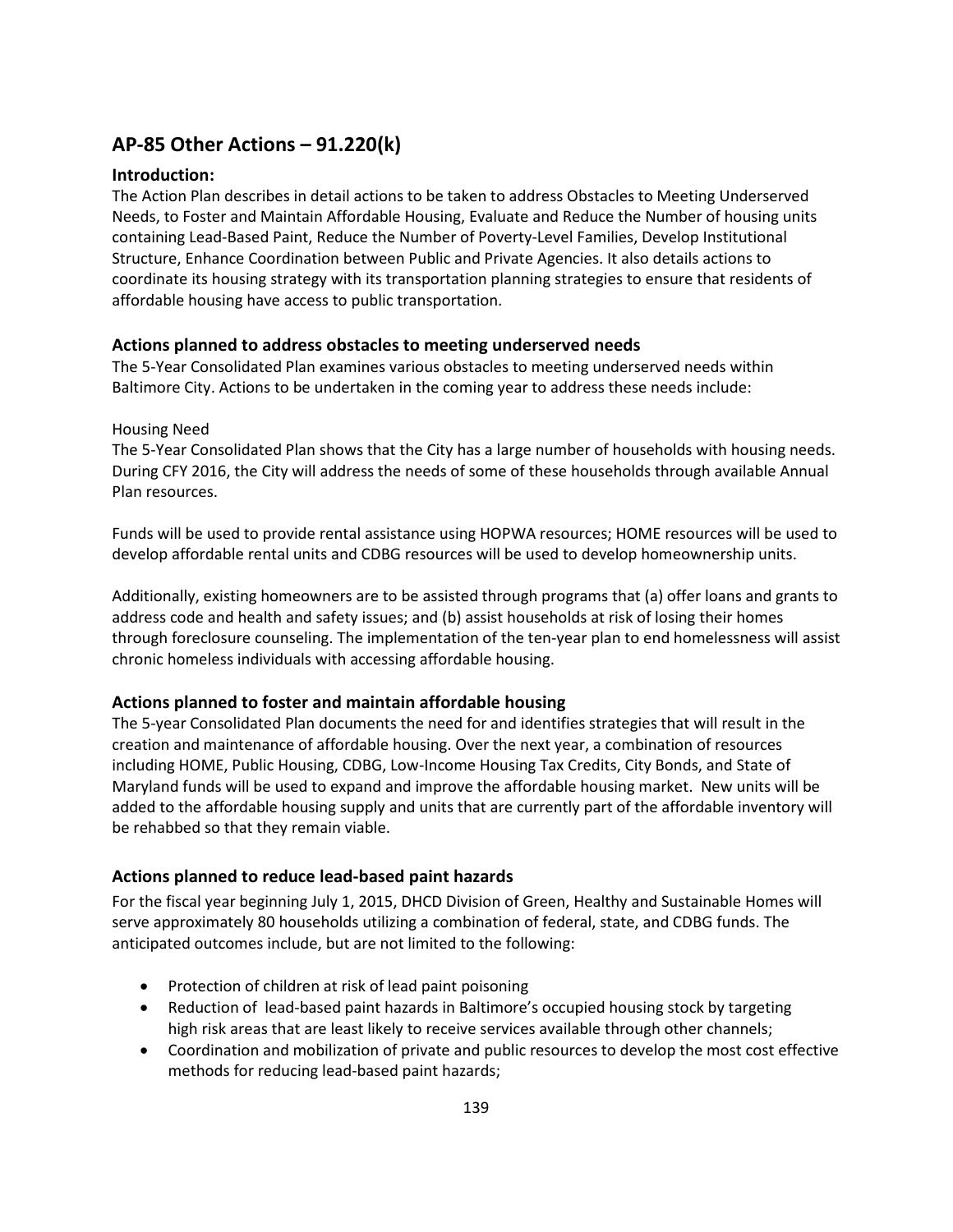- Education across a range of geographic, racial, and ethnic communities on lead hazards, sources of lead-based paint poisoning, and ways to reduce and eliminate such hazards;
- Promotion of the integration of lead hazard reduction activities with housing rehabilitation, weatherization, code enforcement, and healthy home initiatives; and
- Collaboration, data sharing, and targeting between BCHD and the DHCD.

In addition to the Baltimore City agencies efforts, a CDBG-funded nonprofit organization will also be implementing a healthy homes initiative. The Coalition to End Childhood Lead Poisoning's Safe At Home Baltimore project will reduce childhood lead poisoning, pervasive residential lead-paint hazards and other home-based environmental health and safety hazards (allergens, mold, mildew and general safety hazards) in Baltimore's older, low- to moderate-income communities. Building on the Coalition's *Windows of Opportunities Comprehensive Action Plan for the Elimination of Lead Poisoning in Baltimore,* the Safe at Home Baltimore Project will concentrate its efforts in Baltimore neighborhoods targeted by the City's Lead Poisoning Prevention Initiative. The Coalition to End Childhood Lead Poisoning is also a funded partner with DHCD for community education, healthy home visits, post-remediation services and program consultation. The Coalition is a national leader in this field and a partner with DHCD in the broader HUD-funded program called the Green and Healthy Homes Initiative.

#### **Actions planned to reduce the number of poverty-level families**

The need for anti-poverty programming is more evident than ever. In keeping with the City's priority of building stronger neighborhoods, the Community Action Partnership (CAP) resource centers aim to eliminate and prevent the causes and effects of poverty by directing resources to programs that assist, educate, and promote economic and housing stability. The CAP administers services and delivery systems that promote self-sufficiency and provide opportunities for low-income households. This program operates five geographically dispersed Community Action Centers located in Govans, Park Heights, Cherry Hill, Highlandtown, and Oliver.

#### **Actions planned to develop institutional structure**

The institutional structure by which housing and community development efforts are delivered in Baltimore is under duress due to the deep and extended decline of the economy. With the exception of the Federal government all sectors – governmental, non-profit and for profit – have, for the past several years, been struggling with declines in operating funds, curtailed access to capital moneys and reductions in staff. Several non-profit providers have gone out of business. While the Federal government's stimulus spending provided much needed program support, it was not of a level to offset declines in other sectors. This situation has exacerbated the central and long standing delivery system gap: the lack of resources to adequately address the housing and community development service needs of extremely-, very-, and low-income households in the city.

While overcoming this lack of resources in its totality will require changes in economic and social policy at the national level, the institutional structure through which housing and community development services are delivered can become more effective in coordinating the use of those resources that are available. In this regard Baltimore Housing will undertake two initiatives in the five-year period covered by this Consolidated Plan.

1) Work with the foundation community to jointly fund housing and community development activities in neighborhoods that are experiencing disinvestment but are otherwise stable and have a viable real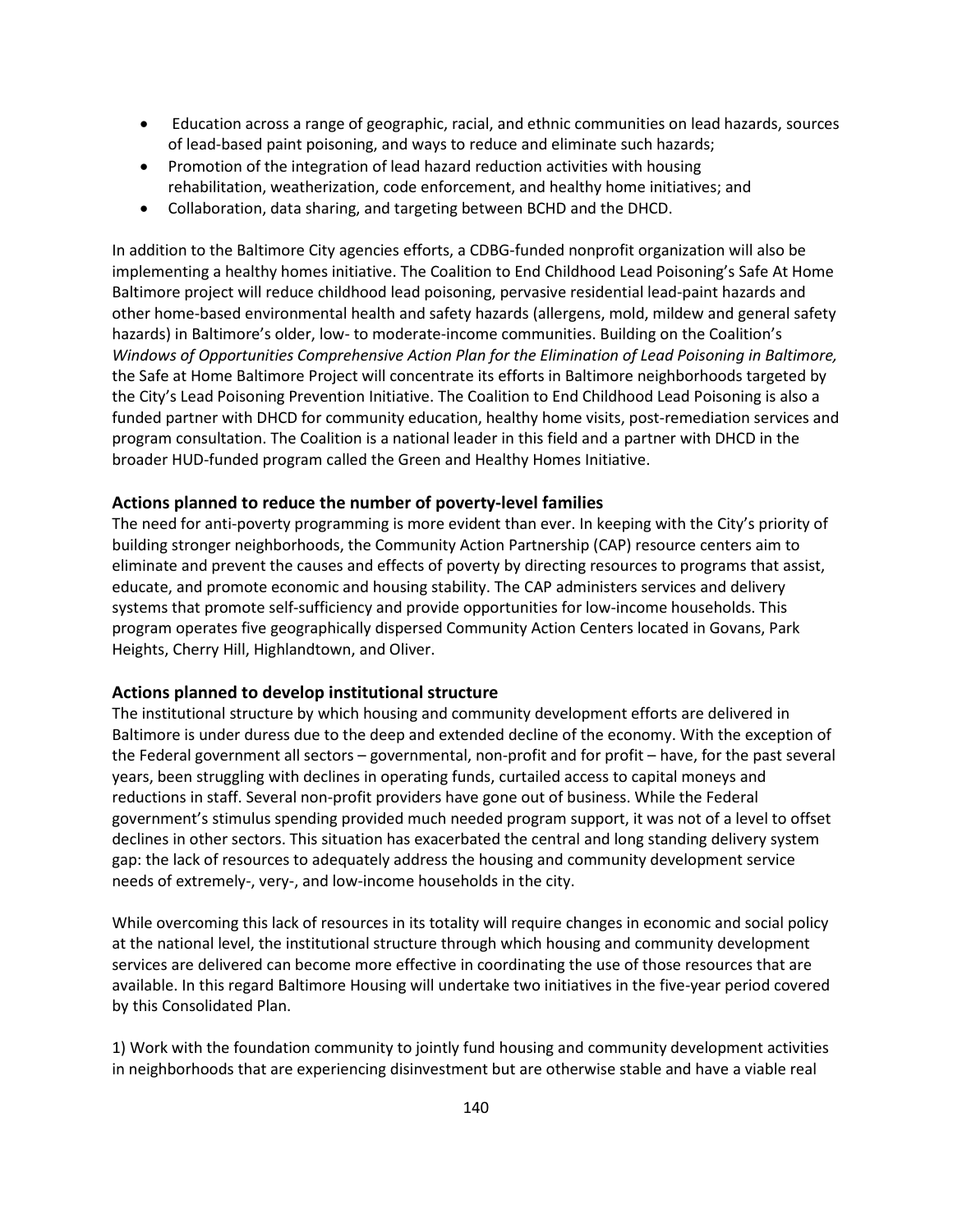#### estate market.

2) Working in concert with non-profit umbrella organizations, improve the functioning and capacity of non-profit housing development organizations so that they increase their scale of operation in terms of units produced and the impact their development efforts have on neighborhoods.

### **Actions planned to enhance coordination between public and private housing and social service agencies**

In the coming fiscal year, CAP will continue to act as a leveraging point for human services offered by other public and private partners. CAP has partnerships, affiliations and formal agreements with the following sources to assist in serving low-income persons and families:

- Mayor's Office of Employment Development –Employment / training
- DHCD Weatherization
- Baltimore Homeless Services Homeless services
- Department of Public Works –Low income water assistance program
- Department of Social Services–Adult Protective Services, Homeless Environmental Services Unit, Family Investment Centers
- Baltimore City Health Department–Code Red and Code Blue, Lead Abatement, Sleep Healthy Programs
- Baltimore Substance Abuse Program–referrals to substance abuse services
- Baltimore Mental Health Systems–referrals to mental health services
- Mayor's Office of Emergency Management– Public Safety Initiative
- Maryland Educational Opportunity Council GED, college, financial aid programs
- Fuel Fund of Maryland–Energy Assistance
- Local Churches-Food Pantries and Clothing Distribution
- Baltimore CASH Campaign-VITA Program
- Mayor's Office of Neighborhood and Constituent Services
- Mayor's Office Human Services–Reentry Program

#### **Discussion:**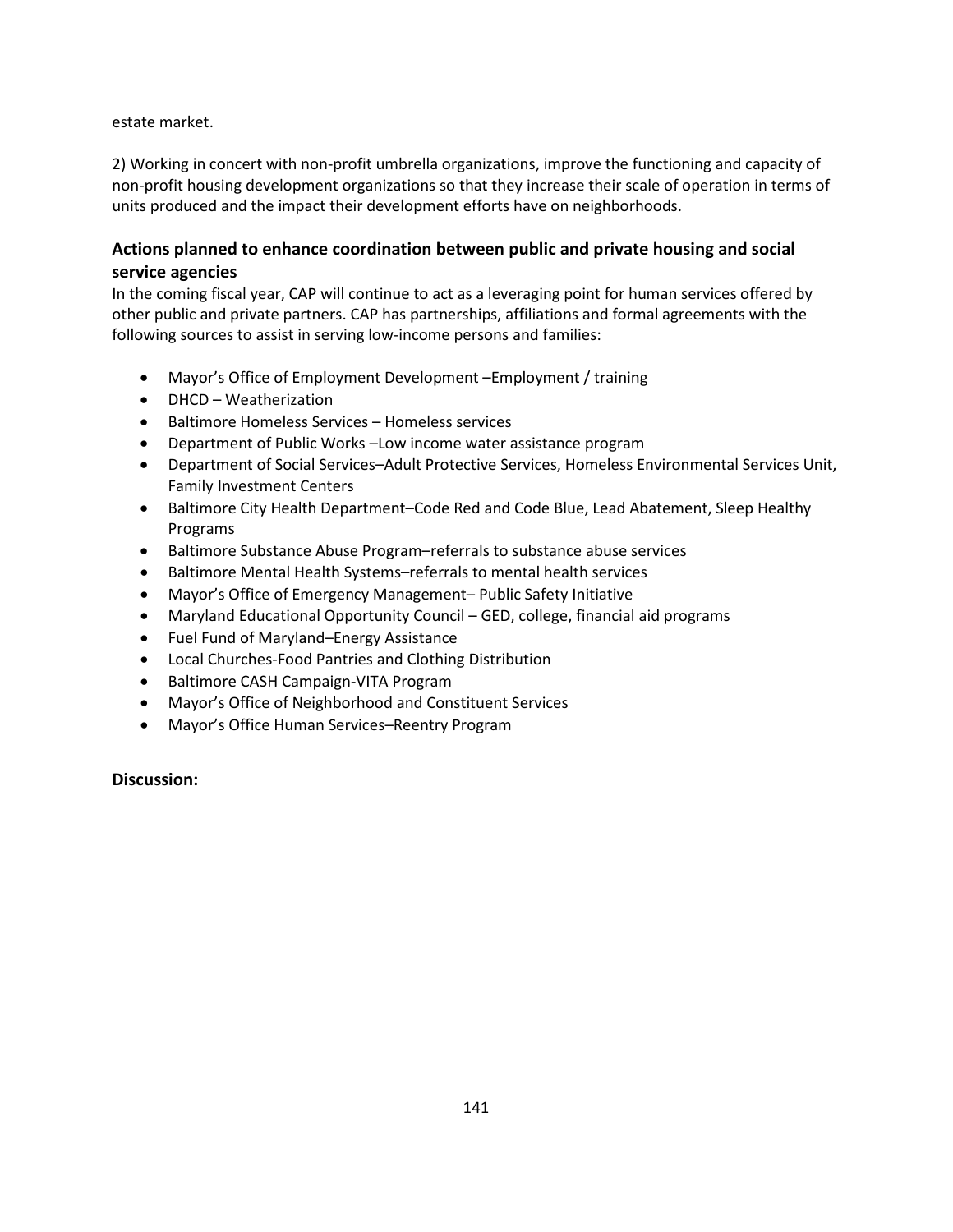# **Program Specific Requirements**

# **AP-90 Program Specific Requirements – 91.220(l)(1,2,4)**

### **Introduction:**

The following program specific sections address the City's actions, programs and policies to meet requirements for the CDBG, HOME, and ESG programs for year one of the Consolidated Plan.

# **Community Development Block Grant Program (CDBG) Reference 24 CFR 91.220(l) (1)**

Projects planned with all CDBG funds expected to be available during the year are identified in the Projects Table. The following identifies program income that is available for use that is included in projects to be carried out.

| 1. The total amount of program income that will have been received before the start of the        |          |
|---------------------------------------------------------------------------------------------------|----------|
| next program year and that has not yet been reprogrammed                                          | 720,000  |
| 2. The amount of proceeds from section 108 loan guarantees that will be used during the year      |          |
| to address the priority needs and specific objectives identified in the grantee's strategic plan. | $\Omega$ |
| 3. The amount of surplus funds from urban renewal settlements                                     | $\Omega$ |
| 4. The amount of any grant funds returned to the line of credit for which the planned use has     |          |
| not been included in a prior statement or plan                                                    | $\Omega$ |
| 5. The amount of income from float-funded activities                                              | $\Omega$ |
| <b>Total Program Income:</b>                                                                      | 720.000  |

### **Other CDBG Requirements**

| 1. The amount of urgent need activities                                                                                                                                                                                                                                                                                                                                                                                              | $\Omega$ |
|--------------------------------------------------------------------------------------------------------------------------------------------------------------------------------------------------------------------------------------------------------------------------------------------------------------------------------------------------------------------------------------------------------------------------------------|----------|
| 2. The estimated percentage of CDBG funds that will be used for activities that benefit<br>persons of low and moderate income. Overall Benefit - A consecutive period of one,<br>two or three years (FPY 2015, 2016, 2017) may be used to determine that a minimum<br>overall benefit of 70% of CDBG funds is used to benefit persons of low and moderate<br>income. Specify the years covered that include this Annual Action Plan. | 95.00%   |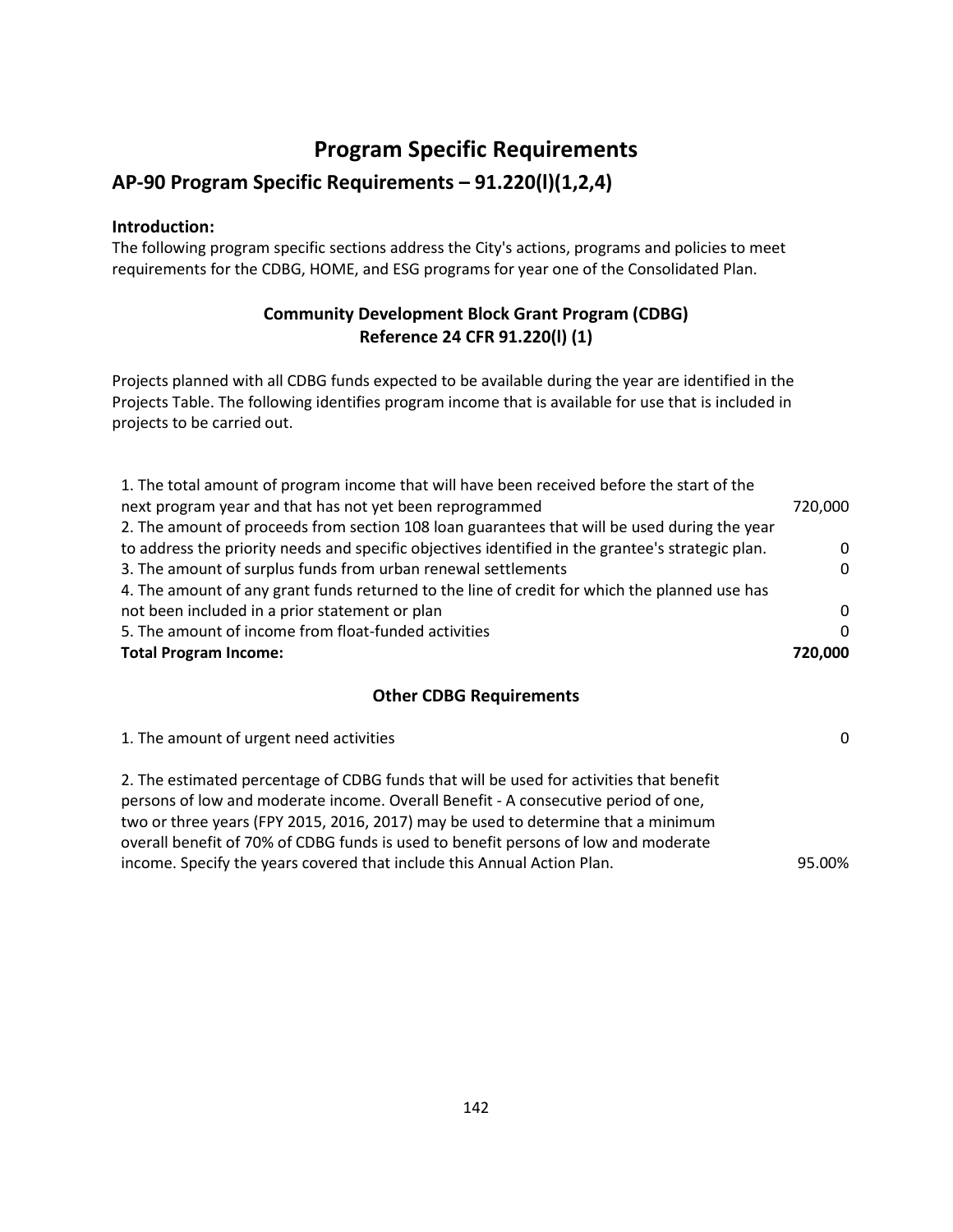### **HOME Investment Partnership Program (HOME) Reference 24 CFR 91.220(l)(2)**

1. A description of other forms of investment being used beyond those identified in Section 92.205 is as follows:

None

2. A description of the guidelines that will be used for resale or recapture of HOME funds when used for homebuyer activities as required in 92.254, is as follows:

Recapture Schedule for the Homebuyer who resells the Property during the Period of Affordability If the homebuyer sells the HOME-assisted unit during the Period of Affordability, the outstanding loan balance will be repaid on a prorated basis, depending upon the number of years the homebuyer has occupied the HOME-assisted home versus the applicable Period of Affordability.

| TIME OF EVENT OF CONVEYANCE                        | <b>REPAYMENT DUE</b>   |
|----------------------------------------------------|------------------------|
| During the 1st year of the Homebuyers Loan Period  | 100% of the Buyer Loan |
| During the 2nd year of the Homebuyers Loan Period  | 90% of the Buyer Loan  |
| During the 3rd year of the Homebuyers Loan Period  | 80% of the Buyer Loan  |
| During the 4th year of the Homebuyers Loan Period  | 70% of the Buyer Loan  |
| During the 5th year of the Homebuyers Loan Period  | 60% of the Buyer Loan  |
| During the 6th year of the Homebuyers Loan Period  | 50% of the Buyer Loan  |
| During the 7th year of the Homebuyers Loan Period  | 40% of the Buyer Loan  |
| During the 8th year of the Homebuyer Loan Period   | 30% of the Buyer Loan  |
| During the 9th year of the Homebuyer Loan Period   | 20% of the Buyer Loan  |
| During the 10th year of the Homebuyers Loan Period | 10% of the Buyer Loan  |
| After the 10th year of the Homebuyers Loan Period  | No repayment due       |

3. A description of the guidelines for resale or recapture that ensures the affordability of units acquired with HOME funds? See 24 CFR 92.254(a)(4) are as follows:

A Deed of Trust will be used to convey the for-sale unit from the seller to the buyer. The Deed of Trust will reference the regulating covenants and must stipulate that the buyer will own and occupy the subject property as his or her principal residence for the term of the affordability period. The Deed of Trust clearly states that if the Owner leases, refinances or transfers the property prior to the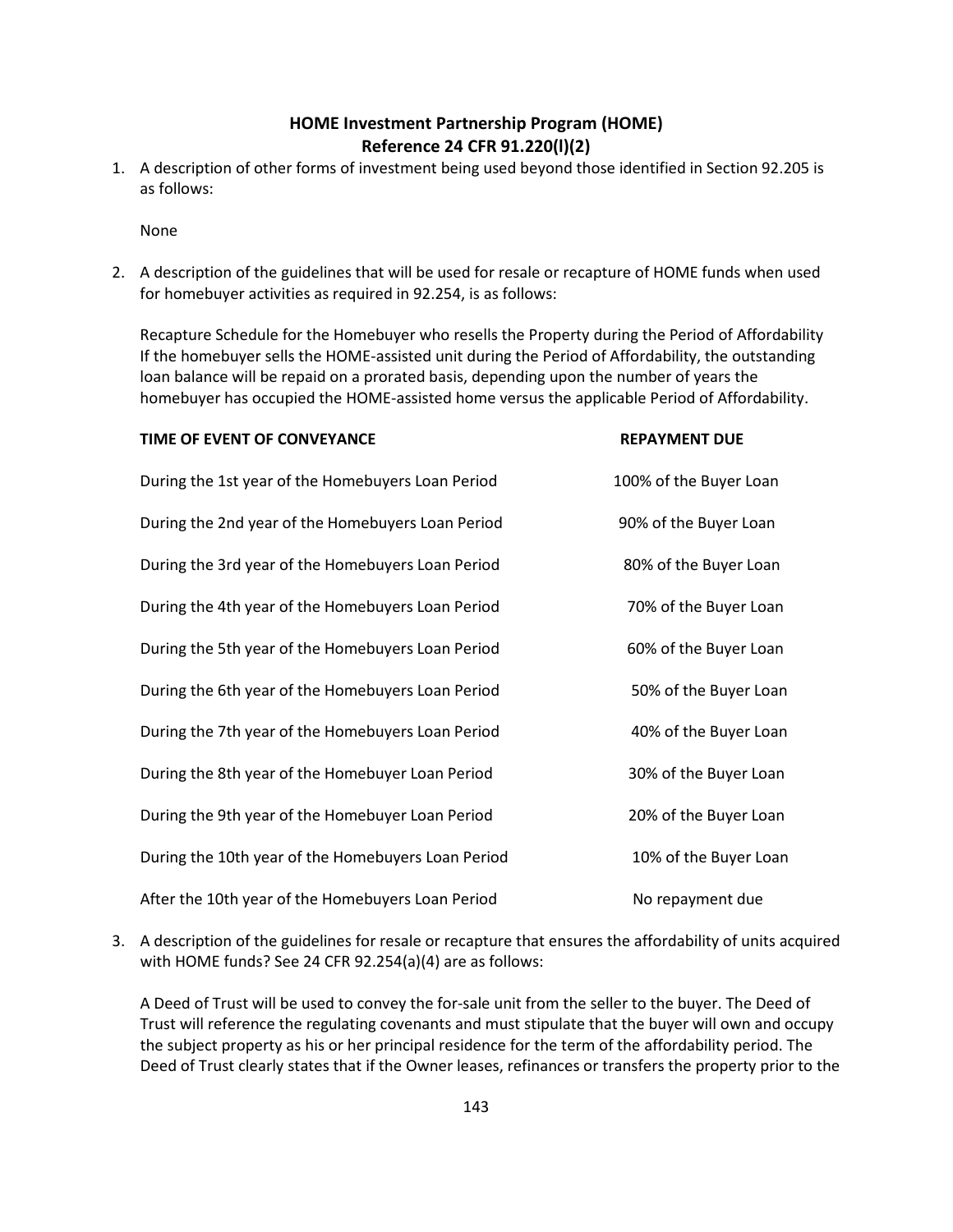expiration of the period of affordability, then the Owner agrees to repay all or a portion of the loan to DHCD in accordance with the Buyer's HOME Regulatory Agreement. The Buyer's HOME Regulatory Agreement is the only document that will be recorded. The purpose for these written agreements is to enforce and ensure that the City recaptures the direct subsidy to the HOMEassisted homebuyer if the HOME-assisted property is transferred. The written agreements are enforcing mechanism for the City to enforce the affordability period and as notification of the transfer of the property.

The Buyer's Promissory Note for Development subsidies will not be recorded. They are forgiven if the owner continues to occupy and own the subject property as his or her principal residence for the entire period of affordability. Repayment through the recapture method of the loan will be required, if during the period of affordability the buyer sells, transfers, refinances, leases or ceases to utilize the property as their principal residence.

The amount subject to recapture is the direct subsidy received by the homebuyer. In addition, these provisions limit the amount to be recaptured to the net proceeds available from the sale of the property.

4. Plans for using HOME funds to refinance existing debt secured by multifamily housing that is rehabilitated with HOME funds along with a description of the refinancing guidelines required that will be used under 24 CFR 92.206(b), are as follows:

Baltimore City will not use HOME funds to refinance existing debt secured by multi-family housing that is being redeveloped with HOME funds.

## **Emergency Solutions Grant (ESG) Reference 91.220(l) (4)**

1. Include written standards for providing ESG assistance (may include as attachment)

#### **INCLUDED AS AN ATTACHMENT (Appendix VIII in the Appendix Section of the Plan)**

2. If the Continuum of Care has established centralized or coordinated assessment system that meets HUD requirements, describe that centralized or coordinated assessment system.

Baltimore's Coordinated Access System integrates approximately 40 permanent supportive housing programs into one assessment and referral system that prioritizes the most vulnerable people experiencing homelessness for permanent supportive housing. The system uses a common assessment tool, locally known as the Baltimore Decision Assistance Tool (BDAT). Approximately 55 agencies across Baltimore City are registered to conduct the BDAT. These include street outreach teams, drop-in centers, shelters, transitional housing facilities, behavioral health providers, and 2-1- 1 Maryland (clients can call 211 to complete the assessment over the phone). Over 1,800 clients have completed the BDAT since July 2014.

Within the system, clients are prioritized for permanent supportive housing openings by chronic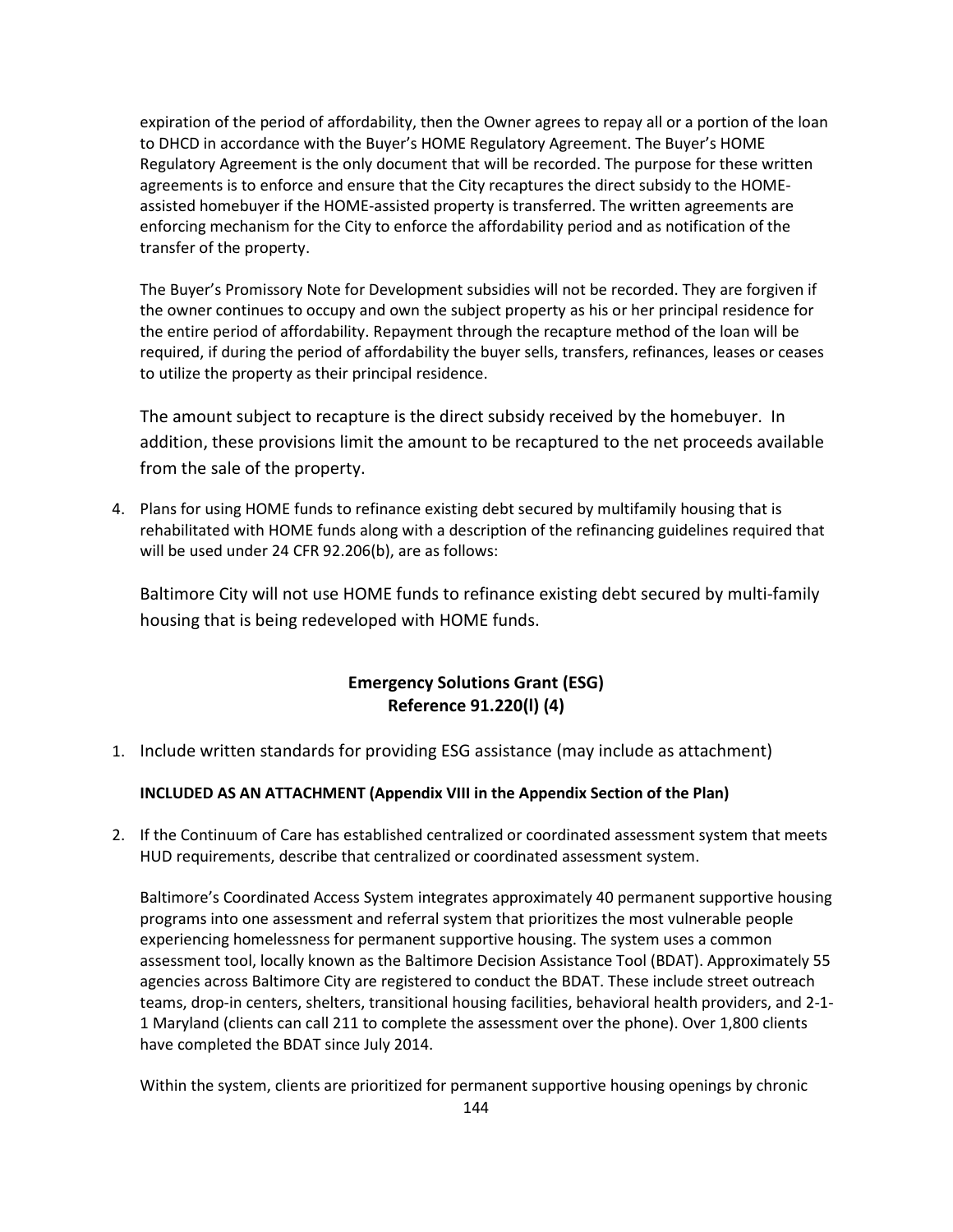homeless status, length of homelessness, and severity of service needs (as measured by the BDAT) in accordance with the criteria specified in HUD Notice CPD-14-012 ("Notice on Prioritizing Persons Experiencing Chronic Homelessness and Other Vulnerable Homeless Persons in Permanent Supportive Housing and Recordkeeping Requirements for Documenting Chronic Homeless Status"). Navigators with high-priority clients are required to attend weekly case conferencing meetings to troubleshoot barriers and ensure clients are making progress.

The technology platform for the system is Community Solutions' Performance Management and Communications Platform (PMCP). While the PMCP has been instrumental in launching the system, the large amount of data and simultaneous users has overwhelmed the PMCP and it will not be sustainable to use it long-term, as clients and new users are continuously added. To this end, the Mayor's Office of Human Services is focused on transitioning the system out of the PMCP and into the City's HMIS, while continuing to manage referrals through the PMCP for as long as it continues to function.

The implementation and continuous quality improvement of the city's Coordinated Access system is led by the city's Coordinated Access Workgroup, which is spearheaded by the Mayor's Office of Human Services. Membership is open to any stakeholder between work phases, which typically last 100 days. The workgroup reports to the Journey Home Board, which is Baltimore's CoC Board. The workgroup also receives technical support from the Community Solutions and the Corporation for Supportive Housing in conjunction with the 25 Cities Initiative and HUD Priority Communities Initiative. The workgroup has leveraged these strong partnerships to lay out several other ambitious goals to improve the system, including: overcoming data privacy issues to integrate the VA Maryland Health Care System into Coordinated Access, streamlining "document readiness" processes, accelerating lease-up processes, and expanding communication strategies to reach more members of the community.

3. Identify the process for making sub-awards and describe how the ESG allocation available to private nonprofit organizations (including community and faith-based organizations).

The Mayor's Office of Human Services (MOHS) allocates funding for the Emergency Solutions Grant through the annual Consolidated Funding Application (CFA), a competitive RFP process that draws funding from six State and Federal sources. The CFA funds projects providing services to individuals and families experiencing homelessness, those at risk of homelessness, and supportive services for people living with HIV or AIDS.

Federal Grants - (1) Housing Opportunities for Persons with AIDS (HOPWA); (2) Emergency Solutions Grant (ESG)

State Grants - (1) Emergency Transitional Housing and Services; (2) Service-Linked Housing; (3) Homelessness Prevention Program (HPP); (4) Homeless Women's Crisis Shelter Program.

The RFP is open to all nonprofit organizations, faith-based organizations, government agencies, and other entities that have tax-exempt status and meet the eligibility criteria. The RFP is distributed to the general public through the MOHS website and an email listserv. Each project application undergoes a threshold review, which includes determination of eligible funding sources. If the project application passes the threshold review, the proposed activities are then evaluated and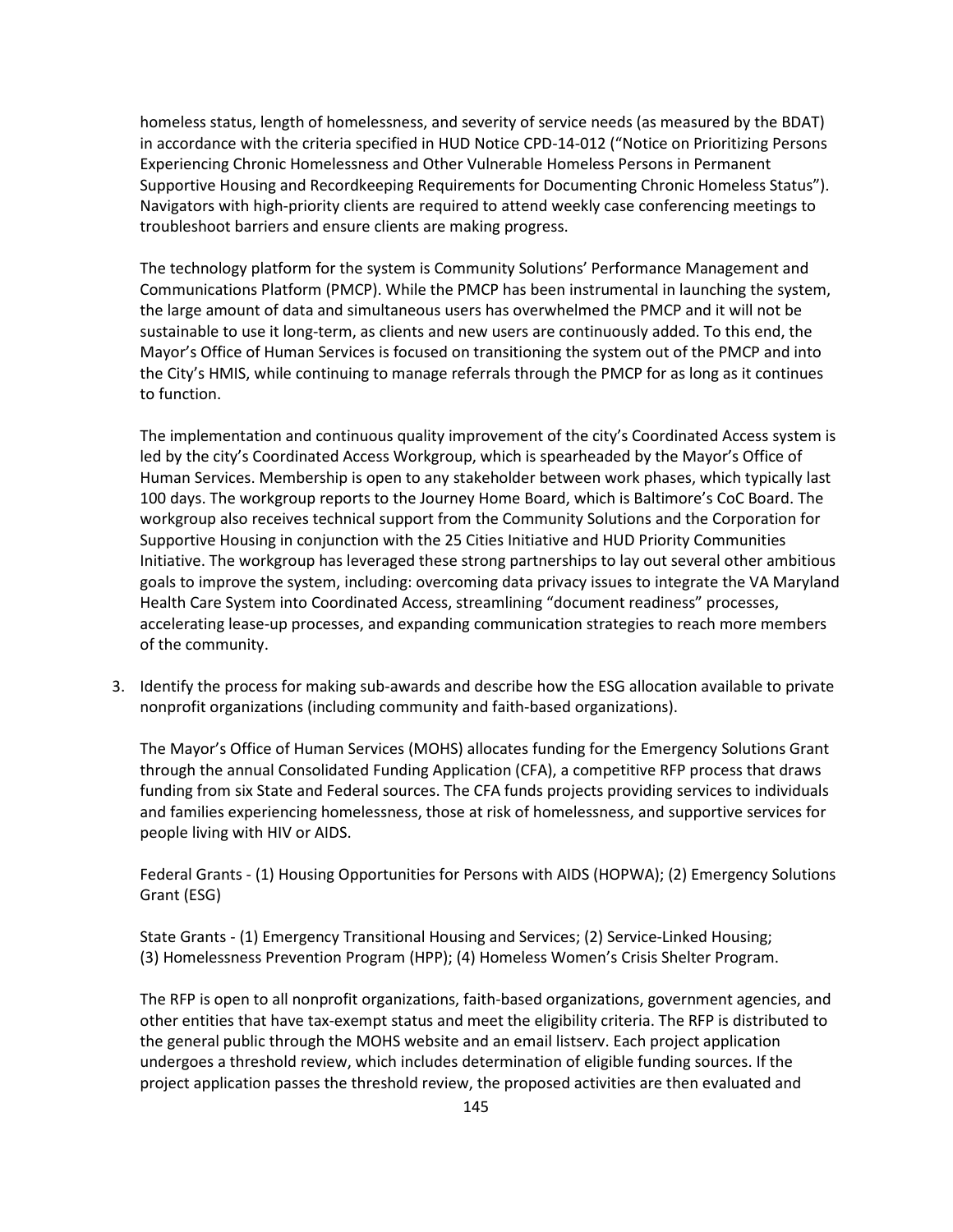scored by an Objective Review Committee comprised of forty local community leaders in the business, government, and nonprofit sectors. The amount and type of funds allocated to each program takes into consideration the score of each proposal, the funding priorities identified by MOHS, the project's prior-year performance and compliance with funding regulations (as applicable), and the project's proposed activities. The final allocations are reviewed and approved by the Resource Allocation Workgroup of The Journey Home, Baltimore City's 10-Year Plan to End Homelessness.

For City Fiscal Year 2016, both renewal and new project applications were accepted for consideration. MOHS has established the following program funding priorities for CFY 2016: Increase the housing opportunities available to families experiencing homelessness through rapid re-housing programs. Increase the emergency shelter available for individuals, families, and unaccompanied youth experiencing homelessness. Prevent vulnerable individuals and families from becoming homeless. Increase the capacity of Coordinated Access and Assessment through more efficient service delivery and system implementation.

4. If the jurisdiction is unable to meet the homeless participation requirement in 24 CFR 576.405(a), the jurisdiction must specify its plan for reaching out to and consulting with homeless or formerly homeless individuals in considering policies and funding decisions regarding facilities and services funded under ESG.

Baltimore meets the homeless participation requirements outlined in 24 CFR 576.415(a). All subrecipients are required to have at least one board member who represents the homeless or was homeless.

5. Describe performance standards for evaluating ESG.

In October 2014, the Journey Home Board adopted a set of system-wide and project level performance measures to track the progress of Baltimore's 10-Year Plan to End Homelessness. The performance measures will enable MOHS and the Journey Home Board to make data-driven decisions regarding fund allocations, service prioritization, and program effectiveness. The Consolidated Funding Application, which is the method of selecting ESG sub-recipients, will rely heavily on the following project-level performance measures:

- Length of time persons remain homeless.
- Successful placement in permanent housing.
- Returns to homelessness from permanent housing.
- Employment, income, and benefits growth for homeless persons.
- Percent of clients who exit to or retain permanent housing.
- Successful placement into housing program or permanent housing from street outreach.
- Utilization rate of units/beds for homeless or formerly homeless persons.

## **HMIS**

The Continuum of Care adopted a new HMIS system in 2014, moving from a 12-year old ROSIE database to the web-based system Client Track. Currently in the final stages of implementation, the new HMIS system increases the types of data the CoC can track, improves data quality, and enables